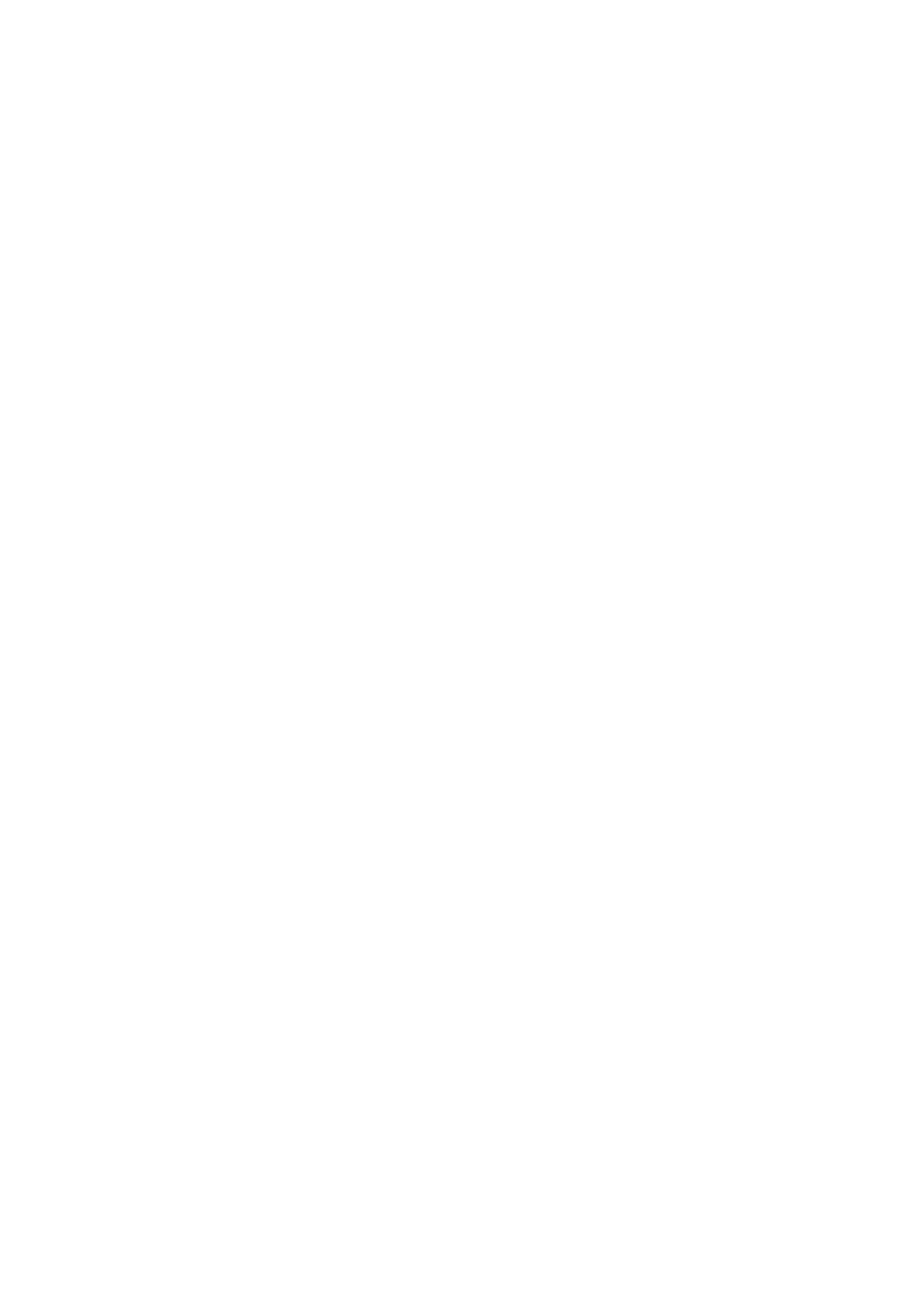# **Evaluating Academic Research in Germany** Patterns and Policies

**David F.J. Campbell Bernhard Felderer**

Reihe Politikwissenschaft / Political Science Series No. 48

**October 1997**

Institut für Höhere Studien Stumpergasse 56, A -1060 Wien Fax: +43/1/597 06 35

David F.J. Campbell Phone: +43/1/599 91-173 e-mail: david.campbell@ihs.ac.at

Bernhard Felderer Phone: +43/1/599 91-125 e-mail: bernhard.felderer@ihs.ac.at

### **Institut für Höhere Studien (IHS), Wien Institute for Advanced Studies, Vienna**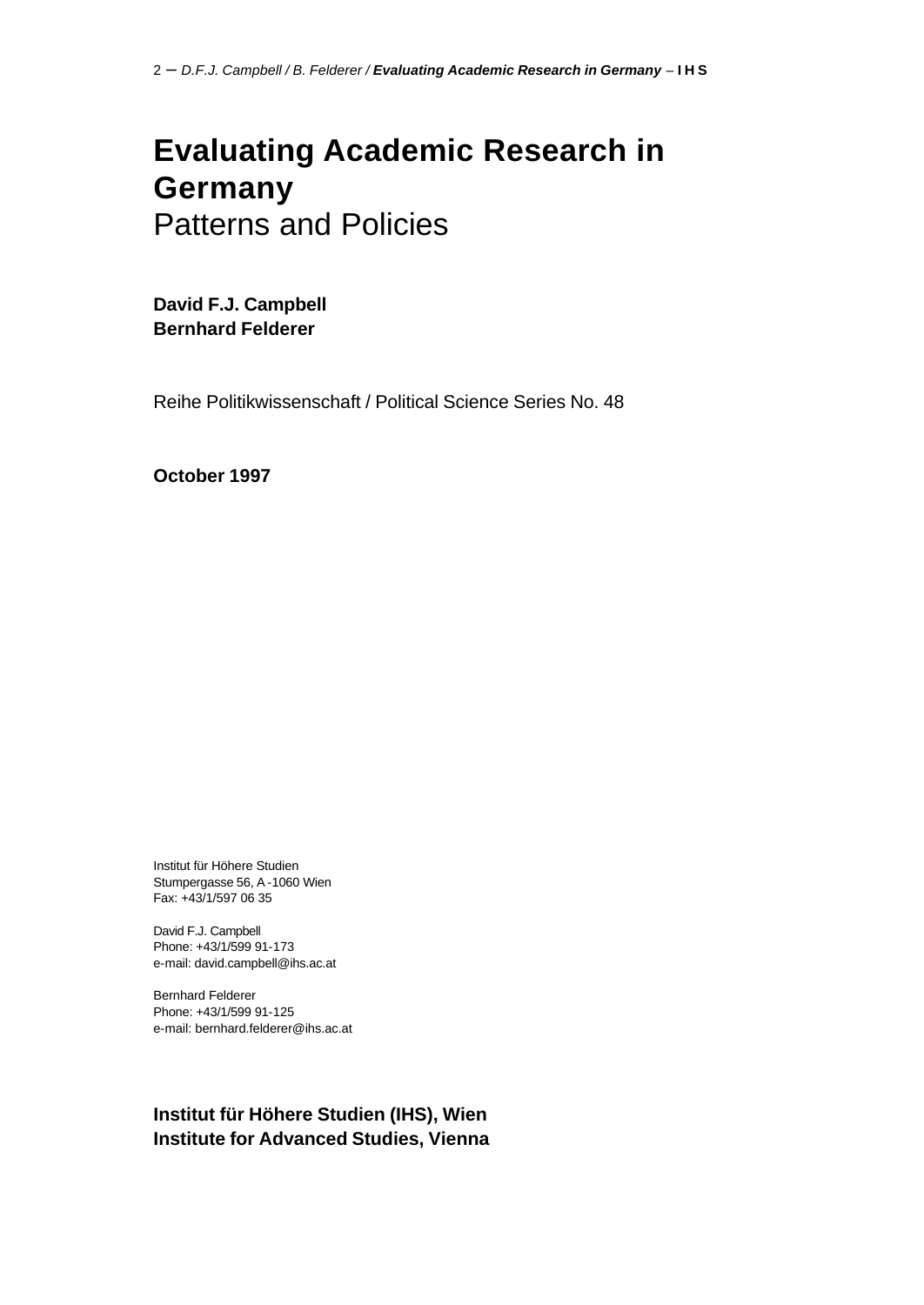The Political Science Series is published by the Department of Political Science of the Austrian Institute for Advanced Studies (IHS) in Vienna. The series is meant to share work in progress in a timely way before formal publication. It includes papers by the Department's teaching and research staff, visiting professors, students, visiting fellows, and invited participants in seminars, workshops, and conferences. As usual, authors bear full responsibility for the content of their contributions.

All rights are reserved.

Die **Reihe Politikwissenschaft** wird von der Abteilung Politologie des Instituts für Höhere Studien (IHS) in Wien herausgegeben. Ziel dieser Publikationsreihe ist, abteilungsinterne Arbeitspapiere einer breiteren fachinternen Öffentlichkeit und Diskussion zugänglich zu machen. Die inhaltliche Verantwortung für die veröffentlichten Beiträge liegt bei den AutorInnen. Gastbeiträge werden als solche gekennzeichnet.

Alle Rechte vorbehalten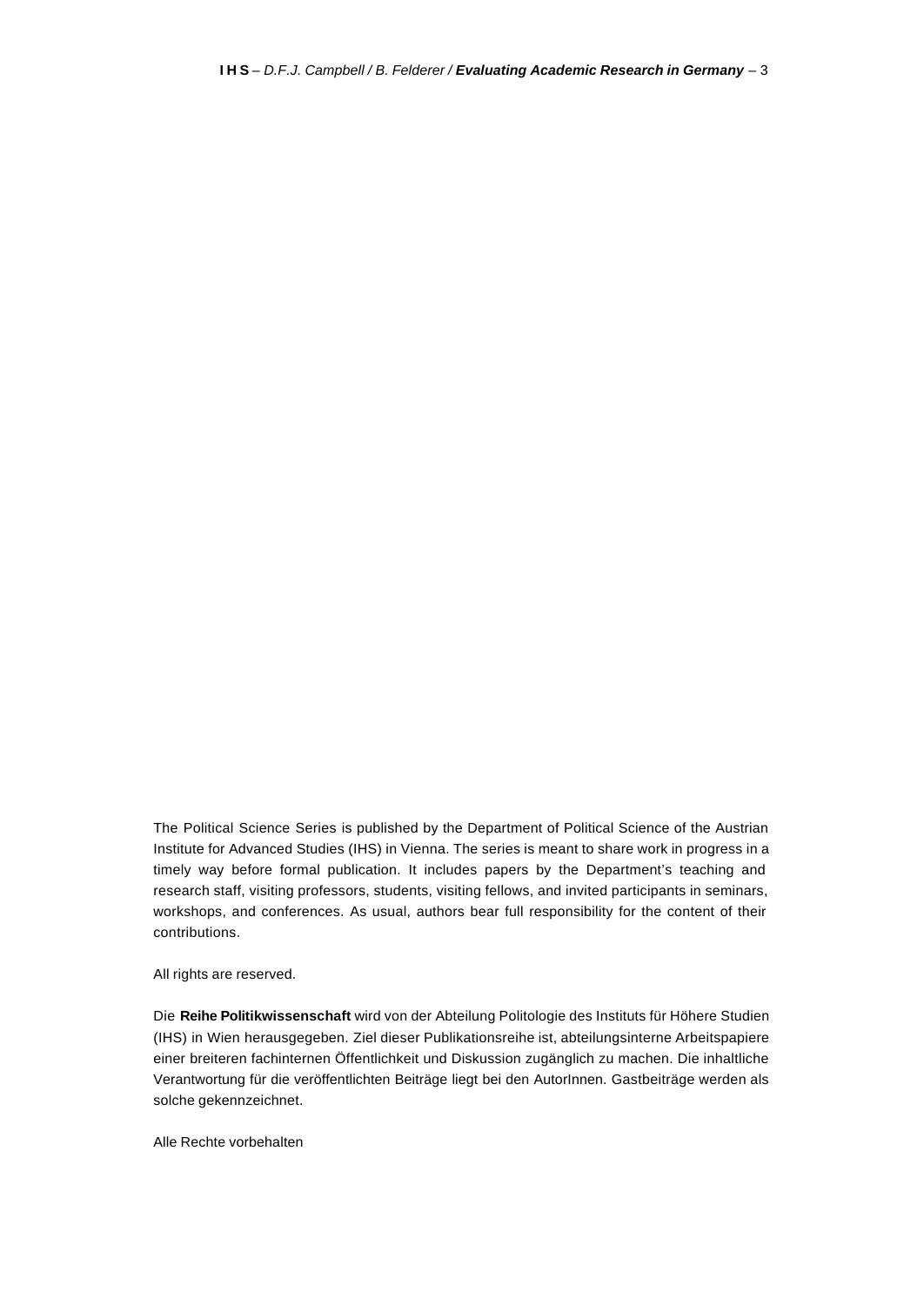# **Abstract WP 48 - Evaluating Academic Research in Germany** Patterns and Policies

**David F.J. Campbell Bernhard Felderer**

In this country study of Germany the patterns and policies of academic research as well as the evaluation of academic research are analyzed, through applying the following approach: first of all, a bibliometric survey is carried out that investigates the publication output and publication efficiency of Germany's academic research within international journals; we further investigate whether the results of a bibliometric survey appear compatible with the performance of other indicators. Secondly, discourse and policies of the evaluation of Germany's university research are investigated by addressing issues such as: the current situation; the structural and cultural constraints against evaluations; the general reasons why evaluations of university research will play an increasingly important role in the future; and an overview of specific evaluation initiatives. Thirdly and finally, also the discourse and policies of the evaluation of Germany's university-related research are examined.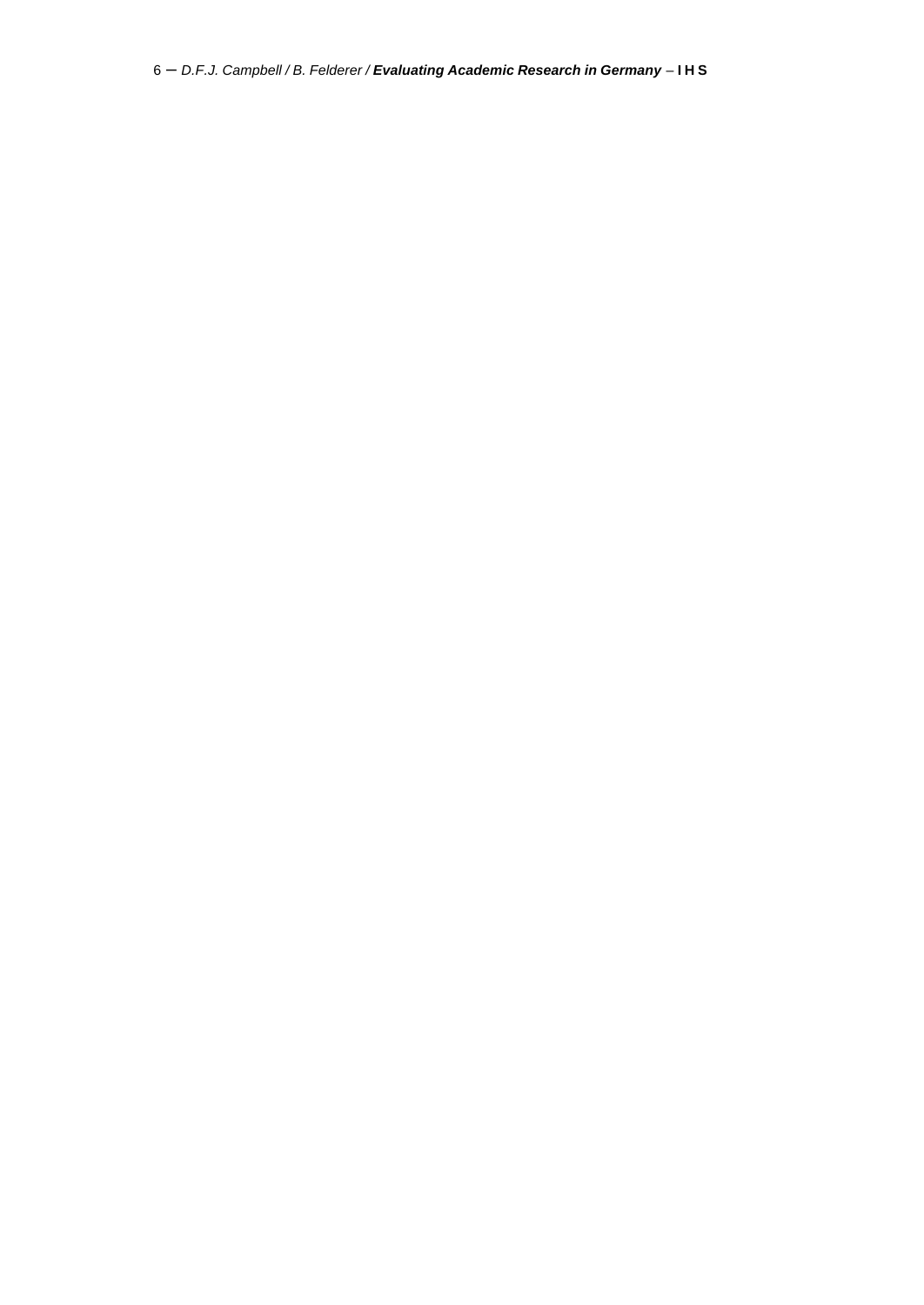## **Preface**

In the following we present an updated version of the Second Report of our currently conducted three-year evaluation study with the title *Die Evaluation der akademischen Forschung im internationalen Vergleich: Strukturen, Trends und Modelle*. The study is generously funded by the Austrian Federal Ministry of Science and Transport (*Bundesministerium für Wissenschaft und Verkehr*) and focuses on the evaluation of academic research within an international context, by comparatively analyzing structures, trends, and models. The Second Report, which we originally forwarded to the Ministry in January 1997, represents a country study that comprehensively investigates the evaluation of academic research in Germany. With the concept of academic research we address both, the *Hochschulforschung* and the *außeruniversitäre Forschung*. Using English terminology, this implies covering university research, *i.e.* research carried out by the higher education sector, as well as university-related research that includes the government sector and the private non-profit sector. Our country study is structured into three sections: first of all, we offer a bibliometric analysis of Germany's academic publication output and academic publication efficiency in international journals; secondly, we reflect discourse and policies on the evaluation of Germany's university research; thirdly, discourse and policies are reflected in reference to Germany's university-related research. Finally, in Chapter 5, we again present a detailed summary of the whole analysis.

Concerning acknowledgments, we want to express our thanks particularly to three decision makers at the Austrian Ministry of Science for their cooperation and support: *Sektionschef* Dr. Norbert Rozsenich, Dr. Edda Korsche, and Dr. Reinhard Schurawitzki. Furthermore, we want to thank all German experts who were willing to participate in those expert interviews that were conducted for the purpose of compiling the country study. The expertise of those German experts represented to us a crucial information base, which was pivotal for understanding the dynamics of the current German academic research system and of those evaluation initiatives that are discussed or already implemented. However, three comments should be added: first of all, not all experts arrived at the same conclusions – this means one must recognize the fact that a wide spectrum of partially diverging opinions exists among experts; so *pluralism* is the rule, and not the exception. Secondly, we explicitly do not claim that those experts would necessarily agree with our final analysis. Thirdly and lastly, in case of errors only we, of course, and none of the above mentioned persons or institutions are responsible.

David F.J. Campbell Bernhard Felderer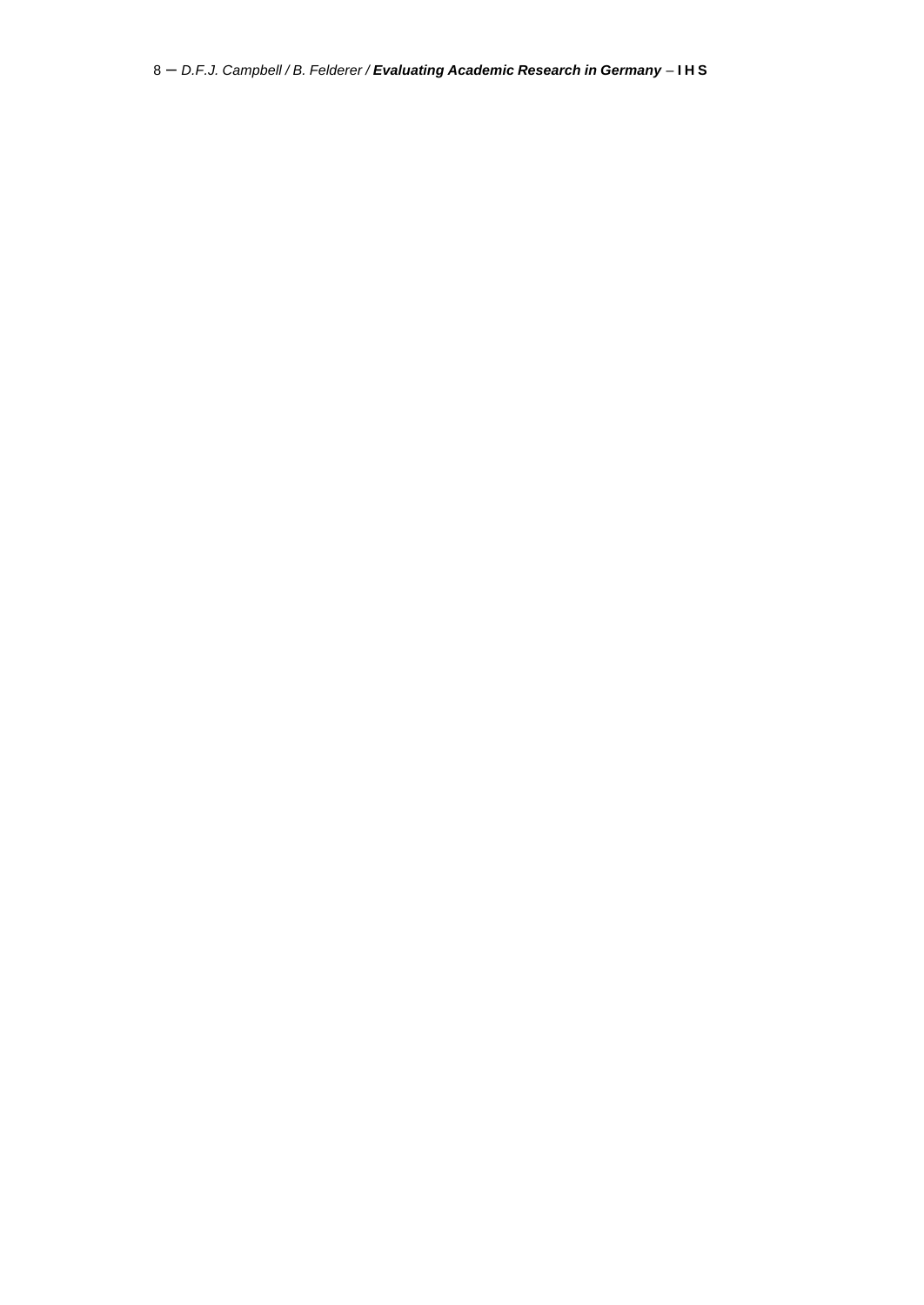## **Contents**

- **1. The Evolution of Expenditure on R&D 1**
- **2. The Evaluation of Germany's Academic Publication Output and Publication Efficiency 7**
- **2.1 Theoretical Basis for Bibliometric Analyses 7**
- **2.2 Empirical Bibliometric Analysis of Germany's Academic Publication Output and Publication Efficiency 19**
- **3. The Evaluation of Germany's University Research: Discourse and Policy 36**
- **3.1 Current Trends in Germany's Higher Education Sector 36**
- **3.2 Evaluation Policy of University Research in Germany 47**
- **3.2.1 Some General Comments on the Current Situation 47**
- **3.2.2 The Structural Constraints against Evaluations of University Research 52**
- **3.2.3 The Cultural Constraints against Evaluations of University Research 56**
- **3.2.4 The General Reasons why Evaluations of Universities and of University Research will become more Important in the Future 63**
- **3.2.5 Evaluation Policy of University Research 75**
- **4. The Evaluation of Germany's University-Related Research: Discourse and Policy 96**
- **5. Summary 109**

**Glossary 129**

**Index of Contacted Experts in Germany 131**

**Directly Contacted Experts (***Face-to-Face* **Interviews) 131**

**Additionally Contacted Experts 133**

**Bibliography 134**

**Figures 1–19 1**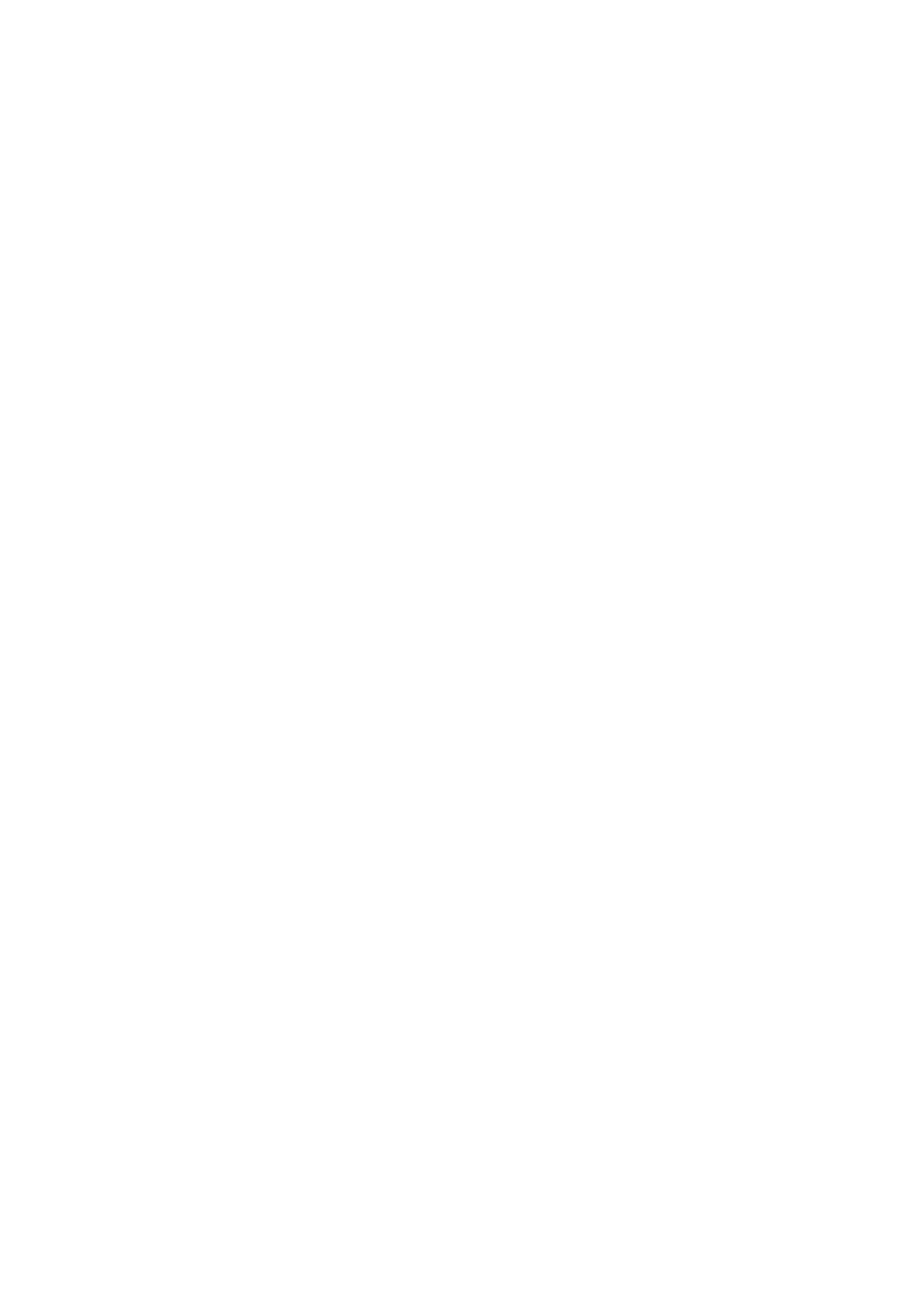## **1. The Evolution of Expenditure on R&D**

Germany clearly occupies a strong position with respect to the quantitative financial input in R&D (research and experimental development). In 1993, Germany's gross domestic expenditure on R&D amounted to 2.48% of the GDP – the so-called »national R&D quota«.<sup>1</sup> By this Germany lay ahead of the total OECD average, 2.22%, and the average of the EU, 1.97% (see OECD, 1995b, 16). The only two larger nations, that invest more into R&D in terms of GDP share, are the United States and Japan.<sup>2</sup> When the analytical focus shifts from R&D expenditure to personnel, we receive a very similar picture: concerning the total R&D personnel as well as the core number of researchers in a more narrow sense, Germany again exhibits strength. If, for instance, the number of researchers is put in relation to the labor force, Germany impressively manages to outpace most OECD countries. Taking the year 1992 as an arbitrary example, only four nations – Japan, the United States, Norway, and Finland – demonstrate a better ratio than Germany (see Figure 10). So, as a first conclusion, one can set up the thesis that Germany represents a society in which investment in R&D, either in form of financial resources or as personnel, is given a high priority. The fears of the European Commission, that Europe might run, as a consequence of neglecting the funding of its R&D base, into the problem of a competitiveness gap against Japan and the United States, the two main challengers in know-how and technology, do not apply to Germany to the same extent as to other European countries and economies – although even Germany's R&D quota does not match those of Japan and of the United States (Europäische Kommission, 1995). A more urgent question for Germany seems to be, whether the R&D resources are used efficiently, and whether the structures and the whole institutional framework of the German national R&D system still operate adequately. Or, phrased differently, is there a demand for reform? So one aim will be, to summarize and to analyze the inner-German discourse among experts, which should enable us to offer a first and, more or less, preliminary assessment. In this context the issue of *evaluation and research evaluation* obviously will play a pivotal role.

However, on the other hand, one must also recognize that the German R&D expenditure has come under considerable pressure, and that this process is still in continuation. When measured in terms of expenditure as a percentage of GDP, then Germany's expenditure curve reveals an up-side-down or »wrong« V-curve (see Figure 4). During most of the 1980s, Germany's national R&D quota increased, climbing from 2.45% in 1981 to a first high of 2.88% in 1987 and a second high of 2.87% at the end of the decade, 1989. Afterwards the R&D quota again deteriorated, decreasing each year and falling to a preliminary low in 1994, with a value of 2.37% that is even lower than that of the year 1981. Such a

 $\overline{a}$ 

<sup>&</sup>lt;sup>1</sup> The corresponding term in German would be *nationale Forschungsquote*.

<sup>&</sup>lt;sup>2</sup> In 1993, respectively, the R&D expenditure of the United States equaled 2.66% of the GDP and that of Japan 2.94%. Even when the OECD adjusted data are used, that qualify the official Japanese figures on R&D as overestimated, Japan's R&D expenditure resulted in a value of 2.73% of the GDP (OECD, 1995b, 16, 78).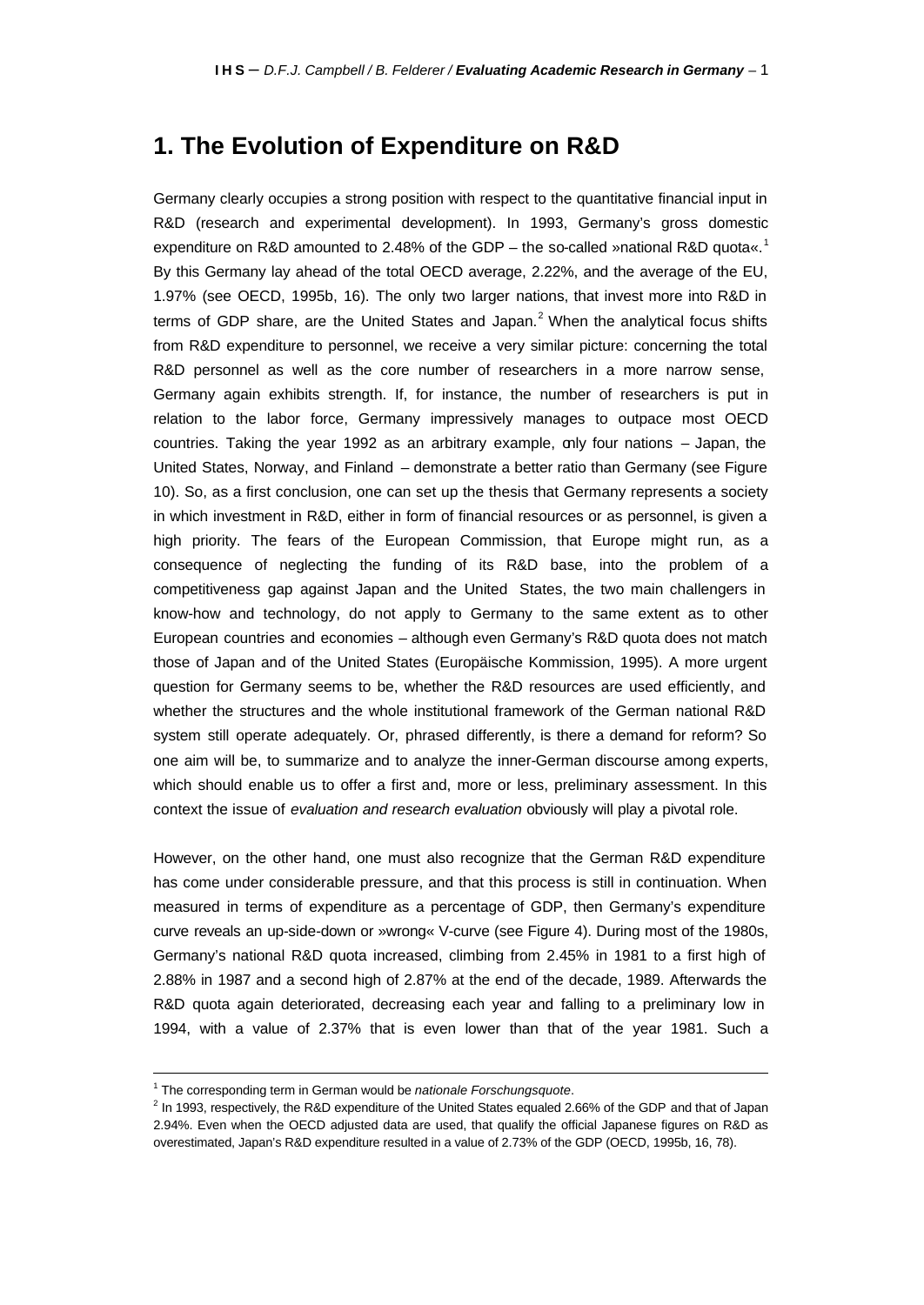development should be judged as potentially problematic, particularly when long or even only mid-term effects are taken into account. What will happen, should this trend be continued in the future, and what will be the effects on the German national system of innovation?<sup>3</sup> And to which extent is it likely that the development of the last years also indicates the trajectory for the next years? Germany's policy and decision-makers are seriously challenged to find an adequate response.

A question, that already arises at that moment, obviously is to investigate which sector or sectors<sup>4</sup> are primarily responsible for such a decline in national R&D expenditure. One fact must be stated clearly: the economy  $-$  the so-called business enterprise sector  $$ contributes the biggest share, and with an approximate volume of 51928 million DM, in the year 1994, its expenditure covered 66% of the total national financial investment for research (Figures 1 and 2). At the same time, however, it is also the economy that exhibits the most significant decrease with regard to financial input in R&D. Such a statement can be based on two empirically observable indicators. First of all, when Germany's gross domestic expenditure is analyzed according to the financial performance of individual sectors, then the reduction of commitments of the business enterprise sector appears somewhat drastic. In 1986 the R&D investment of the economy covered a share of 73.2% of the total national domestic expenditure on R&D; by 1994, however, this value had already dropped to only 66.1% (Figure 3). Secondly, when the sectoral expenditure on research is expressed as percentage values of GDP, then the economy's decline turns out to be even more dramatic, taking into account that expenditure dropped from a GDP level of 2% in 1986 to only 1.57% in 1994 (Figure 5). So one could set up the thesis, at least as a disputable ad hoc argument, that the relative decline of Germany's national R&D expenditure – when put in relation to GDP – is basically a shortfall of financial R&D resources which the business enterprise sector allocates in favor of R&D activities. This obviously triggers and feeds a discourse, whether such a behavioral pattern of German industries may harm their competitiveness at a global scale.

In our definition of academic research – that is performed by the academic cluster or academic »sector« – we are following a Continental European or German-speaking tradition which conventionally would summarize under such a concept the »Hochschulforschung« called in English the higher education sector R&D (which we will abridge as university R&D) – and the »außeruniversitäre Forschung« that we again translated as university-related R&D.<sup>5</sup> This university-related R&D or »außeruniversitäre Forschung« comprises two OECD

<sup>3</sup> For further literature on this conceptual topic of *national systems of innovation* see Lundvall, 1992, and Nelson, 1993.

<sup>&</sup>lt;sup>4</sup> In its statistics on R&D, the OECD usually distinguishes between four different sectors: the business enterprise sector (for short often called »industry« or »economy«), the higher education sector (which may be paraphrased with »universities«), the government sector, and the private non-profit sector (abbreviated as PNP).

<sup>&</sup>lt;sup>5</sup> See again our First Report of this current research project (Felderer and Campbell, 1995a, 4–5).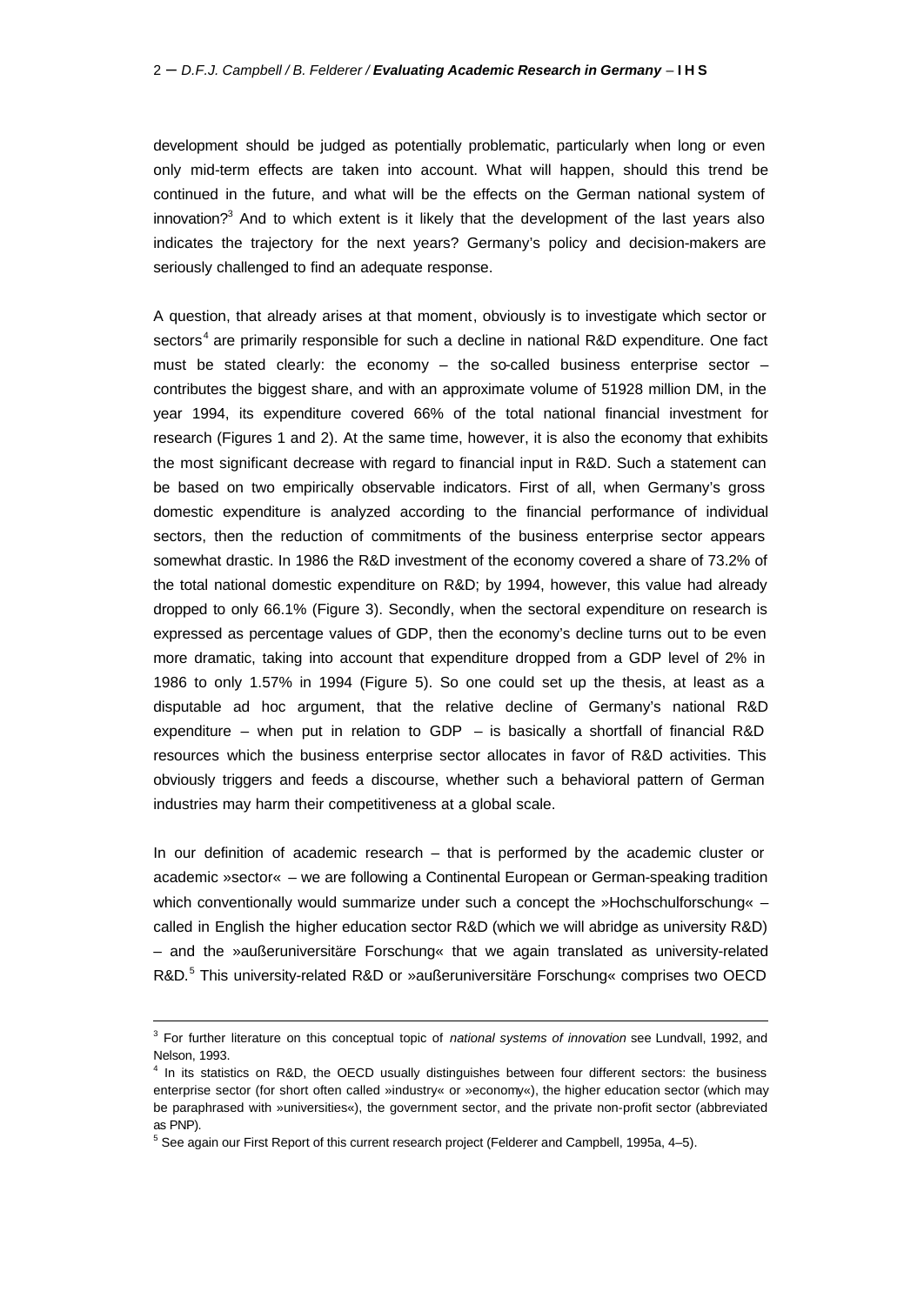standard sectors: the government and the private non-profit sector. <sup>6,7</sup> This clear distinction between university and university-related research in Germany – the same is true for Austria and, more or less, also for Switzerland – stems from the particular fact that in Germany, traditionally, the right to acknowledge an institution with the status of a university comes very close to a public and government-controlled monopoly. In Germany almost all universities are de facto public. Witten/Herdecke, Germany's first private university, was founded only in 1980 (Universität Witten/Herdecke 1994, 12–13).<sup>8</sup> So some academic institutions, which by their functional profile might be qualified as universities in the Anglo-American countries, are a part of the government or private non-profit sectors in Germany, and thus are labeled as »außeruniversitär«, that means university-related. We should also add that the reasons, why now a specific research institution is placed in the government or private non-profit sectors, often appear to be arbitrary or the consequence of a political context or of a political interest, and not so much the result of a purely scientific discourse. Therefore, in practice, there is often not such a great difference between research institutions of the government (or public) sector and institutions that are located in the private non-profit sector. Not too seldomly they carry out similar research tasks.

In 1994 no less than 34% of Germany's domestic expenditure on R&D was performed by the academic sectors (higher education, government, and private non-profit). In absolute figures this equaled a financial sum of 26710 million DM (see Figures 1 and 2). This clearly indicates that academic R&D is of a great importance for the German national R&D system. Even more interesting, however, is the mid or long-term evolution of Germany's R&D expenditure. Expressed as percentage values of the total domestic research expenditure during the period 1986–1994, university research increased from 13.6% to 18.8% and university-related research from 13.2% to 15.2%. Therefore, combined, this implies that academic research went up from 26.8% to 34% (Figure 3). This increase is not only a percentage increase, but also an increase in »real terms«. When put in relation to GDP, then the university-related R&D expenditure stayed constant (0.36% of the GDP in 1986 and 1994); university R&D, however, expanded from 0.37% (1986) to 0.45% (1994). So we can conclude that aggregated academic R&D expenditure went up, during the years 1986–1994, from 0.73% to 0.81% of GDP. Since there was a real growth of GDP during all those years, with the only exception of 1993 (see Figure 6)<sup>9</sup>, this clearly underlines the phenomenon of a structural increase of financial resources for academic research.

<sup>6</sup> See the *Bundesbericht Forschung 1993,* issued by the German authorities, that offers exactly such a definition for the »außeruniversitäre Forschung« (BMFT, 1993, 61–63).

 $^7$  By this, admittedly, we employ a much broader concept of academic research then the one which was proposed by John Irvine, Ben R. Martin, and Phoebe A. Isard (see Irvine *et al.*, 1991, 1–17).

<sup>&</sup>lt;sup>8</sup> The exact legal term in German would be »Universität in freier Trägerschaft« (Universität Witten/Herdecke, 1994, 6–7).

<sup>9</sup> Concerning those basic economic data, which underpin Figure 6, see the *Main Economic Indicators* reports that are published by OECD (1992d, 1994e, and 1996b).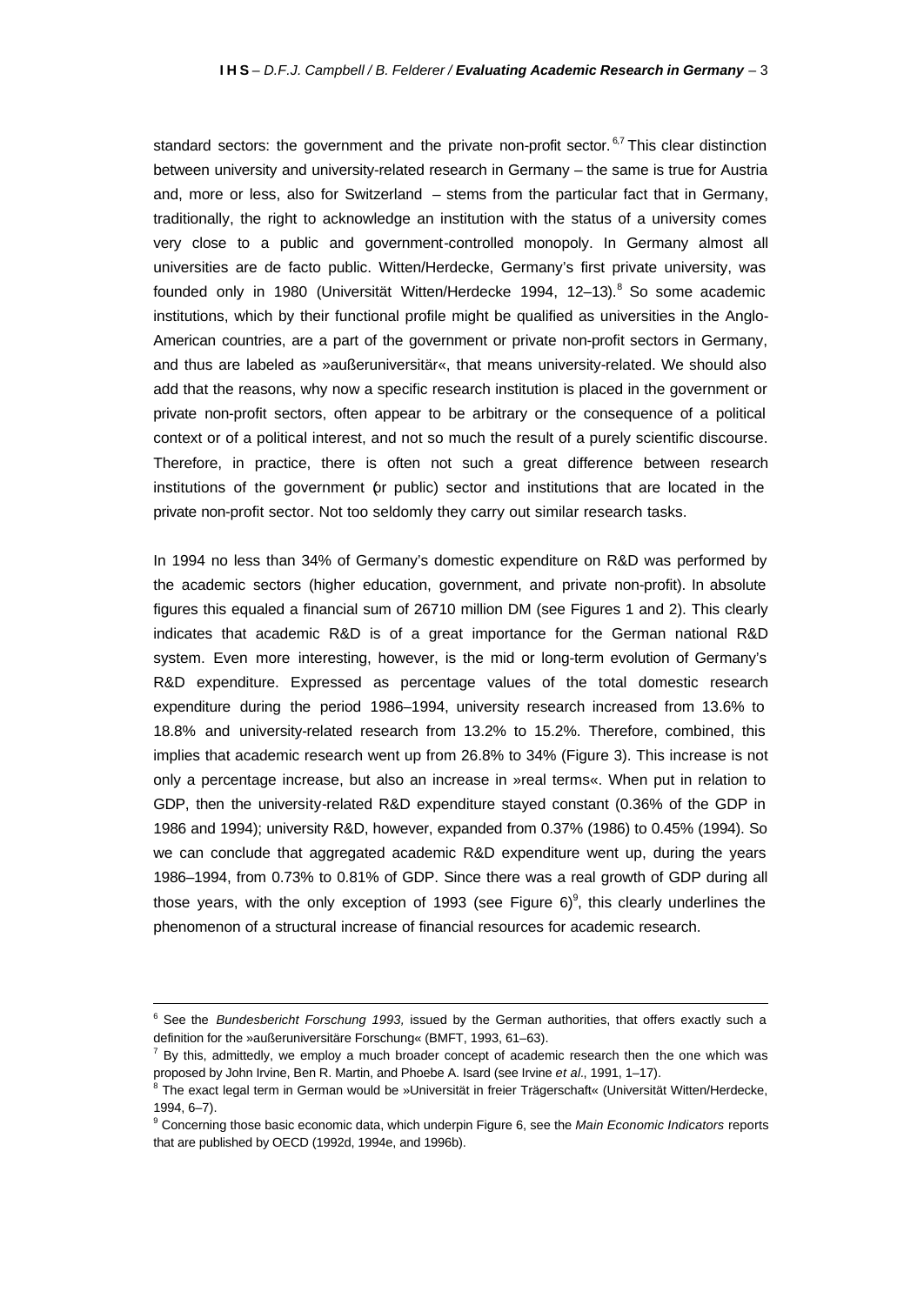#### 4 – *D.F.J. Campbell / B. Felderer / Evaluating Academic Research in Germany* – **I H S**

This comprehensive description of the evolution of the financial base of R&D in Germany, during the 1980s and the first half of the 1990s, allows us to draw the following conclusions that already indicate some crucial issues:

- (1) When put in relation to GDP, Germany's domestic R&D expenditure is in a process of steady decline. After a peak in the years 1987 and 1989, the current expenditure level has dropped below that of the early 1980s. This obviously provokes two questions. Firstly, does this already indicate a long-term trend for the future? And secondly, will it turn out that new research foci are only possible when other research concerns will be abandoned, implying that we are entering zero-sum scenarios; in short: must one research institution be shut down, as a prerequisite for opening up a new research center?<sup>10</sup>
- (2) A sector-sensitive analysis clearly reveals that this drop of German national R&D funding can be attributed primarily to reductions of R&D expenditure by the business enterprise sector. So if someone seeks a causal relationship, Germany's decline in R&D financing is not so much the case of a general decline across all (or most) sectors, but, first of all, a reduction in the R&D outlays of the economy. Other sectors stabilized their R&D funding base.
- (3) Approximately one third of Germany's total domestic R&D expenditure is performed by the academic cluster, that means by university and university-related research.<sup>11</sup> This gives a clear impression of the weight of academic research for the German national innovation system and decisively justifies approaches that aim at evaluations and the implementation of evaluation models for university and university-related R&D. A long-lasting neglection of such issues would seriously undermine the »selfreflexivity«, that means the domestic expertise of German society in reference to its own research base. Or to phrase it slightly differently: *What does Germany know about Germany's research?* And which overview has the German society about research that is conducted in the context of its universities? Concerns like this gain even more ground, when a temporal dimension is included that reveals an underlying dynamical trend: while industry R&D expenditure declines, academic R&D expenditure expands. This indicates a growing importance of the academic cluster for German society and for the international competitiveness of its industries.
- (4) In Germany university and university-related research are of almost equal weight. To illustrate such a statement, one can refer to the year 1986, in which 13.6% of

<sup>&</sup>lt;sup>10</sup> Such a »steady state« hypothesis was expressed by Wilhelm Krull and Ekkehard Winter in their preface to a seminar reader that documented a seminar on research foresight, which was organized by Max Planck Society in Munich in November 1995 (Krull and Winter, 1996).

<sup>11</sup> By this three OECD standard sectors are covered, *i.e.,* higher education, government, and private nonprofit.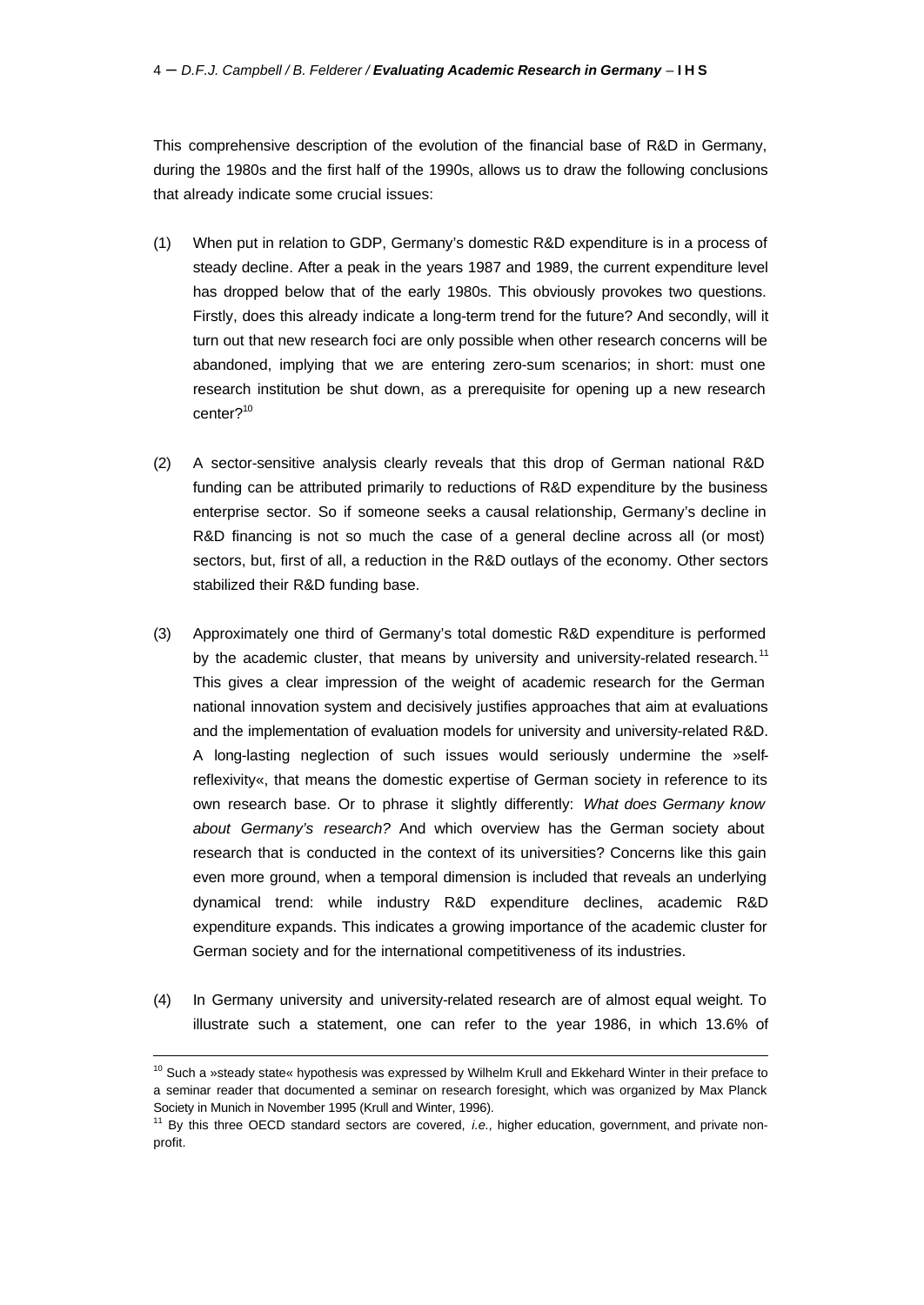Germany's domestic expenditure on R&D was performed by universities and 13.2% by university-related sectors (see Figure 3). Such an empirical pattern certainly can be explained by several factors, ranging from historical developmental trajectories of a national innovation system<sup>12</sup> to structural conditions, that, for instance, create incentives for the government to allocate resources preferably to university-related sectors.<sup>13</sup> Although this duality equilibrium has shifted, during the last years, gradually in favor of university R&D, which is demonstrated by the performance share of Germany's gross domestic expenditure in the year 1994: the university-related sectors performed 15.2% and the university sector 18.8% (see again Figure 3). Interpreted as a mid-term trend over the years 1986–1994 and calculated as a percentage value of GDP, we can conclude that the R&D expenditure of the universityrelated sectors stayed quite constant; 0.36% in 1986, and 0.36% in 1994. University R&D expenditure, however, again rose from 0.37% (1986) up to 0.45% in 1994 (see Figure 5). This underlines that within the academic cluster university research gained importance. And this also might indicate that the German public authorities take the German Science Council's (*Wissenschaftsrat*) recommendations more seriously, not to neglect university research too much (Wissenschaftsrat, 1988, 66–89). Such an empirical trend clearly reinforces the demand and call for systematic evaluations of Germany's academic R&D and, in particular, also of Germany's university research.

Our following analysis of the evaluation of academic research in Germany will be structured into three sections:

- In Chapters 2.1 and 2.2 we investigate patterns of publication output and again comment shortly on Germany's publication efficiency. We will refer to only one form of publication output, that consists of articles which are published in international journals as covered by SCI and SSCI. Our interest will be to put Germany's publication profile into relation with other OECD countries.
- In Chapter 3, our main section, our attention focuses on university (or higher education sector) R&D – the so-called »Hochschulforschung«. We will analyze the contemporary discourse and different opinions on how university research should be (or should not be) evaluated, what the practical experiences are, and, beyond that, which strategic scenarios should be developed for the future. In Chapter 3.1 we present an overview of the contemporary general trends in Germany's higher education sector. In Chapter 3.2.1 the current situation, concerning the evaluation of university research, is reviewed. In the Chapters 3.2.2 and 3.2.3 we discuss the

 $\overline{a}$ 

<sup>12</sup> For a generic overview on the evolution of Germany's university-related research (*außeruniversitäre Forschung*) see Hohn and Schimank (1990).

 $13$  An argument, sometimes raised in that context, is that the reluctance and »immunity» of universities against influences from the outside also deterred potential (public) funders.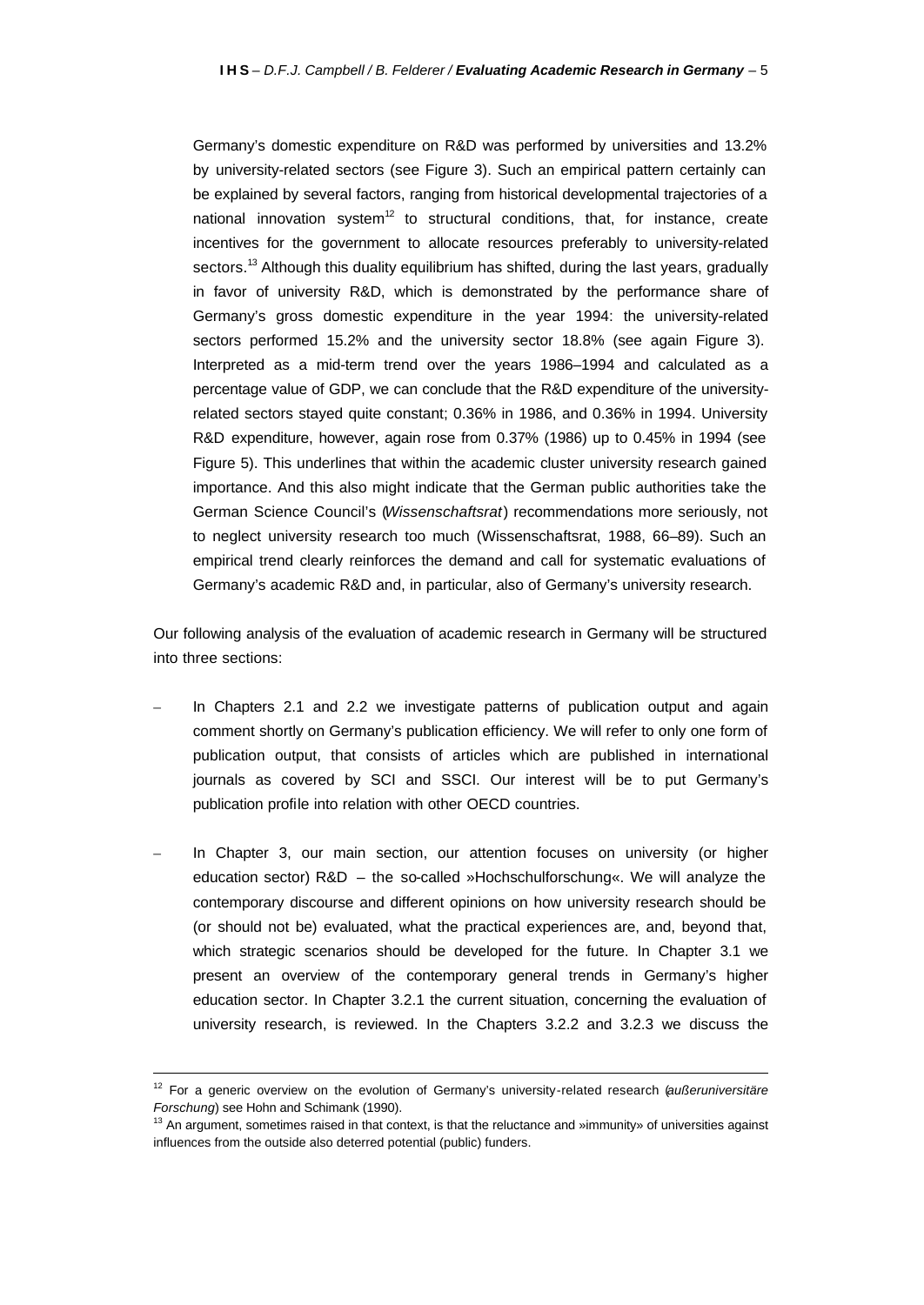structural and cultural constraints that, up until now, prevented a more comprehensive application of evaluations of university research; in Chapter 3.2.4, however, we summarize those arguments that stress why also in Germany the evaluation of university research will become more important in the future. In Chapter 3.2.5, finally, we give an overview of those evaluation initiatives of university research which are currently carried out in Germany.

In Chapter 4, we summarize those evaluation procedures that focus on Germany's university-related research cluster – called in German the »außeruniversitäre Forschung«. A particular emphasis will be placed on the current evaluation exercise of the »Blue List« institutes, which also involves the development of a more generic masterplan which, in principle, also could be applied to other university-related institutes (in other Central European countries).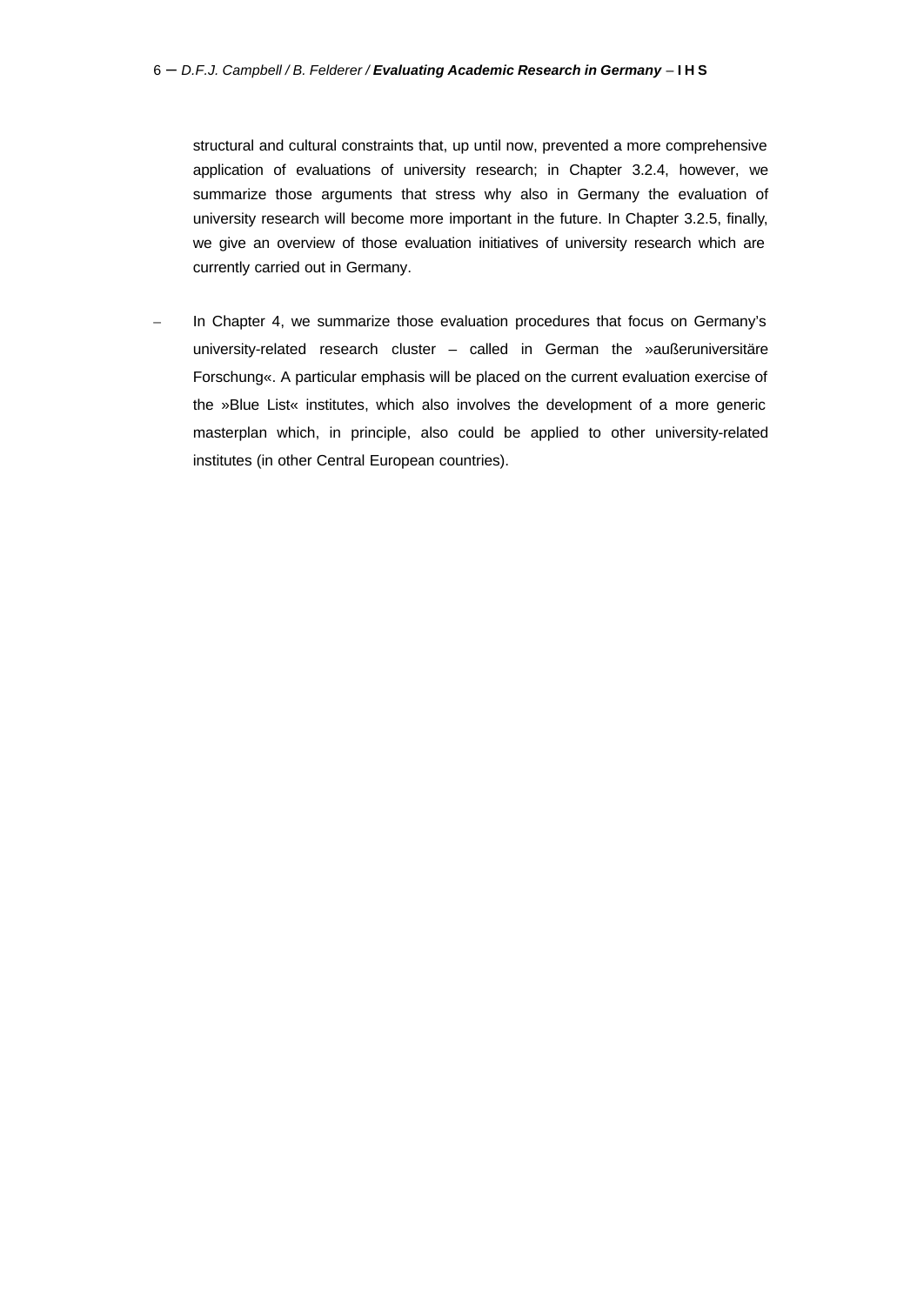## **2. The Evaluation of Germany's Academic Publication Output and Publication Efficiency**

### **2.1 Theoretical Basis for Bibliometric Analyses**

It is widely accepted among experts that publications are one of the most important output indicators for academic research. Even though academic research activities resemble diversified processes which must fulfill several functions, the publication of research results – or at least of major segments of such a research – certainly is an intrinsic goal built into the machinery of academic research. Obviously academic research also can be used more commercially. Patents, transfer knowledge in the natural sciences and in engineering for basically all industries, or application-oriented recommendations for public (and private) agencies in the social sciences would be such examples. Still this does not undermine our thesis, by no means, that *publications might not be a sufficient, but certainly they qualify as a necessary goal* for the whole process of academic research. This would come close to something like a Theory of Complementary Relationships. So, no matter what the academic research communities actually or primarily do, they must make sure that their activities are »also« reflected in their publication patterns. Publications could be interpreted as a level of »conscious self-reflexivity« of the whole scientific system, or, to phrase it in simple terms, *as a mirror,* in which academic research is expressed adequately enough – this legitimates speaking of processes of correspondence between academic research and academic publications, although everybody would admit that this relationship certainly is complicated and diffuse, not one-dimensional and that during certain periods in specific fields (or disciplines) also biases might occur. To give a drastic example: probably no engineering department could survive, in the long run, within a university environment and certainly could not defend something like a scientific competence, without demonstrating a certain publication profile; and the development of application-oriented know-how in engineering does not prevent the issuing of interesting publications.

For a first assessment of Germany's academic publication output – thus taking *bibliometrics* seriously – we referred to the number of articles which are published in international journals, or to put it in more explicit terms, in journals that are covered by SCI (Science Citation Index) and SSCI (Social Sciences Citation Index). Those two indices total about 7000 journals. Evaluated by their contents those indices cover science (e.g., natural sciences and engineering) and the social sciences (including business and economics) in general; the humanities, however, are only represented to a lesser extent. For the quantitative analysis, the following methodology was applied:  $14$ 

<sup>&</sup>lt;sup>14</sup> For a more detailed description of the methodology, which was applied, see again the First Report of our Evaluation Study (Felderer and Campbell, 1995, 17–22).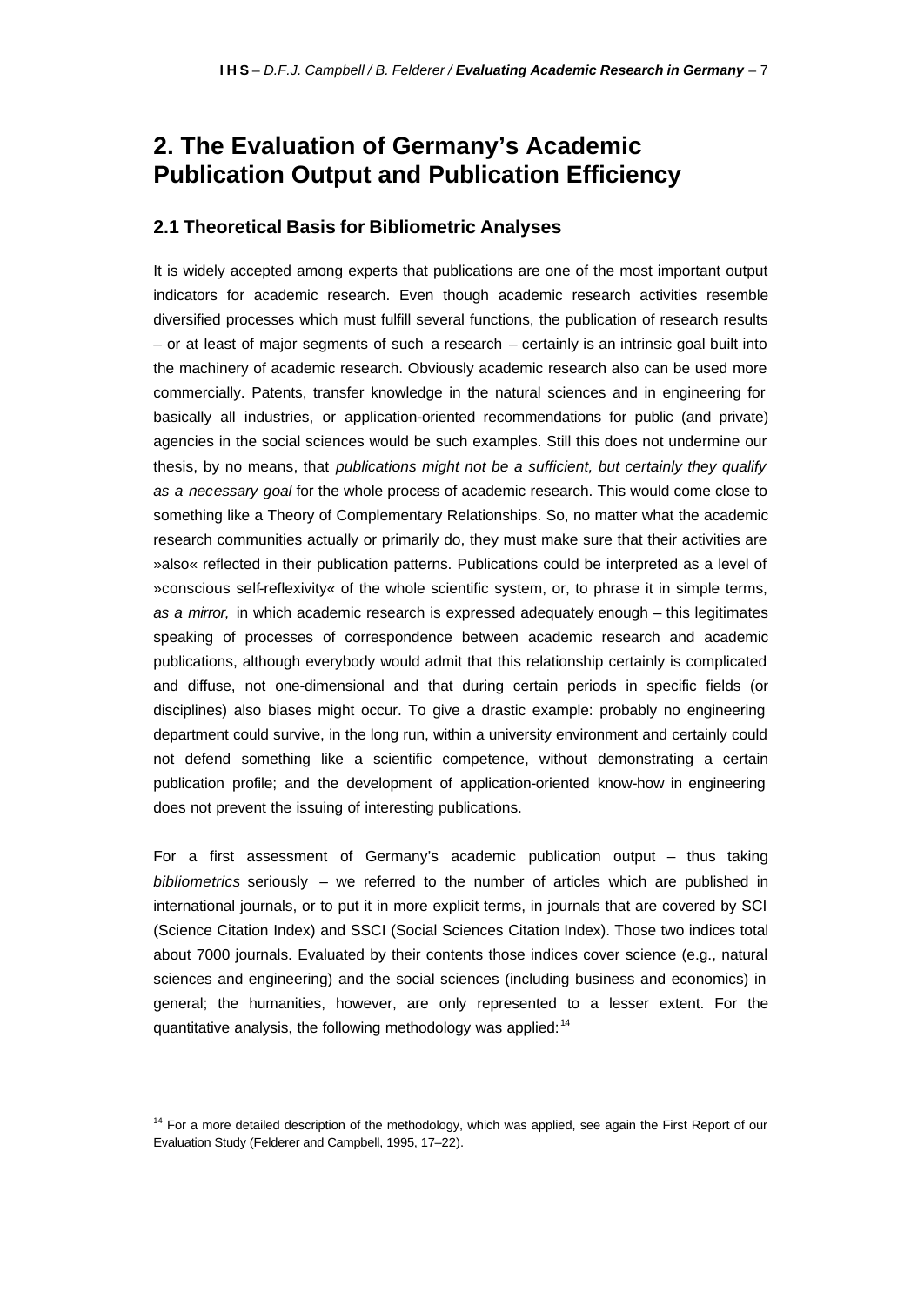- Only four document types were taken into account articles (research articles, proceedings in journals), letters, notes, and reviews (review articles) – which we will always refer to as articles in the following to simplify our terminology.
- Each article only counts as one, no matter by how many authors (or in which SCI or SSCI journal) it was published. Through such a convention no article is being weighted.
- The country assignment is based on the first »corporate address«, that means the first *vocational address* that is affiliated to the article; usually, but not always, this will coincide with the vocational address of the first author.

Such a methodological approach, that first of all aims at a *quantification of scientific research results* and, secondly, wants to measure publication efficiency by referring to international journals which are covered by SCI and SSCI and, as a consequence, use mainly the English language as a means of communication, almost »traditionally« provokes severe criticism by the German academic communities – or, to be more precise, by certain (sometimes prominent) members of those communities. This criticism is often channeled into following patterns of argument:

- (1) To which extent, now considered as a principle question, is it possible to »measure« scientific research output at all? What should be the measurable units at stake? And how, in particular, can the performance of pure or pre-applicated basic research be assessed adequately?; in the German context often the phrase of something like an »application-remote basic research« or *anwendungsferne Grundlagenforschung* is brought into discussion.<sup>15</sup>
- (2) What does quantity tell us about quality? Is there any meaningful relationship between both, or should quantity or quality be regarded as two totally independent dimensions which have nothing in common? So consequently one can phrase the question, what just the plain number of articles and, beyond that, the number of citations of those articles really should stand for? Arguments against the use of citations emphasize the potential of biases, which might be the result of so-called »citation cartels«, and would even go so far to propose that the most frequently cited

<sup>15</sup> For instance Uwe Schimank uses this term of an *anwendungsferne Grundlangenforschung,* when analyzing the contemporary patterns of German university research (see Schimank, 1995, 334–336). In Chapter 3.1 we will discuss some of Schimank's theses in more detail.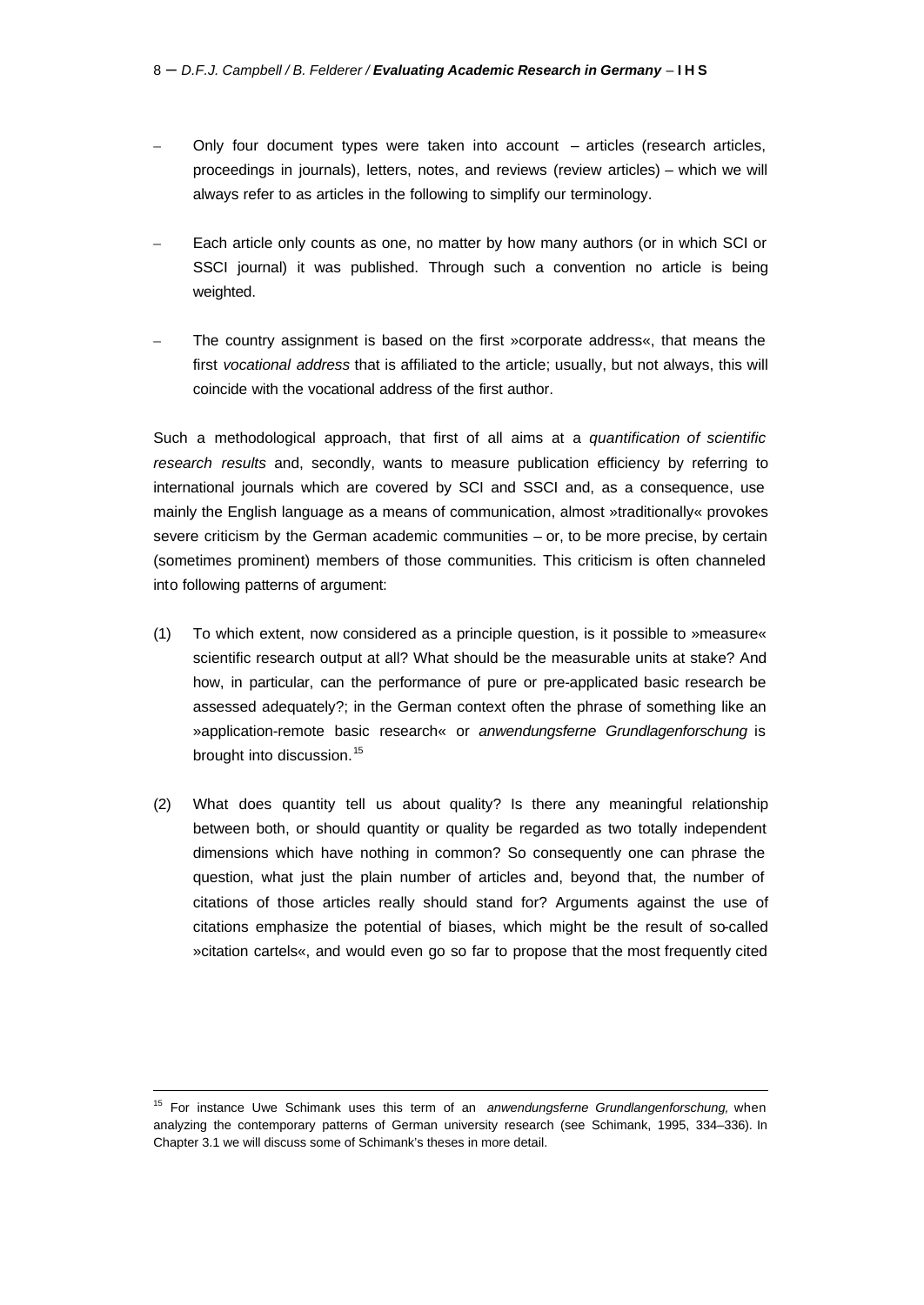articles are not necessarily the ones with the highest quality, but those which express a certain fashionable or stylish trend or which contain extremely absurd information.<sup>16</sup>

- (3) Whereas the Anglo-American countries can look back on a very long and well established tradition of publishing in journals, the German academic communities developed a different publication culture. In Germany the book as a means of communicating ideas and information has a much higher value. This ultimately implies that a comparative frequency analysis of journal articles will discriminate against the output performance of German academics; but not, because they are not industrious, but because a »wrong« output indicator has been chosen. The term wrong in such a context means that a different quantitative indicator, namely the number of book publications, would lead to different results and conclusions since the publication focus of German scholars and researchers concentrates clearly on books. So for Germany the appropriate publication indicator would be to concentrate on books – by this books represent the crucial arena, where the publication competition of German scientists and researchers takes place. The key importance of the Habilitation<sup>17</sup> for an academic career within the German university system is sometimes understood and seen as an additional manifestation of Germany's bookwriting academic culture.
- (4) A perhaps extreme, but nevertheless mentioned opinion stresses the following line of argument: given that the assumption is correct that the publication of articles is becoming increasingly important for scientific communication at a global level, then this should not, under no circumstances, be regarded as the intrinsic outcome of something which might be labeled as the rationale of scientific progress. In reality this only reflects that the Anglo-American academic culture has become world dominant and by this is inclined to impose its primary mode of academic publishing as a new standard that decides how communication will take place in the sciences. But should Germany's academics subdue themselves to such a »foreign« cultural hegemony?

 $16$  To give an example, one expert asserted that an article, which contained a very obscure theory of AIDS, was frequently cited as a negative example for flaws or bad research work. However, this expert could not name a proper or verifiable source for this statement of his.

<sup>17</sup> In Germany the *Habilitation,* which is translated into the English sometimes as »higher doctorate« (see Irvine *et al.,* 1991, 52), represents for domestic academic career paths an institutional threshold for becoming eligible to apply for a professorship. A publication profile is part of such a *Habilitation* process; despite differing expectations across various disciplines or universities, the standard procedure would be that the *Habilitation* applicant would have to write a »thick book» – this is particularly true in the social sciences and humanities. Only if an academic became a professor in a country other than Germany, he or she could bypass the domestic *Habilitation* requirement by entering the German science system from an international point of departure. Outside of Germany, Austria, and German-speaking Switzerland, the *Habilitation* is largely unknown. So international experts are often inclined to paraphrase – and perhaps criticize – the *Habilitation* as a »German invention« (for a more comprehensive summary on the *Habilitation* and its function for the German universities, with a particular emphasis on the humanities, see Brenner, 1993).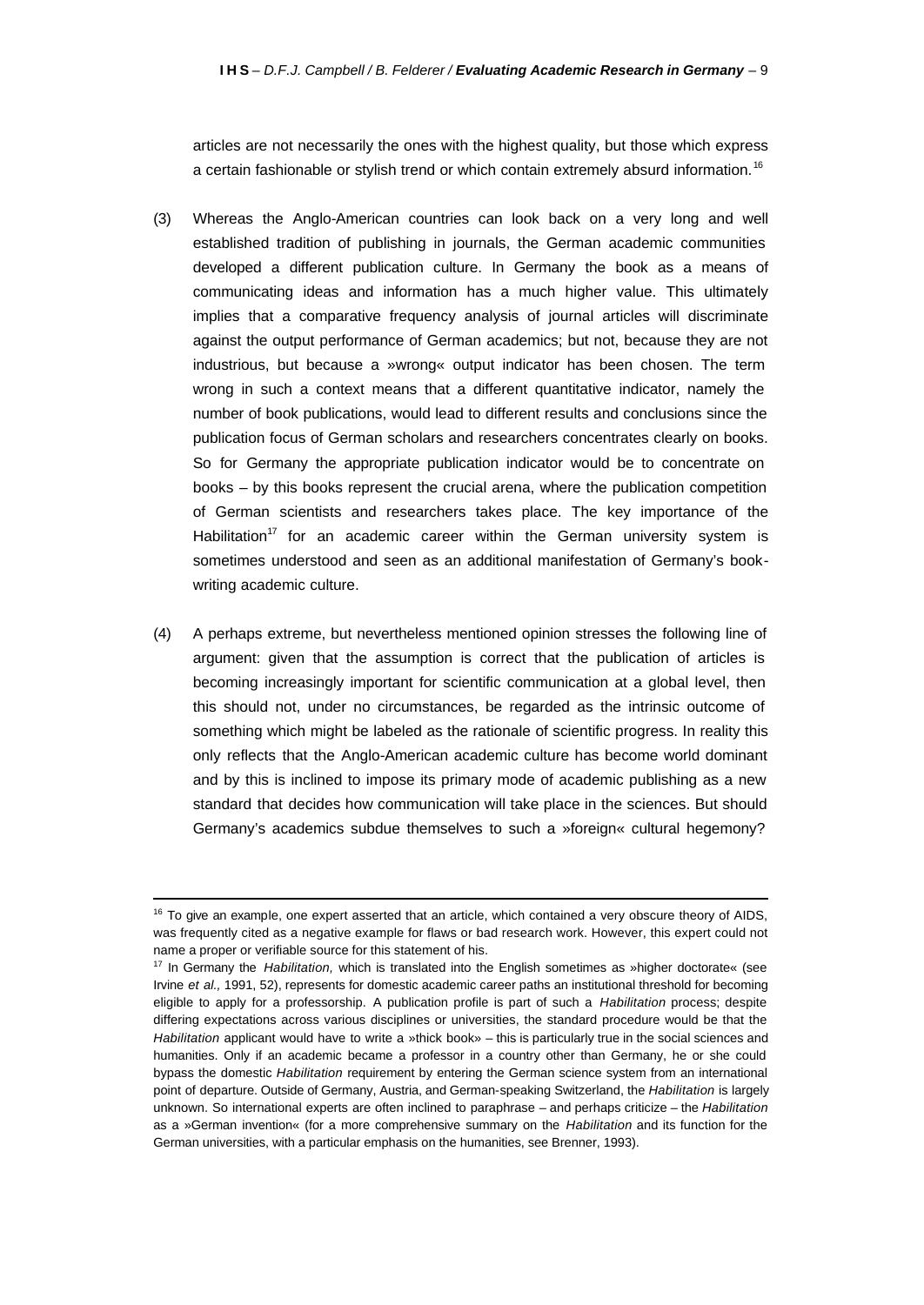Why should the academic communities of Germany (and perhaps those of other countries) not have the right to continue their indigenous traditions of publishing?

- (5) This Anglo-American academic cultural hegemony additionally selects the validity of a specific content of scientific research. Therefore, research topics which are of interest for the Anglo-American countries will be favored in those international journals, whereas research questions, that are of a prime national or regional interest for Germany, are, at the same time, systematically suppressed. Particularly in the social sciences and humanities this implies an overall discrimination against the performance of the German academic research system and will therefore lead to biased conclusions.
- (6) There are *different types of knowledge representation*. So one argument asserts that books enable and develop a more comprehensive view and world picture, whereas information, that is stored in articles, covers only smaller sections of reality. Therefore, there is an implicit danger that an emphasis on articles might lead to a scenario in which our knowledge and know-how structures become increasingly fragmented and diffuse. Taking into account that the quantity of information is growing and that there is also a need for interdisciplinary linkages, then an article-induced knowledge fragmentation would turn out to be even more disastrous. Such a perception ultimately leads to the conclusion that the necessity to keep an overview on information creation demands that book publications should continuously be given a top priority.<sup>18</sup>

Such arguments obviously represent a severe criticism against bibliometrics in general, that means quantitative publication analyses, and, in addition, against a heavily article-based bibliometric comparison of Germany with the international academic community. However, this criticism is not unanimous since, at the same time, there are many experts who express opposite views and who emphasize the usefulness of bibliometric analyses: bibliometrics *per se* and bibliometrics that particularly aims at journals and articles. There are powerful arguments that underpin and legitimate bibliometrics as an appropriate tool to understand how scientific information is being created and how knowledge-based innovation takes place. The practical and empirical examples are manifold (for a summary see Weingart, 1995, and van Raan, 1995).<sup>19</sup> From such a conceptual point of departure, obviously, it makes sense to conduct a bibliometric, that means journal-oriented international comparison of article output and to attribute to such an exercise the quality of

 $18$  At this point an analyst also might insert a cultural notion, arguing that the compilation of books fits better into the German »way of academic life» than the writing of articles.

<sup>19</sup> Anthony van Raan put forward the notion that SCI is the *best known, most loved* but also *most hated* data base in the world: »Die meisten von ihnen werden wissen, daß der Science Citation Index (SCI) die einzige Quelle für diese Art von Information ist. Dieser Index ist die bekannteste, meistgeliebte und bestgehaßte Datenbank der Welt« (van Raan, 1995, 89).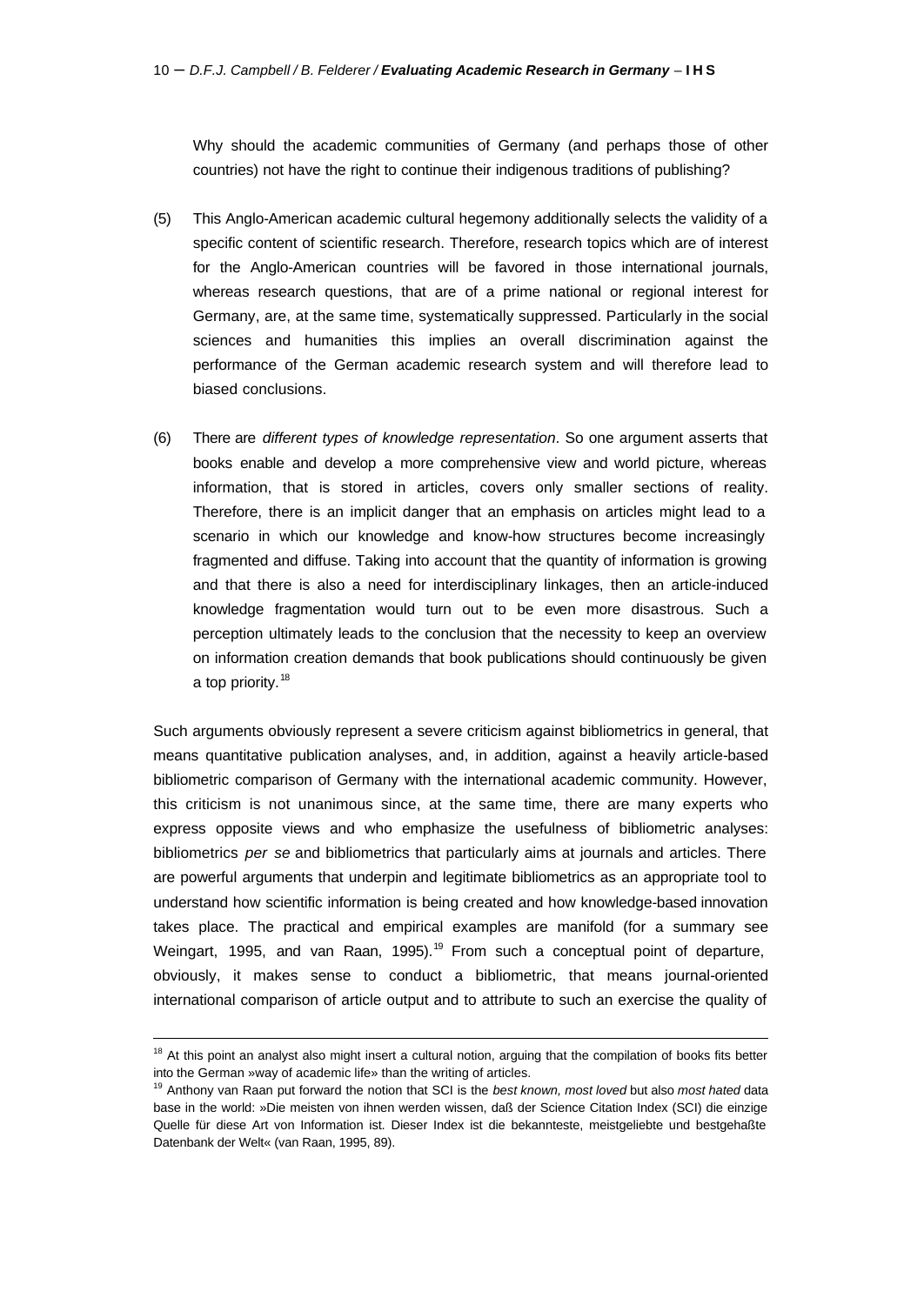an evaluation. Within such a line of argument it is, at least in principle, justifiable to offer a first assessment of Germany's academic publication performance that is based on international journal markets, as represented by SCI and SSCI.<sup>20</sup>

Now what are the arguments that are put in place to qualify bibliometrics as a useful tool? The first objection addressing a SCI and SSCI-based output evaluation of German academic research, which proposes that scientific research output cannot be measured at all, is very generic and appears to be a fundamental falsification launch against bibliometrics *per se*. Therefore, we want to discuss this hypothesis somewhat later in Chapter 3.2.4, where we will attempt to demonstrate the weaknesses of such a radical viewpoint that could be paraphrased as »anti-bibliometrics«. The first argument against journal-oriented bibliometrics, which we would like to discuss at this point in more detail, is the premise that within the world of academic research and inquiry *different types of knowledge representation* exist. We believe that such a statement should be taken seriously. At the same time, however, it is also important to realize *the whole spectrum* of typology of knowledge representation, which ranges, classically spoken, from publications – books and journals – over electronic and computer-based retrieval systems or data bases<sup>21</sup> to other modes (for instance scientific films). So clearly journals and journal-based articles are only one element of information supply; but the same is also true for books, which can not claim a monopoly for knowledge representation and whose value, consequently, should not be underestimated but also not overestimated. Therefore, at this stage of the debate, we want to emphasize the following arguments:

- (1) Searching for indicators which could express the viability and competitiveness of a national academic research system, one of these indicators could be defined as the capability of a system to create and/or to access information across a wide spectrum of various means. In practice this would imply that an academic research system, which is labeled as viable, would engage itself in very different types of knowledge representation.
- (2) As a hypothesis for discussion we would like further to propose that it is wrong or at least misleading to believe that the relationship between those clearly distinct modes of knowledge representation resembles something like a zero-sum game; a zero-sum mechanism, in that context, would imply that one mode aims at displacing other modes. Alternatively we are convinced that the strength of an academic research

<sup>&</sup>lt;sup>20</sup> For further current examples on how bibliometrics is being used for the purpose of evaluating German institutions and disciplines, not only in a national but also in a comparative context, see the following references: Daniel, 1988a; Daniel, 1988b; Daniel and Fisch, 1988; Finkenstaedt and Fries, 1988; Lehrl *et al.,* 1988; Rau and Hummel, 1988; Winterhager *et al.,* 1988; Daniel, 1989; Münzinger and Daniel, 1992; Herbertz and Müller-Hill, 1993. For a very interesting analysis of peer review systems of international journals, exemplified for *Angewandte Chemie,* see also Daniel, 1993.

<sup>&</sup>lt;sup>21</sup> The impact of INTERNET on the practical daily work of scientists is an excellent example of how electronic means or networks influence the course of academic research.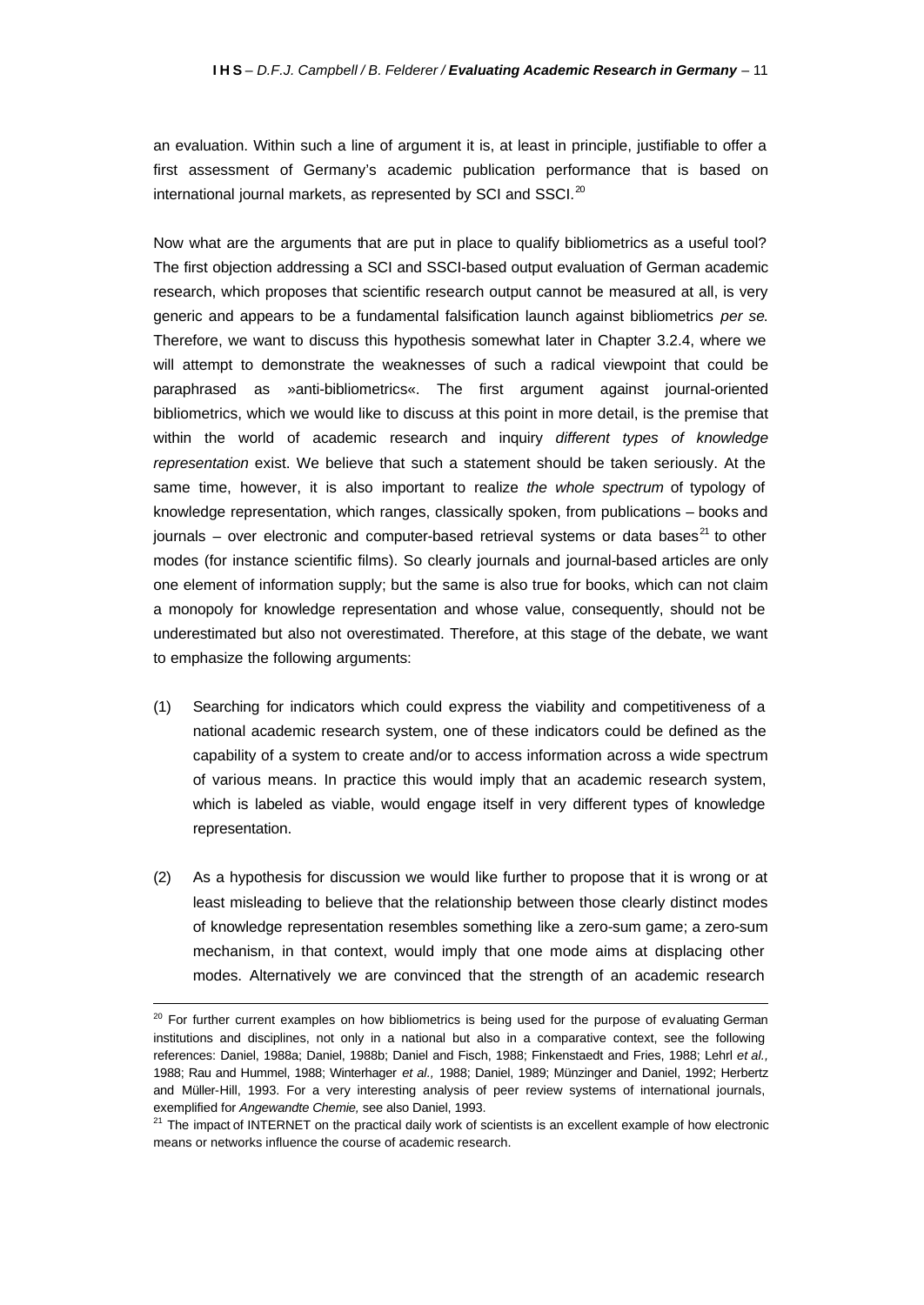system must be seen in its capability to combine those various information-creating and information-representing means in parallel to the core academic research process. Such a comprehensive approach ultimately implies that no matter how well developed some of those modes of knowledge representation are, the overall output performance and competitiveness of a national academic research system might be seriously weakened, when only one key mode did not mature – whatever the reasons are.

(3) Now referring back to the most »classical« way how academic scientists and researchers express their research results, that is writing books and writing articles, an analyst must arrive at the following conclusion, when the above said is taken seriously: books and articles are two distinct and crucial modes of knowledge representation, which are not caught in a displacement conflict dilemma, but which, in an ideal situation, mutually reinforce the output performance and thus competitiveness of a national academic research system. Therefore, even when we assume that there is a consensus among experts that the German academic publication culture emphasizes books or »thick« books, our line of argument would indicate the following conclusion: an impressive book publication record of German academics would have to be regarded as a plus; however, such a book record could not be interpreted as an adequate compensation for a possible lack of journal articles. Thus a comparative bibliometric analysis of Germany's presence in those journal markets – as represented by SCI and SSCI – can be legitimized by the argument that those international journals clearly represent a key mode of knowledge representation. Or to put it simply and as seen from a systemic perspective: *publishing many books is no excuse for not publishing articles*. In practice many scientists anyway understand and use articles as a means to promote recent book publications; so the article behaves like the summary or abstract of a lengthy book; however, with the advantage that the article is disseminated widely, since top international journals guarantee a prominent visibility of their articles.<sup>22</sup>

Besides certain information storage limitations, when compared with books, articles in international journals also have their advantages and strengths, which again justifies interpreting them as a distinct and crucial mode (or type) of knowledge representation. We would like to highlight and summarize some of the most prominent features:<sup>23</sup>

– In a rapidly changing world the up-to-date status or half-life period of empirical information is coming under severe pressure. Because of their reduced size (between

 $\overline{a}$ 

<sup>&</sup>lt;sup>22</sup> Should someone be interested in an example, so compare Schmidt, 1982, with Schmidt, 1983; Manfred G. Schmidt is a leading German scholar in the discipline of political science.

 $23$  See also our arguments on the importance of articles in our First Report of the Evaluation Study (Felderer and Campbell, 1995a, 9–10).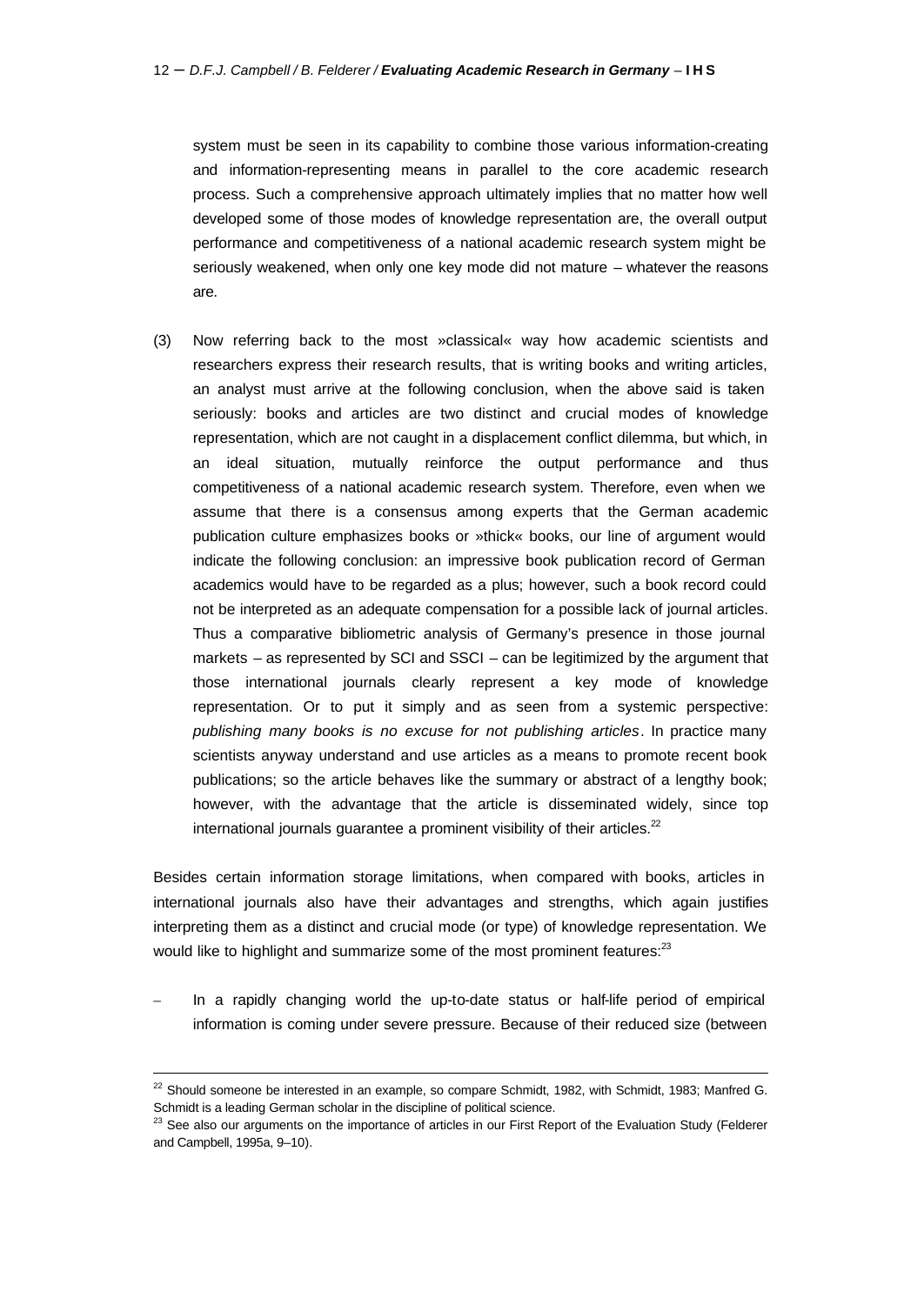ten and thirty pages), articles can be written – and often also published – much faster than books, no matter if they are »thick« or »slim«. Therefore, under normal conditions articles will perform a *temporal lead of competitiveness* when compared with books, and books, again, permanently suffer under those temporal restrictions.

- Critics often propose that it is mainly »fragmented knowledge« which is presented in articles. We can refer to three crucial arguments that take much of the heat off such a hypothesis. First of all, the limited page-space of an article could also be interpreted as a challenge, since by this the author is forced to focus his analysis. Unlimited page-space, such as that of books, quite often favors information redundancy. *Therefore, the limited page resources of an article, after all, encourage innovativeness, in the sense that this leads to »few-page« but »content-heavy« publications;* a different circumscription for articles. Secondly, the temporal resources of scientists and researchers are even more constrained. Consequently, *the shorter the publication, the higher the likeliness that it will be read*. So the chances that an article – or the abstract of an article – is being read, are dramatically higher than an in-depth coverage of a book. Within the scientific discourse, however, only that information survives which is retrieved (read) and, most importantly, which is *cited*. Thirdly, because authors write and publish not just one, but normally several scientific articles (and books), this, as a final consequence, helps to craft a comprehensive world view. Using metaphorical references, one could say that *individual articles could be interpreted as individual chapters of an imaginary or »virtual book« that is being written an rewritten permanently*.
- Currently information, that is stored in articles, reveals a higher degree of transparency and international visibility than book-bound information. The reason for this is that retrieval systems or data bases, which deal with articles and the abstracts of articles, have progressed further than indices which refer to books. Since this is also widely known among scientists and researchers, the consequences should not be surprising: scientists are increasingly inclined to publish their research results in international journals, because such a publication behavior coincides with the interest of scientists to place their published output strategically. The growing publication share of scientists from non-English speaking Western European countries within those international journal markets is a strong argument that empirically underpins such theoretical considerations (see again Felderer and Campbell, 1995a, 29–30). Speaking in more comprehensive terms, this appears to be an excellent example for *how closely linked structure and content are*. In other words: since international journals guarantee a pervasive visibility, which again is a prerequisite for a frequent citation coverage, they ultimately attract high quality input, that means qualified article contributions.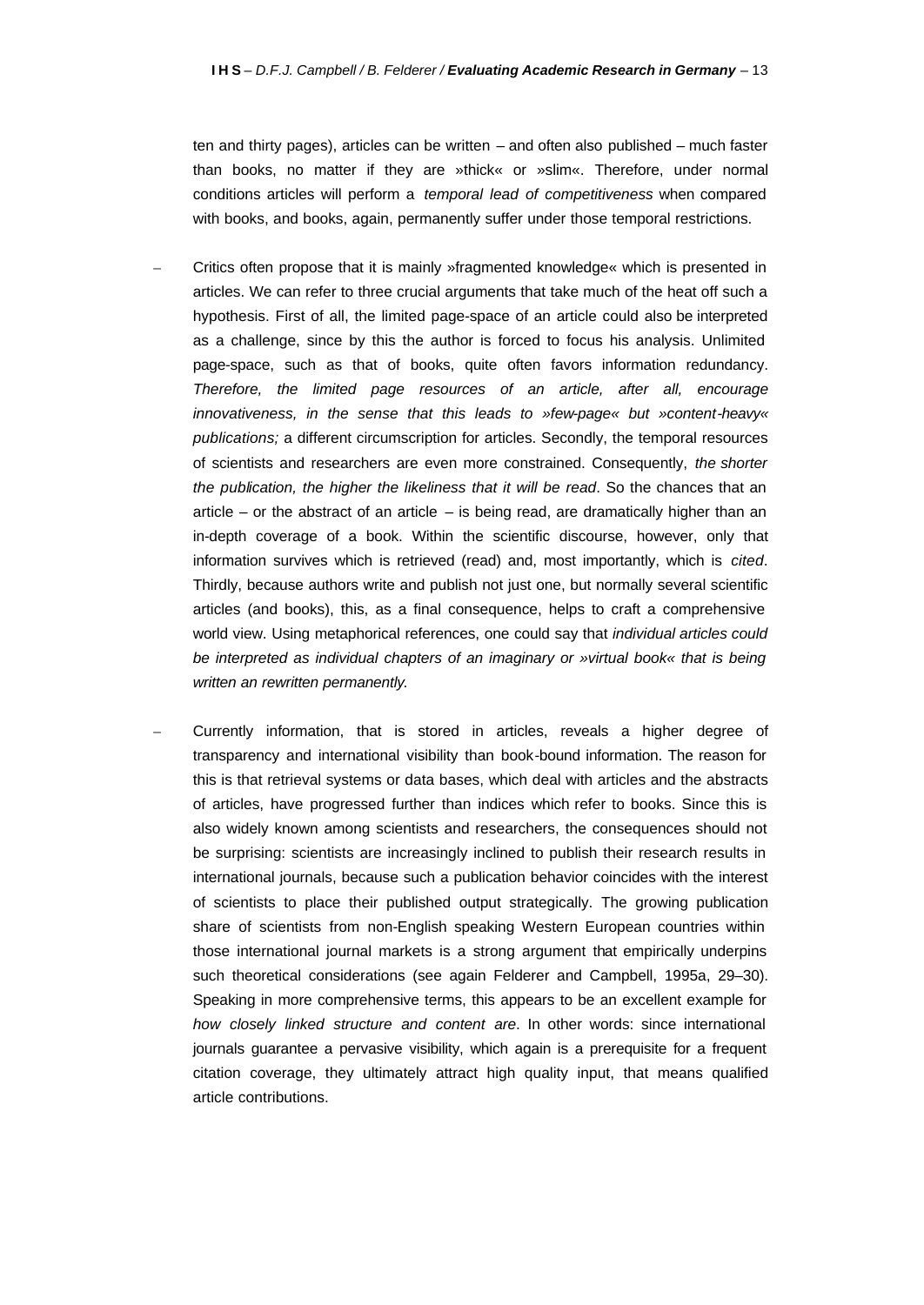– Many scientists, anyway, opt for so-called *publication-cluster strategies*. <sup>24</sup> At the core *center* of such a cluster they would place perhaps one or two voluminous books, where research results are presented and discussed in great length; whereas at the cluster *periphery* those same scientists would produce and publish a series of articles which again reveal a strong referential linkage to the »center books«.

In parallel to those core arguments that convincingly demonstrate the conceptual strengths of articles in international journals, which exactly can be derived from the premises and intrinsic criteria that operate academic research systems, and the usefulness of systematic analyses which focus on such a publication output, we additionally want to assess two main objections that are frequently thrown into discussion (and which we already presented earlier in this chapter):

- (1) One standard statement is that quality cannot be quantified. So in that line of argument the mere fact that an individual researcher can demonstrate a long list of publications does not allow any clues as to the quality of his or her writings; and from the individual researcher often an analogy is drawn for the national academic system at aggregated level. Now despite our recognition that a measurement of quality clearly resembles a major challenge with no simple solution, we are, at the same time, also convinced that a total condemnation of such attempts is even less justifiable and comes close to a »naive oversimplification«, which is primarily ideologically based, but offers only a weak scientific justification. The following arguments should support our position.
- Truly, from a quantitatively impressive publication record one can not automatically conclude a high-quality profile of that individual researcher. On the other hand, the opposite relationship is even less likely: that means, if a researcher produces only very few publications, this certainly does not, under no circumstances, imply that they already are of an outstanding quality. To put it simply: a genius in the sciences is normally not discovered on the basis that he or she publishes nothing.
- A systematic survey of the history of thought in the natural and social sciences, and in the humanities, probably would come up with the following conclusion: at least in the majority of cases the most famous and influential scientists and researchers were those persons, who published good quality and who published a lot. Such a proposition could be reinforced also from a different perspective. When focusing more specifically on the quantity of citations, and when we take, for instance, the discipline of political science as an example, then recent studies seem to demonstrate that those scientists and publications, who or which are cited the most, are by tendency

 $24$  We invented this term because we believe that it describes accurately, in close contact to reality, the publication strategies of scientists.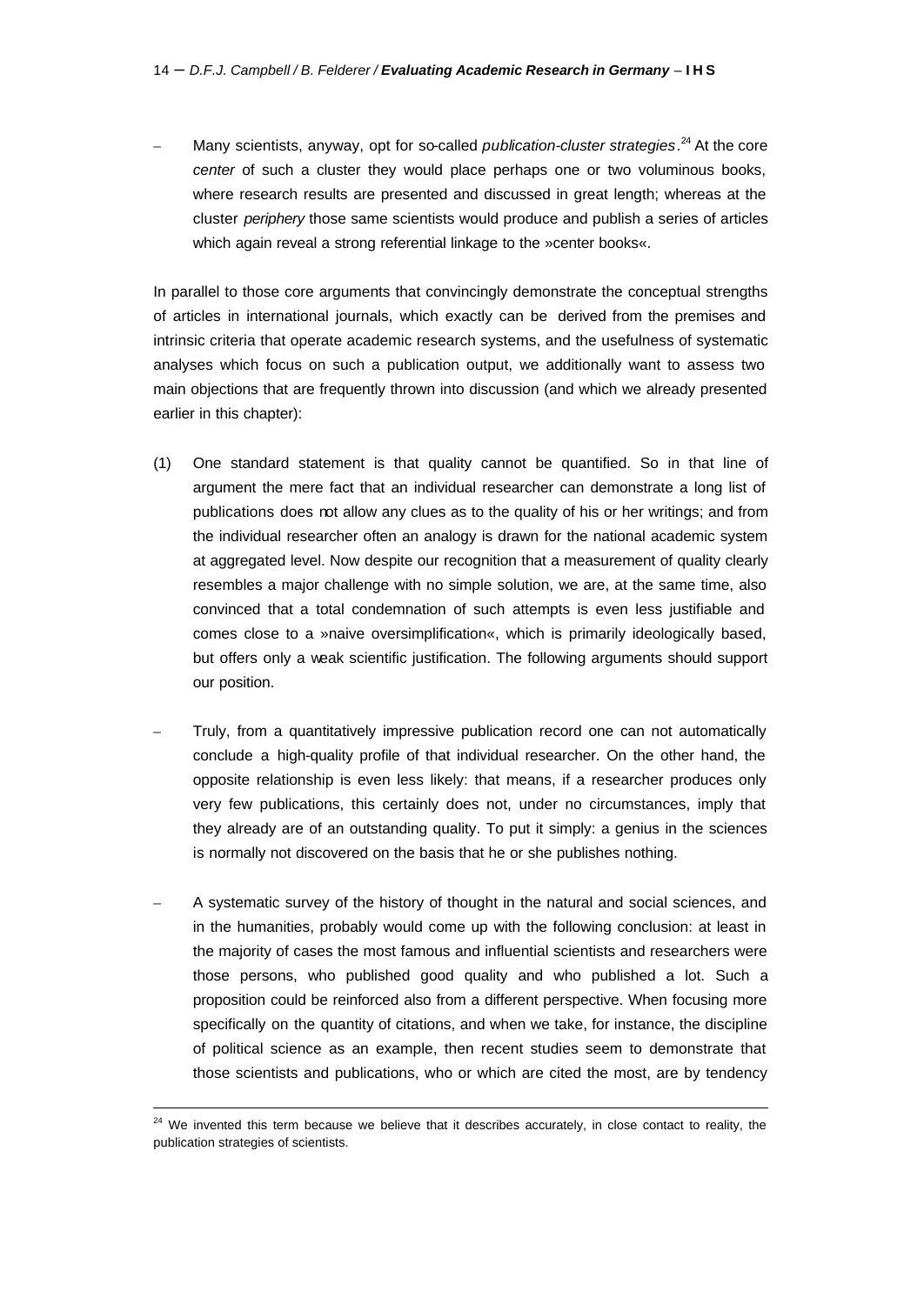also those who express a competitive quality (see Klingemann, 1988, and Goodin and Klingemann, 1996).<sup>25</sup> This would falsify or at least substantially weaken the hypothesis that citation frequencies are primarily a question of fashion or styles.

It is not legitimate  $-$  at least not on the basis of scientific premises  $-$  to draw simple analogies between the level of the individual researcher and the aggregated level of a national academic research system. Of course, focusing on a specific scientist, we must admit that there is no automatic correlation between publication quantity and quality. This means that when a scientist can demonstrate a long publication record, this does not prove that his publications had a great influence on the scientific discourse. At the aggregated level of the national research system, however, somewhat different processes operate. To us it appears plausible to assume a normal distribution effect, with regard to the quality of publications, for instance article contributions to international journals. Such an assumption implies that most publications perform an average or median quality, whereas the high-quality as well as the low-quality publications would be the exception. So this would reveal an inverted U-curve of quality, with a long and thin tail on the left and right side (the low and high qualities), and a peak of »good standard quality« in the middle. Furthermore we believe that such a normal distribution of quality applies to all national academic research systems, so that, under specific circumstances, the medium quality of publications of different countries would fall into a comparable spectrum. Three such specific circumstances could be mentioned: first of all, countries with a similar level of socioeconomic, industrial, and educational level (e.g., the advanced OECD countries); secondly, publications placed into the same frame of reference, for instance articles in international journals that are covered by SCI and SSCI; and thirdly, one should not forget that scientific communication and the resulting scientific methods and standards are becoming more and more globalized. To deny a comparable median quality of research publications in »comparable countries« would imply the danger of falling back into nationalistic thinking and chauvinistic behavior. And why, anyway, should scientists and researchers from one Western European country produce a much higher publication quality than those of a different Western European country (when, for instance, the GDP per capita, the R&D investment, and the quantities of academic degrees are comparable)? Do we really want to believe, that, as a freely invented example, German scientists in general publish a better quality than French scientists (or the other way around)? And how is it possible to operationalize and then

<sup>25</sup> Although Klingemann (1988, 201) would note, in that context, in a contribution with the title *Zitierhäufigkeit als Qualitätsindikator* [Citation Frequency as an Indicator for Quality]: »Jeder Versuch, den wissenschaftlichen Rang von Fachbereichen zu bestimmen, löst mit hoher Wahrscheinlichkeit Kontroversen aus. Die Ergebnisse von Forschungen, die Urteile solcher Art begründen, werden von der Öffentlichkeit und der Profession in der Regel mit hohem Interesse zur Kenntnis genommen. Da das Meßproblem jedoch komplexer Natur und nicht so einfach zu lösen ist, wird die Gültigkeit des Urteils zumindest von den Institutionen bezweifelt werden, die einen der hinteren Ränge belegen.«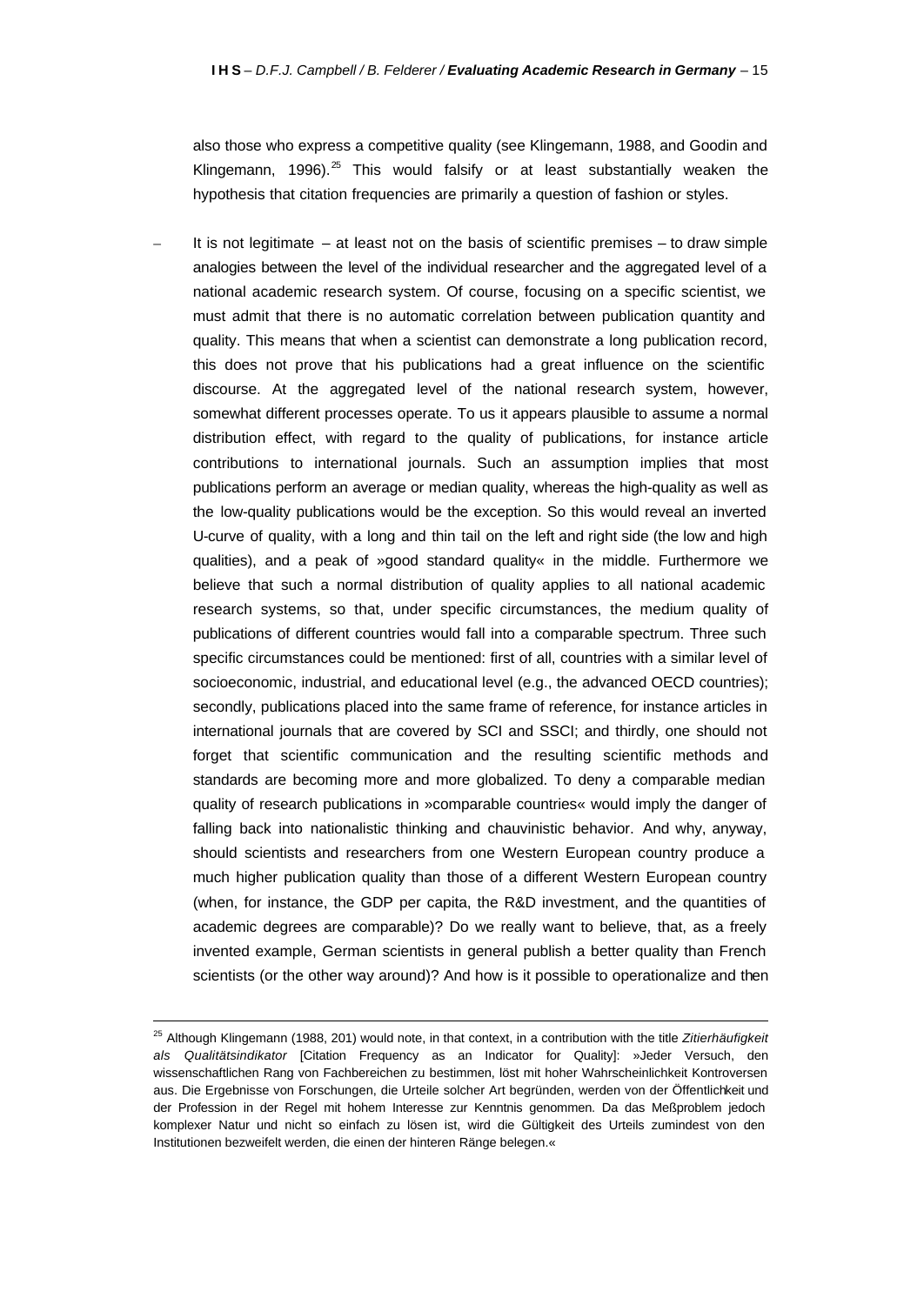to verify (or falsify) such a hypothesis scientifically? So this finally leads to the proposition that in the overall assessment, and under the assumption of a similar quality unit per publication unit per publication medium, a national academic research system probably demonstrates some form of quality supremacy at least in those areas, where it also produces a larger quantitative output. This hypothesis we want to offer for discussion.

- We consider it as extremely important to emphasize that the number of articles in international journals, which are covered by SCI and SSCI, do not only represent a »meaningless quantitative output«. Contrarily, we are much more inclined to invent and use in that context the concept of a *quantified quality* (or a massified quality), since those journals normally rely on a peer-review system. This means that articles, which are forwarded by their authors for the purpose of publication to such a journal, will be evaluated, primarily on the basis of quality of their content, by reviewers. This procedure is in principle very similar to the peer evaluations of research proposals of academics, who apply for earmarked funding at public agencies; such as DFG (*Deutsche Forschungsgemeinschaft*) in Germany, the Research Councils in the UK, TEKES in Finland, NWO in the Netherlands or FWF in Austria. Therefore, peer reviewed journals guarantee that a standard quality threshold has been implemented which must be passed by each forwarded article, before that article actually can be published. So there is an internal quality security check built into the system. This probably also explains why, for instance, in the context of the evaluation of Dutch university research, as asserted by Anthony van Raan, in the majority of cases traditional peer-reviews and bibliometric indicators would reveal similar results (van Raan, 1995, 93).<sup>26</sup>
- Such observations could be used to develop the hypothesis that even if there is no simple or one-dimensional linkage, there might be, in the »long perspective«, some connections or interactions between quantity and quality – particularly, when systems with similar features are compared, which certainly holds true for the national academic research systems of developed industrial countries during the 1980s and 1990s. The hypothesis, which we would like to emphasize for the course of debate, would be: *in the sciences it cannot be ruled out that, under specific conditions, quantity and quality are two dimensions that communicate (or are correlated) with each other*.
- (2) Additional to the question whether quality can be quantified, which we have now discussed in great length, German critics of bibliometric methods often like to refer to a »cultural« argument by emphasizing that in those international journals covered by SCI and SSCI an Anglo-American hegemony is manifest. The core structure of such a

<sup>&</sup>lt;sup>26</sup> For additional reflections on bibliometrics see also Peter Weingart (1995).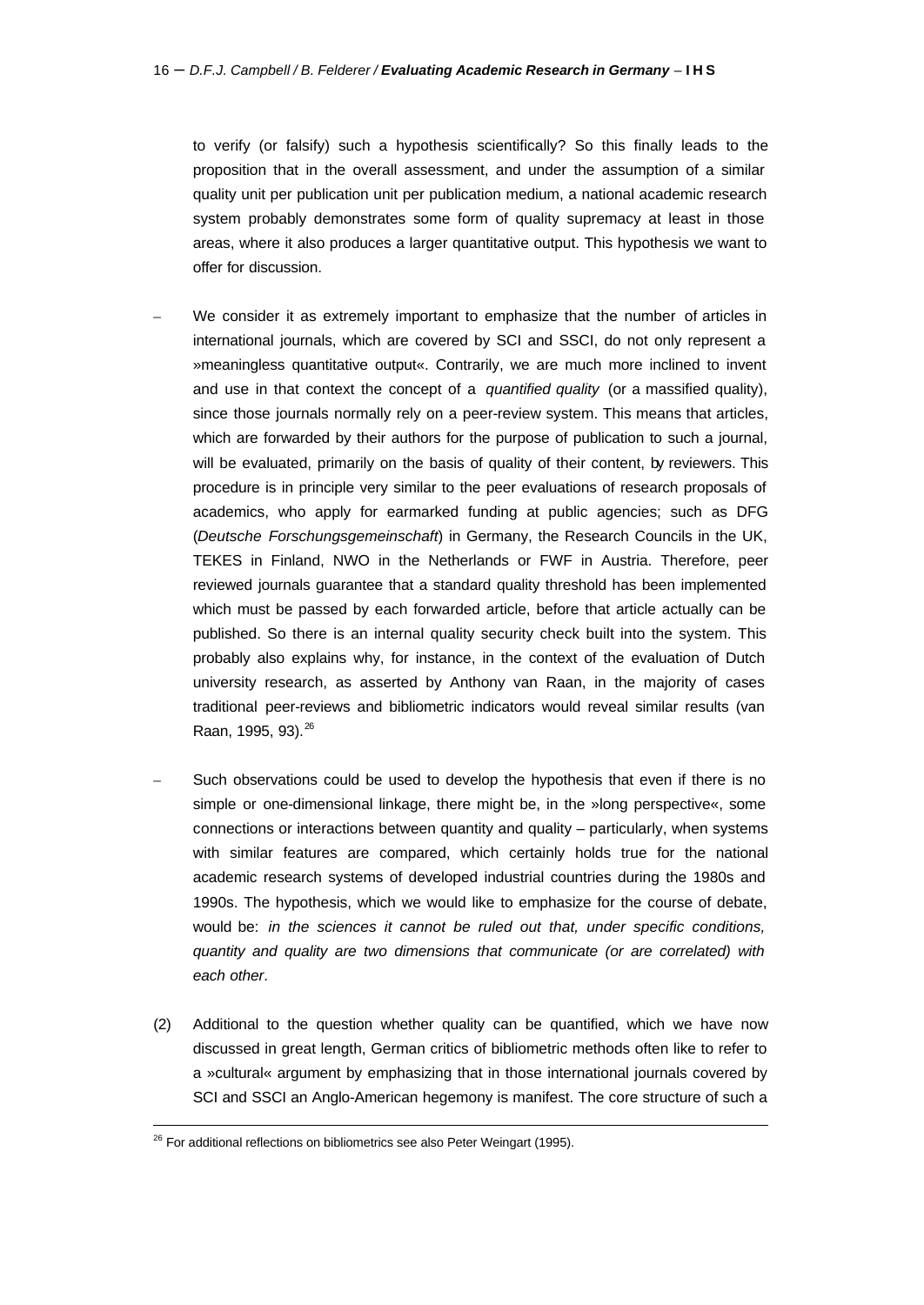cultural argument would be as follows: this hegemony of the English-speaking countries consequently implies that scholars from non-English speaking regions are discriminated in their ability to successfully forward article manuscripts to international journals, mainly because of two reasons; firstly, regional knowledge outside the sphere of Anglo-American countries is not of a great interest for the English-speaking academic communities – particularly for the social sciences and humanities such effects would be visible, since in those disciplines information and knowledge structures are more regionally dependent than in the natural sciences. Secondly, English-speaking academic communities have their own conceptual and theoretical traditions, which they value higher than the scientific development paths of other countries or world regions; for instance German or other Continental European approaches. Although we admit that some truth surely is attached to such propositions, we also emphasize not to overvalue their influence. The following arguments again clearly »relativate« and limit the impact of a possible cultural factor of Anglo-American academia:

– Patterns of hegemony and center-periphery cleavages always existed during the course of human history. So they represent a fact to which systems, nations, and individuals have to adapt. Regarding economic leadership (see Maddison, 1986, 29– 42) or scientific supremacy (European Commission, 1994a, 7–58), always some nations demonstrated saliency. On the other hand, those hierarchical saliency structures were never static, but dynamic and often changed over time. So when a country is placed, at a given point of time, at the »periphery«, then this should be interpreted by that country as a challenge to improve its positioning. Therefore, speaking theoretically, since Germany represents an advanced industrial society, why should Germany's academic communities not be in a position to seriously challenge the Anglo-American dominance in those international journals? This also would imply that Germany should perhaps re-think or re-assess critically some of the cultural traditions that underpin Germany's academia, such as a high emphasis on books written in German or the *Habilitation* system – particularly the *Habilitation* is something which many German experts would evaluate critically in the context of a confident conversation.<sup>27</sup> Speaking in more generic terms, the crucial argument would be: »periphery« or »non-center« countries – or, as in our case, national academic research systems – must seek to develop and implement strategies, by which their peripheral status may be overcome. It does not appear legitimate to use such a onetime peripheral or non-center location as a perpetual argument which would explain, in a deterministic fashion, why an improvement is not possible. When the countries compared demonstrate similar socioeconomic attributes (for instance the group of OECD member countries), then such a proposition becomes even more valid.

<sup>27</sup> In Chapter 3.2.5 we will discuss this so-called *Habilitation* issue in more detail.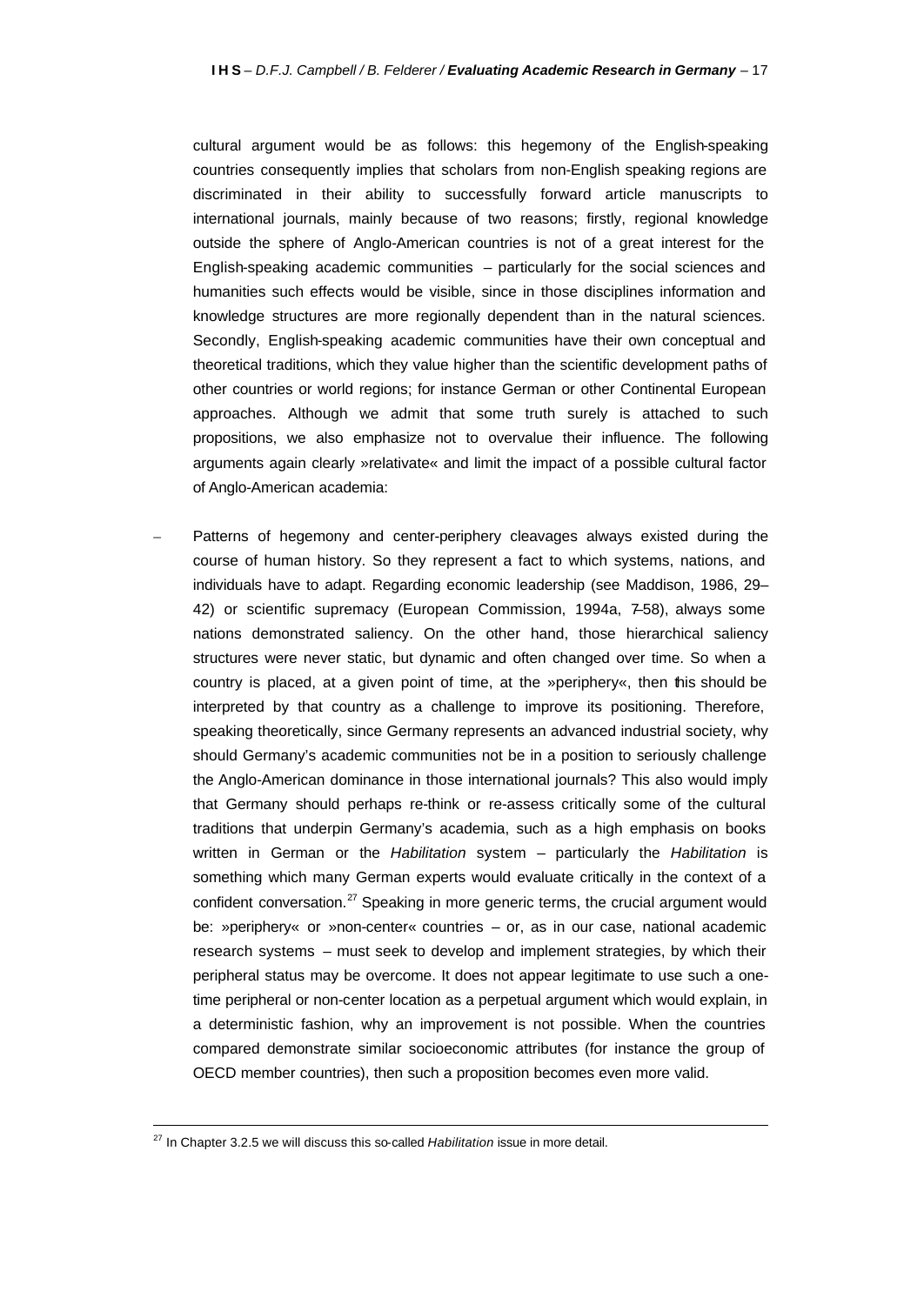- In all of the sciences clearly English is the most important language, and we should be prepared to expect that this dominance or hegemony will even increase in the future. From that observation, of course, one could deduce that English-speaking academic communities of English-speaking countries are favored in their capability to forward manuscripts and publications to international journals and international publishers. Certainly those communities possess some »lingual advantages« over research communities of non-English speaking countries. On the other hand, we also emphasize not to overvalue such a factor. First of all, there were always dominant languages in human history, but this did not prevent a broad evolution of knowledge and technology. In the medieval period and during early modern times surely Latin had for sciences, philosophy and the whole academic and intellectual life a very similar function to contemporary English. This, however, did not prevent a diffusion of academic activities across all of Europe. Secondly, when a country is non-English speaking, then it should develop strategies how to improve the English-speaking skills of its academic research communities. That could be understood as a part of an overall strategy of a »peripheral« or »non-center« national academic research system to improve its performance (see again the preceeding paragraph). And thirdly, it should be expected, at least in a not so far future, that individual members of academic research communities can read, speak, and write in English – particularly of those academic research communities that are embedded in the context of a socioeconomically advanced country (*e.g.,* most of Western Europe). So academic communities must prove their readiness to use English as a means and by this to overcome one of the crucial thresholds against participation in the global dialogue of world-wide sciences. Therefore, during a confident »four-eye« or face-to-face conversation some leading experts are willing to criticize the reluctance of their countrymen against publishing in English: of course, varying across disciplines, such a criticism would be blamed against members of academic research communities in Germany and in France, nevertheless to a significantly lesser extent against research communities in Switzerland, the Netherlands, Scandinavia, and Finland. But for the »younger and new generation« of academic researchers across all of Continental and Northern Europe the trend can be observed that the willingness to use English continuously increases, at least in principle and partially as a means of communication in the context of scientific discourse.
- Now, when evaluating Germany's academic research performance on a bibliometric »hard facts«-basis, that means by counting and analyzing article frequencies in international journals which are covered by SCI and SSCI, we will use as the *primary and »hard« frame of reference* those countries which are part of non-English speaking Western Europe (Continental and Northern Europe). By this the so-called argument of »Anglo-American academic cultural hegemony« in international journals, which tries to make plausible why because of that German academics are systematically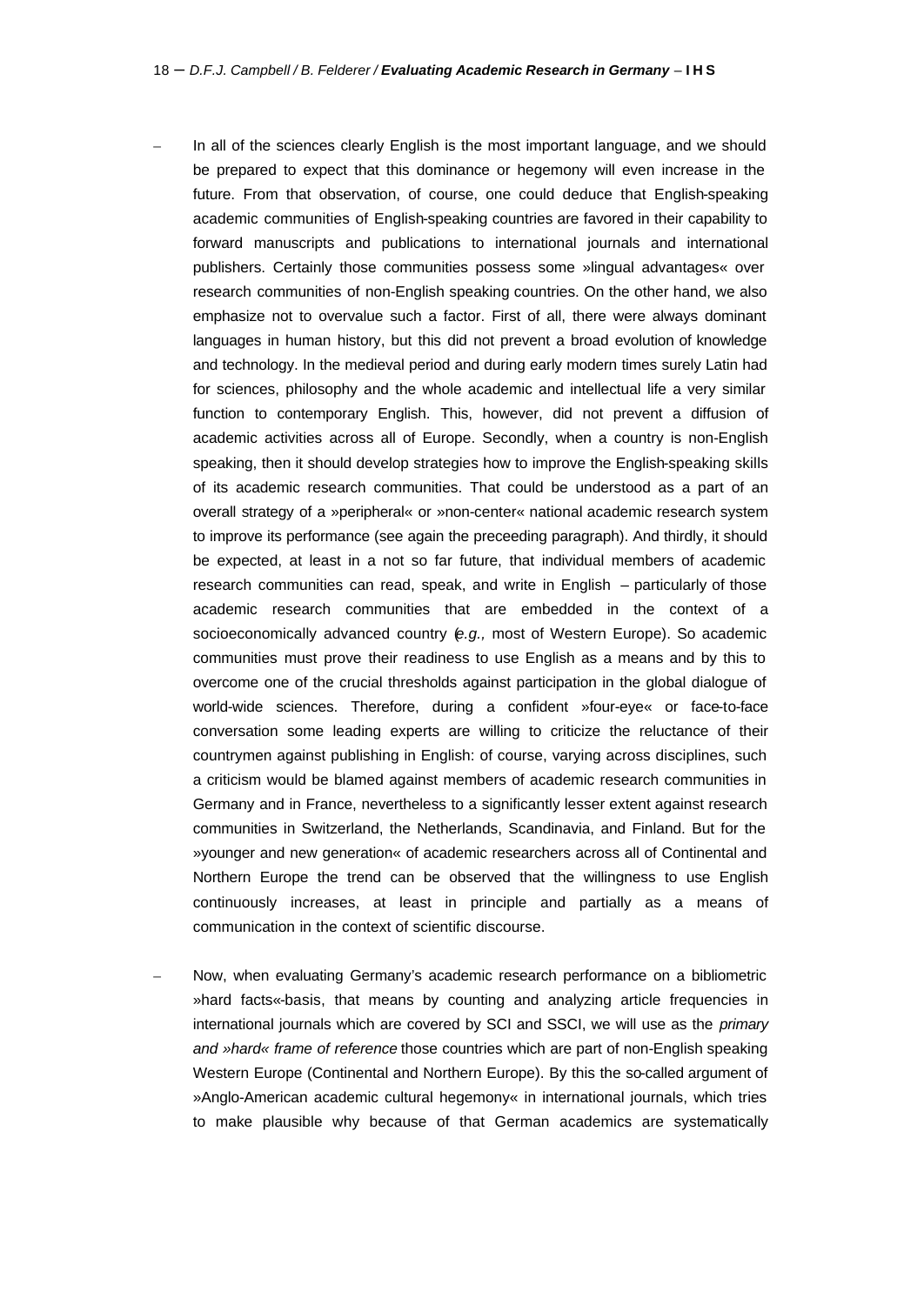discriminated, looses most, if not all of its substance. Since all non-English speaking Western European countries have started at a very similar point of departure regarding the English language, a German supremacy or deficiency could not be explained or justified by the English-language factor. $^{28}$  In our opinion this probably represents the most important bottom-line argument in favor of a journal-based bibliometric comparison of German academic publishing.

### **2.2 Empirical Bibliometric Analysis of Germany's Academic Publication Output and Publication Efficiency**

In Figure 7 – for the OECD countries<sup>29</sup> and Israel – the aggregated quantitative sum for all articles in SCI and SSCI journals is documented for the year 1993. $30$  After the United States, the UK, and Japan, Germany already ranks at the fourth position. By this it is clearly demonstrated that Germany represents one of the most important article-producing OECD countries. So, consequently, the German science and research system publishes quite an impressive quantitative output of articles in international journals and as a result occupies a salient position. Articles, »made in Germany«, are a source of research information which must be taken seriously  $-$  and it is taken seriously by the global sciences community.

However, when the article publication output is put in relation to population, then the overall picture – in regard to Germany – changes again. In Figure 8 a weighted ratio is presented between articles and population, that means the number of articles per a population of 100,000. Whereas most of the English-speaking and many of the smaller Continental European countries demonstrate a top ranking, Germany suffers from being pushed down to a lower-ranking position. Referring to our country sample, fourteen countries place better than Germany and only eight reveal a subordinate ranking. This does not seem to be very good news for Germany. Obviously one could raise the question whether unification of the two German states, in the year 1990, caused some output-biasing effects? For the purpose of investigating such a question, we also compare in Figure 8 the population/publication ratio of West Germany in 1990, with that of unified Germany two years afterwards (1992). Interestingly, there is almost no difference in ranking. While for West Germany we can count 46.86 articles per 100,000 inhabitants, this ratio decreases only marginally to 45.79 for unified Germany. This demonstrates that unification has not necessarily constrained the article-writing performance of the German science system. And, on the other hand, we can also mention that the East German science system performed perhaps better at publishing

<sup>28</sup> See again in our First Report the arguments for having invented the concept of *non-English speaking Western Europe* (Felderer and Campbell, 1995a, 13–14, 33–42). With *non-English speaking Western Europe* we cover the following fifteen countries: Austria, Belgium, Denmark, Finland, France, Germany, Greece, Italy, Luxembourg, Netherlands, Norway, Portugal, Spain, Sweden, and Switzerland.

<sup>&</sup>lt;sup>29</sup> Excluding Iceland, Mexico, and Turkey.

<sup>&</sup>lt;sup>30</sup> Regarding additional methodological information, see again Chapter 2.1.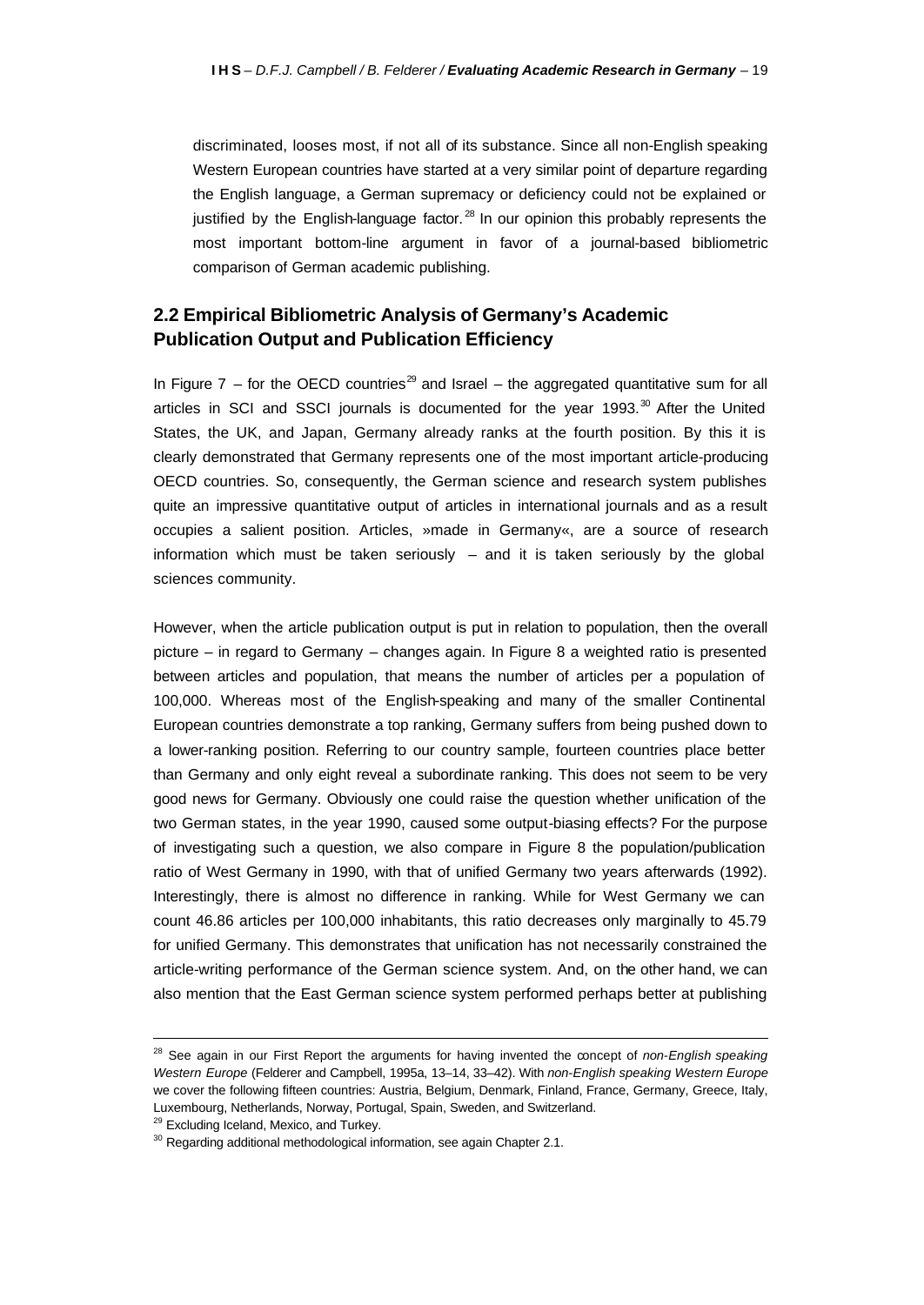articles in international journals than one would expect. Although, thinking in theoretical terms, we are inclined to believe that this East German performance was restricted primarily to science (*e.g.,* the natural sciences), since in the social sciences and humanities the communist regime imposed tight ideological limits on the scientists.

Now how should Figure  $8 - in$  which article output is related to population  $-$  be correctly understood? First of all, again starting from a *theoretical point of departure,* Figure 8 *may not* be interpreted as an efficiency indicator since efficiency is always defined as a relationship of input versus output. Therefore, speaking in strict terms, Figure 8 is an output indicator because population surely does not qualify to be taken as a research input measure. Nobody would claim the possibility of deducing from population quantities the amount of research input. Secondly, now thinking in *empirical categories,* scenarios are conceivable which somehow relativate the validity of the above statement which is at least correctly formulated in theory. The crucial point seems to be the following: when a national research system performs and publishes articles at a very high efficiency level, then such a country – given that the research input meets comparable international standards – again will produce a favorable ratio between publication output and population. This forces us to propose the following comprehensive interpretation of Figure 8: primarily, and at first hand, any population/publication ratio represents an output indicator; secondly, however, this output indicator also contains some »hidden empirical« information on efficiency. So this duality or ambiguity must always be kept in mind, when population/publication ratios are discussed during the course of a professional debate.

In addition, critics, of course, could also claim that Figure 8 does not offer too much new information and could base their accusation on the following line of argument: only by throwing a quick look at Figure 8, one sees that countries (or national research systems) with a high input in  $R\&D^{31}$  are in general also those which express a high population/publication ratio. So it should not be surprising that within that ratio ranking, countries such as Switzerland, Sweden, and the United States occupy top positions whereas countries like Spain, Greece, and Portugal are pushed downwards to bottom positions. This first guess and *ad hoc* impression can also be reinforced by applying simple statistical methods. When the population/publication ratio (see Figure 8) is correlated with the gross domestic expenditure on R&D (as a percentage of GDP) and the number of researchers per thousand labor force – on basis of the year 1992, whenever possible –, then we receive the following results: 32

 $\overline{a}$ 

<sup>&</sup>lt;sup>31</sup> This could mean, as an example, that a high percentage of GDP is used for gross domestic expenditure on R&D or an impressive number of researchers (in full-time equivalents) when compared with the total labor force (see OECD, 1995b, and 1996a).

 $32$  See Figures 9 and 10, and again Figure 8, which contain the data basis for our correlation procedure.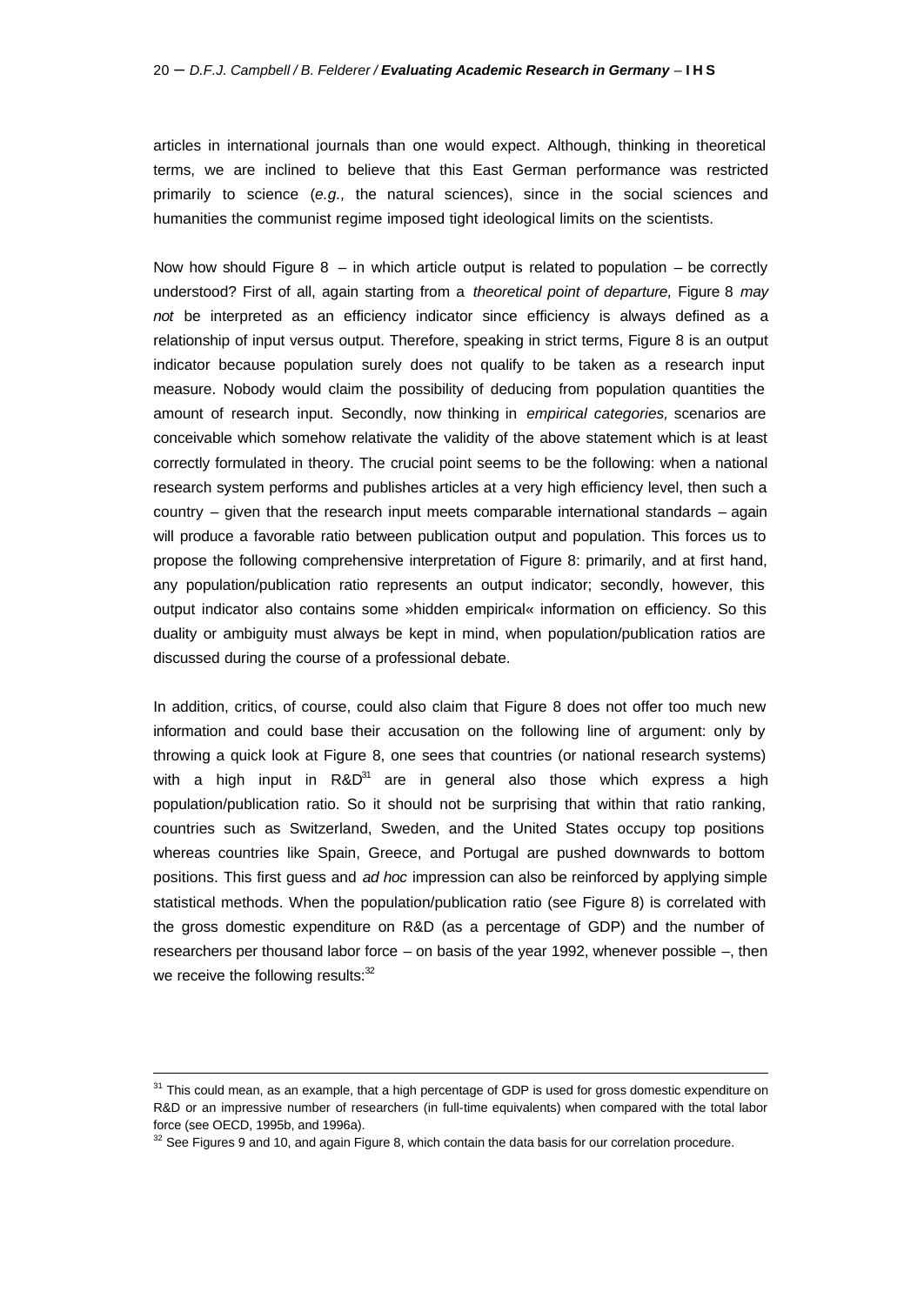- In our first procedural scenario, we excluded Japan as a case country (since we regard Japan in reference to its publication pattern as non-typical, when compared with other advanced OECD countries). Under that condition the correlation of the population/publication ratio to the R&D expenditure (0.6950\*\*) is highly significant, and to the number of researchers  $(0.6230^*)$  is significant.<sup>33</sup>
- When Japan is included into the country sample, the population/publication ratio still correlates significantly with R&D expenditure (0.5758\*) but only non-significantly with the quantity of researchers (0.4022). This again underlines the fact that Japan behaves in many ways atypically when put in comparison to other OECD countries.

Therefore, summarizing the previous in reference to Figure 8, we agree with those critics who propose that in general a high population/publication ratio correlates very closely with the input that a society is willing to invest into R&D or, speaking more structurally oriented, into its national research system. So in this regard our empirical observation is a consensus. On the other hand, however, the relational pattern which is revealed by Figure 8 still contains substantially crucial information, which must be taken seriously by all potential critics. First of all, and this is perhaps the most important message, Figure 8 states clearly: *sufficient research output demands an adequate input in research*. In slightly other words: a properly operating national sciences system depends on resources that society must be willing to invest. Without such a general commitment, the development and – thinking in long-term categories – evolution of a national research system might be endangered. Policy makers, and particularly public policy makers, must be aware of the importance of a solid resource base for R&D. Secondly, the mutually reinforcing correlation between the population/publication ratio, on the one hand, and R&D expenditure and the number of researchers, on the other hand, is only a general statistical message which does not rule out the possibility of exceptions. Now leaving aside Japan, clearly Germany and France represent such deviant cases. Both European countries demonstrate an impressive input in R&D (see Figures 9 and 10), at the same time, however, their population/publication ratio ranks comparatively weak – that of Germany even weaker than in the case of France (see Figure 8). This already could indicate that Germany's academic research system is facing some performance problems, when bibliometrics is taken as indicator and is applied to those international journals that are covered by SCI and SSCI.

Now taking non-English speaking Western Europe as geographical frame of reference for our analysis<sup>34</sup> – which explicitly implies to exclude the Anglo-American countries  $-$ , in Figure 12 a relative ranking of the strength of different German disciplines across the whole

 $33$  For our correlation analysis we used a one-tailed Pearson correlation. The term »significant correlation« is applied at a significance level of 99% and the term »highly significant correlation« at a level of 99.9% (see SPSS, 1990, B15–B19, and SPSS, 1992, 283–293).

<sup>&</sup>lt;sup>34</sup> All together our conceptual definition of *non-English speaking Western Europe* covers fifteen countries (Felderer and Campbell, 1995, 13–14, 33–42).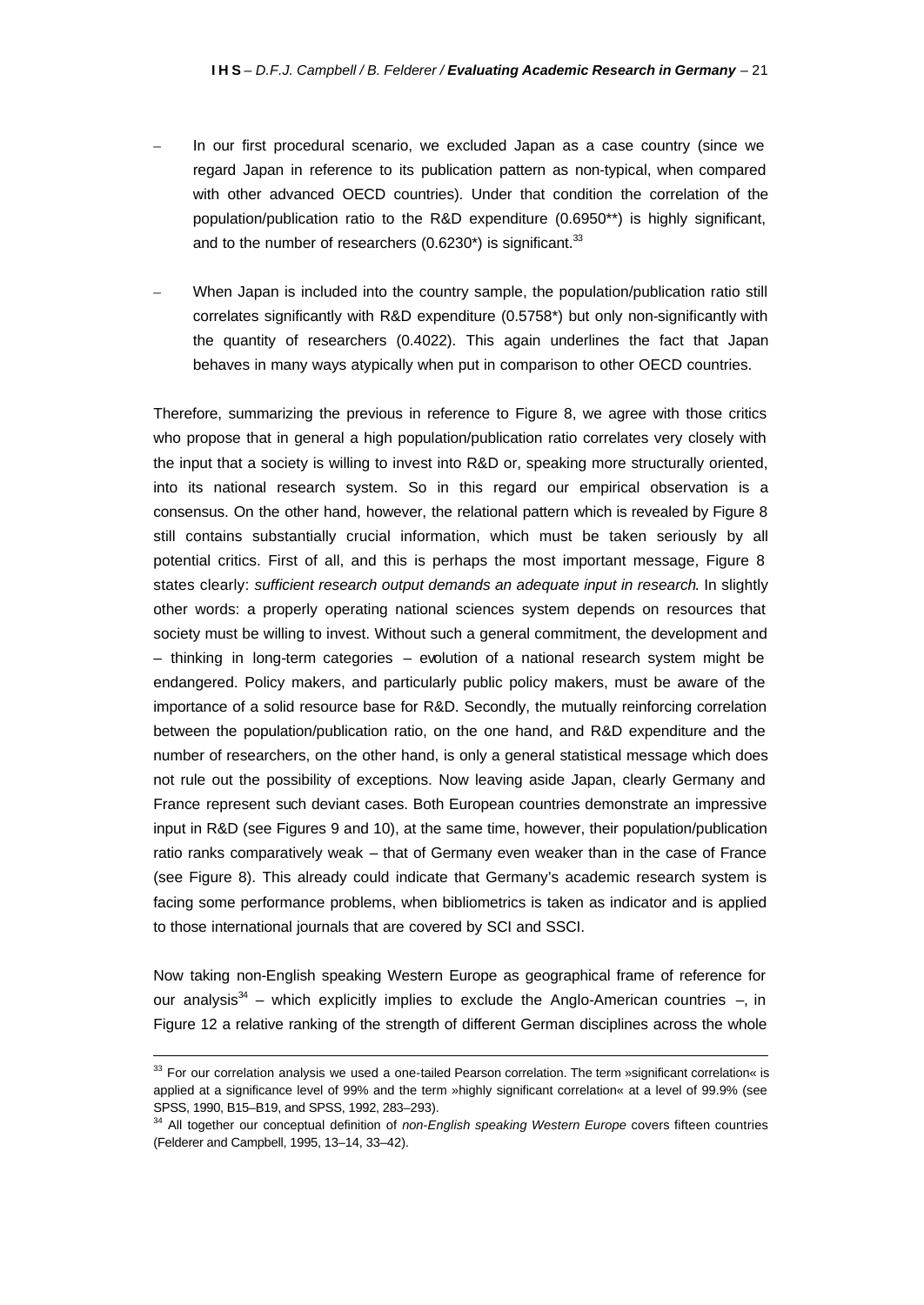spectrum of sciences is presented. As mode of calculation the following formula was applied: for all of science and the social sciences and *per* discipline the number of German articles is expressed as a percentage value of the overall publication output of non-English speaking Western Europe. Two different temporal ranges are distinguished in Figure 12; first of all only the year 1993 and, secondly, the average for the five-year duration period 1989– 1993. The following observations can be drawn and put forward for discussion (compare with Figure 12):

- (1) At the aggregated average level, Germany's article output performance in science and the social sciences behaves quite similarly. In science, during 1993, Germany achieved a share of 25.28% and in the social sciences a share of 27.46%.
- (2) In the »hard« science disciplines, Germany performs the best in chemistry (30.76%), followed by engineering (30.28%), physics (29.77%), mathematics (25.52%), and life sciences  $(22.47\%)$ .<sup>35</sup> What makes the case of chemistry so interesting, is that in that discipline the US and English-speaking dominance is the weakest.<sup>36</sup> So for some reasons, which are out of reach of our current interpretational potential, Continental Europe and Germany in particular developed a strong publication profile in chemistry.
- (3) The two strongest German social science disciplines are law (48.27%) and political science (47%), then followed by business (33.81%), psychology (33.71%), sociology  $(29.5\%)$ , economics  $(20.4\%)$ , and interdisciplinary research  $(15.31\%)$ .<sup>37</sup> In almost all social science disciplines the average five-year value for 1989–1993 and the one yearvalue for 1993 are very similar, with the only major exception of business whose output sharply declined in 1993 (23.48%) – this demonstrates that annual changes are more of a gradual character and not that dramatic. Interestingly enough, Germany performs the weakest in interdisciplinary research. This of course could induce very different interpretations: since our category of interdisciplinary research is of an »experimental« character (Felderer and Campbell, 1995a, 169), critics can refer to that for claiming that no meaningful interpretation appears legitimate. Other observers, however, could come up with a very different and alternative hypothesis which would propose that the German university system in general – and also functionally disaggregated to the level of teaching and research  $-$  is much too tightly structured within an organizational framework that values the old paradigm of traditional disciplinarity as most important. If this is really the case, then the German university system is facing a big problem since interdisciplinarity or »transdisciplinarity« is regarded by many key analysts as a crucial challenge and demand for how modern

 $35$  Figures in parentheses refer to the average percentage value for the whole period 1989–1993.

<sup>&</sup>lt;sup>36</sup> Compare with Figures 44 and 45 in our First Report (Felderer and Campbell, 1995a, 118-119).

 $37$  Figures in parentheses again refer to the five-year average of 1989–1993.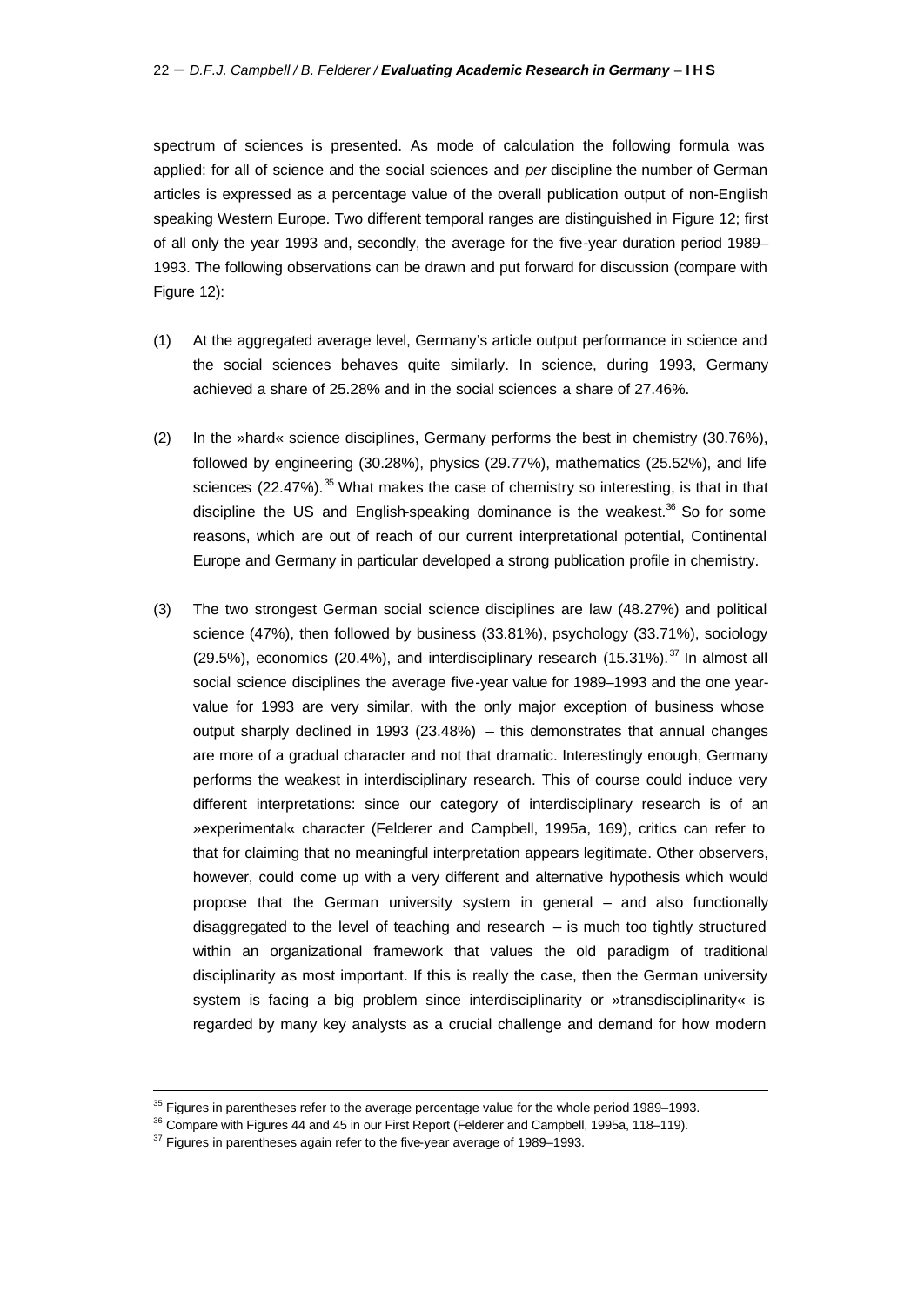science and future-oriented research should be carried out (see Gibbons *et al.*, 1994, and Campbell, 1995, 402).<sup>38</sup>

- (4) With the exception of only four disciplines chemistry, physics, mathematics, and interdisciplinary research – we must state as an overall empirical phenomenon that in general, that means for the majority of disciplines (in total eight), the average percentage value for the five-year period 1989–1993 is salient to 1993 (see again Figure 12). This tendency again is reinforced by the fact that at the aggregated level for all of science and for all of the social sciences this pattern again is reproduced, implying a slight decline of the 1993 one-year value when compared with the five-year average. Now how should this phenomenon be correctly interpreted? First of all we must state that in absolute numbers the total output of German articles in aggregated science expanded in the period 1980–1990 as well 1980–1993. $39$  This expansion in absolute figures can also be observed for the aggregated social sciences over the period 1989–1993 (compare with Felderer and Campbell, 1995a, 152, 158). Therefore, an adequate interpretation must seek for a different explanation; however, at this point we can already point at the core of the problem or at least the dilemma for the German situation: *despite the fact that Germany's article output is expanding, the crucial point seems to be that other national academic research systems are expanding even faster than Germany*. So the correct question to ask would be: Which countries are the winners? Two hypotheses could be tested empirically: the first would be to compare Germany with all of the OECD countries, that means including the English-speaking nations. The second hypothesis to investigate, would be to juxtapose Germany with the overall performance of non-English speaking Western Europe (all fifteen countries, including Germany).
- **Comparing Germany with the OECD:** In Figure 11 Germany's article output is expressed as a percentage value of the total output of our country sample – twentythree countries, covering more or less all of the OECD. Focusing on the long-term evolution only of science, one must state a steady decline of Germany's share which dropped from 7.56% (1980) down to 6.89% (1990). In 1991 this value again rose up to 7.76%, however, due to unification, and stabilized at  $7.2\%$  in 1993.<sup>40</sup> This gives the impression that when concentrating our attention on »former« West Germany and relating it to the OECD country cluster, then an empirical analysis verifies a relative decline of Germany's article output in science. It takes all of Germany, i.e., unified Germany, to achieve in 1993 a similar percentage value to that of »old« West Germany in 1980. In the social sciences, the situation appears somewhat different.

<sup>&</sup>lt;sup>38</sup> Already in our First Report we shortly discussed that issue of interdisciplinarity in the German context (see Felderer and Campbell, 1995a, 34, and also 36–37).

<sup>&</sup>lt;sup>39</sup> Beginning in 1991, the data series refer to unified Germany.

 $40$  Just to remind us: the data series for Germany refers up until 1990 only to West Germany, and beginning with 1991 to Unified Germany (see Felderer and Campbell, 1995a, 18).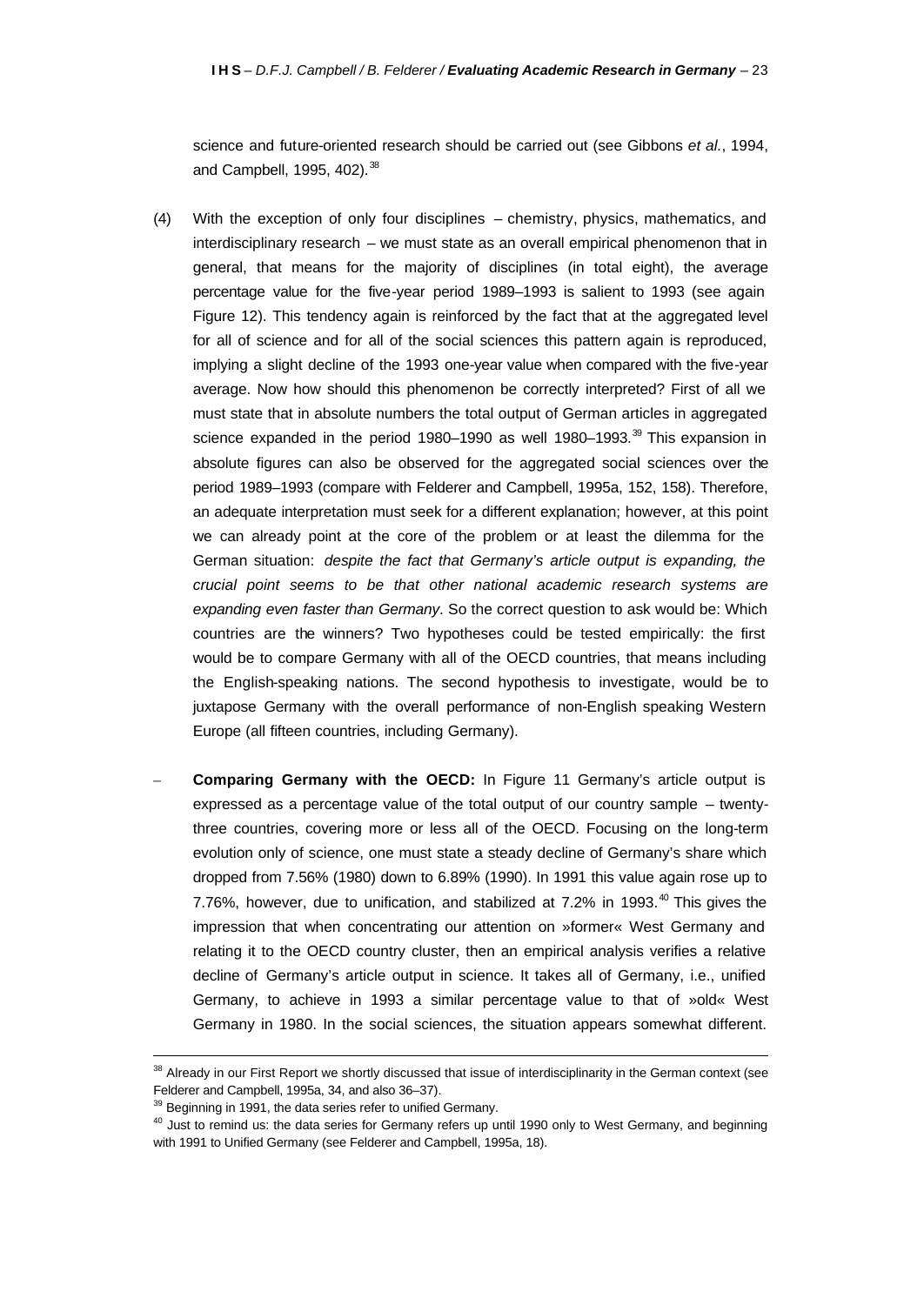Here we can observe a continuos expansion of Germany's article share. Placing at 3.23% in 1989, this value increased to 3.59% in 1991, and even further expanded to 3.95% in 1993. This clearly implies that article expansion in the social sciences is not an arbitrary effect of unification, but seems to be caused by other structural conditions; perhaps the German social scientists are becoming increasingly aware of the importance of international journals. However, since  $-$  in absolute terms  $-$  the number of articles in the social sciences (SSCI) is overwhelmingly outnumber by articles in science  $(SCl)<sup>41</sup>$ , Germany's relative output decline in science cannot be compensated by a relative expansion in the social sciences.

– **Comparing non-English Speaking Western Europe with the OECD:** While in Figure 11 Germany's article output was put in relation to the overall OECD performance, in Figure 13 the same methodological approach is applied by expressing the total article output of non-English speaking Western Europe (including Germany) as a percentage value of the total OECD output<sup>42</sup>. In science, during the period 1980–1987, the article output of non-English speaking Western Europe stayed quite constant – in relative terms –, however, after 1987, Europe's share expanded continuously, climbing from 27.08% (1987) up to 30.08% (1993). The same trend is also observable for the social sciences, this means a stable structural expansion from 11.47% (1989) to 14.4% (1993). This ultimately leads to the conclusion that while Germany's academic research system was only able to stabilize its percentage output share in science, all of non-English speaking Western Europe was in that respect much more successful, since it managed a significant expansion of its article output share  $-$  when put in contrast to the whole  $OECD -$  in science as well as in the social sciences. Only in the social sciences can Germany demonstrate a similar performance increase. This further implies that the significant expansion of non-English speaking Western Europe must be primarily explained as a consequence of the performance of European national academic research systems, other than Germany. So Germany contributed only relatively little – or less than a theorist would (reasonably) expect – to the article growth of non-English speaking Western Europe.<sup>43</sup>

Now after having discussed Germany's article output in great detail, we finally want to summarize our thoughts and offer several hypotheses for a comprehensive assessment and evaluation of Germany's academic research that is based on bibliometrics:

<sup>&</sup>lt;sup>41</sup> When the total article number in science and the social sciences is aggregated for all twenty-three countries of our sample, then, in 1993, science articles covered a share of 87.71% and social science articles were pushed to a margin of only 12.29% (Felderer and Campbell, 1995a, 76–77).

<sup>&</sup>lt;sup>42</sup> Excluding Iceland, Mexico, and Turkey.

<sup>&</sup>lt;sup>43</sup> At this point it appears helpful to remember that we are talking about article output and article growth in relative terms. Again thinking in absolute numbers, one should not forget that Germany still represents the single most important article-producing nation of non-English speaking Western Europe (see Figure 7).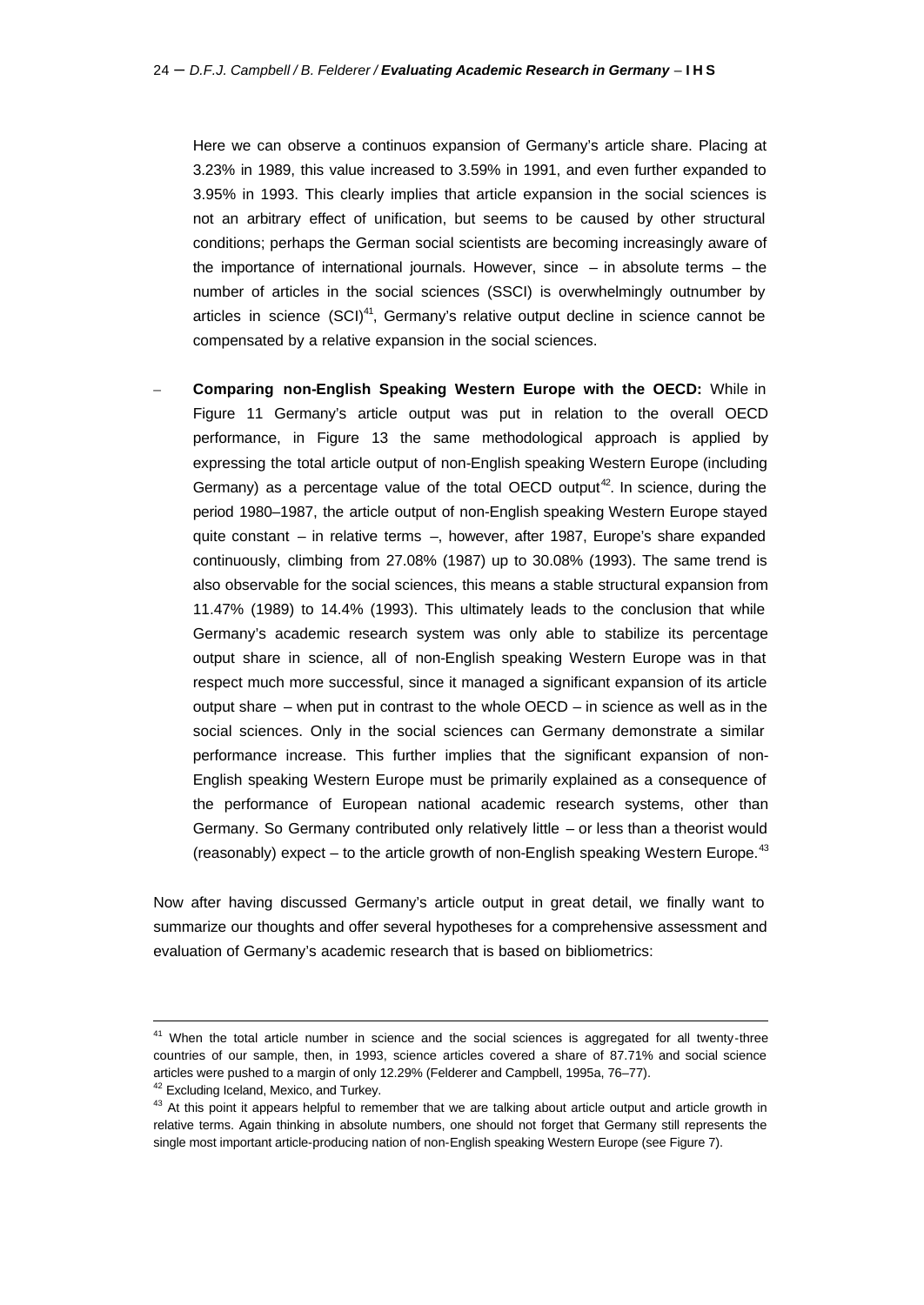- (1) Already in the previous chapter (Chapter 2.1) we discussed the theoretical basis and fundamentals for bibliometric analyses that focus on articles which are published in international journals with an incorporated peer-review system – the two currently most important data bases for the purpose of bibliometric analysis in science and social sciences are SCI and SSCI. Particularly in the German context much criticism is raised against such a methodological approach, by formulating arguments such as: (a) research quality *per se* cannot be measured and cannot be quantified; (b) there are different types of knowledge representation, and article-based knowledge is biased towards a fragmented understanding of our world; (c) and the theory of the specific and historic growth of academic cultures, proposing that while Anglo-American scholars prefer to write articles for journals, German (and perhaps also other Continental European) scholars developed an inclination for publishing books – the German tradition of *Habilitation* can be used as an additional reference to reinforce such a statement. Notwithstanding that such criticism must be taken very seriously, we agree with other leading experts who emphasize the value of bibliometric analyses; particularly, when the specific strengths of such an approach are used sensitively and adequately. The following arguments we consider as key arguments that speak in favor of a bibliometric approach which focuses on articles in international journals: 44, 45
- The decision of inclusion or exclusion (or acceptance or rejection) of forwarded article manuscripts by those journals, which are listed in SCI and SSCI, is generally based on a peer-review system. This comes close to something like a »built-in quality threshold« that guarantees that all published articles reveal a minimum and comparable basic standard of quality. Therefore, it is legitimate to interpret the number of articles in such journals as an indicator for or approximation of *quantified quality,* what again demonstrates the possibility of measuring quality – and falsifies the assertion that quality *per se* is beyond the scope of measurement.
- At the level of individual authors, obviously, one can imagine that a great variance of quality exists with regard to different articles.<sup>46</sup> However, at the aggregated level of those different national academic research systems probably some effects of a *normal distribution of quality* will come into effect. If this is the case (which we and other experts believe), then this consequently implies that the variance between the aggregated median quality of articles of different national academic research systems

<sup>&</sup>lt;sup>44</sup> In our case this means: journals that are covered by the two data bases SCI and SSCI.

<sup>&</sup>lt;sup>45</sup> See again Chapter 2.1 for a much more detailed development of our arguments.

<sup>&</sup>lt;sup>46</sup> Although such a statement appears very plausible, we still face the problem of how to operationalize it methodologically? So it is much easier to propose that different articles reveal a different quality than to develop a scale (or something else) that actually has the capability to measure quality objectively – in practice, the academic community probably could never agree unanimously on one such standard scale that could represent the whole »range of quality«.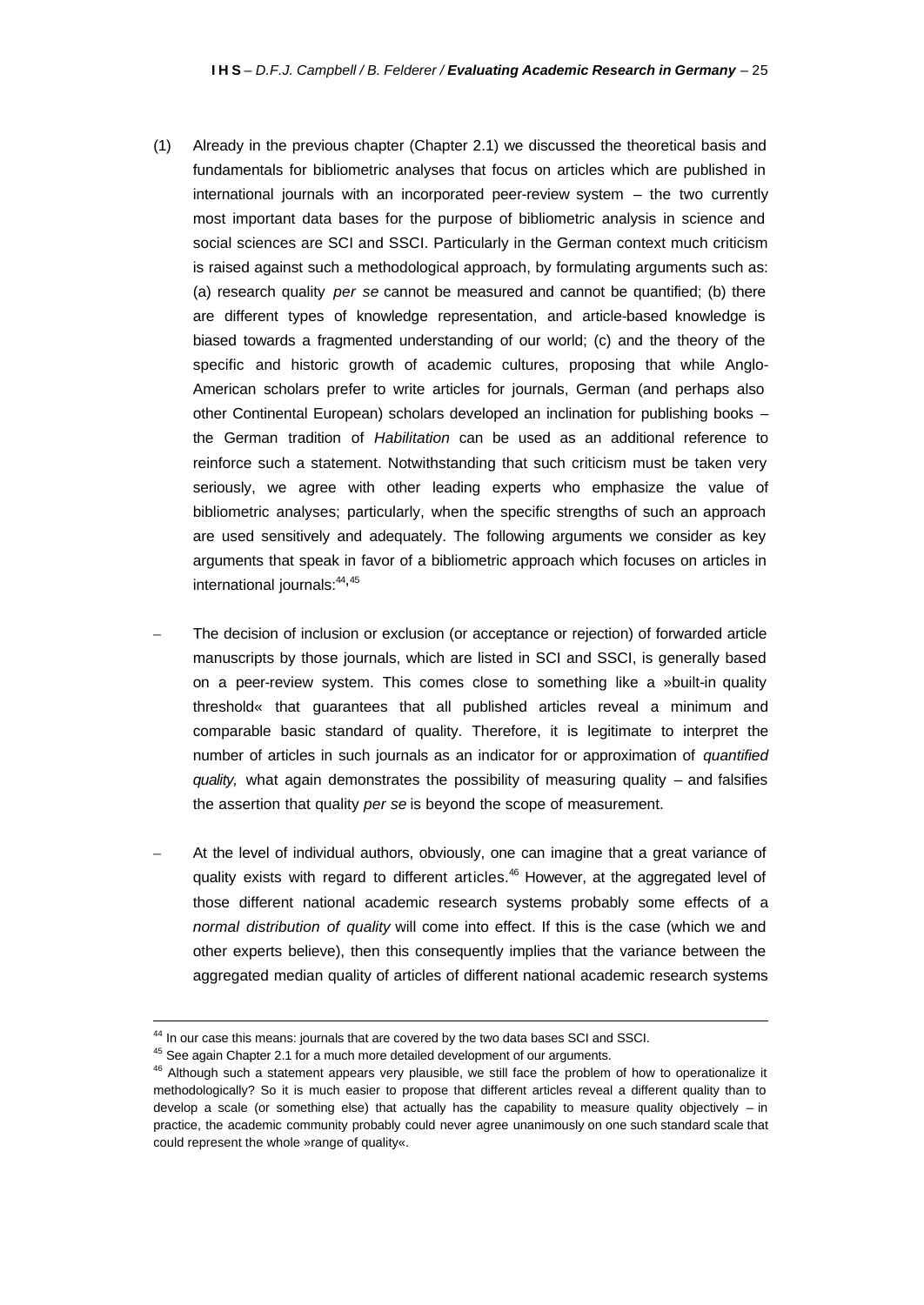is smaller – particularly when countries reveal a similar economic performance and similar socioeconomic standards, which is the case for most OECD nations – than the median publication quality of authors at the level of the individual researcher. Therefore, the frequency counting of articles makes more sense or appears more valid when conclusions should be drawn about the publication quality of different national research systems; at least more valid than a frequency-counting based comparison and assessment of the performance of individual researchers.

- Certainly, there are very *different types of knowledge representation*. Regarding the publication markets more directly, the two perhaps most classical but also most diverse examples would be books on the one hand (no matter if they are »thick« or »thin«), and, on the other hand, articles in journals. Each of those different publication media has, of course, its very distinct profile, which implies that it can refer to a set of functional strengths and weaknesses (or advantages and disadvantages). Especially this relative view is important, since it means that every observer must realize that no particular publication medium offers only advantages or only disadvantages – when, for instance, considering the competition between books and articles. For us the crucial point is the following: *the overall performance and competitiveness of a national academic research system is defined by the extent to which it is in a position to develop very different types of knowledge representation and its capability to operate along a wide spectrum of diverse publication means*.
- Books, obviously, demonstrate certain strengths. Articles, on the other hand, also have their advantages – particularly when they are published in international and reviewed journals –, which make them a powerful tool for storing and presenting information. In that respect the following characteristics of articles should be valued highly: first of all, the limited page space of an article forces the author to focus or to concentrate his arguments. One could say that those constraints on page resources encourage innovativeness and information efficiency. An important side-effect of this is that the chances that a »short« article is read and cited are probably higher than in the case of »thick« books; also the time for reading has developed into an ultimately scarce resource of scientists. Secondly, since a short (»few-page«) article can be written faster than a long (»many-page«) book, articles often demonstrate a temporal lead of competitiveness when compared with books (although the tedious review process of article manuscripts can often create substantial time lags). Thirdly, the data bases and retrieval systems which administrate articles have developed contemporarily a higher degree of sophistication than the computer-based documentation of books – for instance, article-oriented data bases contain information on the vocational address of authors and mostly also provide article abstracts. This, by itself, has encouraged a trend in which scientists are inclined to publish articles in such journals, since this guarantees a higher visibility of their research results (so this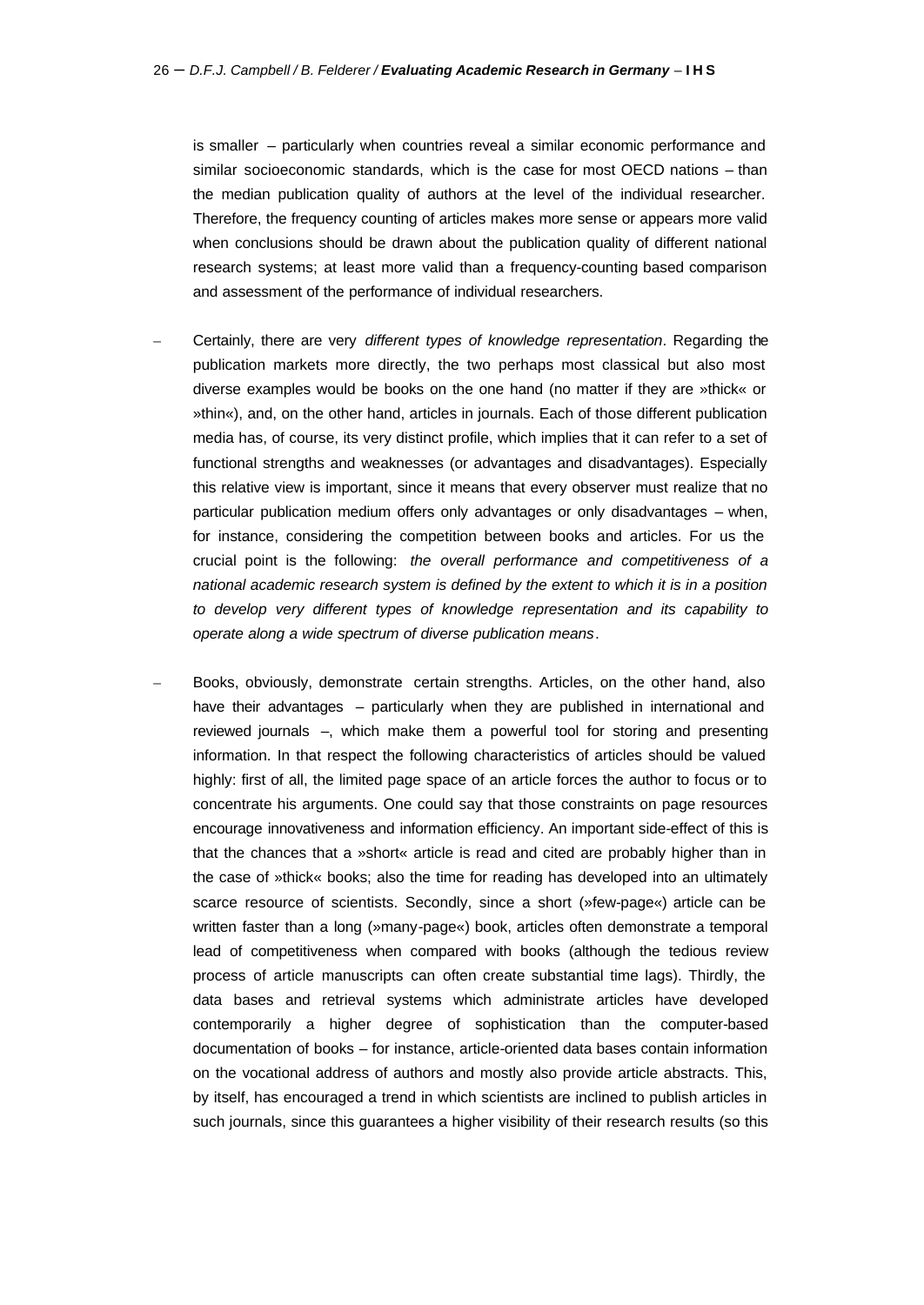would be an excellent example for how certain »structural advantages« can lead to an increase of the quality of the »content«). Fourthly, and finally, we also must keep in mind that scientists write not just one, but normally a whole series of articles. This prevents an exaggerated fragmentation of knowledge and helps crafting a more holistic image or a more comprehensive scientific understanding of the world.<sup>47</sup> In that context we also invented the term of *publication-cluster strategies,* which are applied by many scientists who publish. This means that many authors would place at the center of such a self-created publication cluster one or two (perhaps »thick«) books, which are reinforced in the periphery by a series of articles that demonstrate a strong referential linkage with those so-called »center« books.

- In reference to the *cultural argument* which claims an Anglo-American or Englishspeaking dominance in those international journals (as represented by SCI and SSCI), two arguments appear particularly crucial to us: firstly, patterns of cultural hegemony always existed in human history, also in sciences – at this point one could recall the pivotal role of Latin during the medieval and early modern period. So, consequently, when a country or a national academic research system does not belong to the *cultural core* of global sciences, then it must develop strategies of how to cope adequately with such a situation. In that respect Germany (or any other country) cannot demand an exceptional treatment. And, secondly, as a proper frame of reference  $-$  for the purpose of comparison  $-$  we always use for Germany the geographical concept of non-English speaking Western Europe: all together fifteen countries, covering all of Northern and Western Continental Europe. Since those countries are all defined by the same cultural criterion that they are *not Englishspeaking,* the »cultural point of departure« for those academic research communities appears quite similar.
- (2) After discussing and summarizing theoretical key premises for a bibliometric analysis of article output in international journals, our main concern is the empirical assessment of the research performance of Germany's national academic research system. This ultimately leads to the conclusion that – when the absolute number of articles is used as reference<sup>48</sup> – within the OECD country framework *Germany represents one of the most important and salient article-producing nations* (see again Figure 7). Only the United States, UK, and Japan lie ahead of Germany, while Germany can outpace any Continental Western European country. In comparison to France, as an example, Germany managed, in the year 1993, an aggregated total article output for science and the social sciences which was higher by a factor of 28%. So within the context of global sciences Germany occupies a strong position,

<sup>&</sup>lt;sup>47</sup> In that respect we wrote in Chapter 2.1 that »individual articles could be interpreted as individual chapters of an imaginary or *v*irtual book<sup>{</sup> that is being written and rewritten permanently<sup>«</sup>.

<sup>48</sup> That means, articles in SCI and SSCI journals.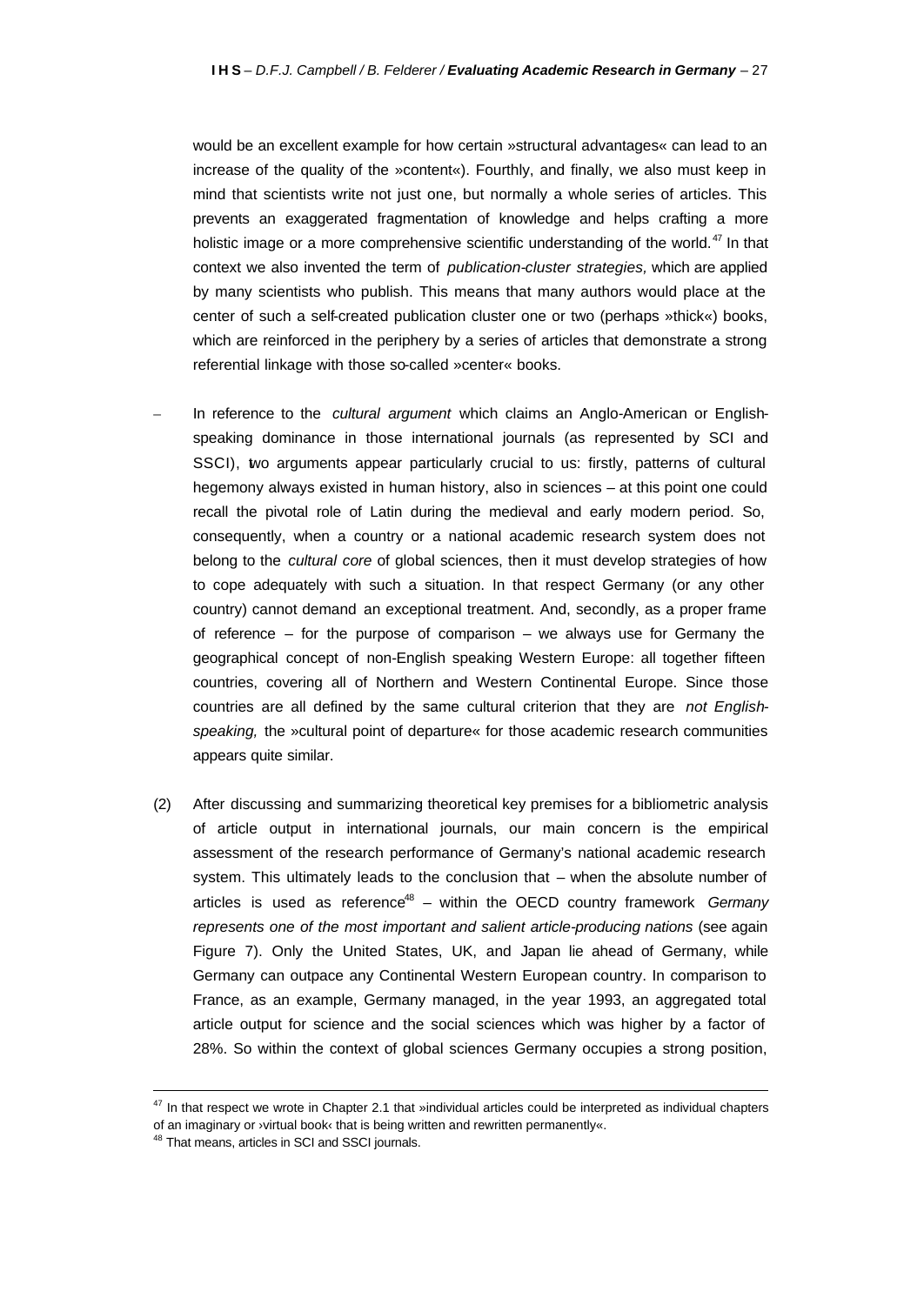which again implies that at the level of international knowledge exchange and dialogue the German national research system developed into a »collective actor« which cannot be ignored by the international scientific research community. German academic research is a key element for the ongoing process of the global evolution of sciences.

- (3) If, however, not the absolute number of articles but different dynamical or »output/output« relations are taken into account, then the empirical assessment of Germany's article output performance leads to a more critical result. Such a conclusion we can base on several key observations:
- When article output is put in relation to population for the purpose of calculating a population/publication ratio, then this ratio has a significant positive correlation with gross domestic expenditure on R&D and the number of researchers per thousand labor force (see Figures 8, 9, and 10). Only three countries deviate from this pattern substantially: Germany, France, and Japan. On the one hand they can be characterized as nations that practically devote a major investment of resources into R&D. On the other hand they only achieve a below-average population/publication ratio with regard to articles. So a critical observer could raise the provoking question whether those three countries represent »worst-case scenarios«?
- When Germany's aggregated article output in science is expressed as a percentage of the total OECD $49$  output, then one must state a gradual relative decline over the period 1980–1990. Only because of the geographical enlargement as a consequence of unification, could unified Germany of the early 1990s achieve a similar percentage value like »old« West Germany in the years 1980 and 1981 (see Figure 11).<sup>50</sup> At the same time the fifteen-country cluster of non-English speaking Western Europe including Germany as one country case – expanded, during the late 1980s and early 1990s, within the overall OECD context in aggregated science as well as in the aggregated social sciences faster and more successful than Germany (see Figure 13). This, ultimately, implies that some of the non-English speaking Western European countries managed a growth rate of their article output that clearly outpaces Germany's growth rate.
- If on a discipline-by-discipline basis Germany's article output is calculated as a percentage value of the total output of non-English speaking Western Europe, then one general trend can be diagnosed: with the only exception of four disciplines, the average value for the five-year period 1989–1993 is higher than the value for 1993 (see

<sup>&</sup>lt;sup>49</sup> Again without Iceland, Mexico, and Turkey.

 $50$  In the social sciences Germany's national academic research system performed, during the years 1989– 1993, a more successful expansion – in relative terms – than in science.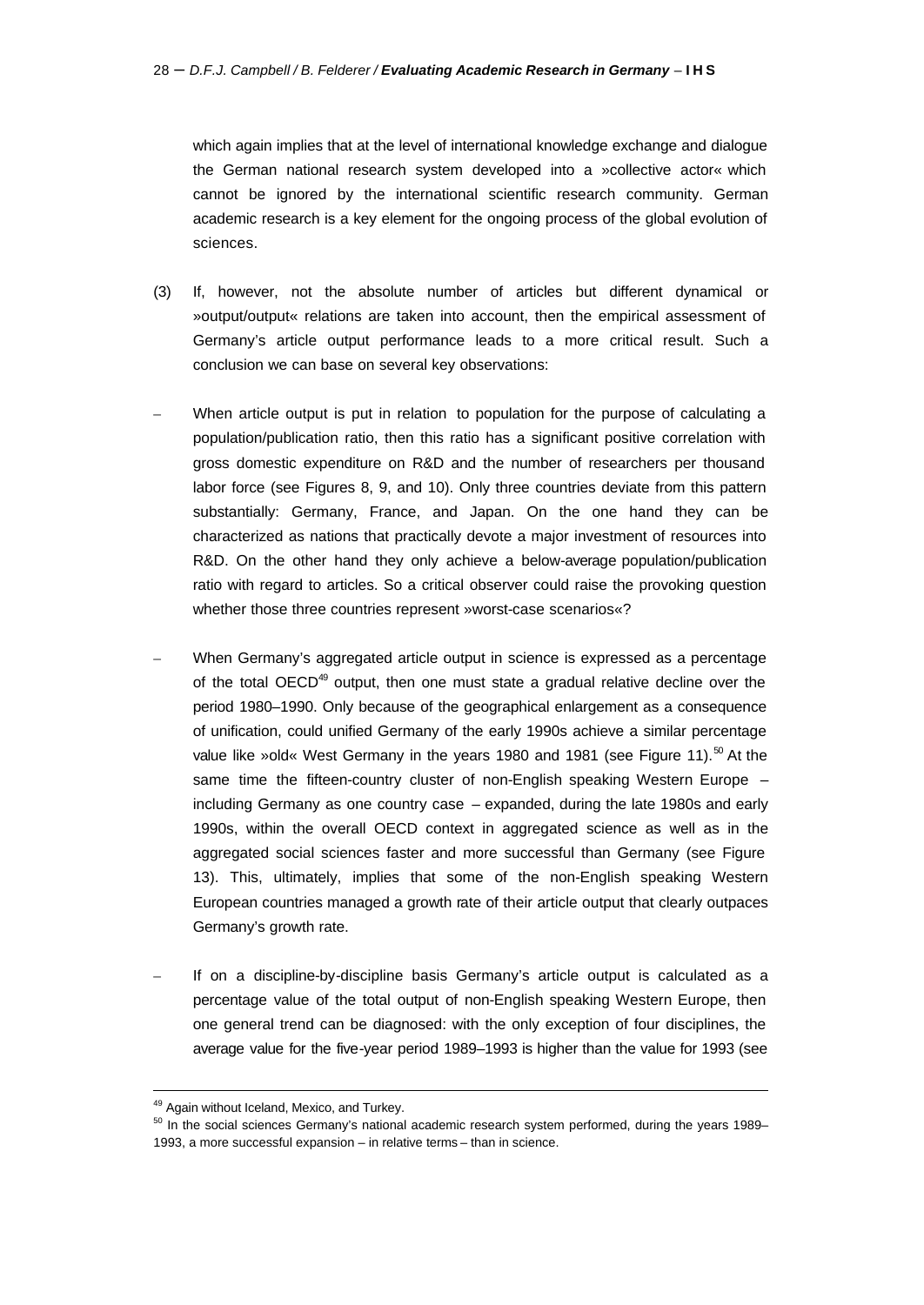Figure 12). This additionally supports our previously mentioned observation that the aggregated article output of non-English speaking Western Europe expands faster than that of Germany.

- (4) After having investigated those dynamical output/output interactions, the next »logical« step – in an analytical sense – would be to focus the attention on input/output relationships, that means to ask questions in reference to the *issue of efficiency*. In its most basic sense efficiency or the degree of efficiency is always defined by the amount (or quality) of output that is generated by a specific input. So a simple but very clear-cut model<sup>51</sup> for assessing the efficiency of academic research would be to compare the publication output of articles in science and the social sciences<sup>52</sup> with the input of resources into academic  $R&D.53$  We decided to use two different means of academic research input: monetary resources and personnel. The empirical results of such a survey, however, lead to some very critical questions concerning Germany's academic research performance. The following two data sets support such a conclusion:<sup>54</sup>
- In Figure 8a the interrelation between monetary input and publication output is expressed, by offering and displaying the following ratio: the number of articles *per* one million \$ (in PPP) which are invested into academic R&D (mainly for the year 1992). By occupying only the seventeenth position out of a comparative ranking of 21 OECD countries, Germany clearly places only in the bottom third.
- In Figure 8b the focus concentrates on the relationship of personnel and publication output through investigating the ratio of: the quantity of articles *per* one »person year« measured in full-time equivalents (the reference year is 1991). In reference to that indicator, Germany's academic research system can demonstrate a somewhat better efficiency performance. However, by positioning at rank 11 – again out of a sample of 21 OECD member countries –, Germany lies only within a medium and not a top efficiency range.
- Therefore, under the premise that efficiency of academic research is modeled by referring the article output in journals (covered by SCI and SSCI) to the input in

<sup>&</sup>lt;sup>51</sup> The term »clear-cut» in that context implies that every scientific observer knows exactly what this model is addressing.

 $52$  That means in journals, which are covered by the two data bases SCI and SSCI.

<sup>53</sup> Under the comprehensive »umbrella« term *academic research* we summarize three OECD standard sectors: higher education, government, and private non-profit. In Chapter 1 and in our First Report we broadly developed and discussed the reasons and delivered the legitimation, why we decided to employ that particular concept of academic R&D (see Felderer and Campbell, 1995a, 4–5).

<sup>&</sup>lt;sup>54</sup> See again our First Report for a more fundamental description of the particular model that we developed for measuring the efficiency of academic research (Felderer and Campbell, 1995a, 53–56). For further information on the validity and methodology of OECD data on R&D, see OECD (1994d).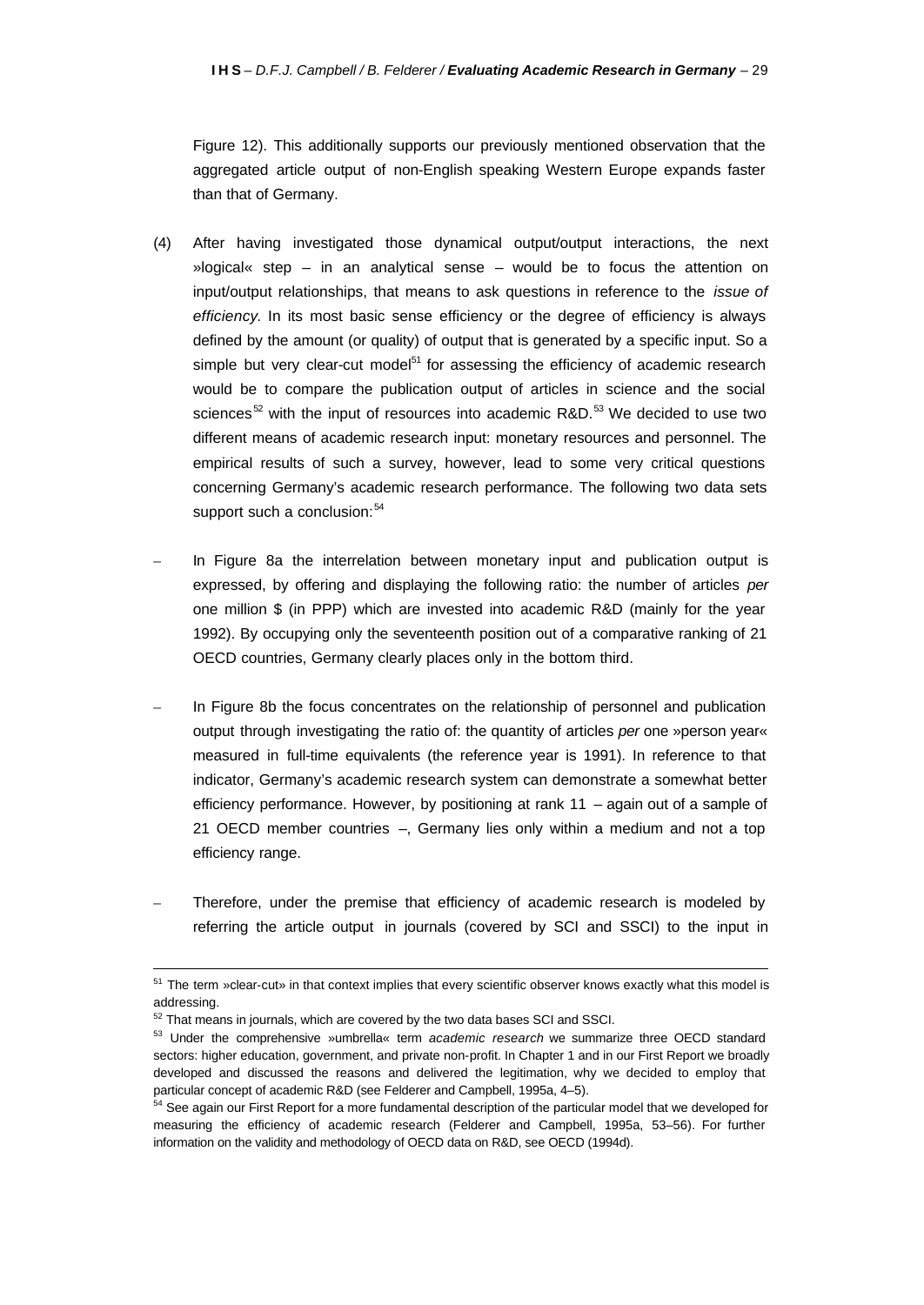academic research – monetary and personnel resources –, an empirical evaluation of Germany's academic research performance will arrive at a considerably critical conclusion: *Germany's academic research system exhibits some efficiency problems that should be taken seriously*. Taking this into account and simultaneously keeping in mind that in Germany considerable resources are invested into R&D<sup>55</sup>, then we set up the hypothesis for discussion that the weak article output of Germany's academic research system – when the population / publication ratio is taken as the methodological basis (see again Figure 8) – indicates primarily an efficiency problem and not so much an input problem. This additionally reinforces our original interpretation of the population/publication ratio, by emphasizing that in strictly theoretical terms it is only an output measure but empirically speaking it also contains some information about efficiency. In contrast to the – exaggerately so phrased – »worst case scenario« of Germany (a low article output, despite a comparatively generous R&D input), there are, on the other hand, so-called »positive« counterexamples of other non-English speaking Western European countries: Switzerland, Sweden, and to a somewhat lesser extent also the Netherlands can be characterized as countries with a substantial investment into R&D, an above-average article producing efficiency and an above-average article output (on basis of the population/publication ratio).<sup>56</sup> So in that respect this defines a pressure or a necessity for the German academic research system and the German policy makers to analyze and to evaluate those small-sized Western European countries carefully and perhaps to derive from that comparison some new policies in science and research which should be applied in the German context.

(5) For any analyst the challenge now seems to be to decide how those German article output deficiencies should be correctly interpreted? From a theoretical point of view two different interpretative strategies are possible. The first hypothesis would be to assert that those article publication weaknesses resemble only an isolated and not representative indicator, from which no general conclusions should be drawn on the performance of Germany's academic research performance – such a position, in its final and ultimate consequences, probably would imply denying that empirical bibliometric analyses are a very useful tool in understanding scientific dynamics. We clearly represent the opposite view – also shared by a large group of experts – which emphasizes that bibliometric indicators are a very helpful device that should always be seen in a larger context: this, of course, implies that when bibliometric indicators point at some deficiencies or problems then there is a high likeliness involved that also other indicators in other areas are facing some serious constraints. Therefore, the core content of our hypothesis – that clearly emphasizes the necessity of a

<sup>&</sup>lt;sup>55</sup> This obviously becomes clear when Germany's R&D input is compared with that of other OECD countries (see Figures 9, 9a, and 10).

<sup>56</sup> Compare again in sequence Figures 8, 8a, 8b, 9, 9a, and 10.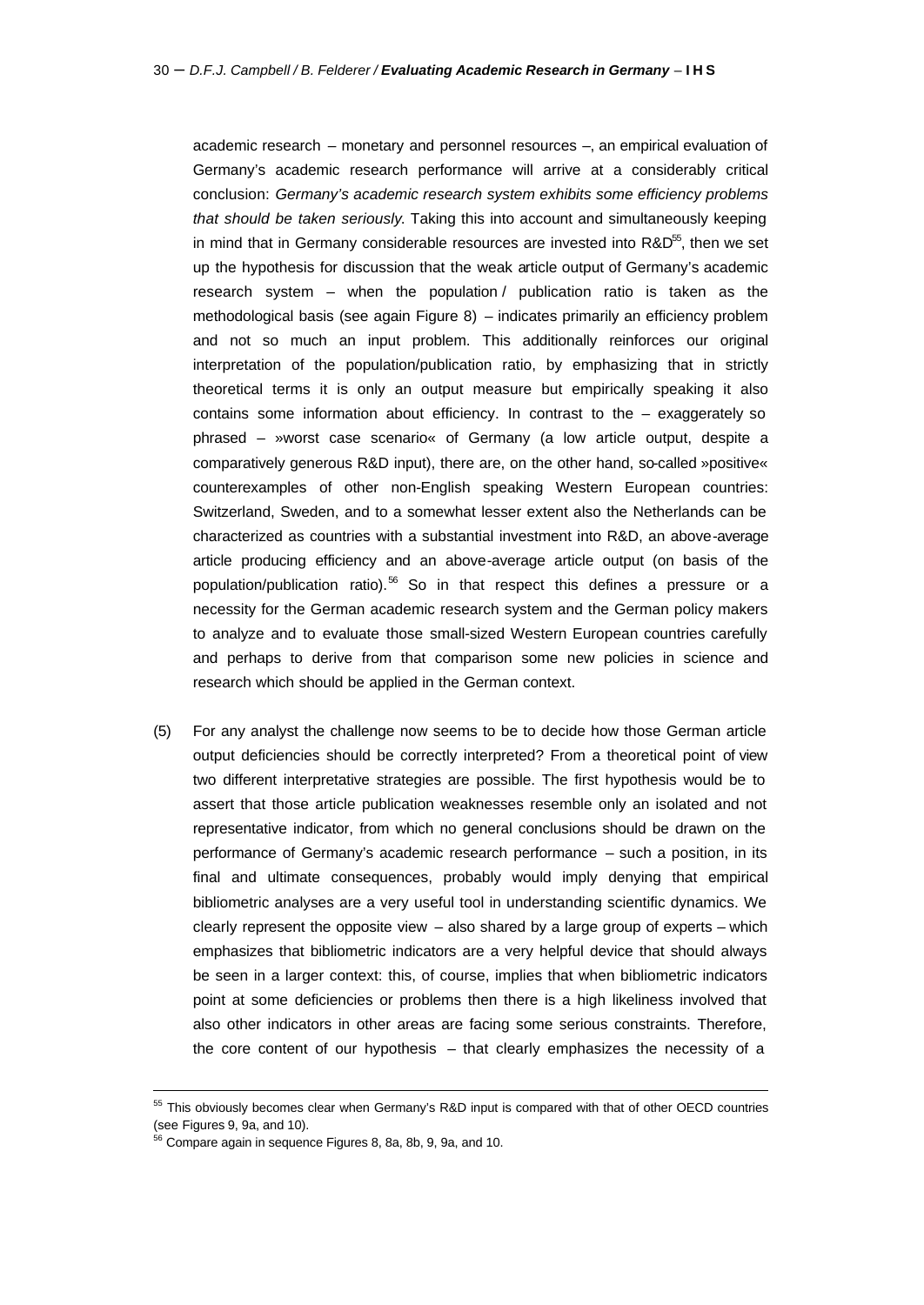comprehensive or overall (holistic) concept and understanding of academic research – can be stated as follows: *Germany's academic research system in particular and German R&D in general exhibit certain deficiencies and competitiveness problems when the international science and technology markets are taken as frame of reference.* Within that definition the key term is expressed by the word »international«. For us those SCI and SSCI journals clearly represent a global market for the sciences, in which scientific knowledge is exchanged at an international level. And there are also other examples which, in our view, convincingly support our hypothesis:

- Compared with their Western European (and American) colleagues, German academic scholars were in the privileged position of a very generous national research funding system. This impression was commonly shared by the Germans as well as their neighbors. For example, the rejection rate of research proposals at DFG (German Research Society), the most important intermediary public agency for earmarked research funding (*Drittmittelfinanzierung*) in German universities, was significantly lower than in other Western European countries. According to some experts, this had lead to a situation in which German academic scholars oriented themselves, in their search for research funds, primarily towards domestic German agencies and institutions. Research funds at the level of the – previously so called – EC were not targeted that systematically or, to phrase it more directly, were completely ignored by some German scholars. Therefore, academic researchers of other Western European countries – from the UK and the Netherlands, to give an example – developed much more determined and goal-oriented strategies, already during an earlier period, driven by an interest to access those EC funds successfully. Now when, as a consequence of unification and other economic problems (see Figure 6), the German monetary R&D resources came under pressure, the policy makers advised the German academics to apply more determinedly for EC (or EU) funds. The German scholars, however, were confronted with two serious challenges. First of all, the capability and capacity of successfully applying for EU research funds demands an in-depth expertise and know-how. Such an expertise can only be developed on the basis of practical experience. Secondly, the German academics must compete against researchers of other Western European countries with a salient tradition in building contact networks at the EU level (Felderer and Campbell, 1994a, 52–53).
- The German national system of research and innovation, in its broadest sense $57$ , can be characterized as having developed a strong orientation towards Europe and, in economic terminology, towards the EU domestic market; at the same time, however, Germany exhibits certain problems of competitiveness at the international and global R&D and technology markets. In its 1991 report on SCIENCE AND TECHNOLOGY POLICY

<sup>&</sup>lt;sup>57</sup> This means looking at the academic and industrial research and technology performance comprehensively.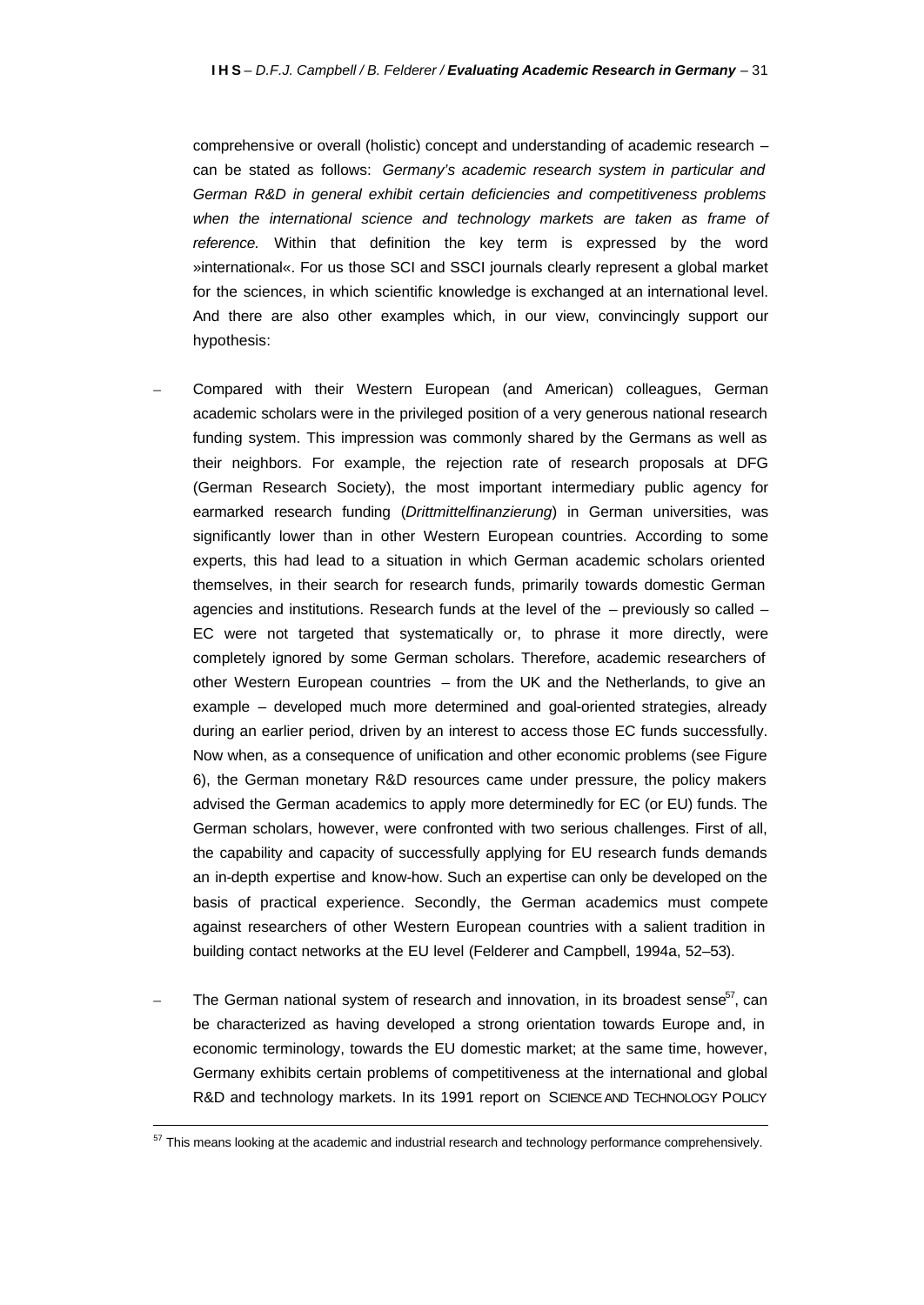the OECD arrives at the conclusion that »... Germany is a technology-diffusion centre of European rather than world scope; its export/import ratio remains in excess of unity with its EC partners, whereas it has been deteriorating for the Asian zone and is below unity (though advancing appreciably) for the United States« (OECD, 1992b, 132). In a more current study, the OECD emphasizes that with regard to high-tech trade Germany is doing best in medium-high and medium-low technology, but concerning high technology Germany clearly reveals trade deficits and competitiveness problems. In some of the most dynamic technology markets the German industry – or national R&D system all together – suffers from a loss of market shares (OECD, 1994a, 201–202). The internationally renowned IMD, that is located in Lausanne, Switzerland, also concludes a decline of the current competitiveness of Germany's economy. Compared with OECD and other industrial countries, Germany ranked at position six in 1995; in 1996, however, Germany was pushed down to the rank position ten (IMD, 1996, 18–29).<sup>58</sup>

– Another key term for evaluating the international competitiveness of R&D of a given national research system is the technology balance of payments (also abbreviated as TBP) that covers the exports and imports of technology. Those technology products and services, which are taken into account, easily can be understood and interpreted as an outcome of R&D activities.<sup>59</sup> In Figure 19 we express to which extent the technology imports are covered by technology exports of several OECD nations at the beginning of the 1990s. $60$  This means that while the United States, in 1993, exported more than four times as many technology products and services than they imported, for example in Austria the exports only covered a ratio of 28% of the imports. Out of a ranking of sixteen OECD countries, Germany rates only at position ten and by this lies below the average (see again Figure 19). What counts perhaps even more is the fact that with a value of 69% (for the year 1993) Germany imports more technology than it exports.<sup>61</sup> Therefore, speaking in the context of a general perspective, this not very favorable (although, of course, also not completely unfavorable) technology balance of payments for Germany could be used as a reference indicator for setting up the hypothesis that in its technology or technology-driven R&D activities Germany is not oriented enough towards the international markets. It would be an interesting question to investigate to which extent such an assessment is also shared by German policy makers and German academic scholars? Now beyond that short-term or mid-term tactical policy question, we can point at some interesting interrelations

<sup>&</sup>lt;sup>58</sup> For a detailed overview on Germany's technological performance, see BMBF, 1996a.

<sup>&</sup>lt;sup>59</sup> The OECD offers the following definition for TBP: »It consists of money paid or received for the use of patents, licences, trademarks, designs, know -how and closely related technical services (including technical assistance) and for industrial R&D carried out abroad, etc.» (OECD, 1996a, 64).

 $60$  The mathematical formula is to divide the exports (receipts) by the imports (payments).

 $61$  The value 100% would indicate a perfect equilibrium between exports and imports, and any value higher than 100% would imply an export surplus.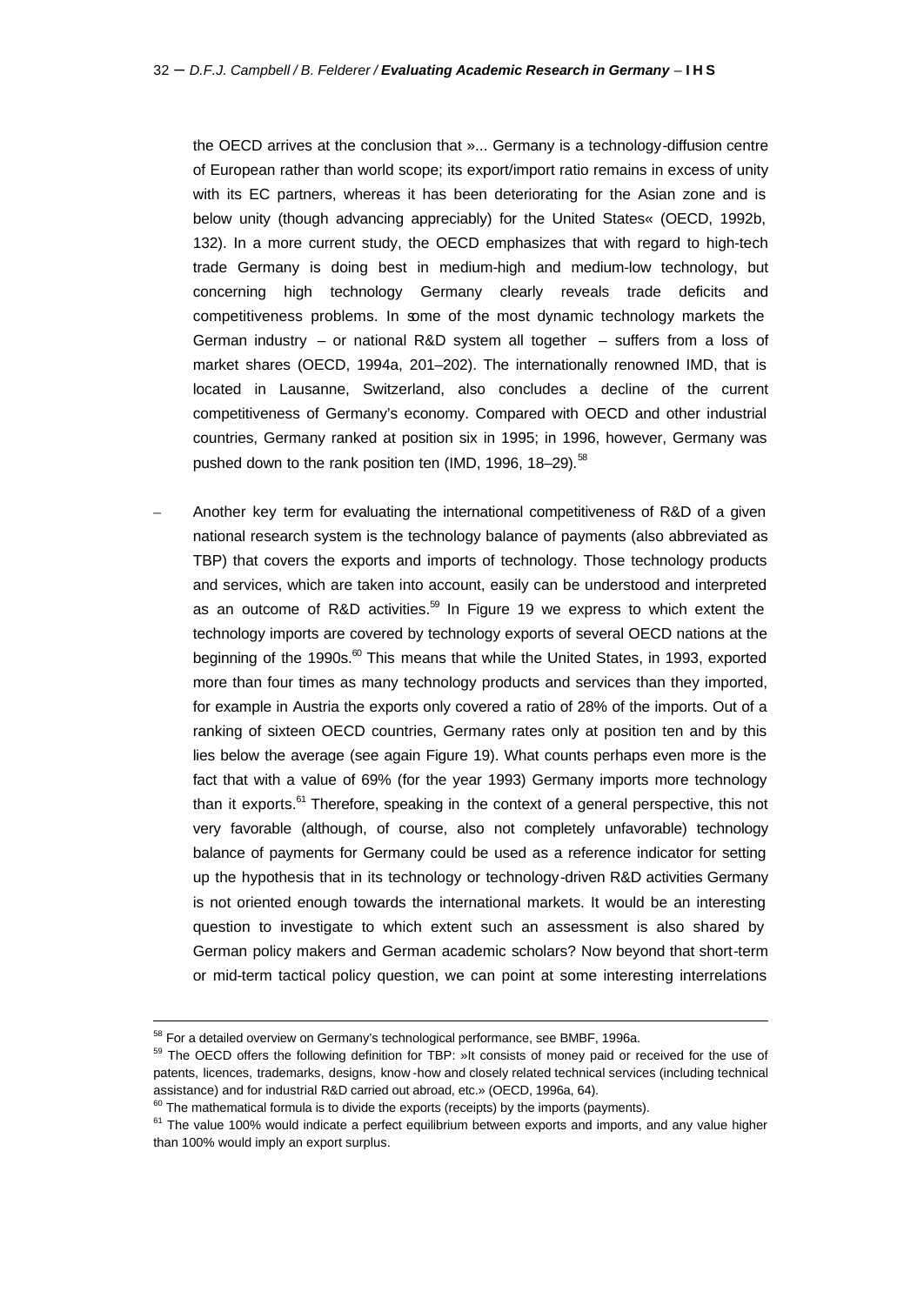between the technology balance of payments and other science output indicators that might reveal an underlying pattern which is much broader or more fundamental than many experts might expect. When the technology export surpluses (or shortcomings) are compared with article publication output in reference to population and the efficiency of article output<sup>62</sup>, then it appears that some interaction takes place between those different indicators.<sup>63</sup> This, further, could indicate that there might be – using a statistical notion  $-$  a factor or a dimension according to which the R&D activities of a nation can be characterized as more »domestically« or more »internationally« oriented (see also Felderer, 1995a).

- (6) When referring to the previous and when arriving, however preliminary, at a more comprehensive assessment of Germany's academic or total national research performance, then we are inclined to set up for discussion the following hypothesis: *one of Germany's main problems seems to be that Germany's academic research (and perhaps also national R&D) is biased towards the »domestic pole« and is not enough internationally or outwardly oriented. Germany's academic life can be characterized to have cultivated a very strong* **domestic discourse** *which could be criticized for not demonstrating enough openness for reflecting what is happening internationally.* In that respect Germany's academic research system seems to feature some similarities with France – and perhaps also with Japan. Those three countries can be characterized as »larger medium-sized« nations, when the global context is taken as a frame of reference, so they developed different academic research strategies than the small-sized Western European countries. Whereas countries such as Switzerland, the Netherlands, and Sweden, partially out of a scarcity of national R&D funds and a lack of national publication means, developed much earlier a willingness to publish in English and in international journals (Felderer and Campbell, 1995a, 62–63), the German academic research system expresses the following weaknesses:<sup>64</sup>
- Currently, when a provoking thought should be thrown into discussion, Germany's academic research system  $-$  at least partially  $-$  may be paraphrased as having developed a *self-referentially closed national domestic discourse* in the humanities, social sciences, and to a certain extent also in science. Of course we know that such a statement certainly is an exaggeration, but sometimes also exaggerations are helpful in pinpointing problems; and a problem definition is a prerequisite for developing strategies that aim at improvements. So when the famous German scholar Niklas Luhmann, who became an influential thinker on modern systems theory, uses

 $\overline{a}$ 

 $62$  For that purpose, compare again Figure 19 with Figures 8, 8a, and 8b.

<sup>&</sup>lt;sup>63</sup> Within that setting of indicators, Japan again would represent an exception.

<sup>&</sup>lt;sup>64</sup> Much of this criticism probably also applies to French academic research. At least it would be interesting and intellectually fruitful to discuss such a hypothesis.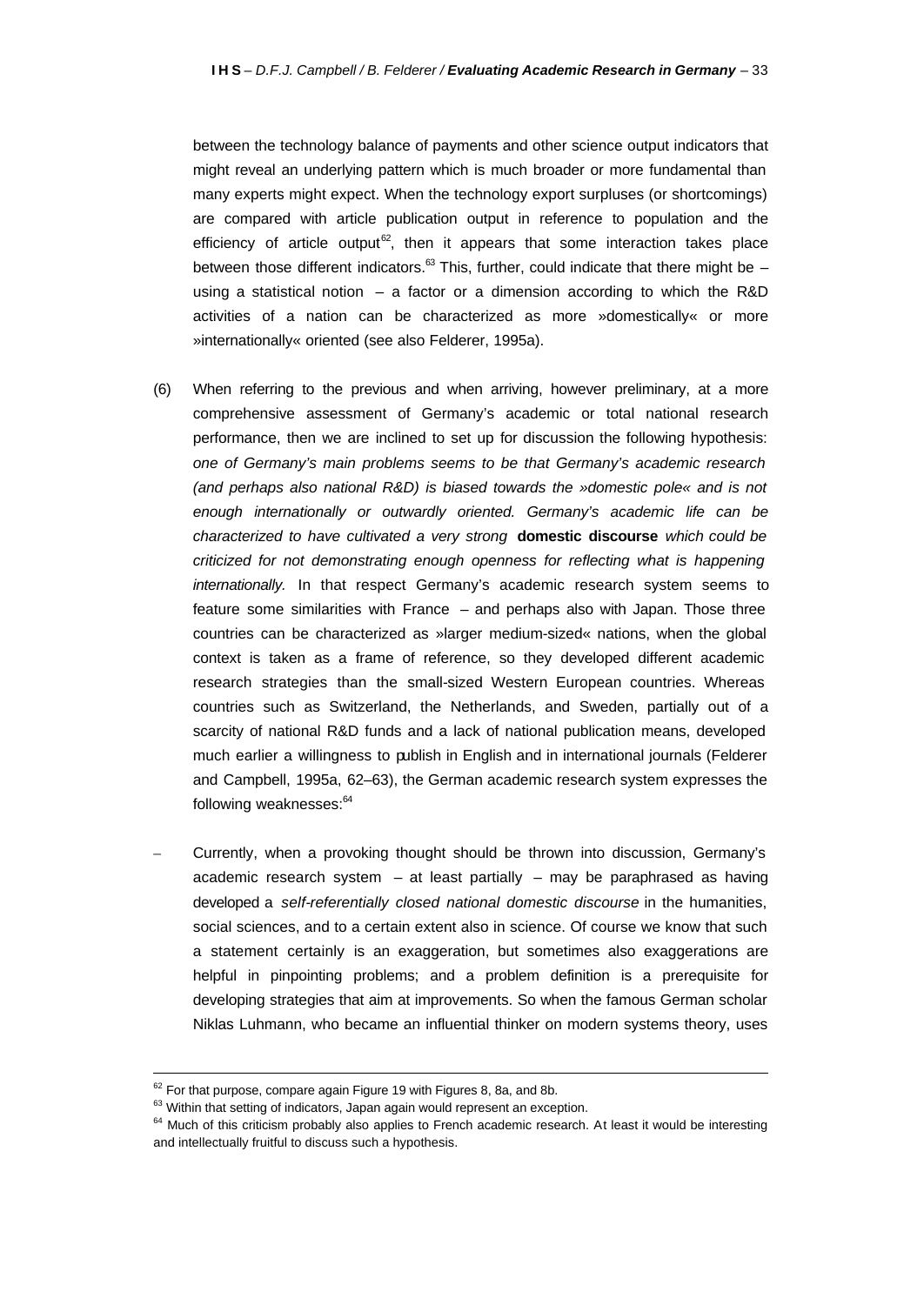self-referentiality as a key term<sup>65</sup>, then we could go a step further an ask ourselves the question, whether not the whole German university and academic research system could be described as a system biased for self-referentiality? When an interaction between thoughts and the socio-economic environment is accepted, then the theoretical or abstract models of German scholars might contain much »hidden« or indirect information about German society. Characteristics such as a reluctance against the use of English, the inclination for books and the tradition of the *Habilitation*-system would underpin such an interpretation or impression of a partially closed national discourse which an outside observer might have who should assess Germany's universities.

- German academia still puts a very strong emphasis on the German language and on publishing in German. On the one hand, such a behavior appears reasonable and can further be legitimated by the reference that all nations try to encourage in intellectual life their own native language (or languages). On the other hand, it is a given fact and condition that English has become the most important lingual means for communication and the exchange of ideas in global sciences. Therefore, each non-English speaking national academic research system must take this into account and accept – as a consensus and compromise for the advancement of sciences – the necessity to publish in English. So this should provoke a demand for Germany's academic scholars to publish more in English.
- Beyond the demand for an increased use of the English language, German academic scholars increasingly must become aware of the importance of those international journals – in practice, this means journals which are documented in well-known retrieval systems, such as SCI and SSCI. This, by no means, implies that German scholars should not write books. It does, however, imply that the publication of many books is not necessarily an excuse for not writing articles.
- Peculiarities of the German academic university system, such as the necessity of an individual academic to pass the *Habilitation* threshold for becoming eligible to apply for a professorship position, perhaps should be more carefully – and perhaps also more critically – evaluated by the German policy makers and also the German academic research community themselves. The pivotal question to ask and to respond to would be: Currently, what is the scientifically based legitimation for an institution like the *Habilitation?* Since nothing can claim the attribute of a permanent paradigm in the sciences, this is also true for historically grown institutions that frame

<sup>&</sup>lt;sup>65</sup> As an example, in reference to cognitive systems Niklas Luhmann applies the following wording: »Wir erkennen die Realität, weil wir aus ihr ausgesperrt sind – wie aus dem Paradies. Oder um es nochmals paradox zu formulieren: die kognitiven Systeme operieren als umweltoffene Systeme, weil und soweit sie selbstereferentiell geschlossen operieren. Offenheit beruht auf Geschlossenheit« (Luhmann, 1988, 294). For a detailed introduction into the thought of Niklas Luhmann, see Helga Gripp-Hagelstange (1995).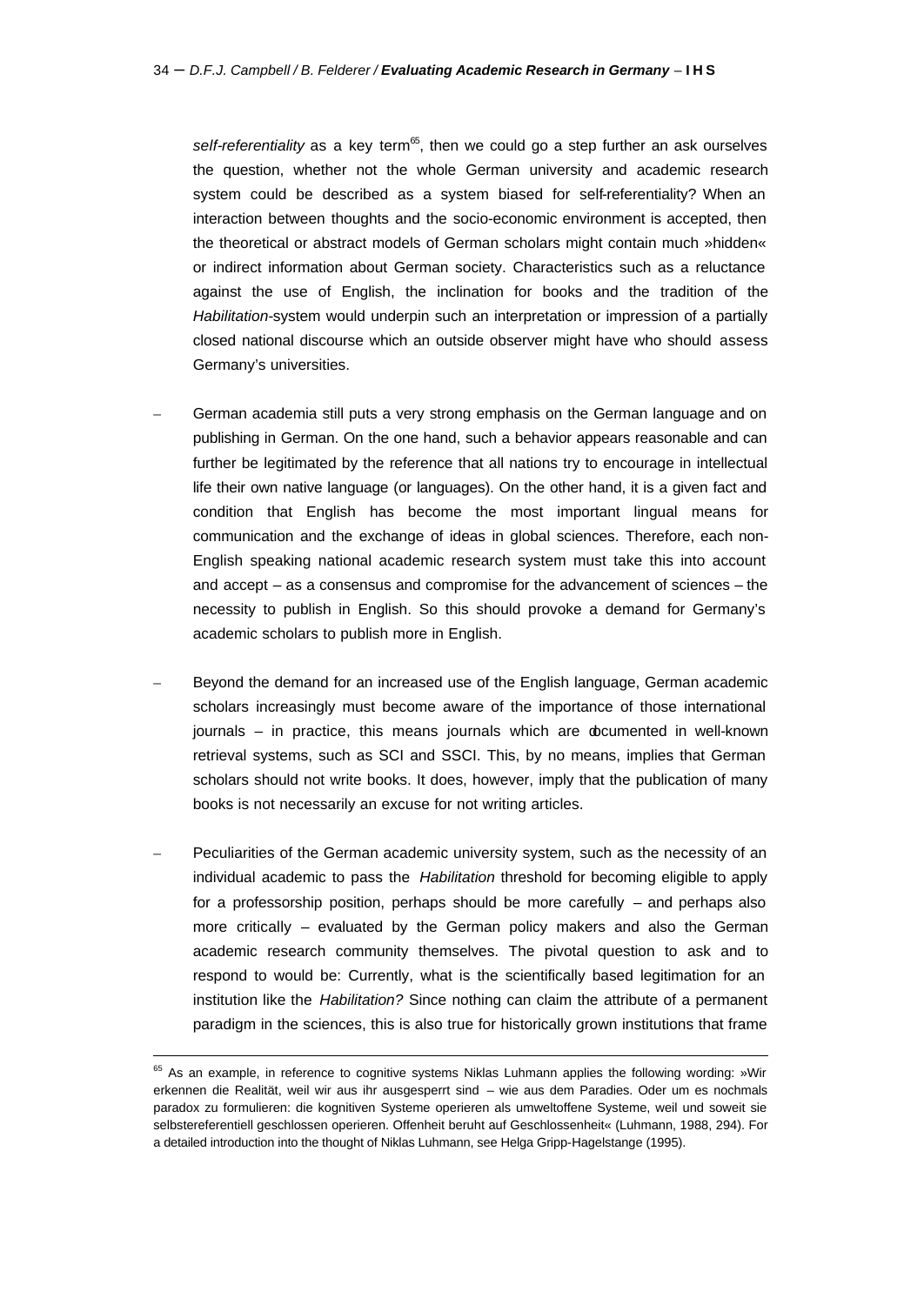the sciences. So the »isolated« argument of a tradition *per se* certainly is not a sufficient justification for the *Habilitation*. 66

- In our empirical bibliometric analysis we observed that in the area of »interdisciplinary research« Germany's academic article output performance expresses a certain weakness (see again Figure 12). Now despite the possibility of a statistical coincidence or a statistical artifact  $-$  which must be taken seriously  $-$  this might indicate a problem for Germany's academic research system. So we want to offer the following challenging question for discussion: To which extent is Germany's university system too tightly structured according to the traditional logic of disciplines or *Fachrichtungen* (or *Fachbereiche*)? And to which extent is there a lack of institutional flexibility manifest in German universities? It will not be easy to find a correct and fair answer, although a careful investigation certainly appears necessary.
- Perhaps all national academic research systems also those of the Englishspeaking or Anglo-American countries – can be described as being biased towards a strong domestic discourse and by tendencies favoring a self-referential national closure. Since, however, English evolved as the world-dominant language and above all the Anglo-American countries – particularly the United States – are in many ways salient, this has lead to the perhaps »paradox« situation that the domestic sciences discourse of the United States is, at the same time, also a part of the core of the international discourse of sciences. Perhaps this appears to many as unjustified, but the real world never was truly egalitarian, implying that there were always centerperiphery relations. So the German academic scholars, like all those of the rest of the world, must accept this as a fact – but it is up to them to change this situation by supporting the build-up of a Western European expertise in sciences that can challenge the United States more effectively.

<sup>66</sup> See Chapter 3.2.5 in which we further discuss in more detail the *Habilitation* issue.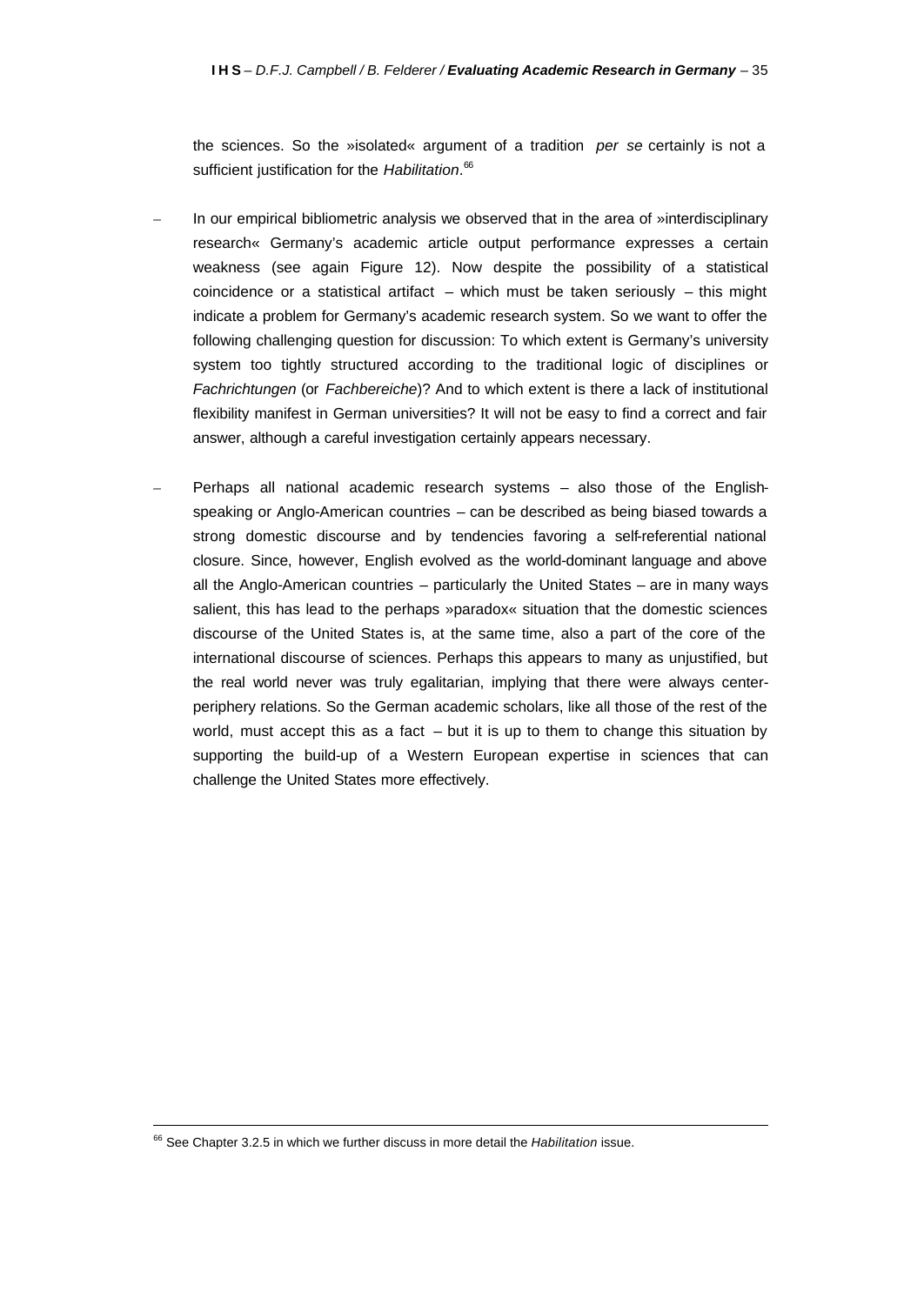# **3. The Evaluation of Germany's University Research: Discourse and Policy**

### **3.1 Current Trends in Germany's Higher Education Sector**

The German higher education sector already impresses by its size, since it represents in quantitative figures by far the largest Western European tertiary educational system.<sup>67</sup> In 1994, there were no less than 325 institutions of higher education; among those were 88 »classical« universities (*Universitäten*), one comprehensive university (*Gesamthochschule*), 136 *Fachhochschulen*<sup>68</sup>, 6 colleges of education (*Pädagogische Hochschulen*), 17 colleges of theology (*Theologische Hochschulen*), 46 colleges of art and music (*Kunsthochschulen*), and 31 colleges of public administration (*Verwaltungsfachhochschulen*). Again in 1994, the German higher education sector counted 1.7 million students, of which 1.3 million or 74.1% were enrolled in a university (including comprehensive universities, colleges of education, and colleges of theology) and only about 24.4% in Fachhochschulen (BMBF, 1995a, 138– 141, and 1995b, 72–75). This clearly demonstrates that the majority of students still favors participation at a classical university while non-university tertiary education (for instance at the Fachhochschulen) does not appear that attractive to students – although at the level of newly enrolled students, Fachhochschulen gain in popularity: in 1994, 63.2% of the new entrants enrolled for universities and already 35.7% for Fachhochschulen. This might indicate that the shorter curriculum (on average only four years)<sup>69</sup> and the more labor market-oriented educational mission of the Fachhochschulen seems to meet increasingly the interests of younger students.

In international comparison, Germany's tertiary educational performance is impressive. In that respect the OECD uses two different key ratings: the one is university education as a »percentage of the population 25 to 64 years of age that has attained a specific highest level of education« (OECD, 1995a, 20); the other is non-university tertiary education (with the same methodological reference). Now when the year 1992 is taken as a basis, then

<sup>69</sup> See OECD (1995a, 277).

 $67$  For a comprehensive survey and analysis of the German national R&D and innovation system, that also covers the higher education sector, see the report *Bundesbericht Forschung* which was issued in 1996 by the Federal Ministry of Education and Research (BMBF); on page 23, the report shows a diagram in which the national funding of R&D is represented (BMBF, 1996b). Concerning a more historically oriented description of the evolution of the West German research system after 1945, see the analysis by Massow (1986a, 1986b).

<sup>68</sup> The OECD (1995a, 278) defines the Fachhochschulen as follows: »*Fachhochschulen* (trade and technical schools) are attended by students after completion of vocational training and practical occupational experience. These schools provide advanced vocational training (leading for example to masters' or technicians' qualifications». The German authorities (BMBF) provide the following description for Fachhochschulen: »Their mission is to provide highly practice-related training for occupations which require the application of scientific findings and methods or artistic skills. They offer study courses above all for engineers and in the field of economics, social studies, agriculture and design. The study courses are shorter than university study courses. In some German Laender, Fachhochschule graduates have direct access to doctoral studies« (BMBF, 1995b, 70).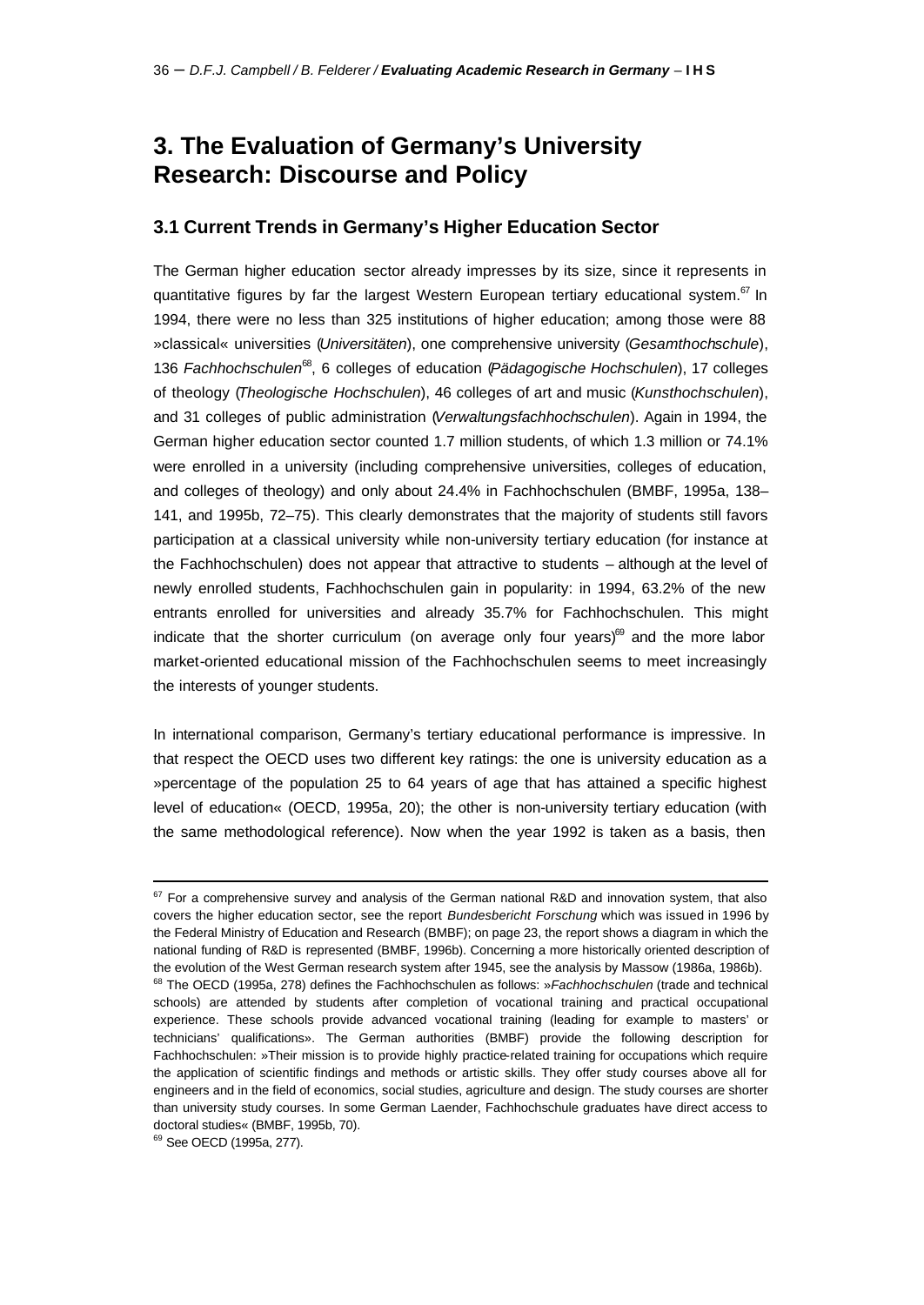Germany achieved for university education a value of 12%. In Western Europe only Denmark (13%) and the Netherlands (21%) maintain a higher ranking. Outside of Europe, the only two OECD countries with a higher ranking are Canada (15%) and the United States  $(24%)$ .<sup>70</sup> Although one must add, speaking in favor of Germany, that while in Canada, the US and all English-speaking countries the Bachelor degree represents the first diploma, in Germany – and some other Continental European countries – this first diploma level is the Master degree. So when the Master degree is taken as reference, then Germany achieved in 1992 a value of 13% and by this ranked ahead of Canada (4.8%) and the United States  $(9.1\%)$ .<sup>71</sup> Other critics, of course, could emphasize that the non-existence of Bachelor degrees in German tertiary education should not be interpreted as an excuse for Germany, but actually marks a problem, this means the lack of short study programs. When we again shift our attention from university education back to non-university tertiary education (see at the beginning of this paragraph), then we can state that Germany achieved, in 1992, a value of 10% and by this clearly placed above the OECD average of 8% (OECD, 1995a, 20).

This impressive – in international comparison – diploma output of Germany's higher education sector is a consequence of a *dramatic expansion or »massification« of tertiary education*. The following figures support such an observation. Focusing on the territory of former West Germany – the so-called Alte Länder<sup>72</sup> – the number of students increased from 291.1 thousand in 1960 to approximately 1.7 million in 1994. Expressed as a percentage value of the whole population aged 19–26, this implies an increase from 4.3 to 28.8%. Looking at the newly enrolled students (*Studienanfänger*), we receive a very similar picture again for former West Germany. Their numbers grew from 79.4 (1960) to 229.3 thousand (1994). Again displayed as a percentage value of the population, now aged 19–21, this represents an expansion from 7.9 to 34%. For the *Neue Länder*, the territory of former East Germany, similar trends of an increase of the number of students are perceivable, although the percentage level is still significantly lower than in the *Alte Länder* (BMBF, 1995a, 140–141, and BMBF, 1995b, 74–75). When the forecasts of the KMK (Kultusministerkonferenz)<sup>73</sup> are analyzed, then those expansion (or »massification«) trends will continue during the next two decades. First of all, it is expected that the number of students for all of Germany will increase from 1.8 million in 1992 to no less than 2.2 million by the year 2010. Only afterwards should this number drop to 2.2 million by 2015. And also

 $70$  For Japan the corresponding value is missing (OECD, 1995a, 20).

 $71$  Those figures have the following methodological basis: »ratio of public and private university education graduates to population at theoretical age of graduation by type of degree» (OECD 1995a, 218).

<sup>72</sup> The territory of unified Germany is structured into sixteen *Bundesländer,* abbreviated and commonly referred to as *Länder,* this means »Federal States« (or provinces) that can claim a certain autonomy *vis-à-vis* the central Federal Government. Since it has become usual to use the German term *Länder* (or *Laender*) also in English texts, we will follow this practice. Adding a linguistic comment, the German word »Länder» is the plural form of the English »land«.

<sup>73</sup> The *Standing Conference of Ministers of Education* of the German *Länder,* abbreviated in German as KMK, is a public body which aims at coordinating public policies in higher education as well as in research (see also Block and Krull, 1990, 428).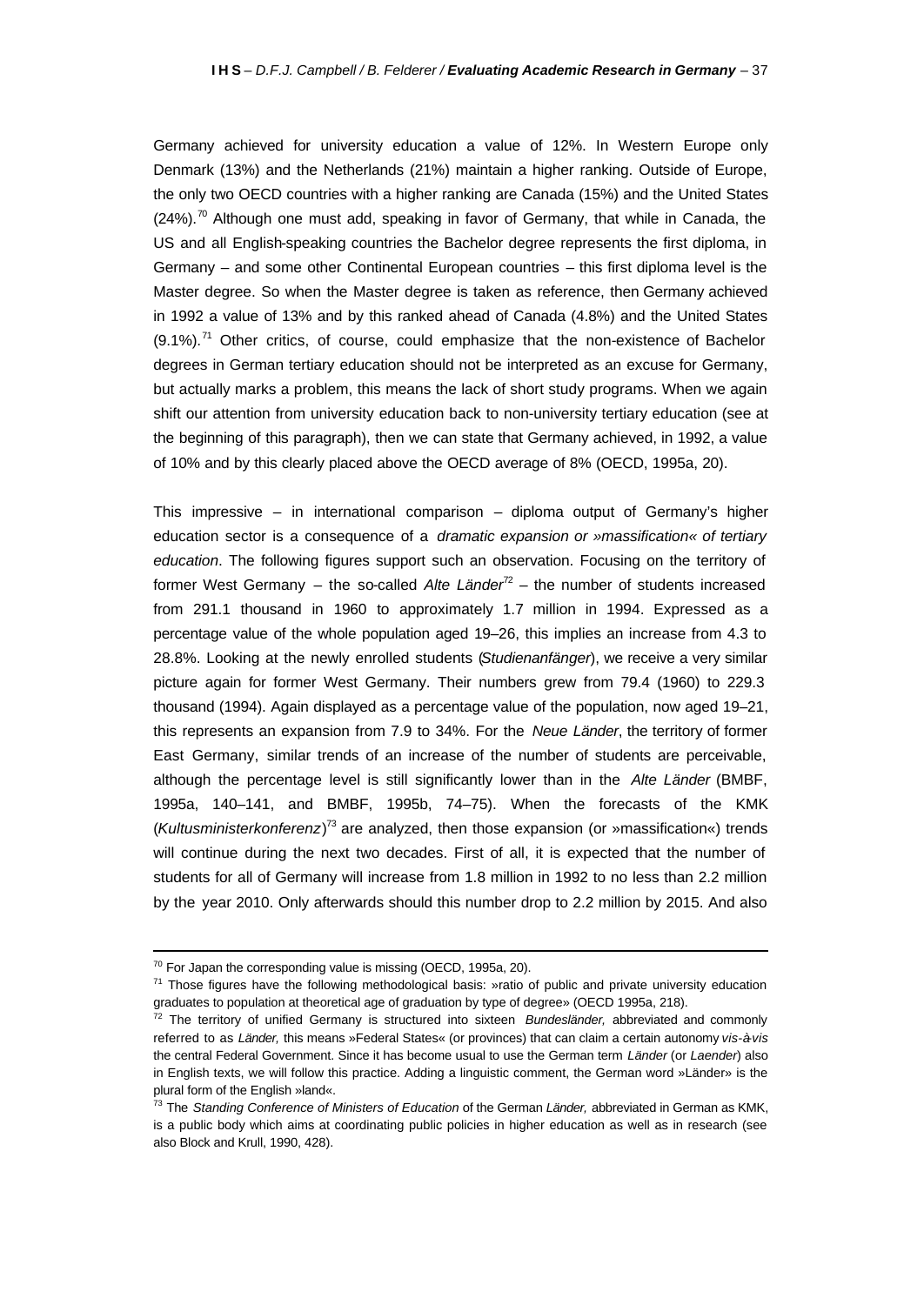the number of newly enrolled students is expected to increase from 290 thousand, in 1992, to 360 thousand by the year 2010 (BMBF, 1995a, 149–150, and BMBF, 1995b, 79–80). This clearly refutes earlier predictions from the late 1970s which estimated that the number of newly enrolled students would already decrease after 1985. Therefore, it is a realistic scenario to expect that in the future between 35 and 40% of those aged 19–21 will enroll at a higher education institution (mostly the »classical universities«) (see also Lange, 1994, 337). For the territory of former West Germany the HRK (*Hochschulrektorenkonferenz*) 74 estimates that, in the year 1993, 37% of those aged approximately 20 were also eligible for university entrance; and the overwhelming majority of those who are eligible also actually enroll at a university or another institution of the higher education sector (HRK, 1996a, 3–4).

Such a massive expansion of tertiary education undoubtedly promises a series of advantages for an advanced industrial or »post-industrial« society, such as Germany. On the other hand, however, this expansion of university education also implies several new problems with which Germany's university system must struggle. The following issues are being strongly debated in the German discourse on the efficiency of the academic system:

– As Josef Lange has phrased it, there is a fundamental difference if 3% or 30% of those aged twenty enroll at a university.<sup>75</sup> Such a dramatic increase demands that the university curriculum must reflect this new situation and must be adapted. Therefore, the old – perhaps stereotype – notion of educating a small scientific elite certainly does not apply anymore. So the German Science Council (*Wissenschaftsrat*) emphasizes the importance of a vocationally oriented curriculum (*berufsbefähigendes Studium*) that enables or supports a professional activity after completion of the university. In addition, the Science Council underscores the necessity of a scientifically oriented post-graduate training for those few students who plan a scientific academic career.<sup>76</sup> Between those two very different programs – vocational and scientific post-graduate education – universities should always draw a clear distinction (Wissenschaftsrat, 1993a, 3, 36–37). $^{77}$ 

 $74$  The HRK is an interest group or conference in which the rectors and presidents of universities and other German higher education institutions are represented. As of August 1994, the HRK had 236 member institutions of the higher education sector (*Mitgliedshochschulen*) (for a further summary information on structure and history of the HRK, see HRK, 1994).

<sup>&</sup>lt;sup>75</sup> »Die Hochschulen, insbesondere die Universitäten, müssen die Konsequenzen aus dem säkularen Strukturwandel in der Bildungsbeteiligung ziehen: 30% eines Altersjahrganges fordern und erwarten zu Recht eine andere Ausbildung als 3 oder 5%« (Lange, 1994, 337).

<sup>&</sup>lt;sup>76</sup> »Nur ein kleiner Teil der Studenten ist darüber hinaus an Wissenschaft und Erkenntnisfortschritt durch Forschung interessiert und nach Qualifikation hierzu befähigt« (Wissenschaftsrat, 1993a, 36).

 $77$  »Universitäten müssen in Lehrangebot und Organisation des Studiums stärker zwischen dem auf Wissenschaft gegründeten berufsbefähigenden Studium und der nachfolgenden Ausbildung des wissenschaftlichen Nachwuchses für Wissenschaft, Wirtschaft und Gesellschaft durch aktive Beteiligung der Graduierten an der Forschung unterscheiden« (Wissenschaftsrat, 1993a, 36).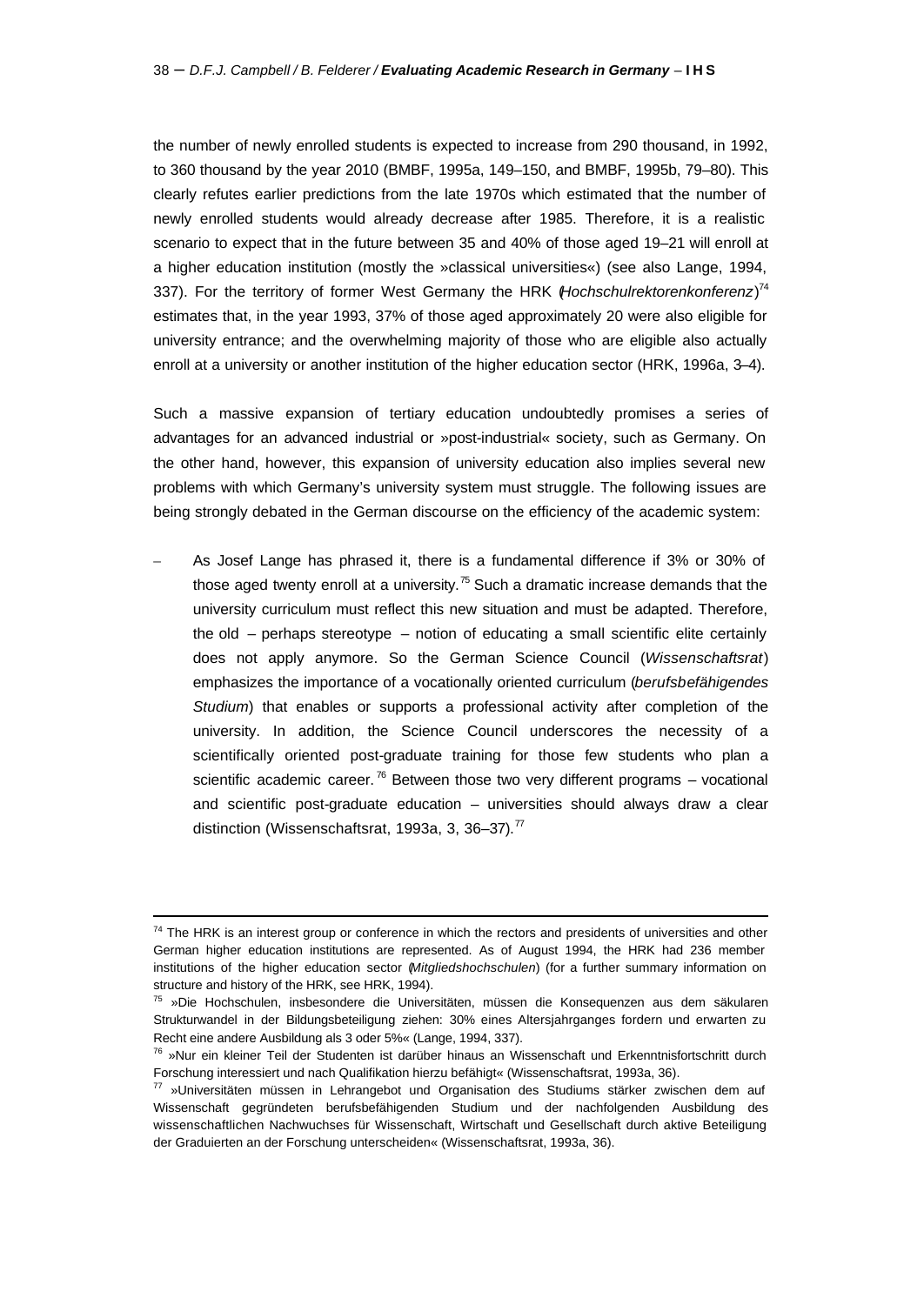- One main problem of Germany's tertiary educational expansion appears to be that the number of students, who study longer than the regular or *normal time,* is expanding faster than those who are still on schedule. This becomes obvious when the year 1990 is compared with that of 1977. During that period the increase of students in »normal time« (*Regelstudienzeit*) expanded by a factor of 48%; the number of students beyond normal time, however, grew by a value of 106% – and, during the same period, the number of graduates (*Absolventen*) only increased by 20% (see Figure 14). When the average duration of a study program for the first degree is analyzed, then a similar trend can be observed. Based on the number of university semesters (*Hochschulsemester*), the average time for a student to complete his or her first-degree study program at a university lasted, in 1977, 6.1 years; in 1992 this value had already increased to 7.1 years – this means a student must invest currently a whole year longer to achieve the same degree output when compared with students two decades earlier (BMBF, 1995a, 276; BMBF, 1995b, 116). So the basic problem seems to be that the increase of students has lead to some educational performance deficiencies. The German Science Council arrives at the same conclusion by naming and pointing at the following problems: first of all, the empirical duration of first-degree university programs at German universities is long, probably too long. Secondly, this implies that the age of graduates and their entry into professional life is high when compared with other countries. Thirdly, the number of student drop-outs has also gone up. And, finally, the university study curricula do not appear properly prepared for this new situation (Wissenschaftsrat, 1993a, 11–12).
- Therefore, in its recommendations for a general reform of the university-program curricula the Science Council emphasizes the necessity that the first-degree programs should be designed in a way that they can be completed by students in eight, nine, or ten semesters at the most (this means four to five years).<sup>78</sup> And if students cannot meet those criteria, then this should not necessarily be blamed only on the students since it might also indicate a curriculum mismanagement of the universities. In addition, the Science Council put forward the following recommendations: firstly, universities should significantly increase their offer and supply of part-time study programs (*Teilzeitstudiengänge*), so that students have a realistic opportunity to work in parallel to their studies (Wissenschaftsrat, 1993a, 40); secondly, particularly the expansion of the *Fachhochschulen* should be given a high priority in the future, since their curriculum seems to meet those new demands on tertiary education in a suitable way (Wissenschaftsrat, 1993a, 31, 34–36); thirdly, for the purpose of supporting more decisively those students who work on their dissertation and, at the same time, plan and appear able for a professional career in

<sup>&</sup>lt;sup>78</sup> »Das berufsbefähigende Studium mit dem Abschluß Diplom/Magister/Staatsexamen soll so konzipiert werden, daß es von den Studierenden in einer Planstudienzeit von acht bis neun Semestern, in begründeten Ausnahmefällen in zehn Semestern, abgeschlossen werden kann« (Wissenschaftsrat, 1993a, 36).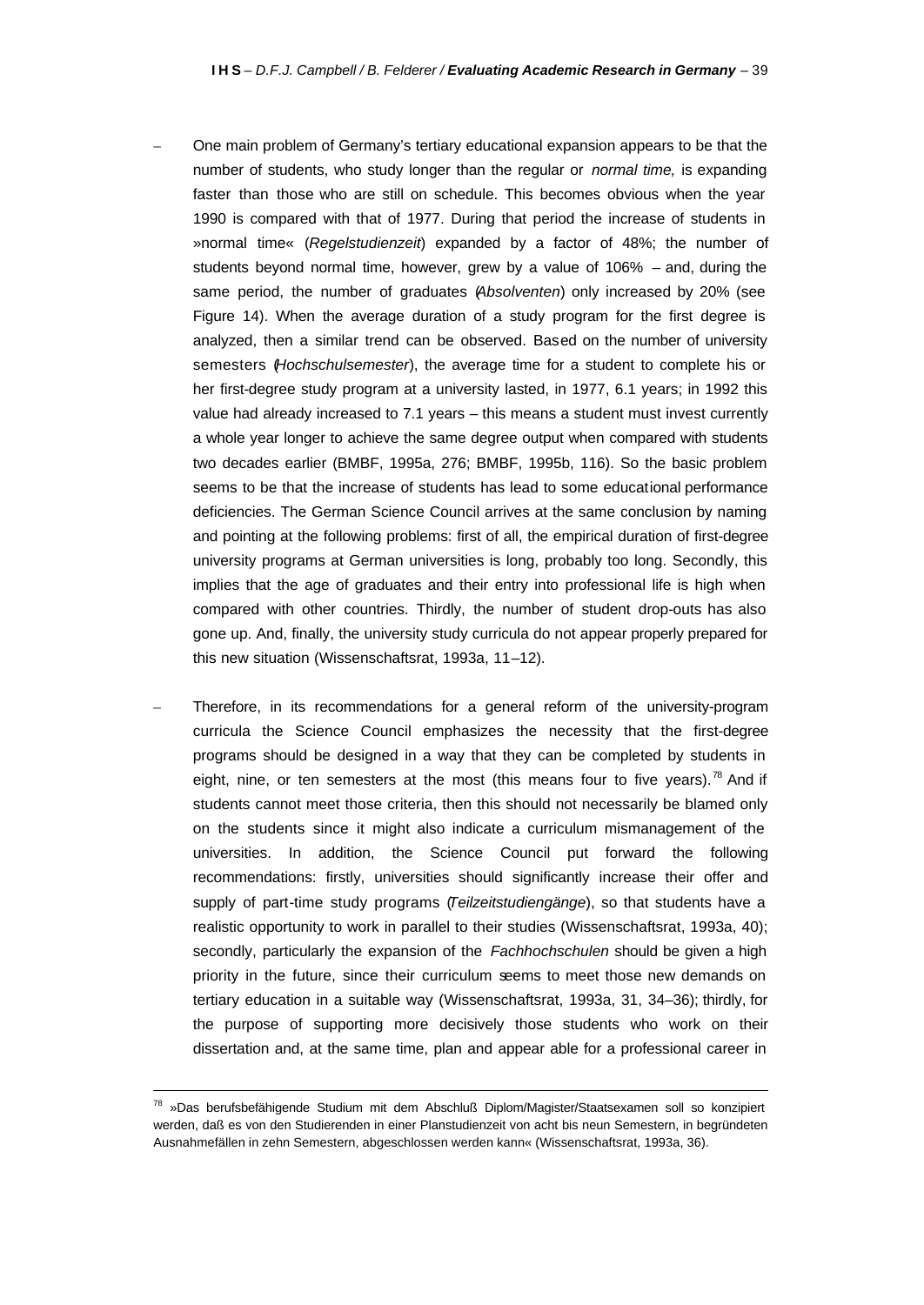the sciences, the implementation of so-called »Graduate Schools« or »Graduate Colleges« (*Graduiertenkollegs*) should be emphasized (Wissenschaftsrat, 1993a, 42– 46); finally, a university curriculum should support the *general ability* of a graduate to be successful in his post-university professional career; but, on the other hand, a university curriculum should not be mistaken as a too narrow training for specific jobs (in German one would phrase it as the difference between *Berufsbefähigung* and *Berufsfertigkeit*) – in that context one must also realize that the life-cycles or »halflife« periods (*Halbwertszeiten*) of information validity and information applicability are becoming shorter and shorter (Lange, 1994, 337).

Perhaps, as the most dramatic current development, it should be noted that this massive performance and output expansion of Germany's higher education sector was not accompanied by a similar expansion of the resources. The following figures document this growing gap between resources and achievement, between *input and output,* or between *supply and demand*<sup>79</sup>: during the period 1977–1990 the numbers of students beyond »normal time« grew by 106%; new students entrants by 73%; students in »normal time« by 48%; and the number of graduates by 20%. During the same period, however, the input or resource increase was much lower: earmarked funding (*Drittmittelfinanzierung*) by DFG expanded by 18%; the total expenditure for universities by 12%; planned positions for students (*räumliche Studienplätze*) by 11%; and the size of university staff (*Personalstellen*) by 7% (see Figure 14; see also Wissenschaftsrat, 1993a, 10; and Lange, 1994, 343). This achievement increase of Germany's higher education sector may also be demonstrated by a different performance indicator, which is the number of article publications in international journals. Now if the SCI is taken as reference base – covering the journals in science – then we can observe for Germany 22954 published articles in 1980, and 33795 in the year 1993 (Felderer and Campbell, 1995a, 152). This is an increase by 47% which lies clearly above the already mentioned resource increases for the higher education sector (see again Figure 14). $80$  When the total expenditure for Germany's higher education sector is expressed as a percentage value of the GNP (*Bruttosozialprodukt*), then according to an analysis of the German Science Council the expenditure declined from 1.32%, in 1975, to 0.93% in 1992 (HRK, 1992a, 17; Lange, 1994, 342; HRK, 1996a, 5–6; see also Wissenschaftsrat, 1988, 244). In international comparison, Germany's higher education sector also appears somewhat »underfinanced«. Two indicators appear crucial in that context. First of all, when the total public expenditure for tertiary education, in the year 1992, is expressed as a percentage of GDP, then we receive for the territory of former West Germany – the so-called *Alte Länder* – a value of 1%; of the OECD countries, only Belgium, France, Italy, Spain, and Japan achieve a lower score. And, secondly, when the public expenditure per student in

<sup>79</sup> The Science Council would phrase this development as *Auseinanderentwicklung von Nachfrage und Ressourcen* (Wissenschaftsrat, 1993a, 10).

<sup>&</sup>lt;sup>80</sup> Although one would have to add that those SCI journals do not only have article contributions from authors with a vocational address at a university, but include also such authors who work at institutions in the university-related research cluster (*außeruniversitäre Forschungseinrichtungen*).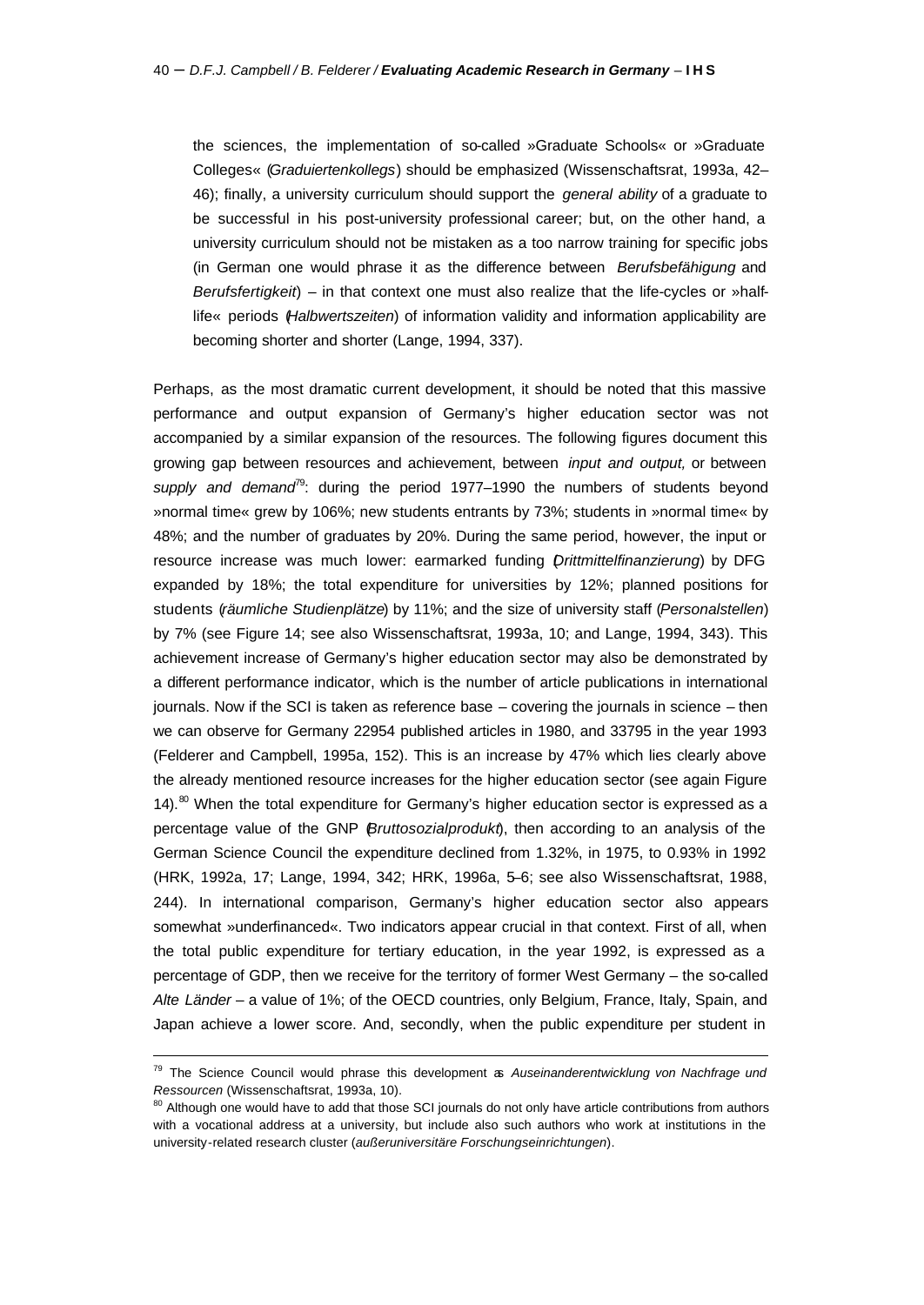tertiary education is calculated in US dollars (using PPPs), we receive for former West Germany's territory, for 1992, a value of 6550 \$. Of the OECD countries, only for Austria, France, Italy, Spain, and New Zealand is the public per-student expenditure lower (see OECD, 1995a, 75, 92).

Now before continuing our analysis it would be helpful to mention the mode of how universities – or other institutions of the higher education sector – are being financed. The funding base of a Continental European university – which are mostly not private in an Anglo-American sense – typically exists as **two different categories** or types. The **first category** is the so-called »basic funding« (*Grundfinanzierung* or *Grundmittelfinanzierung*) or »institutional funding« (*institutionelle Finanzierung* or *institutionelle Förderung*) which is technically and methodologically called by the OECD as GUF (General University Funds). GUF are public funds or public »block grants« that are annually transferred to the higher education institutes, which use this money for research, teaching, administration, and other activities (such as, e.g., health care). Conventionally it is only *ex-post,* that means afterwards possible – by employing questionnaires or other means – to know empirically (and by this with a certain accuracy) for which function which share of the monetary resources was used. In a proscriptive or forecast mode, that means *ex-ante,* only estimations, based on previous experience in the past, can be applied to predict the current or future use of GUF by higher education institutions. So in a certain and perhaps extreme interpretation, GUF-funded university activities – for research, teaching, *etc*. – always behave like a »black box« (or several black boxes) and it is difficult to impose transparency into those internal and »hidden« processes of university life. *Therefore, evaluations are regarded by many as a key tool to access and visualize the inner dynamics of university activity*. The **second main financing category** of Continental European universities is the so-called »earmarked funding«, which in German is called *Drittmittelfinanzierung*. In OECD terms this would include »Direct Government Funds« and contributions from the following sectors, all with a project or program orientation: business enterprise, higher education, private non-profit, and funds from abroad (not included, obviously, are the General University Funds). The German Science Council offers the following list of sources for *Drittmittelfinanzierung* – earmarked funding – of German universities: (1) DFG<sup>81</sup> and other primarily public research-funding agencies; (2) Federal Ministries; (3) Ministries of the Länder (provinces); (4) institutions supporting and promoting the post-graduate training of young scientists (*wissenschaftliche Nachwuchsförderung*); (5) international organizations; (6) foundations (e.g., the *Volkswagen*-Foundation); and (7) the business enterprise sector and its interest groups (*Verbände*) (Wissenschaftsrat, 1993b, 13). Assessed by its functional profile, earmarked-funded or *drittmittelfinanzierte* university activities – at least in

<sup>&</sup>lt;sup>81</sup> DFG is the most important public or semi-public intermediary research-funding agency in Germany for university and university-related R&D. Thus it fulfills a function comparable to the Research Councils in the UK (see also Atkinson *et al.*, 1990, and Felderer and Campbell, 1994a).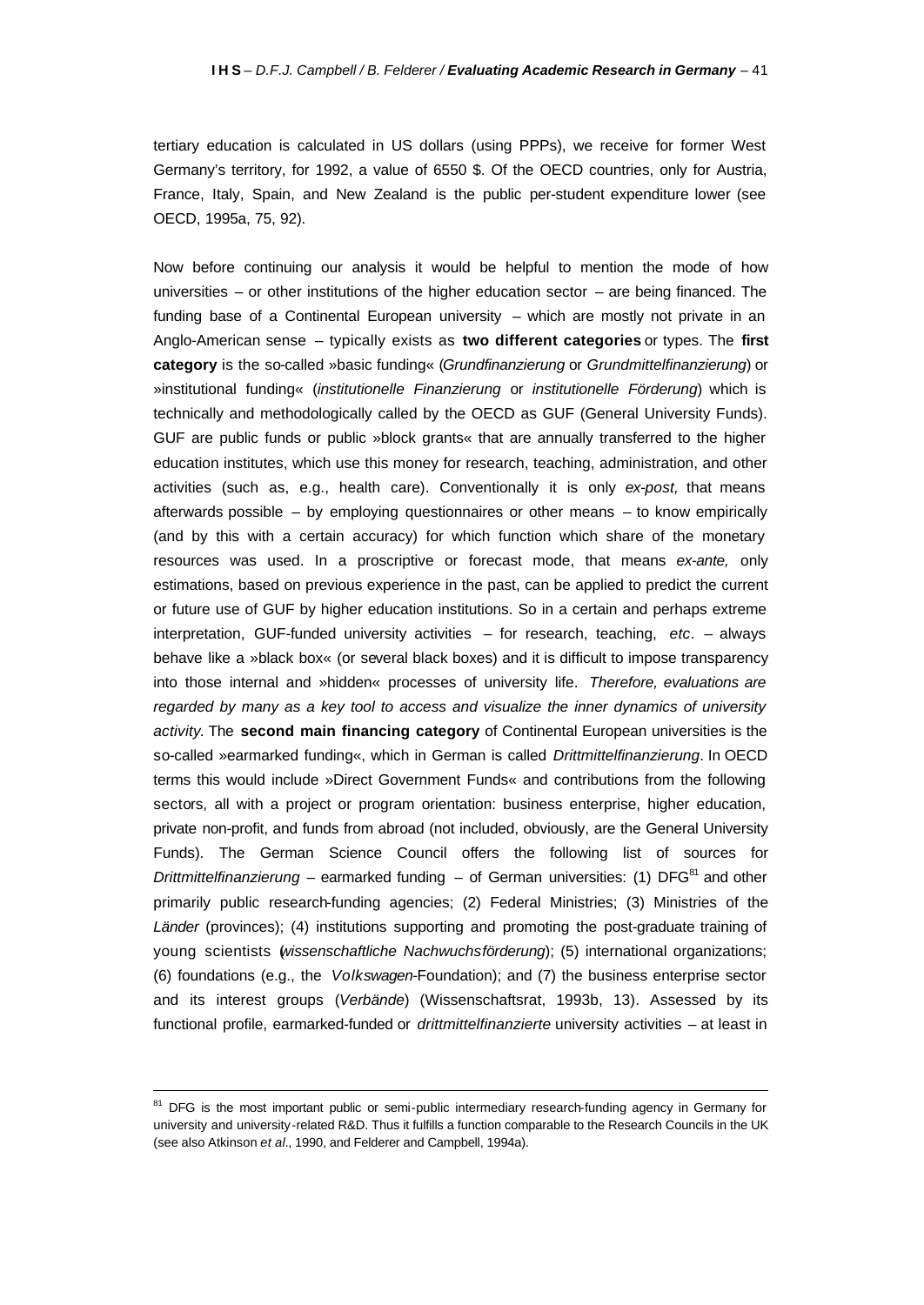the German context – are almost completely directed towards R&D (Wissenschaftsrat, 1993b, 8).

So to conclude with a simplified message, one can state that the funding base of a German university consists of public GUF for teaching and research, and public and private earmarked funds mainly for research. This then implies that university R&D has two funding components; public GUF and public/private earmarked money (for a further going discussion see OECD, 1989a, 44–46; see also OECD, 1994d, and OECD, 1995c). When the specific weight of those two components is assessed, one obviously must keep in mind that GUF – the »basic« funding – represents by far the most important monetary source for university research. In 1991 no less than 71.4% of higher education sector R&D was funded by R&D. Public earmarked funds contributed 21.6% and private earmarked funds contributed only 7% to the financial base of university R&D (see Figures 17 and 18). This implies that in Germany more than two thirds of higher education sector R&D activities depend financially on public basic transfer funds – so-called GUF – while the funding share of earmarked funds is less than a third.<sup>82</sup>

Now when the growth of those two different university funding components  $-$  GUF for teaching and research and earmarked funds for research – is analyzed during the recent years, then one arrives at the following key conclusion: in the period 1980–1990 the earmarked funds grew significantly faster than GUF. While the earmarked funds almost doubled, general GUF only increased by 37% (see Figure 15). This widening gap between GUF and earmarked funds can also be demonstrated by using a growth index. When, for GUF as well for the earmarked funds, the index is set at 100 in the year 1980, then this value climbed up to 189.2 for earmarked funding by 1990; but for GUF only an index value of 137.3 was achieved (see Figure 16).

How should this differing growth between GUF and earmarked funds be properly interpreted and what are possible implications? In that context we would like to indicate three issues which we regard as particularly interesting:

(1) First of all, potential funders of university research are increasingly inclined to use the means of earmarked-funding mechanisms for allocating monetary resources to the higher education sector. Since the public or the *Länder* Ministries of Education are the prime funders (for GUF)<sup>83</sup> this then suggests the following hypothesis for discussion: either public policy makers somehow distrust the universities as to whether this basic transfer money (GUF) is being used really efficiently; and/or those public policy

<sup>&</sup>lt;sup>82</sup> For more data for an international comparison of OECD countries see OECD, 1995c; see also Felderer and Campbell, 1994a, 266–267.

<sup>83</sup> In Germany the Länder governments, and not the central Federal Government, are responsible for the GUFfunding of the universities, depending on their geographical location (BMFT, 1993, 15; HRK, 1996a, 2; see also OECD, 1995c, 146).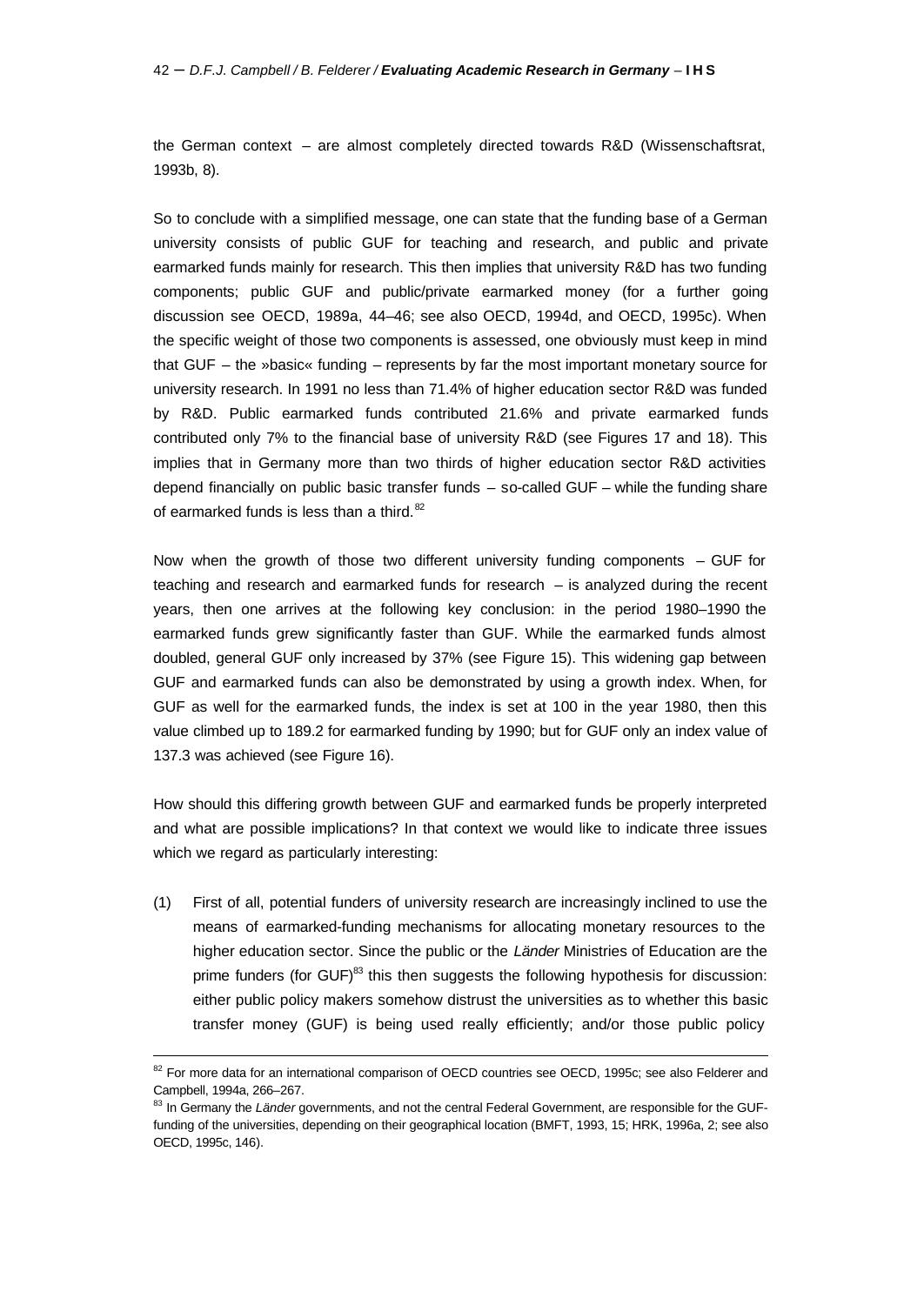makers believe that earmarked-funded university research promises a higher quality and efficiency. *Furthermore, this again can be interpreted as an indication that key policy makers – and key experts – consider a structural reform of the university complex as crucially important.*

- (2) While it is conceivable and workable to evaluate earmarked-funded university research *ex-ante* (*e.g.,* project proposals) and *ex-post* (*e.g.,* project reports), we face, in the case of GUF-funded research, a completely different situation; because of structural reasons it is more or less only *ex-post* possible to analyze and thus to evaluate GUFfunded university R&D. Referring back to our previously used metaphor of a black box when speaking of GUF, this, in reference to a temporal dimension, implies that only *afterwards* transparency or »light« can be shed into the university-internal processes of R&D. Since more than two thirds of Germany's university R&D are GUF-funded (in 1991 exactly 71.43%)<sup>84</sup> this leads to the following conclusion: *as a structural consequence of Germany's university-research funding structure one can argue decisively that particularly in the case of Germany there is a strong need for systematic ex-post evaluations of university research*. Referring to the issue of policy and the question and challenge of the proper means, policy makers – either of the public or policy experts who themselves are members of the academic community – should become increasingly aware of the usefulness of the tool of ex-post evaluations, particularly when a reform of the universities is being discussed.
- (3) As a third and somehow alternative interpretation of this »relative« stagnation of GUF, *i.e.* the basic funding of universities, it could also be understood – at least by some analysts – as an indication that the funding base *per se* of the universities is coming under considerable pressure. Universities are facing serious financial constraints.

Indeed, in contemporary German policy discourse there is a debate whether the German universities are *underfinanced* and, if this is the case, then to what extent – so two key terms in German that are often used during discussions in that context are Unterfinanzierung and Finanzierungsdefizit.<sup>85</sup> The HRK which, of course, is an interestrepresenting body and by this something like a »functional lobbyist« for the universities, emphasizes that the German higher education sector is underfinanced and postulates a major financial gap. The HRK estimates the annual financial deficit or, to phrase it from a different conceptual perspective, the annual additional financial demand for the German higher education sector – the German universities – to be between 6 and 9 billion DM. Based on the price indices of 1993, the annual deficit amounts to 6 billion DM. However, when the relationship of input resources and output performance (for example, the number

<sup>84</sup> See again Figure 18.

<sup>85 »</sup>In international vergleichenden Statistiken wird sichtbar, daß der Hochschulbereich in der Bundesrepublik Deutschland im Vergleich mit anderen hochindustriealisierten Ländern unterfinanziert ist« (HRK, 1996a, 18).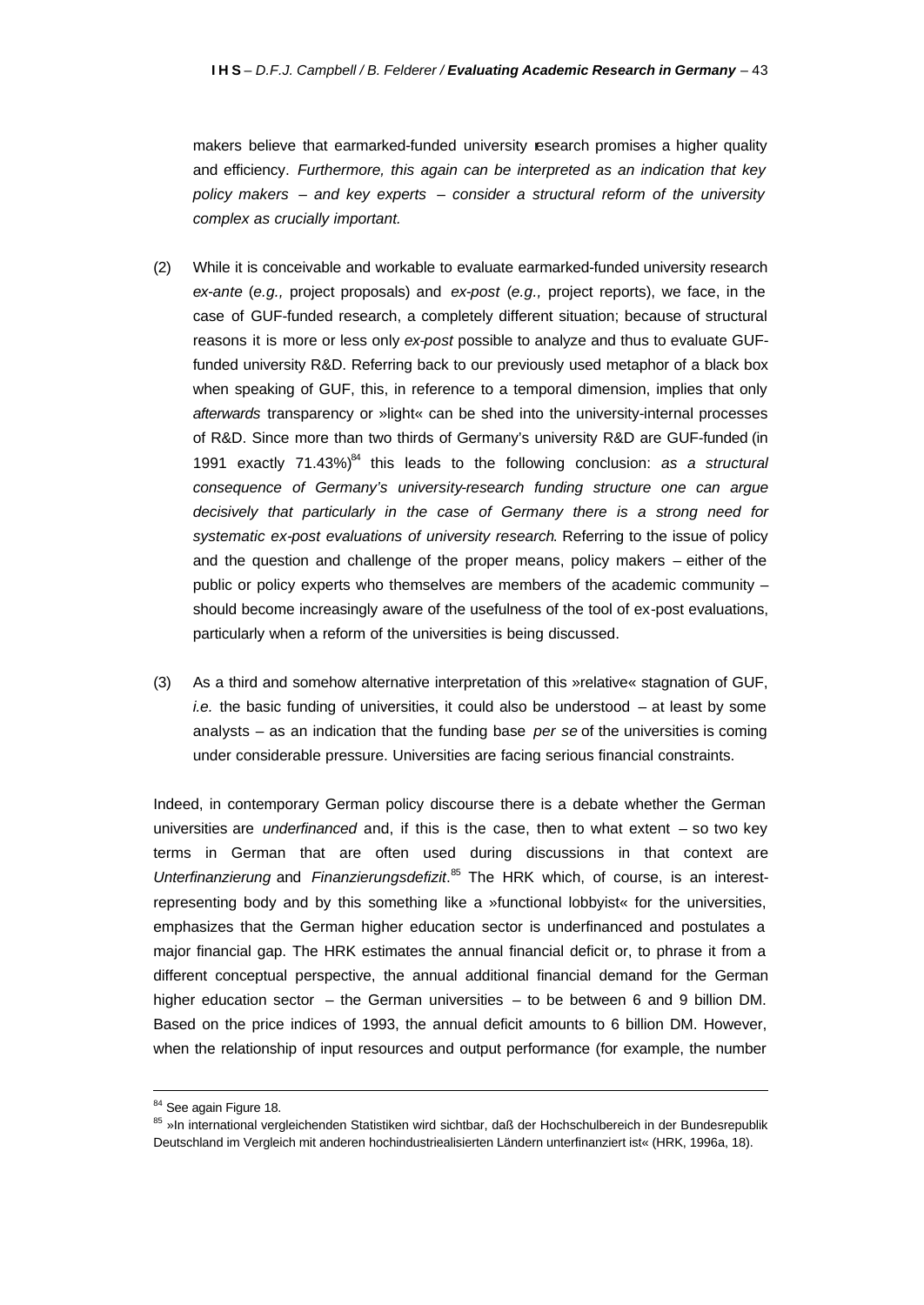of students), based on the year 1977, is taken as a methodological reference, then the annual financial gap approaches the figure of 9 billion DM, of which 6.8 billion would have to be invested into the *Alte Länder* and 2.2 billion into the *Neue Länder* (HRK, 1996a, 22–23; see also HRK, 1994a, 56). Josef Lange, general secretary of the HRK, also quotes the figure of 9 billion DM as an appropriate estimation for the currently existing financial gap (Lange, 1994, 344). The German Science Council, a more university-independent institution that certainly cannot be classified as an interest-driven university lobbyist, arrives in principle at a judgment very similar to that of HRK.<sup>86</sup> Also the Science Council concludes that the universities are underfinanced (»unterfinanziert«), particularly that the basic funding is insufficient. Since competition for earmarked funds increases, this could imply that the research competitiveness of universities versus university-related research institutions (*außeruniversitäre Forschung*) might deteriorate. Although the Science Council does not quantify the additional financial demand of the universities in exact numbers, it recommends that universities should be given a higher priority concerning public expenditure (Wissenschaftsrat, 1993a, 11–12, 63; see also an earlier report of the Science Council: Wissenschaftsrat, 1988, 35-89, 233-269).<sup>87</sup>

In his new book *Hochschulforschung im Schatten der Lehre*<sup>88</sup> Uwe Schimank from the Max Planck Institute for *Gesellschaftsforschung* (MPIFG), in Cologne, presents an in-depth analysis of the consequences of this financial underinvestment on academic university life. Schimank's main thesis is that the relative decline of basic funding of universities puts replacement pressures on university research. Since the number of students increases continously, this produces the following *vicious circle:* the teaching load and teaching burden on professors and other academic university staff obviously cannot be reduced. So more and more resources are being re-allocated, that means withdrawn from research and invested into teaching (and administration). Concerning available time, the academic university staff developed strategies to safeguard sufficient research time. On the one hand, the growing teaching burden demands an expanding input of time. On the other hand, however, through the application of different strategies the academic university staff could avoid a redistribution of research time in favor of teaching. Speaking in empirical terms the most important »strategy«  $-$  or consequence, to phrase it more honestly  $-$  was that the individual members of the academic university staff had to increase their personal working time; and only this general acceptance to work overtime prevented a significant decline in the »temporal base« of university research. So where university R&D really is suffering is

<sup>86</sup> For a quick survey on the Science Council – in German *Wissenschaftsrat* – see Block and Krull, 1990; see also Krull, 1994, 207–209.

<sup>87 »</sup>Die Hochschulen sind unterfinanziert. Die Realisierung des vorgeschlagenen Konzepts für die künftige Hochschulpolitik erfordert einen höheren Stellenwert für die Hochschulen in der staatlichen Finanzpolitik. Gelingt es nicht, in den kommenden Jahren den Hochschulen wieder einen angemessenen Stellenwert in den öffentlichen Haushalten zu geben, wird die schleichende Auszehrung der Grundausstattung der Hochschulen weitergehen« (Wissenschaftsrat, 1993a, 63).

<sup>88</sup> The title *Hochschulforschung im Schatten der Lehre* could be translated into English as: University Research in the Shadow of Teaching.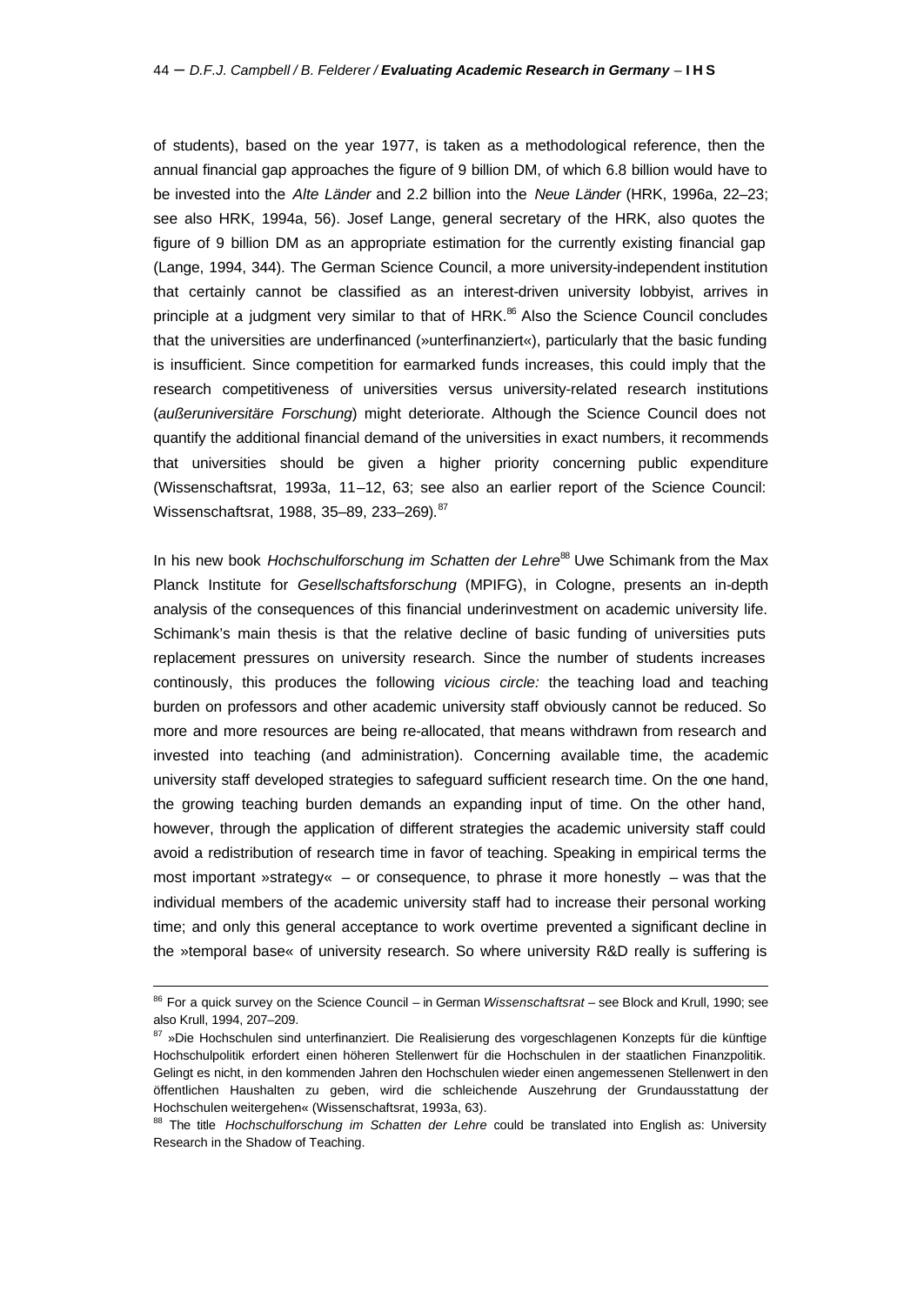during the process of allocation of monetary resources. An expansive share of capital and operational expenditure (*Sachausgaben*) is absorbed by teaching. This ranges from smallscale implications for daily university life – for example, the production of xerox copies or the ordering of library books in favor of students' interests – to larger issues, such as questions of long-term investment; *e.g.,* the conflict of interest between research equipment or the implementation of new facilities that support teaching. Therefore, coming down to those basics of monetary resource allocation and assessed empirically then – according to the analysis of Schimank – university research is seriously exposed to replacement pressures of teaching activities. Regarding the practical consequences of those replacement pressures in daily university life, Schimank presents, based on interviews with professors and other university staff, many interesting examples with a partially obscure connotation (Schimank, 1995, 301–336; see also Schimank, 1992a, and Schimank, 1992b).

The current German university can be characterized as being guided by the ideal of simultaneously delivering research and teaching. Uwe Schimank also discusses the possibility that in the future there might be a more clear-cut distinction between so-called Research Universities (Forschungshochschulen) that primarily perform R&D and the »Normal« Universities (»Normale« Hochschulen) that emphasize teaching. Schimank arrives at the conclusion that the current status quo should be continued, which means a combination of research and teaching within the context of a university institution. He justifies his recommendation by stressing that teaching offers a crucial »piggy-back legitimation« (»Huckepack«-Legitimation) for some areas of basic research or »applicationremote« basic research – anwendungsferne Grundlagenforschung – that otherwise might not be performed anymore (Schimank, 1995, 323–336). Schimank reinforces his statement also empirically by referring to the fact that a majority of West German professors (at least of those who where sampled during two different surveys) prefers the status quo. Although one should add that a clearer distinction between research and teaching universities – or, as a variation of that, a distinction between research and teaching professorships – has significantly gained popularity among professors when the mid-1970s are compared with the early 1990s (Schimank, 1995, 323-325).<sup>89</sup>

Coming down to a summarizing conclusion, we again would like to indicate in more detail the following arguments that should help explain those phenomena of an underfinancing of universities – *Unterfinanzierung der Universitäten* – and of the underfunding of university research:

 $\overline{a}$ 

<sup>&</sup>lt;sup>89</sup> In an earlier article, also authored by Uwe Schimank, the interaction patterns between funding mechanisms of different actors are analyzed. Schimank develops the scenario of cyclical interactions for which he uses the expression of a »cyclical auto-dynamic of technology transfer« (Schimank, 1988; see particularly the diagram on page 336 of that article).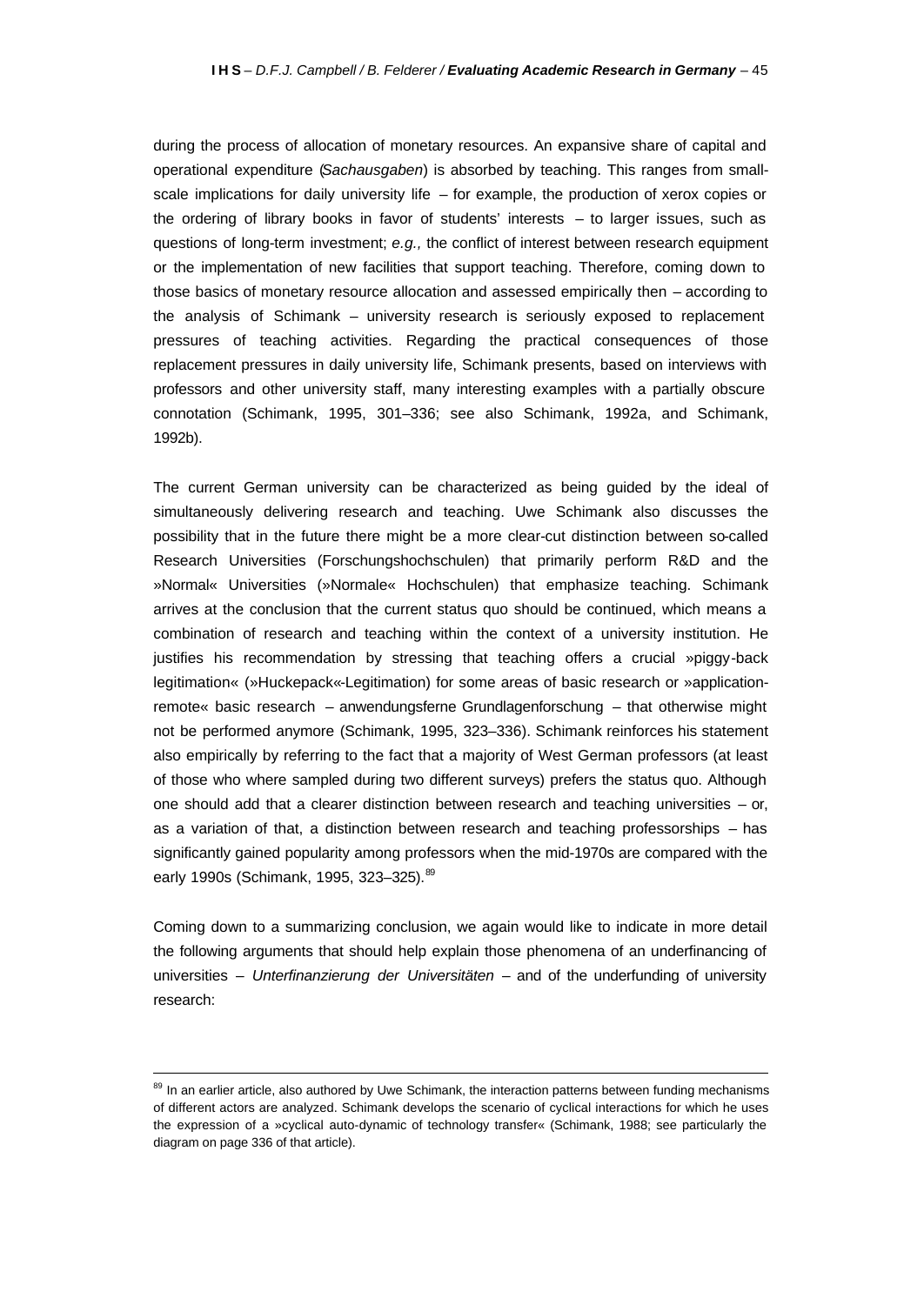- (1) Universities and university research cannot claim such a high priority on the public expenditure agenda as perhaps desired by the universities. Speaking in simple terms, this would imply that public policy makers give preference to a flow and distribution of public monetary resources in which the benefits for universities are clearly limited and non-expansively restricted. However, this could also indicate a certain failure by the universities themselves, in the sense that they were not that successful in convincing the public and the politicians of their importance and value for society and the national economic performance.<sup>90</sup>
- (2) Public expenditure in Germany is facing serious constraints. There are massive pressures to cut back government spending. The tremendous costs of German unification – that are still continuing (Campbell, 1994, 887) – and the balanced-budget demands as a consequence of the EU plans to implement a single European currency do not allow much scope to increase public expenditure, since any increase would have to be compensated with financial cut-backs in other areas; an almost impossible task. Therefore, in the current situation it would be enormously difficult for universities to persuade a ministry – either at the federal or *Länder* level – to increase the public financial base for institutions of the higher education sector.
- (3) Among public policy makers and experts in general there is some dissatisfaction with the structures and performance of Germany's contemporary university system. And this dissatisfaction explains to a large extent also the reluctance of the public to increase the public funding base for university activities, such as university research. The traditional resistance of parts of Germany's academic university community against systematic evaluations that would impose consequences on universities depending on evaluation results, has had the negative effect – as some experts would put it – that the »distrust gap« between the public and the universities could not be bridged. To illustrate this assessment one could cite Wilhelm Krull who asserts that certain analysts are willing to phrase the West German mass university as the Achilles heel (*Achillesferse*) of Germany's national R&D system.<sup>91</sup> Or, as Hans-Uwe Erichsen sees it, government and universities are two actors that partially observe each other with suspicion (Erichsen, 1995a, 25).

<sup>90</sup> In Chapter 2.2, in which we presented an empirical bibliometrics-based analysis of Germany's academic publication output and efficiency, we set up the hypothesis that Germany's academic discourse has developed – at least partially – a bias of self-referentially closure.

<sup>91 »...</sup> wird die westdeutsche Massenuniversität seit geraumer Zeit als ein schwerkranker Patient oder gar als ›Achillesferse der Bundesrepublik Deutschland‹ bezeichnet« (Krull, 1994, 206).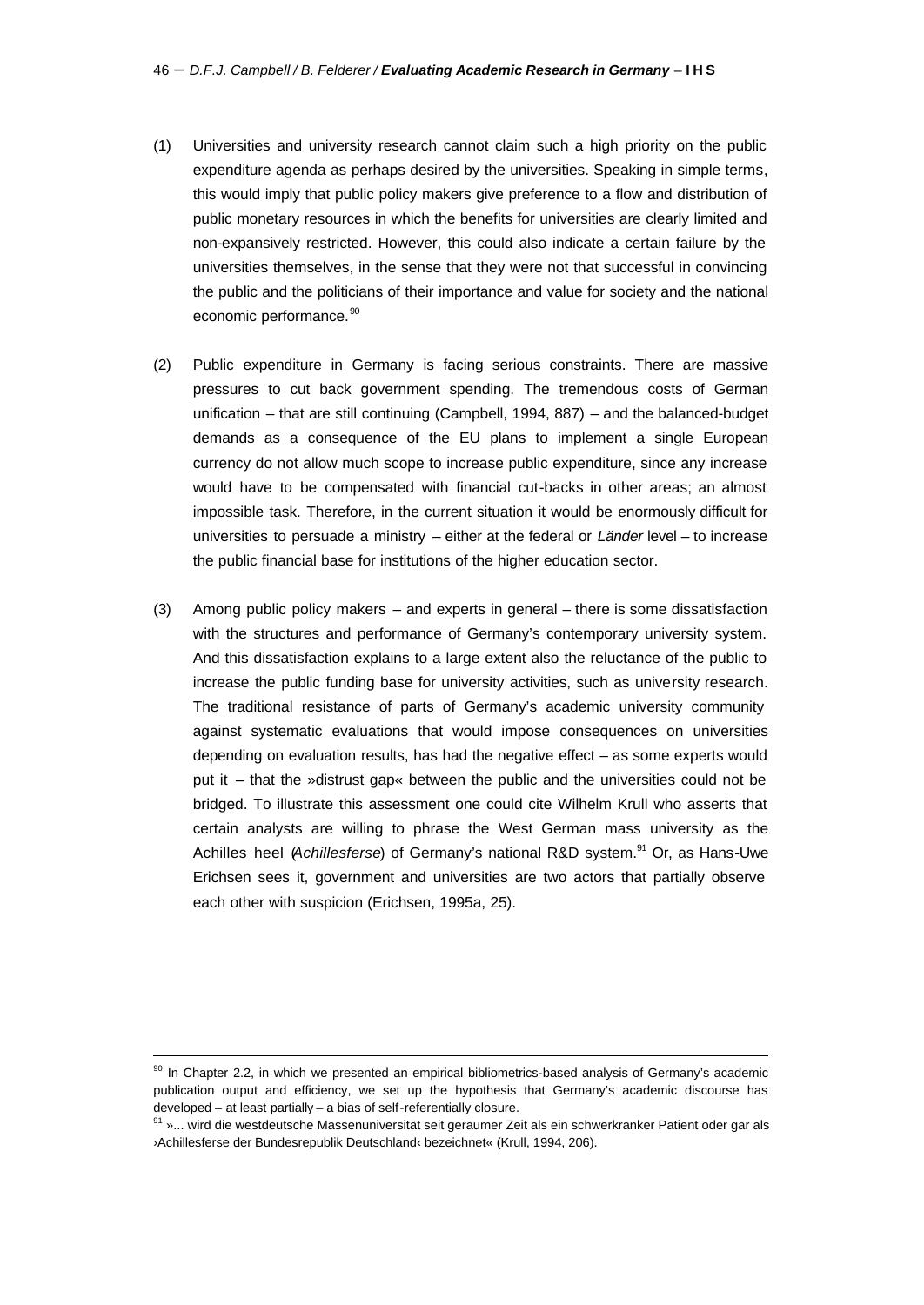## **3.2 Evaluation Policy of University Research in Germany**

### **3.2.1 Some General Comments on the Current Situation**

Is it possible to evaluate university research properly? And, beyond that, is there even a demand or necessity for evaluating university research? Those questions certainly belong to the most controversially discussed issues in the current discourse of experts, academics, politicians, and decision makers in general, concerning the performance, quality, competitiveness, and efficiency of Germany's contemporary university system and also, more focused, of Germany's university research. $92$  Among several experts there is a widespread perception that already the evaluation of university research *per se* represents a concept or a mode of thinking which is exposed to a lot of criticism – and is even rejected – by a large segment of Germany's academic community. This means that the »antievaluation« attitudes of parts of German academic university communities appear to be the product of a distinct historical tradition and thus are deeply rooted in academic culture. Therefore, many experts express the consensus that currently, as a statement about the *status-quo* situation, *something like a consequent evaluation system is still not extant and is still not applied for Germany's university research*. In other words, it is an extensively debated issue how such an evaluation system should be designed and what the adequate means for implementation are. To illustrate such a conclusion, Hans-Dieter Daniel, for instance, claims that universities up until now failed in their duty to be transparent to the public and to inform the public of their performance; and such a transparency insufficiency certainly is not helpful in overcoming the current problem of underfunding of university research (Daniel, 1995, 205, 208).<sup>93</sup> When put in international comparison – either with Western European countries or non-European nations abroad, for instance the United States, Canada, Australia, or New Zealand –, then often the criticism is raised that there is a fundamental time lag between Germany and other national academic research systems; that means with regard to the evaluation of academic R&D, Germany cannot claim to be a leading country but resembles something like a »late follower« – at least this is the impression of several experts. In that context, Peter Weingart was willing to raise openly in »public« (at least the »academic public«) the perhaps most pronounced and rigorous criticism by asserting that – in reference to the matureness of indicator-based evaluation systems of academic research – Germany is lagging more than twenty years behind the

 $92$  To simplify terminology we will abbreviate in this Chapter the institutions of the higher education sector simply as »university« or »universities«. Concerning the institutional diversity of Germany's higher education sector, see again our survey at the beginning of Chapter 3.1.

<sup>93 »</sup>Ihrer Informationspflicht gegenüber der Öffentlichkeit sind die Hochschulen bisher jedoch kaum nachgekommen. Bereits 1988 hatten Experten aus Wissenschaftsorganisationen und der Wissenschaftsadministration festgestellt, daß die Erprobung von Konzepten zur Leistungsberichterstattung im Hochschulbereich im internationalen Vergleich längst überfällig sei und daß sich die Massenmedien des Themas annehmen würden, wenn nich die Universitäten selbst mit wissenschaftlich fundierten Methoden zur Leistungstransparenz beitragen würden. Nach Auffassung des Wissenschaftsrates verlangen die offenkundigen Funktionsmängel und die öffentliche Kritik an den Hochschulen nach internen und externen Verfahren der Evaluation« (Daniel, 1995, 205).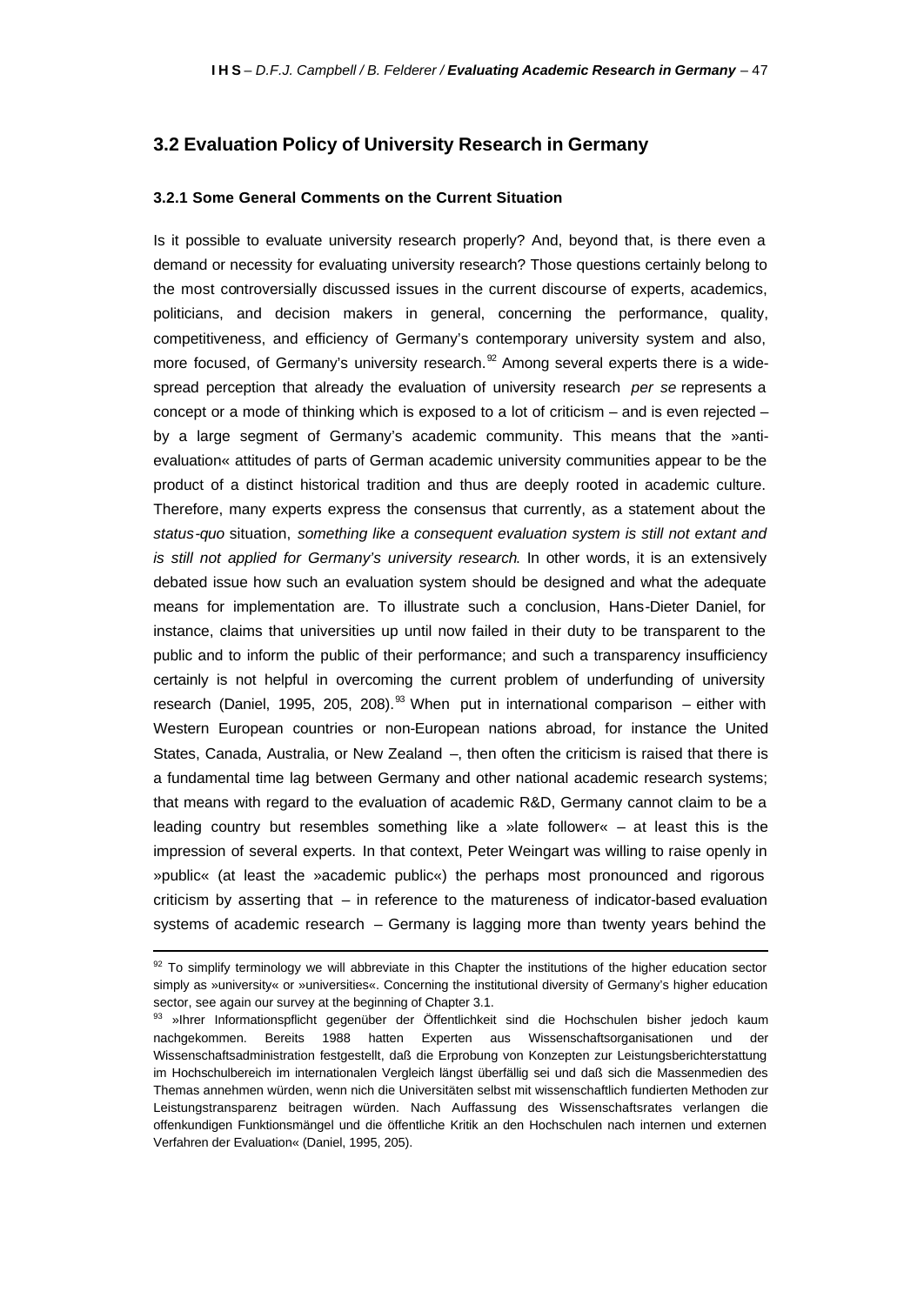United States.<sup>94</sup> However, within German academic research there again seems to be a certain difference between universities and university-related research. So while the universities are still lacking a system of systematic evaluations, the university-related sector (*außeruniversitäre Forschung*) can rely in that respect, at least partially, on a certain evaluation-fostering tradition.<sup>95</sup> If we are willing to agree with such a statement, then this would indicate the existence of a domestic university/non-university evaluation cleavage within German academic R&D (in Chapter 4 we will discuss the evaluation policy of Germany's university-related research more focused).

In addition to those individual expert opinions, including research-assessing institutions, such as the German Science Council, we arrive at the critical conclusion that currently a comprehensive evaluation of the overall performance of German universities is still missing.<sup>96</sup> Furthermore, in the Science Council's assessment the evaluation of teaching is even in a worse condition than the research evaluation; $^{97}$  a statement, to which also »private« experts would agree.<sup>98</sup> So also teaching-oriented evaluations claim a high priority on the policy recommendation agenda of the Science Council (Wissenschaftsrat, 1996a, 42-44).<sup>99</sup> Thus we can state currently a broad range of initiatives that primarily aim at teaching and the possibility of assessing its efficiency and quality. The University of Mannheim, for instance, launched such a project on its own – called »Evaluation der Lehre«, that means *evaluation of teaching* (see Daniel, Thoma, and Bandilla, 1995; and Daniel, 1995b).

When we set up the hypothesis  $-$  in consensus with other experts  $-$  that currently German university research is lacking a »systematic« evaluation, then such a statement can be derived from the following two facts:

– First of all, a comprehensive *ex-post* evaluation of all of Germany's university research at the national level – for a given year or a several-year period – was never carried out. Such an exercise clearly would mark a watershed for German academic culture and

<sup>94 »</sup>Die indikatorengestützte Evaluierung von Forschungsleistungen ist im deutschen Wissenschaftssystem auch etwa zwei Jahrzehnte nach deren Einführung in den USA und nach der inzwischen in allen westlichen Industrieländern zunehmenden Verbreitung noch immer ein Skandalon« (Weingart, 1995, 73).

<sup>95</sup> See, for instance, an article of Wilhelm Krull, published in 1995, in which he describes in great detail the self-evaluating procedures which are applied by the Max Planck Society in Germany (Krull, 1995).

<sup>96 »</sup>In ihrer traditionellen Verfasstheit kann die Hochschule die Aufgaben der Leistungsevaluation, der leistungsgesteuerten Ressourcenverteilung und der eigenverantwortlichen Anpassung an die Anforderungen der gesellschaftlichen Umwelt nicht wahrnehmen« (Wissenschaftsrat, 1993a, 18).

<sup>97 »</sup>An deutschen Hochschulen fehlt es an systematischen Verfahren zur Evaluation der Lehrprogramme und der Leistungen in der Lehre« (Wissenschaftsrat, 1993a, 53).

<sup>98</sup> Block and Krull refer to the following observation: »Whereas evaluation of research projects or institutions by peer review is widely accepted in the scientific community, the evaluation of teaching still meets with reservations in universities« (Block and Krull, 1990, 435).

<sup>&</sup>lt;sup>99</sup> In that context we regard it as highly interesting that the German Science Council refers explicitly to the Dutch university system as a positive example for how university teaching can be evaluated meaningful. By this the Science Council admits the possibility of useful policy recommendations for a specific country which are international-comparison based (Wissenschaftsrat, 1996a, 46–47).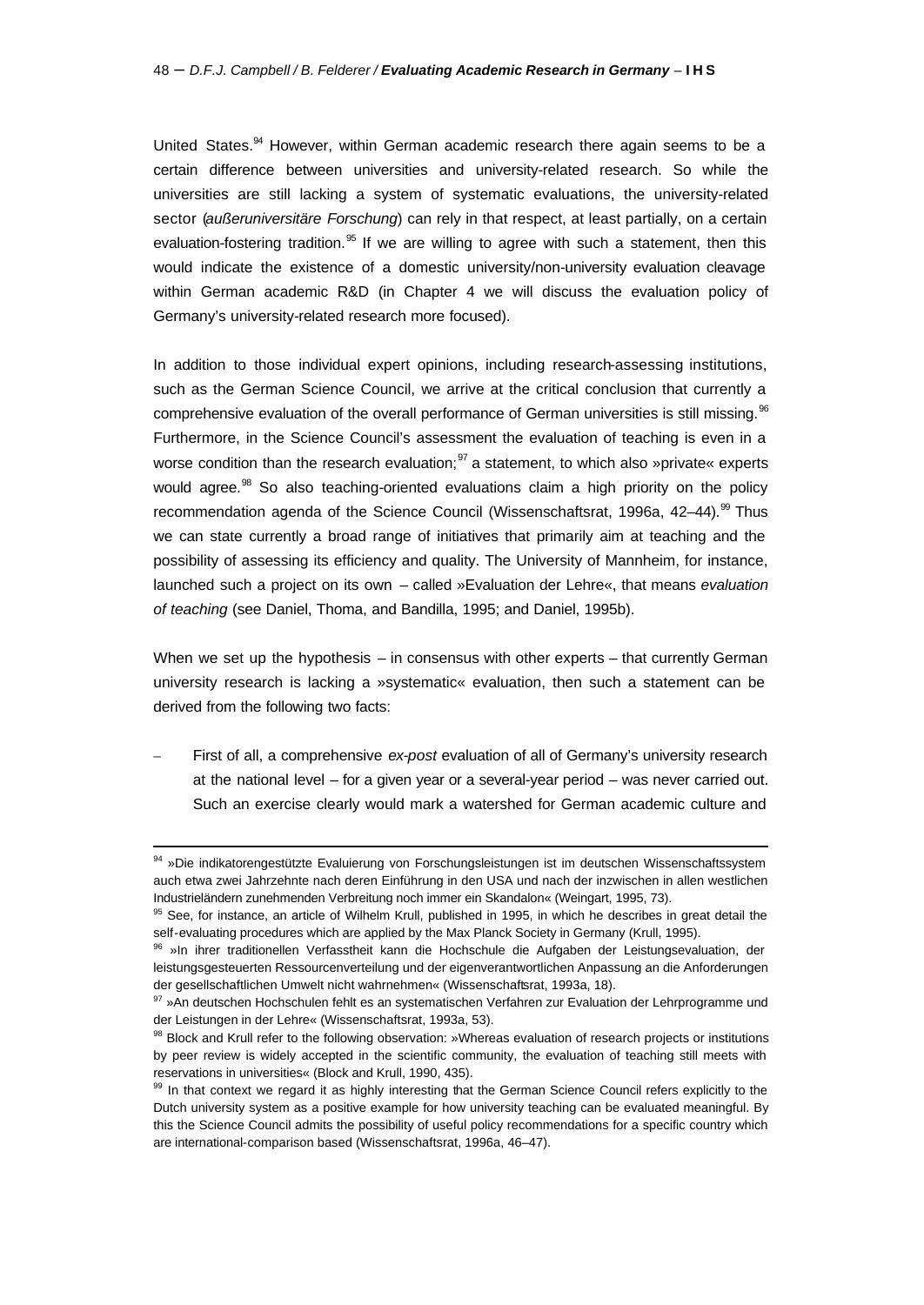would resemble »pioneer land« for the development of a policy expertise for all the involved actors.

Secondly, the experience of systematically evaluating single universities has also not been developed that consequently in contemporary Germany – when there is agreement that a so-called systematic evaluation would have to include substantial quantitative indicators. Those »institutional« evaluations, of a specific university, obviously could not focus only on research, but would also have to cut across other issues such as teaching and administration.

At the same time, of course, it must be admitted that at the »disaggregated« level, that means non-national or sub-national level – when such a metaphoric phrase is permitted or applicable – many evaluation initiatives are carried out on a permanent basis. Those single evaluations cover a broad spectrum: so on the one end of the spectrum we will find still relatively simple tasks such as evaluating proposals for research projects or research programs, which are earmarked funded (*drittmittelfinanziert*) and therefore already by definition must be evaluated *ex-ante* by potential funding agencies (for example, DFG, BMBF, and foundations). Some of the evaluation initiatives that are processed by the German Science Council are already of a much more complex nature: those include assessments of plans to establish a new university  $-$  in practical policy terms this means to recommend or not to recommend public funding (*e.g.,* Wissenschaftsrat, 1995a) – and attempts to assess the research performance of certain disciplines (»Forschungsfelder«) across all of Germany; the first two such initiatives focused on environmental research (*Umweltforschung*), completed in 1994 (Wissenschaftsrat, 1994a, 1994b), and on materials' research (*Materialwissenschaft*). There are discussions at the Science Council to launch similar discipline-assessing initiatives in the future, which could address health research, biotechnology, or information technology.<sup>100</sup>

Therefore, as a bottom-line conclusion, we believe that Germany's »evaluation problem« does not result because of a lack of single and individual evaluation initiatives at the micro level. *The main problem is the missing comprehensive picture for the national (or macro- »systemic«) level,* that means for the national German R&D system and, furthermore, for the national research output of Germany's university system. Currently the evaluation policy expertise of university research is very much fragmented and locally bound to individual cases, while the framework or masterplan for a national and large-scale systemic approach is still missing or, to be more cautious, has not been implemented. Germany's decision makers and Germany's academic communities have not yet agreed on how such a

<sup>100</sup> Those general assessments of disciplines obviously cover both, the university and university-related sectors. In Chapter 4 we will discuss in more detail particularly those initiatives of the German Science Council that aim primarily at university-related research (*außeruniversitäre Forschung*).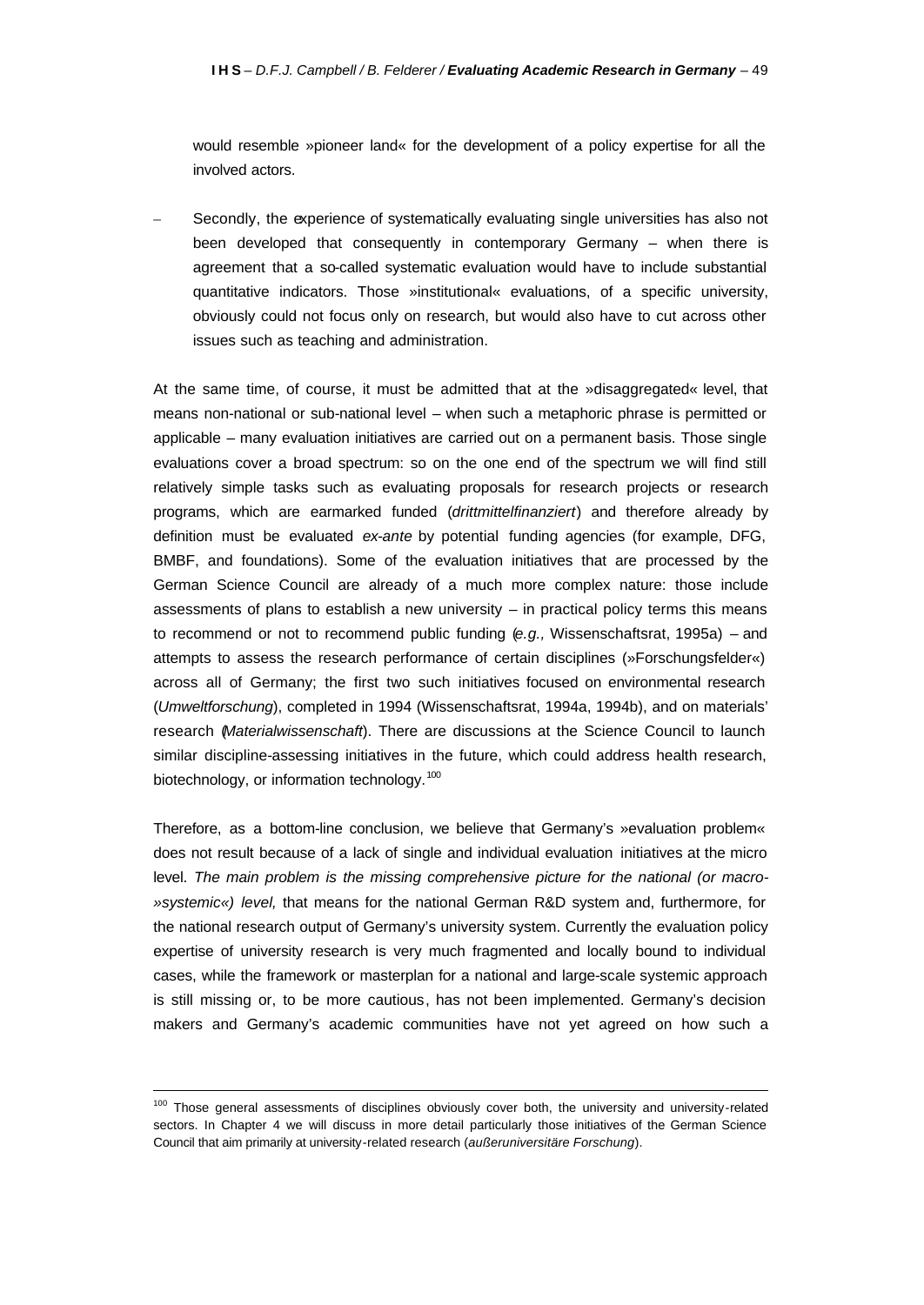masterplan should be designed, although there appears to be an evolving consensus, at least partially, on some of the fundamentals for such a major program.

So in that respect a country, for instance, like the United Kingdom seems to have developed further, since the UK can refer to a long tradition of systematically evaluating university research at the national or macro-systemic level. In 1986 and 1989, in a first phase, already two exercises were carried out, while in 1992 and 1996 two major Research Assessment Exercises (RAEs) were launched that radically altered the public funding mode for UK university research. In a European context the UK university-research evaluation model currently is the most radical or  $-$  using a different connotation  $-$  most consequent approach that, from a purely philosophical viewpoint, certainly can claim a certain intellectual fascination. Summarized briefly, those Research Assessment Exercises feature the following characteristics: (1) All UK universities are covered, that means that the RAEs address the national or macro-systemic level. (2) The primary aim of the RAEs is to assess *ex-post* and by peer review the quality, and not the quantity, of the university research output. (3) However, this qualitative assessment is then translated into a quantitative-oriented national ranking of all university departments and, as a final consequence, of the universities themselves.<sup>101</sup> Those department rankings are also published. (4) The public basic funding (so-called GUF) of university research is, based on a transparent funding-formula, primarily determined by the outcome of those RAEs. This means that there is a direct link  $-$  or a systemic feedback  $-$  between the results of an evaluation and the amount of public funding, in reference to university research (UFC, 1992c; HEFCs, 1993a, 1994a, 1995a, 1995b; HEFCE, 1996a; Felderer and Campbell, 1994a, 122–126).

To which extent those UK Research Assessment Exercises are applicable to Germany or other Continental European countries, would have to be investigated in a separate analysis. In principle, of course, applied evaluation procedures always must exhibit some compatibility with the prevailing academic culture, otherwise they run the risk of being rejected by the scientific communities. On the other hand, we are personally convinced that some of the basic principles that underpin the British Research Assessment Exercises for example, evaluating university research comprehensively at the national level and the creation of linkages between evaluation outcome and funding intensity – are clearly futureoriented and therefore should be taken seriously in the context of decision-making processes that affect the universities. Although, particularly in the German case, evaluations in general are facing two practical problems or »cultural« constraints. In parts of the academic communities and other policy-making institutions there is a substantial resistance against an extensive use of quantitative indicators and a wide-spread – although not unanimous – dislike of rankings, no matter if those rankings address universities or

<sup>101</sup> So one interpretation of such an assessment procedure could be to say that *quality is transformed into quantity.*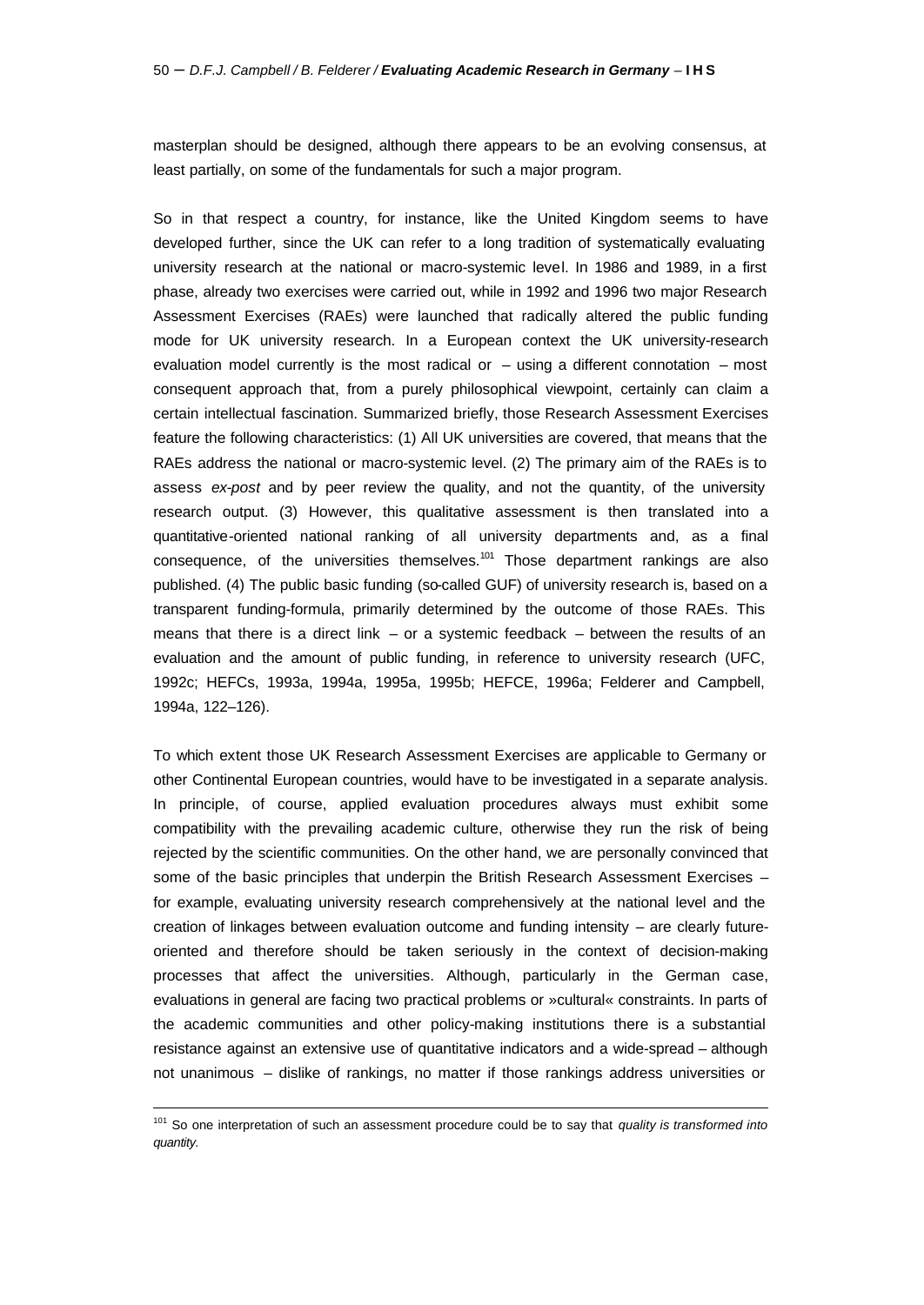departments (»institutional« rankings), disciplines (»functional« rankings), or individual researchers. In other national innovation systems, where a different academic research culture and tradition evolved that is more oriented towards competition – as seems to be the case in the UK –, evaluation approaches are more commonly accepted that refer to quantitative indicators and that employ rankings.<sup>102</sup>

Now, again wrapping up our comments on the status – or state-of-the-art – of universityresearch evaluation in Germany, the current situation may be characterized by the following two main problems:

- Despite a whole series of individual evaluation initiatives of university research at the micro or »bottom« level, we must state that the *generic picture* or the *comprehensive overview* is still missing. So to speak – and willing to employ a provocative phrase – Germany's university evaluation expertise and knowledge appears »fragmented«, and up until now no attempt was undertaken to evaluate university research empirically at the national level for the whole university system (*e.g.,* in an *ex-post* fashion).
- The other major challenge seems to be, what should be the function of future evaluation initiatives for Germany's university research – and the universities in general. Obviously there should be some agreement on the consequences of evaluations, which must be settled in advance. The more systemic question to ask would be: *How should evaluations be implemented into the university context and what should be their feedback link to other functional key elements of the university system?* One of the most sensitive political questions, to which an adequate answer must be found in the next years, is if there should be a systematic and formal link between the outcome of an evaluation and the degree of public basic funding that is allocated to such an evaluated university unit. $103$

Before analyzing in more detail those dynamic changes that, interpreted as a trend and as a possible future scenario, will upgrade the importance of systematic evaluations and, at the same time, will also put the German university system – and the academic scientific community in general – under pressure to give up its resistance (partial resistance) against evaluations, we want to summarize those factors that until now constrained a comprehensive application of evaluations on academic research or, to be more precise, on university research. One intention of this summary is also that – seen in a comparative context – it simultaneously highlights some of the principle problems several Continental

<sup>102</sup> We already mentioned the ranking of British university departments according to the 1992 Research Assessment Exercise (see again UFC, 1992c). Beyond that also British university guides, that are designed to help individuals in their decision on selecting the »appropriate« program at the »right« university, employ the concept of a comparative ranking of universities (see, for example, O'Leary and Cannon, 1995, 13–21).

<sup>&</sup>lt;sup>103</sup> Other countries, for instance the UK, have already decided to establish a tight feedback linkage between the two factors *evaluation and funding.*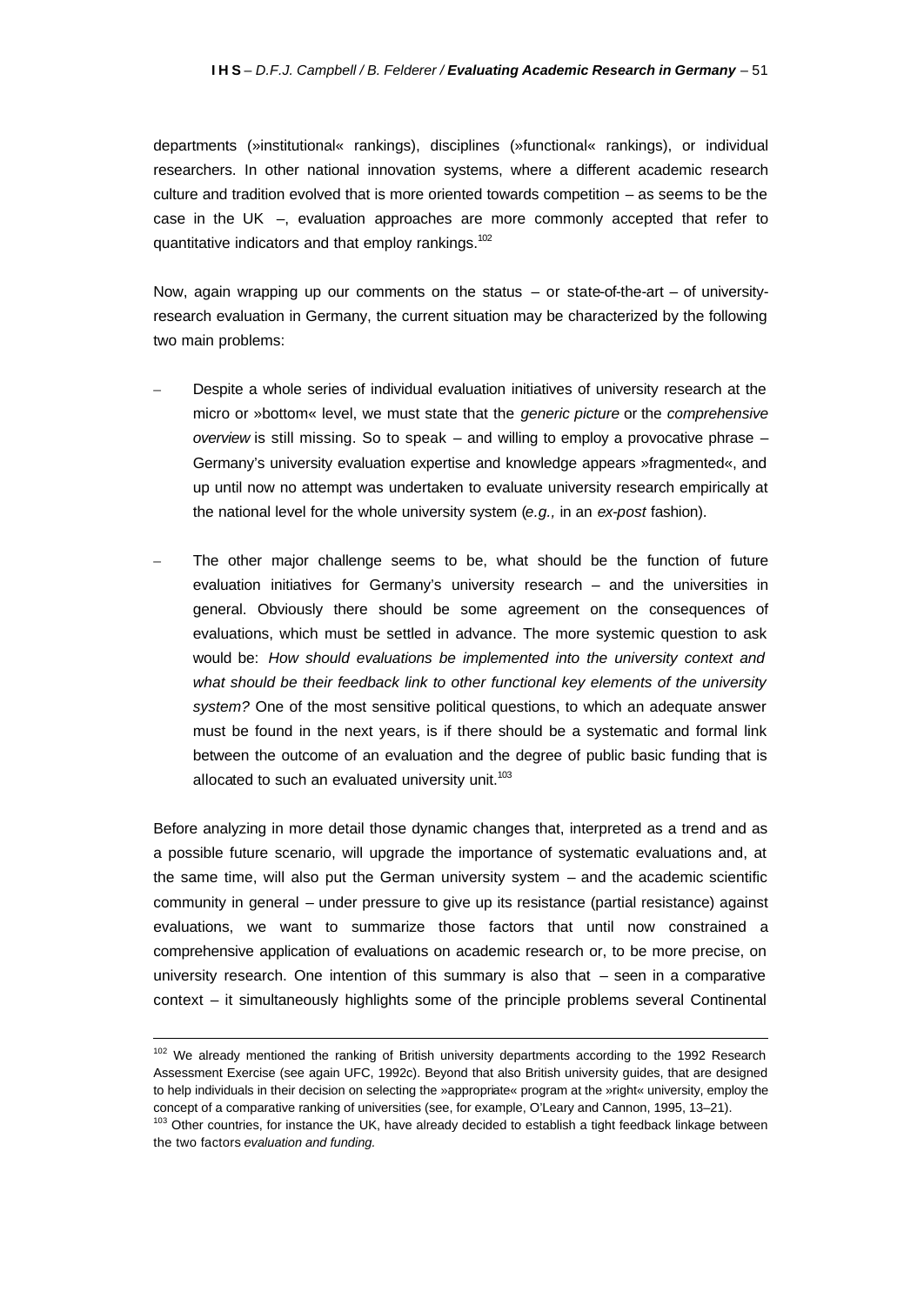European countries would face when at the decision-making level there is an agreement between the involved actors (or participants), to use systematic evaluations as a tool and as a strategy for improving the quality and efficiency of university research. Particularly for European countries with a similar or comparable academic tradition to that of Germany, an in-depth analysis of the German case promises the potential of some learning effects. Turning this argument around, this implies that the constraints against evaluating university research in Germany are not just typically German, but seem to represent a more widespread phenomenon – partially a »cultural« phenomenon – across Continental Europe. Now pinning down our summary, we want to cluster those constraining factors into two groups; *the structural and the cultural constraints.*

#### **3.2.2 The Structural Constraints against Evaluations of University Research**

(1) Partially as a reaction against and a historical lesson from the tragic experience of the totalitarian National Socialist dictatorship during the Third Reich period (1933– 1945), German universities are granted with the privilege of a far-going autonomous status – concerning, for instance, the content of their teaching and research – which is also legally protected by the German constitution (*Grundgesetz*). This means that the constitution wants to safeguard the freedom of university-internal scientific academic life and furthermore aims at preventing university research from being biased as a result of government interference. In Article 5 (»Art. 5 III GG«) of the *Grundgesetz,* that belongs to the block of the basic rights (*Grundrechte*) which are defined at the beginning of the German constitution, this freedom of science (»Wissenschaftsfreiheit«) is explicitly implemented.<sup>104</sup> In practical terms – *i.e.,* the tradition of legal interpretation – this implies mainly the freedom of the professors (»Lehrstuhlinhaber«) (Mohler, 1995, 7–8). To give an example, Professor Friedhelm Hufen prepared a legal expertise for the German University Association (*Deutscher Hochschulverband*) in which he assessed the legal basis of evaluations of teaching at German universities. Hufen arrives at the conclusion that – with the exception of evaluations carried out »privately« by students<sup>105</sup> – systematic evaluations of teaching of university professors, done by the universities or the government (»Staat«), are unconstitutional (*verfassungswidrig*). Obviously, also sanctions or the re-allocation of resources depending on the outcome of such evaluations, are unconstitutional (Hufen, 1995, 44–48). As a consequence of such (and other) statements, the following situation is created: any systematic evaluation initiatives of university research (or university teaching) will automatically face the *legal constraint* that the opponents of evaluations will consider such assessments to be »unconstitutional« or even »anti-

 $\overline{a}$ 

<sup>104</sup> The exact wording of the crucial paragraph in German is: »Kunst und Wissenschaft, Forschung und Lehre sind frei. Die Freiheit der Lehre entbindet nicht von der Treue zur Verfassung.«

<sup>&</sup>lt;sup>105</sup> However, the use of the data and results of such student-organized evaluations by other institutions, for example the government, is again – according to Hufen – unconstitutional (Hufen, 1995, 46–47).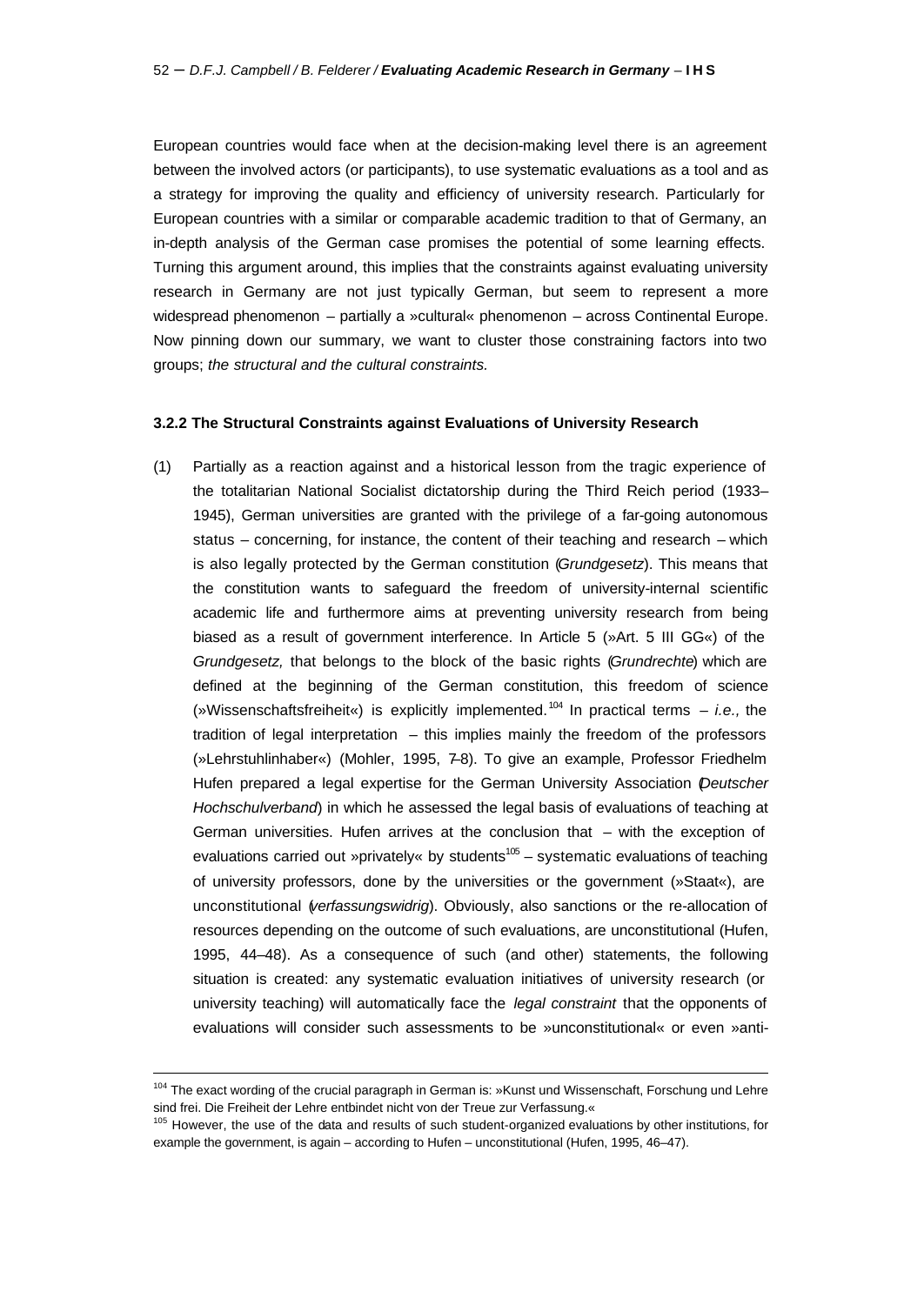constitutional«, by asserting that evaluations violate the constitutionally guaranteed basic right of freedom of research (and the freedom of teaching). Again speaking about university teaching, currently any systematic evaluation of teaching at a German university faces potentially legal risks (see Daniel *et al.,* 1995, 83–84).

(2) Among German academic scholars – and also among German and international experts – there is the wide-spread impression that for a long period of time the funding system of university research was generous, particularly when compared with other Western European countries. This generosity manifested itself twofold: first of all in the intensity and diversity of the German funding system. Germany developed a broad spectrum of different and very distinct institutions that financially foster university research – this institutional spectrum of R&D-funding agencies covers *Länder* and federal ministries, public intermediary agencies (most importantly DFG), companies of the business enterprise sector, and foundations; particularly those foundations occupy a strategic niche for the German research system by having developed a funding policy profile that complementarily supports the public institutions.<sup>106</sup> Secondly, the German research funding system was – and still is, comparatively speaking – characterized by relatively high approval rates for project (or program) proposals. To illustrate that statement, we can take the DFG as an example, the most important intermediary public agency for earmarked research funding (»Drittmittelfinanzierung«) at universities. DFG's most important funding program is the so-called Individual Grants Program (*Normalverfahren*) that is open for bottom-up research proposals, covering the whole spectrum of disciplines. In 1994, 41% of DFG's total funding – 1819.2 million DM in absolute figures – was allocated through this Individual Grants Program initiative. And the approval rate, calculated as a percentage value of the total money sum aggregated from all project applications, was no less than  $46.9\%$  (DFG, 1995, 20, 179).<sup>107</sup> In other words, this means that every second research proposal that is forwarded to DFG will also be approved. This represents within the European context – national as well as supranational at EU level – a high value. Analyzed in reference to the outcome, this system of a generous university-research funding produced different effects. On the one hand, it reinforced a »domestic bias« of German academic scholars also in their fund-accessing behavior with the consequence that EC (or EU) research money was not targeted that systematically (see also Felderer and Campbell, 1994a, 52-53).<sup>108</sup> On the other hand,

<sup>&</sup>lt;sup>106</sup> For further information on the key role of foundations in the German context, see, for instance, Felderer and Campbell (1994a, 65–69).

<sup>107</sup> For a quick survey of the *Sonderforschungsbereiche* (Collaborative Research Centers), after the *Normalverfahren* the second major DFG funding initiative, see Streiter (1992).

<sup>&</sup>lt;sup>108</sup> In our empirical journal-based bibliometric analysis of Germany's academic publication behavior, in Chapter 2.2, we also criticized that the German academic discourse is strongly domestic oriented and does not express enough receptiveness for the international discussions in the sciences: »One of Germany's main problems seems to be that Germany's academic research (and perhaps also national R&D) is biased towards the *>domestic pole*  $\epsilon$  and is not enough internationally or outwardly oriented « (Chapter 2.2).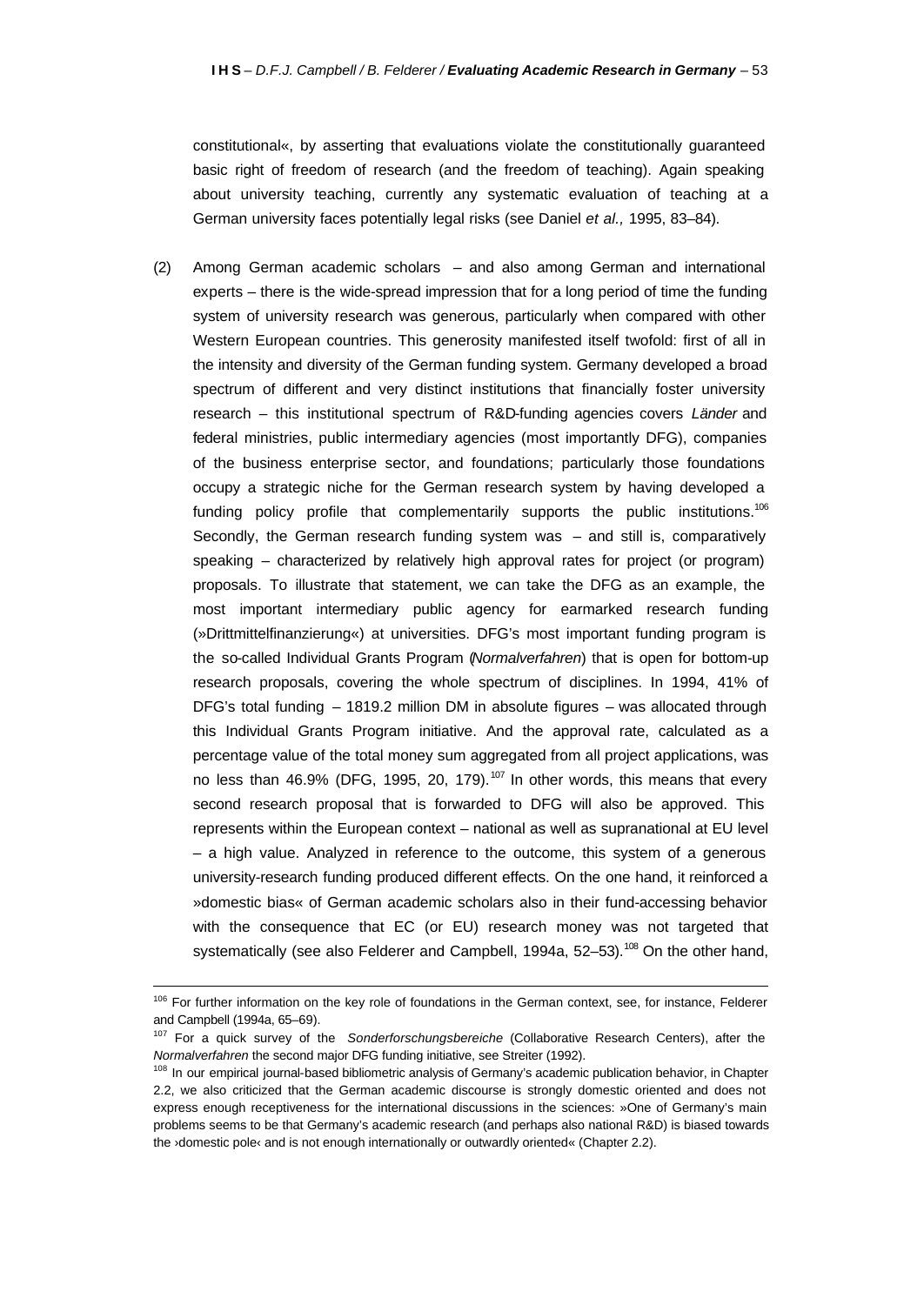and this is perhaps more crucial for our current argument (but also somewhat of a paradox), the generous »old« funding system also acted as a *financial constraint* against evaluations: since enough research money was available – for example, basic transfer funding, called GUF –, there was not such a need to make a rigorous *ex-post* evaluation of how the research money was used by the scientific university communities. So the message could be that affluency deters evaluations.

- (3) Under normal conditions the allocation of a professorship, in Germany, is un-limited or tenured. Therefore, if an individual succeeds in being appointed as a professor at a German university, he or she receives a tenured employment status (similar to that of a »unbefristetes Beamtendienstverhältnis«): this means that the employment contract is permanent and un-limited, and that he or she cannot be dismissed, except for a criminal offense; furthermore he or she receives all the benefits of public employment, however, with the main advantage and privilege of an extremely far-reaching and legally safeguarded autonomy – also protected by the German constitution – against attempts of interference from outside (the government, for example) as well as from the university hierarchy. In combination with the prior and »old« system of a generous funding of university research  $-$  including the intensity of basic funding (GUF)  $-$  this so-called *unbefristete Beamtendienstverhältnis* acted as an *institutional employment constraint* against performing *ex-post* evaluations: first of all, the public decision makers had almost no direct means at hand to force the German professors to be evaluated; and, secondly, the incentives for professors to be evaluated voluntarily were also weak – the allocation of benefits or resources was not sufficiently based on evaluations and their outcome.<sup>109</sup>
- (4) One argument often heard and commonly referred to is that of the *constraint of size* in the case of Germany's higher education sector R&D. The simple message would be: *Germany is simply too large* for applying evaluations comprehensively to university research. And the quantitative numbers seem to support such a hypothesis. In 1994, the German higher education sector consisted all together of 325 institutions, of which 88 qualified as a »classical« university. In total, those higher education institutions counted 1.7 million students (see again our survey at the beginning of Chapter 3.1). Focusing more specifically on the higher education sector R&D potential, Germany had in 1993 no less than 67140 researchers – academic researchers with a university degree – calculated in full-time equivalents; the corresponding figure for France, in the same year, was 49862, for the UK 32000, and for Italy 33204 (OECD, 1996a, 39). Therefore, some experts argue that Germany is

<sup>109</sup> For instance one expert expressed the opinion that, as an estimation, only one third of the German professors forward project proposals to DFG. If this is really the case, then this would imply – as a simplified message – that only one third of the university research is systematically (*ex-ante*) pre-evaluated. Of course we must admit that we are currently not in the possession of an exact and professional survey on that topic – this obviously would be necessary for a further scientific-based discussion.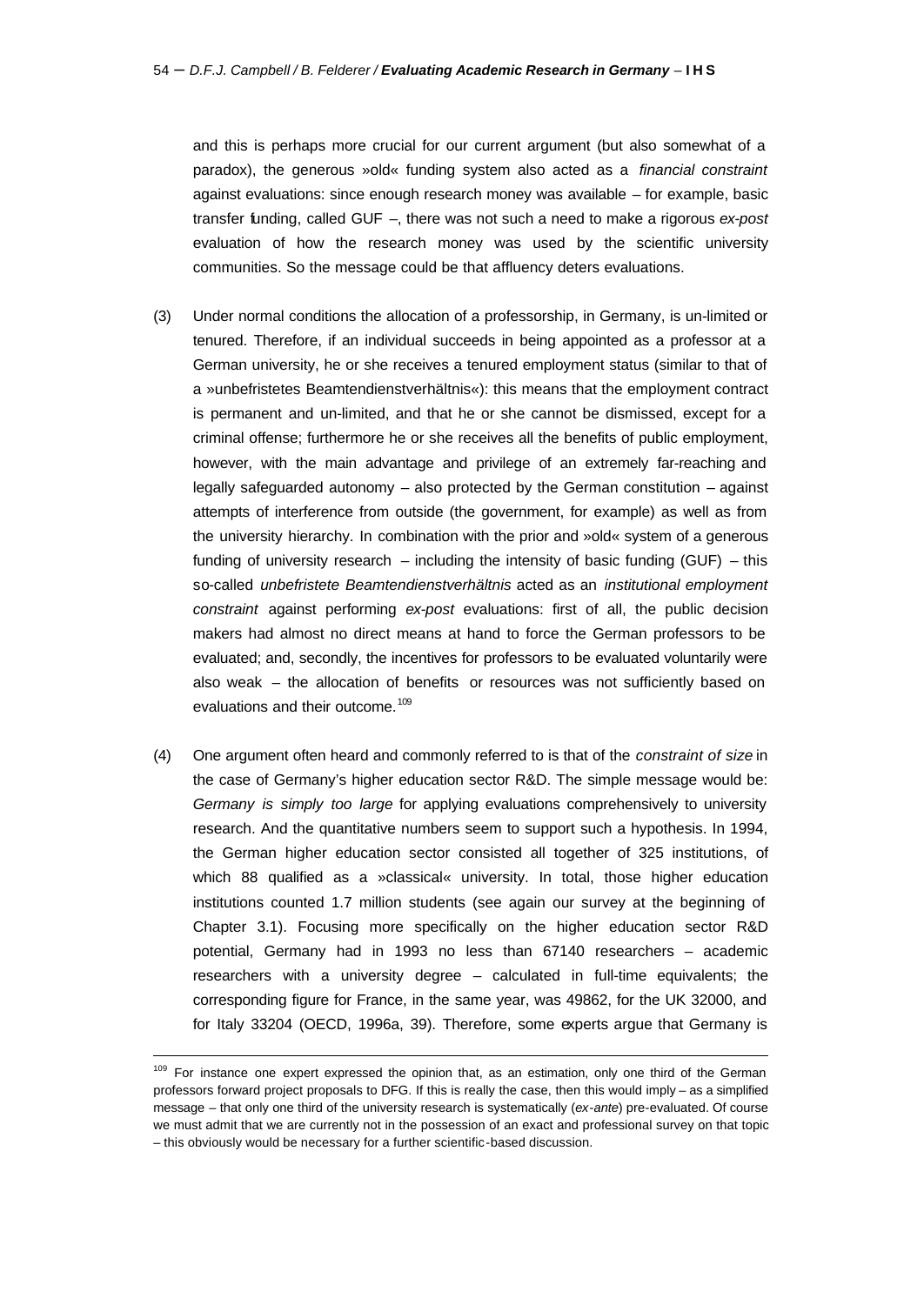too large in size for a comprehensive application of evaluations, based on quantitative indicators, that would cover the whole national territory. In that respect, smaller European countries, such as Switzerland, the Netherlands, Scandinavia, and Finland, are in a more comfortable position since they share the same attribute of being »small-sized«; and because of that it is easier for decision makers to establish an evaluation-based overview on the quality and efficiency of university research.<sup>110</sup> Furthermore, a similar argument in addition emphasizes that in Germany most (or at least many) universities developed a comparable level of research quality. This would imply that in Germany there is not much deviation from an average median standard of university research – using a different statistical term for a metaphoric description, the variance of German university research appears to be low. So while – as those experts would stress – it seems to be quite clear in many European and non-European countries (for instance, the UK and the United States) which are the leading research universities, the German situation is opposite and can be characterized in the following way: in Germany we are confronted with a major pool of universities that perform at a similar level of research quality and research efficiency. This complicates university research evaluations since, to give an example, a ranking of universities might be somehow »subjective« or at least not reliable. Speaking in more scientific terms, critics could assert that depending on the evaluation methods – and keeping in mind the similar national performance quality of German universities – very different evaluation outcomes would be produced as a consequence of those circumstances. So evaluations, already in principal, are a critical tool for Germany and not appropriate for decision-making and future-oriented planning.

(5) Some experts emphasize that even more important than the sheer size is the fact that the political-geographical structure of Germany is based upon federal principles: this implies speaking of the *constraint of federal and decentralized decision-making* for evaluations. Any analysis of Germany's federal structural design quite clearly reveals its complexity as a consequence of the interactions of the many political actors at the federal, *Länder* and sub-*Länder* level. Using a simplified terminology, this diversity of actors guarantees, on the one hand, a pluralism of problem awareness and problem-solving strategies; on the other hand, however, sometimes it also leads to a certain paralysis of action – for instance concerning policy that should be applied to the universities.<sup>111</sup> The consequences of this actor's involvement complexity for

<sup>&</sup>lt;sup>110</sup> The following figures demonstrate the number of academic researchers in full-time equivalents in the higher education sector of some small-sized European countries: Denmark 4627 (1993); Finland 6097 (1993); Netherlands 10630 (1993); Norway 4737 (1993); Sweden 11738 (1993); and Switzerland 7800 (1994) (see again OECD, 1996a, 39).

<sup>111</sup> In that context German experts like to use the term »Politikverflechtungsfalle«, which could be circumscribed in English with *mutual paralysis of multiple actors*. The meaning of »Politikverflechtungsfalle« is that because of those interactions of multiple actors the implementation of a policy will be constrained; simply speaking this implies that the actors are *trapped* (in German »Falle«). It is said that the term »Politikverflechtungsfalle« was invented by the German scholar Fritz W. Scharpf (for an application of that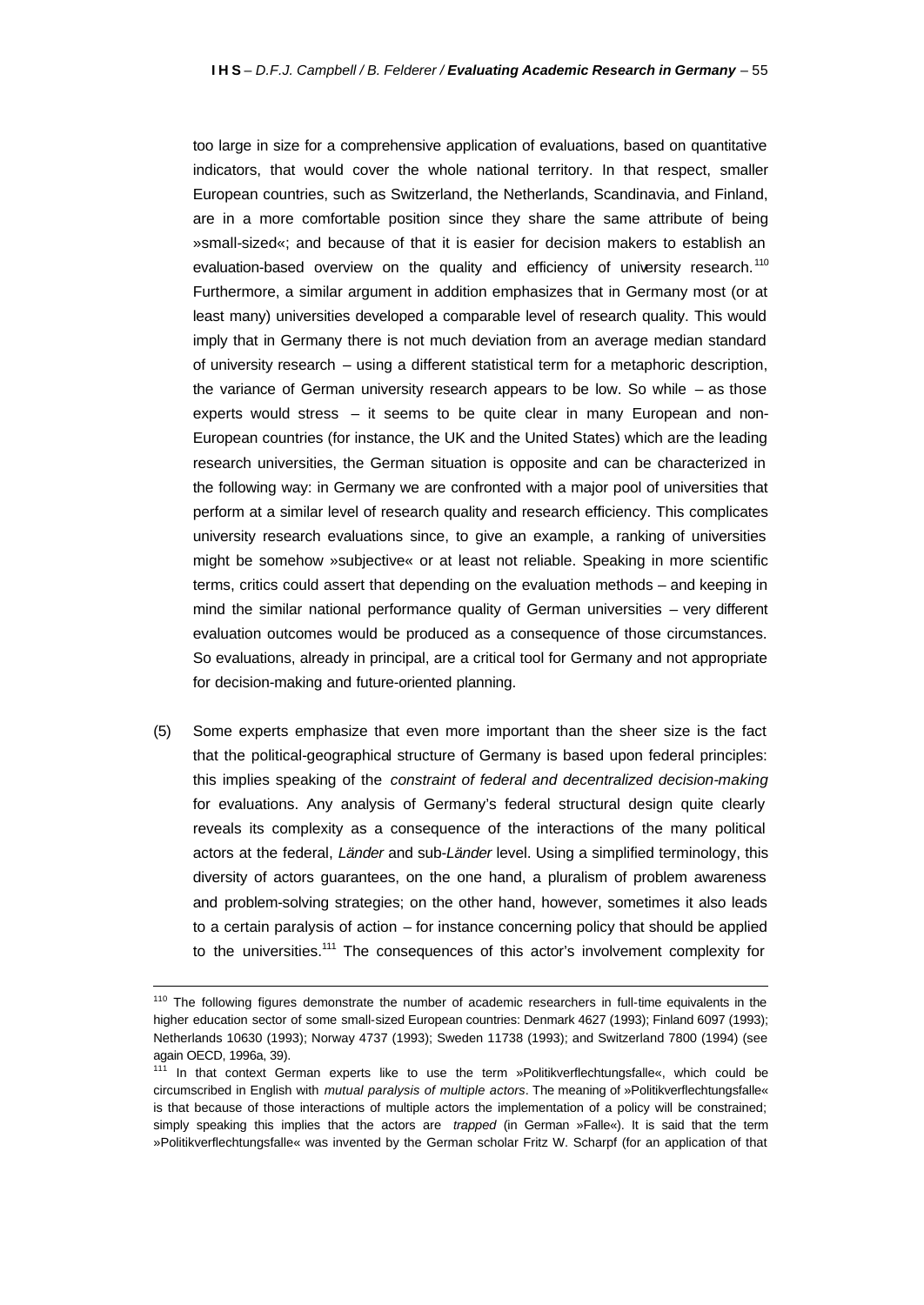university evaluation policy are manifold: firstly, it would not be easy for a central unit at the federal level to apply an evaluation policy that is not approved by the *Länder*. 112 Secondly, the German *Länder* are mutually dependent. This implies that the individual scope for a *Länder* policy is limited and must be sensitive for what is happening in the other *Länder*. So, as some experts would say, one *Land* cannot apply a university evaluation policy that is independent or ignorant of developments in that policy field in other *Länder*. Thirdly, a funding of universities based on the outcome of evaluations might create the fear among political actors at *Länder* level that such a rigorous application of elements of competition would favor those *Länder* with locations of the »good quality« universities and would harm the other *Länder*. Since, however, all *Länder* are mutually dependent and linked to each other across several issue dimensions, this finally could lead to the collapse of a general policy consensus among the *Länder:* those *Länder,* with the »poor quality« universities, could take revenge in other policy fields.

#### **3.2.3 The Cultural Constraints against Evaluations of University Research<sup>113</sup>**

(1) In Germany the classical paradigm or leitmotif that shaped the evolution and development of structures of the university system is the so-called *Humboldtian* principle of the *Unity of Teaching and Research* (»Einheit von Lehre und Forschung«).<sup>114</sup> This implies that teaching and research at a university are two academic activities that functionally overlap in their content and thus cannot be separated. In other words: they are mutually linked to each other. And as a normative statement this, thought a step further, leads to the consequence that each professor and the other academic staff at a university *should* in fact do both, that means teaching and research. This may also partially explain the emergence of the public funding base of European universities with the peculiarity of those general public transfer funds (also called public basic funding or general GUF) which are not *ex-ante* earmarked or pre-defined for a certain purpose. This basic funding is thought to support teaching as well as research (and also, of course, administration). Only *expost* and after applying an empirical survey is it possible to say for which purposes

concept in the context of an empirical analysis, see, for example, Hohn and Schimank, 1990, and Schimank, 1995).

<sup>&</sup>lt;sup>112</sup> At this point we must keep in mind that in Germany the major portion of GUF funding of universities is not carried out by the national government, but by the *Länder* themselves (see BMBF, 1996b, 23, 88–90; Irvine *et al.,* 1991, 50; Felderer and Campbell, 1994a, 46–50).

<sup>113</sup> We personally believe that those *cultural* constraints are just as important as the *structural* constraints, that we discussed above, since the structures of a society are significantly shaped by – if not even the product of – underlying cultural fundamentals.

<sup>114</sup> In that respect Josef Lange speaks of the »auf *Humboldt* zurückgeführten Prinzip der Einheit von Lehre und Forschung für die deutsche Universität« (Lange, 1995a, 71) and the »Humboldt'schen Prinzip der Einheit von Forschung und Lehre in der Gemeinschaft von Lehrenden und Lernenden« (Lange, 1995b, 9).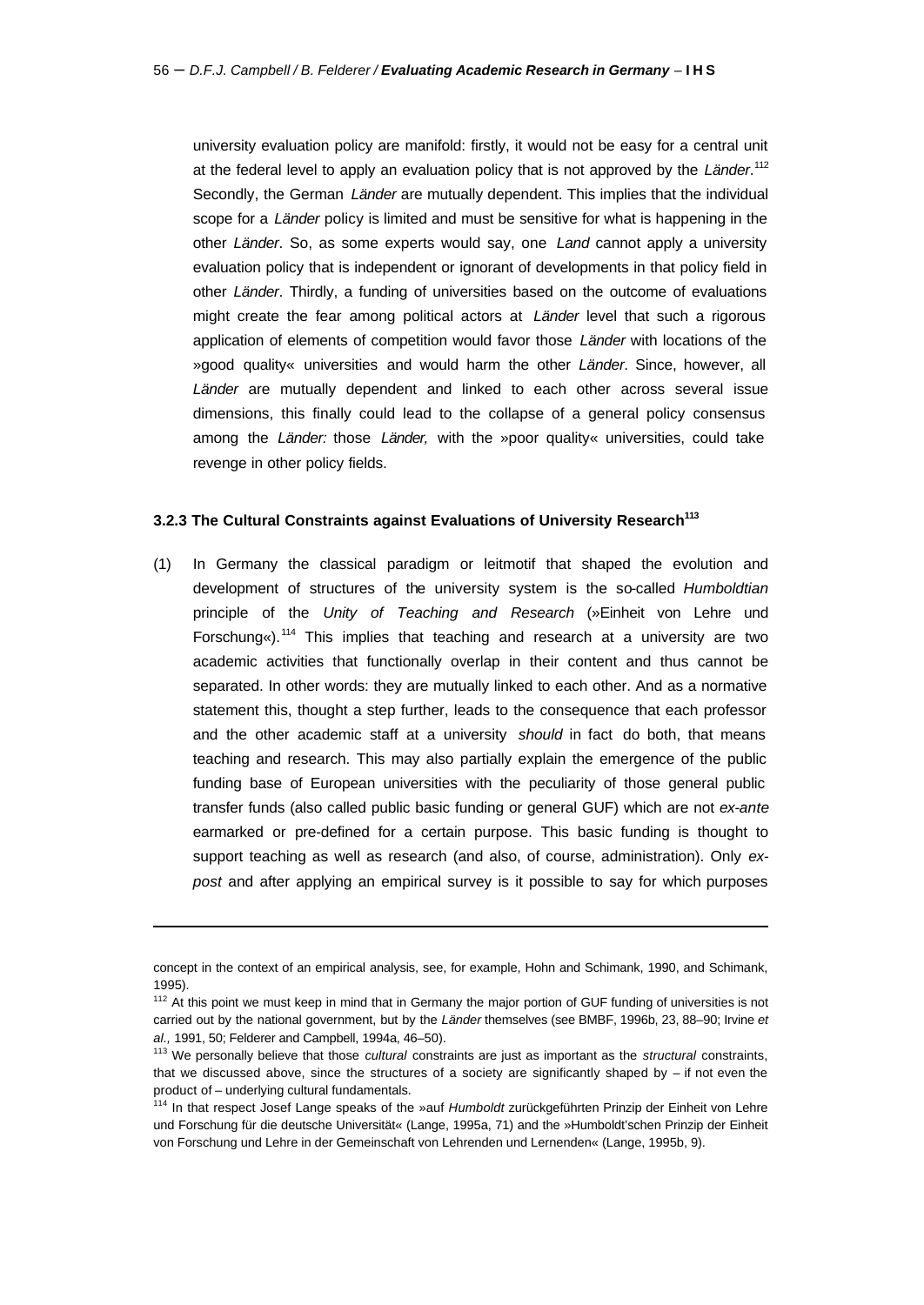which portions of those basic funds were used, that means, for instance, how much money or how many personnel working-hours were invested into university research and, more specifically, into which types of research activity. However, this financial formula of a common *unity funding of teaching and research*<sup>115</sup>, derived from the Humboldtian principle of a unity of teaching and research, is already *per se* in a potential conflict with the concept of evaluations. The crucial problem of those public basic transfer funds seems to be that their actual use by the university communities is not optimally transparent.<sup>116</sup> A successful application of evaluations, on the other hand, depends highly on the degree of transparency that is offered by a system. So, from the perspective of successful evaluations, it would make sense to redesign, at least partially, the public funding base of universities; this means to decrease the transfer funds and to boost up earmarked funding for research and perhaps also for teaching (the financial key term in German is *Drittmittelfinanzierung*).<sup>117</sup> The critics assert that this would endanger the functionally necessary unity of teaching and research.<sup>118</sup> Therefore, the correct funding formula for universities is a controversially debated hot issue in the German context and no general consensus is in sight currently.

(2) Some German experts and scholars are inclined to characterize Germany as a consensus society, permanently attempting to find a compromise between divergent and potentially conflicting positions. And, at least according to that hypothesis, this cultural pattern is also reproduced within the university context. This implied two consequences for universities and for university research in more particular: first of all, competition – either between individual researchers (or professors), university departments, or universities in general – was never rigorously applied; in other words, competition was not seen as a principle for advancing and encouraging research (and teaching) quality, but as something that potentially could disturb those consensusoriented mechanisms that were permanently seeking a compromise within the university system. To give an example, the German Science Council issued in 1985 a report that investigated the possibility of more competition in the German university system (Wissenschaftsrat, 1985). Although the Science Council, in principle,

<sup>115</sup> In German one could paraphrase this as: *Die Einheit der Finanzierung von Lehre und Forschung*.

 $116$  In Chapter 3.1 we already discussed in great detail the funding formula of German universities, particularly the two funding categories of basic funds (*Grundmittelfinanzierung*) and earmarked funds (*Drittmittelfinanzierung*).

<sup>117</sup>) For a further discussion on the advantages and disadvantages of *basic versus earmarked funding* of university research in two European countries, the UK and Austria, see Felderer and Campbell (1994a, 113– 114, 210–211).

 $118$  Uwe Schimank, for instance, claims that  $-$  staying in his terminology  $-$  the »application-remote basic research« (*anwendungsferne Grundlagenforschung*) can only survive at the universities when it is interpreted as a by-product of teaching; that means teaching offers something like a »piggy-back legitimation« (»Huckepack-Legitimation«) for certain areas of basic research (Schimank, 1995, 334–335). The critical question to ask, of course, would be whether something such as an *anwendungsferne Grundlagenforschung* really exists, based on scientific premises?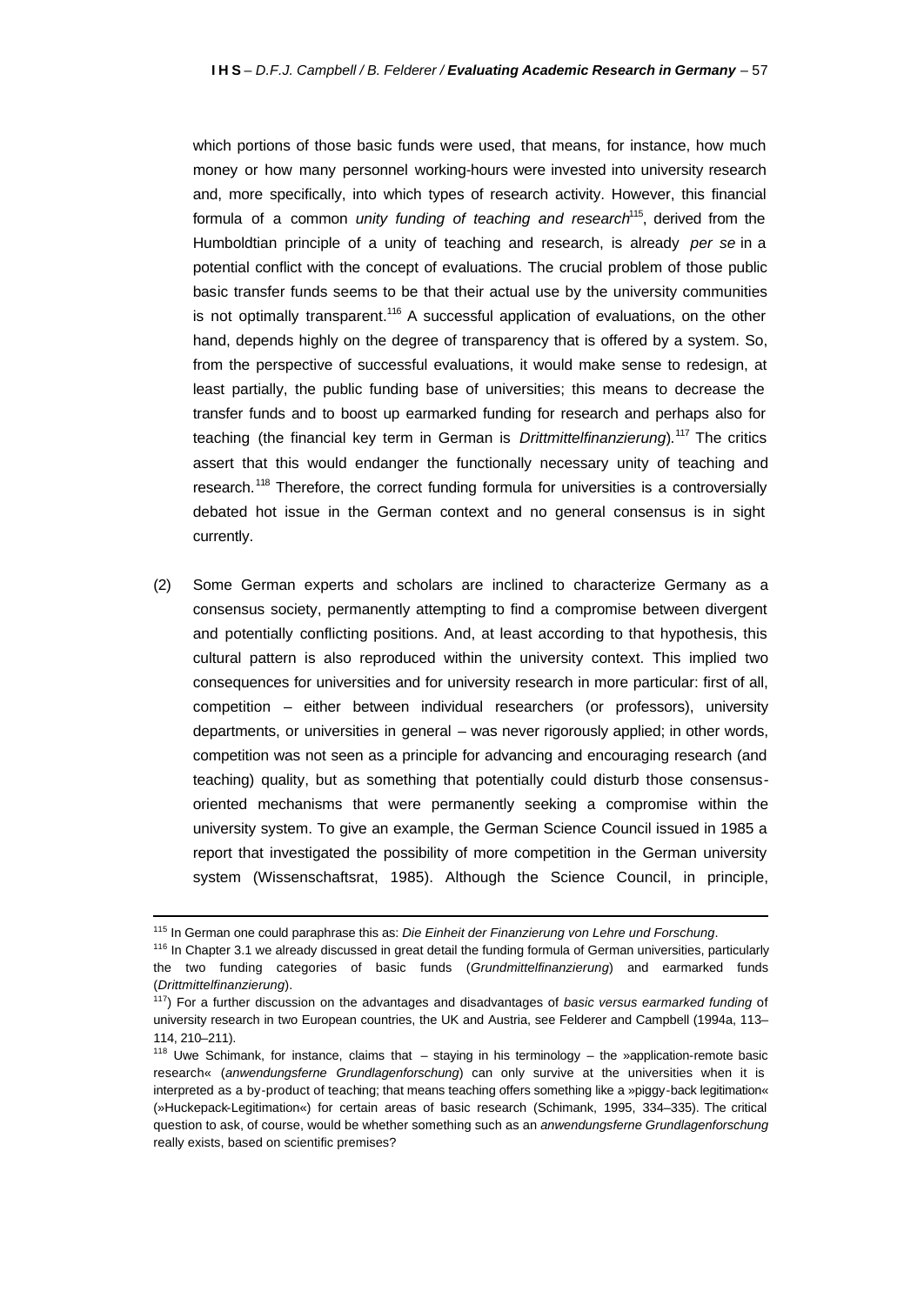recommended (or recommends) competition (*Wettbewerb*) – particularly when this competition leads to an increase of diversification between the universities<sup>119</sup> -, the Science Council, at the same time, also underscored potentially negative effects of an intensified competition. For an »outside observer« this appears to be a concession to the prevailing academic culture in Germany – which obviously is necessary when recommendations by institutions should be taken seriously by the academic communities.<sup>120</sup> The second consequence of this orientation towards consensus was – in combination with the Humboldtian principle of unity between teaching and research – the »cultural demand« to create a *medium standard quality* in research (and teaching) across the national German university system. So an emphasis was put on supporting the »weak« universities and not so much on encouraging the »stronger« universities, since a broad spectrum of quality diversification would have deteriorated the *medium quality* claim. Speaking metaphorically in statistical terms, there was an interest in keeping the variance or variability of quality – in reference to that medium standard quality – low. Therefore, competition was qualified as a principle, probably correctly, that would have questioned and delegitimated this medium-standard approach twofold: firstly normatively and secondly, understood as a process, competition almost automatically will lead over time to an increase of diversification and by this also to an extended variance of quality. So when some German scholars claim that evaluations of university research are difficult to realize because there is not enough difference between the quality performance of German universities<sup>121</sup>, then this – obviously only postulated – quality similarity of university

<sup>119</sup> »Wenn der Wettbewerb im Hochschulbereich sich nicht darauf beschränkt, daß alle das gleiche – nur jeweils besser als der andere – zu tun versuchen, sondern dazu führt, daß alle Beteiligten ihre besonderen Stärken herauszufinden und zu entwickeln sich bemühen, wenn also Wettbewerb ein hohes Maß an Differenzierung hervorbringt, können viele Gewinn davon haben. In diesem Sinne befürwortet der Wissenschaftsrat Wettbewerb im Hochschulbereich« (Wissenschaftsrat, 1985, 9).

<sup>&</sup>lt;sup>120</sup> To illustrate the Science Council's caution, we want to quote four passages out of this report (Wissenschaftsrat, 1985): »In der hochschulpolitischen Diskussion der letzten Jahre ist ›Wettbewerb‹ ein Schlüsselwort geworden. Von verschiedenen Seiten wird gefordert, Wettbewerbselemente im Hochschulsystem der Bundesrepublik Deutschland erheblich zu verstärken. Das nordamerikanische Hochschulsystem gilt dabei häufig als ein Muster, dem nachzueifern sei. Dagegen haben sich allerdings auch kritische Stimmen erhoben. Sie bezweifeln, daß dieses Modell für die deutschen Verhältnisse geeignet sei und widersprechen darüber hinaus auch seiner Idealisierung« (page 5). »Wettbewerb ist kein Selbstzweck. Auch im Hochschulsystem ist es nicht schon ein Wert an sich, daß seine Mitglieder – Institutionen und Personen – miteinander konkurrieren. Wettbewerb ist prinzipiell sinnvoll, wenn und insoweit er die Fähigkeit eines Systems verstärkt, wünschenswerte Leistungen zu vollbringen« (page 7). »Damit ist bereits angedeutet, daß das Maximum an Wettbewerbsintensität nicht das Optimum ist, gemessen an den Zielen, denen Wettbewerb dienen soll. Es gibt eine Zuspitzung der Konkurrenz, die eher lähmt und entmutigt als stimuliert, weil vernünftige, kalkulierbare Erfolgschancen nicht mehr gegeben sind. Wettbewerb kann zu einer Konzentration von Qualität führen, die mit einer geistigen Provinzialisierung außerhalb der Zentren bezahlt wird« (page 8). »Diejenigen, die bei einem solchen Verteilungssystem zurückfallen, dürfen jedoch keineswegs ihrer Arbeitsmöglichkeiten und Wettbewerbschancen beraubt werden. Dies ist schon deshalb auszuschließen, weil im Sinne deutscher Hochschultraditionen und im Einklang mit der Verfassung der Bundesrepublik Deutschland die Länder gehalten sind (und gehalten bleiben sollen), Mindeststandards für gute Forschung und Lehre einheitlich im ganzen Hochschulsystem zu gewährleisten« (page 9).

<sup>&</sup>lt;sup>121</sup> We already mentioned that argument when discussing the *structural constraints* against evaluations of university research in Germany.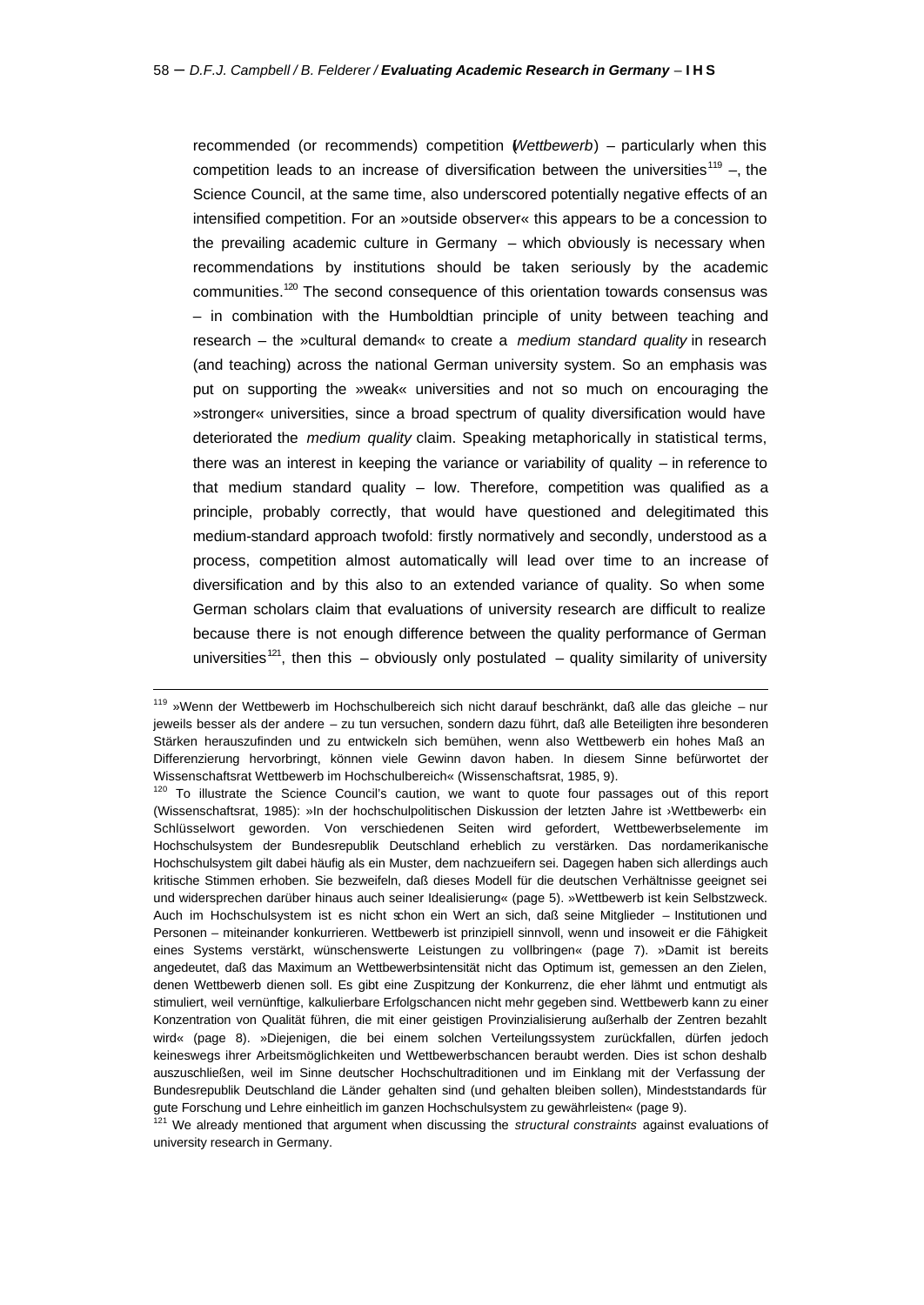performance could be interpreted as the final »end-product« of a normative cultural demand. Now when this consensus orientation (and avoidance of competition) *per se* is questioned, then there is one commonly referred to argument: the economic and societal success story of West Germany after 1945 – a viable economy and a stable development of democracy  $-$  seems to verify, in a positive sense, the underlying cultural premises of German society.

(3) Detlef Müller-Böling presents one of the most fascinating analyses of German academic culture, by distinguishing between the two terms of an *ex-ante* and an *expost* quality control (in German »ex-ante-Steuerung« and »ex-post-Steuerung«) (Müller-Böling, 1995, 31–34). Müller-Böling argues that the Continental European and particularly the German university was guided by the idealized conceptual belief that an *ex-ante quality control* for universities and university research is possible<sup>122</sup>: speaking in simplified terminology, this concept implies that by implementing a rigorous quality control at the »beginning« of a process (for example, either appointing a professor or establishing a new university), this almost automatically guarantees that a high-level quality will be continuously performed – consequently, within the logic of such a conceptual framework, there is no need for systematically evaluating the quality of a process, either in parallel or *ex-post*. Therefore, policy makers – who accepted this conceptual approach – preferred to invest their activity in developing a system or regulatory framework of quality checks and quality thresholds that already in advance, this means *ex-ante,* should have the capability to promise a high-quality output of university performance. In practical policy terms this leads, on the one hand, to a close monitoring of the government over the operation of the *de facto* public universities<sup>123</sup> – here we can mention the missing tradition of »private« universities in Germany<sup>124</sup> – and, secondly, to a complex framework of public regulations (ranging from curricula issues to questions of organization), which had to be met by the universities. At the level of financing, however, this also explains the strong dominance of GUF funds: GUF implies that the universities receive substantial public transfer funds that are used by the university communities themselves and autonomously either for teaching or research (or administration); and because of the implementation of a strict public *ex-ante* quality control regulation – this means that universities and university personnel had to pass early-stage quality checks – the government and other public decision makers are convinced in advance (now speaking in »official«

<sup>122 »</sup>Kennzeichnend für die Universität in der europäischen Tradition ist ein System der ex-ante-Steuerung seitens des Staates« (Müller-Böling, 1995, 31).

<sup>&</sup>lt;sup>123</sup> »In der Hochschule als staatlicher Einrichtung bzw. unter staatlicher Anerkennung wacht der Staat über seine eigenen Einrichtungen oder vergibt die Anerkennung als Hochschule. Damit ist die Einrichtung einer privaten Institution, die sich Hochlschule nennen darf, verwehrt« (Müller-Böling, 1995, 31).

<sup>124</sup> The Universität Witten/Herdecke, Germany's first private university, was founded at the beginning of the 1980s, about 1980 (Universität Witten/Herdecke, 1994, 7, 13). In Chapter 1 we already mentioned the University of Witten/Herdecke for the first time.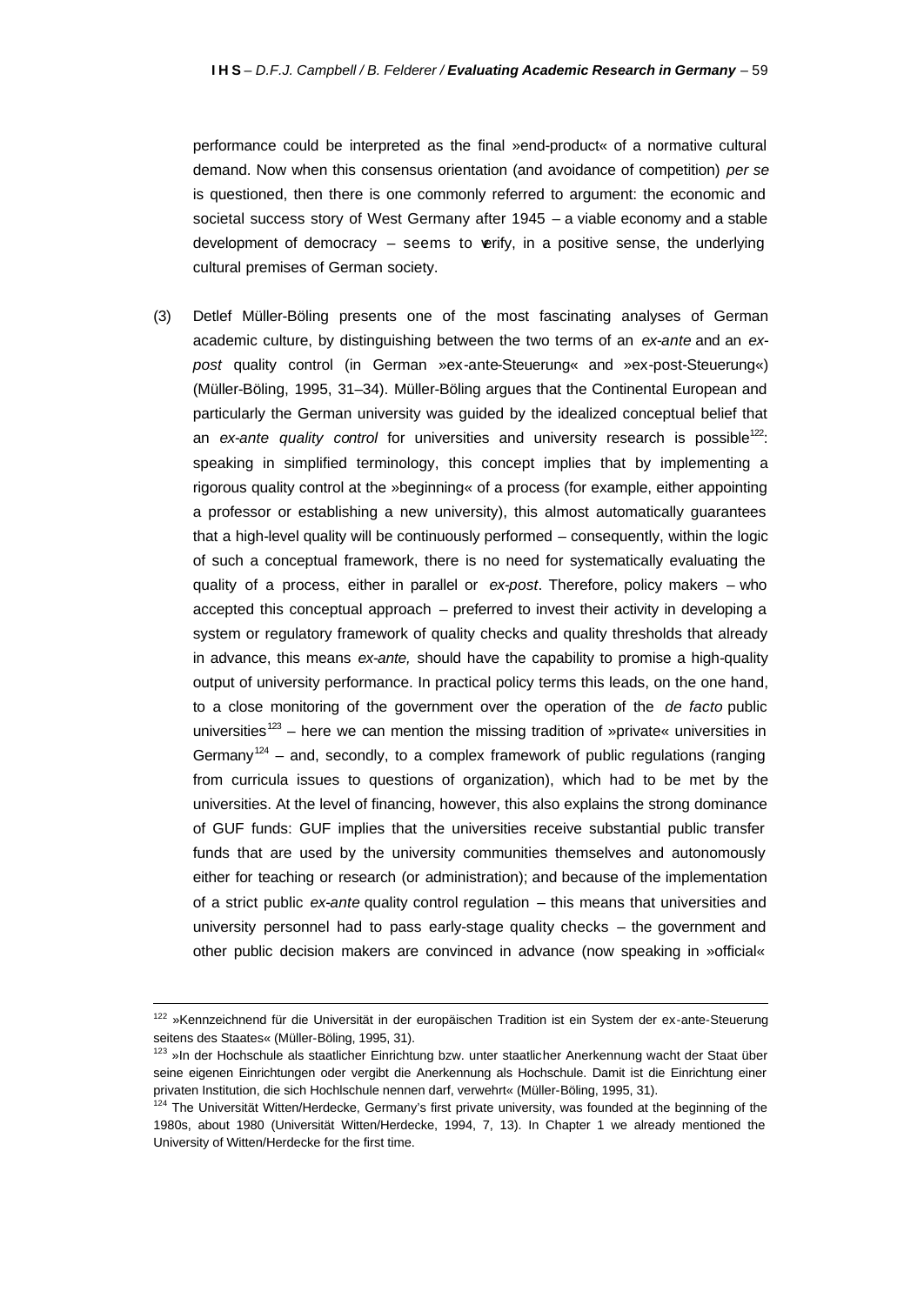terminology) that those public basic transfer funds are used properly.<sup>125</sup> Coming down to the individual micro-level this general belief in the possibility of an *ex-ante* quality control probably helps us to understand the institution of a German professorship, with the crucial characteristics that professorships are regularly granted with tenure (temporally unlimited) including the additional key privilege that a professorship is non-dismissable – in that respect professors occupy a status comparable to that of public employees (»unbefristetes Beamtendienstverhältnis«). The underlying »cultural« rationale for that seems to be that once an individual has passed certain quality checks and quality thresholds – most importantly the *Habilitation* procedure – then this should be acknowledged as a guarantee for a life-long and high-level quality performance that does not demand the efforts of systematic *ex-post* evaluations anymore. So he or she can be granted the privilege of a tenured professorship without *ex-post* evaluations, either institutional or procedural.

(4) There are some German academic scholars who are willing to raise the principal question whether *the quality or efficiency of university research can really be measured?* Going a step further, this implies challenging the possibility of a meaningful representation of research quality and research efficiency that relies on quantitative indicators. Already in Chapter 2.1, while investigating the theoretical basis of bibliometric analyses, we summarized those standard statements (or hypotheses) that often are brought into discussion as arguments against bibliometric comparisons that refer to journals which are covered by the SCI and SSCI data bases. And one of those arguments is an almost fundamental skepticism that surfaces when the appropriateness of a quantitative-oriented measuring of the quality and efficiency of research is at stake.<sup>126</sup> So while most scholars would not doubt the »measurability« of application-oriented research (for example, the number of patents), the picture turns dramatically in the case of basic research: some scholars express the opinion that it is impossible to »measure« basic research, simply because basic research represents something like a frontier where the establishment of a general scientific consensus among researchers is still not a consolidated and final body of knowledge but a process in flux; and without such a consensus also an »objective« measurement procedure of research results cannot be carried out. This is also the context which makes the argument of Uwe Schimank clearer, who asserts that the *anwendungsferne Grundlagenforschung* (»application-remote basic research«) can only survive at universities when it is understood as a by-product of teaching – the socalled »piggy-back legitimation« of teaching for basic research (Schimank, 1995, 334–336). Therefore, summarized with other words, we can say that within Germany's

 $\overline{a}$ 

<sup>&</sup>lt;sup>125</sup> For example, in 1991 no less than 71.4% of Germany's higher education sector R&D was financed by such public basic-transfer funds, called GUF (see again Figures 17 and 18).

 $126$  In Chapter 2.1 we paraphrased such a fundamental rejection of the possibility of measuring research output meaningfully as »anti-bibliometrics«.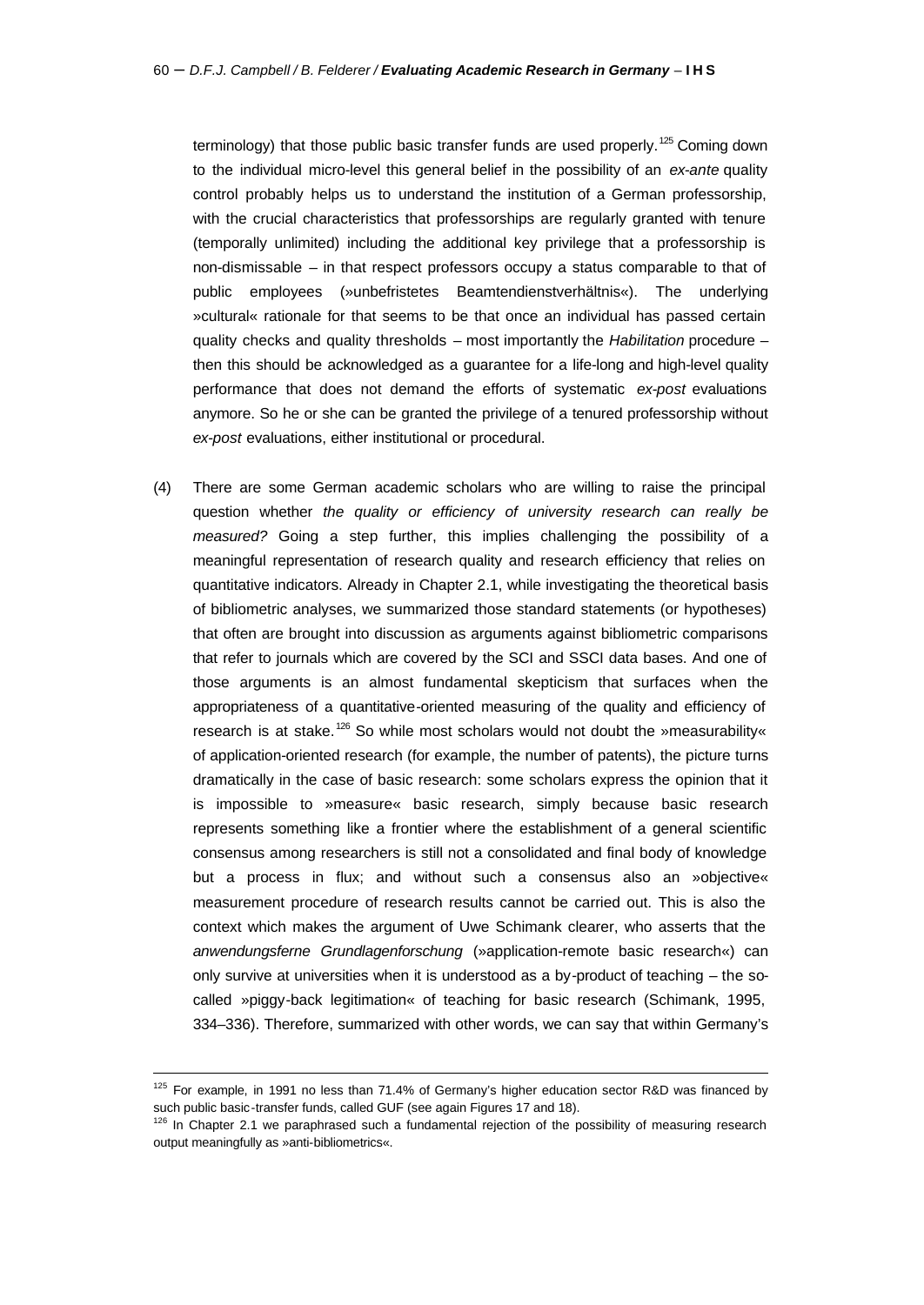academic university community there seems to be a partial dislike against systematic quantification attempts of research output: the asserted claim would be that *quantification of quality* is inaccurate, meaningless, or »shallow«. So it should not be surprising that at the policy level the idea of ranking universities relative to a quantitative-oriented measuring of research represents a controversially debated issue and cannot claim a high popularity. Wolfgang Frühwald, president of DFG since 1992, stresses that in the case of the United States a ranking of universities makes sense, since in the US the university system is based on private competition; so a highranking position of a university guarantees and justifies a stable influx of tuition-paying students. In Germany, however, a simple application of such a university-ranking index – without recognizing and incorporating some of the traditions of German academic culture – does not appear appropriate.<sup>127</sup> Similarly Hans-Uwe Erichsen argues by emphasizing that there is a need for more diversification and competition between and within universities; at the same time, however, Erichsen rejects the applicability of the concept of »elite universities« (*Elite-Universitäten*) for the German higher education sector.<sup>128</sup>

This analytical survey of the **structural and cultural constraints** impressively demonstrates why evaluations and evaluation policy were not that systematically applied in Germany on university research (and university teaching) as was the case in other countries, for instance the United Kingdom. In that context one must remember that a national system of innovation or a national university system is always embedded in a complex domestic (and international) environment, so the structures and the cultural patterns of a society define a framework that either encourages or constrains the application of evaluations. Perhaps Germany as a society had generated such favorable conditions over a long period of time – for instance, a prosperous and rapidly expanding economy with a surplus creation of wealth – that it could afford the »luxury« of a university system that relied on some *ex-ante* control principles but without rigorous *ex-post* quality checks. This could imply the interpretation of Germany as an affluent society, and then the investigation of what the policy consequences in certain areas are (or were). On the other hand, we are also convinced that when analyzing comparatively the underlying patterns that shaped the traditions of German academic culture, then this would reveal that Germany's academic system can be characterized with some attributes that are also shared by other »neighboring« European countries. This would encourage us, in our function as »outside«

 $127$  »Das System des >Ranking‹, also ein wirtschaftliches Wettbewerbsinstrument des freien Universitätsmarktes, in das staatlich (mehr oder weniger) garantierte, für die Studenten kostenlose und auf Verwischung aller Unterschiede angelegte Universitätssystem Deutschlands zu übertragen, ohne zugleich wesentliche Elemente des Herkunftssystems zu übernehmen, ist nichts als Augenauswischerei und führt zu den verwirrenden und letztlich folgenlosen Ergebnissen der deutschen Universitätsumfragen« (Frühwald, 1995, 211).

<sup>&</sup>lt;sup>128</sup> »Wir brauchen keine Elite-Universitäten... Was wir brauchen, ist Elite und Eliteförderung in den Universitäten, ferner mehr profilbildender und leistungssteigender Wettbewerb unter und in den Hochschulen« (Erichsen, 1993, 142).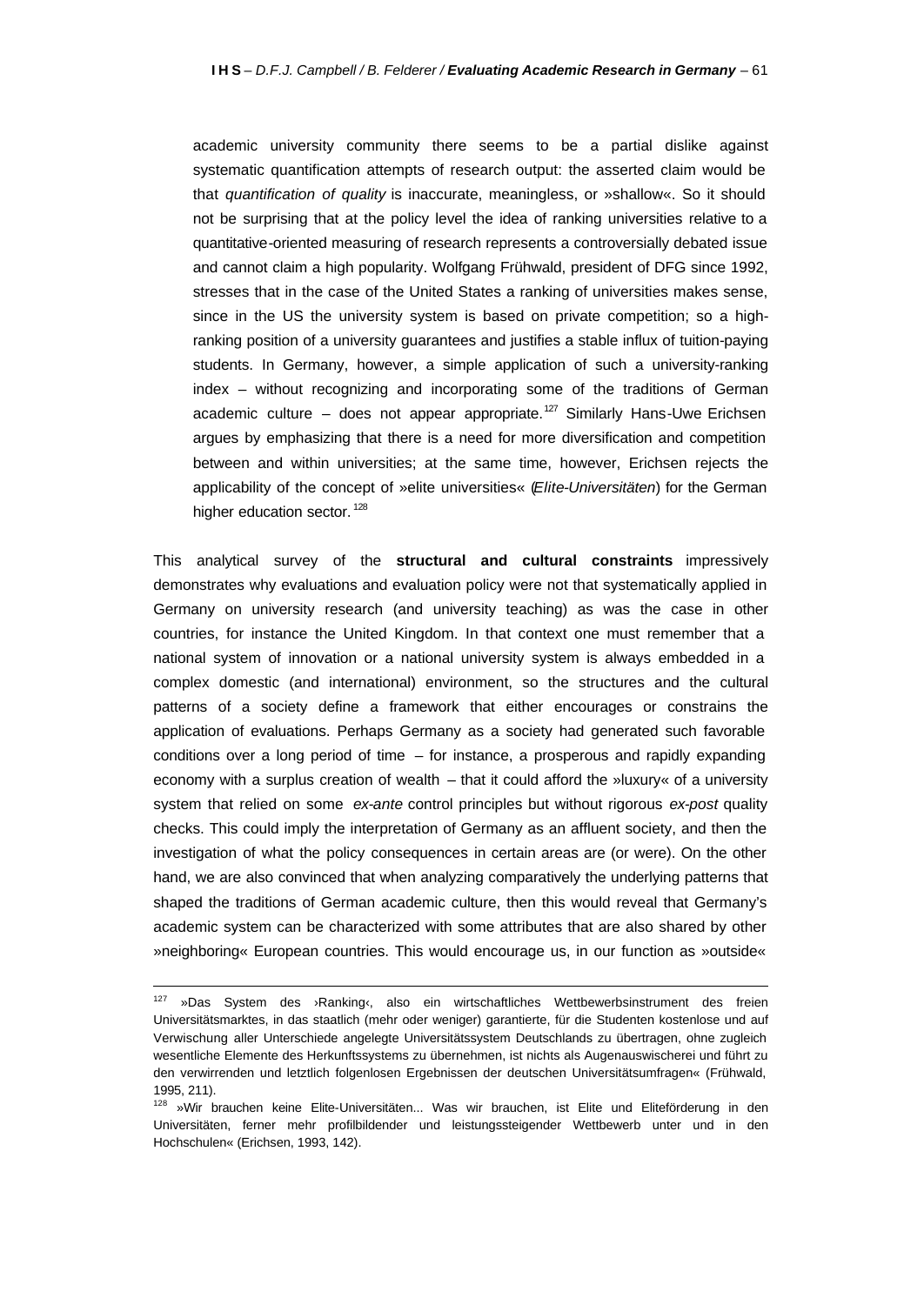observers, to understand or to interpret developments in the German university sector as manifestations of a larger trend that takes place across Continental Europe. Since also Germany is a part of that Continental European legacy of a *particular type of academic culture and a distinct tradition of intellectual and conceptual reasoning,* problems and conflicts arising in Germany are also of relevance – at least their analysis – for other Continental European countries and their academic research systems.

Now despite the existence of those structural and cultural constraints that, up until now, blocked and successfully prevented a rigorous or pervasive application of evaluations on university research and university teaching<sup>129</sup>, the situation or *status quo* in Germany seems to be changing. Among many leading experts – also from university communities – and also among decision makers there is a growing consensus that *evaluations essentially will gain in importance for the German university system* in the next years. This consensus may be split down into two different messages: first of all, evaluations are such a valid tool for improving the performance of a system, that a neglecting of evaluations no longer can be »afforded« or justified. Secondly, the universities themselves will come under significant internal and external pressures to incorporate principles of evaluations more determinedly. For the purpose of supporting such a conclusion, we again can cite Hans-Uwe Erichsen, who has been president of the HRK (German Rectors' Conference) since 1990 and, as a consequence of his professional function, is clearly a key actor who »plays« in favor of the German universities. Despite his skepticism against the previously mentioned concept of elite universities (Erichsen, 1993) and a ranking of German universities<sup>130</sup>, Erichsen clearly stresses two messages: firstly, evaluations of the performance of German universities are necessary and essential, and secondly, this demands a pervasive and deep-going transparency of university activities.<sup>131</sup> In the following we want to investigate and analyze thoroughly those developments that will demand that also in Germany – at least this is our hypothesis – the concept of evaluating universities (and university research) will gain a crucial and strategic importance in the future. Our analysis will focus primarily on two key issues: firstly, we will present those arguments that emphasize that *research output and, consequently, research quality and research efficiency are measurable*. Secondly, we want to demonstrate why there is a *systemic need for feedback:* in practical policy terms this

<sup>129</sup> This statement appears particularly valid, when an international frame of reference is taken as a methodological basis: this means comparing Germany with other countries.

<sup>&</sup>lt;sup>130</sup> »Die Praxis von Presseorganen, auf der Basis der Gewichtung und Verknüpfung einzelner Indikatoren Hochschulranglisten aufzustellen, entbehrt daher einer sauberen methodischen Grundlage und dient in erster Linie der Steigerung der Verkaufszahlen« (Erichsen, 1995b, 217).

<sup>&</sup>lt;sup>131</sup> »Die Absage an Ranglisten ist daher keine Absage an Leistungsdarstellung, -messung und Transparenz im Hochschulbereich. Vielmehr dürfte die Grundsatzdebatte über das Für und Wider von Leistungsevaluation im Hochschulbereich mit einem prinzipiell positiven Ergebnis abgeschlossen sein«; and: »Notwendig ist in der Tat zunächst die Herstellung von Transparenz im Hochschulbereich. Ein weiteres Erfordernis ist es, ein quantitativ ausgerichtetes Raster zu entwickeln, mit dessen Hilfe Leistungsdaten erfaßt werden können« (Erichsen, 1995b, 218).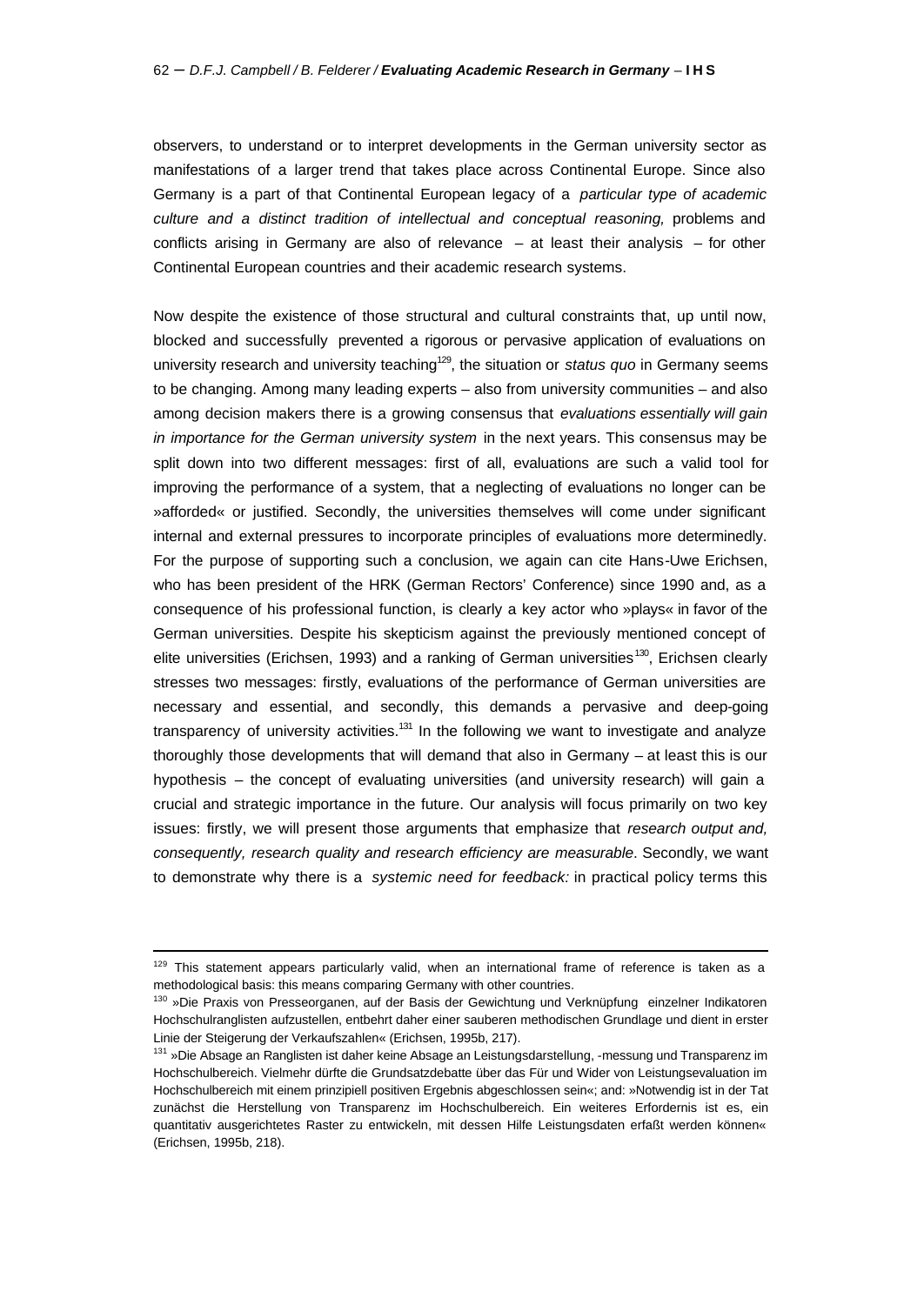implies implementing transparency-producing evaluation mechanisms into the German university system.

## **3.2.4 The General Reasons why Evaluations of Universities and of University Research will become more Important in the Future**

(1) **The measurability of research output, research quality, and research efficiency:** One fundamental and evaluation-skeptical argument sometimes raised is the assertion that research or at least basic research cannot be measured. Phrasing it somewhat differently, the objection would be that a meaningful quantification of research quality must be regarded as impossible. This argument is put forward to falsify the legitimation of evaluations of academic research in general and *per se* (already discussed in Chapter 3.2), and consequently it is also used as an argument against the methodology of specific evaluation approaches – for instance a bibliometrics-based comparison of article output in international journals (see again our analysis in Chapter 2.1 on the theoretical premises of a bibliometrics-based methodological approach). Since this notion, that research output cannot be measured, is still strongly supported by some members of Germany's academic university community, we are inclined to set up the hypothesis that the issue of *nonmeasurability versus measurability* of academic research seems to represent something like a fundamental cleavage that splits German academia into two groups. To give an example for that currently highly controversial debate in Germany, Hans-Dieter Daniel, who arrives at the conclusion that scientific performance can be measured properly, decided to title the corresponding article, where he published that conclusion, with the question *Ist wissenschaftliche Leistung in Forschung und Lehre*  meßbar?<sup>132</sup> (see Daniel, 1995, 205). So to propose in the context of German discourse that research, indeed, can be measured and that research quality and research efficiency can also – under certain circumstances – be quantified, is not a commonly accepted notion in German academia, but represents a hypothesis which still must be justified and defended against the critics. In that conflict cleavage in German academia we personally would agree and align with those experts and decision makers who emphasize the measurability of research and, more particular, also of university research. Furthermore, it also appears that juxtaposed as a trend that they also will be the »winning side« over those who, almost fundamentally minded, deny any meaningful quantification possibility of research.<sup>133</sup> Going analytically a step further, there are, of course, many *powerful arguments* that support the hypothesis that research output, research quality, and research efficiency can be

<sup>132</sup> A possible translation of that German title into English would be: *can scientific performance in research and teaching be measured?*

<sup>&</sup>lt;sup>133</sup> We already cited Hans-Uwe Erichsen, president of the HRK and a »pro-university« key actor in Germany, who expresses the conclusion that the possibility of evaluating performance in a university context has already been accepted, at least in principle (see again Erichsen, 1995b, 218).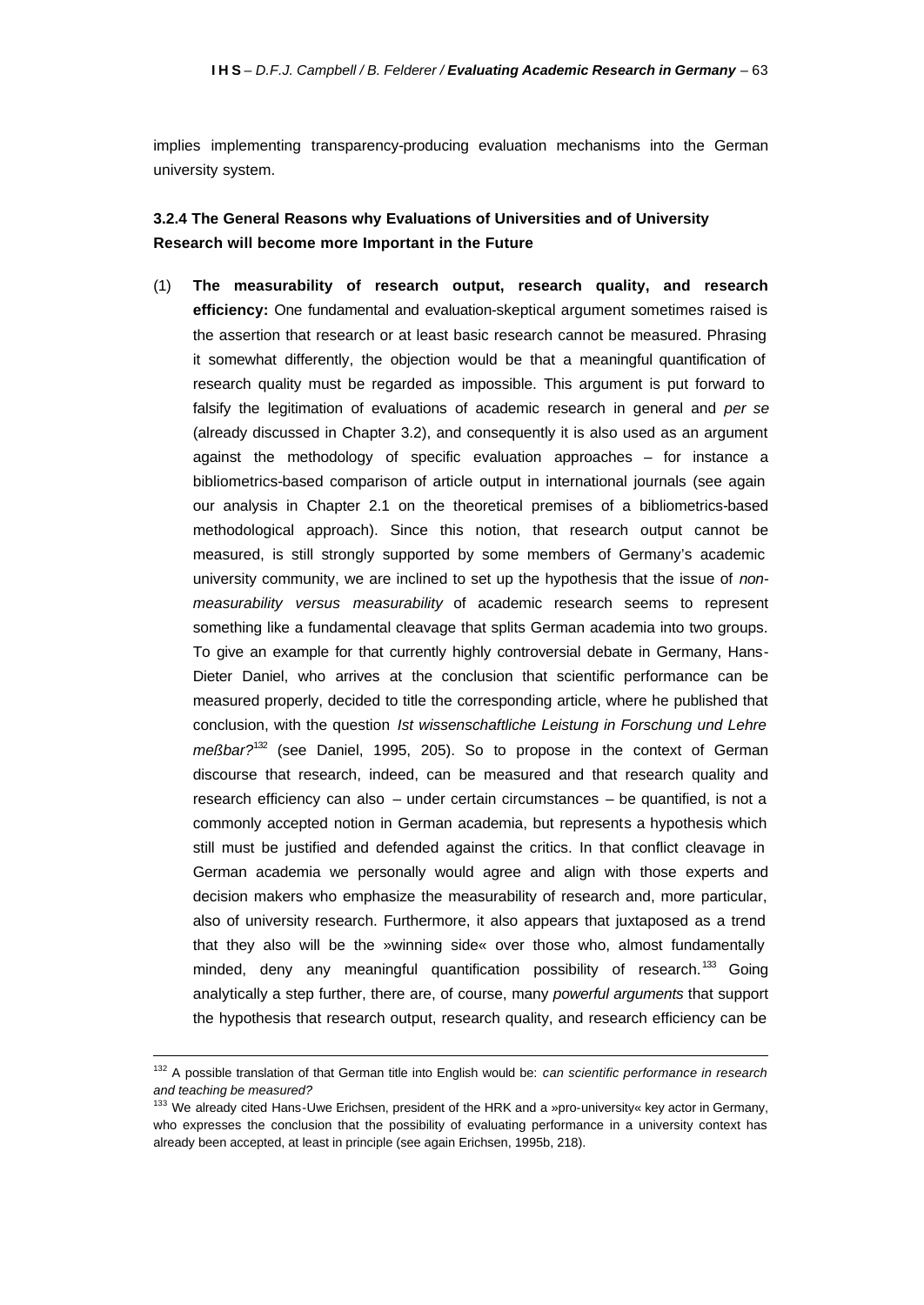measured adequately, also in a university environment – at least in principle. In the following we want to summarize some of the arguments which we regard as crucial – also for advancing a more precise argument as a discourse:

– There are many different definitions for the common underlying purpose or aim of the broad spectrum of the whole sciences (including the disciplinary branches of the social sciences and humanities). As the devil's advocate, of course, one could even raise the provoking question whether such a common conceptual basis really exists for all of the sciences? However, for the practical purpose of continuing our analysis we want to set up the assumption or premise that all of the sciences can be characterized by some similar attributes. So for us a key definition of the function or goal of sciences would be: *the interest to create knowledge about the empirical world or the empirical environment.*<sup>134</sup> In that definition a crucial term obviously is the word »empirical«, since anything that is empirical can also, at least in principle, be measured. Such a conceptual framework then implies that the sciences are significantly concerned with creating knowledge about empirical structures and processes, that means of *measurable units*. Therefore, in our opinion it is absolutely clear that when the sciences deal with the empirical world as a part of their research procedure and research mission, *i.e.,* with measurable units, then the research output »itself« consequently can also be measured – at least this would reflect the general demand. Turning this argument around, this would imply that when a research output (for instance, its quality and efficiency) cannot be measured, then such a particular research output is not the product of an empirical or scientific-based approach. Speaking in simplified terminology, only non-scientific or even anti-scientific research output would be »non-measurable«. So to claim that a research output cannot be measured, implies, at least for us, to leave the realm of sciences, and to confuse sciences – which always have a functional and interest-driven empirical research element – with »non-sciences«, perhaps »metaphysics«.<sup>135</sup> So our radical bottom-line conclusion would be that when research output cannot be measured, then such an output is not the result of a scientific approach; with the consequence that we can simply ignore such a research output when we speak of academic, *i.e.* scientific research, and the possibilities (and problems) of evaluating scientific research. This does not mean, of course, that we want to deny the complexity of modern sciences

<sup>134</sup> This obviously includes »ourselves«, since also humankind is a part of the empirical world.

<sup>135</sup> As an example for early twentieth-century based criticism of modern philosophy *versus* science-skeptical metaphysics, see the work of the members of the Austrian Vienna Circle (*Wiener Kreis*); for instance, the programmatic manifest *Wissenschaftliche Weltauffassung – Der Wiener Kreis* [Scientific World View – The Vienna Circle], authored by Rudolf Carnap, Hans Hahn, and Otto Neurath. The Vienna Circle was founded in 1907, and flourished in the 1920s under the leadership of Moritz Schlick. Other Circle members were Herbert Feigl, Kurt Gödel, Friedrich Waismann, and in its »periphery« also Karl Popper. The Circle's philosophy was crucially influenced by the early work (*Tractatus Logico-Philosophicus*) of Ludwig Wittgenstein. As a consequence of the rise of Nazism in the 1930s, the Vienna Circle finally was dissolved in 1938 (see Schleichert, 1975; and Honderich, 1995, 702–703, 899, 912–916).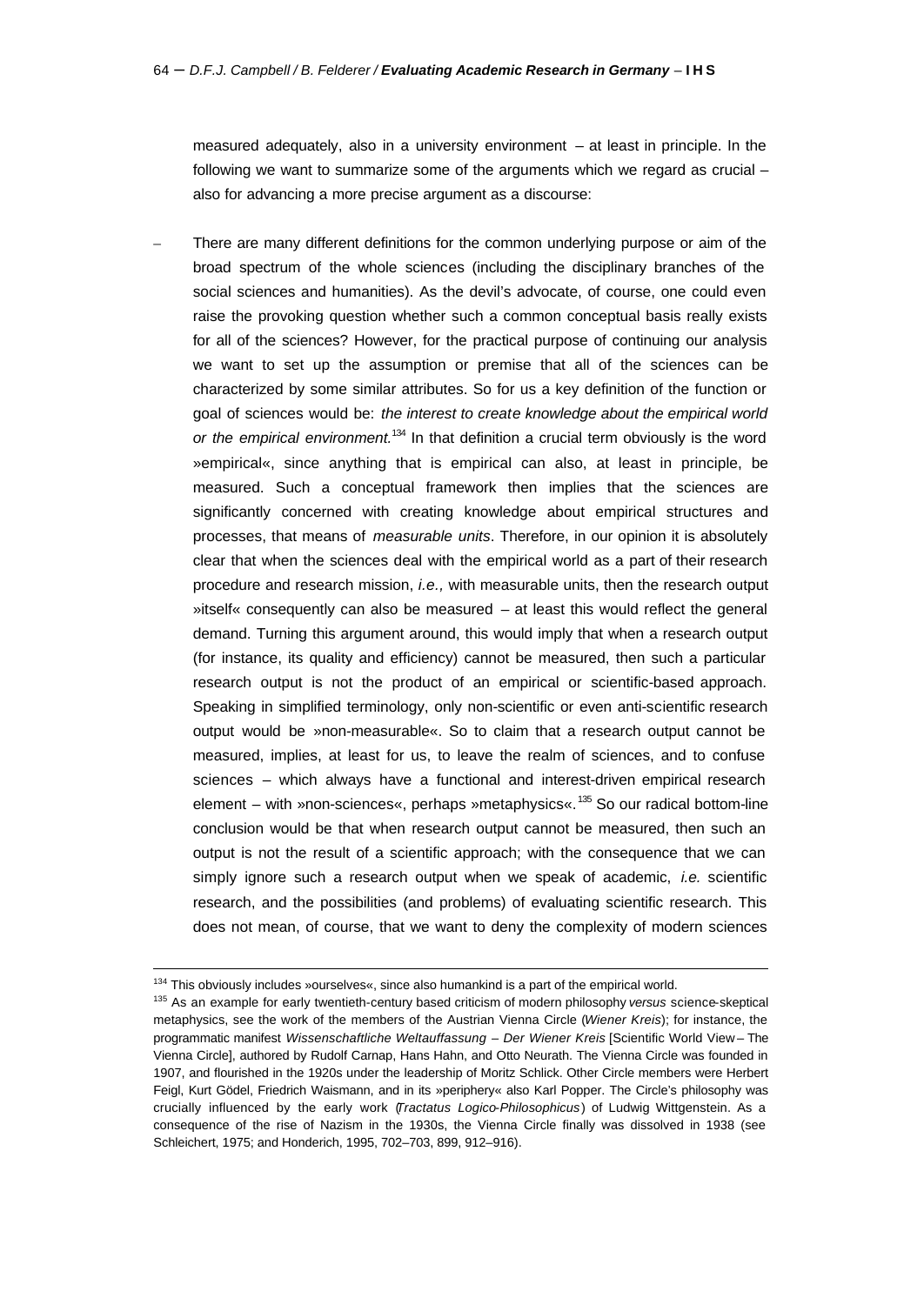and also to be ignorant of perhaps diverging developmental levels of  $a -$  to invent a new term – so-called »empiricality«<sup>136</sup> across or within different disciplines in the sciences.

– Among academics there is this deeply rooted notion of a distinction and split between a more applied research, on the one hand, and basic research as the opposite pole on the »other side«. While most academic scholars are willing to accept that performance on the »application end« of the scientific spectrum can be measured meaningfully, there is still some skepticism whether this is also possible for basic research. We already mentioned Uwe Schimank's concept of an *anwendungsferne Grundlagenforschung* (»application-remote basic research«) and his thesis that such a research activity can primarily only be justified by teaching (the so-called »piggyback legitimation«).<sup>137</sup> However, we are more inclined to agree with those experts who emphasize that it is misleading to understand basic and applied research as two contraries that have almost nothing in common. So the challenge would be to replace such a duality-thinking with the notion of a *spectrum or continuum:* this implies acknowledging that there is much interference and overlapping between basic and applied research, so that most academic research activity incorporates elements of both.<sup>138</sup> Such a view point is also supported at the »theoretical« level strongly by scientists who emphasize that for research and for the further development of sciences the *context of application* is crucially important. Presented radically simple and expressed in our own words: *without application, no maturing of a theory seems possible*. A group of leading experts paraphrased this new conceptual understanding of the sciences and of scientific research as **Mode 2** and published their conclusions in a book titled *The New Production of Knowledge,* in which the »familiar way« of knowledge production is called simply Mode 1 (Gibbons *et al.*, 1994).<sup>139</sup> This concept

<sup>136</sup> With the term »empiricality« one could circumscribe the degree of empirical maturity (and the empiricaloriented methodological sophistication) either of a theory or of a discipline in the sciences. For a translation into German one could use the phrase of a *empirische Gehalt* of a scientific discipline, that can differ from discipline to discipline when crossing the whole disciplinary spectrum.

<sup>137</sup> See again Schimank, 1995, 301–336.

<sup>138</sup> To use a metaphoric phrase, one could say that basic and application-oriented research have more in common than what seperates them.

<sup>&</sup>lt;sup>139</sup> In the following we want to cite three key sections of that book (Gibbons et al., 1994), in which this notion of the *importance of the context-of-application* is underscored: »The new mode operates within a context of application in that problems are not set within a disciplinary framework« (page vii); »... in Mode 1 problems are set and solved in a context governed by the, largely academic, interests of a specific community. By contrast, Mode 2 knowledge is carried out in a context of application« (page 3); »Mode 1 is discipline-based and carries a distinction between what is fundamental and what is applied; this implies an operational distinction between a theoretical core and other areas of knowledge such as the engineering sciences, where the theoretical insights are translated into applications. By contrast, Mode 2 knowledge production is transdisciplinary. It is characterized by a constant flow back and forth between the fundamental and the applied, between the theoretical and the practical. Typically, discovery occurs in contexts where knowledge is developed for and put to use, while results – which would have been traditionally characterised as applied – fuel further theoretical advances. Discovery in the context of application in the case of hypersonic aircraft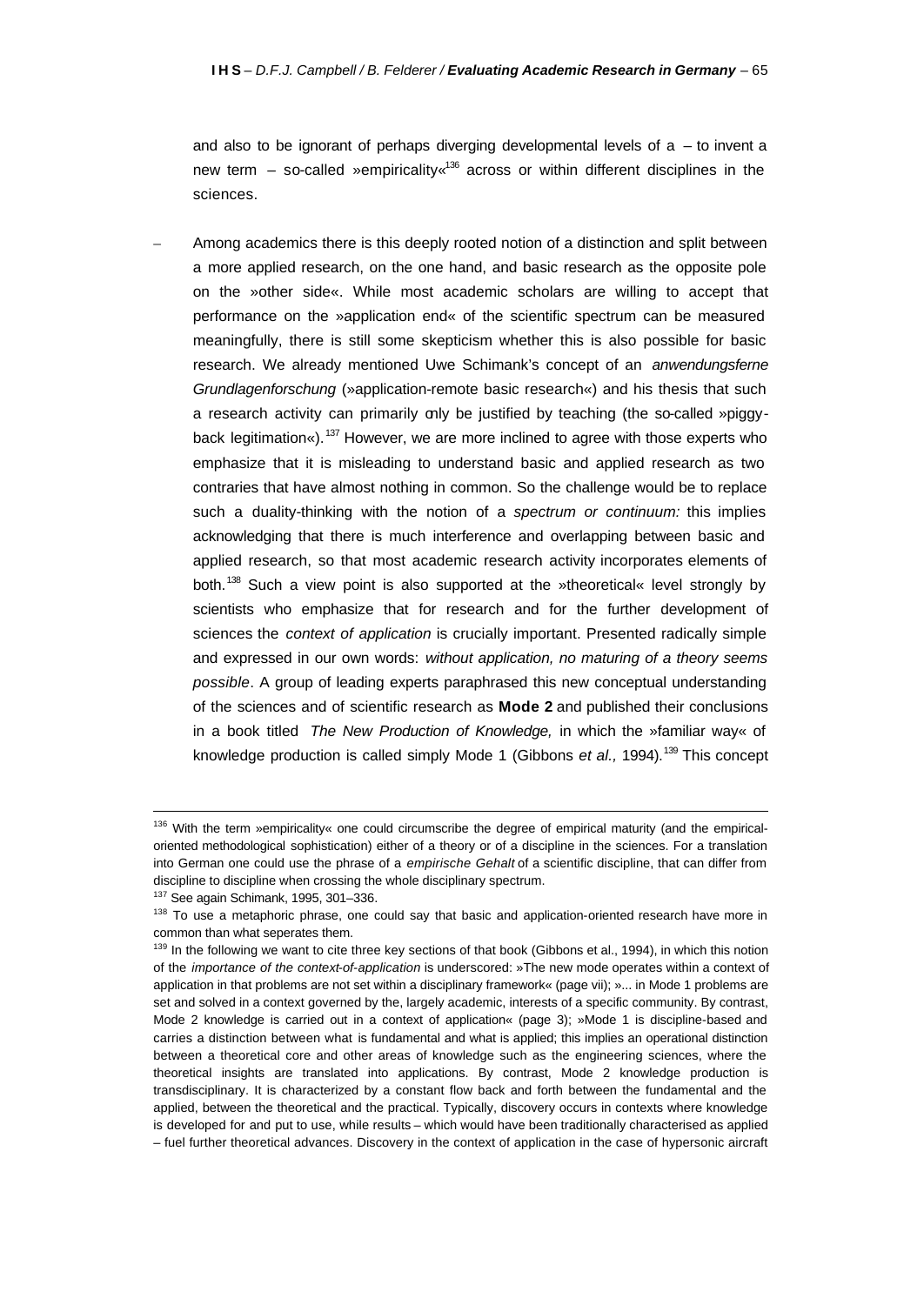of Mode 2 is also reviewed in German academic discourse (Krull, 1995b, 34–36, 46–  $47$ ).<sup>140</sup> Also at the policy level an organization such as the OECD arrives at the conclusion that the old distinction between basic and applied research does not reflect anymore properly the empirical reality of processes of innovation. So, according to the OECD, the future challenge is exactly to intensify the linkage between the basic and the applied end of research. Therefore, the OECD stresses to use a terminology of a »strategic« or »application-oriented« research that should underscore the necessity of a permanent interaction between more basic-oriented and more-application oriented elements within the overall context of a research procedure.<sup>141</sup> Making a final and last comment on this notion of basic *versus* applied research, also basic research deals with the empirical world – so it must feature at least some elements of »empiricality« (see our above definition); and beyond that also basic research, even when it is highly theoretical, takes place within the context of a scientific community which has some incorporated rules that decide on the quality of scientific work. Therefore, at least the publication of results of theoretically-oriented basic research – for instance, in articles in internationally renowned journals – are »empirically« countable. Referring back to our previously raised question whether a type of scientific research such as the *anwendungsferne Grundlagenforschung,* as postulated by Uwe Schimank, really exists, we believe that the following play on words (*Wortspiel*) is accurate and helpful in pointing at the crucial conclusion: something like an *anwendungs-»ferne« Grundlagenforschung* (application-»remote« basic research) probably exists, but in the case of an *anwendungs-»freie« Grundlagenforschung* (application-»free« basic research) there clearly are massive doubts whether such a *Grundlagenforschung* (basic research) still can claim to be »scientific« – when we are willing to accept some referentiality to the empirical world (phrased by us as »empiricality«) as a key attribute for describing the function of modern and contemporary sciences.

– When some German academic scholars assert that research output cannot be measured, then – in addition to the arguments we already have stressed – we want to emphasize that such a statement is not internally consistent. In other words: *scholars pushing the non-measurability hypothesis reveal a cultural »blind spot«* (in German: *blinder Fleck*) or, at least, apply a double standard of morals by treating the students, on the one hand, differently than the university research staff, most

is illustrated in Box 1.1. Mode 2 is characterized by a shift away from the search for fundamental principles towards modes of enquiry oriented towards contextualised results« (page 19).

<sup>140</sup> For possible impacts of this concept of Mode 2 on the future performance of the social sciences, see also Campbell (1995, 402).

<sup>&</sup>lt;sup>141</sup> »However, the old terms of basic research, applied research, and development have become increasingly inadequate to describe the innovation process. Terms such as ›strategic‹ or ›application-oriented‹ are being added to stress the idea that fundamental investigation is needed in areas with potential for applications based on new principles or discoveries« (OECD, 1992b, 32).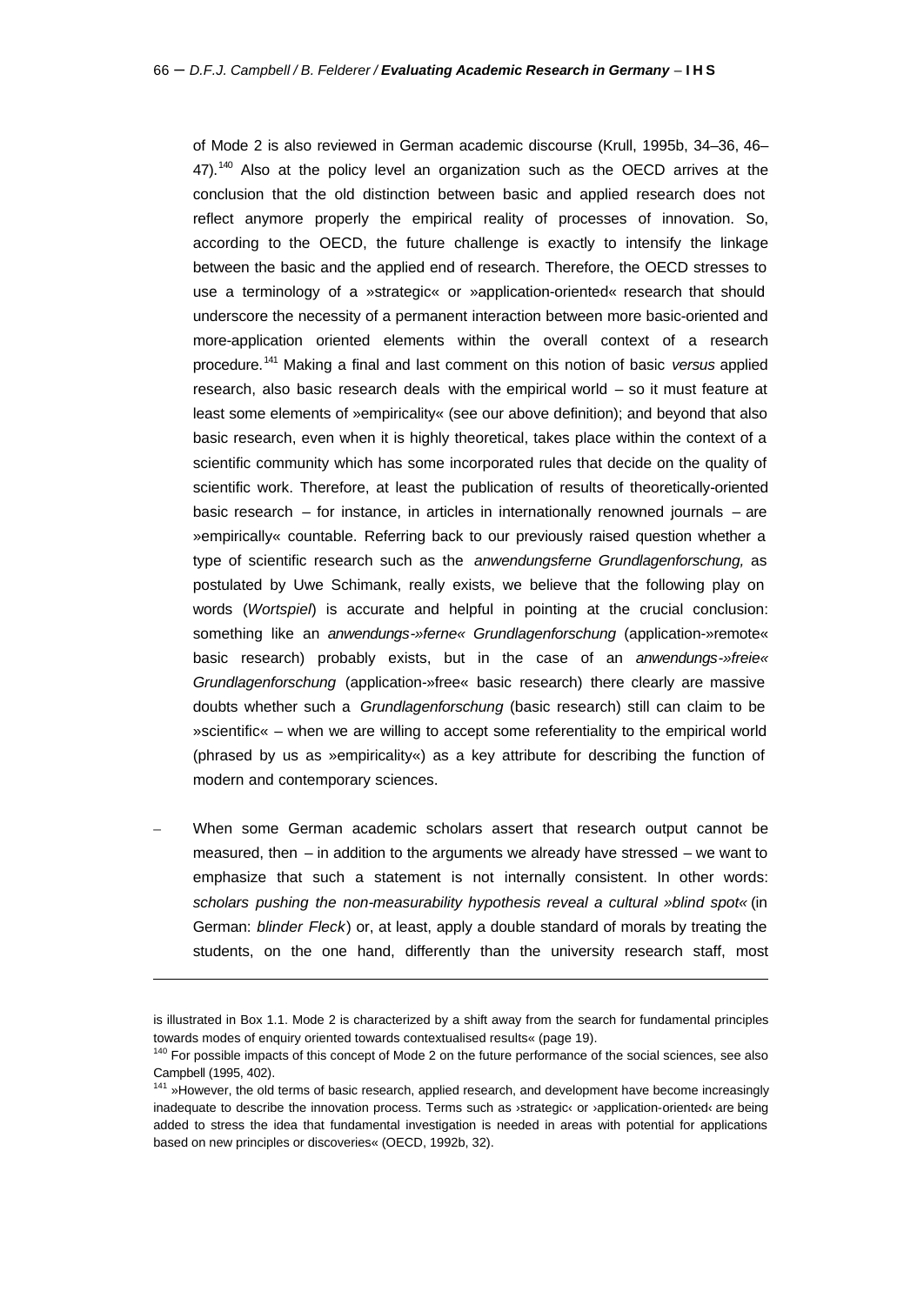prominently the professors. Concerning the students, everybody accepts it as a given and »natural« fact that the students' performance should be evaluated on a permanent basis. In addition, when students work for their first-degree thesis or – at the post-first degree level – on their dissertation, then, at least according to the theory, the »university system« demands or expects that those students generate research results of their own. And those completed theses at the Master or Doctoral level then are evaluated and graded – that means the quality of their research output is »measured« – by their supervisors, mainly professors. In the case that an academic researcher wants to go through a *Habilitation* procedure, the above said obviously is also true: firstly, a *Habilitation* work must (or should) reflect an academic in-depth research, and secondly the final *Habilitation* is judged and evaluated by a university commission. *Therefore, when in the case of students and applicants for a Habilitation it is commonly accepted that their academic research work must be consequentially evaluated and permanently graded, that means their research output is measured, so*  why should this not also apply to the academic university research staff, most *importantly the professors?* From the institutional perspective the answer appears simple: when, based on scientific premises, it is legitimate to evaluate the research output of first-degree and second-degree level students, then it cannot be justified not to evaluate professors with the same strictness. So when professors are not evaluated, then this seems to be more the product of a hierarchical distribution of privileges than the self-logic of a scientific rationale.

– When, in principle, *research and research output are measurable* – at least according to our viewpoint that we developed now in detail and that is shared and supported by many leading experts –, this implies that *research quality and research efficiency can also be measured*. Going a step further and referring to issues of policy and policymaking, this clearly demonstrates that a rejection of systematic evaluations of university research cannot be justified by scientific arguments. Speaking positively, comprehensive evaluations of university research are easily to legitimate by those fundamentals that structure and drive the evolution of modern sciences *per se*. Coming down to the question of which methods are appropriate for research evaluations, then we are inclined to emphasize the notion of a *plurality or pluralism of methodological approaches;* as long as those different methods meet the criteria of an accurate and sound scientific analysis. Furthermore, it is plausible to assume that concerning the »general picture« those different methodological approaches should converge, at least by tendency, in their results and conclusions (see again, for example, van Raan, 1995, 93). $142$  In Chapters 2.1 and 2.2 we presented one such methodological possibility for how academic research (its patterns, quality, and efficiency) can be measured and analyzed meaningfully. We referred to a

<sup>&</sup>lt;sup>142</sup> Van Raan emphasizes that, in the case of the Dutch universities, peer-reviews and indicator-based bibliometric analyses generally arrive at the same conclusions.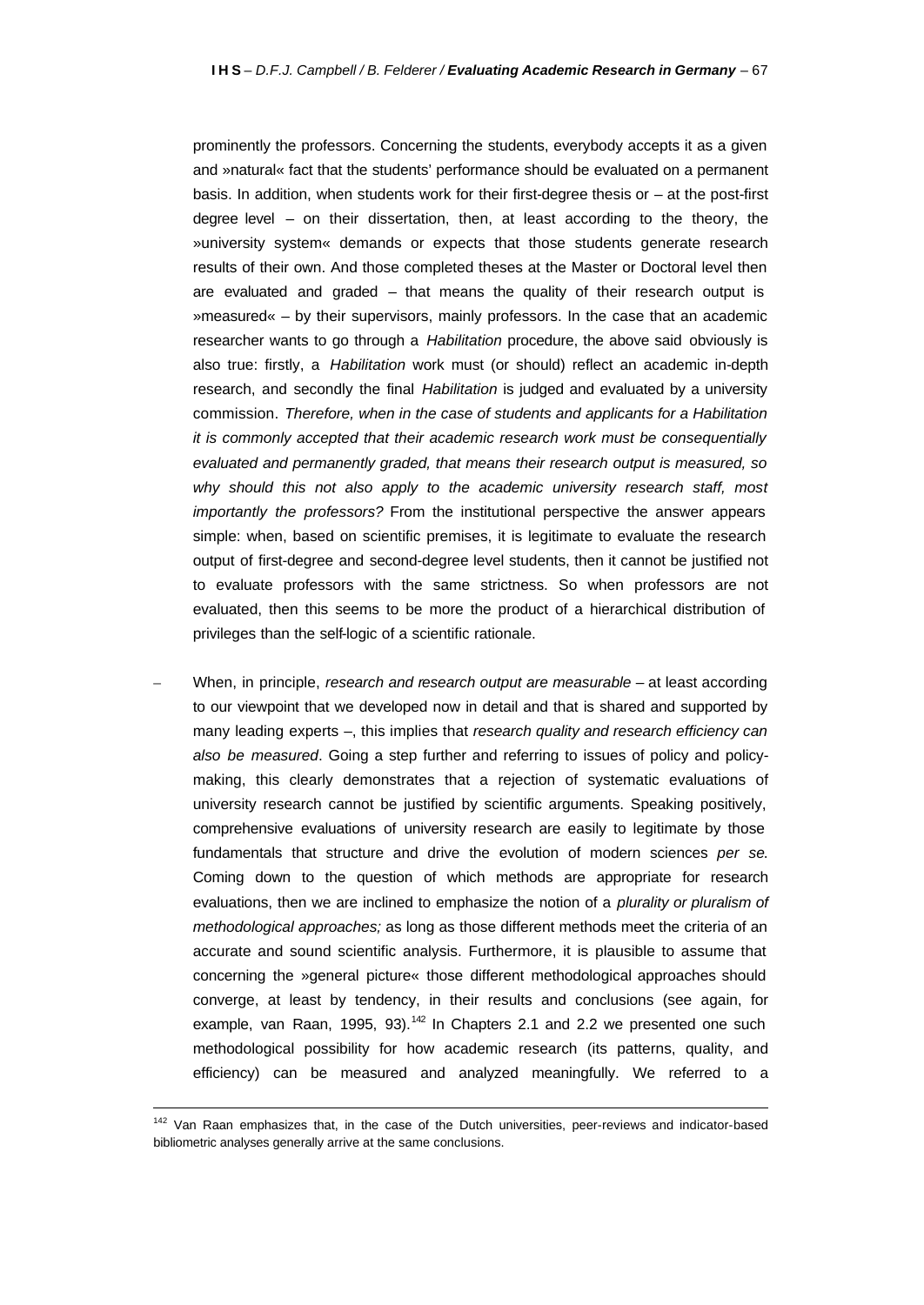bibliometrics-based comparison of article output in those international journals that are covered by SCI and SSCI, and developed for Germany a three-stage analysis: in Chapter 2.1 we discussed in detail the theoretical basis for such an approach, and in Chapter 2.2 – after having commented thoroughly on the article-output patterns – we clearly demonstrated how those bibliometric results were impressively compatible with other indicators for Germany (for example, the degree of international economic competitiveness and the technology balance of payments). Of course we know that the methodology of any evaluation approach is vulnerable to some form of criticism. But this is also true for all of the sciences and to all scientific-based research, since no empirical analysis – that means speaking of the empirical world – can claim to be absolutely perfect. The only guarantee for avoiding empirical mistakes would be not to conduct empirical surveys which, obviously, cannot be a goal for the sciences. So the ultimate challenge is (and can only be) to improve evaluation methodology and to offer alternatives that can also be practically applied. Criticism without such an offer of an alternative is, therefore, only of a limited value.

(2) **The systemic need for a feedback:** Taking some of the basic principles of systems theory seriously, this then implies that the quality and efficiency performance of a system depend crucially on the extent to which this system has developed internal structures that communicate a feedback. Phrased in a more simple terminology: *feedback is essential for the viability of a system*. So without internal feedback mechanisms a system runs the danger of slowly and gradually loosing its capability to learn and to adapt to changes in the environment (the context of society).<sup>143</sup> There are many practical examples that demonstrate the correctness of such a statement. Just to illustrate this, the superiority of market economy (»capitalism«) over a planned economy (»communism«) and of democracy over authoritarian government can be partially explained, because market economy as well as democracy have developed feedback mechanisms that enable sensitive and accurate reactions of the overall system. In the case of a market economy clearly the market forces, such as the interplay of supply and demand, and in the case of democracy electoral processes of implementing or rejecting a party (or party coalition) as a government party – and the political and electoral competition of government and opposition parties – guarantee and demonstrate certain feedback effects. Using a general metaphor of systems theory, then the »macro«-system society can be disaggregated into several subsystems (the German term would be *Teilsystem* or *Subsystem*), such as the economic system (»market economy«) and the political system (»democracy«). So clearly also the universities – in general and also more specifically in the case of Germany – can be interpreted as a system. And such a conceptualization then leads to the following key question: *What are, concerning the universities, the feedback* 

<sup>143</sup> For an instructive overview on cybernetical principles in systems theory, see the article *The Science of Cybernetics and the Cybernetics of Science,* authored by Stuart A. Umpleby (1990).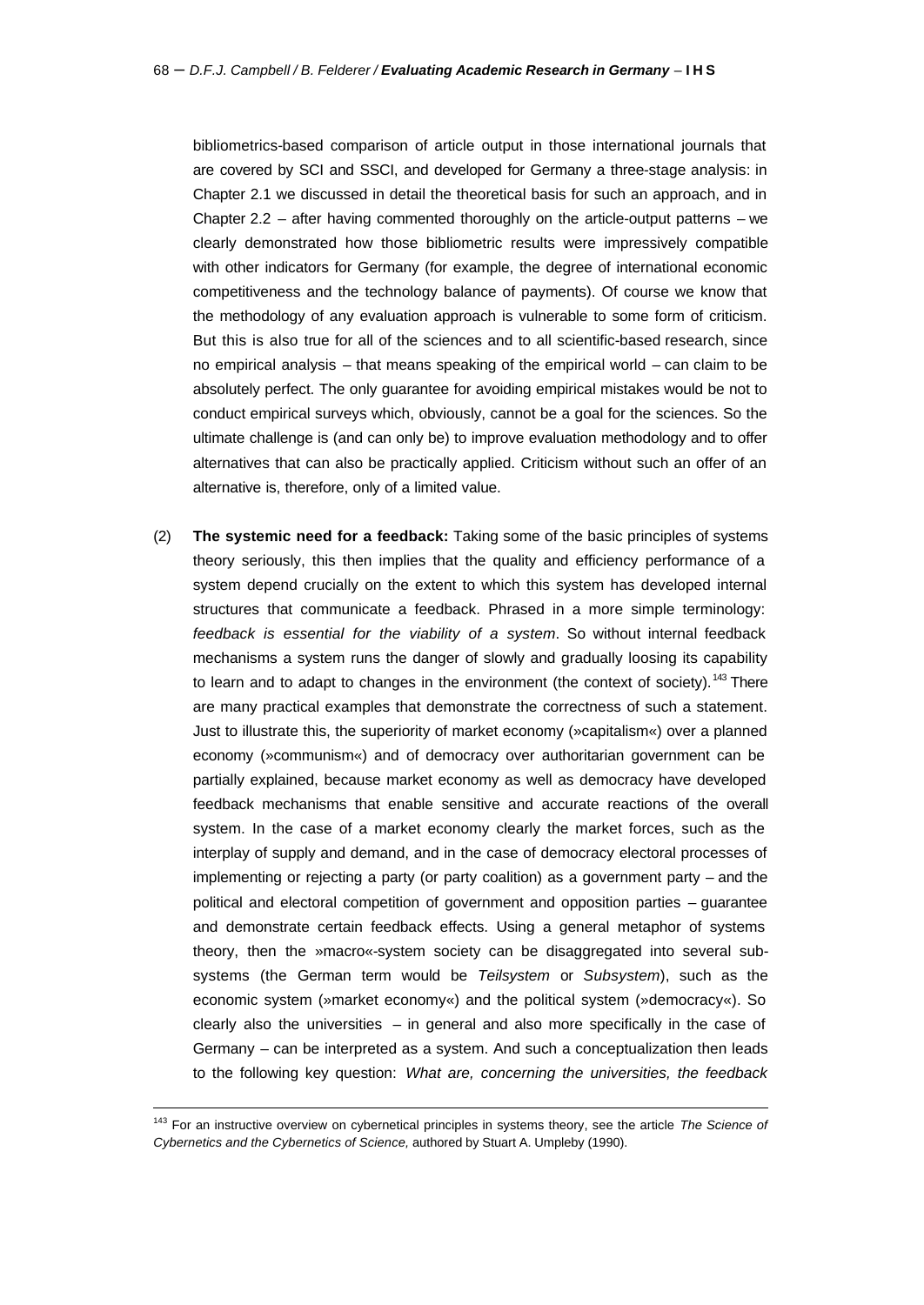*mechanisms that enable the »university system« to learn and find adequate responses to new problems and challenges that arise?* Because one fact must be clear: when it is generally accepted (and even demanded) that a system must be able to demonstrate and perform a feedback capability – thus also those high approval rates and the impressive degree of public legitimation for market economy and democracy in the advanced industrial countries –, then this is a general demand which is also applicable to the university system. In other words: it does not appear legitimate or, at least, it will not be accepted by the public – at least in the longer run – if the universities would claim that they represent a system that can survive and perform with quality and efficiency without having incorporated feedback mechanisms into their structures; because such a claim would imply that universities would occupy a privileged position, would demand a different treatment in comparison to other institutions or sub-systems. However, this would probably create the public critique of a double standard of morals. When we consider feedback mechanisms, that means feedback with consequences, as absolutely normal and even desirable for the economic system and the political system (for example, government parties can be elected out of office), then the university system cannot claim a treatment by the public that differs substantially from the treatment of other policy areas. Searching for a possibility how feedback could be processed in practical terms within the university system, we want to stress the crucial importance of evaluations: *perhaps evaluations are the most important strategic key tool for implementing and processing feedback effects and feedback mechanisms for the university system*. Already in Chapter 3.2.1 we proposed the observation that, first of all, for the contemporary German higher education sector something like a national and comprehensive evaluation system for university research and teaching was not implemented, at least not up until now; and, secondly, the public funding formula for German universities does not take evaluation results into account – or, to phrase it somewhat differently, because a comprehensive *ex-post* evaluation system of universities (and university research) currently does not exist, the public funding formula must operate without such evaluation-based data. Derived from this observation, this would imply setting up the provoking hypothesis that within the context of Germany's university system those systemically necessary feedback mechanisms have not matured to a favorable degree. In the following we want to highlight some of those structural patterns and trends that demonstrate the urgent need to implement more determined feedback mechanisms – for example, based on evaluations – into the German university system:

– Concerning the funding resources of German universities and German university research, there are two crucial facts that we should recall: firstly, university R&D depends financially primarily on public basic transfer funds, called GUF. In 1991, 71.4% of German university R&D was funded by GUF (see Figures 17 and 18). Secondly, the German universities claim that they are currently *underfunded* or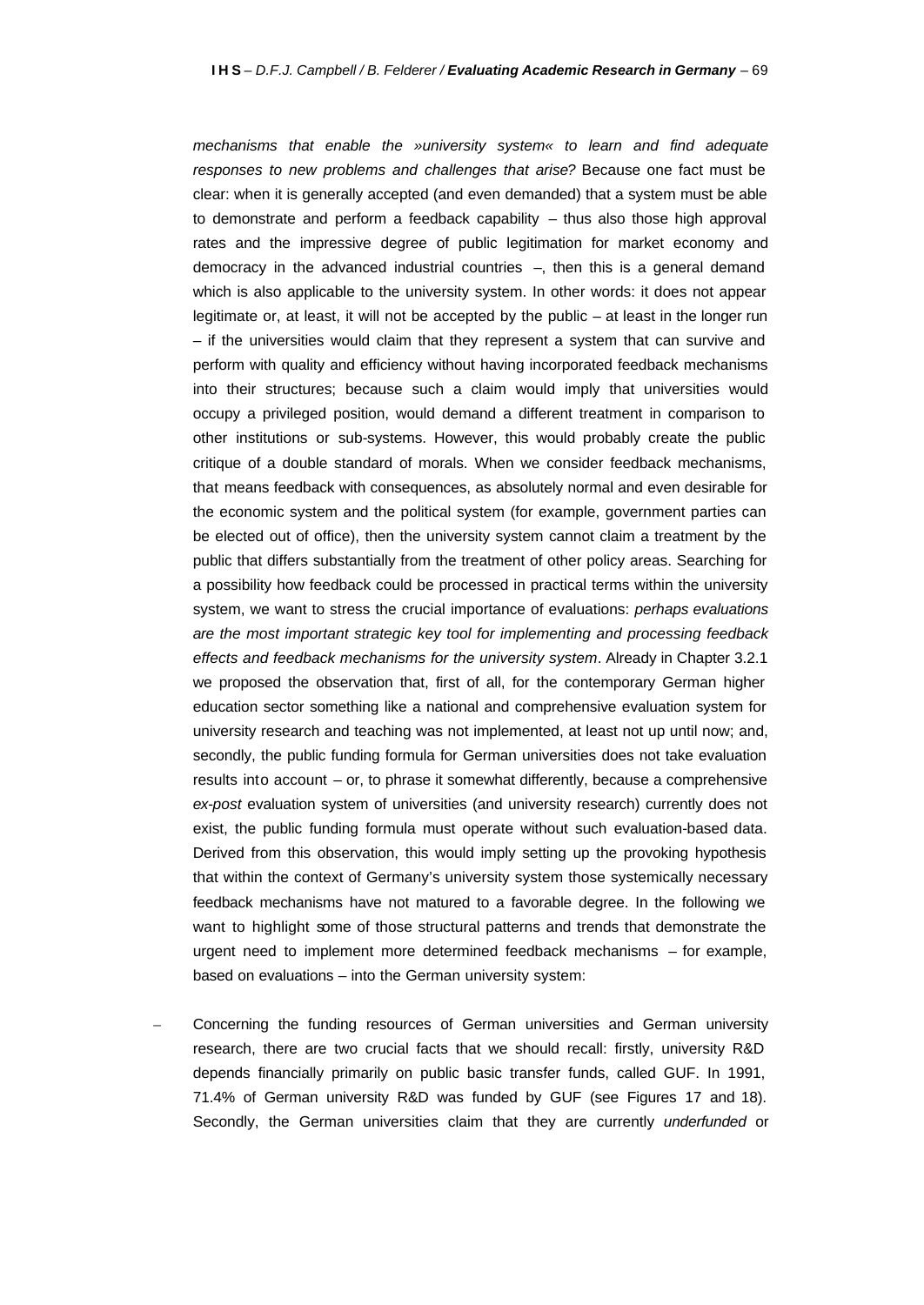*underfinanced* (*unterfinanziert*). One estimation, that was calculated by the HRK, speaks of an annual structural financial deficit for the whole German higher education sector of between 6 and 9 billion DM (see again our analysis in Chapter 3.1). From that two crucial consequences can be drawn: (1) The dominance of the funding category of GUF implies that *ex-post* evaluations represent more or less the only possibility for evaluating university research systematically, that means having a chance to project transparency onto the system. In addition, GUF funding even demands – theoretically speaking – *ex-post* evaluations since, already by definition, GUF funding denies the possibility of accurate *ex-ante* evaluations.<sup>144</sup> (2) The monetary resources for the German universities are seriously constrained. This determines two consequences for Germany's university sector: first of all, the universities must learn how to use their resources more efficiently and go through a painful restructuring process of adaptation. In addition, and secondly, probably the only chances of the universities to achieve an increase of their public-funding base is to convince the public of the importance of universities. And this will, in its final logic, demand the introduction of comprehensive evaluation systems.

– *Transparency is necessary and essential*. Without an adequate degree of transparency a successful rational decision-making and policy-making is very difficult to realize, since the development of intelligent and sophisticated strategies would demand, for instance, the supply of sufficient data. When such data are missing, then decisions must be based on assumptions which, of course, can be true; this means that assumptions correspond with the empirical world or with the results of an empirical inquiry that is carried out at a later moment in time than the formulation of premises. On the other hand, however, assumptions are often primarily the product of an ideological belief or prejudice which either is empirically wrong or  $-$  in a perhaps less dramatic situation – is used as an *ex-ante* argument against a systematic and scientific analysis.<sup>145</sup> *A key strategy to produce transparency within the context of an individual university or, more generally speaking, for the whole university sector is to carry out comprehensive and systematic evaluations on a regular basis*. Such evaluations again guarantee that systemic feedback mechanisms are incorporated and can operate within the university framework. There are several arguments that underscore why such *transparency-producing evaluations* are essential for the universities: (1) First of all, *the universities themselves must learn more about the* 

<sup>&</sup>lt;sup>144</sup> See again Chapter 3.1 where we discuss those different funding categories of universities and university research. Concerning the argument that GUF funding already by its structural design demands comprehensive *ex-post* evaluations, we already formulated that thesis in reference to the A ustrian university system (Felderer and Campbell, 1994a, 211, 214–215).

<sup>145</sup> As an example for such an ideological bias we again will cite the hypothesis of a *medium-standard quality* performance in research, at German universities, in the next paragraph (see also Chapter 3.2.2); the proponents of that hypothesis emphasize that the *medium-standard quality* is an empirical fact – at the same time they argue that this empirical pattern makes an empirical investigation impossible, that means a comprehensive national evaluation of universities and of university research.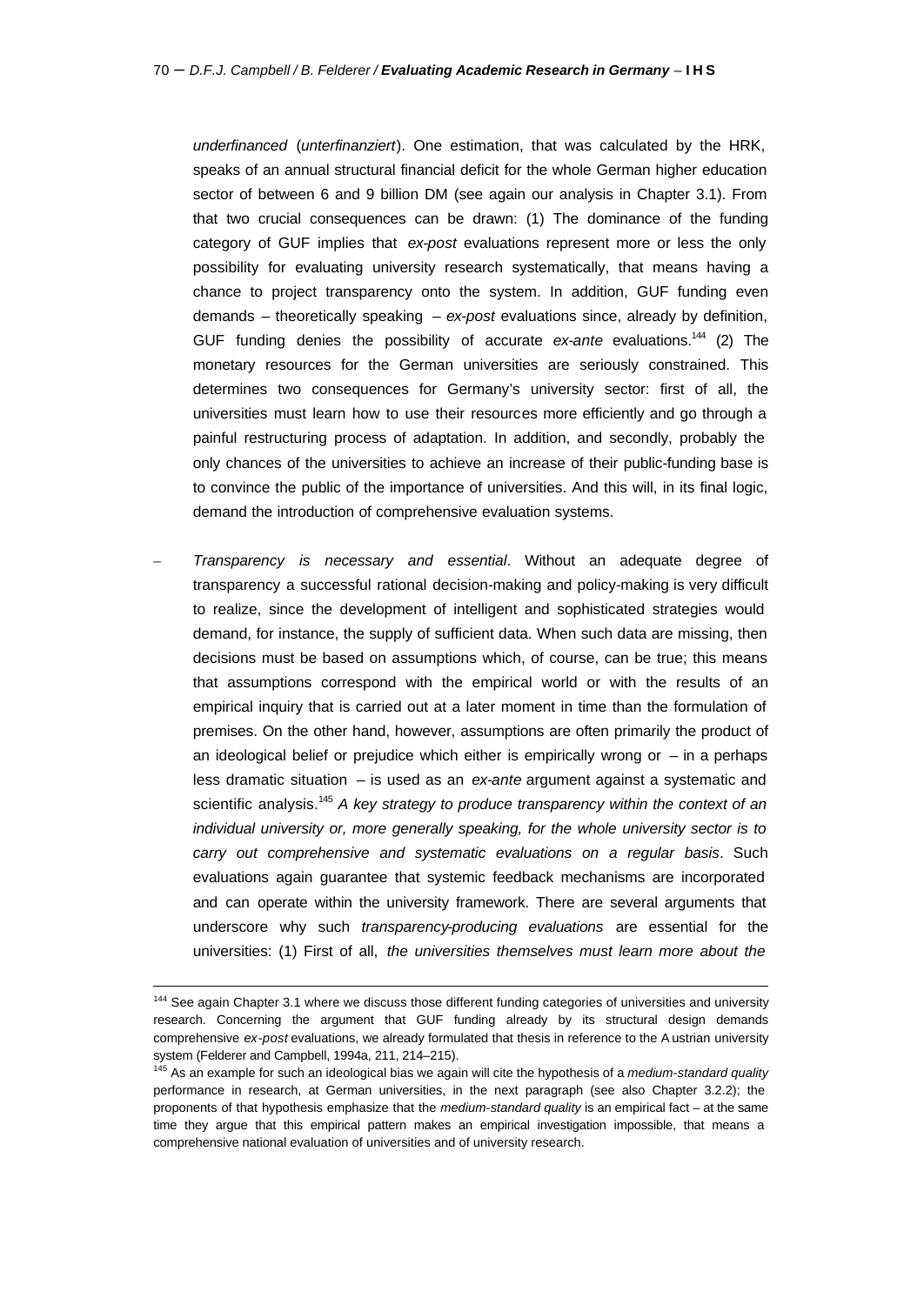*universities* – this implies that there is a need for an increase of the »self-reflexive« competence of universities. A university permanently should rethink its structures and its mission, so that they are optimally prepared to increase the quality and efficiency of their performance in research and teaching. Furthermore, universities should be in a position to respond adequately to new problems and challenges that arise in the societal environment.<sup>146</sup> This, finally, demands that a university is sensitive to feedback and that it admits transparency – in that context the phrase of a *gläserne Hochschule*<sup>147</sup> is used in the German discourse (see Lange, 1995a, 72). (2) *The public of an advanced democratic and industrial society expects transparency from all institutions, particularly when those institutions claim to be of value for the whole nation*. Democracy supports the development of a »civic culture«, where society demands that main actors must be able to present themselves adequately to the public. Now drawing the line to the issue of university research and its evaluation, our hypothesis is the following: *German society expects more transparency from the German universities.* First of all, German universities are primarily public funded, which means that their primary financial resource is derived from the tax money that the Germans (and German residents) pay. Secondly, the German universities claim that their basic research activity is for the good of all of German society. In 1989, on December 11, the German weekly magazine *Spiegel* published the first ranking of German universities based on a question survey of 6000 students. This ignited a series of articles in the following years, where university rankings were presented, however, partially using a different methodology<sup>148</sup> – and finally, in 1993, Spiegel presented a follow-up survey that was based on a sample of 11828 questioned students and that focused on the quality of teaching (published by *Spiegel* as *Spiegel*  Spezial 3/1993).<sup>149</sup> Of course those university rankings, in particular their methodology, was severely criticized by many analysts. So some analysts would argue that the fact that the ranking position of individual universities changes from survey to survey and – what is even more important – also changes depending on the applied methodology, just reveals how vague and poorly developed the methodological basis of such rankings is; therefore, those university rankings published by commercial journals should be read and treated with great caution (see, for example, Erichsen, 1995b, 217, and Frühwald, 1995, 211–212). Now irrespective of the validity of that criticism, other experts are inclined to offer a different opinion for those published university rankings: first of all, they express the desire of society and of the public for transparency in general and *for more transparency in the university sector.*

<sup>&</sup>lt;sup>146</sup> Just to give an example, we discussed in the paragraph above those financial constraints under which the German universities currently suffer.

<sup>147</sup> A translation into English of *gläserne Hochschule* would be: a glass university, *i.e.,* a transparent university.

<sup>148</sup> Journals, that presented university rankings, were: *Focus* 39/1993, *Forbes* 6/93, and *Stern* 16/93.

<sup>149</sup> For a more professional description of those *Spiegel* surveys ranking universities, see Hornbostel and Daniel (1995), and Tarnai *et al.* (1995).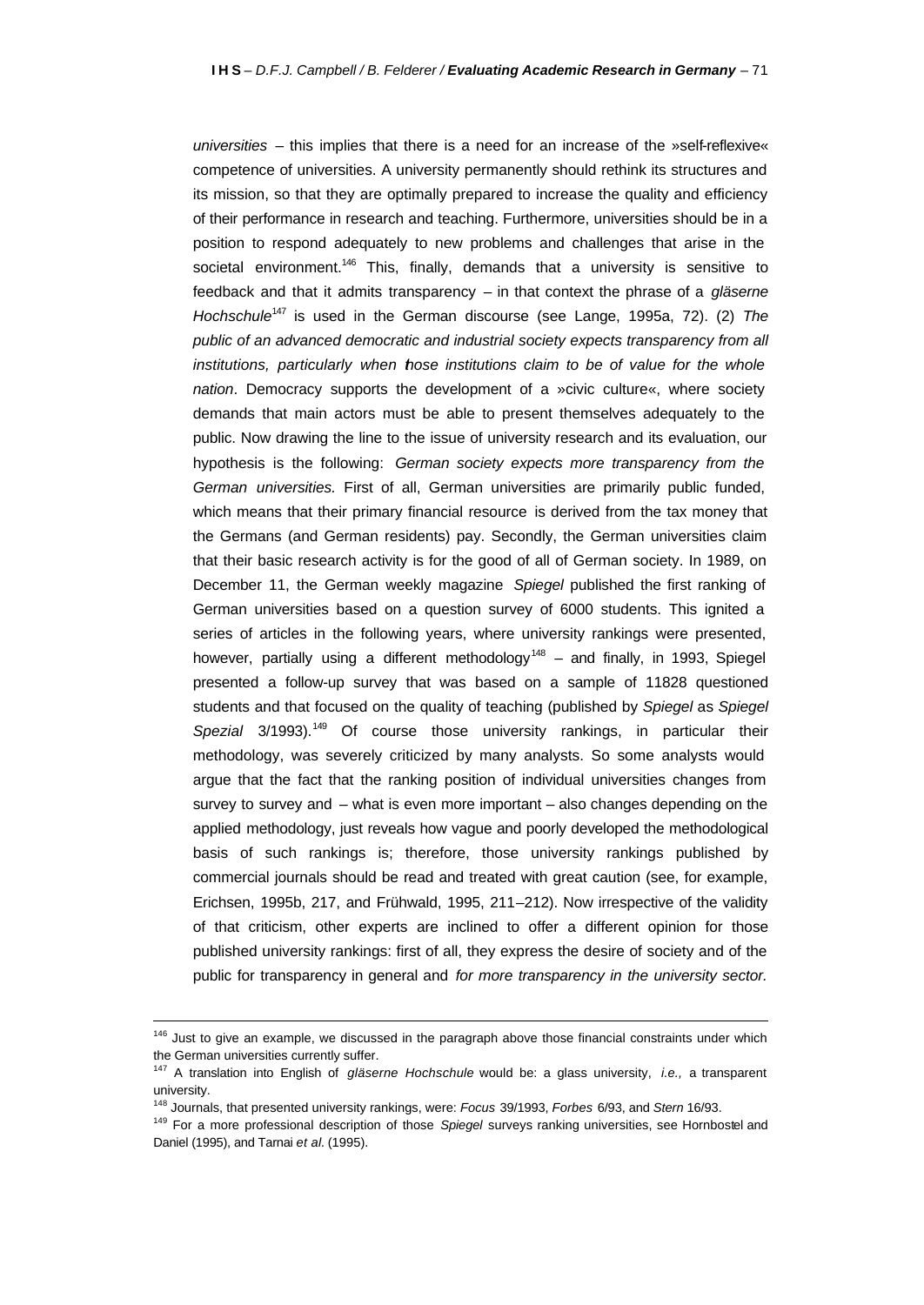Secondly, those published university rankings also indicate a certain failure or at least a neglect on the part of the universities: since the German universities were somehow reluctant to have a thorough evaluation system implemented, the commercial media took over the role to build up a certain pressure. So even when those university rankings, which were finally presented, can be criticized because of their methodology, among other reasons, at least they were successful in creating a public sentiment that is more in favor of evaluations of universities and of university research (see again Daniel, 1995, 205; see also Weingart, 1995<sup>150</sup>).<sup>151</sup> *Another crucial argument, in that context, seems to be that probably only when the public demand for more transparency and accountability in the German university sector is met, then there might be a public consensus for significantly increasing the public funding base for universities*. <sup>152</sup> (3) Interestingly enough, also German unification had an effect favoring evaluations and supported this transparency demand – of the public but also at the level of experts. One consequence of unification was that the institutes of the former East German Academy of Sciences were comprehensively evaluated by the »West German« Science Council in the years 1990 and 1991 (Krull, 1994; Mayntz, 1994; Wissenschaftsrat, 1992a and 1992b). This produced two crucial consequences: first of all, this implicitly acknowledged that research institutes can be evaluated systematically and comparatively. Secondly, the evaluation of a whole sector of the old East German research system created a demand for a *policy symmetry* or a *policy balance:* When East German R&D institutions are evaluated, what is the justification not to evaluate certain sectors of the West German national research system? $153,154$  (4) As many experts indicate, the German universities must be aware of the following scenario: should the universities fail to meet the transparency expectations of the public or, to be more precise, of those public agencies that finance the universities (most prominently the ministries at the *Länder* level), then the universities run the risk of being *informally evaluated*. Decision makers at the ministries obviously have their personal impression of the quality or efficiency of the

<sup>150 »</sup>Stattdessen spielen die Medien eine Vorreiterrolle. Die beiden ›Spiegel‹-Umfragen zur Attraktivität des Studiums an verschiedenen Universitäten haben die mögliche Funktion derartiger Informationen offengelegt: Vermeintliche Provinzuniversitäten wie Siegen und Bielefeld haben tausende zusätzlicher Studenten gewinnen können, die auch unter den eingeschränkten Konkurrenzbedingungen der staatlichen Kapazitätsarithmetik eine Erfolgsprämie bedeuteten« (Weingart, 1995, 74).

<sup>&</sup>lt;sup>151</sup> There are other analysts, however, who would disaggree with such an interpretation. Hartmut Schiedermair, for instance, asserts that those published university rankings also emphasize a wrong perception or even prejiduce that makes the universities responsible for failures that actually occured in other policy areas: »Den Ranking-Listen der Publikumszeitschriften mag man zugute halten, daß sie die Diskussion über die schwierige Lage an den Universitäten öffentlichkeitswirksam umgesetzt haben. Sie sind allerdings auch jener merkwürdigen Theorie verfallen, die die Universitäten nun schon seit Jahren vom Opfer zum Täter einer verfehlten Bildungspolitik umdefiniert« (Schiedermair, 1995, 216).

 $152$  At the end of Chapter 3.1 we already mentioned that argument for the first time.

<sup>&</sup>lt;sup>153</sup> »Das Tabu der institutionenbezogenen Bewertung ist durch die Evaluierung der Akademie der ehemaligen DDR durch den Wissenschaftsrat im Zuge der Wiedervereinigung gebrochen« (Weingart, 1995, 74).

<sup>154</sup> In Chapter 4 we will discuss this evaluation initiative of the East German Academy research institutes in more detail.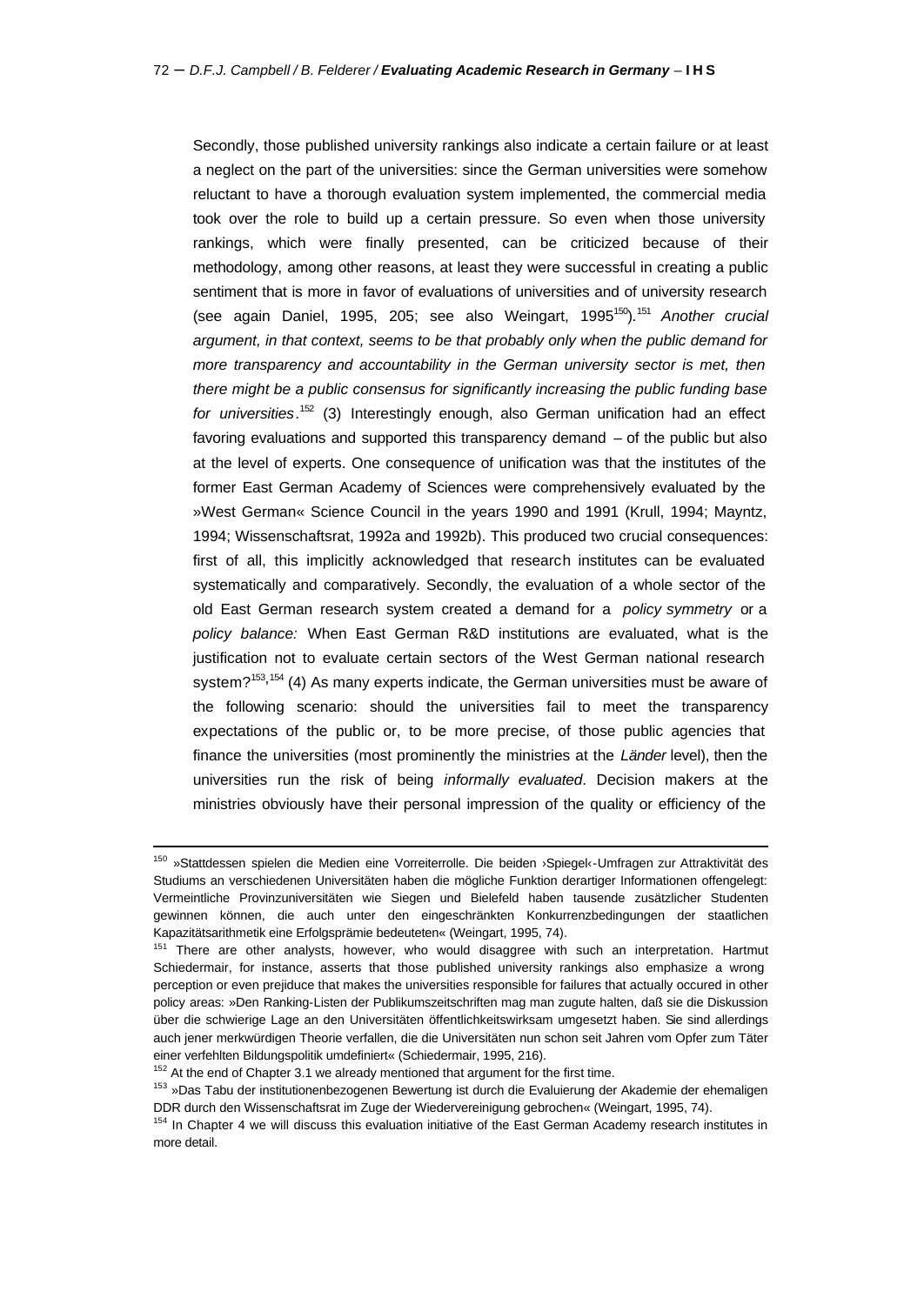performance of individual universities. And those personal impressions – which are the sum of a series of »subjective« indicators – might be aggregated to an informal assessment which, however, can have consequences in real politics: coming down to the level of practical policy decisions, for instance the question of funding appropriation for a university or a university department, those informal evaluations will be used *de facto* as a basis for crucial public decision-making. In such a scenario the universities clearly are worse off than in the case of an »official« evaluation. *Informal evaluations* imply the following disadvantages for the universities: firstly, their methodology, implementation, and procedure is pre-mature and in no way comparable to the quality standard of an official evaluation; secondly, the methodology and the results cannot be openly discussed in the context of a professional discourse, since »officially« such an evaluation never was carried out – this implies that the universities cannot defend themselves properly; and finally, possible learning processes for the universities (and other institutions) are curtailed because there is no open and widespread diffusion of the results of *informal evaluations*.

– To illustrate further the above said, *i.e.* the necessity for an increased transparency, we again want to refer to the previously mentioned assertion that all German universities perform at a very similar level of standard quality – which could be designated as a *medium-standard quality* with little or no variance – in research (and in teaching). This claim is based on several assumptions: culturally it is seen to be a consequence, firstly, of the consensus-oriented and competition-critical attitudes of German society and, secondly, also a result of the Humboldtian principle of the »unity of teaching and research« (see Chapter 3.2.3). Therefore, when analyzing the structural constraints against a systematic application of evaluations – as we did in Chapter 3.2.2 –, then this argument of a *similar-or-medium-standard-quality* of university performance in research (and teaching) is used as an »anticipatory« statement that already in advance should prove that evaluations are meaningless in the case of Germany; the proponents of such a hypothesis stress that because of the similarity in performance, any evaluation-based conclusion and any university ranking would automatically be exposed to a massive methodological criticism, in the sense that the reliability of the results is uncertain and that a small variation in evaluation methodology could easily alter the outcome of a specific evaluation procedure (see again Chapter 3.2.2). We personally, however, are skeptical about such a line of argument. The crucial point seems to be that there must be a clear-cut distinction whether a statement is, in its character and essence, ideologically *ex-ante* or empirically *ex-post*. So to assert already in advance that the German universities express a similar performance standard clearly is an ideological and not an empirical argument. What, however, does not appear legitimate is when such a statement is used as an argument or even as a »proof« for the non-applicability of evaluations; because this would imply that ideology would be valued higher than empirical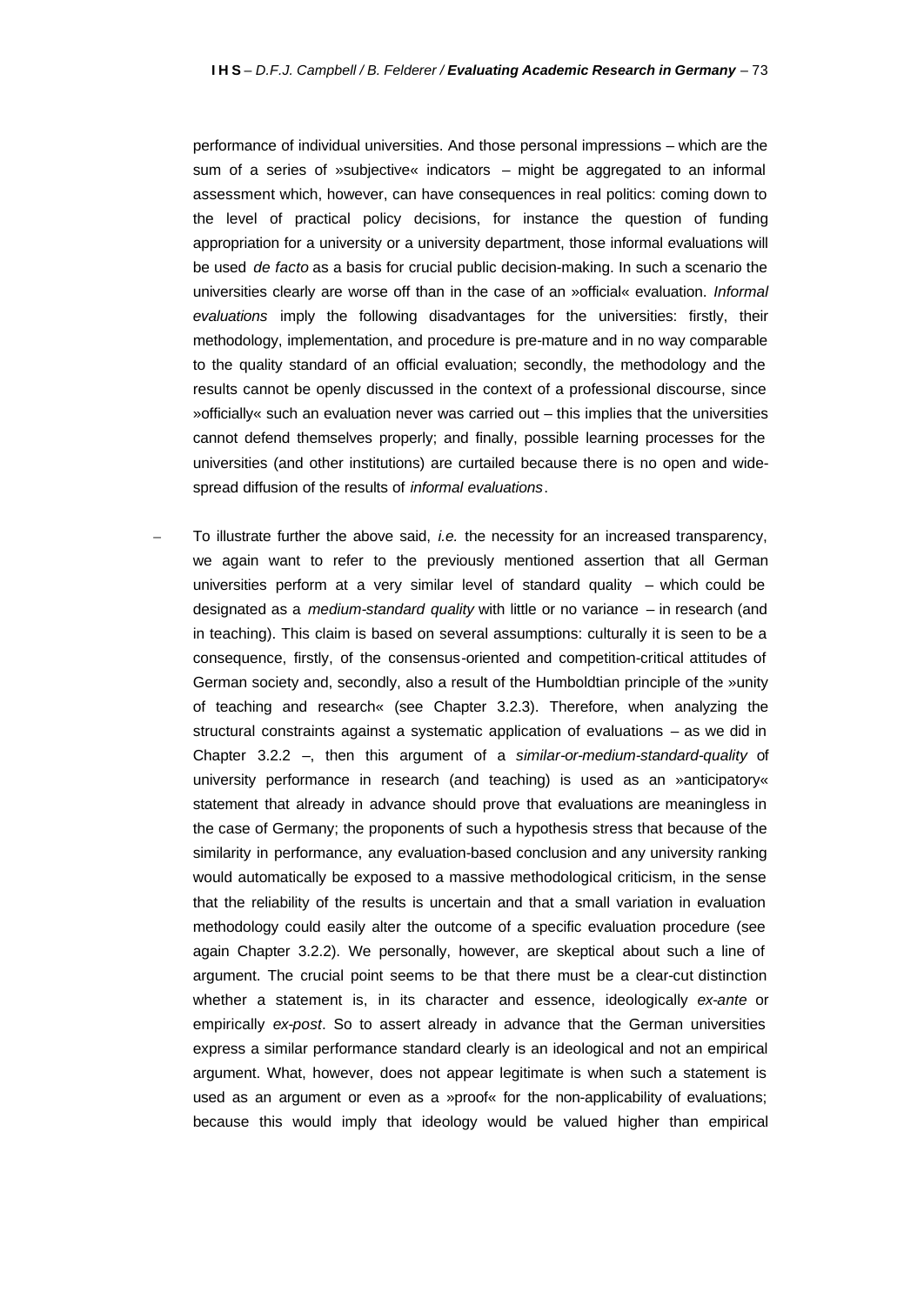research, such as scientific inquiry. From a scientific perspective such a claim, obviously, is unacceptable. Therefore, when summarizing the debate whether or not the German universities perform at a similar and low-variance level of standard quality, we want to stress the following two arguments: firstly, there is no other possibility than to test and analyze empirically if such a hypothesis is correct and an ideological argument may never be confused with an *empirical ex-post conclusion;* secondly, only after – and not already before – a comprehensive evaluation was carried out, will we really know more about the performance and quality distribution of German universities.<sup>155</sup>

– Germany's massive economic build up in the post-war period, and its economic strength in contemporary Western Europe, was seen by many analysts, over a long period of time, as a proof of the superiority of the German model of society and economy. Now irrespective of Germany's economic success story (*Wirtschaftswunder*) and its economic advantages across many fields, it cannot be ignored that also Germany's economy expresses some problems of competitiveness. At the international, *i.e.* non-European markets in general and more particular at the international technology and R&D markets, Germany's economic competitiveness seems to be under pressure. This impression again is compatible with our observation that Germany's academic research system does not, when compared with other OECD countries, lead in efficiency when the publication output of articles in international journals is taken as frame of reference.<sup>156</sup> From that it follows that a policy that aims at improving the overall competitiveness of the German economy must also be interested in a careful monitoring of the university research. Since university research occupies a strategic niche within the context of a national system of innovation – for example, fulfilling the function of a knowledge transfer from basic to applied research –, there is the danger that a comprehensive and competitivenessencouraging policy will only be partially successful when the university sector is not taken into account. Therefore, systematic evaluations of the quality and efficiency of university research must also be regarded, in their final consequence, as a crucial contribution to a general masterplan that wants to increase the competitiveness of the economy – particularly for those international markets.

<sup>&</sup>lt;sup>155</sup> While discussing in Chapter 3.2.2 the structural constraints against evaluations of university research, we also mentioned (in paragraph number five) the so-called *constraint of federal and decentralized decisionmaking:* this means that because there is a fear that those *Länder*, with the »good-quality« universities, might be favored, there was some resistance at the political decision-making level of the *Länder* to introduce comprehensive and competition-emphasizing evaluations. This, however, clearly demonstrates that even many key decision makers have massive doubts whether this hypothesis of a similar quality performance of all German universities is really true.

<sup>&</sup>lt;sup>156</sup> See again our in-depth analysis in Chapter 2.2 where we arrive at the conclusion that, in the case of Germany, the application of bibliometric indicators produces results that appear highly compatible with other indicators, such as international competitiveness or the technology balance of payments. For further information, see again: IMD, 1996; OECD, 1992b, 1994a, and 1996a.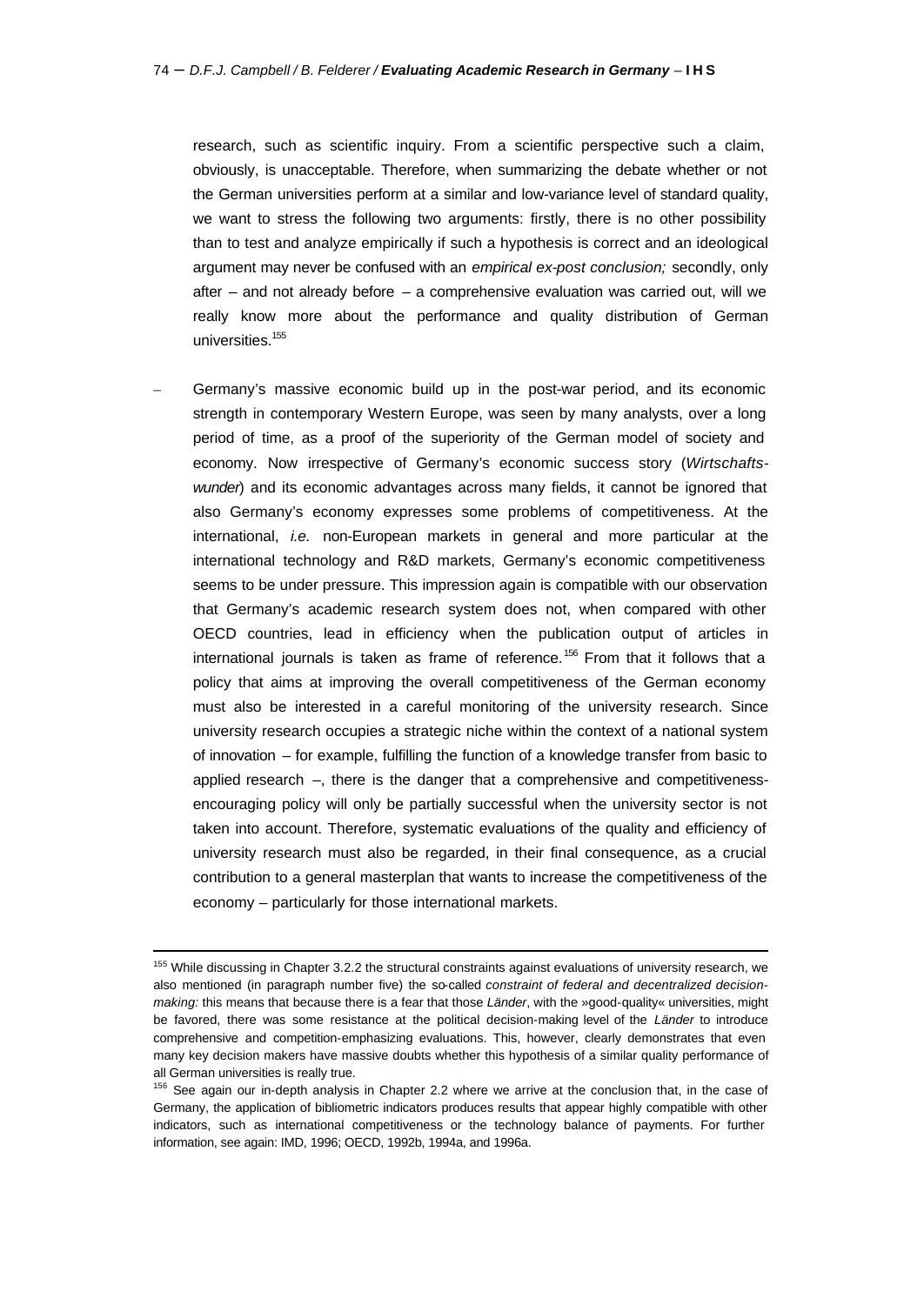– Summarizing often-raised statements that emphasize the necessity of feedback mechanisms within the context of a university system, we want to stress the following arguments: (1) Feedback – processed by evaluations – should create *transparency*. As a result the universities, often perceived by the public as a »black box«, should become a »white box«. Also in that context the phrase of a »glass university« (*gläserne Hochschule*) was created (see Lange, 1995a, 72). This would also help raising the legitimacy of universities in the view of the public. (2) Feedback should support the »self-reflexive« capabilities or the systemic »self-awareness« of universities: universities should learn more about themselves, which again would be a basis for improving the development of proper strategies. In practical terms this would imply correcting errors or structural deficiencies and improving the quality and efficiency of the university performance. (3) Feedback would help *defining the frame of reference,* against which the universities could position themselves; firstly, they would know *where* their location is; secondly, they could learn *what* their goals and *what* the new problems and challenges are, to which an adequate response must be found; thirdly, universities could decide more easily and more professional *into which* direction they should move in the future.

#### **3.2.5 Evaluation Policy of University Research**

j

In the following we will present some of the policies that are either discussed or actually even applied (or that are at the beginning of an application), and that aim at evaluating university research in Germany. Speaking more generally, such evaluation policies only rarely are *ad hoc* initiatives; rather they should be understood as consequences, that are drawn, and that mark the concluding phase of a long learning process. On the other hand, of course, we also should not forget that evaluation policies are exposed to an evolutionary drive. This means, an evaluation policy must be sensitive for new trends or new problems that permanently arise or, in other words, also *evaluations must be evaluated regularly*.

(1) **The necessity of a combination of an** *ex-ante* **and** *ex-post* **quality control system:** Already in Chapter 3.2.3 we presented the fascinating theory of Detlef Müller-Böling, who describes the German universities and German academic culture as a system, believing – at least »officially« over a long period of time – in the possibility of an *ex-ante quality control:* this implies postulating that rigorous one-time quality checks can guarantee a limitless quality performance of a process (Müller-Böling, 1995, 31–34). To give an example: this explains why in Germany the assignment of a professorship normally is tenured, that means temporally not limited.<sup>157</sup> In the previous chapter (Chapter 3.2.4), however, we summarized those arguments that are put forward by many experts and that emphasize that in the future even in Germany

<sup>157</sup> In Chapter 3.2.2 we qualified this practice as a *structural constraint* against the application of evaluations in Germany.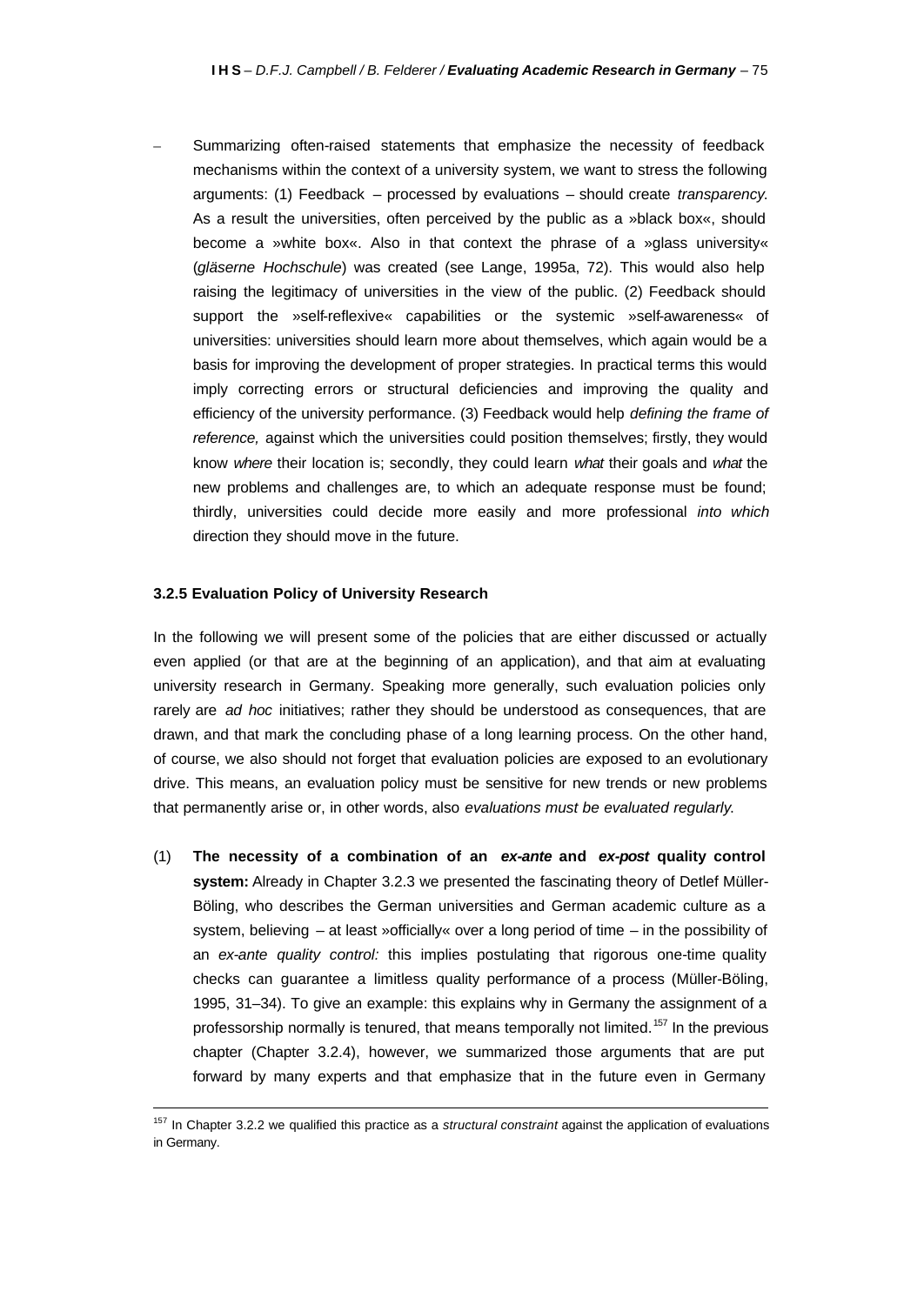evaluations of universities in general and, in particular, evaluations of university research will be of a growing or even crucial importance. One of the underlying systemic core ideas is that each system must develop some feedback mechanisms that enable the system, first of all, to learn and, secondly, to be in a position to enable adequate responses in the context of a society which is permanently changing. In principle a very similar argument is that of Müller-Böling, who expresses the opinion that an *ex-ante* quality control, as the only steering instrument, does not meet and fulfill the demands that arise in modern and contemporary society. Müller-Böling names three reasons for his diagnosis: firstly, the conditions that are linked to an appointment of a professor appear to be artificial, because nobody can predict developments over the next twenty-five years in a rapidly changing world; secondly, attempts to coordinate processes that should sustain a certain homogeneity across the German university sector are too slow to be efficient;<sup>158</sup> thirdly, the degree and intensity of investment of public monetary resources into the university sector are no longer sufficient (Müller-Böling, 1995, 32). Therefore, Detlef Müller-Böling emphasizes that a *combination of an ex-ante and ex-post quality control or quality steering* seems absolutely necessary.<sup>159</sup> In other words and interpreted freely: without the incorporation of some basic elements of an *ex-post* evaluation-policy system the German universities will face, in the long run, serious constraints and perhaps also serious problems in defending their role as a key supplier of high-quality research for the German society and economy. In practical policy terms, Müller-Böling indicates two issues that should be given a salient priority (Müller-Böling, 1995, 33–34):

- The autonomous university must engage actively in a process of goal formulation; at the same time, the university is accountable to the public and to society in general.<sup>160</sup>
- The goals and the performance of a university must be made transparent.

j

(2) **The importance of indicators and of quantitative indicators for evaluations:** Potentially any evaluation policy is caught in the dilemma of emphasizing *either quality or quantity.* To phrase this dilemma somewhat differently, one can set up the

<sup>158</sup> In Chapter 3.2.3 we discussed in great detail the *cultural constraints* against evaluations of university research. In that context we referred to the Humboldtian principle of a unity of teaching and research and, in addition, mentioned the consensus-oriented and competition-critical attitudes of German academic culture. As a consequence of that there is (or at least was) a strong desire among German academics to establish a *homogenous medium standard of quality,* without too much variance, across Germany's university system. However, as Müller-Böling argues – according to our opinion —, the costs of sustaining such a »homogeneity« are much higher than the potential benefits.

<sup>&</sup>lt;sup>159</sup> »Erfolgreich wird daher nur eine Kombination aus ex-ante und ex-post-Steuerung sein, die einerseits an den formulierten Zielen und andererseits am Zielerreichungsgrad (den Ergebnissen) ansetzt, wie sie im übrigen in fast allen westeuropäischen Ländern bereits praktiziert oder augenblicklich eingeführt wird« (Müller-Böling, 1995, 33).

<sup>&</sup>lt;sup>160</sup> For further literature on some of the systemic fundamentals that underpin a process of goal formulation, see, for example, Umpleby and Sadovsky (1991).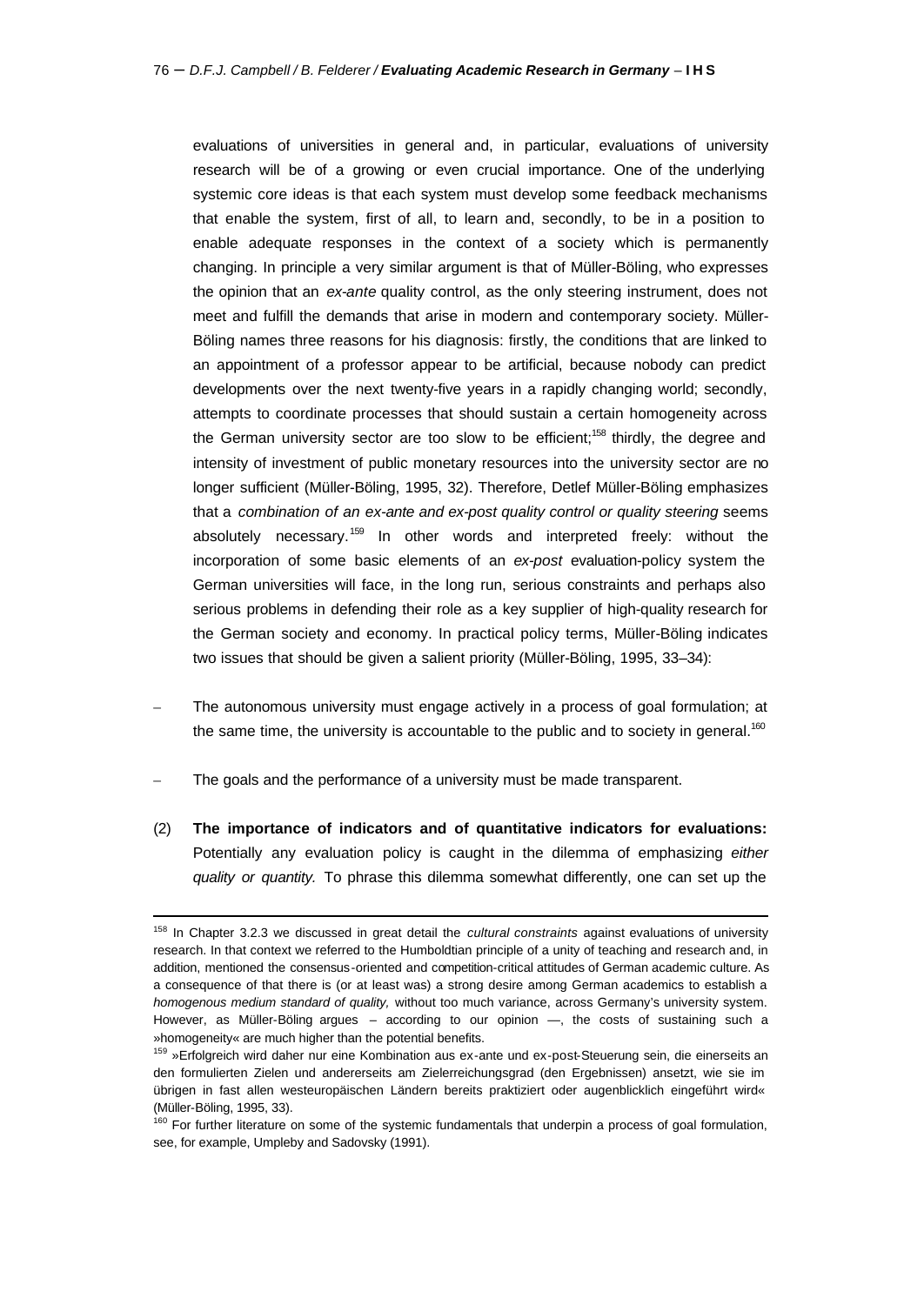following question: Should a model, that underlies the evaluation process of university research (or other areas of university performance), try to cover the »total spectrum of complexity«, that means to recognize all the details of a university institution, or, on the contrary, should an evaluation model preferably focus on a limited number of indicators which are considered to be of a crucial importance? This means, what is the role or function of *quantitative indicators* in the context of an evaluation procedure? Obviously, there are divergent opinions of experts on that issue. In 1988, for example, Rudolf Fisch and Karl Alewell published separately the blueprint for a complex model of how universities and university research could be evaluated comprehensively (Alewell, 1988; Fisch, 1988; see also Alewell, 1995; and Sinz, 1995). Hans-Uwe Erichsen, for instance, asserts that the overall performance of a university cannot be adequately expressed within only one quantitative dimension; Erichsen admits that quantitative indicators are a useful device for assessing the performance of a university;<sup>161</sup> but, at the same time, Erichsen also emphasizes that each indicator can only represent a partial spectrum of a university performance.<sup>162</sup> Other experts, on the contrary, are much more inclined to emphasize and to underscore directly the *crucial importance of indicators* – also of quantitative indicators. Their conclusion is that, regardless which model is used, only those evaluation policies of university research can be efficient and produce meaningful results that *also* employ the use of indicators.<sup>163</sup> Obviously, *the concept of indicators or of quantitative indicators* can have two separate and distinct meanings: (1) The first and more simple implication is to interpret the function of indicators as counting directly units which are measurable. Examples would be the size of research staff, the number of patents, the number of publications, or the number of diplomas, and so on. In reference to the concept of first-order and second-order cybernetics, those indicators, consequently, could be classified as *first-order indicators*. <sup>164</sup> (2) The second group of indicators – that, within the same line of argument, could be paraphrased as *second-order indicators* – are already of a higher complexity, since their functional purpose is not just to count, but to interpret, or, in other words: *to translate quality into quantity*. That means, they aim at representing structures and processes – which we might label as »qualitative« – within a quantitative setting or, speaking simply, as numbers. *So, finally, qualitative patterns of the empirical world can also be reflected and expressed by quantitative indicators*. To illustrate this, we want to give two examples. **First example:** The

<sup>161 »</sup>Um gleichwohl der Leistung von Hochschulen auf die Spur zu kommen, werden Indikatoren verwendet« (Erichsen, 1995b, 216).

<sup>&</sup>lt;sup>162</sup> »Mit Indikatoren lassen sich jedoch nur einzelne Aspekte der Leistung beschreiben, es gibt bisher kein überzeugendes Modell, die Gesamtleistung einer Hochschule zu erfassen und in einer Maßzahl zum Ausdruck zu bringen« (Erichsen, 1995b, 216).

<sup>163 »</sup>Die Beurteilung der Leistungen in Forschung, Lehre und Dienstleistungen sollte jeweils anhand eines Indikatorenbündels erfolgen« (Daniel, 1995, 206).

<sup>&</sup>lt;sup>164</sup> For a further discussion of the interesting concept of first-order and second-order cybernetics, see Umpleby (1990). That term was originally invented by Heinz von Foerster and published, for the first time, in 1979 (von Foerster, 1979).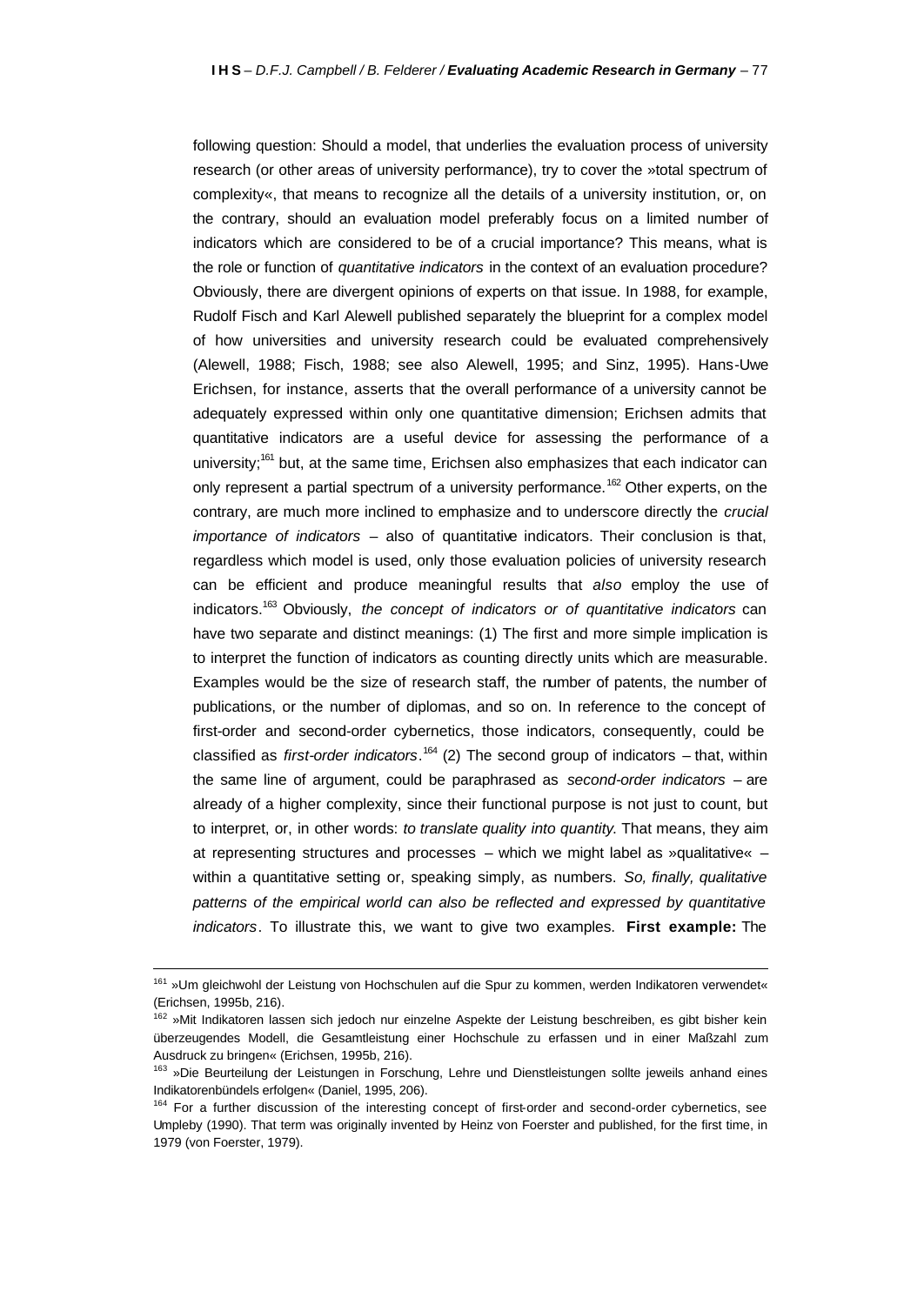Research Assessment Exercises, that are carried out in the United Kingdom for the purpose of comprehensively assessing university research, focus in their core procedure on evaluating primarily the quality and not the quantity of publications of the academic research staff. In a second step, however, this qualitative assessment is then translated into a »quantitative-like« ranking of universities and their departments.<sup>165</sup> **Second example:** In the Chapters 2.1 and 2.2 we compared the academic publication output and publication efficiency of Germany with that of other OECD nations, but limited our analysis to articles that are (or were) published in international journals that again are covered by the two data bases SCI and SSCI. We justified this methodological approach by arguing that such journal-oriented bibliometric indicators can be interpreted as a manifestation of »quantified quality«: since those SCI and SSCI based journals normally have a peer-review system, this automatically implies that all approved articles must pass a quality check. Therefore, counting articles in peer-reviewed journals does not mean just counting publications, but it represents a counting of publications that exhibit a standard or above-standard quality (see again our in-depth discussion on that topic in Chapter 2.1). *Now again referring to those experts who strongly emphasize that a sophisticated and professional evaluation policy of university research demands the development and extensive use of indicators,* we want to summarize those key arguments that support such a position:  $166,167$ 

– Qualitative interpretations are proper for representing the whole »width« or spectrum by covering all the details. One of their main deficiencies, however, seems to be that often the overview or survey is either missing or unclear. And this is exactly one of the main strengths of an indicator-based analysis or evaluation: producing a clear-cut overview or a well-defined image or model, that quickly communicates to the observer the essential information. Using indicators during an evaluation process of university research – or of universities in general – implies that the actual or potential strengths and weaknesses of the system are rather easily to detect. In addition, as Weingart would claim, an indicator-based evaluation can be carried out faster and cheaper than a complex and primarily qualitative-oriented investigation (Weingart, 1995, 77). In other words: indicators offer a quick, easy, and »cheap« overview.

<sup>&</sup>lt;sup>165</sup> Refer to Chapter 3.2.1, where we summarize the basic features of those British Research Assessment Exercises.

<sup>166</sup> So our article-based bibliometric analysis and comparison of Germany with other OECD countries, in Chapters 2.1 and 2.2, demonstrates clearly how indicators (or an indicator-based model) can be used for evaluating the performance and efficiency of academic research.

<sup>&</sup>lt;sup>167</sup> An excellent summary of those indicator-favoring arguments is given by Peter Weingart, who emphasizes: »Auf der anderen Seite finden sich Evaluierungsversuche, die in ihrer Anlage zu komplex, in ihrer Aussagekraft zu vieldeutig, in ihrer Erhebung zu teuer und damit letztlich geeignet sind, den längerfristigen, entscheidungsrelevanten Einsatz zu verhindern« (Weingart, 1995, 76–77).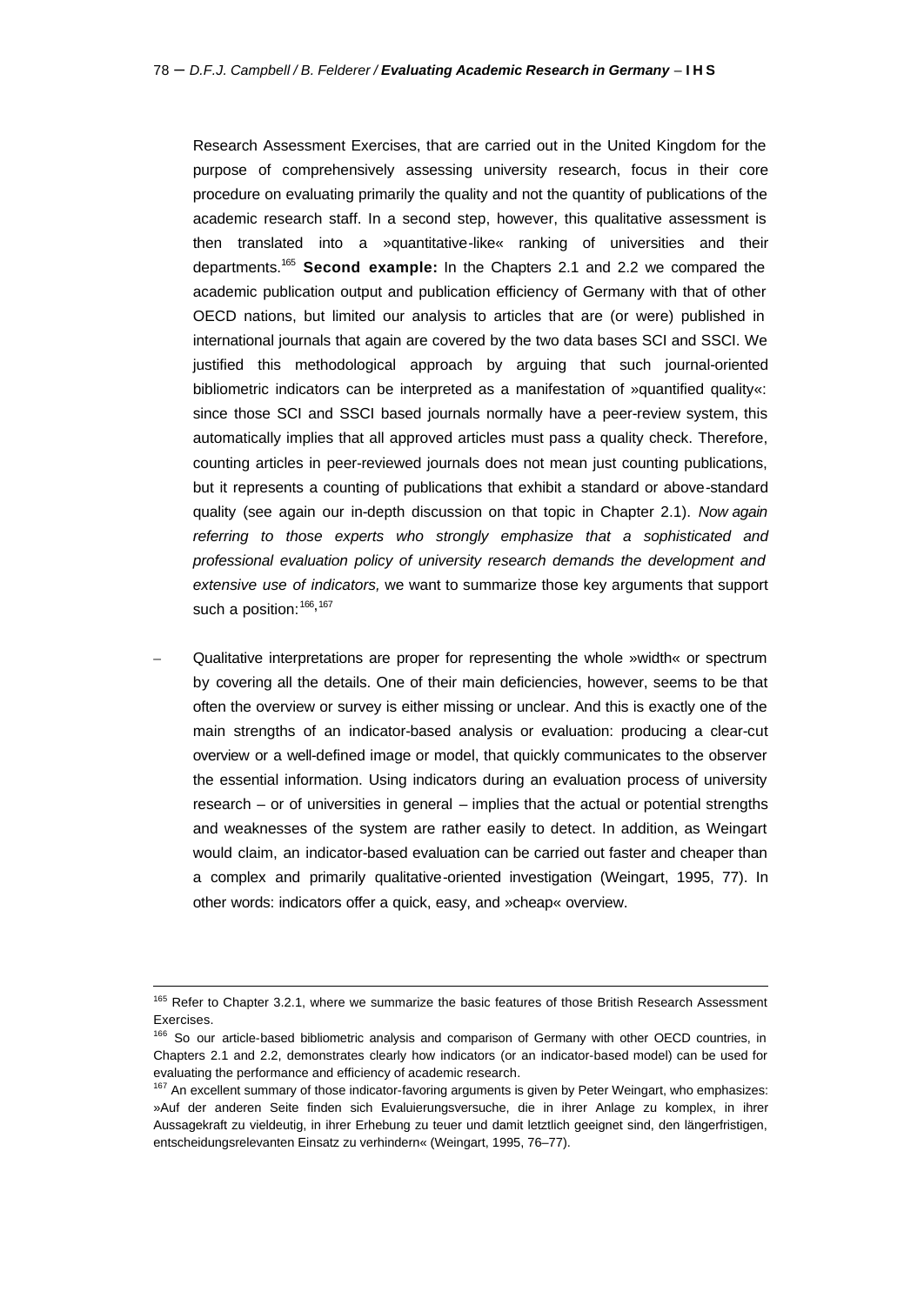- An argument that should prove why in the case of Germany the application of comprehensive university evaluations at the national level are impossible, is that of size. Some analysts assert that because of the »quantitative dimensions« of Germany's university system or the higher education sector in general, a systematic evaluation attempt will be confronted with serious constraints and might collapse in the face of the quantitative complexity.<sup>168</sup> Obviously, we personally disagree with such a statement and emphasize that the size of Germany is not an argument against carrying out evaluations, but it is an argument for how evaluations are processed. This means that the scheme of a comprehensive evaluation, already in its planning stage, must somehow take account and be sensitive of the impressive size of Germany's higher education sector. Therefore, the development of »intelligent« indicators should be judged as crucially important for Germany; because without such indicators the establishment of an overview across the diversity of the German university system, and its performance, does not appear conceivable. In the face of the complexity and size of Germany's tertiary education, an observer easily could get lost.<sup>169</sup>
- Closely linked to this function of creating an overview is that of offering a basis for decision-making. The crucial point for decision-making seems to be that decisions demand that a hierarchy of options should be defined, and this resembles a process similar to that of setting up indicators. What both have in common is that the empirical complexity must be simplified and transformed into a complexity-reducing structure; because if the total information complexity would be taken into consideration, perhaps in a one-to-one relationship, this could imply that the action or policy-implementation by a decision maker might be continuously paralyzed. Therefore, *the development of complexity-»interpreting« and complexity-reducing indicators substantially supports processes of policy-oriented decision-making*. Of course, each decision-making unit faces the following classical twofold dilemma: firstly, the empirical complexity must or should be analyzed in all its details; secondly, however, in a next step this complexity again must be reduced to obtain a basis for priority-opting and policy-oriented acting.

<sup>&</sup>lt;sup>168</sup> In Chapter 3.2.2, in paragraph number four, we already mentioned this argument of size for the first time, which is interpreted by some experts as a structural constraint against evaluations of university research.

<sup>169</sup> In that context we want to recall that the first European country, which introduced comprehensive evaluations of its university system and established a linkage between evaluation results and funding, was the United Kingdom. And the UK certainly cannot be qualified as a small-sized European Country. In fact, when the UK is compared with former West Germany, the argument of size loses most of its credibility – at least in our opinion. Should the number of researchers (or university graduates) in the higher education sector, in full-time equivalents, be taken as reference, then we obtain for the year 1989 the following number of research-person years: Germany 38835, and in the UK 27000 (see OECD, 1996a, 39). This means, when the former West German research-person years at universities are indexed at 100, the UK still can claim a value of 69.5. And the difference between both values does not justify the argument that the one country is too large for evaluations, while in the other countries the evaluations are already a political and empirical fact.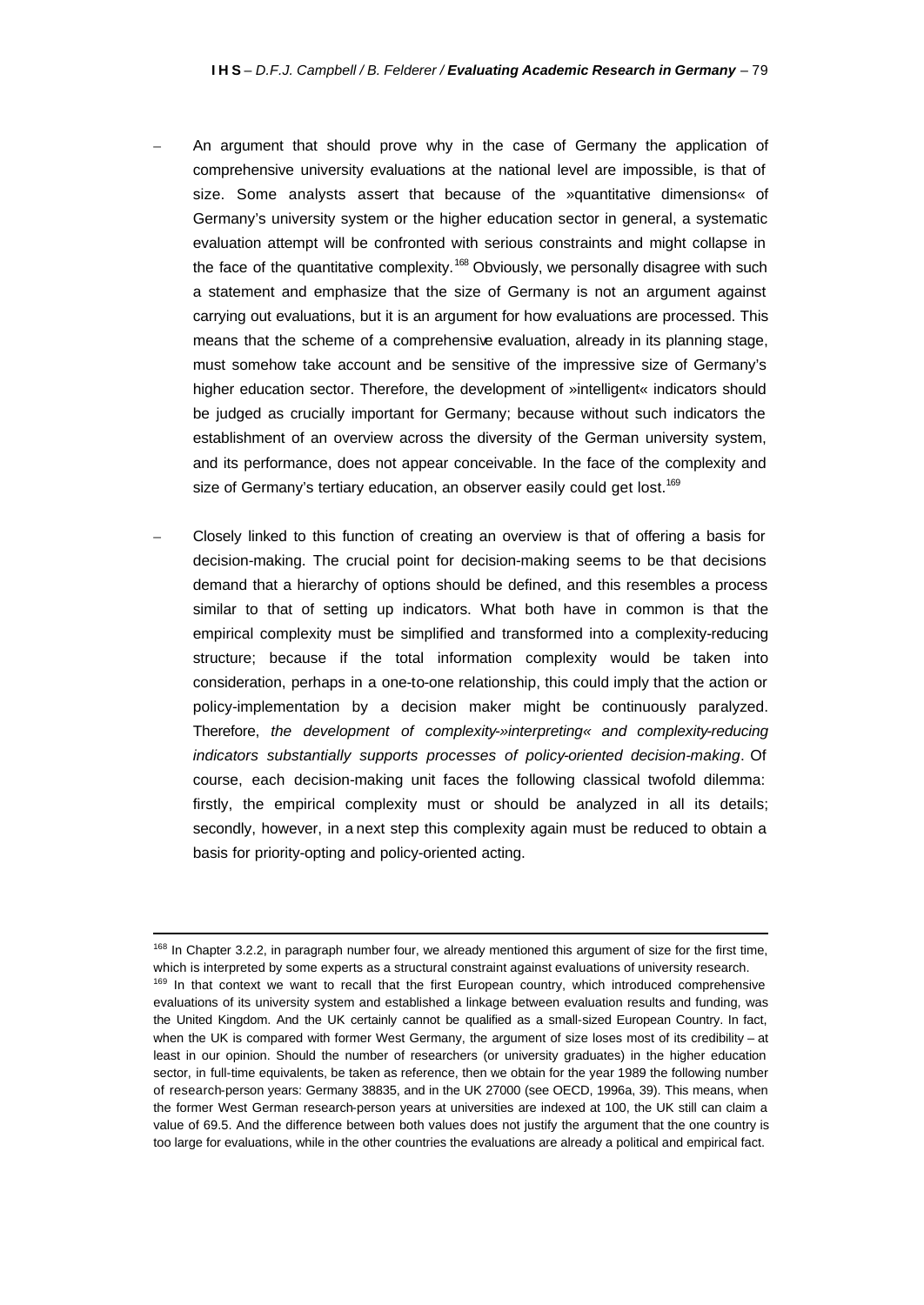- There is a wide-spread consensus among experts that transparency is  $-$  or would be, when thought in »how-it-should-be« categories – a vital feature for universities. Only transparency guarantees, at least to a certain extent, that sensitive feedback mechanisms can operate within a university context which again is crucial for sustaining the performance of a university system.<sup>170</sup> Without transparency also a performance-dependent allocation or redistribution of resources, as demanded by some analysts, does not appear possible. *So a key function of indicators is exactly to create and diffuse transparency*. In practice such indicators can be judged as an easy, cheap, and quick possibility for establishing a transparency survey. And the comprehensive set-up of such indicators, already by definition, could be the goal of a, perhaps first or preliminary, evaluation procedure. Thus transparency and evaluations are mutually linked to each other.
- (3) **The practical procedure of developing indicators:** Already at the beginning of the 1990s, in the year 1991, the HRK – German Rectors' Conference – initiated a pilot project, called *Profilbildung*. <sup>171</sup> In the first phase, completed in 1993, the attention focused on the disciplines (*Fächer*) physics, German language (*Germanistik*), and economic sciences. In a second phase, finished in the year 1994, the disciplines covered were electrical engineering, mechanical engineering, and computer sciences (*Informatik*). The primary purpose of this project was to invent and to develop *ad hoc* models and procedures, still at the bottom-up level of individual universities, which, in a later phase, could have the potential to be regularly applied to all universities nationwide. Consequently, these assessment exercises did not cover the whole university system, but only a small sample of those universities that participated voluntarily. During the second phase those were, all together, not more than eleven universities. Functionally the assessments were institution-oriented, that means they preliminarily attempted to evaluate or, to be more precise, they described comprehensively the performance in research and teaching in those pre-defined disciplines (as listed above) at the level of university departments as well as for the whole university. Methodologically, a twofold approach was applied: first of all, descriptive statistical data were collected – a so-called *Erhebungsraster* – with the main purpose being to develop indicators that present a broad overview of the general performance. Secondly, the data overview was accompanied by a verbal or narrative description that intended to offer to the universities the opportunity to comment on their situation and their individual performance in research and teaching. Obviously, what this pilot project did not aim at was to develop and to set up for discussion a quality-based *ranking* of different universities or university departments. So, in our terminology, the design of »second-order« indicators was only a partial goal or

 $170$  In Chapter 3.2.4 we discussed in great detail, including several examples, why there is a need and demand to have feedback mechanisms that are structurally built into the system.

<sup>171</sup> *Profilbildung* could be translated into English with the phrase »development of a profile«.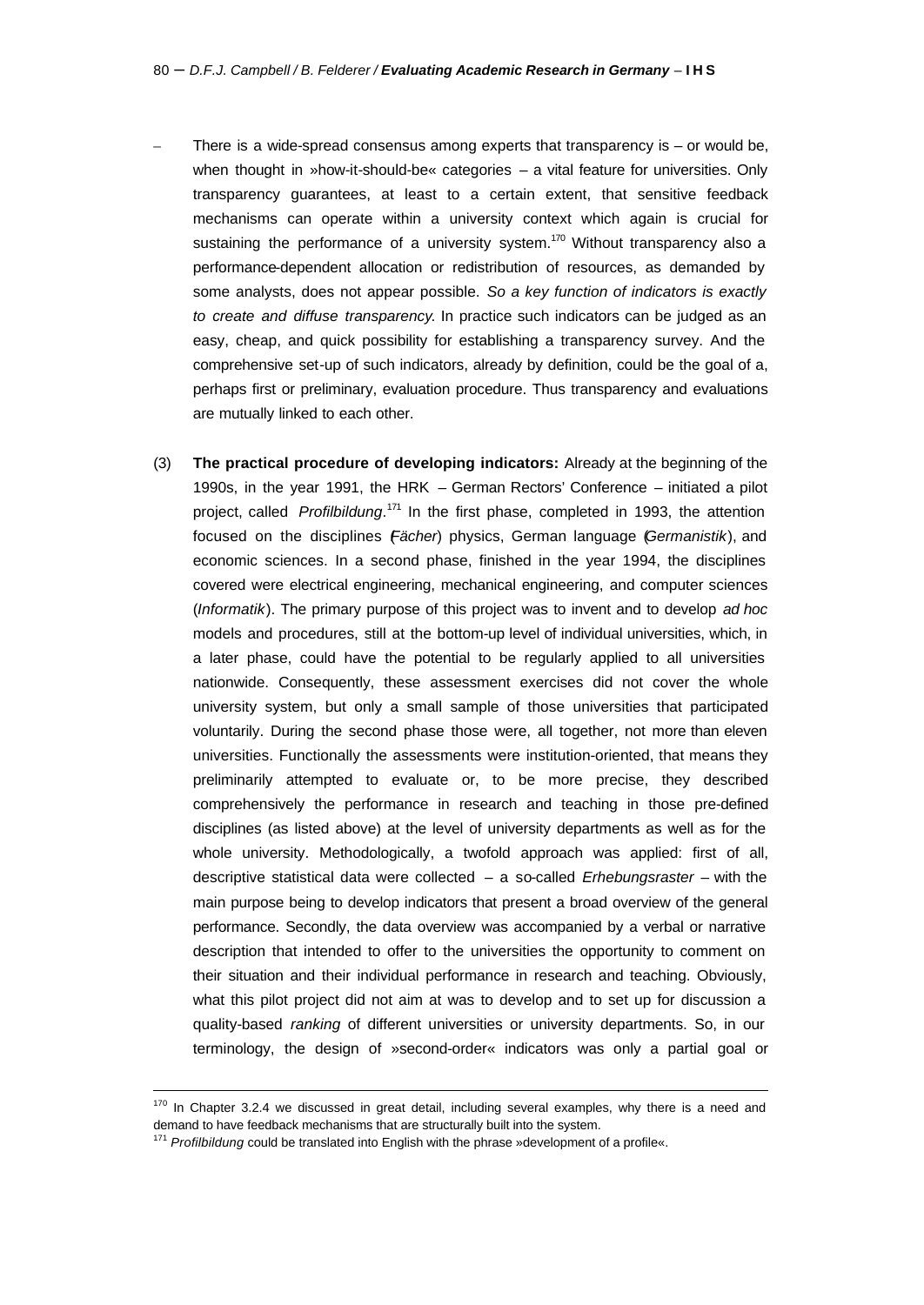intention (for further literature, see HRK 1994b, and HRK 1994c). According to Hans-Uwe Erichsen, the collected data – which should have produced some transparency within the »black box«, called university – contained the following information (Erichsen, 1995b, 219):

- The number of new student entrants and the total number of students;
- distribution of students according to the number of academic semesters or the number of subject-related semesters (Fachsemester);<sup>172</sup>
- number of »officially« planned and regularly resourced »working environments« for students (*Studienplätze*), and the number of applicants;
- number of examinations for the first-level academic degree, functionally differentiated according to divergent types of tertiary education (*Diplom, Magister,* or *Lehramt*);
- comparison of the number of new student entrants with the number of graduates (with a time lag of five to six years, in the case of the *Fachhochschulen* of only of four years);
- number of graduates with a doctoral degree (and compared with the number of those who completed their dissertation four years before);
- number of those who completed a *Habilitation;*<sup>173</sup>

- number of staff, differentiated according to professorships, academic or scientific staff (again distinguished between temporary and permanent positions), and non-academic or non-scientific staff; 174
- number of scientists who are not financed by earmarked funds (Drittmittel);
- ratios that indicate the support for teaching: number of students per one academic or scientific staff member; number of students in their fourth subject-related semester (Fachsemester) per one academic or scientific staff member; number of new student entrants per one academic or scientific staff member;

<sup>172</sup> The German term *Fachsemester* is translated into English with »subject-related semester« (compare BMBF, 1995a, 276, with BMBF, 1995b, 116).

<sup>173</sup> As already mentioned in Chapter 2.1, the *Habilitation* is sometimes translated or circumscribed in English with »higher doctorate« (see again Irvine et al., 1991, 52).

<sup>174</sup> With »academic or scientific staff« we circumscribe the German term *wissenschaftliches Personal;* and, consequently, »non-academic or non-scientific staff« addresses the *nicht-wissenschaftliches Personal.*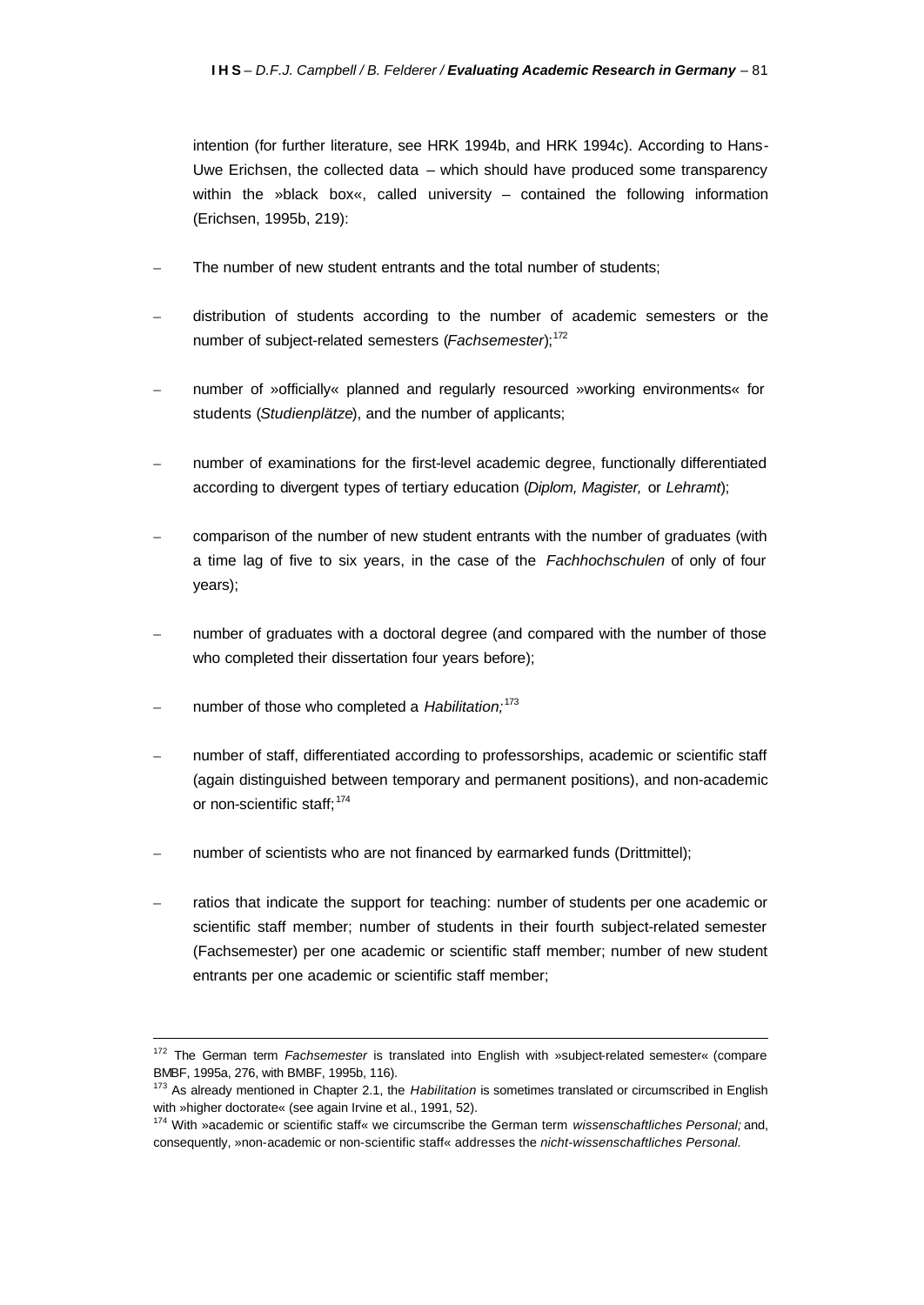- number of scholarship holders and prize-winners, differentiated according to the source Humboldt, Leibniz, and Hess;
- earmarked funds (Drittmittel), differentiated according to the source (DFG, federal and Länder ministries, foundations and private resources, resources of the EU).

Now based on those collected descriptive statistical data, the following ratios were calculated, in a second phase, to obtain a more pronounced picture and also an analytically more challenging overview of the performance of those universities that participated in the Profilbildung pilot project survey (see again Hans-Uwe Erichsen, 1995b, 219):

- number of professors *per* number of academic and scientific staff members;
- number of non-academic or non-scientific staff members *per* number of academic or scientific staff members;
- new student entrants *per* number of academic or scientific staff members;
- students *per* number of academic or scientific staff members;
- students progressing in the »normal time« (*Regelstudienzeit*) *per* total number of students;
- number of examinations *per* number of professors;
- number of examinations *per* number of academic or scientific staff members;
- number of completed dissertations (*Promotionen*) *per* number of academic or scientific staff members;
- number of completed dissertations (*Promotionen*) *per* number of professors;
- earmarked funds (*Drittmittel*) *per* professorships;
- and earmarked funds (*Drittmittel*) *per* number of academic or scientific staff members.
- (4) **Principles for proper use of indicators:** Hans-Dieter Daniel elaborated a set of principles which should be taken seriously when the evaluation of academic performance is at stake. In the following we will summarize some of those principles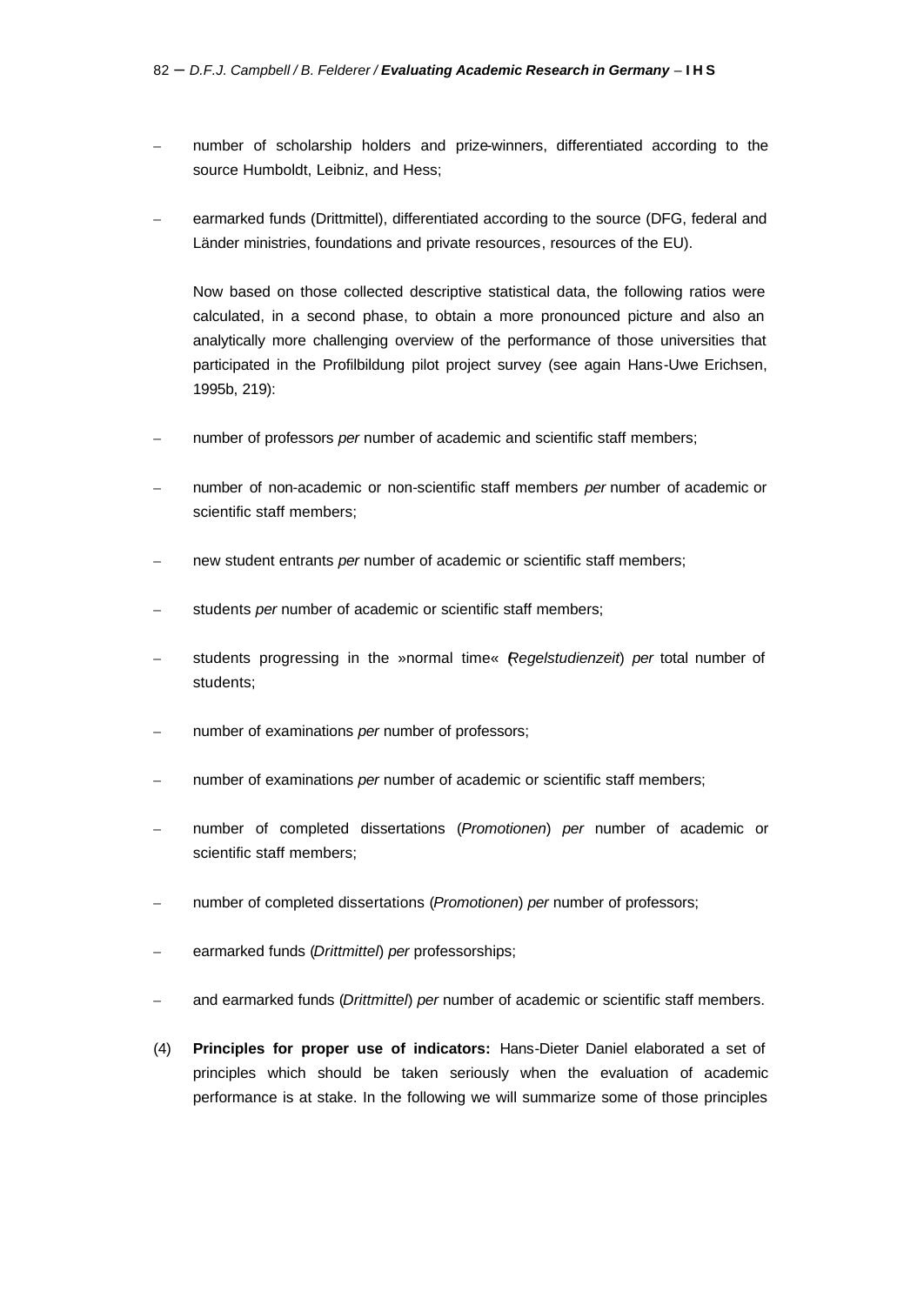that are qualified as crucial for a proper use, application, and employment of indicators (see Hans-Dieter Daniel, 1995, 206–207):

- A comparison of performance across distinct disciplines, particularly across science (»natural sciences«), the social sciences, and the humanities, could cause a series of problems. Different disciplines are confronted with different environmental conditions and a distinct supply of resources; for instance, the number of students and graduates, acquired earmarked funds (*Drittmittel*), and behavioral patterns of publishing and being cited in other publications. Therefore, as Hans-Dieter Daniel argues, a focus should be given to distinct and individual disciplines and to individual university curricula and study programs.<sup>175</sup>
- The assessment of performance in research, teaching, and academic service demands the development of a broad spectrum of indicators. These indicators should reflect quantitative and qualitative aspects of performance and can use or rely on *subjective data* – for instance, assessments by students or the expertise or knowledge of experts – or *objective data* (or, in the words of Hans-Dieter Daniel, »quasi« objective data), such as: number of academic semesters, number of graduates, amount of earmarked funds (*Drittmittel*), number of publications, citations, and patents, and so on.<sup>176</sup>
- The data should be presented within the framework of a »performance profile« (*Leistungsprofil*) that presents a comparison of information oriented to the strengths and weaknesses of different disciplines or of different *Fachbereiche,* as often preferably phrased in German.
- Derived from practical experience, the performance or quality variance *within* a specific discipline is often larger than *between* different disciplines – when measured or indicated on the basis of a »virtual« or »constructed« performance or quality mean for each discipline. Therefore, as Hans-Dieter Daniel stresses, it is important to determine and to identify who really the persons are who perform most of the quality and output. Daniel also cites two authors who independently claim that most of the publishing is produced by a minority within the scientific communities.

<sup>&</sup>lt;sup>175</sup> However, as we would like to add, in conscious contrast to Hans-Dieter Daniel, also a comparison of diverging disciplines can be conceptualized meaningfully when those differing starting points of individual disciplines are recognized and somehow incorporated into the analysis.

 $176$  Obviously citations are just as important as publications, since scientific output that is not recognized by the scientific community – that means, to give an example, publications which are not cited – can only claim to be of limited value. Norbert Untersteiner, for instance, asserts that in the humanities (*Geisteswissenschaften*) almost ninety percent of the published articles are never cited – although, unfortunately, Untersteiner fails to name a source for his statement (Untersteiner, 1995, 145).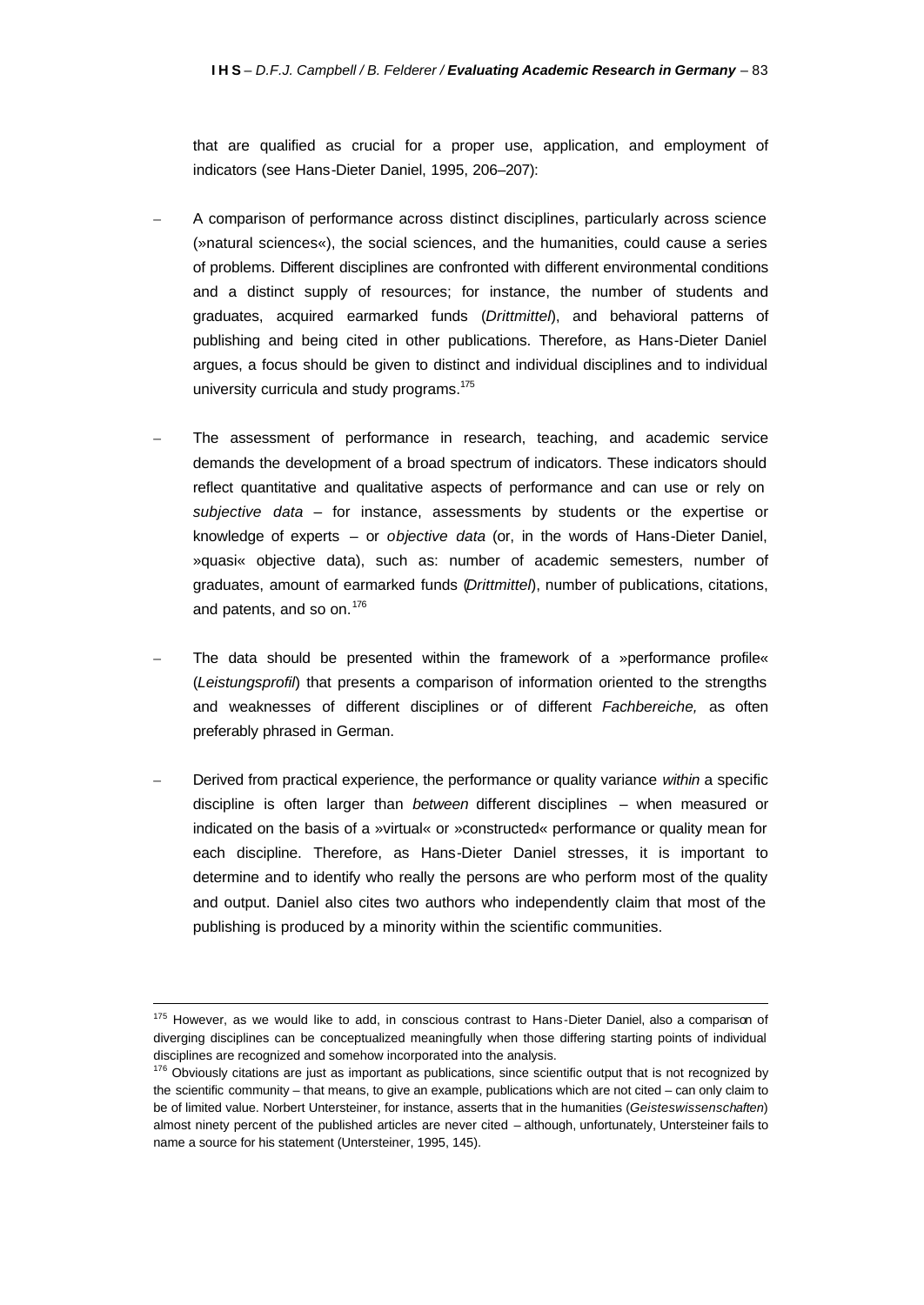- An adequate assessment of performance must always take the input of resources into account. This is necessary to prevent that automatically, and by this perhaps falsely, those disciplines (*Fachbereiche*) are evaluated and interpreted more positively that operate on the basis of a generous supply of resources; efficiency cannot be derived from the degree or intensity of output, but is the consequence of a favorable input/output relationship.
- An evaluation should cover a period of three to five years. If the temporal periods are longer, then this might imply the danger that the indicators are outdated; and the problem of shorter periods is that this might lead to the delivery of unstable data and thus questionable results. As Hans-Dieter Daniel emphasizes, such a claim of a temporal optimum of a 3–5 year period for evaluations, is based on practical experience.
- Indicators, data, and results should not be published without sufficient comments or documentation. This is to prevent wrong or unreliable conclusions from being drawn.
- (5) **Earmarked funds (***Drittmittel***) as a key indicator for the quality and/or relevance of academic research:** Among leading experts, and also among decision makers, many express the opinion that earmarked funds – in German called *Drittmittel* –, or the »degree« of earmarked funding, *should be valued and interpreted as a crucially important variable for the process of evaluating university research*. In other words: earmarked-funded academic research is a key indicator for *the quality as well as the relevance* of university R&D. Such a claim can be based on the following arguments: (a) Since earmarked-funded research – no matter if it is processed either in the context of a research project or a medium-scale or large-scale research program – is always pre-assessed during a peer-review procedure (that follows the application phase), this implies that such a research already automatically will be valued by an *ex-ante* evaluation. Beyond that, because the outcome or »final product« again is assessed by those institutions or organizations that provided the earmarked funds, this leads to the consequence that earmarked-funded academic research must pass a *double quality check;* an *ex-ante* evaluation at the beginning and an *ex-post* evaluation after completion. In contrast to that, university research that is financed by basic funds, is not exposed to an in-depth and rigorous *ex-ante* quality control procedure and, in addition, is only very selectively assessed *ex-post,* since a systematic and comprehensive *ex-post* evaluation system for university research still has not been implemented in Germany (see again Chapter 3.2.1, where we arrived at that observation for the current *status-quo* in Germany).<sup>177</sup> Therefore, because of this »double quality control«, earmarked-funded research can be interpreted as an

<sup>&</sup>lt;sup>177</sup> In Chapter 3.1 we described in detail the different funding categories of universities in general and of university research.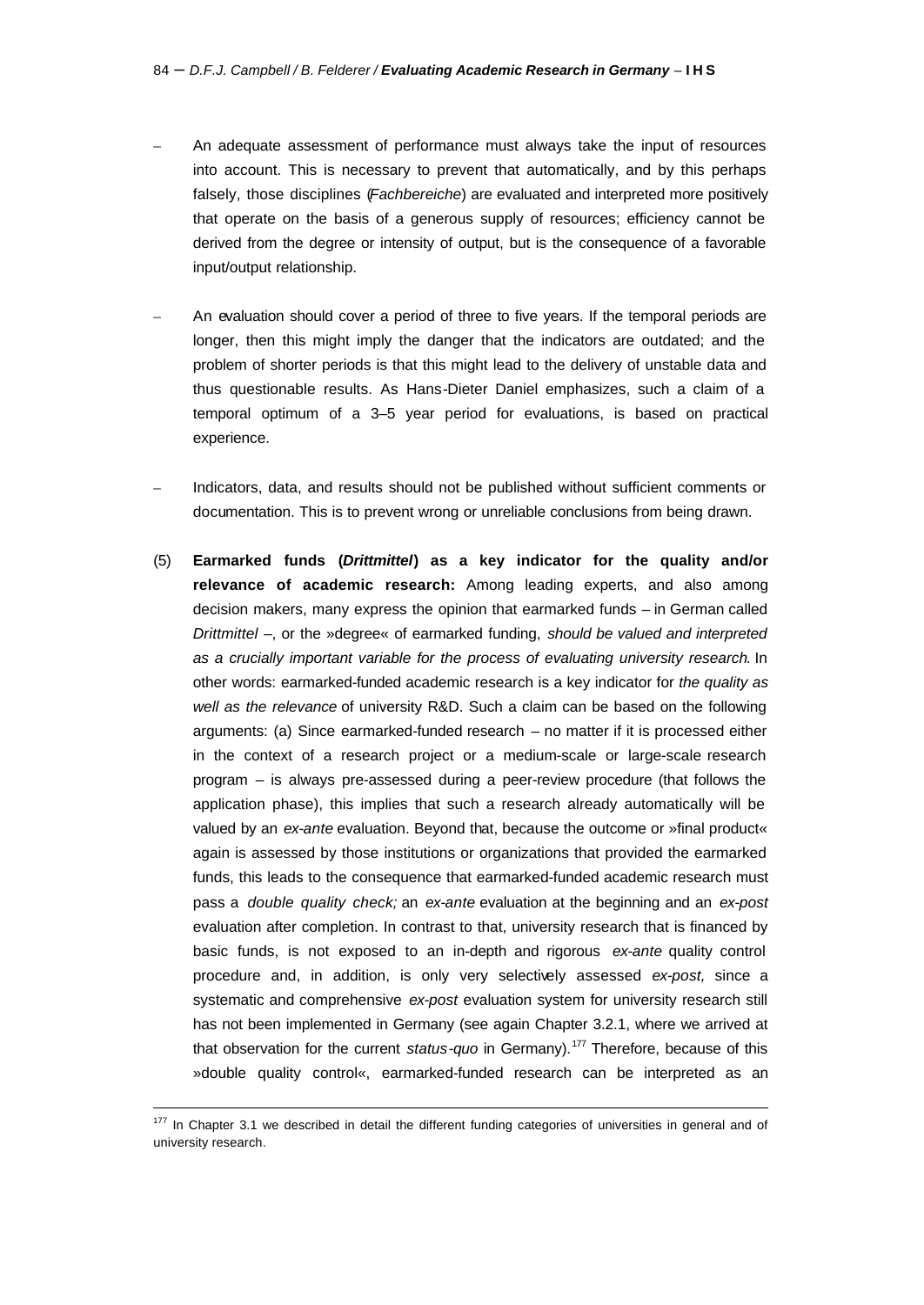*indicator for quality*. (b) Now depending on the specific source, such earmarkedfunded academic research can also be *an indicator for the relevance* of that research – and its output – for society in general, or for the economy, or other decision makers in more particular. When an earmarked fund is provided by a company or firm of the business enterprise sector, or other private or public institutions (for instance, a ministry), which – all together – commonly can be circumscribed to have a strongly focused application-oriented interest into the practical results and conclusions of academic research, then it appears legitimate to interpret, in such cases, the degree of earmarked funding as an indicator of relevance. In other cases, where an institution providing earmarked funds either does not have a »political« interest at all or at least not a direct interest in practically applying the research results – for example, the DFG and, to a certain degree, also the foundations -, the function of a quality indication of those earmarked funds still is continued. (c) Earmarked funds have the great advantage that they are relatively easy to survey. In other words: the development and build up of a data collection, that gives information on the degree of earmarked funding of university research, can be done at a reasonable cost or price. So when there is, firstly, an interest in analyzing the quality and relevance of university research, and, secondly, it is accepted that earmarked funds are a proper indicator for that, then an investigation of the degree of earmarked funding is the »cheapest« and fastest way to obtain information on such an issue. Therefore, in summarizing, the simple equation would be: *the higher the degree or intensity of earmarked funds in relation to the extent of basic funding, the more relevant and/or the higher the quality of research* that is conducted by a university department or a university entity as a whole. On the other hand, of course, such earmarked funds may also not be overly interpreted as an indicator. In that context it is important to recognize possible differences between disciplines; that means that because of their intrinsic structures or goals some disciplines might be, from the beginning, in a more favorable position to acquire earmarked funds. As some expert are inclined to indicate, perhaps disciplines in science (*e.g.,* engineering) or in the social sciences (for example, business administration or economics) have an easier access to earmarked funds than, for instance, disciplines of the humanities. Therefore, the value of an indicator such as *the degree of earmarked funding* seems to be the highest when that indicator is used for assessing the *quality and relevance of research* of university departments located within the context of the same discipline; or, as a minimum condition, during the course of applying the earmarked-funding indicator one should keep in mind possible »structural deviations« between disciplines in science, the social sciences, and the humanities. This enables a strict agreement with those principles which were outlined by Hans-Dieter Daniel and are designed as guidelines for a proper use of indicators: Daniel emphasizes that an indicator-based performance assessment promises, under such a condition, the most reliable results when the comparison takes place within the same discipline or within a group or family of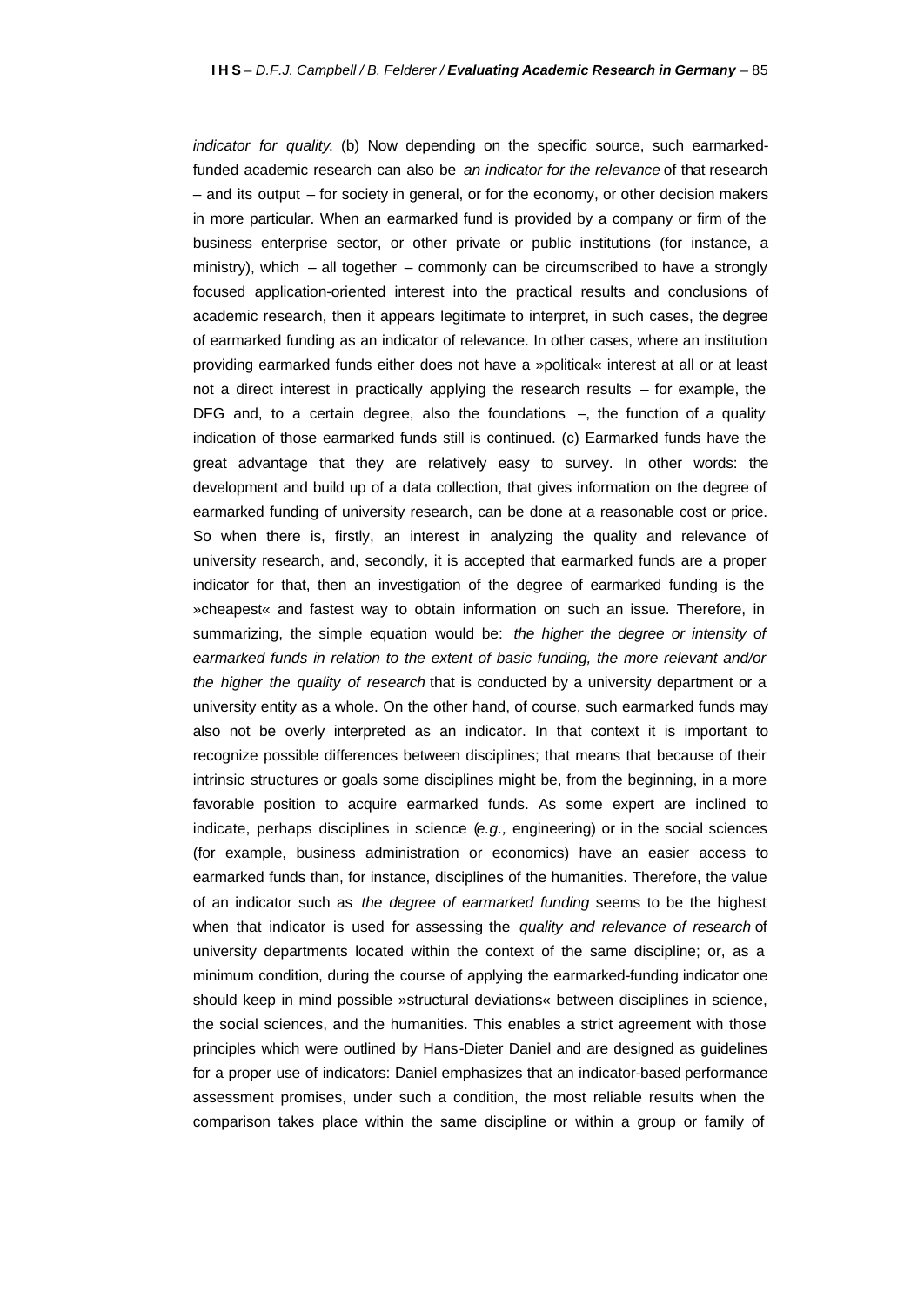similar disciplines (refer to the previous paragraph number four and, in addition, Hans-Dieter Daniel, 1995, 206).<sup>178</sup> Finally, arriving at a conclusion that reveals policy relevance, we want to add that in two German *Länder* a funding formula for universities is in the process of discussion (or already at the beginning of a regular implementation*) that orients itself primarily towards the degree of earmarked funding*. In other words: those universities should be »rewarded« that prove to be successful in acquiring such earmarked funds; and, consequently, universities which are not that successful in that respect might be »punished«. In the following we want to summarize shortly those two *models* that are designed to underlie the public funding formulas of two *Länder* ministries and thus have the potential of substantially altering the German university system in the future.

### **Model One:**

- **Basic supply or funding** (*Grundausstattung*): 20% of the resources are used for that funding. The distribution key is calculated in reference to the number of professors and in reference to half of the number of academic or scientific staff members (*wissenschaftliches Personal*). The *Fachhochschulen* are weighted with the factor 0.8; the natural sciences, medicine, and engineering are weighted with the factor 1.5.
- **Additional supply or funding for teaching** (*Zusatzausstattung Lehre*): 45% of the resources are devoted to that funding type. The funding is calculated by a formula that refers, using equal weighting, to the number of students progressing in »normal time« (*Regelstudienzeit*) and to the total number of graduates for each university. The weighing factor for the *Fachhochschulen* is 0.8.
- **Additional supply or funding for research** (*Zusatzausstattung Forschung*): 30% of the resources are used for that funding. The allocation of resources depends totally on the degree and intensity of earmarked funds (*Drittmittel*) that were acquired by each university.
- **Additional supply or funding for the promotion of young scientists** (*Zusatzausstattung Ausbildung wissenschaftlicher Nachwuchs*): 5% of the resources are allocated for that purpose. The distribution is derived from the number of those who completed a dissertation and those, weighted with the factor 10, who successfully passed a *Habilitation* procedure.

<sup>&</sup>lt;sup>178</sup> Peter Weingart expresses a very similar opinion by arguing that not all disciplines are equipped with the equal opportunity of accessing earmarked funds: »Der Drittmittelindikator ist zwar gegen diese direkte Form der ›Umkehrung‹ immun. Aufgrund der sehr unterschiedlichen Forschungskulturen und auch der politisch vorentschiedenen Prioritätensetzung der Forschungsförderung ist ein disziplinenübergreifender Vergleich jedoch fragwürdig und müßte zur Ablehnung führen. Für die insgesamt geringer alimentierten Forschungsbereiche ergeben sich keine Lernchancen, die sie zu Anpassungsstrategien motivieren könnten. Wenn dieser Indikator eingesetzt wird, sind zumindest gebietsbezogene Normalisierungen erforderlich« (Weingart, 1995, 79).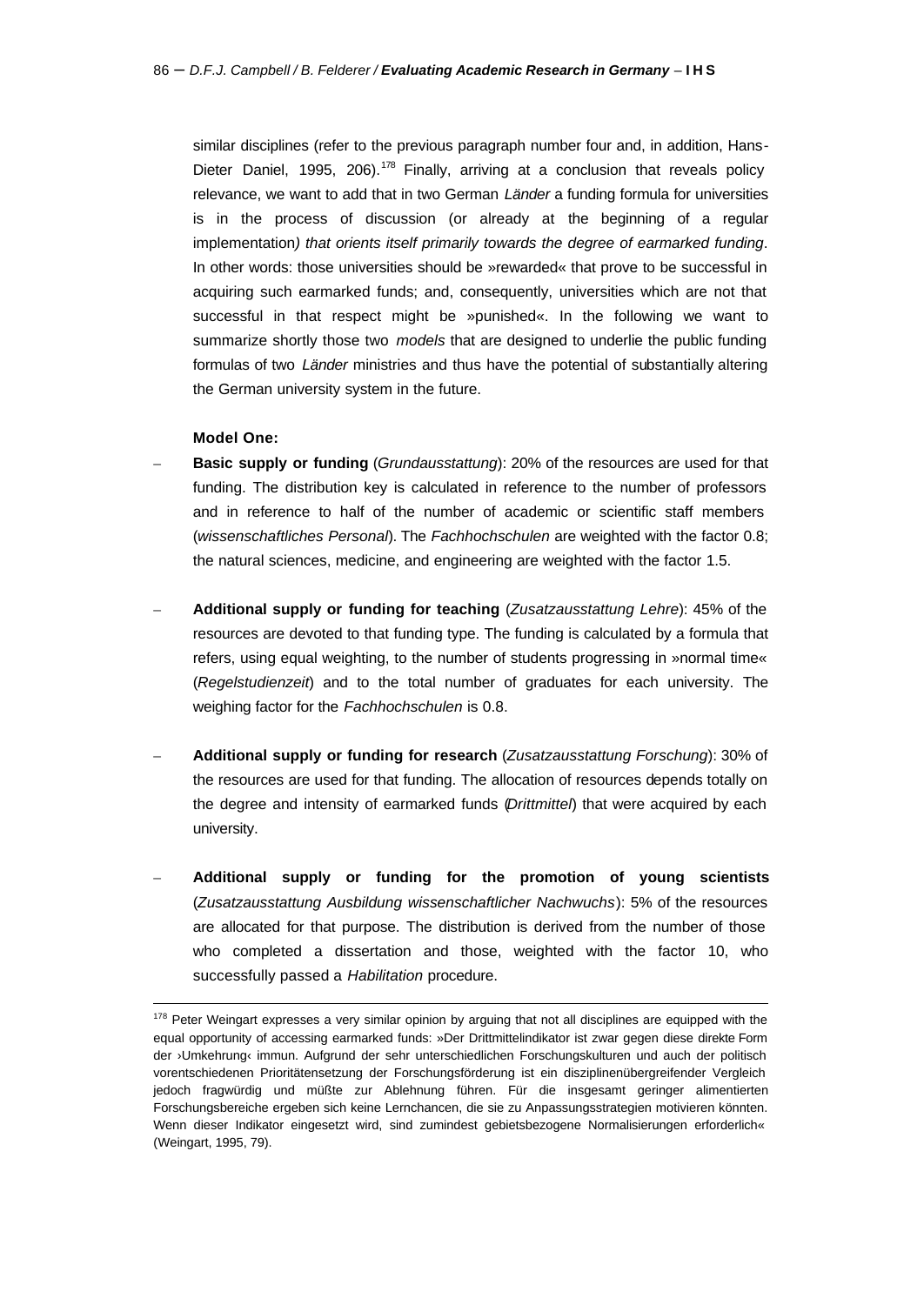#### **Model Two:**

- **Basic supply or funding for teaching and research** (*Grundausstattung Lehre und Forschung*): 30% of the resources are allocated for that funding mode, and the distribution is calculated according to the total number of academic or scientific staff members (*wissenschaftliches Personal*), including the professors. The following weighting factors are applied: professors in science or the »natural sciences«, engineering, and veterinary medicine: 2; professors in all the other disciplines: 1; other academic or scientific staff: 0.5.
- **Additional supply or funding for teaching** (*Zusatzausstattung Lehre*): For that purpose 40% of the resources are used, which are distributed according to the total number of students.
- **Additional supply or funding for research** (*Zusatzausstattung Forschung*): 25% of the resources are directed towards that funding type. The allocation is based on the amount of acquired earmarked funds (*Drittmittel*).
- **Additional supply or funding for the promotion of young scientists** (*Zusatzausstattung wissenschaftlicher Nachwuchs*): 5% of the resources; calculated on the basis of dissertations and completed *Habilitationen*.
- (6) **The university-internal redistribution of resources depending on performance:**  At several German universities models are being discussed – or already implemented – that should enable *a university-internal redistribution or re-allocation of resources depending on the performance of single university departments* (or of other units within the context of a university). Such a university-internal redistribution process should fulfill several functions, such as: (a) first of all, any redistribution must be based on »objective«, »quasi-objective«, or »objectively created« data and data-based indicators. This is necessary so that redistribution decisions can claim a sufficient degree of legitimation within a university community. Therefore, as some experts would argue, such discussions or – even more – decisions on redistribution massively foster a thinking and acting *that favors the design and development of indicators* that have the capability of adequately reflecting the performance of individual universities. (b) As the next conceptual step*, those university-internal redistribution processes should help spreading transparency within the environment of a single university*. Since, as we just have elaborated, redistribution decisions demand the development of a data base, the regular and continuous reporting of data becomes a standardized routine; and, as an essential by-product, this leads to an overall increase of transparency within that university entity. (c) *The performance-based redistribution of resources should increase the »internal« rationale of the system*. In simple terms, redistribution implies the following formula: university departments or academic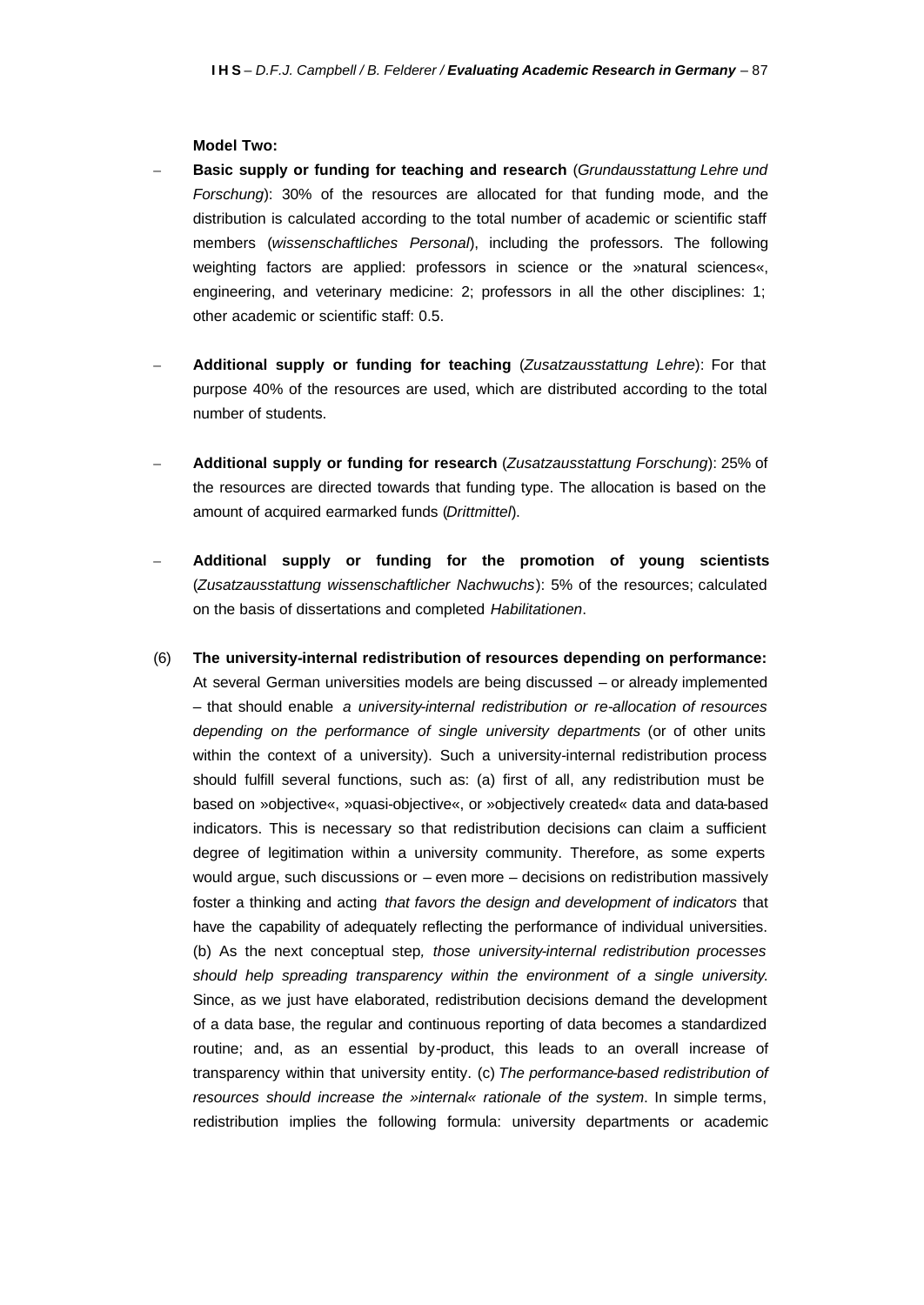university staff (*e.g.,* professors) with a good performance should be »rewarded« (by an increase of resources) and departments with a poor performance should be »punished« (by a decrease of resources). The rationale is the following: Firstly, a performance-based allocation appears to many observers or analysts to be more just or fair than an allocation which is based mainly on »historical« claims. Secondly, either in case of a general increase or decrease of the funding base for universities, such performance-based re-allocation processes offer a mechanism or key for passing on those financial shifts and changes to the level of individual departments. Thirdly, a long-duration impact on the academic culture seems possible in the sense that a general attitude is encouraged that favors performance, output, and some forms of efficiency. Fourthly, university-*internal* competition is encouraged; this appears to be highly compatible with the general demand of an overall increase of competition *between* different universities. Therefore, similar processes at the »micro« and »macro« systemic level can be linked to each other, which again possibly creates certain synergy effects. (d) *Performance-based redistribution processes within universities can help to improve substantially the general public image of universities*. Redistribution mechanisms might be interpreted by the public as well as by public decision makers as a serious attempt by the universities to increase transparency and to introduce accountability and performance-favoring attitudes within the context of a university institution. Particularly during the current phase, in which the universities claim that they are underfinanced by the public $179$ , such a university policy – that of implementing a university-internal redistribution – could be used in the academic discourse and in public discussion as a key argument, with a crucial symbolic meaning, for the interests of universities. (e) The pivotal question, which remains, obviously is whether such a re-allocation process should be regarded primarily as *a setting of incentives* that can stimulate university research activities into a desired direction or, contrarily, whether *a fundamental and far-going redistribution of resources* should be the ultimate goal? Currently, as it appears to us, there is no consensus among experts on that important issue. While some experts qualify it as sufficient to use and interpret the university-internal re-allocation as a means for defining incentives, others are more inclined to favor the concept of a fundamental redistribution: thus, in the opinion of those experts, also the basic university funds should be addressed by the university-internal re-allocation decisions. Assessed in empirical terms, Uwe Schimank claims that up until now those university-internal redistribution processes are still far away from a substantial reallocation of resources. Therefore, as a correct interpretation of the current *status quo,* this university-internal redistribution resembles more an attempt of implementing symbolic incentives. Uwe Schimank also gives a convincing empirical example: during the period of 1975 until 1990 only 5% of the academic positions were subject

 $179$  See again Chapter 3.1, in which we discuss this issue of an asserted »underfinancing« or »underfunding« of the German universities.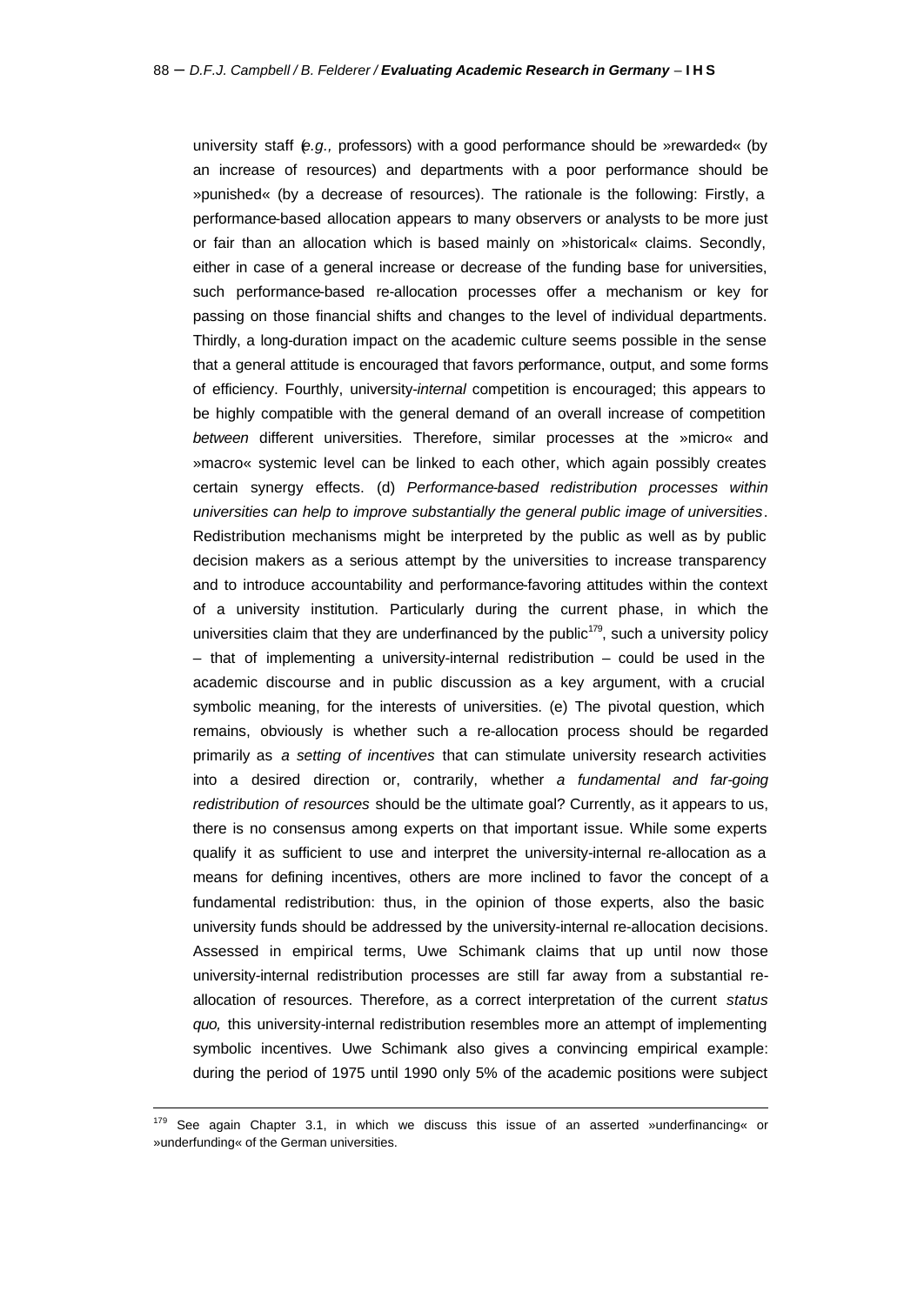to redistribution decisions – calculated in average statistical terms this means one *per* 300 academic positions *per* year. Schimank explains this phenomenon of a *de facto* resistance against a radical redistribution with the fears of the academic staff that such a process might create tremendous internal turmoil and tensions (Schimank, 1995b, 65–66).

The Free University of Berlin (FU Berlin)<sup>180</sup> already has implemented a scheme that processes a university-internal redistribution of resources depending on performance. Since this scheme is qualified by many experts as interesting and innovative, we want to present and discuss, in the following, the key features of this »FU Berlin« model in more detail<sup>181</sup> – for an excellent summary and overview see also an article by Peter Wex, published in 1995 (Wex, 1995):

- The »FU Berlin« model that means a university-internal redistribution of resources as an outcome or consequence of performance – was implemented back in 1992 and has been continuously operative. In 1992 the re-allocated money sum amounted to 1.6 million DM; in 1993 this sum increased to 2.4 million DM, and in 1994 to 2.5 million DM.
- To assess the financial »weight« of those 2.5 million DM, which were redistributed in 1994, two different references – and consequently two alternative interpretations – seem possible. First of all, those 2.5 million DM are a part of a volume of 23 million DM (in 1994), which are used for additional facility and non-labor expenditure (in German called *Sachmittel*). So of that money approximately 10% – in 1994, exactly 10.9% – are subject to redistribution. On the other hand, however, personnel or labor expenditure (*Personalmittel*) or the basic supply or basic funding (*Grundausstattung*) for the FU Berlin are not addressed by the re-allocation scheme. Therefore, secondly, when the total costs of the FU Berlin are taken as a frame of reference, we obtain a reverse picture: in 1994 the total costs amounted to approximately 1300 million DM; consequently, the redistributed 2.5 million DM represented only a share of 0.19% of the overall monetary supply for FU Berlin. So arriving at a, perhaps preliminary, bottom-line conclusion, it is probably fair to interpret and describe the current redistribution model of the FU Berlin primarily as a system that wants to set some incentives, and not so much as a system that aims at a »real« and fundamental reallocation of resources.<sup>182</sup> Of course, there is an intense debate at FU Berlin on the future objectives of the redistribution scheme; while some experts prefer the *status*

<sup>180</sup> In German: *Freie Universität* Berlin.

<sup>181</sup> As one expert indicated, the »FU Berlin« model could be interpreted as a first and perhaps preliminary or somewhat pre-mature design and step towards a more complex and in-depth model for a *formula-based funding* of a whole university.

<sup>&</sup>lt;sup>182</sup> This assessment is similar to the above cited claim of Uwe Schimank that currently the university-internal redistribution attempts in Germany are facing serious structural constraints (see again Schimank, 1995b).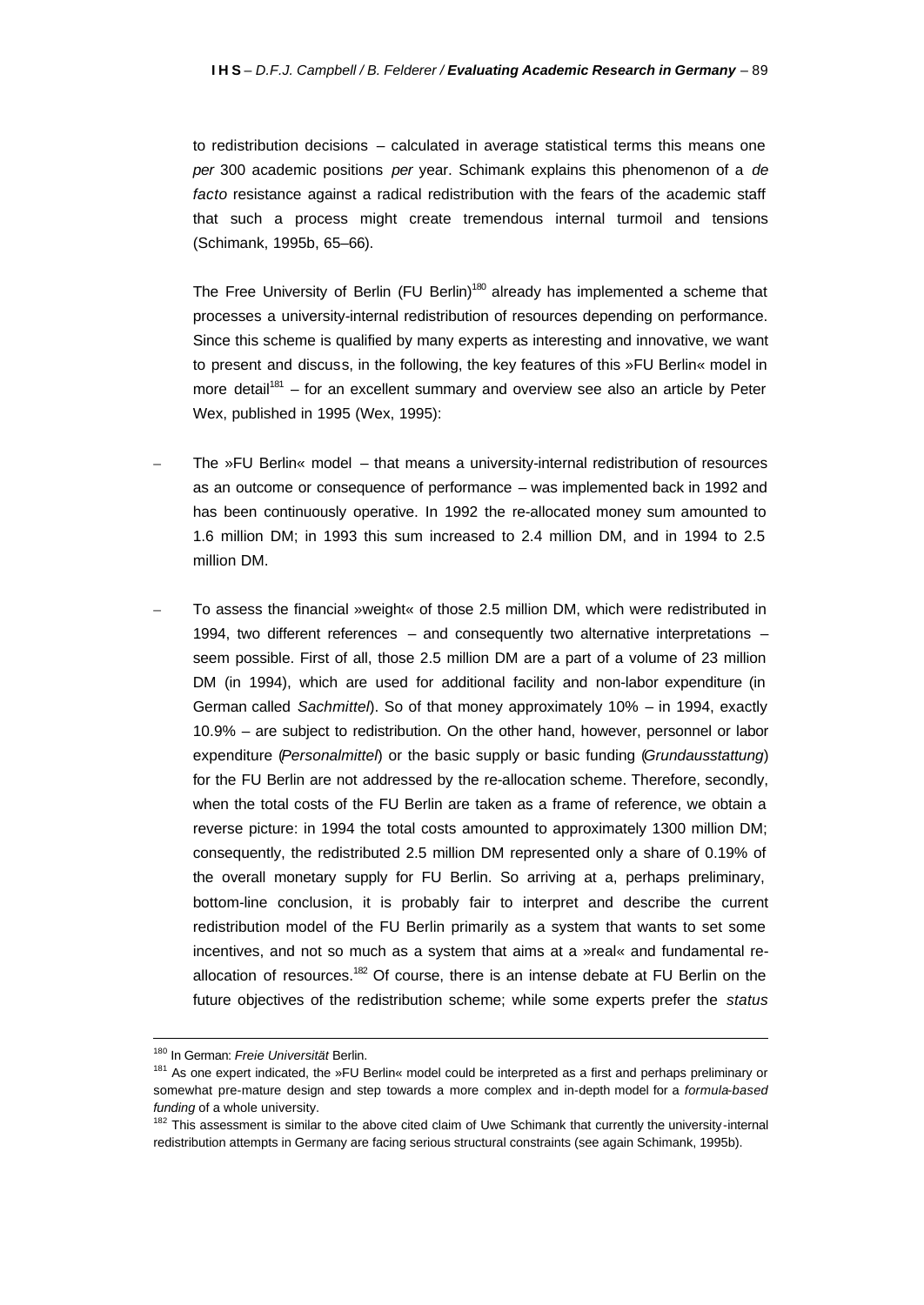*qou, i.e.* the development and set-up of incentives that should stimulate selforganizing processes, other analysts would opt for an expansion of the scheme's scope – that means that in the future also the labor costs and segments of the basic supply should be integrated, at least partially, into a re-allocation of resources that is closely linked to performance.

- The seventeen disciplines or faculties, or, as phrased preferably in German in reference to the university-internal institutional organization, the seventeen *Fachbereiche,* that are addressed by the redistribution scheme, are grouped into two main clusters. The one cluster includes the social sciences and humanities, the other cluster contains five science or natural sciences disciplines: those are physics (*Physik*), chemistry (*Chemie*), pharmacy (*Pharmazie*), biology (*Biologie*), and earth and related environmental sciences (*Geowissenschaften*). The underlying rationale for that is that the closer related disciplines (or *Fachbereiche*) are, the easier – and also methodologically »safer« – is an indicator-based comparison of performance of exactly those disciplines. Therefore, in practical policy terms the recommended implication would be to compare disciplines of the social sciences and humanities primarily with the social sciences and humanities, and science or natural science disciplines with disciplines in science or the natural sciences.<sup>183</sup> Comparisons across the fundamental disciplinary border of those two clusters, at a so-called »meta level«, are always vulnerable to severe criticism – however, they might be conceptually or intellectually challenging.
- For the performance assessment of each discipline or faculty (*Fachbereich*) five indicators are used. Those are, first of all, (a) **the number of scientific publications**  during the last three years, and put in relation to the number of academic or scientific staff members *per* faculty. The only »authoritative« source for counting publications is the so-called *Universitätsbibliographie,* a book volume that is published each year – since the first half of the 1980s  $-$  by the university library of FU Berlin. In t all publications are documented that are reported by the academic or scientific university staff to the library, normally with a time lag of two years: so the 1995 edition covers the year 1993 (see, for example, FU Berlin, 1995). Concerning the structure of the book, for each *Fachbereich* (faculty) – down to the level of individual departments – and for each academic or scientific staff member, in alphabetical order, each reported publication is listed. This institution-oriented individual listing is then additionally supported by a person or author index (*Autorenregister*) at the end of the book. Experts indicate that since this *Universitätsbibliographie* is being used as a source

 $\overline{a}$ 

<sup>&</sup>lt;sup>183</sup> See again paragraph number four, where we summarized, according to Hans-Dieter Daniel, the key principles for a proper use of indicators: there the hypothesis was put up for discussion that comparisons across disciplines are in such cases the most difficult where disciplines are very different in their structure and content.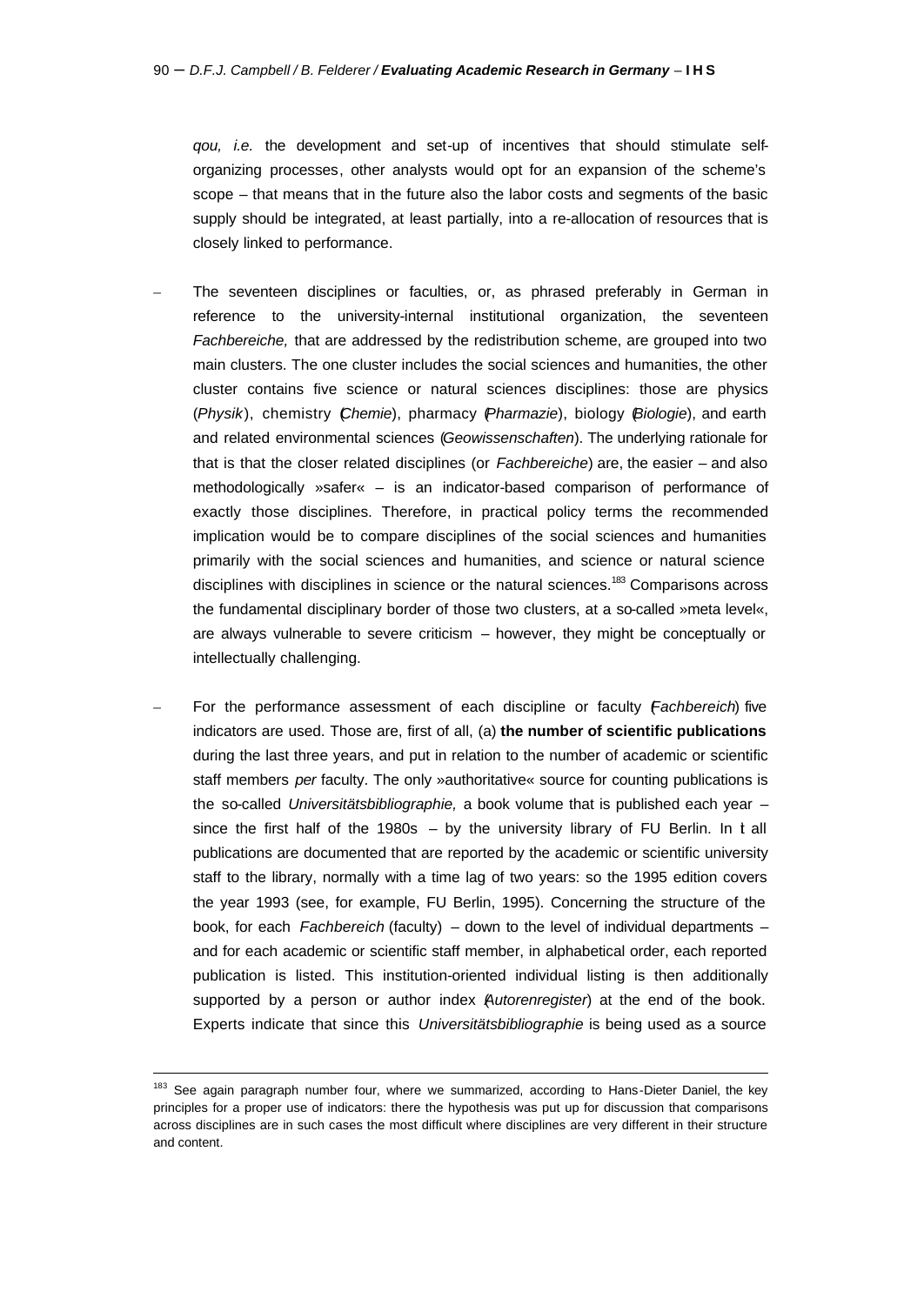for publication performance assessment, the frequency of publication reporting has increased considerably, so that currently it is fair to assume that the *Universitätsbibliographie* can claim a high degree of representiveness of the publication activities of the university staff. In the future it is planned to add the following weighting scheme to those individual publications, which should improve the current procedure of just simply counting the quantity of publications; single or multiauthored books (monographs): 10 points; journal articles, edited publications or contributions to an edited book: 4 points; and reviews: 1 point. (b) **Earmarked funds (***Drittmittel***):** The total expenditure of earmarked funds during the last three years *per* academic or scientific staff of each faculty (*Fachbereich*). (c) **Dissertations:** The total number of dissertations, during the preceding three-year period, again *per* the number of professors of a faculty (*Fachbereich*). (d) **Graduations:** The number of graduations during the last three years *per* the number of professors and multiplied with the *Curricular-Normwert* which indicates the supervision input or the supervision supply for each student during his or her study program. (e) **Students:** The number of students from the first to the eighth »subject-related semester« (*Fachsemester*), again multiplied with the *Curricular-Normwert,* and put in relation to the number of professors and half of the number of the other academic and scientific staff *per* faculty (*Fachbereich*).

- The actual performance assessment procedure then is that each discipline or faculty (*Fachbereich*) is ranked in relation to the other disciplines or faculties – within the context of one of the two major clusters that separate the social sciences and humanities (*Sozial- und Geisteswissenschaften*), on the one hand, from science or the natural sciences (*Naturwissenschaften*) on the other hand –, using a scale with a value range from 1 to 6. The best performing discipline gets a 1, and the discipline, performing the weakest, receives consequently a 6. In a first step each discipline or faculty (*Fachbereich*) is being ranked for each of the five indicators, as defined and described above; afterwards, in a second step, an *average ranking position* is calculated for each discipline or faculty (*Fachbereich*) on the basis of those five individual rankings. Those average ranking scores then represent the empirical data input into the formula that decides on the university-internal redistribution of those monetary resources that are at stake.
- The above described procedures of the »FU Berlin« model of a performancedepending and university-internal redistribution of resources focuses on the individual faculties (*Fachbereiche*) as the smallest unit of assessment. In other words: the redistribution is primarily a redistribution *between,* and not *within* the faculties. However, there is a growing general expectation and consequently pressure is being built up that possible monetary gains or losses at the level of the faculties be also passed on and distributed within the context of a faculty (*Fachbereich*) to the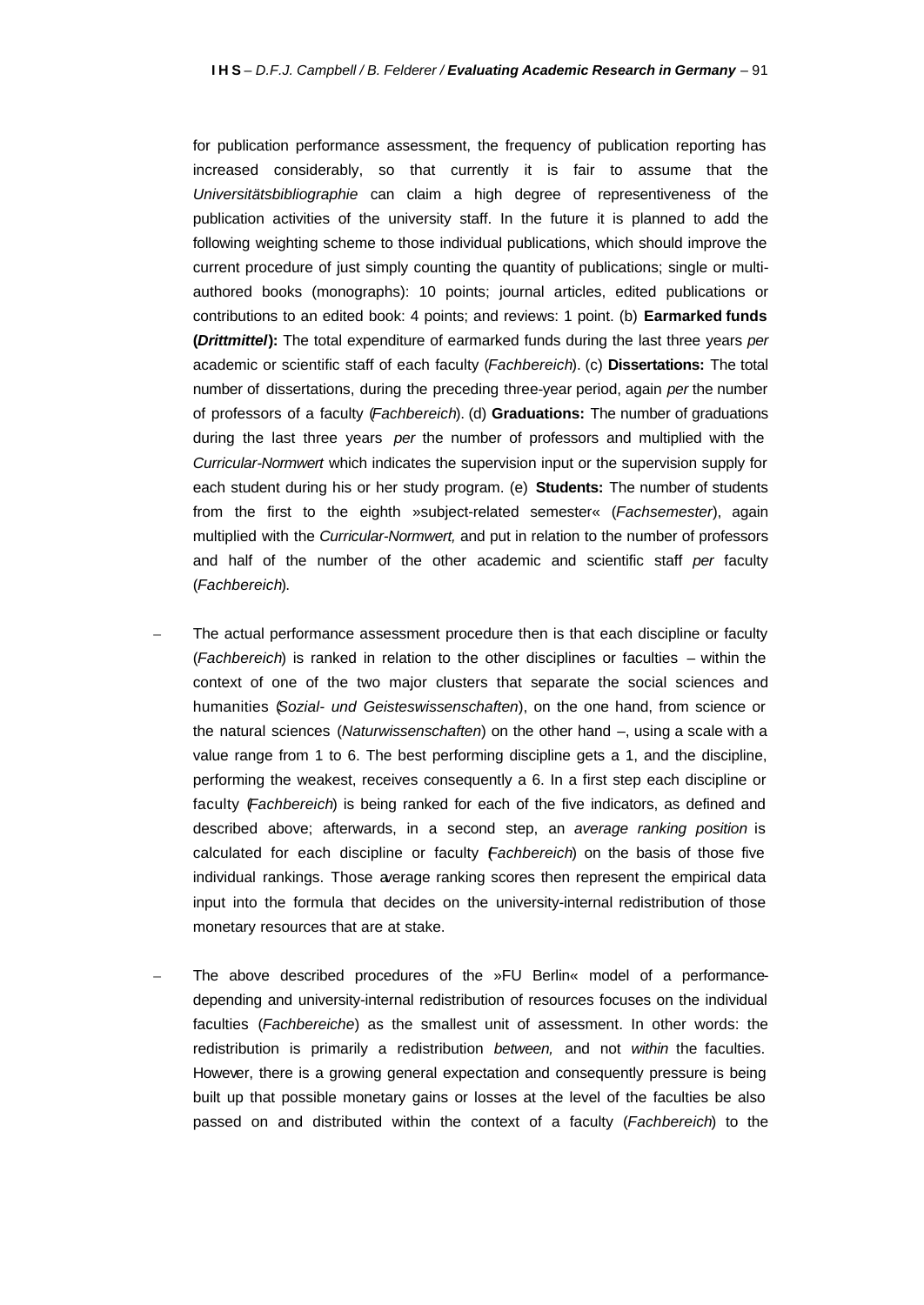individual departments or, even further, to the individual scientists in relation to their bottom-level performance. This exactly also indicates one of the currently most controversially debated discussions at FU Berlin, in the sense of *which institutional level represents the best frame of reference for redistribution decisions:* the faculties (as currently is the case), or the departments, or the academic individuals? As empirical investigations demonstrate, most of the financial surpluses were not redistributed within a faculty depending on individual performance, but, instead, were used for general or »conflict-avoiding« goals of a faculty; in practical terms, about 80% of the surplus money was transferred in a lump sum to the faculty library (*Fachbereichsbibliothek* ). In reaction to that the *Fachbereich Wirtschaftswissenschaft* (faculty of the »economic sciences«) has developed a detailed and formalized scheme that – based on the distribution of performance points<sup>184</sup> – decides on how *within* the context of that faculty financial gains or losses again are redistributed; so this clearly resembles a model for a *combined inter-faculty and intra-faculty redistribution of resources oriented towards performance*.

- (7) **Institutional reforms of the German university system to foster evaluations:** There is an intensive debate going on in Germany that focuses on the question of which *institutional reforms* are necessary or at least desirable for improving the quality and efficiency of the overall performance of the German universities. In that context, one of the key conclusions is that specific institutional structures can either favor or constrain the comprehensive use of evaluations.<sup>185</sup> There are powerful arguments that convincingly demonstrate the »systemic« reasons for why evaluations in general, but also why evaluations of university research in more particular, will gain a crucial importance in the future – see again our analysis in Chapter  $3.2.4$  –, so the challenge can exactly be summarized as: *to design and to implement institutional structures into a university environment that, firstly, promise a high compatibility with the demands of evaluations and, secondly, beyond that even foster the systematic application of ex-ante and ex-post evaluations*. <sup>186</sup> In that respect there are two sensitive issues, which we want to discuss in the following in more detail: Should professorships be granted on a permanently tenured or only a temporally limited basis? And: Are there still rational and scientifically-based arguments that justify the demand of a *Habilitation* for a professional academic career?
- In Germany a professorship is normally granted as a tenure, this means without a temporal limit. Some experts are willing to qualify this practice as a structural

<sup>184</sup> In German: *Zuweisung von Mitteln nach Leistungs- und Belastungskriterien*.

<sup>&</sup>lt;sup>185</sup> In the Chapters 3.2.2 and 3.2.3 we presented an overview of the structural and cultural constraints against a comprehensive evaluation of university research in Germany.

<sup>&</sup>lt;sup>186</sup> For a further and interesting literature reference, see the published summary of a symposium which was titled *Hochschulreform durch Leistungswettbewerb und Privatisierung?* and which was organized in December 1994 (Stifterverband für die Deutsche Wissenschaft, 1995).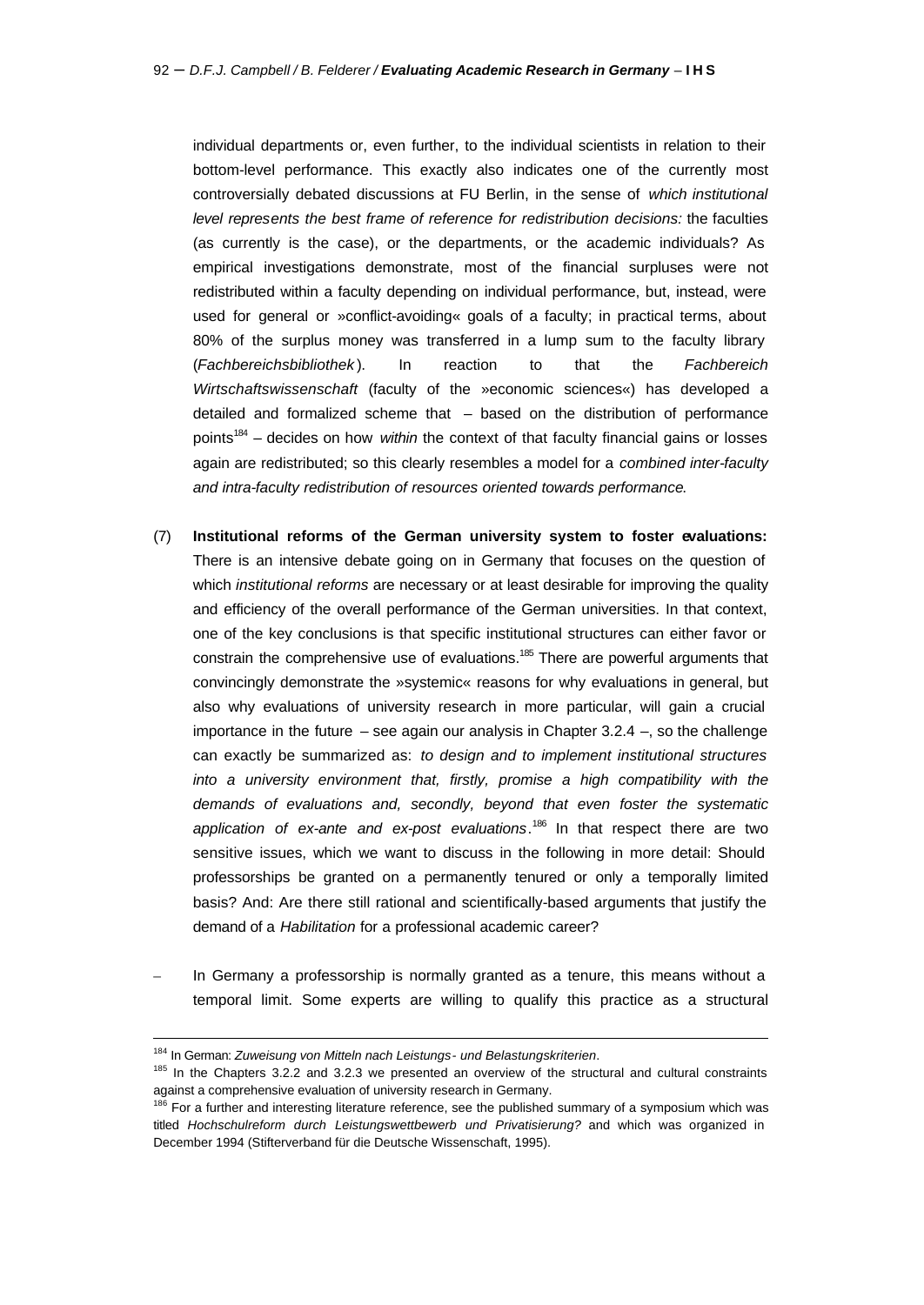constraint against evaluations, since such a system is not in a position to offer »strong« incentives to the individual professor to expose himself or herself to an evaluation procedure that is carried out by an external unit – particularly, when such an evaluation could lead potentially to negative consequences; for instance, a decrease in the supply of resources.<sup>187</sup> Therefore, a group of analysts is willing to express the opinion that in the future the employment status of German professors should be radically altered. In their view the employment contracts ought to be »privatized«, this means that professors should no longer be treated, in their contractual status, like »public employees« that, firstly, cannot be dismissed and, secondly, are permitted the privilege of an extensive autonomy that protects them against interference from the outside (the German term would be *unbefristetes Beamtendienstverhältnis*). Obviously, the current employment contracts of the German professors cannot be changed or reversed anymore. However, based on predictions it is legitimate to assume that the German university system is standing at the beginning of a replacement process of almost a whole generation of professors (*Generationswechsel in der Professorenschaft*): within the next fifteen years almost three fourths or 75% of the current professors will go into retirement (HRK, 1996a, 20– 21). So this defines a »window«, through which the employment status of a German professorship can be changed substantially and comprehensively. Among those experts, who are in favor of such a change, the following two different schools of thought seem to be prevailing: (a) The one group emphasizes that tenured professorships ought to be the exception, particularly when he or she is appointed as a professor for the first time. Therefore, under normal standard conditions the first appointment as a professor should be temporally limited to a period of five to eight years. Towards the end of such a professional period, the performance of that professor would have to be systematically *ex-post* evaluated, and also his or her future plans should, in addition, be exposed to an *ex-ante* assessment. The prolongation of the employment contract, for a next functional period, then would depend primarily on the outcome and the results of the *ex-post* evaluation. In case of a non-prolongation, he or she should receive some financial compensation. (b) The other group of experts argues that the principle of a tenured professorship should be continued. They justify this basically by referring to the empirical fact that in Germany the average age of an academic, after completing a *Habilitation –* the formal prerequisite for applying for a professorship –, is about 39 years; and for persons at that age a temporally limited academic position would be too much of a risk. However, the additional supply of resources for a professor – which can be used for employing assistants, for example –, that normally accompany the assignment of a professorship (in German called *Berufungszusagen*), should be temporally limited. Therefore, in a worst case scenario, where an *ex-post* evaluation of the performance of

<sup>&</sup>lt;sup>187</sup> See again paragraph number three in Chapter 3.2.2, where we raised, for the first time, this issue of tenured professorships in Germany and discussed their consequences on the application of evaluations.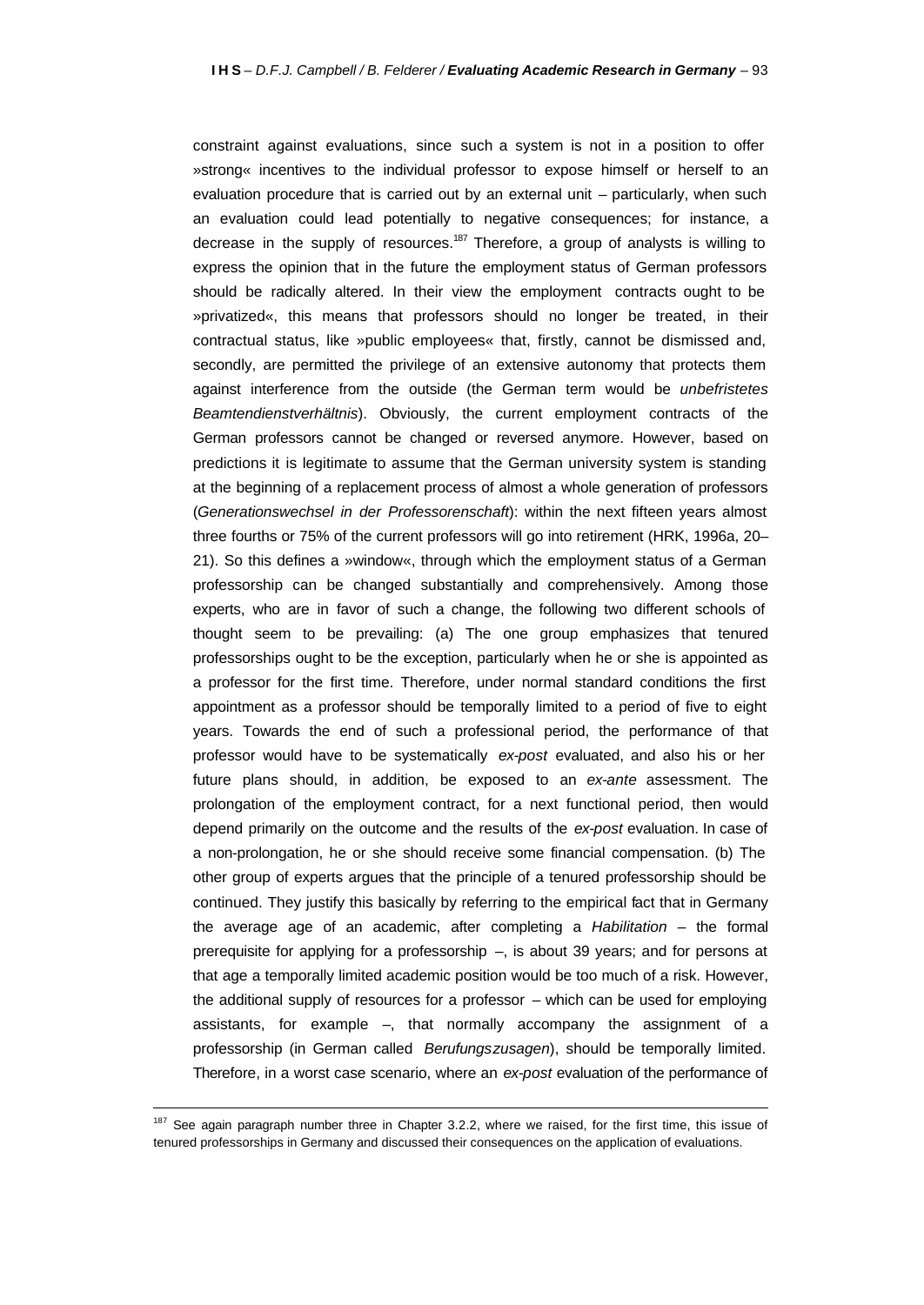a professor arrives at a negative conclusion, the professor still would receive his or her basic salary, but all the additional support and supply with university resources would be terminated.

– As already mentioned and briefly discussed in Chapter 2.1 the completion of a *Habilitation* – in English sometimes paraphrased as a »higher doctorate« (see again Irvine *et al.,* 1991, 52) – represents a necessary condition for applying for a professorship in Germany. The only commonly accepted possibility for an academic to by-pass this *Habilitation* demand is to enter an academic career outside of Germany and after succeeding in becoming a professor, to apply from »abroad«. In practical terms such a *Habilitation* procedure implies that the individual academic is expected to write a »thick book« – this is particularly the case in the social sciences and humanities – which afterwards must be defended *vis-àvis* a commission that is recruited fom the local university. Some leading experts are willing to criticize this *Habilitation* demand. The following complaints are brought forward: firstly, the compilation of a »thick book«, often equipped with a theoretical bias, can distract from the core process of conducting substantial academic research; in that context also the opinion is expressed that often the published *Habilitationen* do *not* belong to the most interesting or to the most frequently cited books. Secondly, by putting a prime emphasis on the *Habilitation* demand, this implies consequently that the catalogue of crucial criteria for an application is almost »artificially« narrowed down; therefore, some experts recommend redefining the *Habilitation* from a necessary to only one of several optional condition. This would give potential candidates for a professorship, who did not complete a *Habilitation,* the chance that they could compensate this deficit with achievements in other areas, such as: practical experience, international professional experience, a sufficient and impressive publication record, and so on. Thirdly, the *Habilitation* is seen by many as a »traditional« instrument for integrating and for conventionally or »conservatively« socializing young scientists at the beginning of their career into the academic community; therefore, according to Peter J. Brenner, the primary purpose of a *Habilitation* is not to promote creativity or to induce conceptual innovations, but to reproduce the mainstream body of knowledge that is being taught in a university context – as a result, *Habilitationen* are biased towards the »conservative« or structure-maintaining end of the spectrum.<sup>188</sup> Fourthly, *Habilitationen* are a crude

<sup>188</sup> Peter J. Brenner offers the following summary interpretation for the function of the *Habilitation* for the German academic science system: »Hier liegt aber auch schon die Grenze des wissenschaftlichen Ertrags der Habilitation: Sie führt fort, was im Fach schon angelegt ist; in aller Regel gehen innovative Impulse von ihr nicht aus. Die Habilitation als Verfahren ist so konzipiert, daß sie zur personellen wie sachlichen Konsolidierung etablierter Forschung beiträgt; die Förderung von Originalität und Innovation gehört nicht zu ihren Aufgaben. Sie ist vielmehr Instrument der Integration von Wissenschaftlern durch Internalisierung von Verhaltensformen. Zugleich dienen sie der Stabilisierung einer Disziplin durch Fortschreibung von methodischen Konventionen anhand von in der Regel neuen Materialien. Der Verzicht auf Originalität freilich ist kein Versagen der Institution Habilitation, sondern ihr Ziel« (Brenner, 1993, 344).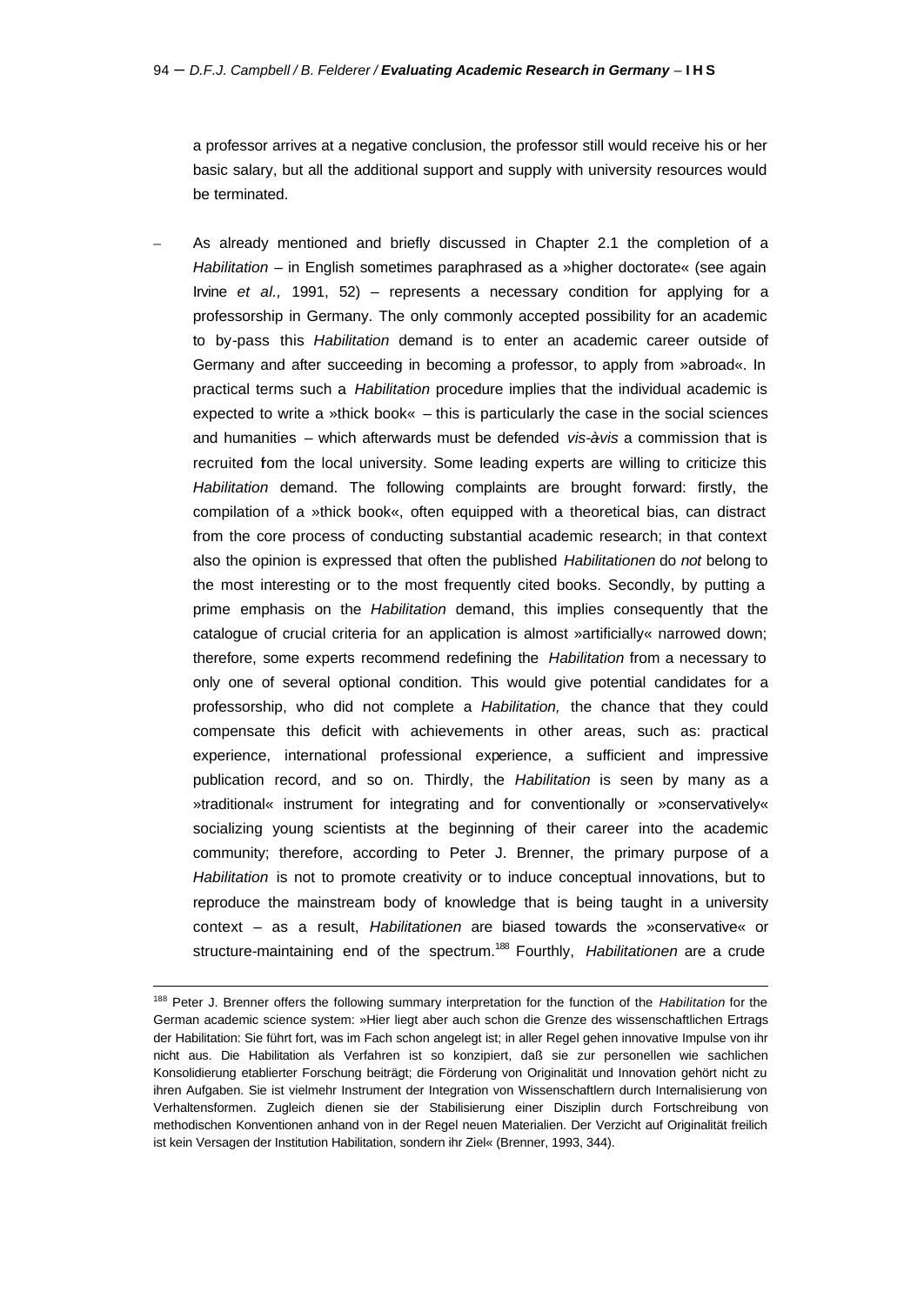selection mechanism that should reduce the number of eligible candidates for announced or vacant professorship positions. As some experts emphasize, during the 1960s and the first half of the 1970s – a period of a massive expansion of the former West German university system – the *Habilitation* already was selectively *de facto* abolished as a formal prerequisite in some disciplines or university departments; however, later, when the tertiary educational output of qualified academics increased and, even more importantly, increased faster than the installation of new university positions, the comprehensive *Habilitation* demand was again »re-introduced«. This development exactly underscores the current dilemma and explains why the total or partial abolishment of the *Habilitation* resembles such a taboo in Germany: Why should those professors, who successfully passed the *Habilitation* filter or threshold, be interested in downgrading the value of the *Habilitation* and therefore making it easier for new applicants to penetrate the labor market of professorships? Thus even those experts, who would qualify it as rational and perfectly compatible with the intrinsic demands of the scientific and academic research system to »soften« the formal importance of the *Habilitation,* admit or have the impression that currently still a majority of the German professors wants to sustain the *Habilitation* demand. In other words: only a minority fraction among the German professors would favor or opt for an abrogation or »functional suppression« of the *Habilitation* prerequisite. Interestingly enough, there is no consensus among those *Habilitation*-critical experts whether the younger professors are more in favor, or not, of abolishing the *Habilitation*. Also the German Science Council put forward some question-raising comments in reference to the *Habilitation,* by emphasizing that from the turn of the century up until the end of the 1980s the average age of an academic, who completes a *Habilitation,* increased from 30 to 39 (Wissenschafsrat, 1988, 182). In addition, the Science Council criticizes several practical aspects of the current *Habilitation* procedure; however, when finally arriving at the concluding bottom-line, the Science Council does not, at least up until now, recommend abolishing the *Habilitation* requirement (Wissenschaftsrat, 1988, 189–190).<sup>189</sup> The *Habilitation* represents such a key institution in German academic university life, that its replacement by an alternative set of criteria would radically alter the German university system. But perhaps, as some experts indicate, this would also stimulate positive impulses.

<sup>189</sup> So a core message of the German Science Council is: »Der Wissenschaftsrat empfiehlt, an der Habilitation als Qualifikationsnachweis für die Professoren an Universitäten festzuhalten, soweit dies in den Fächern üblich ist. Die Universitäten sind jedoch gefordert, die Funktionsfähigkeit der Habilitation dauerhaft zu sichern. Dies kann nur gelingen, wenn der langjährige Trend zum höheren Habilitationsalter gebrochen wird und die qualifizierten Nachwuchswissenschaftler sich wieder in einem früheren Alter, vor Mitte dreißig, habilitieren« (Wissenschaftsrat, 1988, 189).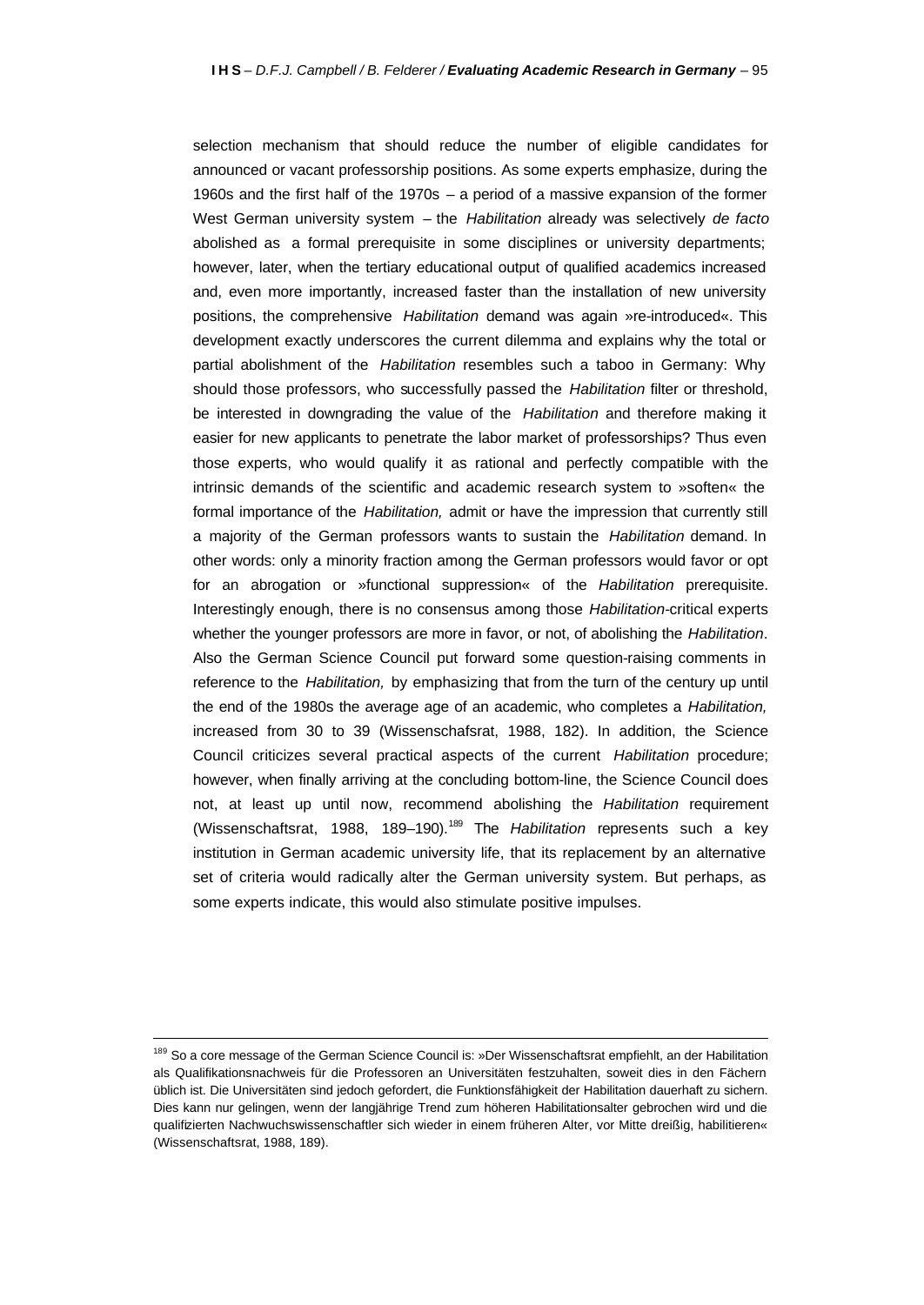# **4. The Evaluation of Germany's University-Related Research: Discourse and Policy**

At least some German experts are willing to set up the hypothesis that in the German context the university-related research<sup>190</sup> already has been more systematically evaluated or performs at a higher level of sophistication than university research (see, for instance, Krull, 1994, 206).<sup>191</sup> If this is true, then this would indicate a certain *unbalance or policy asymmetry* between the university and the university-related sectors or it would imply, to phrase it somewhat differently, that the diagnosed lack of evaluations seems to be primarily a problem in the case of the universities. Obviously, the reasons for such a situation would be manifold and complex, and we are certainly not in a position to offer now a thorough and in-depth analysis. However, we briefly would like to refer to the following two issues. First of all, university-related research institutes are oriented more clear-cut towards research and the career promotion of young scientists, whereas in the case of the universities the functional overlapping of teaching and research – concerning the performance output and the input of funding – might create certain ambiguities or some unclearness<sup>192</sup>; so, perhaps, it is easier for a university-related research institute to develop a »corporate identity« that, at the same time, defines a window through which a systematic application of evaluations is fostered. Secondly, and this identifies another major difference in contrast to the universities, the funding base of university-related research is more vulnerable; mostly they rely on a dual public funding mode where the federal government (the *Bund*) and the *Länder* ministries divide the costs between each other according to a specific key of burden distribution (BMBF, 1996b, 23). So this potentially »endangered« position leads to a situation in which the university-related research institutes must permanently convince – as a general message – their funders and the public of their importance for society and of the quality and relevance of the research they carry out. Of course, the university-related research institutes do not represent a homogenous sector, but a sector, which again in itself can be characterized by a complex diversity. However, this does not imply that certain features cannot be defined which function as common characteristics when comparing the

<sup>190</sup> As already suggested in Chapter 1, we will circumscribe throughout our analysis the German term and concept of an *außeruniversitäre Forschung* in English with »university-related research«. See again the discussion in Chapter 1, in which we defend our suggested terminology.

<sup>191 »</sup>Mit Blick auf die Hochschulen gestaltet sich die Tätigkeit des Wissenschaftsrates ungleich schwieriger als im außeruniversitären Bereich; denn während letzterer in der Bundesrepublik – sowohl bei den deutschen Akteuren selbst als auch bei vielen ausländischen Betrachtern – als in vieler Hinsicht vorbildlich strukturiert gilt (die arbeitsteilige Vielfalt, die effiziente Wahrnehmung der Teilfunktionen, die Fähigkeit, komplementäre Effekte zu erzielen etc.), wird die westdeutsche Massenuniversität seit geraumer Zeit als ein schwerkranker Patient oder gar als ›Achillesferse der Bundesrepublik Deutschland‹ bezeichnet« (Krull, 1994, 206). Also Stefan Kuhlmann, a German expert of the Fraunhofer Institute *Systemtechnik und Innovationsforschung* (ISI) in Karlsruhe, arrives at the estimation that currently the research, which is performed by the universityrelated research sector, is more systematically evaluated than the university research (see Kuhlmann, 1997). <sup>192</sup> Although many experts would qualify this functional duality within a university environment as essential.

This means that a university could not survive or sustain its legitimation for society without simultaneously providing research and teaching.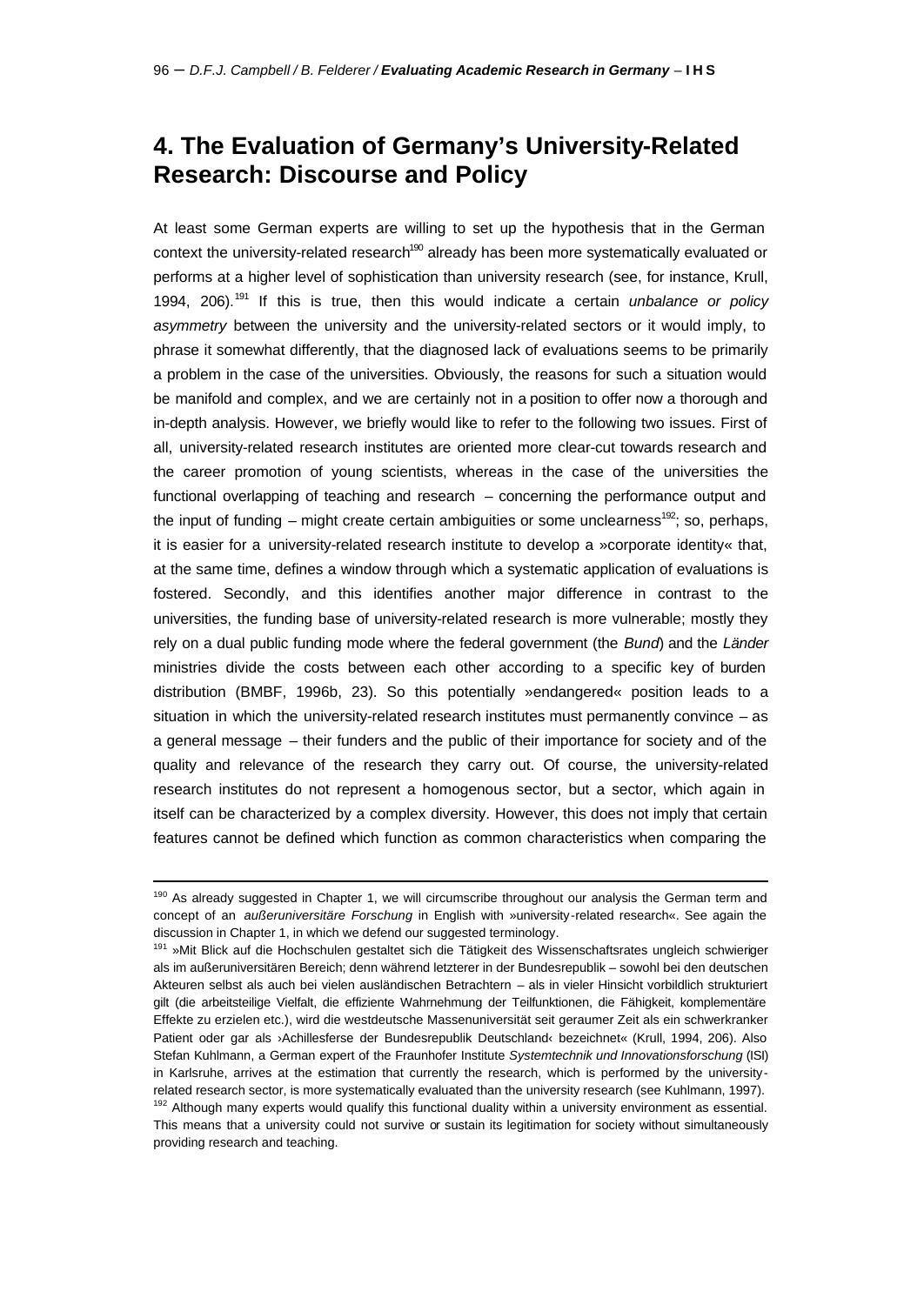university-related research institutes with the university sector that also reveals an intrasectoral diversity (for a broad overview of the German university-related research sector, see; Massow, 1986; Hohn and Schimank, 1990; and BMBF, 1996b).

To illustrate and support this hypothesis, that in the German context the university-related research cluster has advanced and matured to a further degree than the university system in regard to the application of evaluations, we briefly want to describe those internal evaluation procedures that are processed as standard routines by the research institutes of the Max Planck Society (MPG). The Max Planck Society was newly founded, in 1948, as the successor organization to the Kaiser-Wilhelm-Gesellschaft which already was established in the year 1911. In 1995 the Max Planck Society consisted of approximately one-hundred research institutes and a total staff of almost 12000 members and consequently occupies a key role within Germany's university-related research sector (BMBF, 1996b, 409–410). According to an analysis by Wilhelm Krull, the MPG employs the following five internal standard procedures for self-evaluating the performance of MPG member institutes (see Krull, 1995, 442):

– controlling procedures by internal auditing units;

j

- *ex-ante* evaluation procedures of persons as well as concepts by panels of experts;
- assessments of institutes on a regular basis by scientific advisory boards;
- the preparation and implementation of restructuring procedures of MPG institutes by presidential committees;
- and assessment procedures by state and federal auditors.

Concerning those different self-evaluating procedures at MPG, the interesting trend can be observed – according to the analysis of Wilhelm Krull – that quantitative indicators start to play an increasingly important role. Such quantitative indicators reflect data such as publication output, citation frequency, prize awards, the intensity of acquired earmarked funds (*Drittmittel*), budgetary plans, and so on. Of course, these indicators are not used as a single or isolated source of information. However, they are of a crucial complementary value for the traditional quality assessment procedures that are carried out by the expert panels. Or in other words: those experts panels are increasingly inclined to refer and to incorporate, in addition to the »traditional« methods, the information value of those quantitative indicators for the purpose of arriving at a general conclusion on the quality and efficiency of individual MPG member institutes (see Krull, 1995, 449).<sup>193</sup>

<sup>&</sup>lt;sup>193</sup> For us such a diagnosis and observation is interesting, since it supports our conclusions in Chapter 3.2.5 (in paragraph number 2), where we discussed the importance of general indicators, as well as quantitativeoriented indicators, for the process of evaluating university research.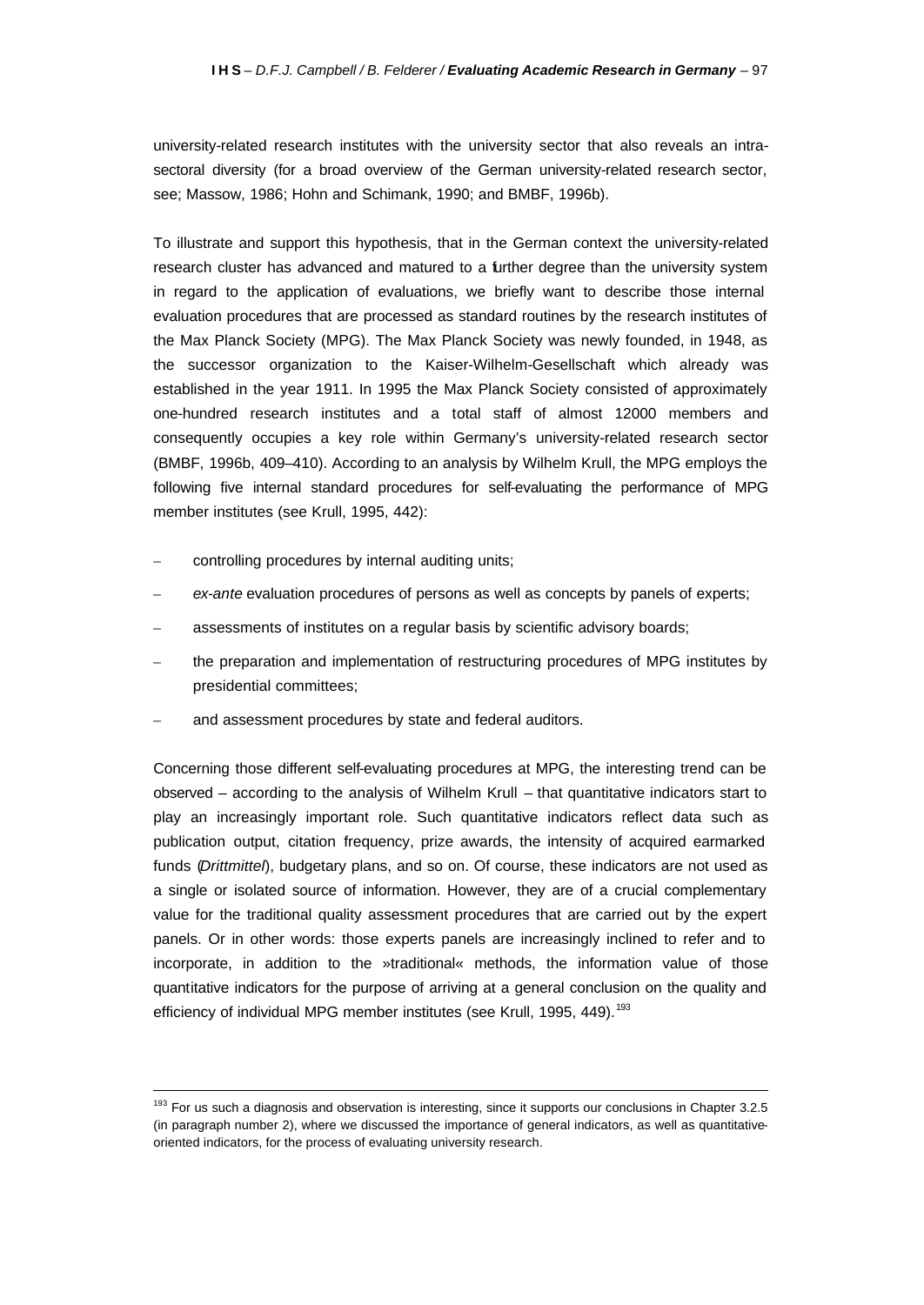Of a tremendous and crucial importance for the whole evaluation process of academic research in Germany was the unification of former West (BRD) and East Germany (DDR) to a new state, and ultimately to a new nation, in the year 1990 (Mayntz, 1994, 18). One major challenge arising out of this unification was: What should happen to the East German science and research system? Reflecting the power distribution of real politics (*Realpolitik*), finally, what resulted was the basic decision to incorporate the East German research institutions into the West German research system, which then – by definition of real world politics – represented the structures for the research system of unified Germany. Andreas Stucke interpreted this process as a transfer of institutions (*Institutionentransfer*) from the West to the East.<sup>194</sup> Concerning the former university-related research cluster in East Germany, which consisted primarily of Academy institutes, two fundamental decisions were processed. Firstly, those Academy institutes should not be sustained, but »dissolved« and re-integrated into the structural framework and the institutional design of the West German academic research system (Meske, 1993, 17–18). Secondly, this re-integration process should be preceeded by an in-depth evaluation of those former Academy institutes, which, as a final outcome, would decide which institutes or which staff members are of a scientific value for the unified German academic research system and thus should continue to carry out research. The »West German« Science Council was officially asked by the West German and East German governments, in July 1990<sup>195</sup>, to carry out this tremendous task of evaluating and of putting forward recommendations for the university-related research in the DDR: in practical policy terms this implied that all research institutes of the Academy of Sciences (*Akademie der Wissenschaften*) – often abbreviated as AdW-*Insitute* or AdW institutes –, the Academy of Constructing (*Bauakademie*), and the Academy of Agriculture (*Akademie der Landwirtschaften*) were exposed to a thorough investigation (Maurer, 1996, 9). For that purpose the Science Council set up nine working groups (*Arbeitsgruppen*), in which, all together, more than 300 experts (*Sachverständige*) participated. The major part of that evaluation procedure, and the main conclusions, were finally completed by the Science Council in July 1991 (Wissenschaftsrat, 1992a, 7).

Concerning those evaluations of the East German Academy institutes, experts like to emphasize the following issues:

(1) It was not just a coincidence that the Cologne-based Science Council was assigned with that major exercise and task. Since its establishment in the year 1957, the Science Council already had individually evaluated almost 60 research institutes by the end of the 1980s – primarily institutes of the so-called »Blue List« (in German

<sup>&</sup>lt;sup>194</sup> »Wie läßt sich die Genese der institutionellen Grundlagen für die deutsche Vereinigung im Wissenschaftsbereich erklären, d. h., wie kam es – letztlich – zum Artikel 38 Einigungsvertrag, der die formale Basis für die Umsetzung der Einheit im Wissenschaftsbereich darstellt und im Kern einen Institutionentransfer von West nach Ost vorsieht?« (Stucke, 1992, 3).

<sup>&</sup>lt;sup>195</sup> Unification between the BRD and DDR was finally legally and politically processed on October 3, 1990.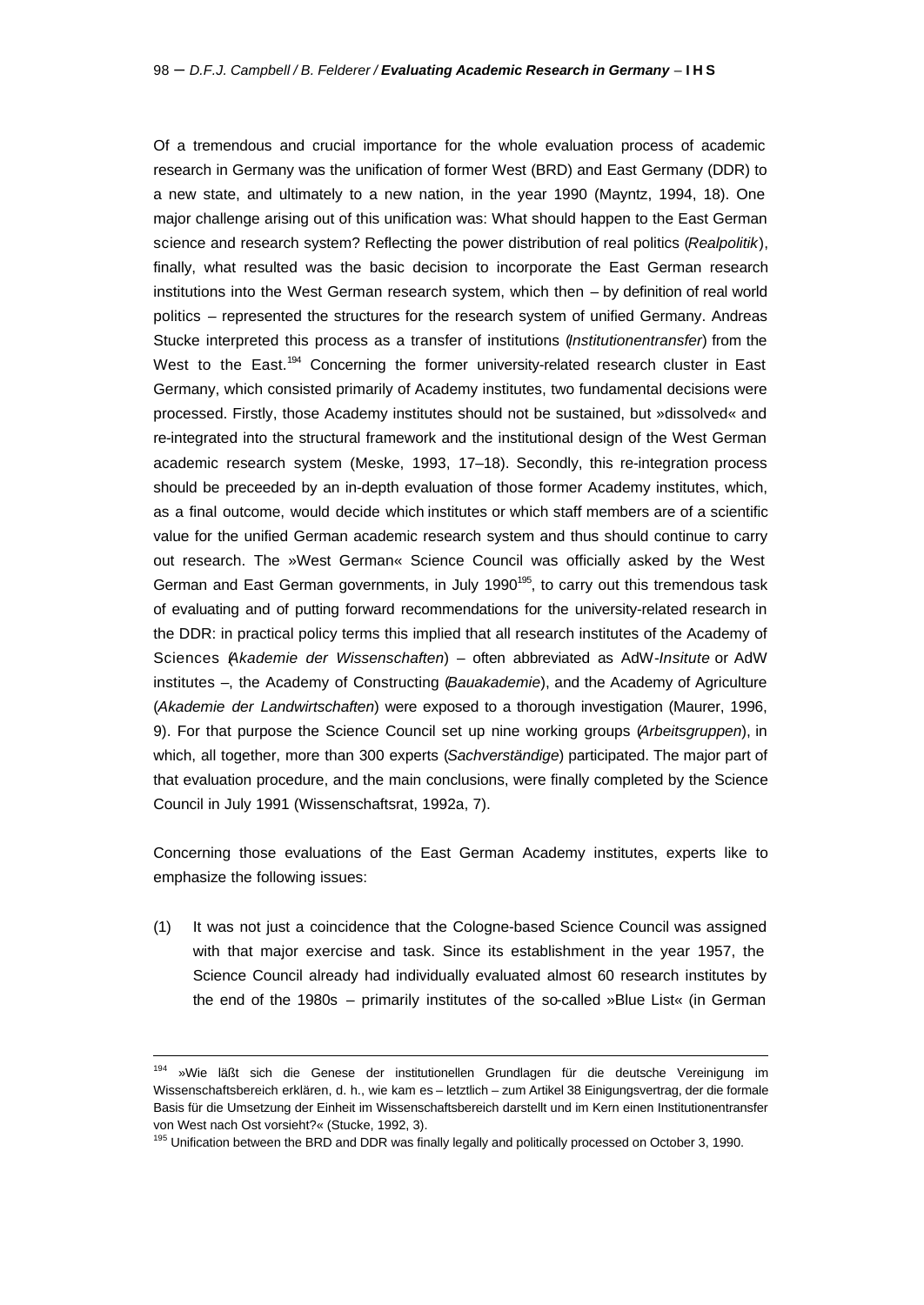*Blaue-Liste-Institute* or *Blaue Liste-Einrichtungen*).<sup>196</sup> So the Science Council had acquired a professional expertise in assessing the performance of research institutes, and many analysts and public decision makers labeled the Science Council as the only public or semi-public agency that could carry out such an initiative. At the same time, however, this evaluation exercise also present the Science Council with a completely new challenge: whereas those earlier assessments focused on individual institutes, the evaluations of individual Academy institutes had to be put and integrated into a comprehensive performance evaluation of a whole research sector.<sup>197</sup> Therefore, as an essential by-product of that exercise, the Science Council could significantly improve its evaluation expertise (Maurer, 1996, 1, 3-4, 9-10).<sup>198</sup>

(2) Some experts regret that during this German-German unification process only the university-related research sector of former East Germany was evaluated, *i.e.,* the Academy research institutes, whereas the East German universities were not exposed to such an in-depth assessment of quality and efficiency.<sup>199</sup> In the opinion of those experts this represents a missed opportunity. The reasons for this divergent development, obviously, are manifold: on the one hand, already before 1990, the attention of the Science Council traditionally focused on the university-related research sector which is binary funded by the *Bund* (federal government) and *Länder* ministries; since universities – also those of the newly established *Länder* in former East Germany – are placed within the primary competence realm of *Länder*  ministries, this resembled an efficient structural constraint against possible evaluation attempts of the Science Council. In addition, a few experts also express the opinion that the existing resources and means of the Science Council would have to be

<sup>196</sup> The Blue List institutes (BLIs) represent a heterogeneous group within Germany's university-related research sector that covers almost the whole disciplinary spectrum within the sciences. At the beginning of 1996, no less than 83 BLIs existed, with a total staff size of approximately 10000 persons. Historically the BLIs originated from the *Königsteiner Institute* and were formally established in the 1970s. BLIs are cofunded on a fifty-fifty percent basis, *i.e.,* by equal shares, from the *Bund* (federal government) and the *Länder* (provincial governments). Membership of research institutes in the Blue List is not necessarily unlimited. Theoretically, and also practically, research institutes can be excluded or included into the Blue List and its generous public funding scheme, whereas the total number of Blue List member institutes – at one time – is thought to be more or less pre-defined or non-variable. This also explains why in the past most of the institute-oriented evaluations, which were carried out by the Science Council, focused on the BLIs: there is a permanent structural demand for assessing the legitimation for a *Bund-Länder* co-funding of individual BLIs, which implies that their importance must be cross-regional (*überregional*) or even national and that their research performance is of a general interest for the society and economy (see Hohn and Schimank, 1990, 135–170; BMBF, 1996b, 23, 457–487).

<sup>197</sup> In that respect Michael Maurer argues: »Zum anderen ist bei den Bewertungen in Ostdeutschland deutlich geworden, daß über die Bewertung einzelner Institute hinaus eine zweite Ebene erschlossen werden kann, die sich aus der Integration von Einzelbewertungen zu einem Gesamtbild ergibt« (Maurer, 1996, 10).

<sup>&</sup>lt;sup>198</sup> So some experts also express the opinion that in case that a comprehensive output and quality evaluation of Germany's university research performance should be carried out at the national level, then in such a scenario the Science Council should play a crucial role in operating and guiding such a procedure.

<sup>&</sup>lt;sup>199</sup> Wilhelm Krull, for example, stresses such a hypothesis; see again Krull, 1994, 205-206.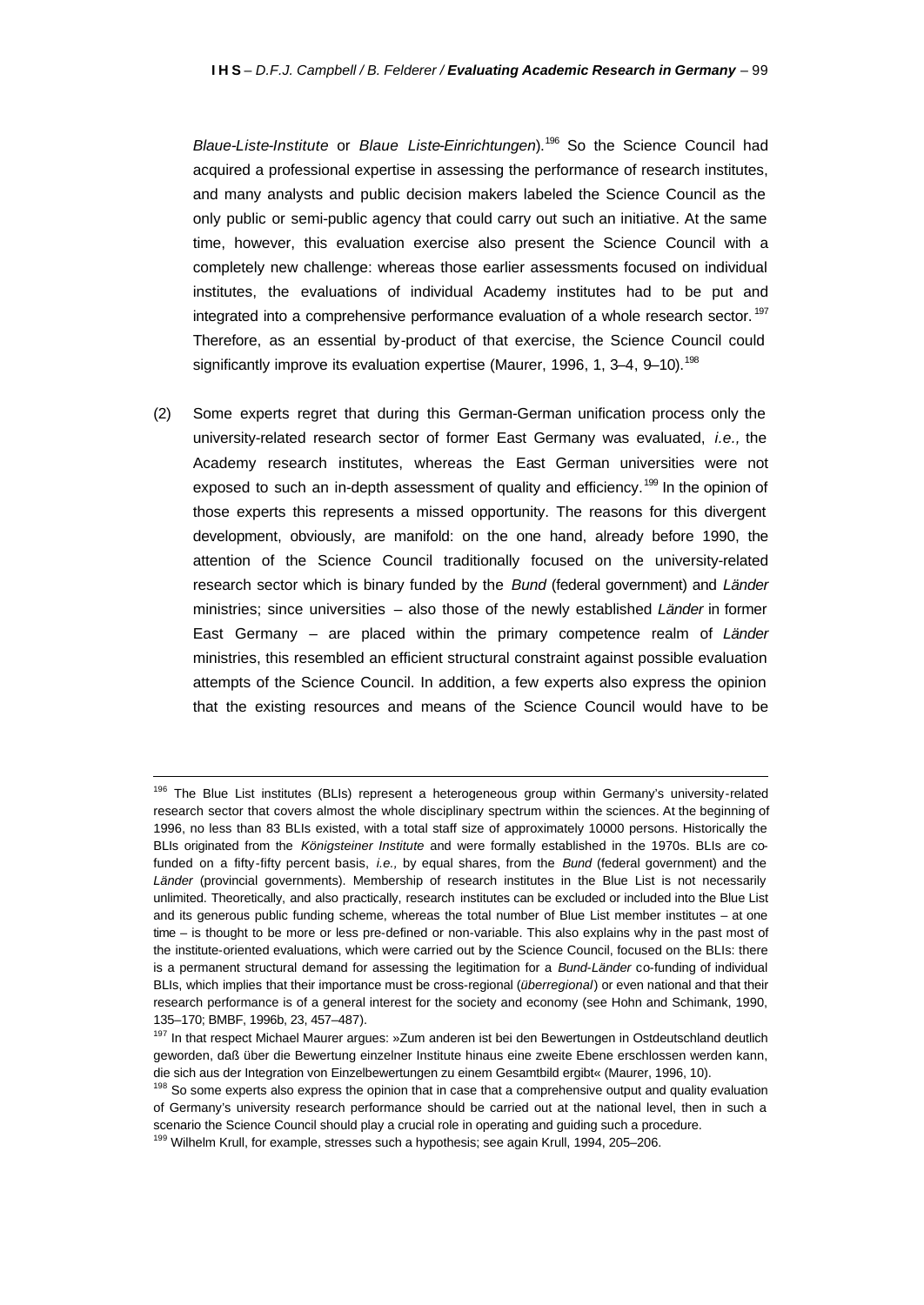expanded so that the Science Council could undertake such an exercise of evaluating comprehensively the whole university sector with comfort.

(3) Now analyzing the direct effects those evaluations of the Academy research institutes had for the post-East German science and academic research system, then to many experts the following two consequences appear crucial: firstly, and most dramatically, a massive reduction of university-related research potential occurred. According to an estimation by Werner Meske, when the year 1989 serves as temporal reference point, then, in 1992, only one third of the university-related research personnel still was active in R&D (Meske, 1993, 27). Since the former East German university-related sector more or less coincided with the cluster of the Academy research institutes (Meske, 1993, 17), this could lead to the conclusion that the evaluation-accompanied integration of the East German university-related research sector into the »all«- German research system had a »high price« for the former East German research community: on the average the integration addressed only one out of three researchers (see also Meske, 1993, 29-33).<sup>200</sup> Secondly, many of those former East German Academy research institutes, as a whole or in segments, were transformed into newly established institutes of the so-called Blue List. If the Blue List in former West Germany at the end of the 1980s contained approximately 50 member institutes, their number almost doubled by increasing to 83 BLIs in 1996 (BMBF, 1996b, 457; Maurer, 1996, 9). This increase only occurred because BLIs were founded in former East Germany. Therefore, speaking in the context of the all-German academic institutional context, one could set up the hypothesis that the Blue List was the major »institutional winner« in Germany's university-related research sector. This significant expansion of the Blue List also redefined some of the well-established ratios and distributions – and perhaps also some of the allocation keys of R&Dfunding resources – between different institutions or research organizations of the »old« West German university-related research system. According to the analysis of Werner Meske, now the Max Planck Society perceives the Blue List as a serious competitor (Meske, 1993, 22). $201$ 

In addition, those Science Council-based evaluations of the East German Academy research institutes imposed the following consequences or provoked the following serious questions for the national academic research system of now unified Germany:

 $\overline{a}$ 

<sup>&</sup>lt;sup>200</sup> For the university and the business enterprise sectors we also obtain a very similar ratio (see again Meske, 1993, 27).

<sup>&</sup>lt;sup>201</sup> For further general information on this evaluation exercise and its consequences, see: Gläser, 1992; Gläser *et al.,* 1995.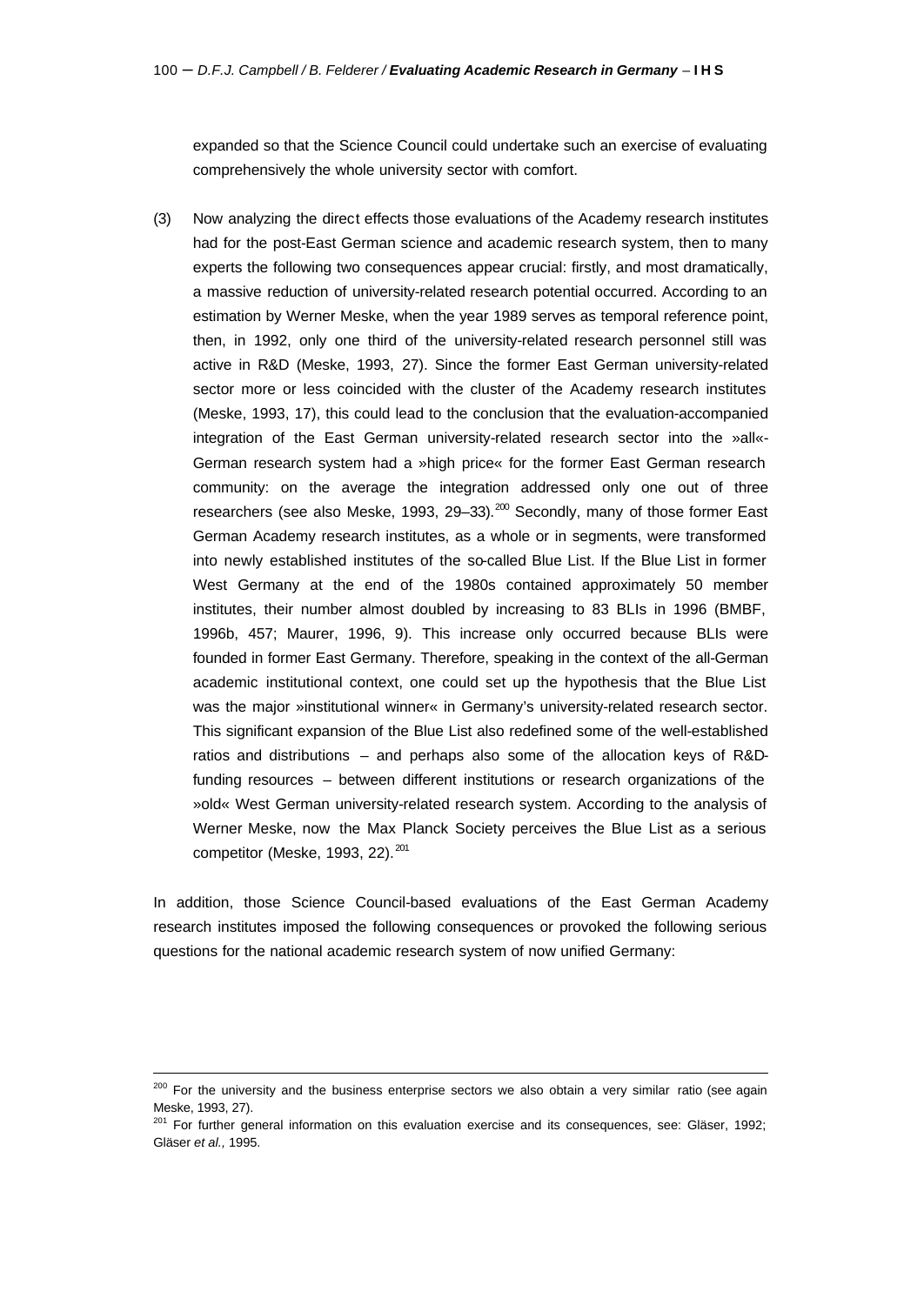- Firstly, it was admitted for a whole research sector that research output, research quality, and research efficiency are in principle measurable.<sup>202</sup>
- Secondly, if the East German academic research system was subjected to a thorough investigation, then how can it be justified not to evaluate comprehensively the former West German academic research system?
- Thirdly, if it is acceptable to assess the university-related research sector, so why is it not possible to carry out a comprehensive research evaluation of the university system at the national level?

As already elaborated, one major consequence of the evaluation of the East German Academy research institutes was that the number of Blue List institutes increased significantly. Consequently almost over night, unified Germany had a »new« and very strong research organization, located in the university-related sector, which also is perceived by the other »traditional« and well-established institutions, such as the Max Planck Society and the Fraunhofer Society, as a serious competitor (see again Meske, 1993, 21–22). This growing and increased self-confidence of the Blue List also manifests itself in the strategy to redefine its public image: whereas in the past the individual Blue List institutes cooperated only on a voluntary basis, there are now serious initiatives being undertaken for a more focused coordination of the activities of the different Blue List institutes. As an ultimate goal, this could imply designing and developing a »corporate identity« for the Blue List which is comparable to that of Max Planck or Fraunhofer Societies.<sup>203</sup> A first initiative, in November 1991, in which a working group (*Arbeitsgemeinschaft*) between the Blue List institutes was launched, was again emphasized and reinforced in March 1995, by establishing the Science Community Blue List, abbreviated as WBL (*Wissenschaftsgemeinschaft Blaue Liste*). The WBL has a permanent administrative office, which is funded on the basis of membership contributions of individual Blue List institutes, and which seeks to coordinate more effectively the activities of the Blue List institutes. Furthermore, the WBL attempts to communicate the common interests of the Blue List *visà-vis* the public, and public and private decision makers. Most Blue List institutes are members of the WBL (BMBF, 1996b, 457).

Also in reaction to this growing influence of the Blue List institution, the Science Council published, in 1993, a series of recommendations that addressed (and still address) the future performance of the Blue List institutes. In the following we will summarize the most important recommendations (Wissenschaftsrat, 1993c, 38–40; see also BMBF, 1996b, 457):

 $202$  See again our analysis in Chapter 3.2.4 (see also Weingart, 1995, 74).

<sup>&</sup>lt;sup>203</sup> For an overview of the history of the Max Planck and Fraunhofer Societies, see: Massow, 1986b, 32-34, 34–35.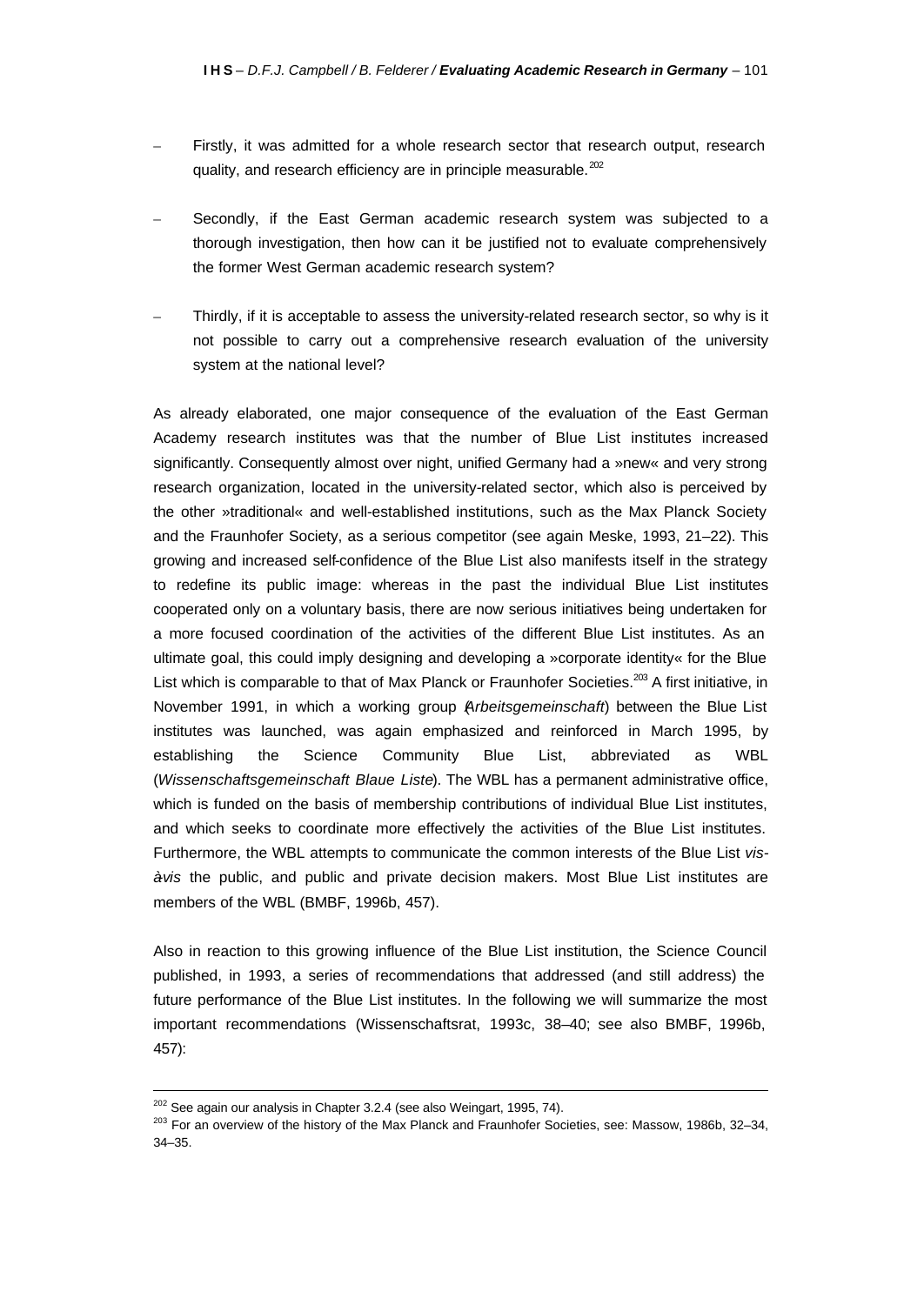- (1) Each individual Blue List institute should install scientific advisory boards (*Wissenschaftliche Beiräte*): the purpose of such boards is to support the performance of the institutes by regularly assessing, in parallel to the institute's activities, the research output and the service offer.
- (2) To encourage the staff flexibility of the institutes, between 30% and 50% of the scientific personnel – depending, obviously, on the specific tasks – should receive only temporary (temporally limited) contracts of employment.
- (3) The collaboration of the Blue List institutes with the universities and *Fachhochschulen* should be intensified. To achieve this goal, a particular emphasis should be intentionally put on the appointment of scientists and researchers who also perform active duties at universities; for instance professors, who then are expected, in parallel to their Blue List employment, to teach at universities, supervise Master's and Doctoral theses, and who promote the academic career of talented young scientists.
- (4) Concerning the pivotal question of individual institute membership in the Blue List, with the main consequence of accessing to and benefiting from the public funding scheme for the Blue List, the Science Council put forward a very clear message: with respect to the inclusion and acceptance as well as the exclusion of research institutes in the Blue List, there should be more flexibility. This, simultaneously, implies that the chances for admission of a high-quality research institute increase significantly; on the other hand, however, the risk for an institute of again being excluded also would increase. So, all together, institute-oriented membership mobility and flexibility of the Blue List institution will advance. To have a sophisticated basis for decision-making on that crucial issue, the Science Council demands that each Blue List institute should be evaluated externally, and regularly, once during a time period of four to five years. This task will (and should) be carried out by the Science Council (see also Wissenschaftsrat, 1993c,  $33-35$ ).  $204$
- (5) Beyond this principal mobility demand on the issue of membership to the Blue List, also within the framework of the Blue List there should be a greater flexibility concerning, for instance, the allocation of resources. This means that a redistribution of resources or funds between different Blue List institutes should be regarded as an option which should be applied. Those external evaluations could supply the data and rational basis for such a decision-making.

<sup>&</sup>lt;sup>204</sup> As the Science Council comments on that issue: »Geht man von einer regelmäßigen Evaluation der Institute in etwa fünfjährigem Abstand aus, so müßten durchschnittlich knapp 20 Evaluationsberichte pro Jahr erstellt erden« (Wissenschaftsrat, 1993c, 33).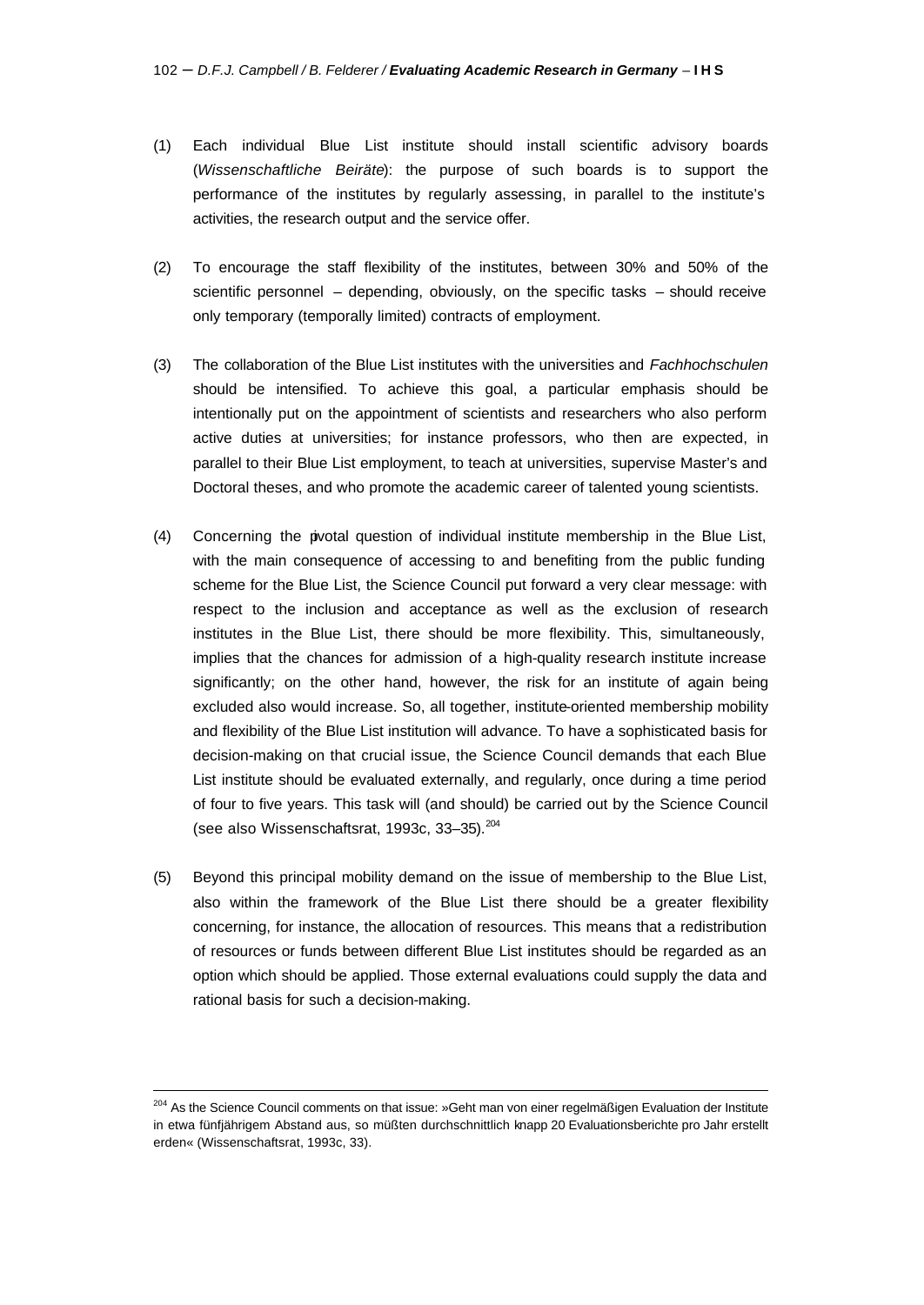(6) For the purpose of improving the cooperation between the different institutes and, at the same time, also to support those necessary external evaluations, the Blue List institutes should organize and self-organize themselves more determinedly. Therefore, the establishment of an *Arbeitsgemeinschaft,* in 1991, and of the WBL in 1995 – as already described above – represent a direct consequence of that recommendation.

Concerning the methodology, how the Science Council evaluates individual institutes, normally the following standard procedure is applied – in our description we will follow an analysis which is presented by Michael Maurer (see Maurer, 1996, 5–6, 17):

- (1) First of all, at the beginning, the Science Council would establish a working group (*Arbeitsgruppe*) that is primarily responsible for carrying out the specific evaluation task of an institute. Essential for the composition of those working groups is the participation of external experts who are invited to join in.
- (2) In a second phase, a questionnaire is prepared and sent to the institute. The questionnaire is very detailed and attempts to cover the whole functional profile of that institute thoroughly. Normally the institute would be granted a time period of six to eight weeks for responding, answering, and returning the questionnaire. In addition, it is expected that the institute provides detailed information on issues, for example, such as: annual reports, the statutes and articles (*Satzung*), the budget, publication records, figures on the staff, and acquired earmarked funds (*Drittmittel*).
- (3) After a first assessment and analysis of the information returned by the institute, including the questionnaire, the working group will carry out a direct local visit (*Ortsbesuch*) to the institute that normally will last one or two days. During such a visit, the following activities are conducted:
- talks with the director of the institute;
- talks with the department chairs (without the director);
- talks with members of the academic or scientific staff (without the director or the department chairs);
- a walk or tour through the institute and talks with institute members at their place of work;
- talks with external partners of cooperation (for example, local universities and local users).
- (4) Afterwards, the working group compiles a report. At that point there is an interest in the working group to achieve unanimous consensus among the members. Then this report, and particularly its recommendations, are forwarded to the two main sections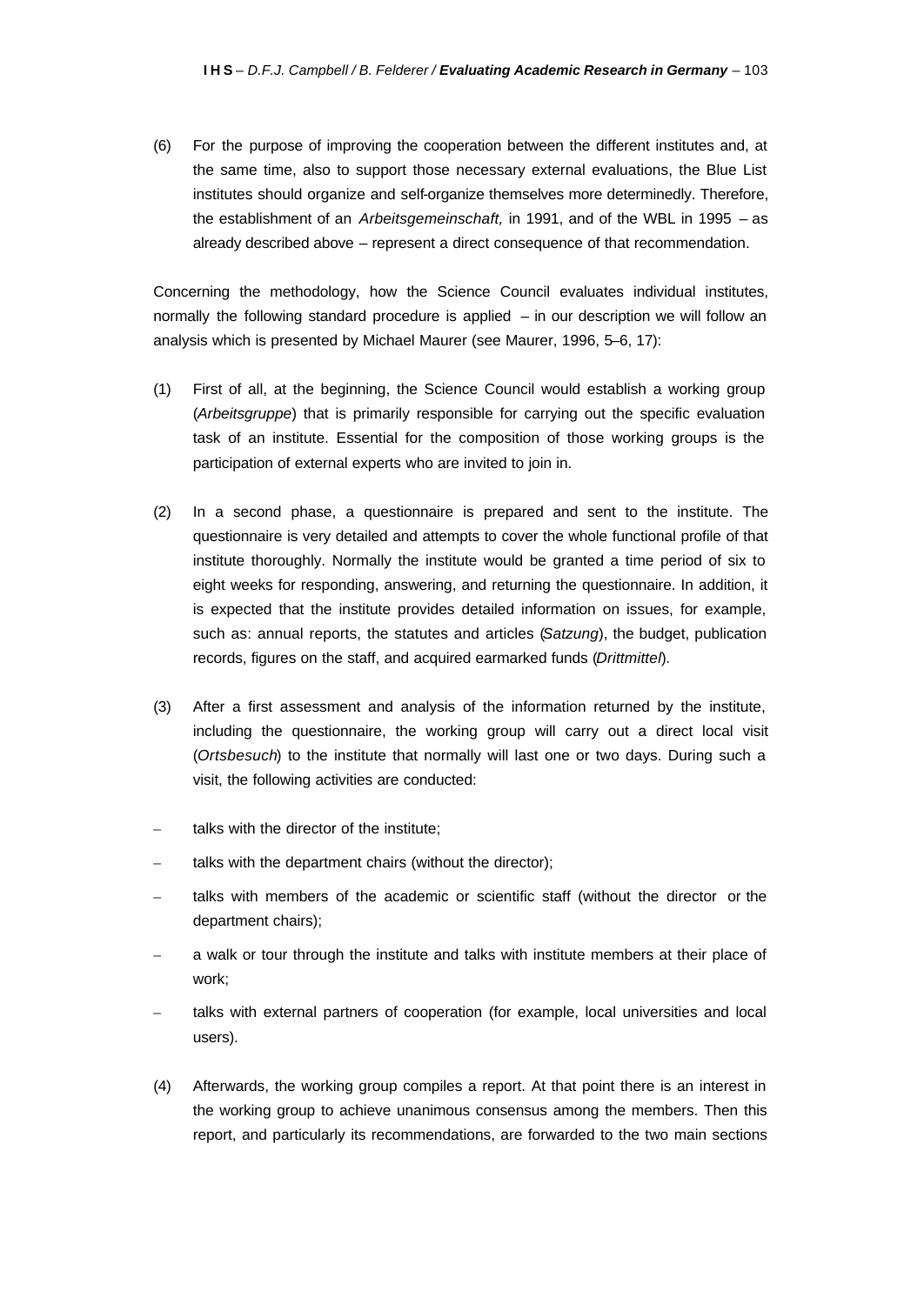of the Science Council, the *Wissenschaftliche Kommission* (Scientific Commission), consisting primarily of scientists, and the *Verwaltungskommission* (Administrative Commission) that is setup of politically appointed members by the federal government (*Bund*) and the *Länder* governments: in that phase, the recommendations (*Empfehlungen*) of the working group might again be modified and changed. In the *Vollversammlung* (Plenary Assembly), the unifying body of those two commissions, an agreement is finally decided on the report that now contains the »official« recommendations of the Science Council.

Concerning such institute-oriented recommendations of the Science Council, they mostly are very detailed and cover a whole spectrum of issues. In the following we present a short overview of possible recommendations (see again Maurer, 1996):

- (1) **Funding:** In the case of an evaluation of a Blue List institute which normally was the case in the past (Maurer, 1996,  $3-4$ ) – it is of crucial importance, whether the Science Council recommends that the binary co-funding (*gemeinsame Förderung*) of *Bund* (federal government) and *Länder* (provincial governments) should be continued; because, in practical policy terms, the termination of this public co-funding implies that the very existence of that institute is then at stake. Normally, the Science Council recommends that the *Bund/Länder* co-funding for that evaluated institute should be continued. But such a general recommendation is mostly linked to additional recommendations, which indicate how the performance of the institute can be improved in the future. And since there always is the possibility of a termination of the public co-funding, the institutes take those additional recommendations very seriously. Until 1995 there were only three cases in which the Science Council directly put forward the explicit message of stopping the co-funding of an institute. Those institutes were:
- *Forschungsinstitut für Rationalisierung* [Research Institute for Rationalization], Aachen (in the year 1982);
- *Gesellschaft für Information und Dokumentation* [Society for Information and Documentation], Frankfurt (in the year 1984);
- *Institut für Erdöl- und Erdgasforschung* (IfE) [Institute for Petroleum and Natural Gas Research], Clausthal (in the year 1995).
- (2) **Additional recommendations:** Those additional recommendations put forward by the Science Council, which go beyond this central and pivotal question of continuing (or discontinuing) the public funding base for the evaluated institute, cover a whole spectrum of issues. Addressing the prime funders *Bund* and *Länder,* the features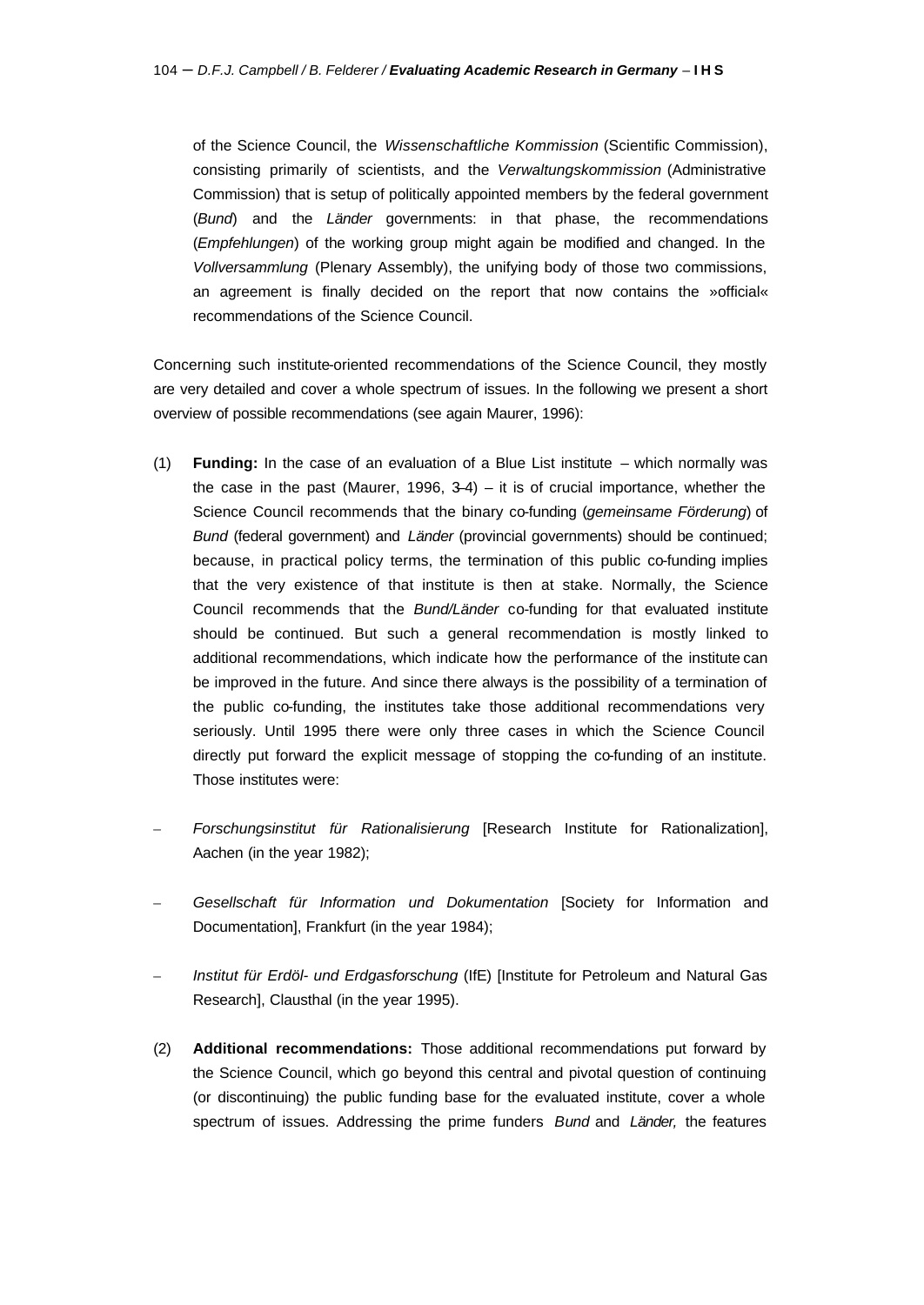commented can be: the equipment of an institute, its staff structures, or the necessity for advisory boards. Concerning the institute more directly, the Science Council's suggestions can discuss aspects such as: the research topics, the applied methodology, the ratio of tenured and temporally limited employment contracts, and the publication profile of the academic staff members. Concerning the cooperation of the institute with external partners, possible recommendations can touch on the following questions: personnel and functional overlapping with local universities; common use of equipment and common research projects with other institutes; collaboration with industry or other commercial businesses.

In April 1994 the German Science Council was asked by the BLK (Federal-*Länder* Commission)<sup>205</sup> to evaluate – beginning in 1995 – within five years all institutes of the Blue List. Two reasons were crucial that particularly the Science Council was asked to carry out such a mission: firstly, up until the early 1990s the Science Council had already evaluated in former West Germany about sixty individual institutes, most of them belonging to the Blue List (Maurer, 1996, 3–4); and, secondly, the comprehensive evaluation of the East German Academy institutes in the years 1990 and 1991 implied, as a consequence, that the Science Council's expertise and know-how in the application of evaluations increased dramatically and significantly. Now concerning the comprehensive and comparative evaluation exercise of all Blue List institutes the Science Council installed, in May 1995, an *Ausschuß Blaue Liste* or, as phrased in English, a Permanent Panel »Blue List« that coordinates and carries out the individual institute evaluations. Those general recommendations on the Blue List, which were published by the Science Council in 1993 – and which we already discussed in detail above<sup>206</sup> –, served as a conceptual framework or as a masterplan that helped in structuring and designing the currently conducted evaluations. The practically conducted evaluation procedure is similar to those earlier and pre-1990s individual institute assessments; however, there are some minor, but not unimportant differences (see, again, Wissenschaftsrat, 1993c, and Maurer, 1996):

- The Permanent Panel implements or sets up for each Blue List institute a locally oriented *ad hoc* working group (*ad hoc-Arbeitsgruppe*), in which also foreign experts should participate. Those *ad hoc* working groups then compile evaluation reports in reference to those individual Blue List institutes.
- In addition, the Science Council designed and developed a comprehensive six-page questionnaire, which is sent to all Blue List institutes and to which the institutes also must respond. The purpose of the questionnaire is to receive broad and detailed information on the structure, performance, and future plans of each institute. This

<sup>205</sup> In German the BLK is called *Bund-Länder-Kommission*. For further information on the BLK, see: Massow, 1986b, 46–49.

<sup>&</sup>lt;sup>206</sup> See again, in the bibliography: Wissenschaftsrat, 1993c.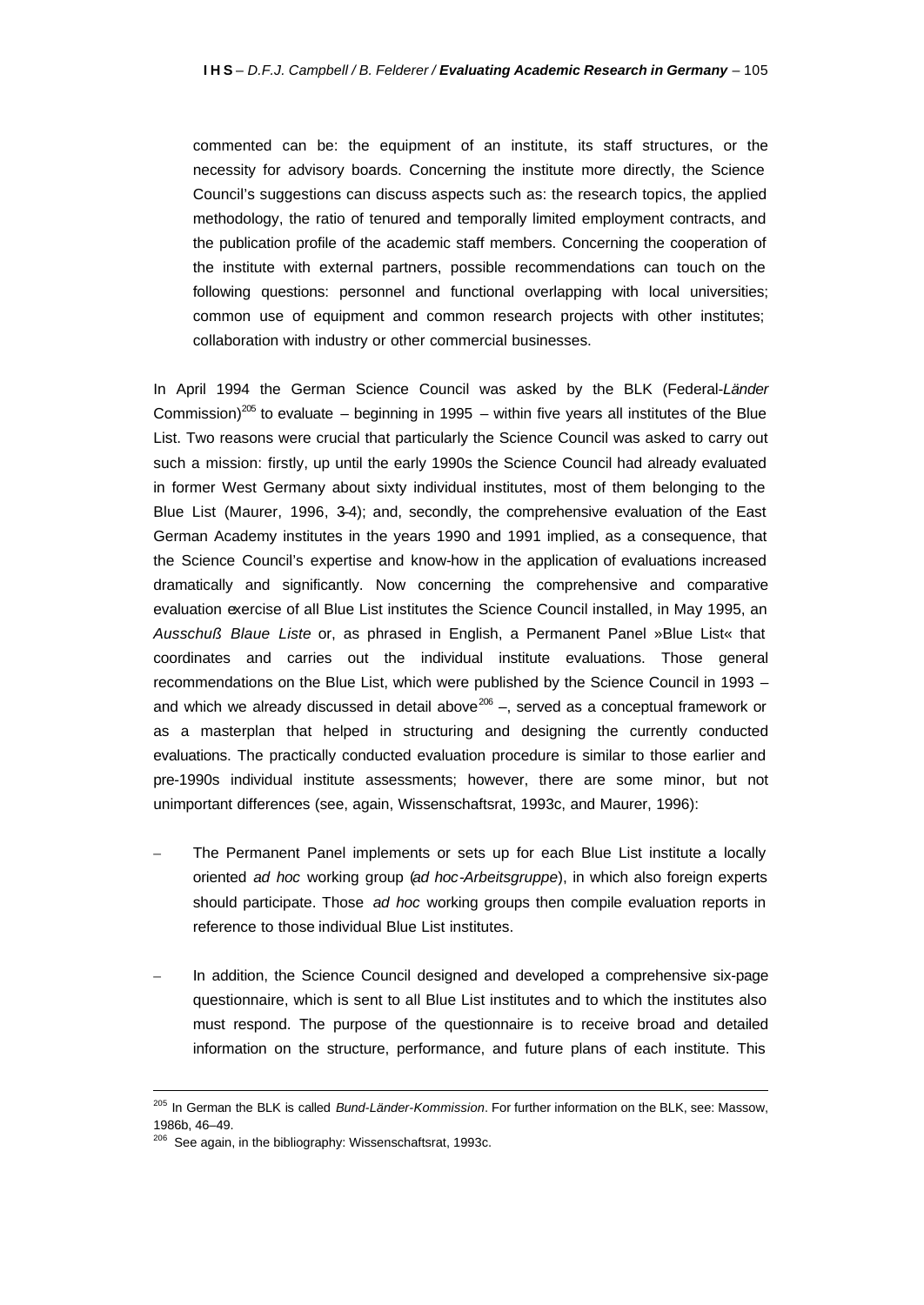information should help in creating an accurate picture of the general state-of-the-art of the Blue List research institutions.

- One crucial difference to earlier individual institute evaluations is that now the evaluation reports, and their conclusions, of the *ad hoc* working groups cannot be changed or altered anymore by the two Commissions or the Plenary Assembly of the Science Council.<sup>207</sup> Only the formulation of the recommendations is still the prime responsibility of those three bodies of the Science Council; however, the unchanged evaluation reports of the working groups must be simultaneously published together with the Science Council's recommendations. This new practice and policy should, already in advance, prevent more effectively that the evaluation exercise might be politically biased as a result of the influence of certain interest groups or lobbyists – or, as Maurer phrases it, consequently certain policy or recommendation-paralyzing effects of the so-called *Politikverflechtungsfalle* should be avoided (see Maurer, 1996,  $10$ ).  $208$
- Another major difference is that in the past, in only three cases, the Science Council explicitly recommended that the public co-funding by *Bund* and *Länder* should be terminated (see again our documentation above). This implies that the Science Council was very cautious in putting forward such a harsh recommendation. This situation, however, seems to have changed dramatically concerning the currently conducted evaluation exercise of the Blue List institutes. Now, as it appears, the Blue List institutes evaluations are much more consequence-driven since the Science Council lost its reluctance of recommending the cancellation of public funding for an individual institute. Therefore, those evaluations also must be taken more seriously by the particular research community that is subjected to an evaluation. Through such a policy the Science Council emphasizes consciously its previously formulated recommendation that there is a demand for more flexibility and dynamics concerning the crucial issue of acceptance of »new« institutes into or the exclusion of »old« institutes from the Blue List funding scheme (Wissenschaftsrat, 1993c, 39). To illustrate our statement, we want to mention and refer to the following four examples: whereas, in the context of the current Blue List evaluation, the Science Council recommended that in the case of the *Heinrich-Pette-Institut für Experimentelle Virologie und Immunologie* (HPI), *Institut für Zeitgeschichte* (IfZ), and *Institut für die Pädagogik der Naturwissenschaften an der Universität Kiel* (IPN) the public co-funding should be continued, it arrived in the case of the HWWA-*Institut für Wirtschaftsforschung Hamburg* and *Niedersächsisches Landesamt für*

 $\overline{a}$ 

<sup>207</sup> In German: *Wissenschaftliche Kommission, Verwaltungskommission,* and *Vollversammlung*.

 $208$  In Chapter 3.2.2, in paragraph number 5, we already mentioned this German term of a *Politikverflechtungsfalle* – which is said to have been invented by Fritz W. Scharpf – for the first time and briefly discussed its meaning.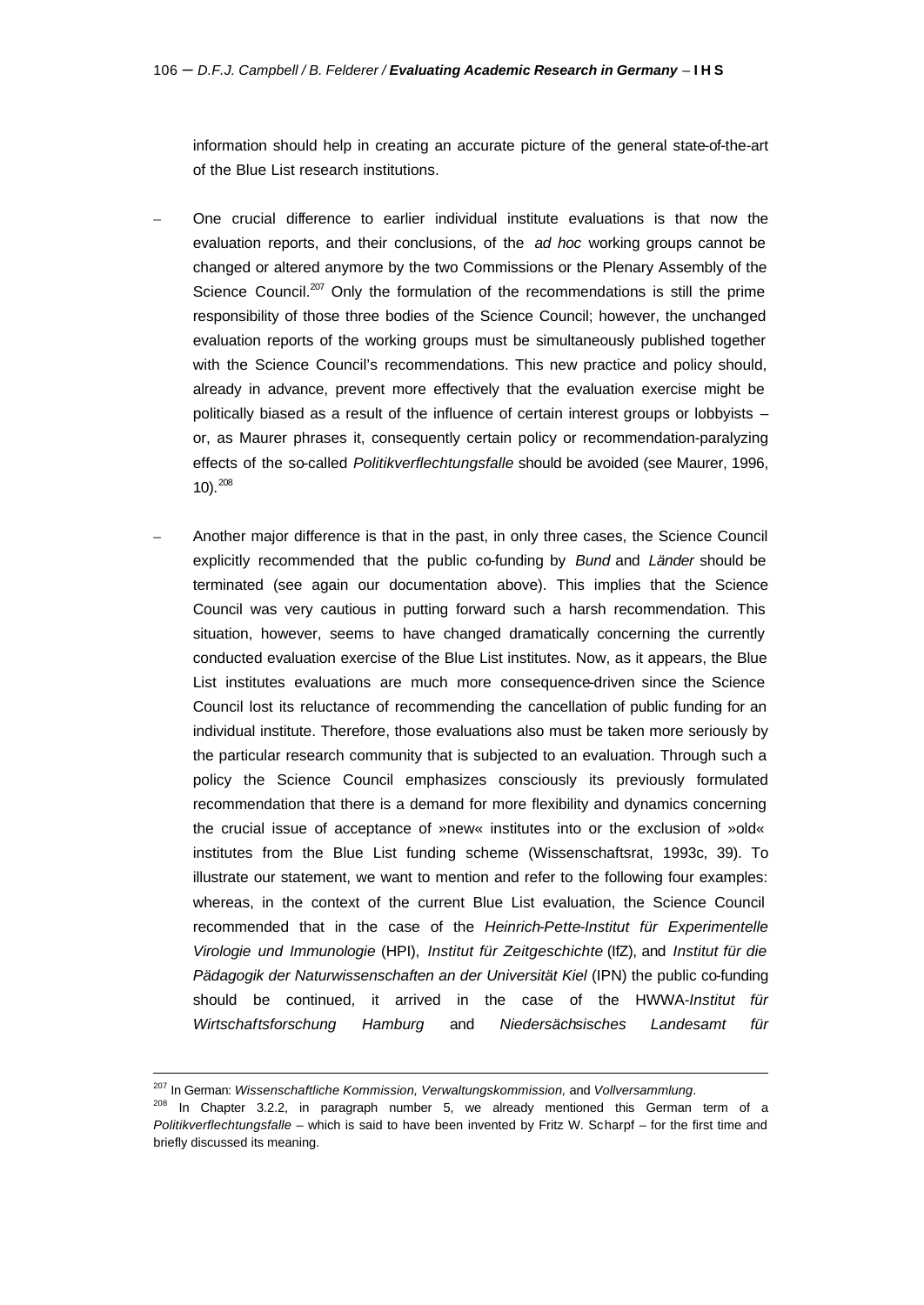*Bodenforschung – Geowissenschaftliche Gemeinschaftsaufgaben Hannover* (NLfB-GGA) at the totally opposite conclusion, by recommending that, concerning those two Blue List institutes, the public co-funding should be canceled (see Wissenschaftsrat: 1996b, 1996c, 1996d, 1996e, and 1996f).

In parallel to this »external« evaluation exercise conducted by the Science Council, several Blue List institutes are also in the process of carrying out »internal« selfevaluations. The WZB in Berlin, for instance, is a prominent example for such an institutional self-evaluation.<sup>209</sup> Partly those initiatives can be understood as a consequence of the 1993-recommendations, put forward by the Science Council (see Wissenschaftsrat, 1993c), in which it was suggested that each Blue List institute should install scientific advisory boards (*Wissenschaftliche Beiräte*) that regularly monitor the performance of the institute. However, beyond that, those institutional selfevaluations should furthermore be interpreted as a new mode or a new paradigm that influences and shapes the strategic behavior of research institutes. The crucial argument would be that as a prerequisite for employing adequate research strategies, an institute must develop »self-reflecting« means, which again implies implementing within the organization some »domestic« self-evaluating procedures: in practice this could mean asking for external peer-reviews or designing a set of indicators that represents the institute's performance, quality, and efficiency in research. Only through such an internal mechanism – so the argument – can an institute adequately self-assess its past performance, build up learning capabilities, and seek futureoriented strategies that optimally place the research institute within the context of an increasingly competitive environment.

Arriving at a bottom-line conclusion, many experts are willing to assert that the past evaluation of the East German Academy institutes and the currently conducted comprehensive evaluation of the Blue List institutes represent an important watershed for Germany's evaluation policy of academic research. In that context the two following arguments are often put forward: those evaluation exercises were important, firstly, for developing an expertise in evaluation policy and, secondly, in altering the attitudes of the German academic community and of the German public towards evaluations *per se*. However, as many experts stress, this should only be the beginning of a much longer and much deeper-going policy process or even of a policy evolution. Those experts demand that in the future also other areas or sectors of Germany's academic research system should be subjected to a thorough evaluation. Finally, as an ultimate consequence, this would imply that also the output and quality of Germany's university research would have to be evaluated comprehensively at the national level, covering all of Germany. In the opinion of many leading experts those evaluations are qualified as crucial and as a key tool for improving the quality standards and the global competitiveness of Germany's academic

<sup>209</sup> WZB is the abbreviation for *Wissenschaftszentrum Berlin,* which means in English: Science Center Berlin.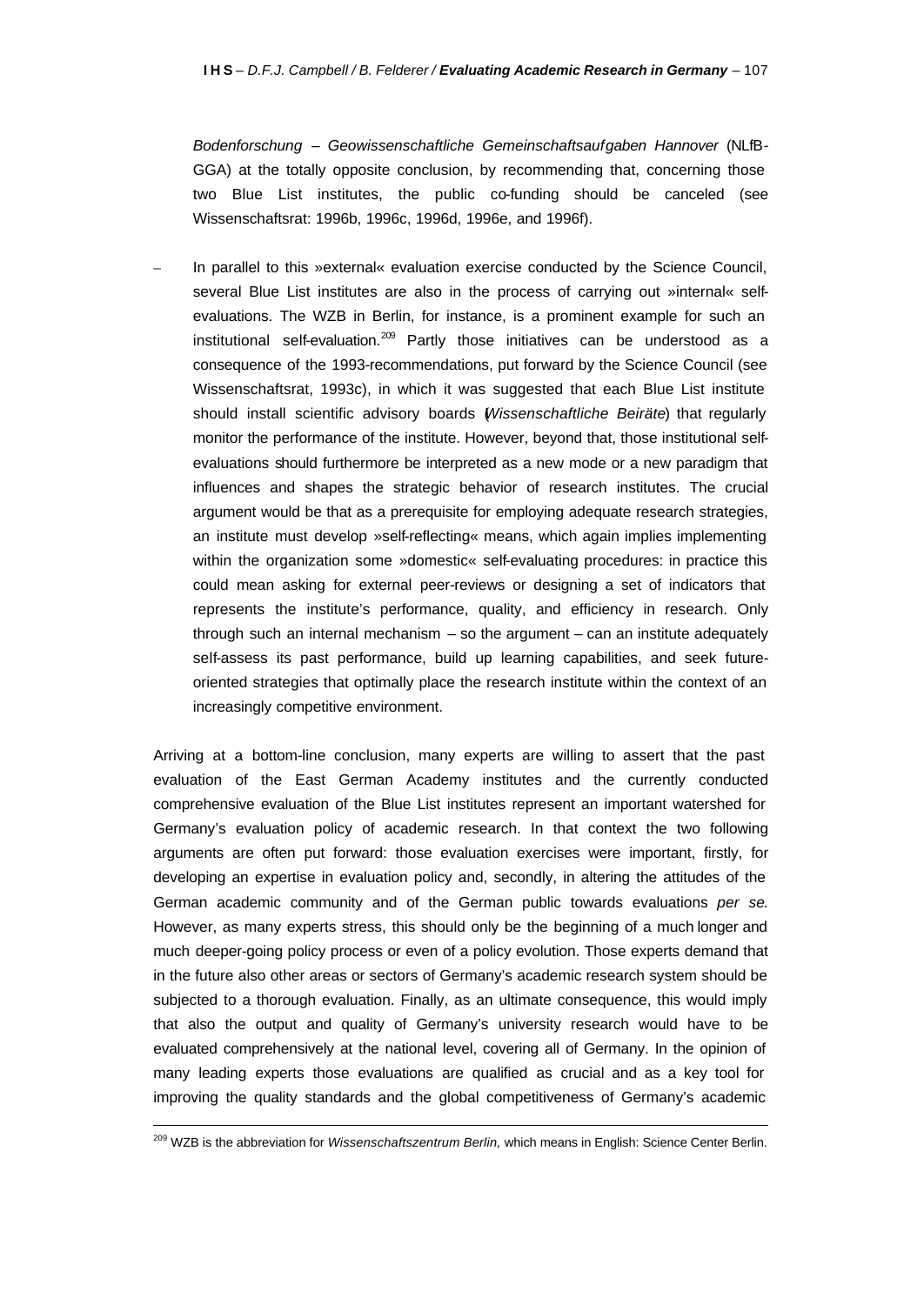research performance, which again is crucial for maintaining the general wealth of German society and the competitiveness of the German economy.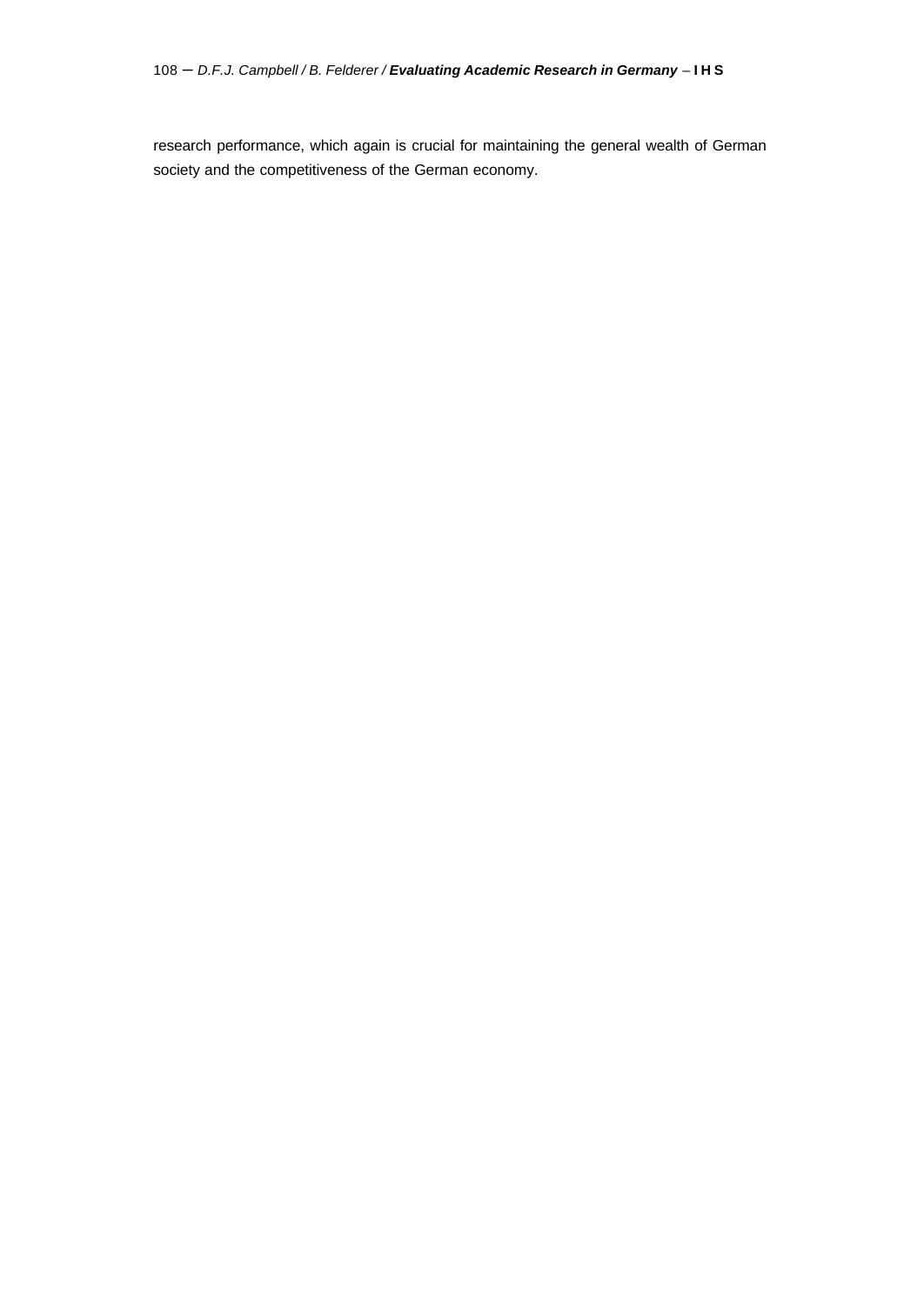## **5. Summary**

In this country study the patterns and policies of *the evaluation of academic research* in Germany are analyzed. Our report is structured into three main sections:

- In Chapters 2.1 and 2.2 we investigate patterns of publication output and again comment shortly on Germany's publication efficiency. We will refer to only one form of publication output, that consists of articles which are published in international journals as covered by SCI (Science Citation Index) and SSCI (Social Sciences Citation Index). Our interest will be to put Germany's publication profile into relation with other OECD countries.
- In Chapter 3, our main section, our attention focuses on university (or higher education sector) R&D (research and experimental development) – the so-called »Hochschulforschung«. We will analyze the contemporary discourse and different opinions on how university research should be (or should not be) evaluated, what the practical experiences are, and, beyond that, which strategic scenarios should be developed for the future. In Chapter 3.1 we present an overview of the contemporary general trends in Germany's higher education sector. In Chapter 3.2.1 the current situation, concerning the evaluation of university research, is reviewed. In the Chapters 3.2.2 and 3.2.3 we discuss the structural and cultural constraints that, up until now, prevented a more comprehensive application of evaluations of university research; in Chapter 3.2.4, however, we summarize those arguments that stress why also in Germany the evaluation of university research will become more important in the future. In Chapter 3.2.5, finally, we give an overview of those evaluation initiatives of university research which are currently carried out in Germany.
- In Chapter 4, we summarize those evaluation procedures that focus on Germany's university-related research cluster – called in German the »außeruniversitäre Forschung«. A particular emphasis will be placed on the current evaluation exercise of the »Blue List« institutes, which also involves the development of a more generic masterplan which, in principle, also could be applied to other university-related institutes (in other Central European countries).

### **Section I: Bibliometric Analysis of Germany's Academic Publication Output and Publication Efficiency**

One possibility to measure and consequently to evaluate the output and efficiency of a national academic research system, is to use a bibliometrics-based analysis that refers to articles in journals which are covered by SCI and SSCI. However, particularly in the German context often criticism is raised against this methodological approach, by formulating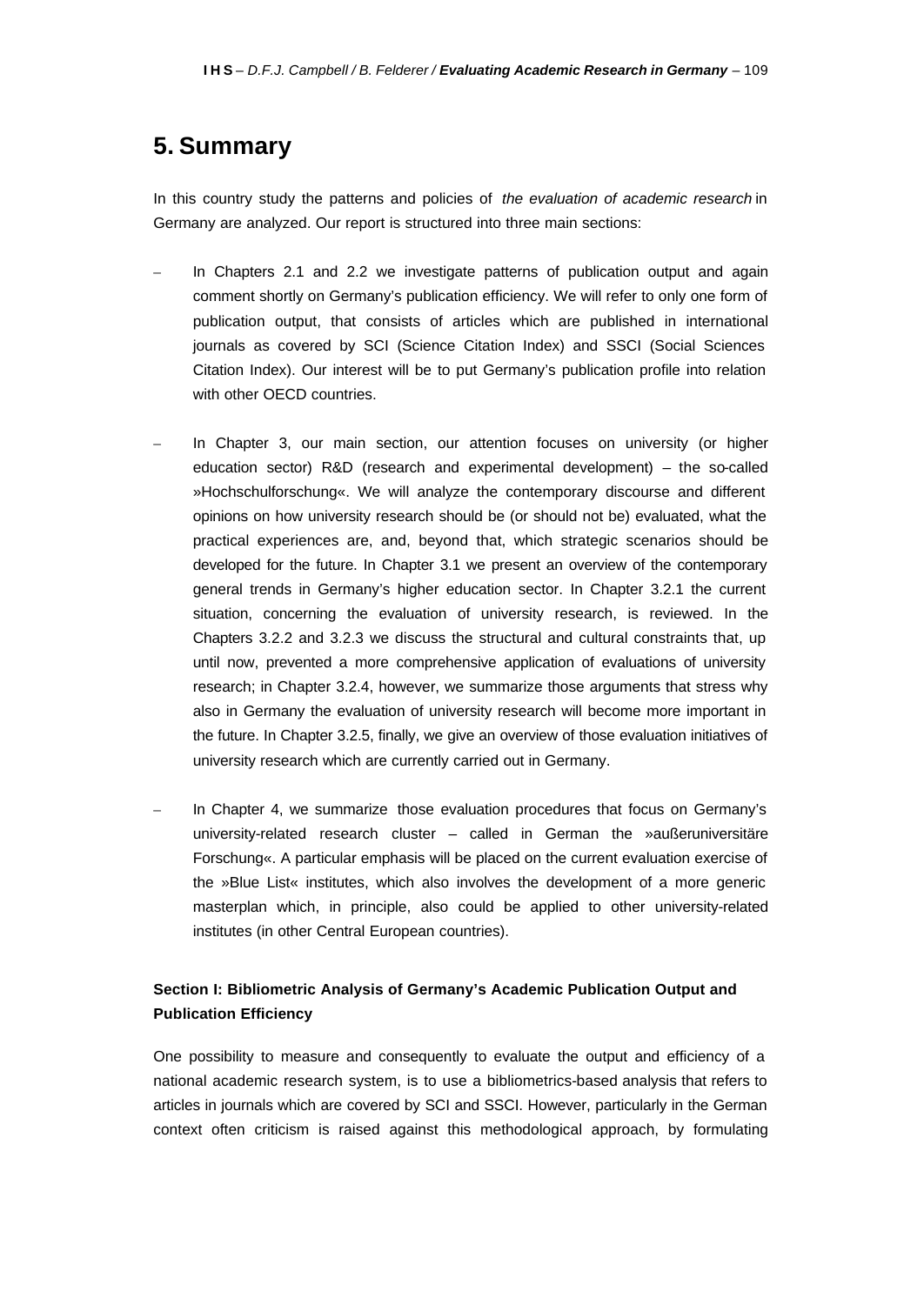arguments such as: (a) research quality *per se* cannot be measured and cannot be quantified; (b) there are different types of knowledge representation, and article-based knowledge is biased towards a fragmented understanding of our world; (c) and the theory of the specific and historic growth of academic cultures, proposing that while Anglo-American scholars prefer to write articles for journals, German (and perhaps also other Continental European) scholars developed an inclination for publishing books – the German tradition of Habilitation<sup>210</sup> can be used as an additional reference to reinforce such a statement. Notwithstanding that such criticism must be taken very seriously, we agree with other leading experts who emphasize the value of bibliometric analyses; particularly, when the specific strengths of such an approach are used sensitively and adequately. The following arguments we consider as key arguments that speak in favor of a bibliometric approach which focuses on articles in international journals:

- The decision of inclusion or exclusion (or acceptance or rejection) of forwarded article manuscripts by those journals, which are listed in SCI and SSCI, is generally based on a peer-review system. This comes close to something like a »built-in quality threshold« that guarantees that all published articles reveal a minimum and comparable basic standard of quality. Therefore, it is legitimate to interpret the number of articles in such journals as an indicator for or approximation of *quantified quality,* what again demonstrates the possibility of measuring quality – and falsifies the assertion that quality *per se* is beyond the scope of measurement.
- At the level of individual authors, obviously, one can imagine that a great variance of quality exists with regard to different articles. However, at the aggregated level of those different national academic research systems probably some phenomena of a *normal distribution of quality* will come into effect. If this is the case (which we and other experts believe), then this consequently implies that the variance between the aggregated median quality of articles of different national academic research systems is smaller – particularly when countries reveal a similar economic performance and similar socioeconomic standards, which is the case for most OECD nations – than the median publication quality of authors at the level of the individual researcher. Therefore, the frequency counting of articles makes more sense or appears more valid when conclusions should be drawn about the publication quality of different national research systems; at least more valid than a frequency-counting based comparison and assessment of the performance of individual researchers.
- Certainly, there are very different types of knowledge representation. Regarding the publication markets more directly, the two perhaps most classical but also most diverse examples would be books on the one hand (no matter if they are »thick« or

<sup>210</sup> The German term and concept of a *Habilitation* is sometimes translated into English as »higher doctorate« (see Irvine *et al.,* 1991, 52).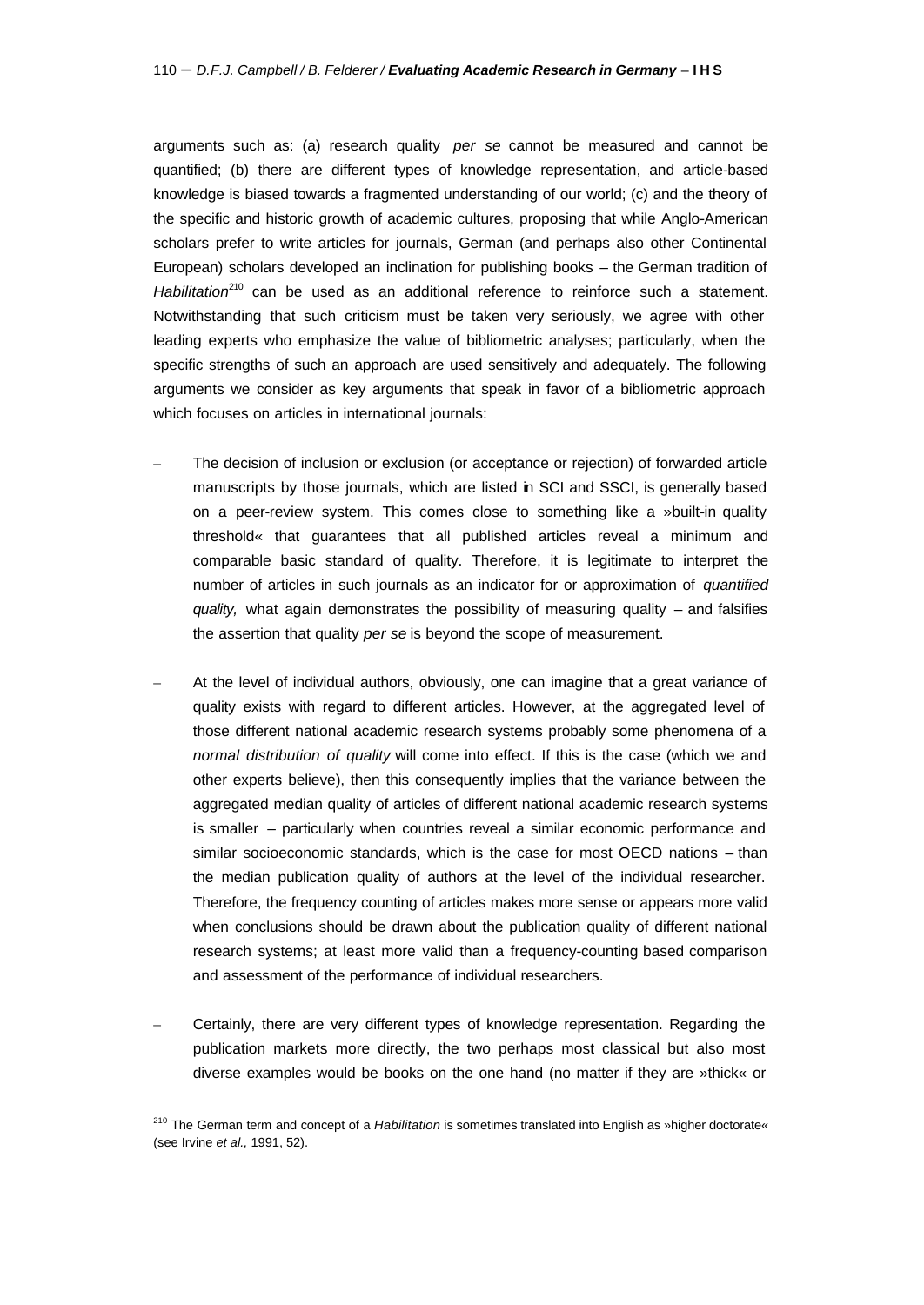»thin«), and, on the other hand, articles in journals. Each of those different publication media has, of course, its very distinct profile, which implies that it can refer to a set of functional strengths and weaknesses (or advantages and disadvantages). Especially this relative view is important, since it means that every observer must realize that no particular publication medium offers only advantages or only disadvantages – when, for instance, considering the competition between books and articles. For us the crucial point is the following: the overall performance and competitiveness of a national academic research system is defined by the extent to which it is in a position to develop very different types of knowledge representation and its capability to operate along a wide spectrum of diverse publication means.

– Books, obviously, demonstrate certain strengths. Articles, on the other hand, also have their advantages – particularly when they are published in international and reviewed journals – which make them a powerful tool for storing and presenting information. In that respect the following characteristics of articles should be valued highly: first of all, the limited page space of an article forces the author to focus or to concentrate his arguments. One could say that those constraints on page resources encourage innovativeness and information efficiency. An important side-effect of this is that the chances that a »short« article is read and cited are probably higher than in the case of »thick« books; also the time for reading has developed into an ultimately scarce resource of scientists. Secondly, since a short (»few-page«) article can be written faster than a long (»many-page«) book, articles often demonstrate a temporal lead of competitiveness when compared with books (although the tedious review process of article manuscripts can often create substantial time lags). Thirdly, the data bases and retrieval systems which administrate articles have developed contemporarily a higher degree of sophistication than the computer-based documentation of books – for instance, article-oriented data bases contain information on the vocational address of authors and mostly also provide article abstracts. This, by itself, has encouraged a trend in which scientists are inclined to publish articles in such journals, since this guarantees a higher visibility of their research results (so this would be an excellent example for how certain »structural advantages« can lead to an increase of the quality of the »content«). Fourthly, and finally, we also must keep in mind that scientists write not just one, but normally a whole series of articles. This prevents an exaggerated fragmentation of knowledge and helps crafting a more holistic image or a more comprehensive scientific understanding of the world. In that context we also invented the term of publication-cluster strategies, which are applied by many scientists who publish. This means that many authors would place at the center of such a self-created publication cluster one or two (perhaps »thick«) books, which are reinforced in the periphery by a series of articles that demonstrate a strong referential linkage with those so-called »center« books.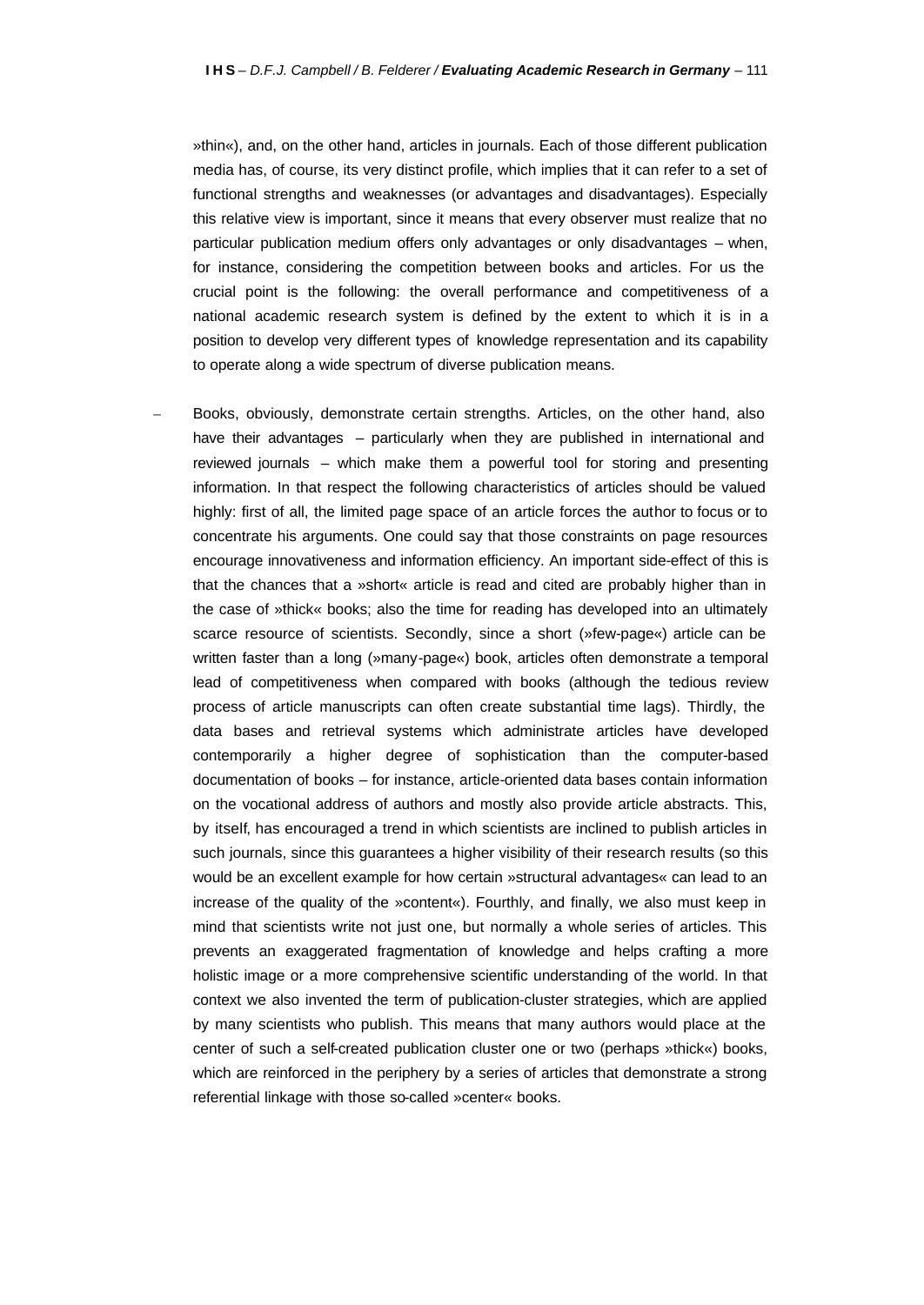– In reference to the *cultural argument* which claims an Anglo-American or Englishspeaking dominance in those international journals (as represented by SCI and SSCI), two arguments appear particularly crucial to us: firstly, patterns of cultural hegemony always existed in human history, also in sciences – at this point one could recall the pivotal role of Latin during the medieval and early modern period. So, consequently, when a country or a national academic research system does not belong to the *cultural core* of global sciences, then it must develop strategies of how to cope adequately with such a situation. In that respect Germany (or any other country) cannot demand an exceptional treatment. And, secondly, as a proper frame of reference  $-$  for the purpose of comparison  $-$  we always use for Germany the geographical concept of *non-English speaking Western Europe:* all together fifteen countries – Austria, Belgium, Denmark, Finland, France, Germany, Greece, Italy, Luxembourg, Netherlands, Norway, Portugal, Spain, Sweden, and Switzerland –, covering all of Northern and Western Continental Europe. Since those countries are all defined by the same cultural criterion that they are *not English-speaking,* the »cultural point of departure« for those academic research communities appears quite similar.

Concerning the empirical outcome of such a bibliometric analysis that is oriented towards journals, there are two crucial results: (1) When the absolute number of articles is used as reference<sup>211</sup>, then *Germany represents one of the most important and salient articleproducing nations* among the OECD countries (see Figure 7). Only the United States, UK, and Japan lie ahead of Germany, while Germany can outpace any Continental Western European country. In comparison to France, as an example, Germany managed, in the year 1993, an aggregated total article output for science and the social sciences which was higher by a factor of 28%. So within the context of global sciences Germany occupies a strong position, which again implies that at the level of international knowledge exchange and dialogue the German national research system developed into a »collective actor« which cannot be ignored by the international scientific research community. German academic research is a key element for the ongoing process of the global evolution of sciences. (2) If, however, not the absolute number of articles but different dynamical or »output/output« relations are taken into account, then the empirical assessment of Germany's article output performance leads to a more critical result. Such a conclusion we can base on several key observations:

– When article output is put in relation to population for the purpose of calculating a population/publication ratio, then this ratio has a significant positive correlation with gross domestic expenditure on R&D and the number of researchers per thousand labor force (see Figures 8, 9, and 10). Only three countries deviate from this pattern substantially: Germany, France, and Japan. On the one hand they can be

<sup>&</sup>lt;sup>211</sup> That means, articles in SCI and SSCI journals.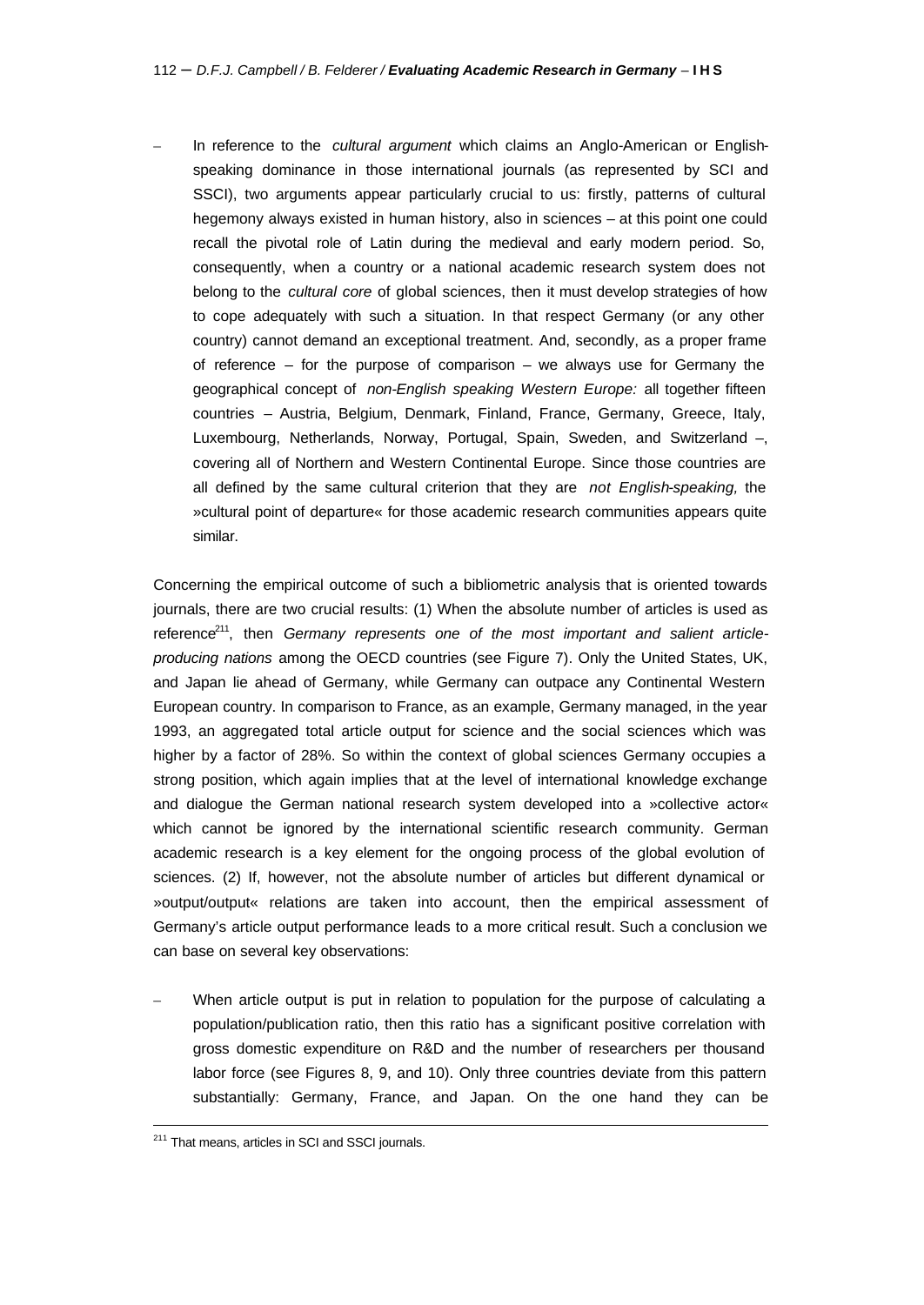characterized as nations that practically devote a major investment of resources into R&D. On the other hand they only achieve a below-average population/publication ratio with regard to articles. So a critical observer could raise the provoking question whether those three countries represent »worst-case scenarios«?

- When Germany's aggregated article output in science is expressed as a percentage of the total OECD $^{212}$  output, then one must state a gradual relative decline over the period 1980–1990. Only because of the geographical enlargement as a consequence of unification, could unified Germany of the early 1990s achieve a similar percentage value like »old« West Germany in the years 1980 and 1981 (see Figure 11).<sup>213</sup> At the same time the fifteen-country cluster of non-English speaking Western Europe – including Germany as one country case – expanded, during the late 1980s and early 1990s, within the overall OECD context in aggregated science as well as in the aggregated social sciences faster and more successful than Germany (see Figure 13). This, ultimately, implies that some of the non-English speaking Western European countries managed a growth rate of their article output that clearly outpaces Germany's growth rate.
- If on a discipline-by-discipline basis Germany's article output is calculated as a percentage value of the total output of non-English speaking Western Europe, then one general trend can be diagnosed: with the only exception of four disciplines, the average value for the five-year period 1989–1993 is higher than the value for 1993 (see Figure 12). This additionally supports our previously mentioned observation that the aggregated article output of non-English speaking Western Europe expands faster than that of Germany.

Under the premise that efficiency of academic research is modeled by referring the article output in journals (covered by SCI and SSCI) to the input in academic research – monetary and personnel resources of the higher education, government, and private non-profit sectors  $-$ , an empirical evaluation of Germany's academic esearch performance will arrive at a considerably critical conclusion: *Germany's academic research system exhibits some efficiency problems that should be taken seriously*. Such a conclusion can be based on the following two observations:

In Figure 8a the interrelation between monetary input and publication output is expressed, by offering and displaying the following ratio: the number of articles *per* one million \$ (in PPP) which are invested into academic R&D (mainly for the year

<sup>212</sup> Without Iceland, Mexico, and Turkey.

<sup>&</sup>lt;sup>213</sup> In the social sciences Germany's national academic research system performed, during the years 1989– 1993, a more successful expansion – in relative terms – than in science.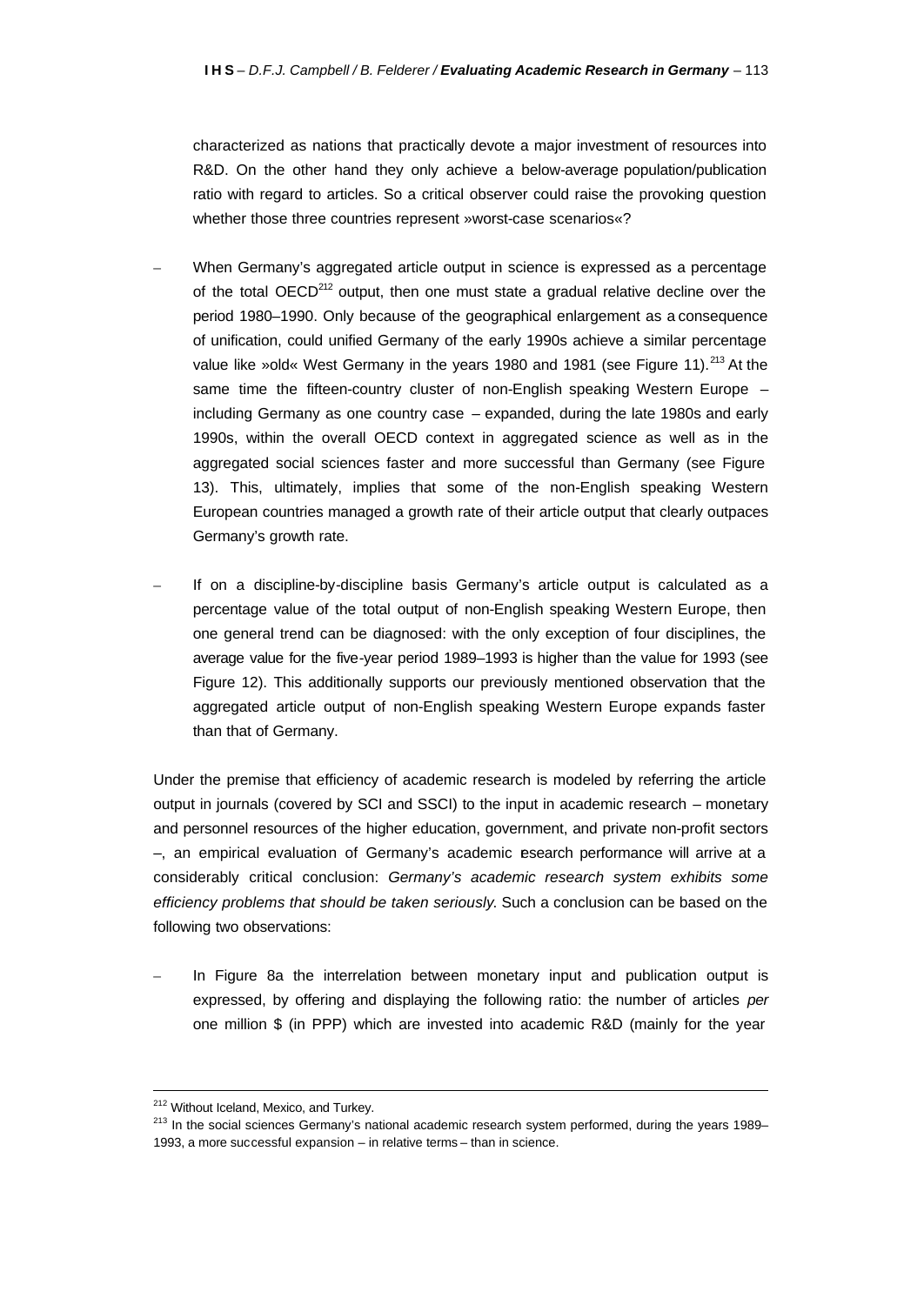1992). By occupying only the seventeenth position out of a comparative ranking of 21 OECD countries, Germany clearly places only in the bottom third.

In Figure 8b the focus concentrates on the relationship of personnel and publication output through investigating the ratio of: the quantity of articles *per* one »person year« measured in full-time equivalents (the reference year is 1991). In reference to that indicator, Germany's academic research system can demonstrate a somewhat better efficiency performance. However, by positioning at rank 11 – again out of a sample of 21 OECD member countries – Germany lies only within a medium and not a top efficiency range.

For any analyst the challenge now seems to be to decide how those German article output deficiencies should be correctly interpreted? The core content of our hypothesis – that clearly emphasizes the necessity of a comprehensive or overall (holistic) concept and understanding of academic research – can be stated as follows: *Germany's academic research system in particular and German R&D in general exhibit certain deficiencies and competitiveness problems when the international science and technology markets are taken as frame of reference.* In that context two observations appear to us crucial:

- The German national system of research and innovation, in its broadest sense<sup>214</sup>, can be characterized as having developed a strong orientation towards Europe and, in economic terminology, towards the EU domestic market; at the same time, however, Germany exhibits certain problems of competitiveness at the international and global R&D and technology markets. In a current study, the OECD emphasizes that with regard to high-tech trade Germany is doing best in medium-high and medium-low technology, but concerning high technology Germany clearly reveals trade deficits and competitiveness problems. In some of the most dynamic technology markets the German industry – or national R&D system all together – suffers from a loss of market shares (OECD, 1994a, 201–202). The internationally renowned IMD, that is located in Lausanne, Switzerland, also concludes a decline of the current competitiveness of Germany's economy. Compared with OECD and other industrial countries, Germany ranked at position six in 1995; in 1996, however, Germany was pushed down to the rank position ten (IMD, 1996, 18–29).
- Another key term for evaluating the international competitiveness of R&D of a given national research system is the technology balance of payments (also abbreviated as TBP) that covers the exports and imports of technology. Those technology products and services, which are taken into account, easily can be understood and interpreted

<sup>&</sup>lt;sup>214</sup> This means looking at the academic and industrial research and technology performance comprehensively.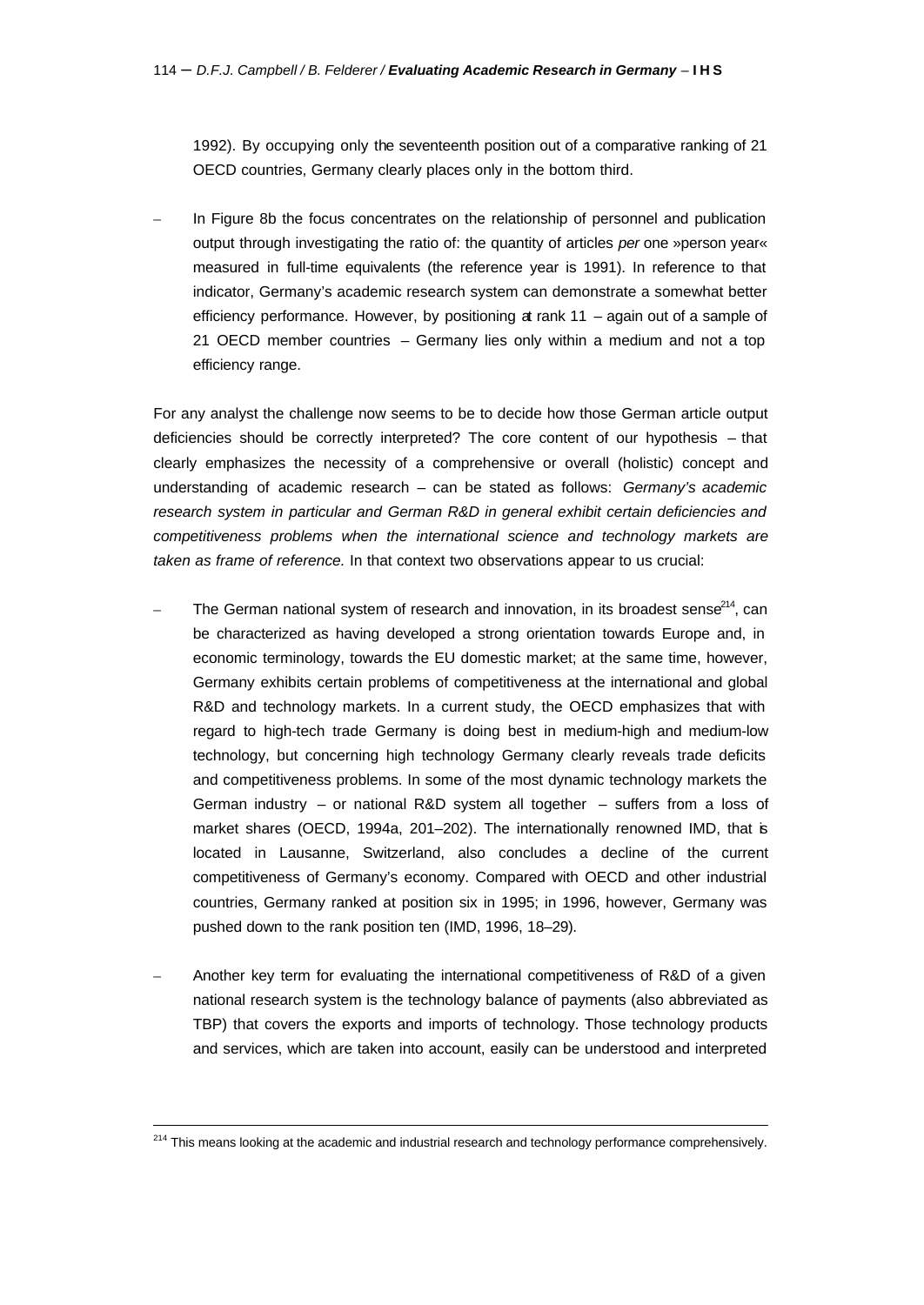as an outcome of R&D activities.<sup>215</sup> In Figure 19 we express to which extent the technology imports are covered by technology exports of several OECD nations at the beginning of the 1990s.<sup>216</sup> This means that while the United States, in 1993, exported more than four times as many technology products and services than they imported, for example in Austria the exports only covered a ratio of 28% of the imports. Out of a ranking of sixteen OECD countries, Germany rates only at position ten and by this lies below the average (see again Figure 19). What counts perhaps even more is the fact that with a value of 69% (for the year 1993) Germany imports more technology than it exports.<sup>217</sup> Therefore, speaking in the context of a general perspective, this not very favorable (although, of course, also not completely unfavorable) technology balance of payments for Germany could be used as a reference indicator for setting up the hypothesis that in its technology or technology-driven R&D activities Germany is not oriented enough towards the international markets.

When arriving, however preliminary, at a more comprehensive assessment of Germany's academic or total national research performance, then we are inclined to set up for discussion the following hypothesis: *one of Germany's main problems seems to be that Germany's academic research (and perhaps also national R&D) is biased towards the »domestic pole« and is not enough internationally or outwardly oriented. Germany's academic life can be characterized to have cultivated a very strong* **domestic discourse** *which could be criticized for not demonstrating enough openness for reflecting what is happening internationally.* In that respect Germany's academic research system seems to feature some similarities with France – and perhaps also with Japan. Those three countries can be characterized as »larger medium-sized« nations, when the global context is taken as a frame of reference, so they developed different academic research strategies than the small-sized Western European countries. Whereas countries such as Switzerland, the Netherlands, and Sweden, partially out of a scarcity of national R&D funds and a lack of national publication means, developed much earlier a willingness to publish in English and in international journals (Felderer and Campbell, 1995a, 62–63), the German academic research system expresses several weaknesses. Two we want to mention explicitly in that context:

– Currently, when a provoking thought should be thrown into discussion, Germany's academic research system  $-$  at least partially  $-$  may be paraphrased as having developed a *self-referentially closed national domestic discourse* in the humanities, social sciences, and to a certain extent also in science. Of course we know that such

<sup>&</sup>lt;sup>215</sup> The OECD offers the following definition for TBP: »It consists of money paid or received for the use of patents, licences, trademarks, designs, know -how and closely related technical services (including technical assistance) and for industrial R&D carried out abroad, etc.« (OECD, 1996a, 64).

<sup>&</sup>lt;sup>216</sup> The mathematical formula is to divide the exports (receipts) by the imports (payments).

<sup>&</sup>lt;sup>217</sup> The value 100% would indicate a perfect equilibrium between exports and imports, and any value higher than 100% would imply an export surplus.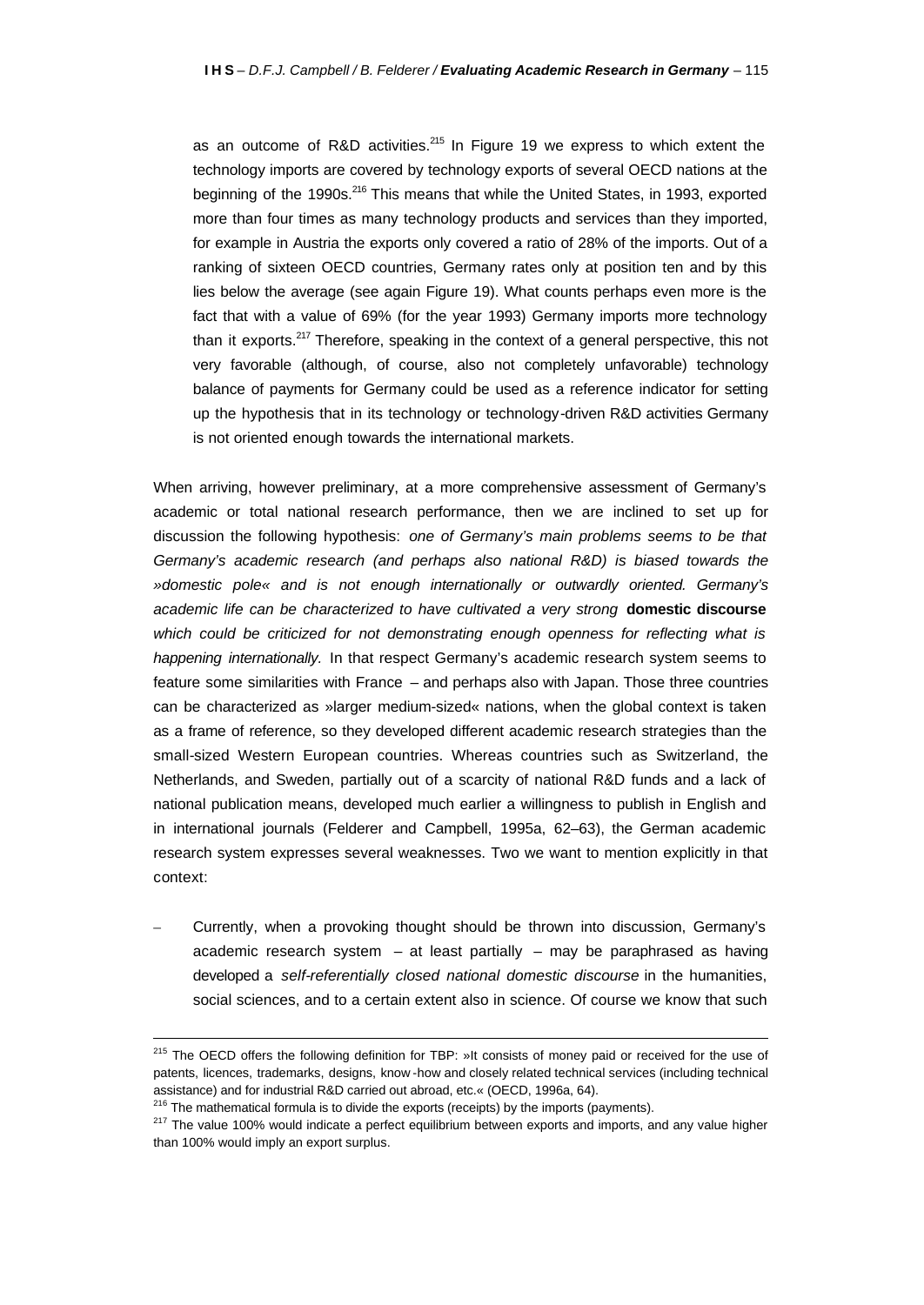a statement certainly is an exaggeration, but sometimes also exaggerations are helpful in pinpointing problems; and a problem definition is a prerequisite for developing strategies that aim at improvements. So when the famous German scholar Niklas Luhmann, who became an influential thinker on modern systems theory, uses *self-referentiality* as a key term, then we could go a step further an ask ourselves the question, whether not the whole German university and academic research system could be described as a system biased for self-referentiality? When an interaction between thoughts and the socio-economic environment is accepted, then the theoretical or abstract models of German scholars might contain much »hidden« or indirect information about German society. Characteristics such as a reluctance against the use of English, the inclination for books and the tradition of the *Habilitation*-system would underpin such an interpretation or impression of a partially closed national discourse which an outside observer might have who should assess Germany's universities.

– German academia still puts a very strong emphasis on the German language and on publishing in German. On the one hand, such a behavior appears reasonable and can further be legitimated by the reference that all nations try to encourage in intellectual life their own native language (or languages). On the other hand, it is a given fact and condition that English has become the most important lingual means for communication and the exchange of ideas in global sciences. Therefore, each non-English speaking national academic research system must take this into account and accept – as a consensus and compromise for the advancement of sciences – the necessity to publish in English. So this should provoke a demand for Germany's academic scholars to publish more in English.

#### **Section II: The Evaluation of Germany's University Research: Discourse and Policy**

Concerning the evaluation of university research (*Hochschulforschung*) in Germany, many experts express the opinion that in reference to the current situation *something like a consequent evaluation system is still not extant and is still not applied for Germany's university research*. In other words, it is an extensively debated issue how such an evaluation system should be designed and what the adequate means for implementation are. Such an assessment can be derived from the following two facts:

– First of all, a comprehensive *ex-post* evaluation of all of Germany's university research at the national level – for a given year or a several-year period – was never carried out. Such an exercise clearly would mark a watershed for German academic culture and would resemble »pioneer land« for the development of a policy expertise for all the involved actors.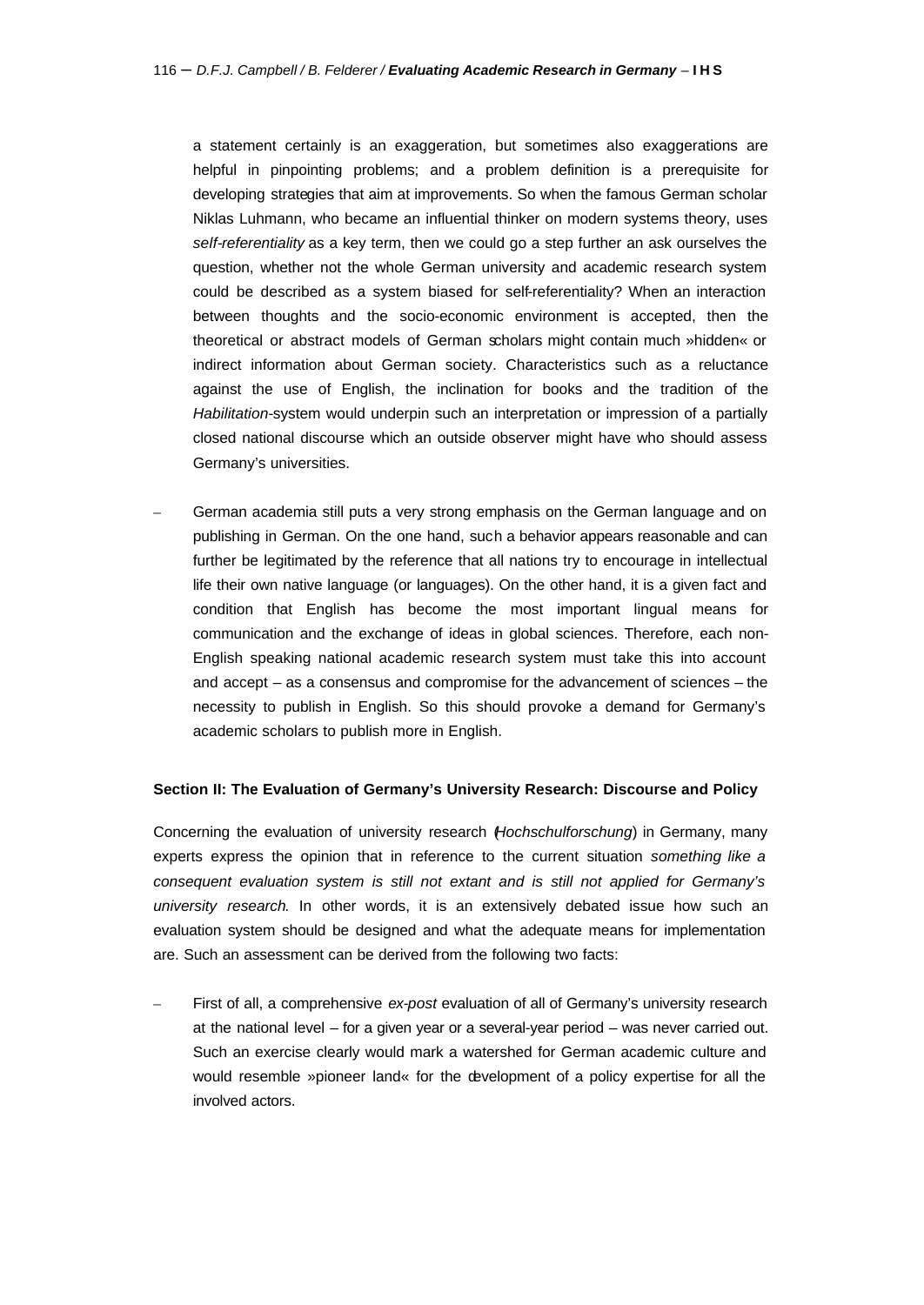– Secondly, the experience of systematically evaluating single universities has also not been developed that consequently in contemporary Germany – when there is agreement that a so-called systematic evaluation would have to include substantial quantitative indicators. Those »institutional« evaluations, of a specific university, obviously could not focus only on research, but would also have to cut across other issues such as teaching and administration.

Therefore, the current situation may be characterized by the following two main problems:

- Despite a whole series of individual evaluation initiatives of university research at the micro or »bottom« level, we must state that the *generic picture* or the *comprehensive overview* is still missing. So to speak – and willing to employ a provocative phrase – Germany's university evaluation expertise and knowledge appears »fragmented«, and up until now no attempt was undertaken to evaluate university research empirically at the national level for the whole university system (*e.g.,* in an *ex-post* fashion).
- The other major challenge seems to be, what should be the function of future evaluation initiatives for Germany's university research – and the universities in general. Obviously there should be some agreement on the consequences of evaluations, which must be settled in advance. The more systemic question to ask would be: *How should evaluations be implemented into the university context and what should be their feedback link to other functional key elements of the university system?* One of the most sensitive political questions, to which an adequate answer must be found in the next years, is if there should be a systematic and formal link between the outcome of an evaluation and the degree of public basic funding that is allocated to such an evaluated university unit.<sup>218</sup>

However, there are developments that will demand that also in Germany the concept of evaluating universities will gain a crucial and strategic importance in the future. In the following we want to summarize some of those trends or reasons that emphasize the necessity of evaluations.

– There are many different definitions for the common underlying purpose or aim of the broad spectrum of the whole sciences (including the disciplinary branches of the social sciences and humanities). As the devil's advocate, of course, one could even raise the provoking question whether such a common conceptual basis really exists for all of the sciences? However, for the practical purpose of continuing our analysis we want to set up the assumption or premise that all of the sciences can be characterized by some similar attributes. So for us a key definition of the function or

<sup>&</sup>lt;sup>218</sup> Other countries, for instance the UK, have already decided to establish a tight feedback linkage between the two factors *evaluation and funding.*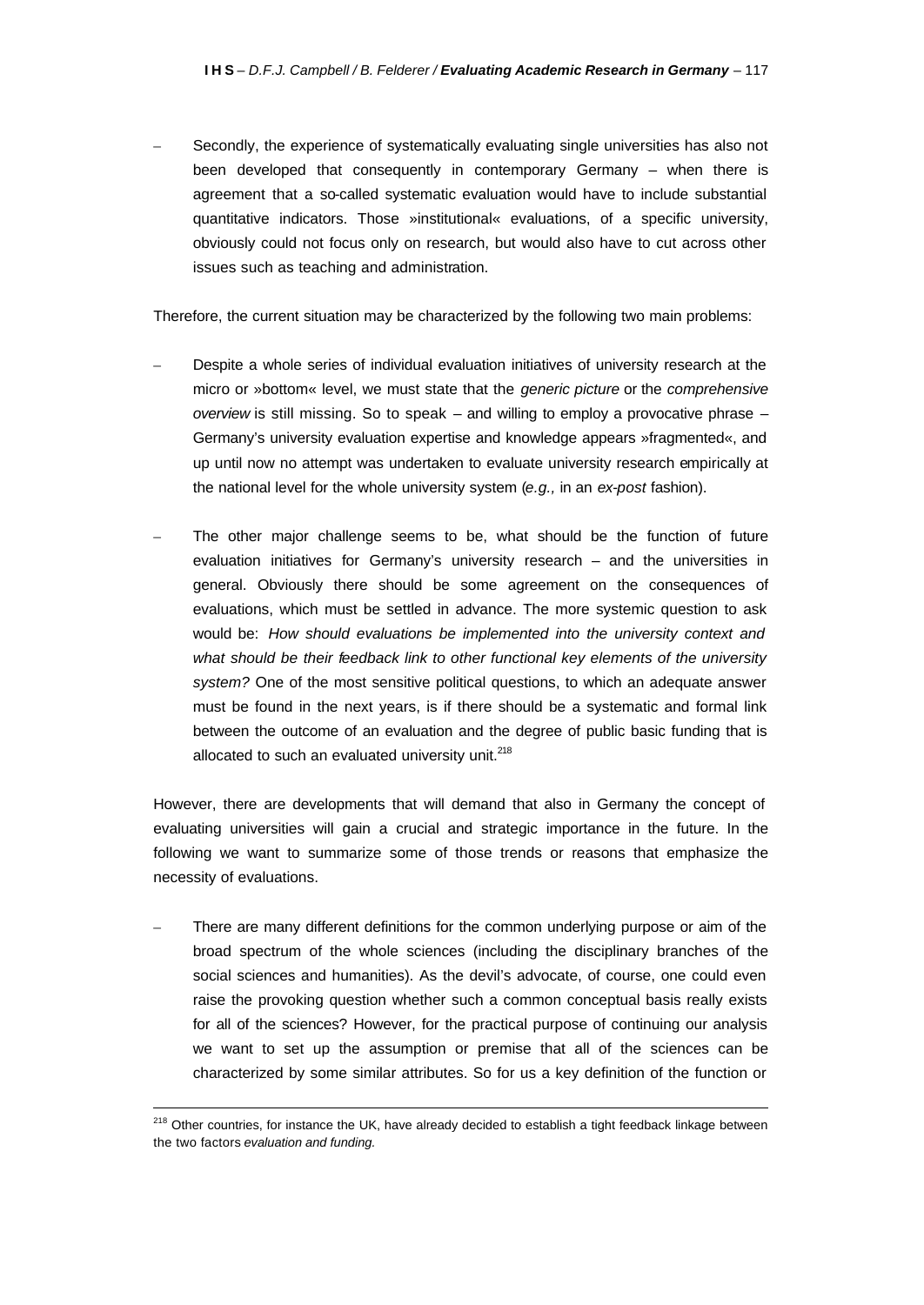goal of sciences would be: *the interest to create knowledge about the empirical world or the empirical environment.*<sup>219</sup> In that definition a crucial term obviously is the word »empirical«, since anything that is empirical can also, at least in principle, be measured. Such a conceptual framework then implies that the sciences are significantly concerned with creating knowledge about empirical structures and processes, that means of *measurable units*. Therefore, in our opinion it is absolutely clear that when the sciences deal with the empirical world as a part of their research procedure and research mission, *i.e.,* with measurable units, then the research output »itself« consequently can also be measured – at least this would reflect the general demand. Turning this argument around, this would imply that when a research output (for instance, its quality and efficiency) cannot be measured, then such a particular research output is not the product of an empirical or scientific-based approach. Speaking in simplified terminology, only non-scientific or even anti-scientific research output would be »non-measurable«.

- When, in principle, *research and research output are measurable,* this implies that *research quality and research efficiency can also be measured*. Going a step further and referring to issues of policy and policy-making, this clearly demonstrates that a rejection of systematic evaluations of university research cannot be justified by scientific arguments. Speaking positively, comprehensive evaluations of university research are easily to legitimate by those fundamentals that structure and drive the evolution of modern sciences *per se*. Coming down to the question of which methods are appropriate for research evaluations, then we are inclined to emphasize the notion of a *plurality or pluralism of methodological approaches;* as long as those different methods meet the criteria of an accurate and sound scientific analysis. Furthermore, it is plausible to assume that concerning the »general picture« those different methodological approaches should converge, at least by tendency, in their results and conclusions (see, for instance, van Raan, 1995, 93).
- When some German academic scholars assert that research output cannot be measured, then  $-$  in addition to the arguments we already have stressed  $-$  we want to emphasize that such a statement is not internally consistent. In other words: *scholars pushing the non-measurability hypothesis reveal a cultural »blind spot«* (in German: *blinder Fleck*) or, at least, apply a double standard of morals by treating the students, on the one hand, differently than the university research staff, most prominently the professors. Concerning the students, everybody accepts it as a given and »natural« fact that the students' performance should be evaluated on a permanent basis. In addition, when students work for their first-degree thesis or – at the post-first degree level – on their dissertation, then, at least according to the theory, the »university system« demands or expects that those students generate research

<sup>&</sup>lt;sup>219</sup> This obviously includes »ourselves«, since also humankind is a part of the empirical world.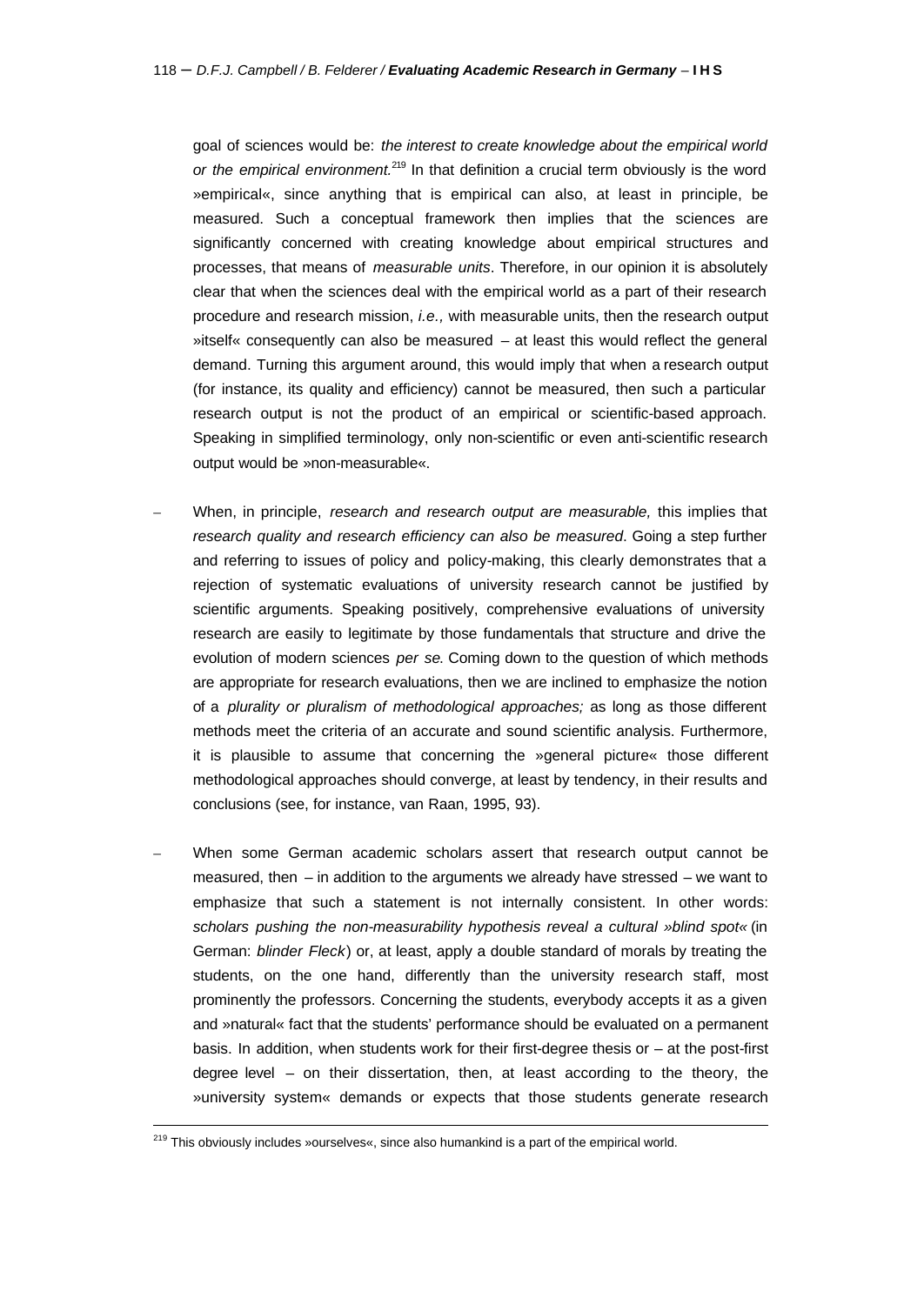results of their own. And those completed theses at the Master or Doctoral level then are evaluated and graded – that means the quality of their research output is »measured« – by their supervisors, mainly professors. In the case that an academic researcher wants to go through a *Habilitation* procedure, the above said obviously is also true: firstly, a *Habilitation* work must (or should) reflect an academic in-depth research, and, secondly, the final *Habilitation* is judged and evaluated by a university commission. *Therefore, when in the case of students and applicants for a Habilitation it is commonly accepted that their academic research work must be consequentially evaluated and permanently graded, that means their research output is measured, so*  why should this not also apply to the academic university research staff, most *importantly the professors?* From the institutional perspective the answer appears simple: when, based on scientific premises, it is legitimate to evaluate the research output of first-degree and second-degree level students, then it cannot be justified not to evaluate professors with the same strictness. So when professors are not evaluated, then this seems to be more the product of a hierarchical distribution of privileges than the self-logic of a scientific rationale.

– Concerning the funding resources of German universities and German university research, there are two crucial facts that we should recall: firstly, university R&D depends financially primarily on public basic transfer funds, called GUF (General University Funds). In 1991, 71.4% of German university R&D was funded by GUF (see Figures 17 and 18). Secondly, the German universities claim that they are currently *underfunded* or *underfinanced* (*unterfinanziert*). One estimation, that was calculated by the HRK, speaks of an annual structural financial deficit for the whole German higher education sector of between 6 and 9 billion DM (see our analysis in Chapter 3.1). From that two crucial consequences can be drawn: (1) The dominance of the funding category of GUF implies that *ex-post* evaluations represent more or less the only possibility for evaluating university research systematically, that means having a chance to project transparency onto the system. In addition, GUF funding even demands – theoretically speaking – *ex-post* evaluations since, already by definition, GUF funding denies the possibility of accurate *ex-ante* evaluations.<sup>220</sup> (2) The monetary resources for the German universities are seriously constrained. This determines two consequences for Germany's university sector: first of all, the universities must learn how to use their resources more efficiently and go through a painful restructuring process of adaptation. In addition, and secondly, probably the only chances of the universities to achieve an increase of their public funding-base is to convince the public of the importance of universities. And this will, in its final logic, demand the introduction of comprehensive evaluation systems.

<sup>&</sup>lt;sup>220</sup> See Chapter 3.1 where we discuss those different funding categories of universities and university research.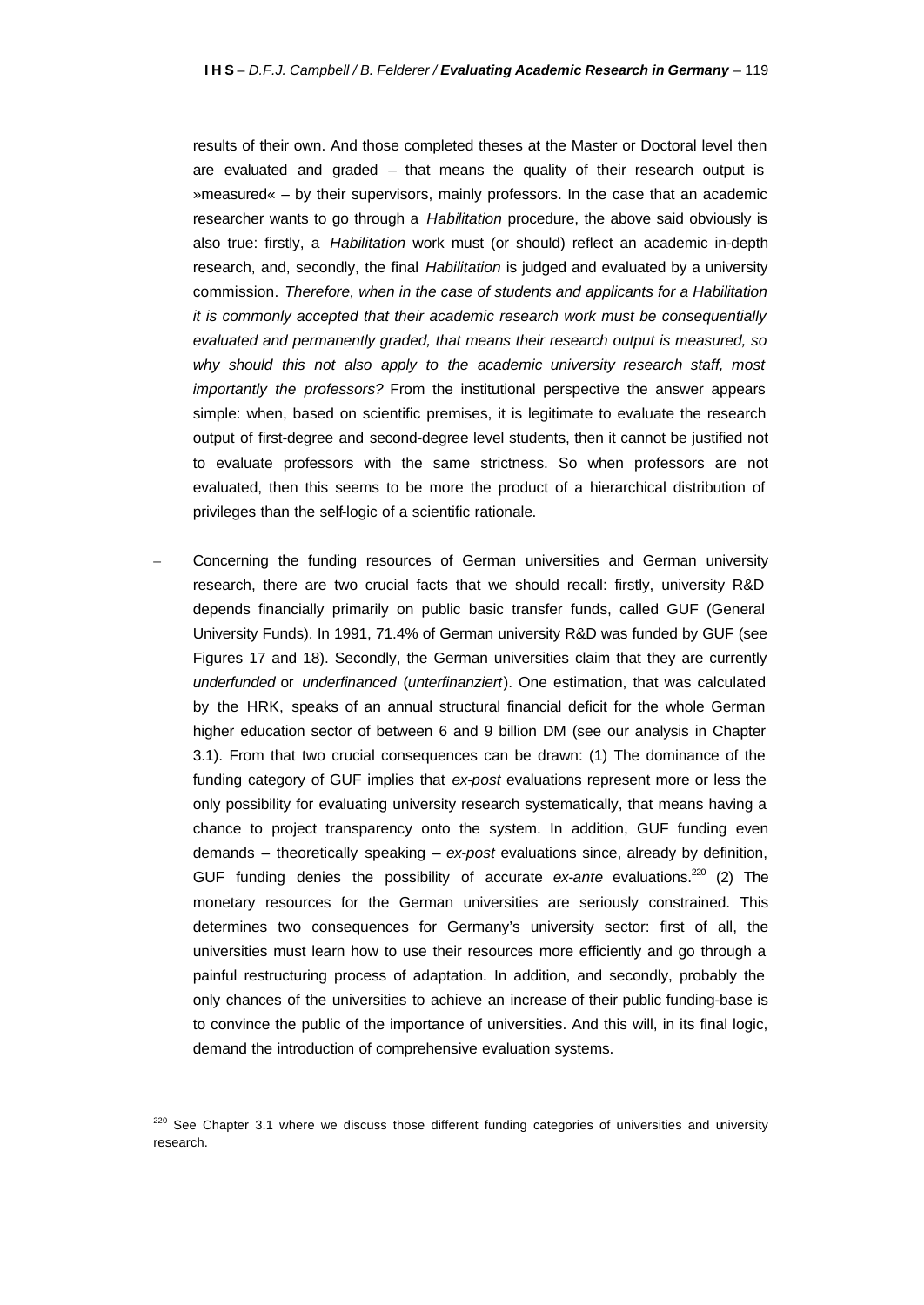- *Transparency is necessary and essential*. Without an adequate degree of transparency a successful rational decision-making and policy-making is very difficult to realize, since the development of intelligent and sophisticated strategies would demand, for instance, the supply of sufficient data. When such data are missing, then decisions must be based on assumptions which, of course, can be true; this means that assumptions correspond with the empirical world or with the results of an empirical inquiry that is carried out at a later moment in time than the formulation of premises. On the other hand, however, assumptions are often primarily the product of an ideological belief or prejudice which either is empirically wrong or  $-$  in a perhaps less dramatic situation – is used as an *ex-ante* argument against a systematic and scientific analysis. *Therefore, a key strategy to produce transparency within the context of an individual university or, more generally speaking, for the whole university sector is to carry out comprehensive and systematic evaluations on a regular basis*. Such evaluations again guarantee that systemic feedback mechanisms are incorporated and can operate within the university framework. This, finally, demands that a university is sensitive to feedback and that it supports transparency  $-$  in that context the phrase of a *gläserne Hochschule*<sup>221</sup> is used in the German discourse (see Lange, 1995a, 72).
- The public of an advanced democratic and industrial society expects transparency from all institutions, particularly when those institutions claim to be of value for the whole nation. Democracy supports the development of a »civic culture«, where society demands that main actors must be able to present themselves adequately to the public. Now drawing the line to the issue of university research and its evaluation, our hypothesis is the following: German society expects more transparency from the German universities. First of all, German universities are primarily public funded, which means that their primary financial resource is derived from the tax money that the Germans (and German residents) pay. Secondly, the German universities claim that their basic research activity is for the good of all of German society. Another crucial argument, in that context, seems to be that probably only when the public demand for more transparency and accountability in the German university sector is met, then there might be a public consensus for significantly increasing the public funding base for universities.

In the following we will present some of the policies that are either discussed or actually even applied (or that are at the beginning of an application), and that aim at evaluating university research in Germany:

<sup>221</sup> A translation into English of *gläserne Hochschule* would be: a glass university, *i.e.,* a transparent university.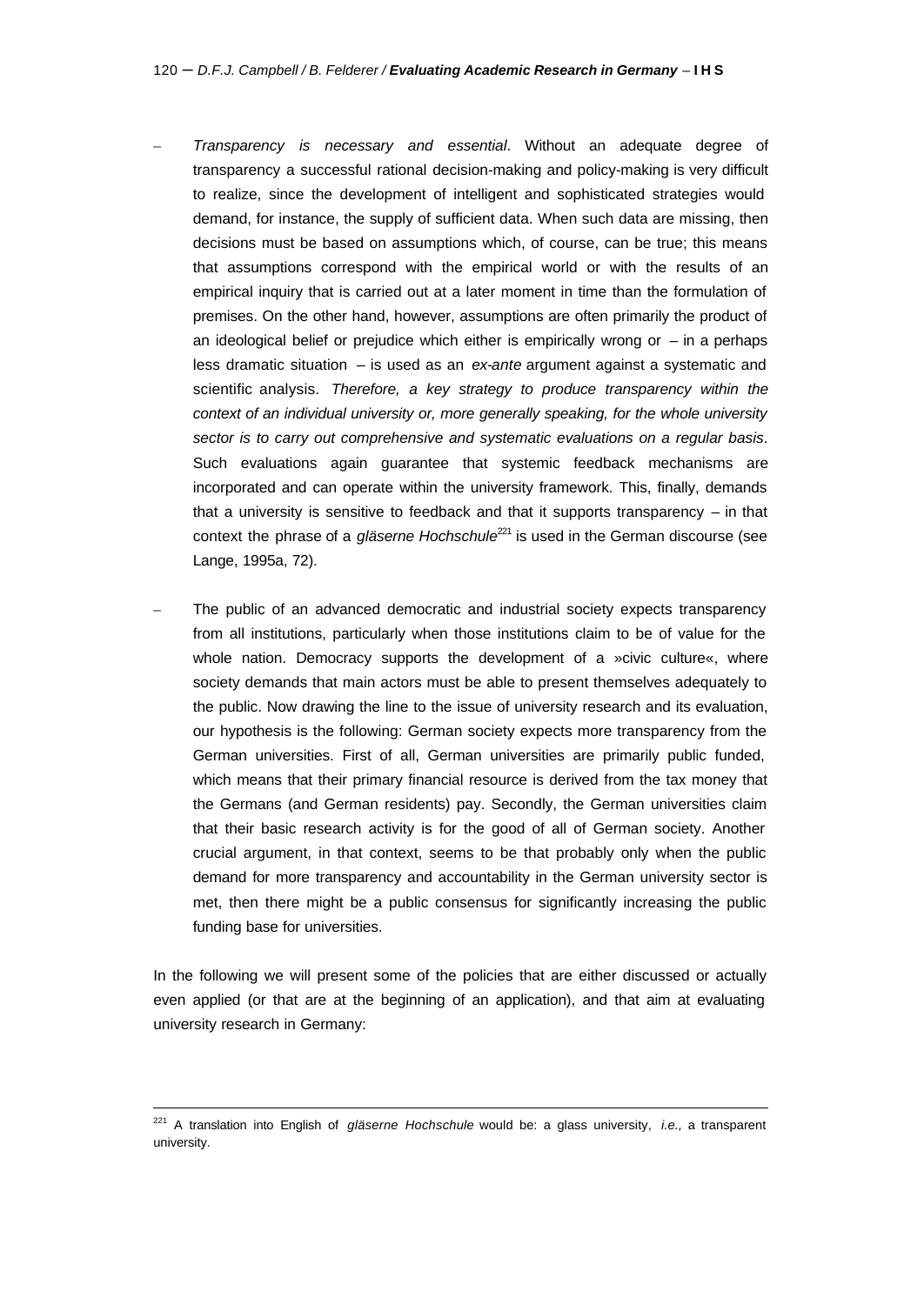- (1) **The importance of indicators and of quantitative indicators for evaluations:** Potentially any evaluation policy is caught in the dilemma of emphasizing *either quality or quantity.* To phrase this dilemma somewhat differently, one can set up the following question: Should a model, that underlies the evaluation process of university research (or other areas of university performance), try to cover the »total spectrum of complexity«, that means to recognize all the details of a university institution, or, on the contrary, should an evaluation model preferably focus on a limited number of indicators which are considered to be of a crucial importance? This means, what is the role or function of *quantitative indicators* in the context of an evaluation procedure? Obviously, there are divergent opinions of experts on that issue. However, many experts are inclined to emphasize and to underscore directly the *crucial importance of indicators* – also of quantitative indicators. Their conclusion is that, regardless which model is used, only those evaluation policies of university research can be efficient and produce meaningful results that *also* employ the use of indicators (see, for example, Daniel, 1995, 206). Obviously, *the concept of indicators or of quantitative indicators* can have two separate and distinct meanings: (1) The first and more simple implication is to interpret the function of indicators as counting directly units which are measurable. Examples would be the size of research staff, the number of patents, the number of publications, or the number of diplomas, and so on. In reference to the concept of first-order and second-order cybernetics, those indicators, consequently, could be classified as *first-order indicators*.<sup>222</sup> (2) The second group of indicators that, within the same line of argument, could be paraphrased as *second-order indicators* – are already of a higher complexity, since their functional purpose is not just to count, but to interpret, or, in other words: *to translate quality into quantity*. That means, they aim at representing structures and processes – which we might label as »qualitative« – within a quantitative setting or, speaking simply, as numbers. *So, finally, qualitative patterns of the empirical world can also be reflected and expressed by quantitative indicators*.
- (2) **The practical procedure of developing indicators:** Already at the beginning of the 1990s, in the year 1991, the HRK – German Rectors' Conference – initiated a pilot project, called *Profilbildung*. <sup>223</sup> In the first phase, completed in 1993, the attention focused on the disciplines (*Fächer*) physics, German language (*Germanistik*), and economic sciences. In a second phase, finished in the year 1994, the disciplines covered were electrical engineering, mechanical engineering, and computer sciences (*Informatik*). The primary purpose of this project was to invent and to develop *ad hoc* models and procedures, still at the bottom-up level of individual universities, which, in

 $\overline{a}$ 

<sup>&</sup>lt;sup>222</sup> For a further discussion of the interesting concept of first-order and second-order cybernetics, see Umpleby (1990). That term was originally invented by Heinz von Foerster and published, for the first time, in 1979 (von Foerster, 1979).

<sup>223</sup> *Profilbildung* could be translated into English with the phrase »development of a profile«.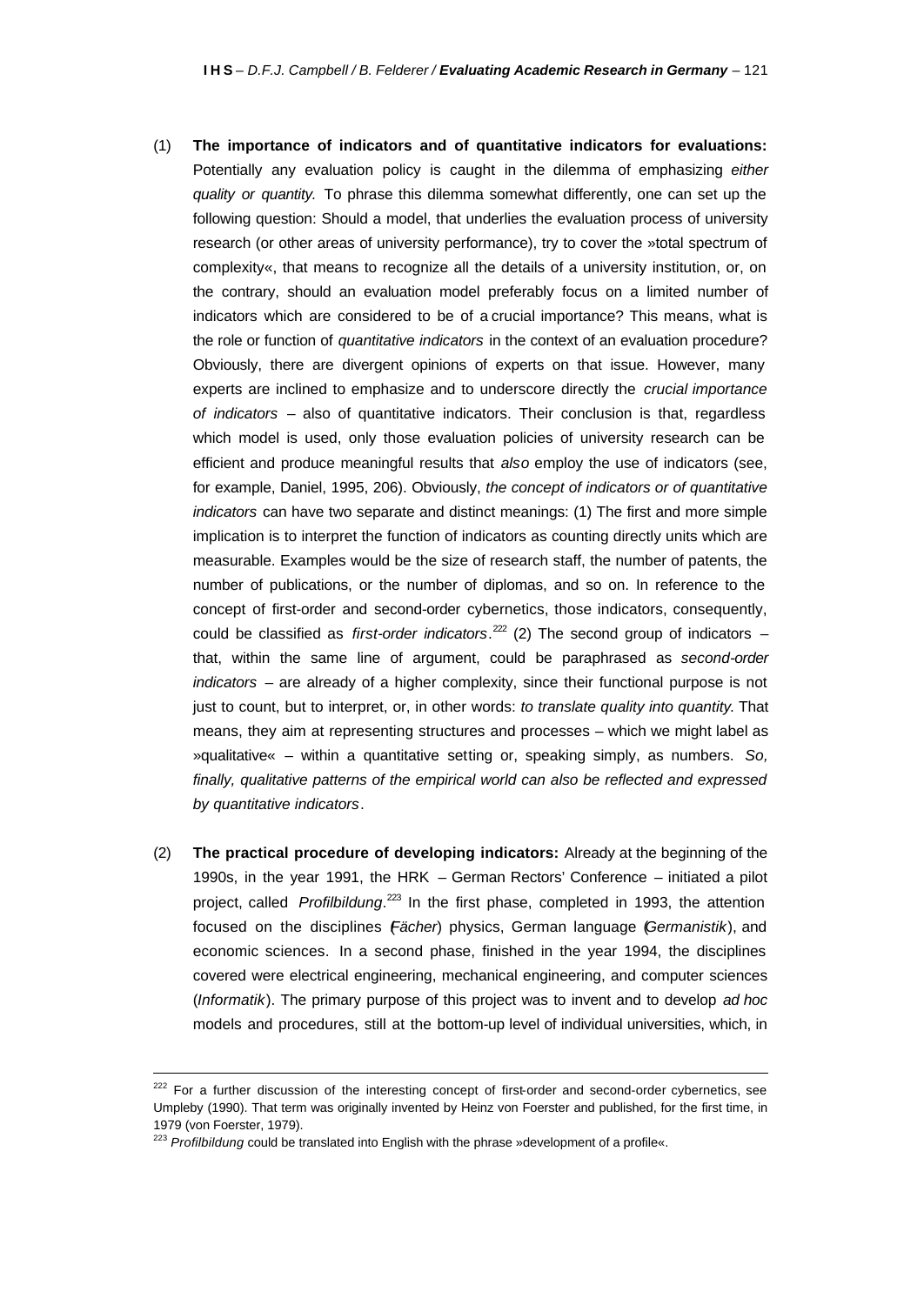a later phase, could have the potential to be regularly applied to all universities nationwide. Consequently, these assessment exercises did not cover the whole university system, but only a small sample of those universities that participated voluntarily. During the second phase those were, all together, not more than eleven universities. Functionally the assessments were institution-oriented, that means they preliminarily attempted to evaluate or, to be more precise, they described comprehensively the performance in research and teaching in those pre-defined disciplines (as listed above) at the level of university departments as well as for the whole university. Methodologically, a twofold approach was applied: first of all, descriptive statistical data were collected – a so-called *Erhebungsraster* – with the main purpose being to develop indicators that present a broad overview of the general performance. Secondly, the data overview was accompanied by a verbal or narrative description that intended to offer to the universities the opportunity to comment on their situation and their individual performance in research and teaching. Obviously, what this pilot project did not aim at was to develop and to set up for discussion a quality-based *ranking* of different universities or university departments. So, in our terminology, the design of »second-order« indicators was only a partial goal or intention (for further literature, see HRK 1994b, and HRK 1994c). In Chapter 3.2.5 we document which indicators and ratios exactly were developed.

(3) **Earmarked funds (***Drittmittel***) as a key indicator for the quality and/or relevance of academic research:** Among leading experts, and also among decision makers, many express the opinion that earmarked funds – in German called *Drittmittel* –, or the »degree« of earmarked funding, *should be valued and interpreted as a crucially important variable for the process of evaluating university research*. In other words: earmarked-funded academic research is a key indicator for *the quality as well as the relevance* of university R&D. Such a claim can be based on the following arguments: (a) Since earmarked-funded research – no matter if it is processed either in the context of a research project or a medium-scale or large-scale research program – is always pre-assessed during a peer-review procedure (that follows the application phase), this implies that such a research already automatically will be valued by an *ex-ante* evaluation. Beyond that, because the outcome or »final product« again is assessed by those institutions or organizations that provided the earmarked funds, this leads to the consequence that earmarked-funded academic research must pass a *double quality check;* an *ex-ante* evaluation at the beginning and an *ex-post* evaluation after completion. In contrast to that, university research that is financed by basic funds, is not exposed to an in-depth and rigorous *ex-ante* quality control procedure and, in addition, is only very selectively assessed *ex-post,* since a systematic and comprehensive *ex-post* evaluation system for university research still has not been implemented in Germany. Therefore, because of this »double quality control«, earmarked-funded research can be interpreted as an *indicator for quality*. (b)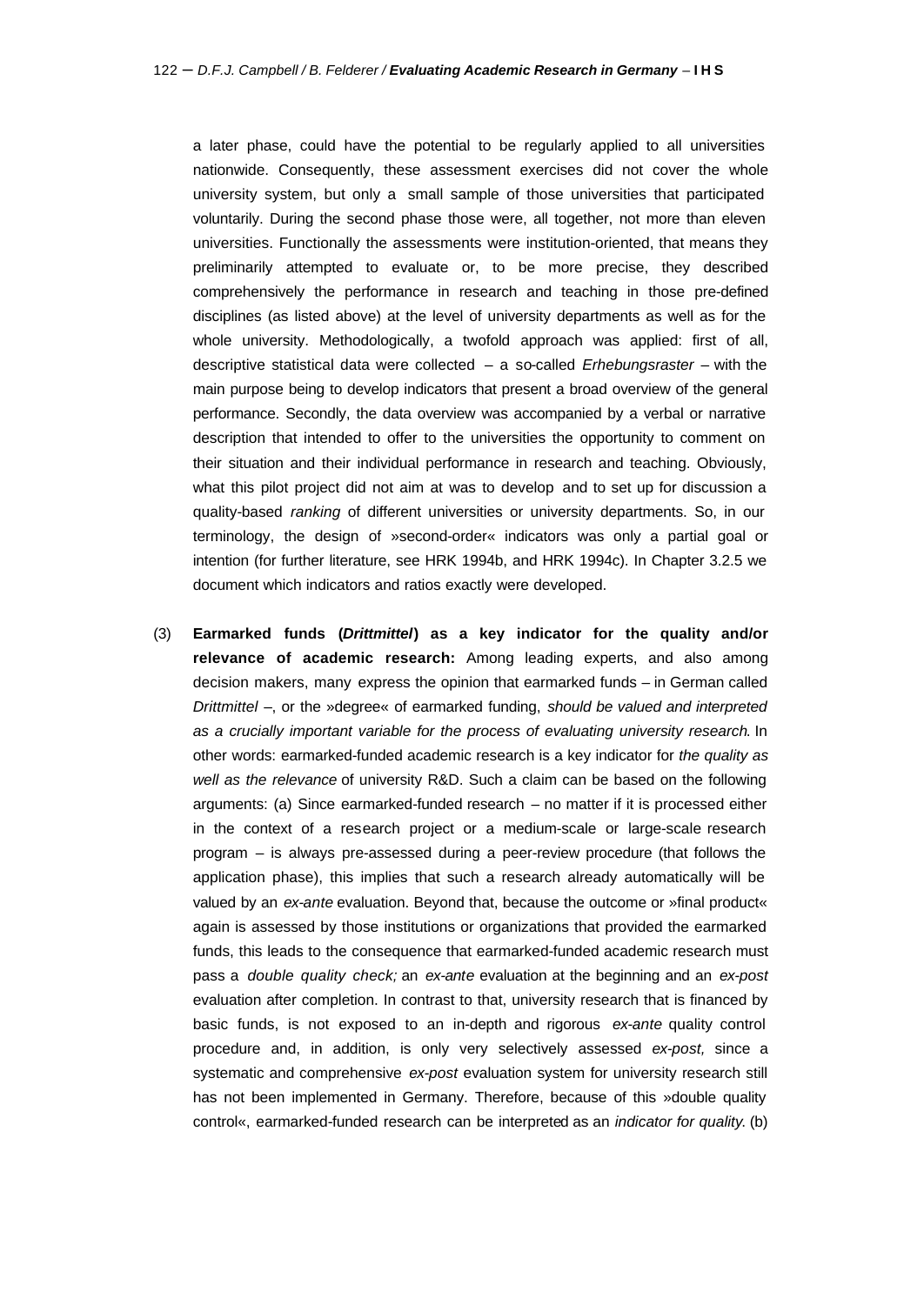Now depending on the specific source, such earmarked-funded academic research can also be *an indicator for the relevance* of that research – and its output – for society in general, or for the economy, or other decision makers in more particular. When an earmarked fund is provided by a company or firm of the business enterprise sector, or other private or public institutions (for instance, a ministry), which – all together – commonly can be circumscribed to have a strongly focused applicationoriented interest into the practical results and conclusions of academic research, then it appears legitimate to interpret, in such cases, the degree of earmarked funding as an indicator of relevance. In other cases, where an institution providing earmarked funds either does not have a »political« interest at all or at least not a direct interest in practically applying the research results – for example, the DFG and, to a certain degree, also the foundations – the function of a quality indication of those earmarked funds still is continued. (c) Earmarked funds have the great advantage that they are relatively easy to survey. In other words: the development and build up of a data collection, that gives information on the degree of earmarked funding of university research, can be done at a reasonable cost or price. So when there is, firstly, an interest in analyzing the quality and relevance of university research, and, secondly, it is accepted that earmarked funds are a proper indicator for that, then an investigation of the degree of earmarked funding is the »cheapest« and fastest way to obtain information on such an issue. Therefore, in summarizing, the simple equation would be: *the higher the degree or intensity of earmarked funds in relation to the extent of basic funding, the more relevant and/or the higher the quality of research* that is conducted by a university department or a university entity as a whole. Finally, arriving at a conclusion that reveals policy relevance, we want to add that in some German *Länder* (»Federal States« or provinces) a funding formula for universities is in the process of discussion *that orients itself primarily towards the degree of earmarked funding*. In other words: those universities should be »rewarded« that prove to be successful in acquiring such earmarked funds; and, consequently, universities which are not that successful in that respect might be »punished«.

(4) **The university-internal redistribution of resources depending on performance:**  At several German universities models are being discussed – or already implemented – that should enable *a university-internal redistribution or re-allocation of resources depending on the performance of single university departments* (or of other units within the context of a university). Such a university-internal redistribution process should fulfill several functions, such as: (a) first of all, any redistribution must be based on »objective«, »quasi-objective«, or »objectively created« data and data-based indicators. This is necessary so that redistribution decisions can claim a sufficient degree of legitimation within a university community. Therefore, as some experts would argue, such discussions or – even more – decisions on redistribution massively foster a thinking and acting *that favors the design and development of indicators* that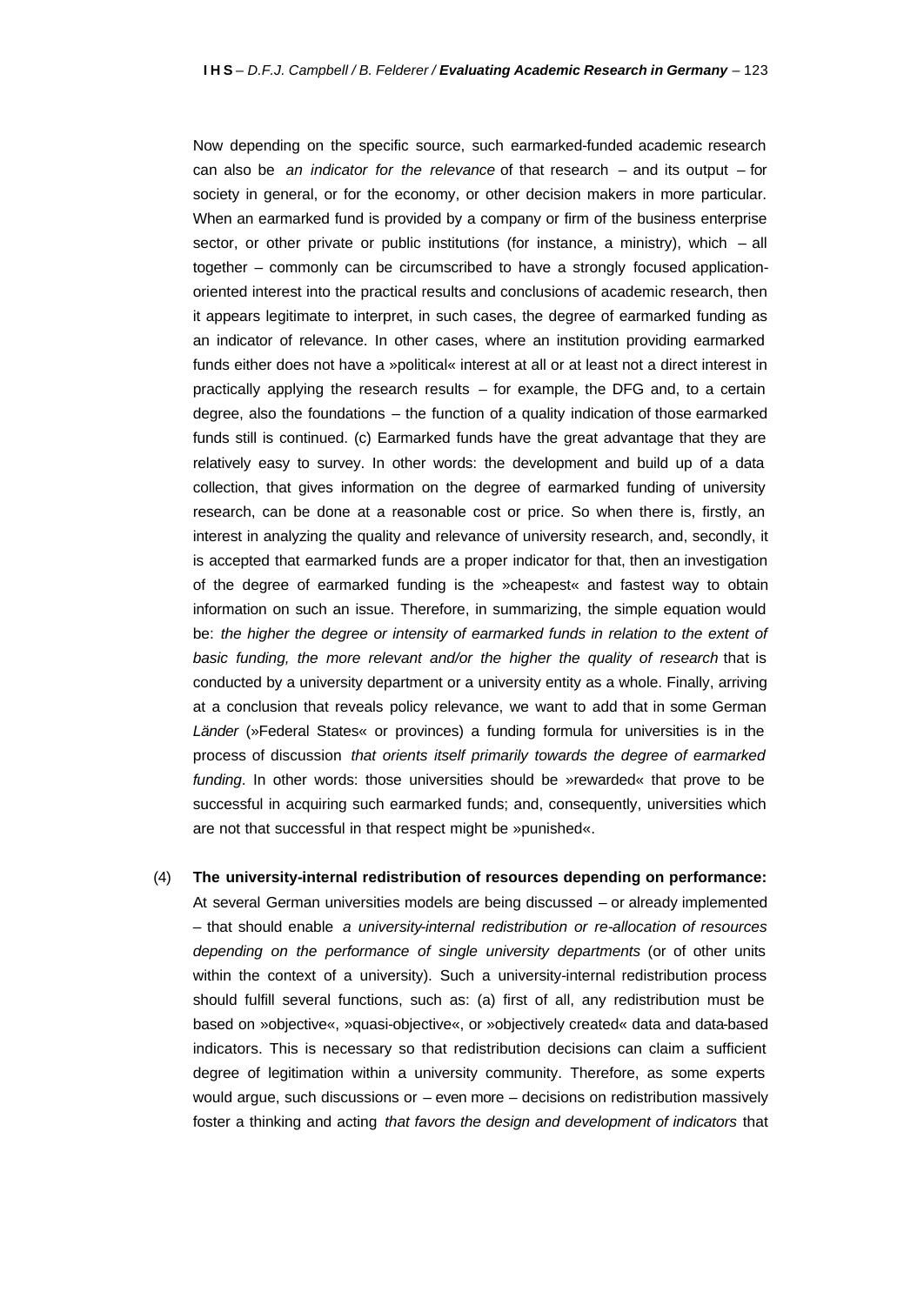have the capability of adequately reflecting the performance of individual universities. (b) As the next conceptual step*, those university-internal redistribution processes should help spreading transparency within the environment of a single university*. Since, as we just have elaborated, redistribution decisions demand the development of a data base, the regular and continuous reporting of data becomes a standardized routine; and, as an essential by-product, this leads to an overall increase of transparency within that university entity. (c) *The performance-based redistribution of resources should increase the »internal« rationale of the system*. In simple terms, redistribution implies the following formula: university departments or academic university staff (*e.g.,* professors) with a good performance should be »rewarded« (by an increase of resources) and departments with a poor performance should be »punished« (by a decrease of resources). The rationale is the following: firstly, a performance-based allocation appears to many observers or analysts to be more just or fair than an allocation which is based mainly on »historical« claims. Secondly, either in case of a general increase or decrease of the funding base for universities, such performance-based re-allocation processes offer a mechanism or key for passing on those financial shifts and changes to the level of individual departments. Thirdly, a long-duration impact on the academic culture seems possible in the sense that a general attitude is encouraged that favors performance, output, and some forms of efficiency. Fourthly, university-*internal* competition is encouraged; this appears to be highly compatible with the general demand of an overall increase of competition *between* different universities. Therefore, similar processes at the »micro« and »macro« systemic level can be linked to each other, which again possibly creates certain synergy effects. (d) *Performance-based redistribution processes within universities can help to improve substantially the general public image of universities*. Redistribution mechanisms might be interpreted by the public as well as by public decision makers as a serious attempt by the universities to increase transparency and to introduce accountability and performance-favoring attitudes within the context of a university institution. Particularly during the current phase, in which the universities claim that they are underfinanced by the public, such a university policy  $$ that of implementing a university-internal redistribution – could be used in the academic discourse and in public discussion as a key argument, with a crucial symbolic meaning, for the interests of universities. (e) The pivotal question, which remains, obviously is whether such a re-allocation process should be regarded primarily as *a setting of incentives* that can stimulate university research activities into a desired direction or, contrarily, whether *a fundamental and far-going redistribution of resources* should be the ultimate goal? Currently, as it appears to us, there is no consensus among experts on that important issue. While some experts qualify it as sufficient to use and interpret the university-internal re-allocation as a means for defining incentives, others are more inclined to favor the concept of a fundamental redistribution: thus, in the opinion of those experts, also the basic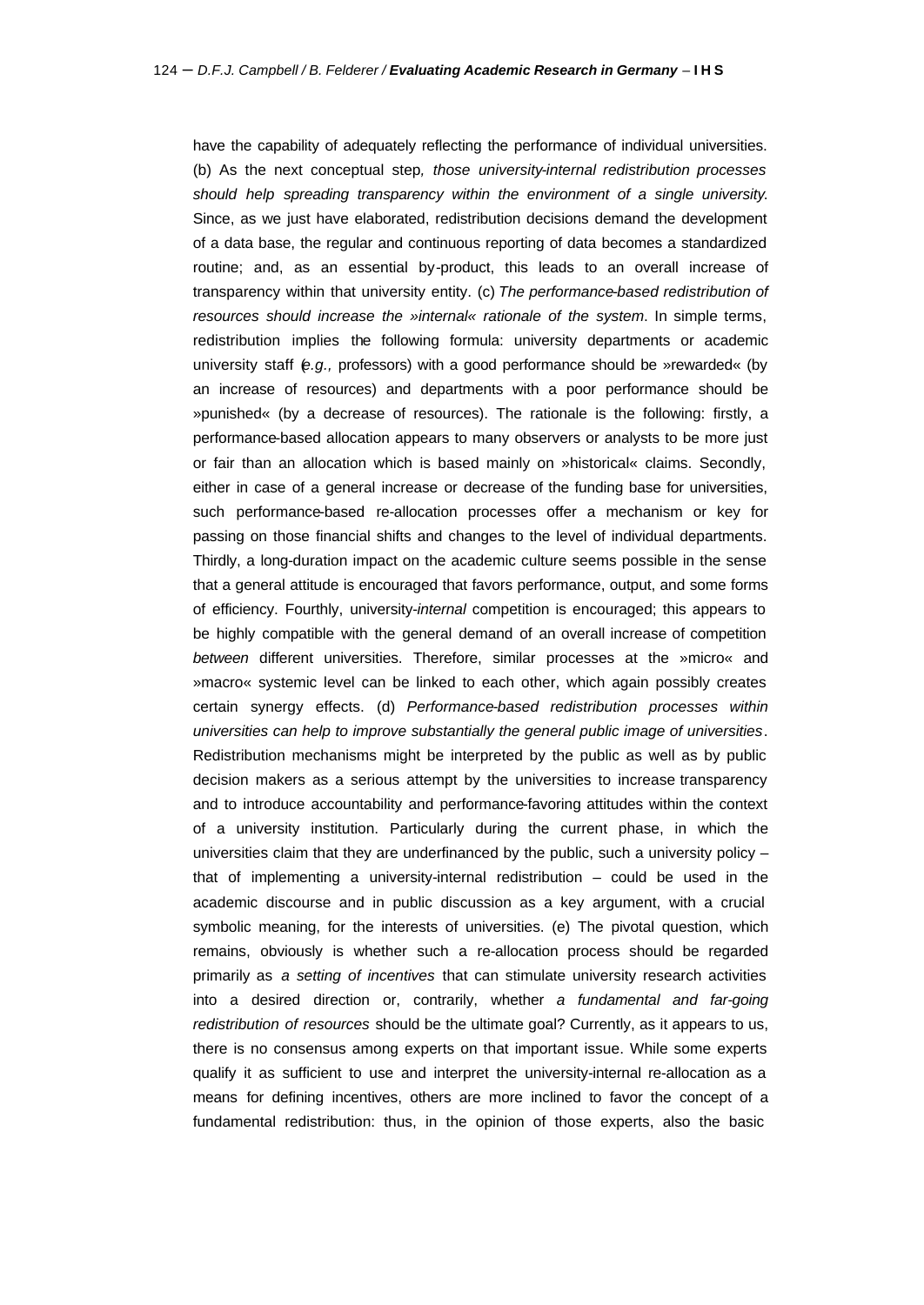university funds should be addressed by the university-internal re-allocation decisions. The Free University of Berlin (FU Berlin)<sup>224</sup> already has implemented a scheme that processes a university-internal redistribution of resources depending on performance. Since this scheme is qualified by many experts as interesting and innovative, we present and discuss the key features of this »FU Berlin« model in more detail in Chapter  $3.2.5^{225}$  – for an excellent summary and overview see also an article by Peter Wex, published in 1995 (Wex, 1995).

(5) **Institutional reforms of the German university system to foster evaluations:** There is an intensive debate going on in Germany that focuses on the question of which *institutional reforms* are necessary or at least desirable for improving the quality and efficiency of the overall performance of the German universities. In that context, one of the key conclusions is that specific institutional structures can either favor or constrain the comprehensive use of evaluations.<sup>226</sup> There are powerful arguments that convincingly demonstrate the »systemic« reasons for why evaluations in general, but also why evaluations of university research in more particular, will gain a crucial importance in the future, so the challenge can exactly be summarized as: *to design and to implement institutional structures into a university environment that, firstly, promise a high compatibility with the demands of evaluations and, secondly, beyond that even foster the systematic application of ex-ante and ex-post evaluations*. In that respect there are two sensitive issues: Should professorships be granted on a permanently tenured or only a temporally limited basis? And: Are there still rational and scientifically-based arguments that justify the demand of a *Habilitation* for a professional academic career?

#### **Section III: The Evaluation of Germany's University-Related Research: Discourse and Policy**

At least some German experts are willing to set up the hypothesis that in the German context the university-related research (*außeruniversitäre Forschung*) already has been more systematically evaluated or performs at a higher level of sophistication than university research (see, for instance, Krull, 1994, 206). If this is true, then this would indicate a certain *unbalance or policy asymmetry* between the university and the university-related sectors or it would imply, to phrase it somewhat differently, that the diagnosed lack of evaluations seems to be primarily a problem in the case of the universities.

<sup>224</sup> In German: *Freie Universität* Berlin.

<sup>&</sup>lt;sup>225</sup> As one expert indicated, the »FU Berlin« model could be interpreted as a first and perhaps preliminary or somewhat pre-mature design and step towards a more complex and in-depth model for a *formula-based funding* of a whole university.

 $226$  In the Chapters 3.2.2 and 3.2.3 we present an overview of the structural and cultural constraints against a comprehensive evaluation of university research in Germany.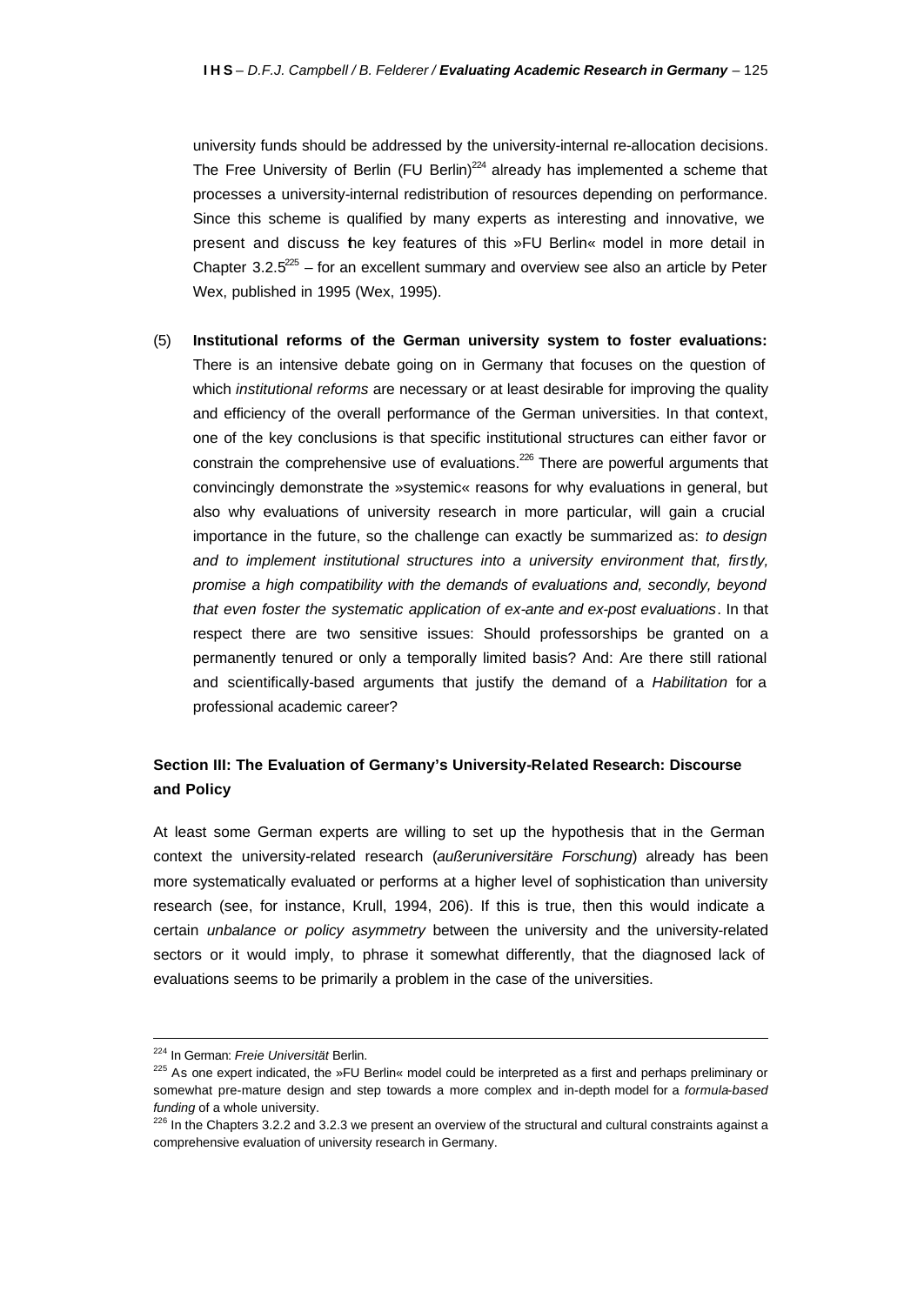Of a tremendous and crucial importance for the whole evaluation process of academic research in Germany was the unification of former West (BRD) and East Germany (DDR) to a new state, and ultimately to a new nation, in the year 1990 (Mayntz, 1994, 18). One major challenge arising out of this unification was: What should happen to the East German science and research system? Concerning the former university-related research cluster in East Germany, which consisted primarily of Academy institutes, two fundamental decisions were processed. Firstly, those Academy institutes should not be sustained, but »dissolved« and re-integrated into the structural framework and the institutional design of the West German academic research system (Meske, 1993, 17–18). Secondly, this re-integration process should be preceeded by an in-depth evaluation of those former Academy institutes, which, as a final outcome, would decide which institutes or which staff members are of a scientific value for the unified German academic research system and thus should continue to carry out research. The »West German« Science Council (*Wissenschaftsrat*) was officially asked by the West German and East German governments, in July 1990 $^{227}$ , to carry out this tremendous task of evaluating and of putting forward recommendations for the university-related research in the DDR. The major part of that evaluation procedure, and the main conclusions, were finally completed by the Science Council in July 1991 (Wissenschaftsrat, 1992a, 7).

Speaking in more general terms, those Science Council-based evaluations of the East German Academy research institutes imposed the following consequences or provoked the following serious questions for the national academic research system of now unified Germany:

- Firstly, it was admitted for a whole research sector that research output, research quality, and research efficiency are in principle measurable.
- Secondly, if the East German academic research system was subjected to a thorough investigation, then how can it be justified not to evaluate comprehensively the former West German academic research system?
- Thirdly, if it is acceptable to assess the university-related research sector, so why is it not possible to carry out a comprehensive research evaluation of the university system at the national level?

In April 1994 the German Science Council was asked by the BLK (Federal-*Länder* Commission)<sup>228</sup> to evaluate – beginning in 1995 – within five years all institutes of the socalled Blue List (*Blaue Liste-Einrichtungen*). Two reasons were crucial that particularly the Science Council was asked to carry out such a mission: firstly, up until the early 1990s the

 $227$  Unification between the BRD and DDR was finally legally and politically processed on October 3, 1990.

<sup>228</sup> In German the BLK is called *Bund-Länder-Kommission*.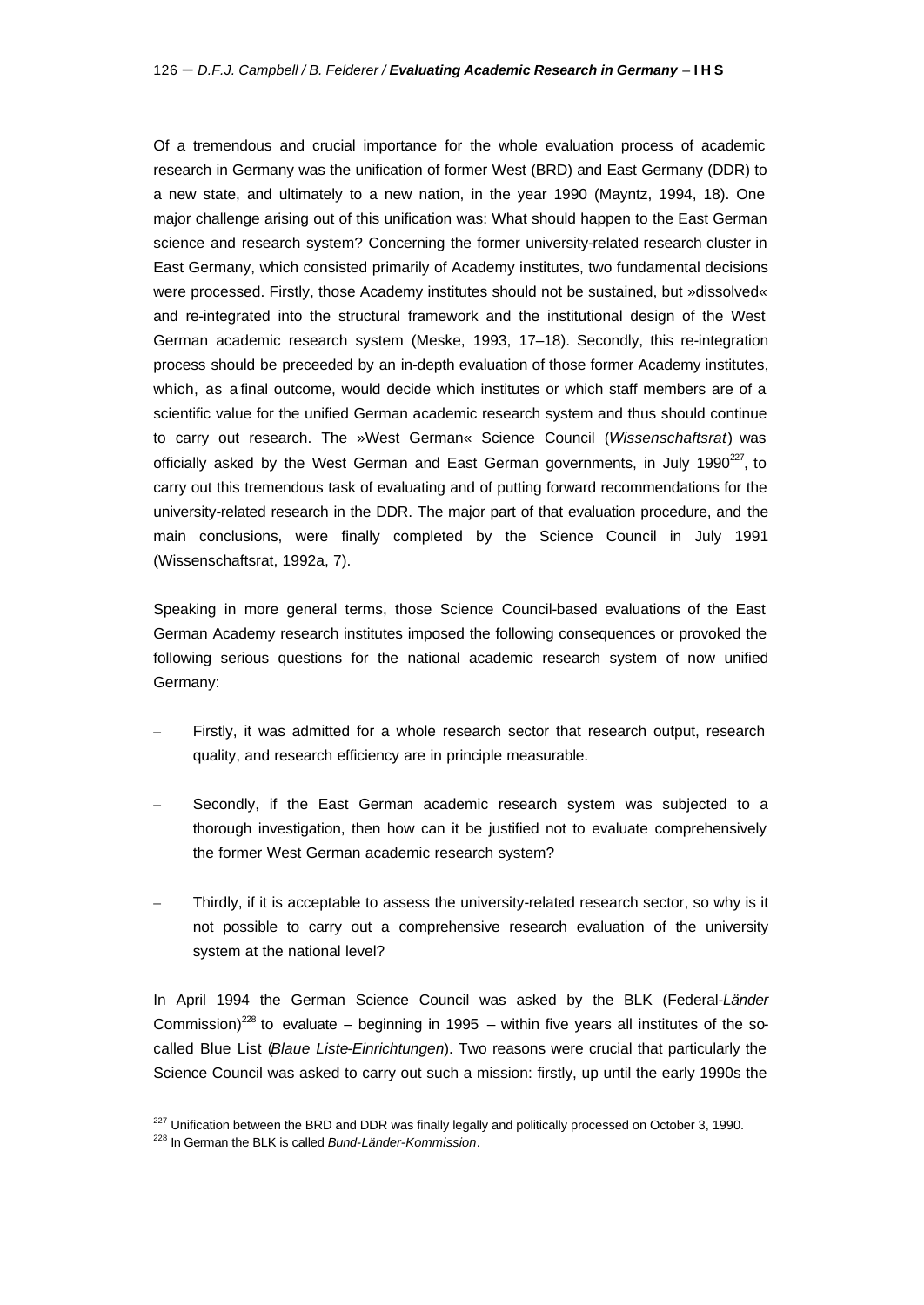Science Council had already evaluated in former West Germany about sixty individual institutes, most of them belonging to the Blue List; and, secondly, the comprehensive evaluation of the East German Academy institutes in the years 1990 and 1991 implied, as a consequence, that the Science Council's expertise and know-how in the application of evaluations increased dramatically and significantly. Now concerning the comprehensive and comparative evaluation exercise of all Blue List institutes the Science Council installed, in May 1995, an *Ausschuß Blaue Liste* or, as phrased in English, a Permanent Panel »Blue List« that coordinates and carries out the individual institute evaluations. Those general recommendations on the Blue List, which were published by the Science Council in 1993 (see Wissenschaftsrat, 1993c), served as a conceptual framework or as a masterplan that helped in structuring and designing the currently conducted evaluations. The practically conducted evaluation procedure is similar to those earlier and pre-1990s individual institute assessments; however, there are some minor, but not unimportant differences (see, again, Wissenschaftsrat, 1993c, and Maurer, 1996):

- The Permanent Panel implements or sets up for each Blue List institute a locally oriented *ad hoc* working group (*ad hoc-Arbeitsgruppe*), in which also foreign experts should participate. Those *ad hoc* working groups then compile evaluation reports in reference to those individual Blue List institutes.
- In addition, the Science Council designed and developed a comprehensive six-page questionnaire, which is sent to all Blue List institutes and to which the institutes also must respond. The purpose of the questionnaire is to receive broad and detailed information on the structure, performance, and future plans of each institute. This information should help in creating an accurate picture of the general state-of-the-art of the Blue List research institutions.
- One crucial difference is that in the past, in only three cases, the Science Council explicitly recommended that the public co-funding by *Bund* and *Länder* (federal and provincial governments) of a particular research institute should be terminated. This implies that the Science Council was very cautious in putting forward such a harsh recommendation. This situation, however, seems to have changed dramatically concerning the currently conducted evaluation exercise of the Blue List institutes. Now, as it appears, the Blue List institutes evaluations are much more consequencedriven since the Science Council lost its reluctance of recommending the cancellation of public funding for an individual institute. Therefore, those evaluations also must be taken more seriously by the particular research community that is subjected to an evaluation. Through such a policy the Science Council emphasizes consciously its previously formulated recommendation that there is a demand for more flexibility and dynamics concerning the crucial issue of acceptance of »new« institutes into or the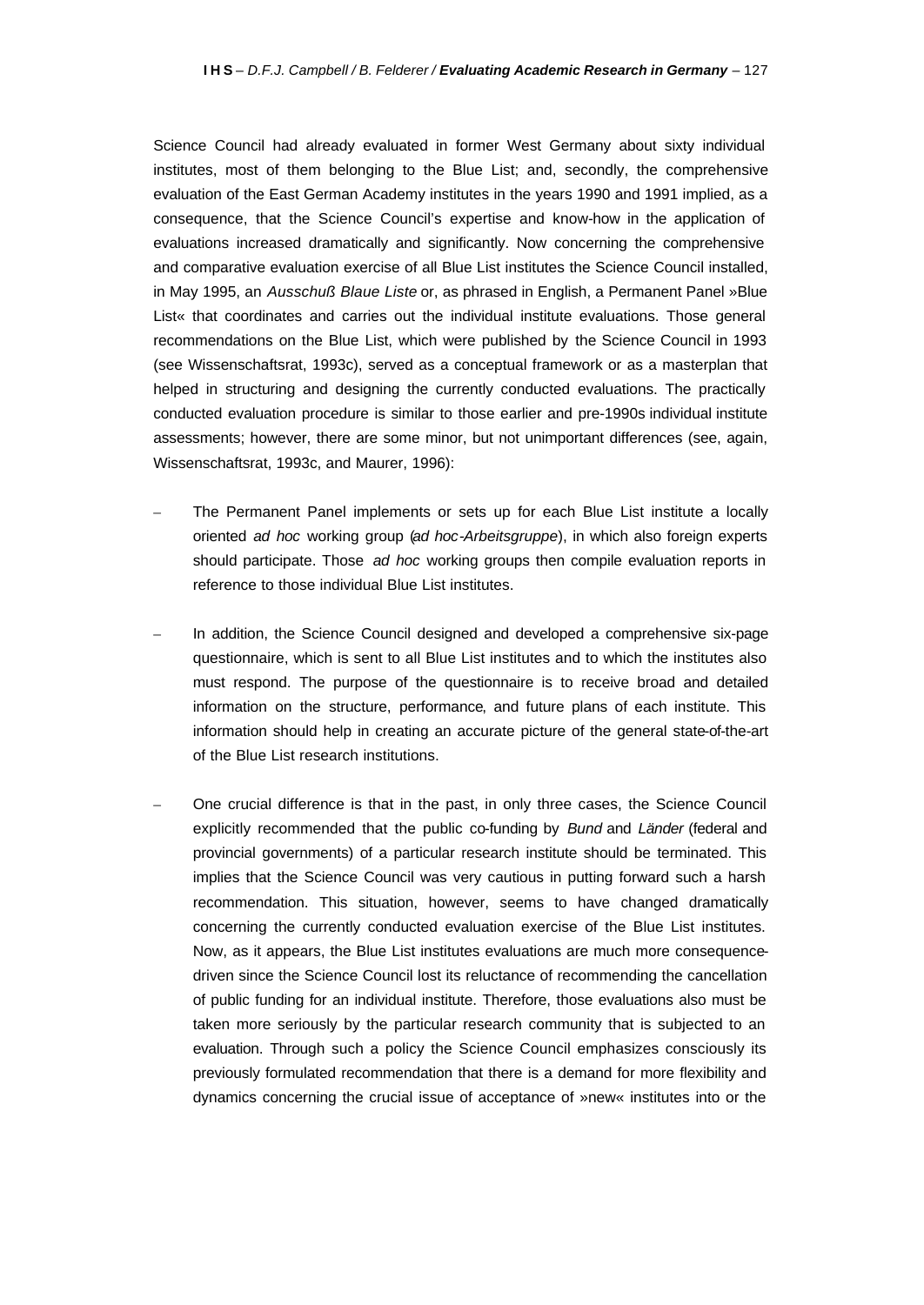exclusion of »old« institutes from the Blue List funding scheme (Wissenschaftsrat, 1993c, 39).

Arriving at a bottom-line conclusion, many experts are willing to assert that the past evaluation of the East German Academy institutes and the currently conducted comprehensive evaluation of the Blue List institutes represent an important watershed for Germany's evaluation policy of academic research. In that context the two following arguments are often put forward: those evaluation exercises were important, firstly, for developing an expertise in evaluation policy and, secondly, in altering the attitudes of the German academic community and of the German public towards evaluations *per se*. However, as many experts stress, this should only be the beginning of a much longer and much deeper-going policy process or even of a policy evolution. Those experts demand that in the future also other areas or sectors of Germany's academic research system should be subjected to a thorough evaluation. Finally, as an ultimate consequence, this would imply that also the output and quality of Germany's university research would have to be evaluated comprehensively at the national level, covering all of Germany. In the opinion of many leading experts those evaluations are qualified as crucial and as a key tool for improving the quality standards and the global competitiveness of Germany's academic research performance, which again is crucial for maintaining the general wealth of German society and the competitiveness of the German economy.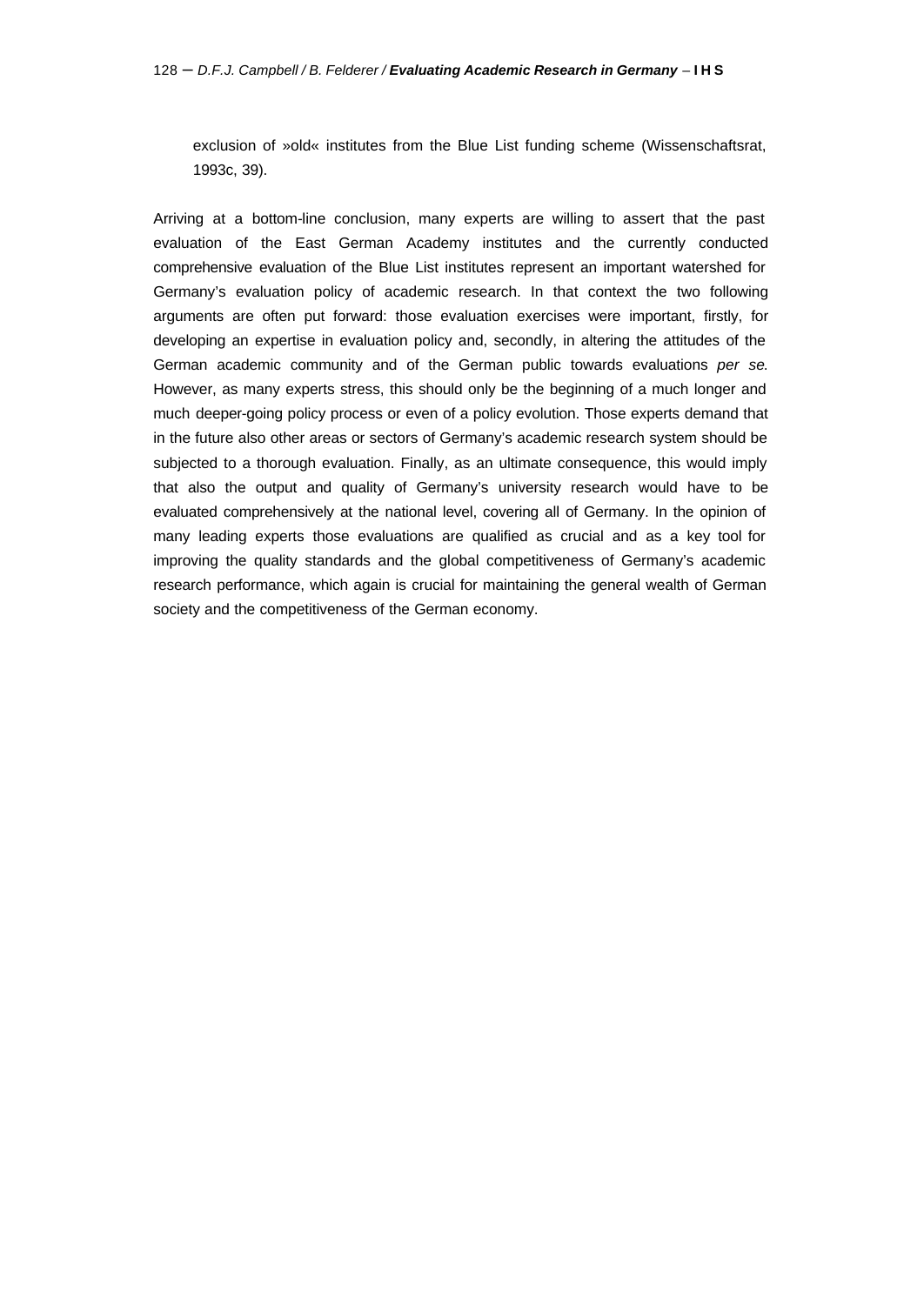# **Glossary**

| <b>AIDS</b>      | Acquired Immune Deficiency Syndrome                                                                                                                                 |
|------------------|---------------------------------------------------------------------------------------------------------------------------------------------------------------------|
| approx.          | approximately                                                                                                                                                       |
| <b>BLIS</b>      | Blue List institutes (Blaue Liste-Einrichtungen or Blaue-Liste-Institute)<br>(Germany)                                                                              |
| <b>BLK</b>       | Federal-Länder Commission for Educational Planning and Promotion of<br>Research (Bund-Länder-Kommission für Bildungsplanung und Forschungs-<br>förderung) (Germany) |
| <b>BMBF</b>      | Ministry of Education, Science, Research and Technology<br>Federal<br>(Bundesministerium für Bildung, Wissenschaft, Forschung und Technologie)<br>(Germany)         |
| <b>BMFT</b>      | Federal Ministry of Research and Technology (Bundesministerium für<br>Forschung und Technologie) (Germany)                                                          |
| <b>BMWFK</b>     | Federal Ministry of Science, Research and the Arts (Bundesministerium für<br>Wissenschaft, Forschung und Kunst) (Austria)                                           |
| <b>BMWVK</b>     | Federal Ministry of Science, Transport and the Arts (Bundesministerium für<br>Wissenschaft, Verkehr und Kunst) (Austria)                                            |
| <b>BRD</b>       | Federal<br>Republic of Germany [»West Germany«] (Bundesrepublik<br>Deutschland)                                                                                     |
| DDR.             | German Democratic Republic [»East Germany«] (Deutsche Demokratische<br>Republik)                                                                                    |
| <b>DFG</b>       | German Research Society (Deutsche Forschungsgemeinschaft)                                                                                                           |
| EC               | <b>European Community</b>                                                                                                                                           |
| EU               | European Union                                                                                                                                                      |
| ed.              | editor                                                                                                                                                              |
| eds.             | editors                                                                                                                                                             |
| e.g.             | exempli gratia (in German: »zum Beispiel«)                                                                                                                          |
| EU               | European Union                                                                                                                                                      |
| F&E              | Research and Experimental Development (Forschung und experimentelle<br>Entwicklung)                                                                                 |
| <b>FU Berlin</b> | Free University of Berlin (Freie Universität Berlin) (Germany)                                                                                                      |
| <b>FWF</b>       | Austrian Science Fund (Fonds zur Förderung der wissenschaftlichen                                                                                                   |
|                  | Forschung)                                                                                                                                                          |
| <b>FOM</b>       | Foundation for Fundamental Research on Matter (Netherlands)                                                                                                         |
| <b>FTE</b>       | full-time equivalents                                                                                                                                               |
| <b>GDP</b>       | <b>Gross Domestic Product</b>                                                                                                                                       |
| GG               | German Constitution (»Grundgesetz«)                                                                                                                                 |
| <b>GNP</b>       | <b>Gross National Product</b>                                                                                                                                       |
| <b>GUF</b>       | <b>General University Funds</b>                                                                                                                                     |
| <b>HEFCE</b>     | Higher Education Funding Council for England (UK)                                                                                                                   |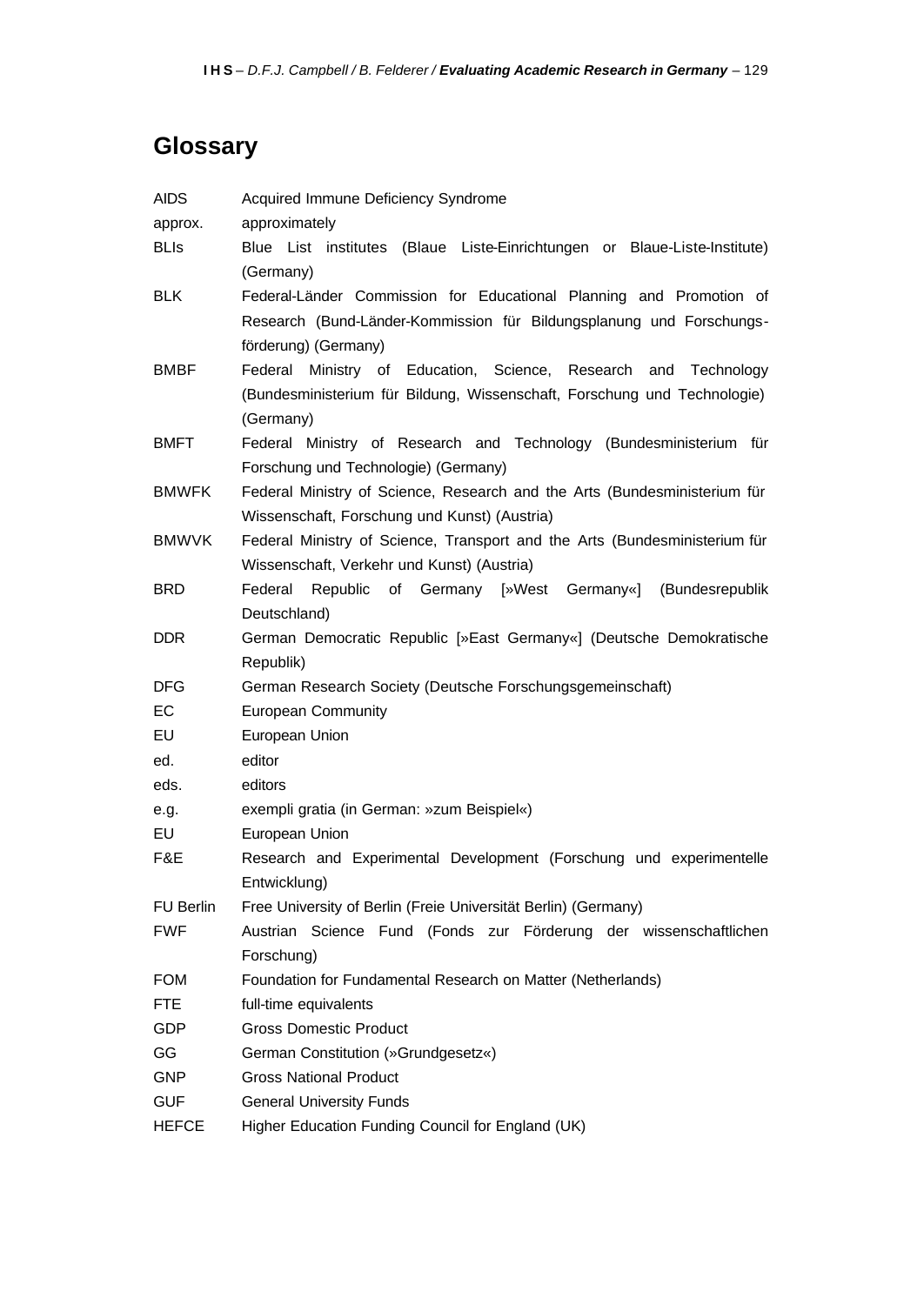| <b>HEFCs</b> | Higher Education Funding Councils (UK)                                          |
|--------------|---------------------------------------------------------------------------------|
| <b>HRK</b>   | German Rectors' Conference / Conference of Rectors and Presidents of            |
|              | Universities and other Higher Education Institutions in the Federal Republic of |
|              | Germany (Hochschulrektorenkonferenz)                                            |
| i.e.         | id est (in German: »das heißt«)                                                 |
| <b>IHS</b>   | Institute for Advanced Studies (Institut für Höhere Studien) (Vienna, Austria)  |
| IMD          | International Institute for Management Development (Lausanne, Switzerland)      |
| <b>ISI</b>   | Institute for Scientific Information (Philadelphia, USA)                        |
| <b>ISSRU</b> | Information Science & Scientometrics Research Unit (Budapest, Hungary)          |
| <b>IWT</b>   | Institute for Science and Technology Research (Institut für Wissenschafts- und  |
|              | Technikforschung) (University of Bielefeld, Germany)                            |
| <b>KMK</b>   | Standing Conference of Ministers of Education of the Länder (Ständige           |
|              | Konferenz der Kultusminister der Länder) (Germany)                              |
| <b>MPG</b>   | Max Planck Society (Max-Planck-Gesellschaft) (Germany)                          |
| <b>MPIFG</b> | Max Planck Institute for the Study of Societies (Max-Planck-Institut für        |
|              | Gesellschaftsforschung) (Cologne, Germany)                                      |
| <b>NAFTA</b> | North American Free Trade Association                                           |
| <b>NSB</b>   | National Science Board (USA)                                                    |
| <b>NWO</b>   | Netherlands Organisation for Scientific Research                                |
| OECD         | Organisation for Economic Co-Operation and Development                          |
| ÖSTAT        | Austrian Central Statistical Office (Österreichisches Statistisches Zentralamt) |
| PPP(s)       | <b>Purchasing Power Parities</b>                                                |
| <b>RAE</b>   | Research Assessment Exercise (UK)                                               |
| <b>RAEs</b>  | Research Assessment Exercises (UK)                                              |
| R&D          | Research and Experimental Development                                           |
| SCI          | <b>Science Citation Index</b>                                                   |
| <b>SPSS</b>  | Statistical Package for the Social Sciences                                     |
| <b>SSCI</b>  | Social Sciences Citation Index                                                  |
| <b>SERC</b>  | Science and Engineering Research Council (UK)                                   |
| TBP          | <b>Technology Balance of Payments</b>                                           |
| <b>TEKES</b> | Technology Development Centre (Finland)                                         |
| <b>UFC</b>   | Universities Funding Council (UK)                                               |
| UK           | United Kingdom                                                                  |
| US           | United States (of America)                                                      |
| <b>USA</b>   | United States of America                                                        |
| <b>WBL</b>   | Science Community Blue List (Wissenschaftsgemeinschaft Blaue Liste)             |
|              | (Germany)                                                                       |
| Wissen-      |                                                                                 |
| schaftsrat   | (German) Science Council                                                        |
| <b>WZB</b>   | Science Center Berlin for Social Research (Wissenschaftszentrum Berlin für      |
|              | Sozialforschung) (Germany)                                                      |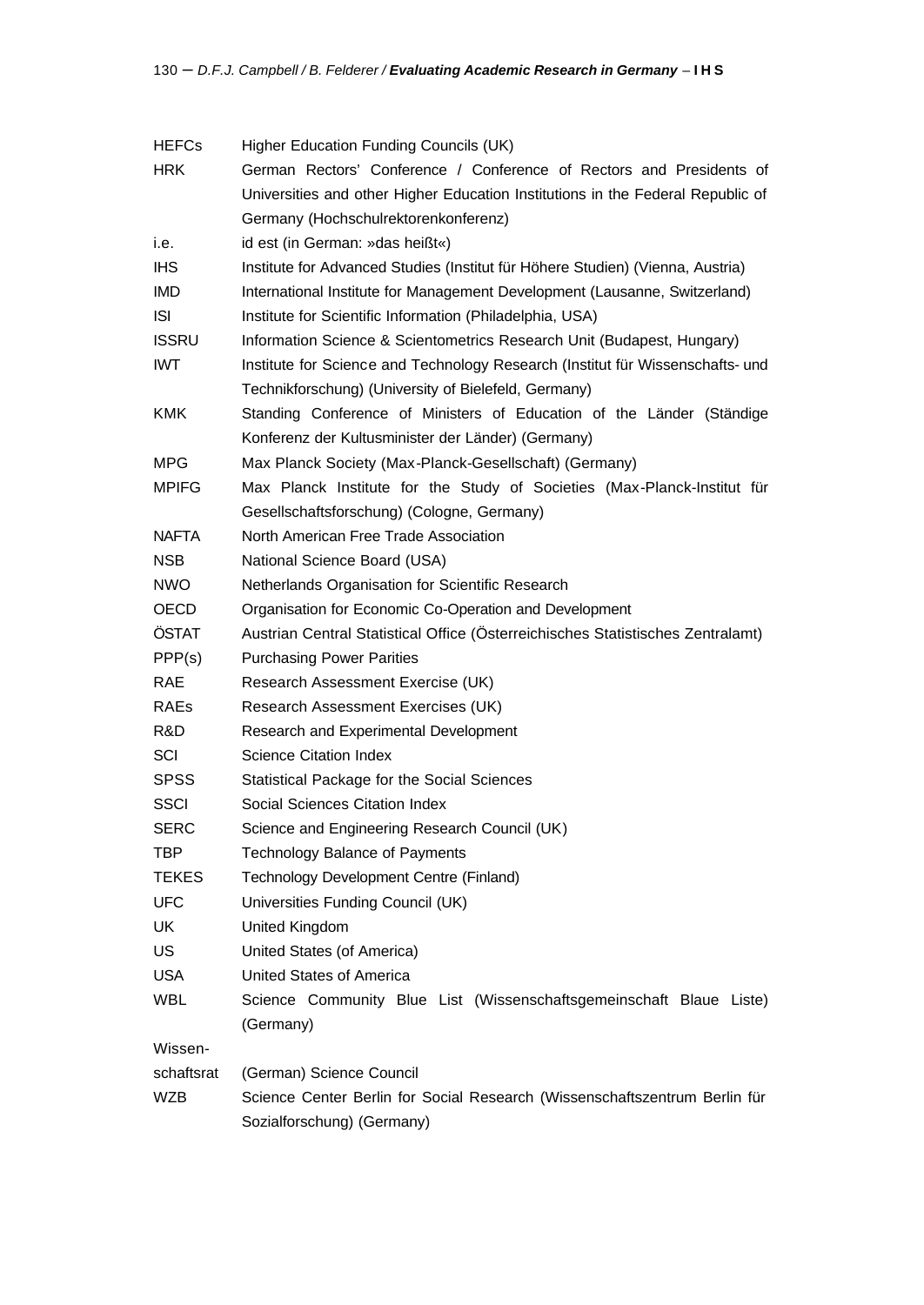## **Index of Contacted Experts in Germany**

## **Directly Contacted Experts (***Face-to-Face* **Interviews)**

Prof. Dr. Wolfgang van den Daele. Wissenschaftszentrum Berlin für Sozialforschung (WZB), Forschungsschwerpunkt Technik, Arbeit, Umwelt, Abteilung Normbildung und Umwelt, Reichpietschufer 50, D10785 Berlin, Germany. Telephone: ++49-(0)30-25491-260 or 261. Fax: ++49-(0)30-25491-219.

Prof. Dr. Hans-Dieter Daniel. Wissenschaftliches Zentrum für Berufs- und Hochschulforschung (WZ I), Universität Gesamthochschule Kassel, Henschelstrasse 4, D-34109 Kassel, Germany. Telephone: ++49-(0)561-804-2419 or 2415. Fax: ++49-(0)561-804- 7415 or 3301.

Dr. Jochen Gläser. Wissenschaftszentrum Berlin für Sozialforschung (WZB), Forschungsgruppe Wissenschaftsstatistik, Reichpietschufer 50, D-10785 Berlin, Germany. Telephone: ++49-(0)30-25491-593. Fax: ++49-(0)30-25491-541.

Dr. Dietmar Goll-Bickmann. Wissenschaftsrat (Geschäftsstelle), Brohler Strasse 11, D-50968 Cologne, Germany. Telephone: ++49-(0)221-3776-245. Fax: ++49-(0)221-388440.

Dr. Dieter Grühn. Freie Universität Berlin, Projekt Pro Lehre, Malvenstrasse 6, D-12203 Berlin, Germany. Telephone: ++49-(0)30-838-4659. Fax: ++49-(0)30-838-5271.

Prof. Dr. Hans-Dieter Klingemann. Wissenschaftszentrum Berlin für Sozialforschung (WZB), Abteilung Institutionen und sozialer Wandel, Reichpietschufer 50, D-10785 Berlin, Germany. Telephone: ++49-(0)30-25491-321 or 320. Fax: ++49-(0)30-25491-684. E-Mail: Klingem@medea.wz-berlin.de

Dipl.-Ing. Traugott Klose. Freie Universität Berlin, Abteilung Angelegenheiten von Lehre, Studium und Weiterbildung, Kaiserswerther Strasse 16-18, D-14195 Berlin, Germany. Telephone: ++49-(0)30-838 73 500 or 501. Fax: ++49-(0)30-838 73 505.

Dr. Wilhelm Krull. Volkswagen-Stiftung, Kastanienallee 35, Postfach 81 05 09, D30505 Hannover, Germany. Telephone: ++49-(0)83-81-215. Fax: ++49-(0)83-81-235.

Dr. Josef Lange. Hochschulrektorenkonferenz (HRK), Ahrstrasse 39, D-53175 Bonn, Germany. Telephone: ++49-(0)228-887-115. Fax: ++49-(0)228-887-110.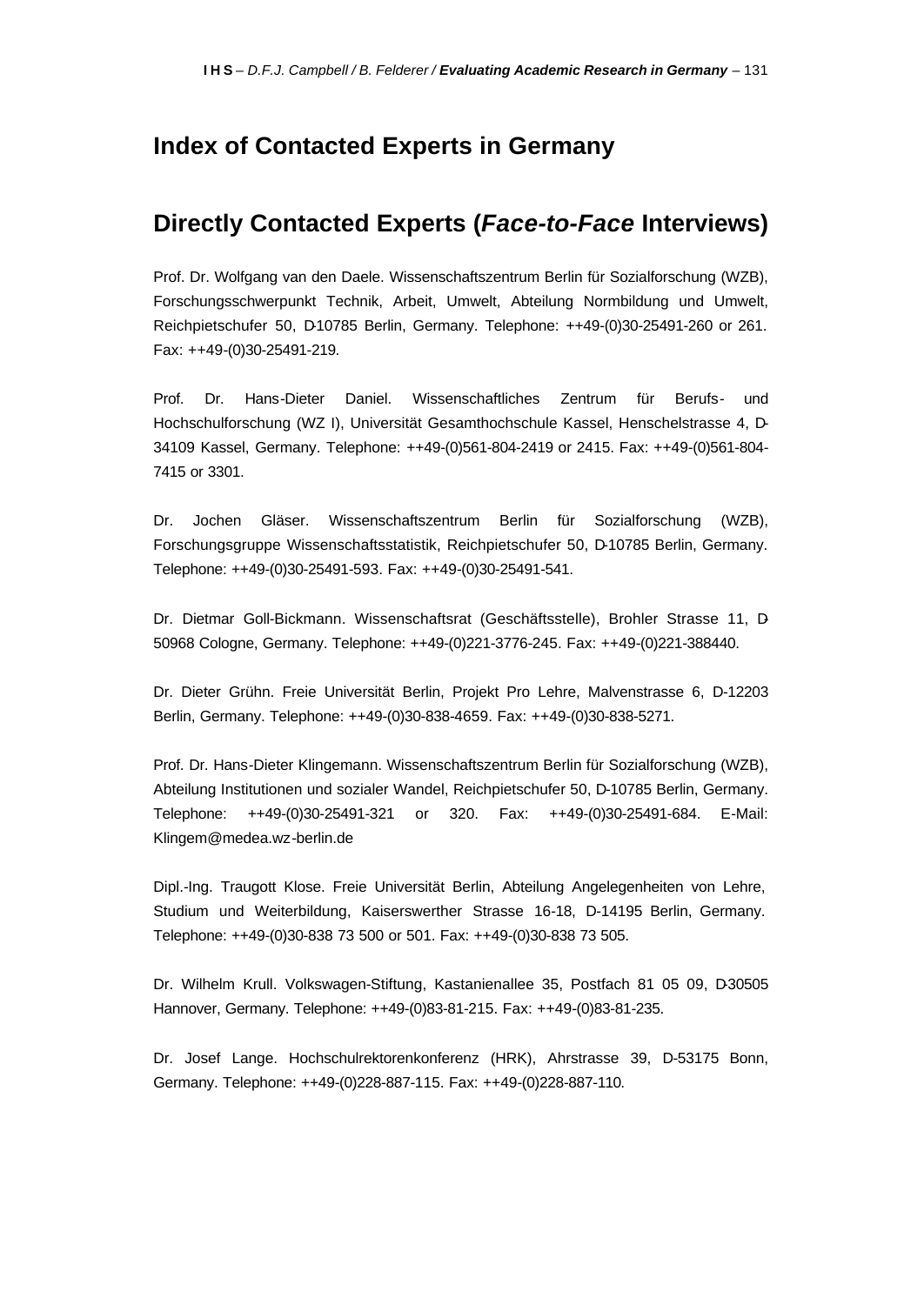Konstanza Prinzessin zu Löwenstein. Wissenschaftszentrum Berlin für Sozialforschung (WZB), Reichpietschufer 50, D-10785 Berlin, Germany. Telephone: ++49-(0)30-25491-302. Fax: ++49-(0)30-25491-308.

Dr. Norbert Marahrens. Bundesverband Deutscher Stiftungen (e.V.), Adenauerallee 15, D-53111 Bonn, Germany. Telephone: ++49-(0)228-218031 extension 32. Fax: ++49-(0)228- 214526.

Prof. Dr. Renate Mayntz. Max-Planck-Institut für Gesellschaftsforschung (MPIFG), Lothringer Strasse 78, D-50677 Cologne, Germany. Telephone: ++49-(0)221-3360510. Fax: ++49-(0)221-3360555. E-Mail: mayntz@mpi-fg-koeln.mpg.de

Prof. Dr. Friedhelm Neidhart. Wissenschaftszentrum Berlin für Sozialforschung (WZB), Reichpietschufer 50, D-10785 Berlin, Germany. Telephone: ++49-(0)30-25491-501 or 503. Fax: ++49-(0)30-25491-514.

Dr. Reinhard Ost. Freie Universität Berlin, Abteilung VI (Forschungsförderung und Forschungsvermittlung), Kaiserswerther Strasse 16-18, D-14195 Berlin, Germany. Telephone: ++49-(0)30-838-736 10. Fax: ++49-(0)30-838-736 04.

Dr. Uwe Schimank. Max-Planck-Institut für Gesellschaftsforschung (MPIFG), Lothringer Strasse 78, D-50677 Cologne, Germany. Telephone: ++49-(0)221-33605-27. Fax: ++49- (0)221-3360555.

Dr. Christoph Schneider. Deutsche Forschungsgemeinschaft (DFG), Kennedyallee 40, D-53175 Bonn, Germany. Telephone: ++49-(0)228-885-2251. Fax: ++49-(0)228-885-2777.

Dr. Kunigunda Schrüfer. Freie Universität Berlin, Abteilung VI (Forschungsförderung und Forschungsvermittlung), Kaiserswerther Strasse 16-18, D-14195 Berlin, Germany. Telephone: ++49-(0)30-838 736 11. Fax: ++49-(0)30-838 736 04.

Dr. Dagmar Simon. Wissenschaftszentrum Berlin für Sozialforschung (WZB), Reichpietschufer 50, D-10785 Berlin, Germany. Telephone: ++49-(0)30-25491-588.

Dr. Andreas Stucke. Wissenschaftsrat (Geschäftsstelle), Referat Hochschulplanung, Brohler Strasse 11, D50968 Cologne, Germany. Telephone: ++49-(0)221-3776-244. Fax: ++49-(0)221-388440.

Dr. Peter Wex. Freie Universität Berlin, Abteilung Haushalt (II), Harnackstrasse 5, D-14195 Berlin, Germany. Telephone: ++49-(0)30-838 30 96. Fax: ++49-(0)30-838 34 48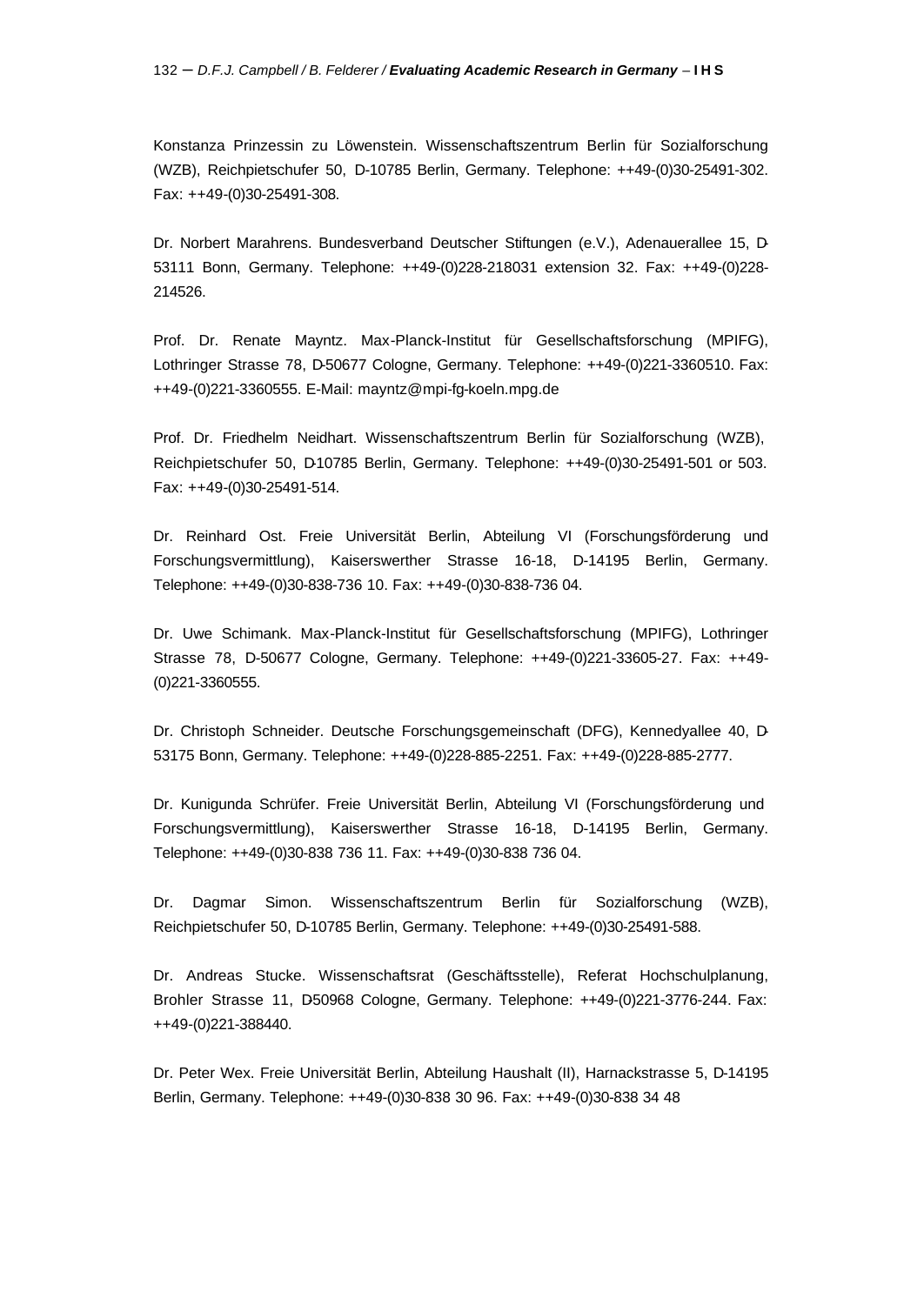Matthias Winterhager. Institut für Wissenschafts- und Technikforschung (IWT), Universität Bielefeld, Universitätsstrasse 25, P.O. Box 100 131, D-33501 Bielefeld, Germany. Telephone: ++49-(0)521-106-4657. Fax: ++49-(0)521-106-6033. E-Mail: mw@iwt.unibielefeld.de

## **Additionally Contacted Experts**

Dr. Peter Lange. Bundesministerium für Bildung, Wissenschaft, Forschung und Technologie (BMBF), Godesberger Allee 185-189, D-53175 Bonn, Germany. Telephone: ++49-(0)228-57- 3641. Fax: ++49-(0)228-57-3601.

Prof. Dr. Detlef Müller-Böling. Centrum für Hochschulentwicklung (CHE), Carl-Bertelsmann-Strasse 256, D-33311 Gütersloh, Germany. Telephone: ++49-(0)5241-9761-21. Fax: ++49-(0)5241-816098.

Dr. Erika Rost. Bundesministerium für Bildung, Wissenschaft, Forschung und Technologie (BMBF), Heinemannstrasse 2, D-53175 Bonn, Germany. Telephone: ++49-(0)228-57-3233. Fax: ++49-(0)228-57-3601.

Dr. Sonnenburg. Deutsche Forschungsanstalt für Luft- und Raumfahrt (e.V.), DLR Projektträgerschaften, Südstrasse 125, D-53175 Bonn, Germany. Telephone: ++49-(0)228- 3821-223.

Prof. Dr. Peter Weingart. Universität Bielefeld, Zentrum für interdisziplinäre Forschung (ZiF), Wellenberg 1, D-33615 Bielefeld, Germany. Telephone: ++49-(0)521-106-2778. Fax: ++49- (0)521-106-2782.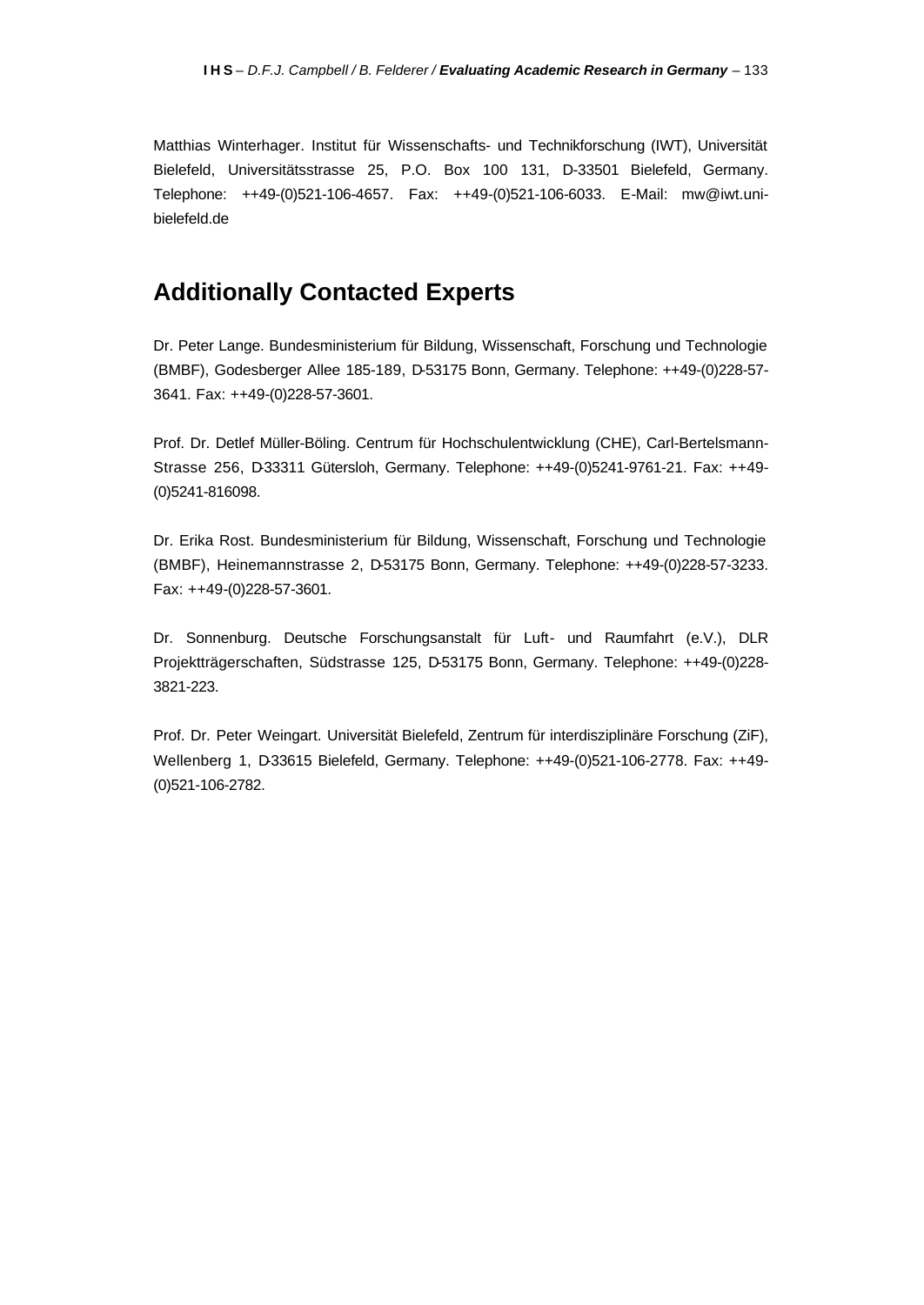## **Bibliography**

- *Alewell,* Karl (1988). Beurteilung der Leistungen von Hochschulen, 41–58, in: Hans-Dieter *Daniel* / Rudolf *Fisch* (eds.): Evaluation von Forschung. Konstanzer Beiträge zur sozialwissenschaftlichen Forschung. Band 4. Constance: Universitätsverlag Konstanz.
- *Alewell,* Karl (1995). Gestaltung der Hochschulorganisation, 85–94, in: Klaus Dieter *Wolff* (ed.): Qualitätskonzepte einer Universität. Differenzierung, Effektivierung und Vernetzung. Erfurter Beiträge zur Hochschulforschung und Wissenschaftspolitik. Band 1. Munich: Iudicium Verlag.
- *Atkinson,* Harry / Philippa *Rogers* / Richard *Bond* (1990). Research in the United Kingdom, France and West Germany: A Comparison. Volume 1 and 2. Swindon: SERC.
- *Averch,* Harvey (1993). Annoted Bibliography on Evaluation of Research 1985–1990, 279– 300, in: Barry *Bozeman* / Julia *Melkers* (eds.): Evaluating R&D Impacts: Methods and Practice. Boston / Dordrecht / London: Kluwer Academic Publishers.
- *Block,* H.-J. / W. *Krull* (1990). What are the Consequences? Reflections on the Impact of Evaluations conducted by a Science Policy Advisory Body. *Scientometrics* 19 (5–6): 427–437.
- BMBF (1995a). Grund- und Strukturdaten 1995/96. Bonn.
- BMBF (1995b). Basic and Structural Data 1995/96. Bonn.
- BMBF (1996a). Zur technologischen Leistungsfähigkeit Deutschlands. Bonn: Druckpartner Moser Druck + Verlag.
- BMBF (1996b). Bundesbericht Forschung 1996. Bonn: Bonner Universitäts-Buchdruckerei.
- BMFT (1993). Bundesbericht Forschung 1993. Bonn: Bonner Universitäts-Buchdruckerei.
- *Bozeman,* Barry / Julia *Melkers* (eds.) (1993). Evaluating R&D Impacts: Methods and Practice. Boston / Dordrecht / London: Kluwer Academic Publishers.
- *Brenner,* Peter J. (1993). Habilitation als Sozialisation, 318–356, in: Peter J. *Brenner* (ed.): Geist, Geld und Wissenschaft. Arbeits- und Darstellungsformen von Literaturwissenschaft. Frankfurt am Main: Suhrkamp Verlag.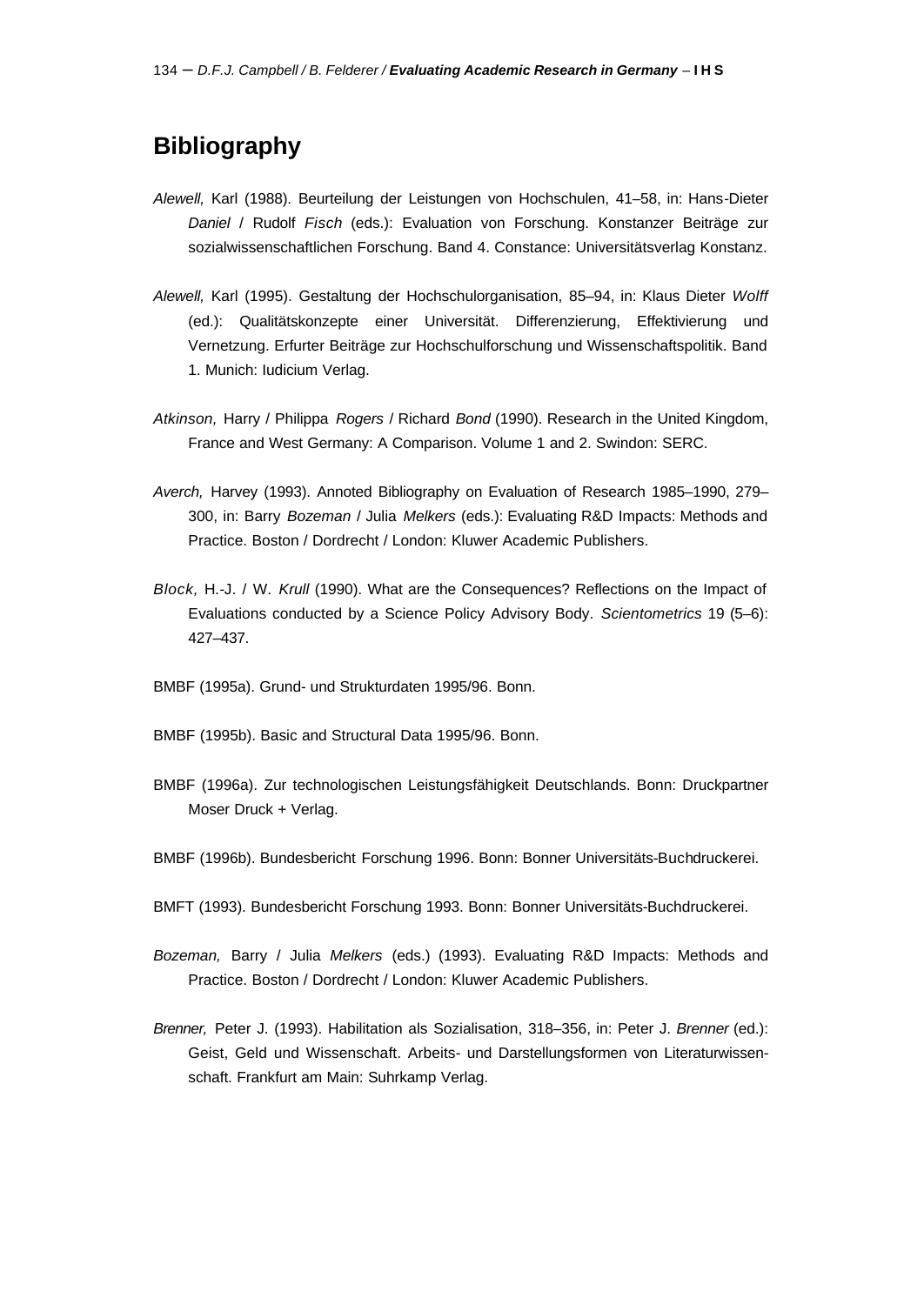- *Campbell,* David F.J. (1994). European Nation-State under Pressure: National Fragmentation or the Evolution of Suprastate Structures? *Cybernetics and Systems: An International Journal* 25 (6): 879–909.
- *Campbell,* David F.J. (1995). Forschung und Forschungspolitik in Österreich. Ein strategisches Aktionsprogramm für die Sozialwissenschaften. *SWS-Rundschau* 35 (4): 395–404.
- *Daniel,* Hans-Dieter (1988a). Evaluation der biotechnologischen und molekulargenetischen Forschung in der Bundesrepublik Deutschland anhand des ISI Atlas of Science. Eine Momentanaufnahme bedeutender Forschungsbeiträge, 121–150, in: Hans-Dieter *Daniel* / Rudolf *Fisch* (eds.): Evaluation von Forschung. Konstanzer Beiträge zur sozialwissenschaftlichen Forschung, Band 4. Constance: Universitätsverlag Konstanz.
- *Daniel,* Hans-Dieter (1988b). Methodische Probleme institutsvergleichender Analysen der Forschungsproduktivität. Untersucht am Beispiel des Faches Psychologie, 215–241, in: Hans-Dieter *Daniel* / Rudolf *Fisch* (eds.): Evaluation von Forschung. Konstanzer Beiträge zur sozialwissenschaftlichen Forschung, Band 4. Constance: Universitätsverlag Konstanz.
- *Daniel,* Hans-Dieter (1989). Ansätze zur Messung und Beurteilung des Leistungsstandes von Forschung und Technologie. Eine Bestandsaufnahme biblio-, sziento- und technometrischer Forschungen in der Bundesrepublik Deutschland. *Beiträge zur Hochschulforschung* 3: 223–253.
- *Daniel,* Hans-Dieter (1993). Guardians of Science. Fairness and Reliability of Peer Review. Weinheim: VCH Verlagsgesellschaft.
- *Daniel,* Hans-Dieter (1995). Ist wissenschaftliche Leistung in Forschung und Lehre meßbar? *Universitas* 50 (3): 205–209.
- *Daniel,* Hans-Dieter (1995b). Das Modellprojekt »Evaluation der Lehre« an der Universität Mannheim. Teil 2: Statistische Auswertung von Befragungen in Lehrveranstaltungen, 93–104, in: Peter Ph. *Mohler* (ed.): Universität und Lehre. Ihre Evaluation als Herausforderung and die Empirische Sozialforschung. Münster: Waxmann Verlag.
- *Daniel,* Hans-Dieter / Rudolf *Fisch* (eds.) (1988). Evaluation von Forschung. Konstanzer Beiträge zur sozialwissenschaftlichen Forschung, Band 4. Constance: Universitätsverlag Konstanz.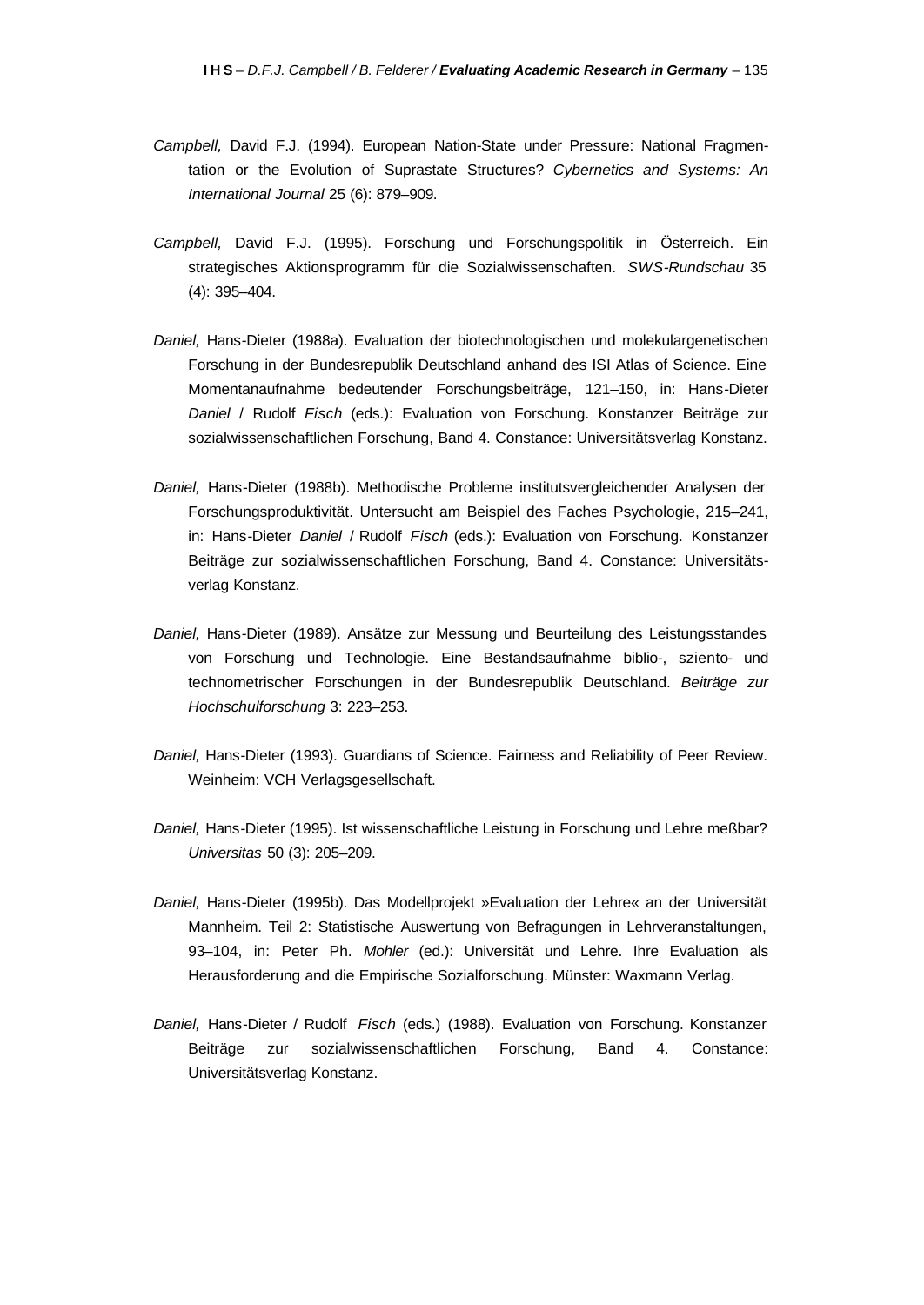- *Daniel,* Hans-Dieter / Michaela *Thoma* / Wolfgang *Bandilla* (1995). Das Modellprojekt »Evaluation der Lehre« an der Universität Mannheim. Teil 1: Planung und Durchführung von Befragungen in Lehrveranstaltungen, 83–91, in: Peter Ph. *Mohler* (ed.): Universität und Lehre. Ihre Evaluation als Herausforderung and die Empirische Sozialforschung. Münster: Waxmann Verlag.
- DFG (1995). Deutsche Forschungsgemeinschaft. Jahresbericht 1994. Band 1. Aufgaben und Ergebnisse. Bonn: Bonner Universitäts-Buchdruckerei.
- European Commission (1994a). The European Report on Science and Technology Indicators 1994. Report EUR 15879 EN. Brussels.
- Europäische Kommission (1995). Grünbuch zur Innovation. Luxembourg.
- *Erichsen,* Hans-Uwe (1993). Braucht Deutschland Elite-Universitäten? Nein. *Focus* 39/1993: 142.
- *Erichsen,* Hans-Uwe (1995a). Qualitätssicherung in Forschung, Lehre und Management, 19–26, in: Detlef *Müller-Böling* (ed.): Qualitätssicherung in Hochschulen. Forschung – Lehre – Management. Gütersloh: Verlag Bertelsmann Stiftung.
- *Erichsen,* Hans-Uwe (1995b). Ranglisten nein Transparenz und Evaluation ja. *Universitas* 50 (3): 216–220.
- *Felderer,* Bernhard (1995a). The Importance of R&D for Future Industries and the Wealth of a Nation. *IHS Newsletter* 3 (4): 1–3.
- *Felderer,* Bernhard / David F.J. *Campbell* (1994a). Forschungsfinanzierung in Europa: Trends, Modelle, Empfehlungen für Österreich. Vienna: Manz-Verlag.
- *Felderer,* Bernhard / David F.J. *Campbell* (1994b). Die Evaluation der akademischen Forschung im internationalen Vergleich: Strukturen, Trends und Modelle. Vienna / IHS: Research Project Proposal.
- *Felderer,* Bernhard / David F.J. *Campbell* (1995a). Die Evaluation der akademischen Forschung im internationalen Vergleich: Strukturen, Trends und Modelle. 1. Zwischenbericht: Patterns of Publication Output and Publication Efficiency of 23 Developed Industrial Countries (1980–1993). Vienna / IHS: First Report of Current Research Project (*status: unpublished*).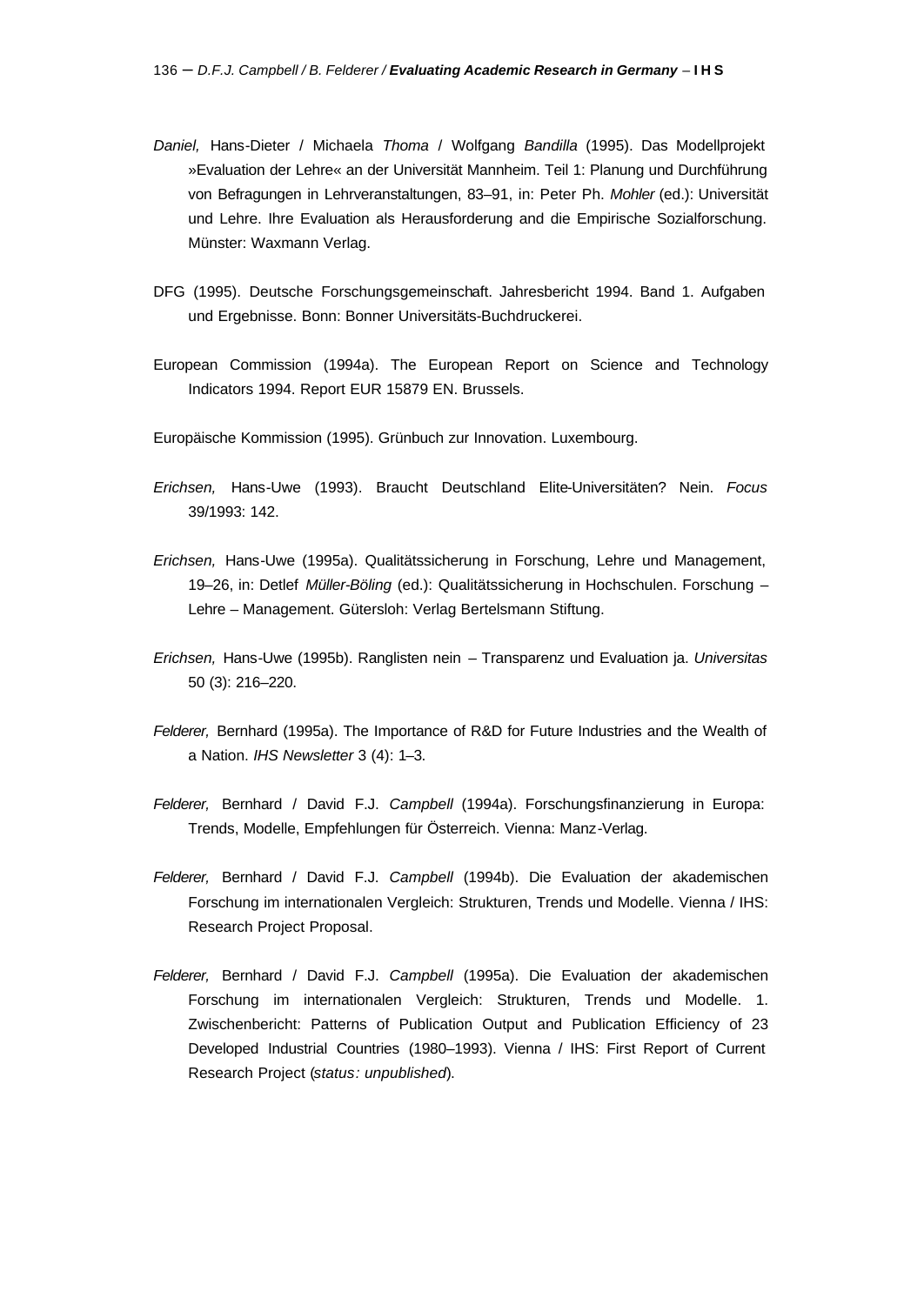- *Fisch,* Rudolf (1988). Ein Rahmenkonzept zur Evaluation universitärer Leistungen, 13–30, in: Hans-Dieter *Daniel* / Rudolf *Fisch* (eds.): Evaluation von Forschung. Konstanzer Beiträge zur sozialwissenschaftlichen Forschung. Band 4. Constance: Universitätsverlag Konstanz.
- *Finkenstaedt,* Thomas / Marlene *Fries* (1988). Forschungsmessung in der Anglistik. Eine Längsschnittuntersuchung, 151–187, in: Hans-Dieter *Daniel* / Rudolf *Fisch* (eds.): Evaluation von Forschung. Konstanzer Beiträge zur sozialwissenschaftlichen Forschung, Band 4. Constance: Universitätsverlag Konstanz.
- *Frühwald,* Wolfgang (1995). Mehr als ein intellektuelles Spiel? *Universitas* 50 (3): 209–212.
- FU Berlin (1995). Universitätsbibliographie 13 (1993). Berlin: Universitätsbibliothek of the Free University of Berlin.
- *Gibbons,* Michael / Camille *Limoges* / Helga *Nowotny* / Simon *Schwartzmann* / Peter *Scott*  / Martin *Trow* (1994). The new production of knowledge. The dynamics of science and research in contemporary societies. London: SAGE Publication.
- *Gläser,* Jochen (1992). Die Akademie der Wissenschaften nach der Wende: erst reformiert, dann ignoriert und schließlich aufgelöst. *Aus Politik und Zeitgeschichte – Beilage zur Wochenzeitung Das Parlament* (B 51/92): 37–46.
- *Gläser,* Jochen / Gabriele *Groß* / Marion *Höppner* / Charles *Melis* / Werner *Meske* (1995). Die aufgeschobene Integration. Erste Befunde zur Integration neugegründeter Blaue-Liste-Institute in die deutsche Wissenschaftslandschaft. Berlin: WZB P 95–404.
- *Goodin,* Robert E. / Hans-Dieter *Klingemann* (eds.) (1996). A New Handbook of Political Science. Oxford: Oxford University Press.
- *Gripp-Hagelstange,* Helga (1995). Niklas Luhmann. Eine erkenntnistheoretische Einführung. Munich: Wilhelm Fink Verlag.

HEFCE (1993a). Annual Report 1992–93: Promoting Quality and Opportunity. Bristol.

- HEFCE (1993b). Assessment of the Quality of Education. Bristol.
- HEFCE (1993c). Research Funding Method. Bristol.
- HEFCE (1993d). Accountability for Research Funds. Bristol.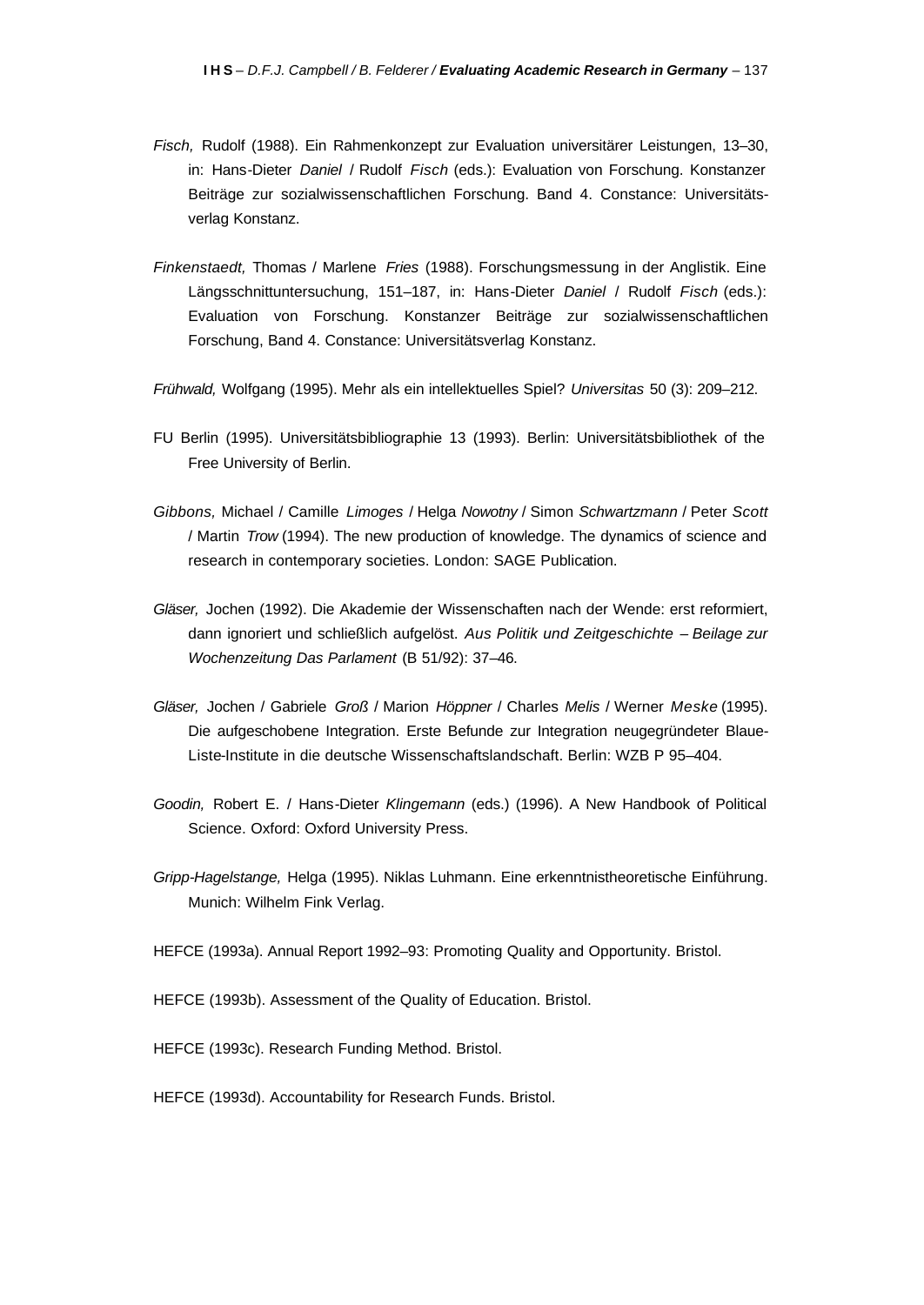HEFCE (1993e). Strategies for Developing Research. Bristol.

- HEFCE (1996a). A Guide to Funding Higher Education in England. How the HEFCE Allocates its Funds. Bristol.
- HEFCs (1993a).A Report for the Universities Funding Council on the conduct of the 1992 Research Assessment Exercise. Bristol.
- HEFCs (1994a). 1996 Research Assessment Exercise. Bristol.
- HEFCs (1995a). 1996 Research Assessment Exercise. Guidance on Submission. Bristol.
- HEFCs (1995b). 1996 Research Assessment Exercise. Criteria for Assessment. Bristol.
- *Herbertz,* Heinrich / Benno *Müller-Hill* (1993). Qualität und Effizienz. Molekularbiologische Institute im internationalen Vergleich. *Futura* 8 (3): 8–21.
- *Hohn,* Hans-Willy / Uwe *Schimank* (1990). Konflikte und Gleichgewichte im Forschungssystem. Akteurskonstellationen und Entwicklungspfade in der staatlich finanzierten außeruniversitären Forschung. Frankfurt am Main: Campus Verlag.
- *Honderich,* Ted (ed.) (1995). The Oxford Compandium to Philosophy. Oxford: Oxford University Press.
- *Hornbostel,* Stefan / Hans-Dieter *Daniel* (1995). Das SPIEGEL-Ranking. Mediensensation oder ein Beitrag zur hochschulvergleichenden Lehrevaluation?, 29–44, in: Peter Ph. *Mohler* (ed.): Universität und Lehre. Ihre Evaluation als Herausforderung an die Empirische Sozialforschung. Münster: Waxmann Verlag.
- HRK (1992a). Konzept zur Entwicklung der Hochschulen in Deutschland. Dokumente zur Hochschulreform 75/1992. Bonn: Self-published.
- HRK (1994). Hochschulrektorenkonferenz. Funktion, Struktur, Geschichte. Bonn: Selfpublished.
- HRK (1994b). Profilbildung in den Hochschulen II. Werstattbericht über ein Pilotprojekt der Hochschulrektorenkonferenz. Dokumente zur Hochschulreform 89/1994. Bonn: Selfpublished.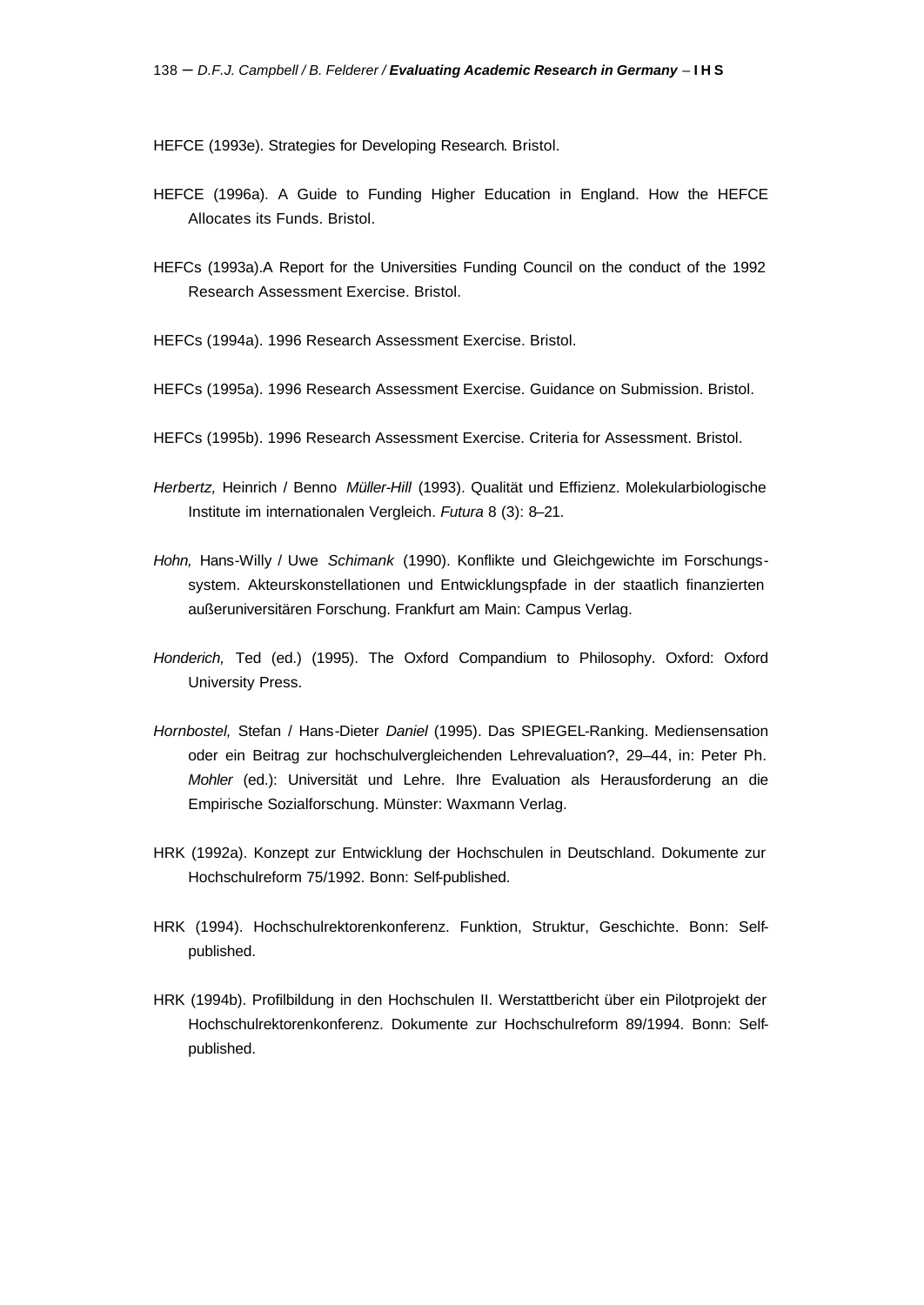- HRK (1994c). Profilbildung im internationalen Vergleich. Fachtagung der Hochschulrektorenkonferenz am 24. Februar 1994. Dokumente zur Hochschulreform 98/1994. Bonn: Selfpublished.
- HRK (1996a). Zur Finanzierung der Hochschulen. Last-version manuscript (July 1996). Bonn: Self-published.
- *Hufen,* Friedhelm (1995). Rechtsfragen der Lehrevaluation an wissenschaftlichen Hochschulen. Rechtsgutachten im Auftrag des Deutschen Hochschulverbandes. Forum Heft Nr. 62. Bonn: Deutscher Hochschulverband.
- IHS / ISSRU (1995). A research cooperation on the basis of a research contract between IHS and ISSRU for the purpose of bibliometric analyses (ISSRU served as contractor and the IHS is the only copyright owner of the results). Vienna and Budapest.
- IMD (1996). The World Competitiveness Yearbook 1996. Lausanne: Self-published.
- *Irvine,* John / Ben R. *Martin* / Phoebe *Isard* (1991). Investing in the Future: An International Comparison of Government Funding of Academic and Related Research. Aldershot, England: Edward Elgar.
- ISI (1992a). Science Citation Index. Philadelphia.
- ISI (1992b). Social Sciences Citation Index. Philadelphia.
- ISSRU A. Schubert / W. Glänzel / T. Braun (1989). Scientometric Datafiles. A Comprehensive Set of Indicators on 2649 Journals and 96 Countries in all Major Science Fields and Subfields 1981–1985. *Scientometrics* 16 (1–6): 3–478.
- ISSRU / FOM (1994). Physics in the European Union in the 1980s. A Scientometric Study. FOM: 94.1483.
- *Klingemann,* Hans-Dieter (1988). Zitierhäufigkeit als Qualitätsindikator. Eine Rangordnung der amerikanischen politikwissenschaftlichen Fachbereiche in den 80er Jahren, 201– 214, in: Hans-Dieter *Daniel* / Rudolf *Fisch* (eds.): Evaluation von Forschung. Konstanzer Beiträge zur sozialwissenschaftlichen Forschung, Band 4. Constance: Universitätsverlag Konstanz.
- *Krull,* Wilhelm (1994). Im Osten wie im Westen nichts Neues? Zu den Empfehlungen des Wissenschaftsrates für die Neuordnung der Hochschulen auf dem Gebiet der ehemaligen DDR, 205–225, in: Renate *Mayntz* (ed.): Aufbruch und Reform von oben.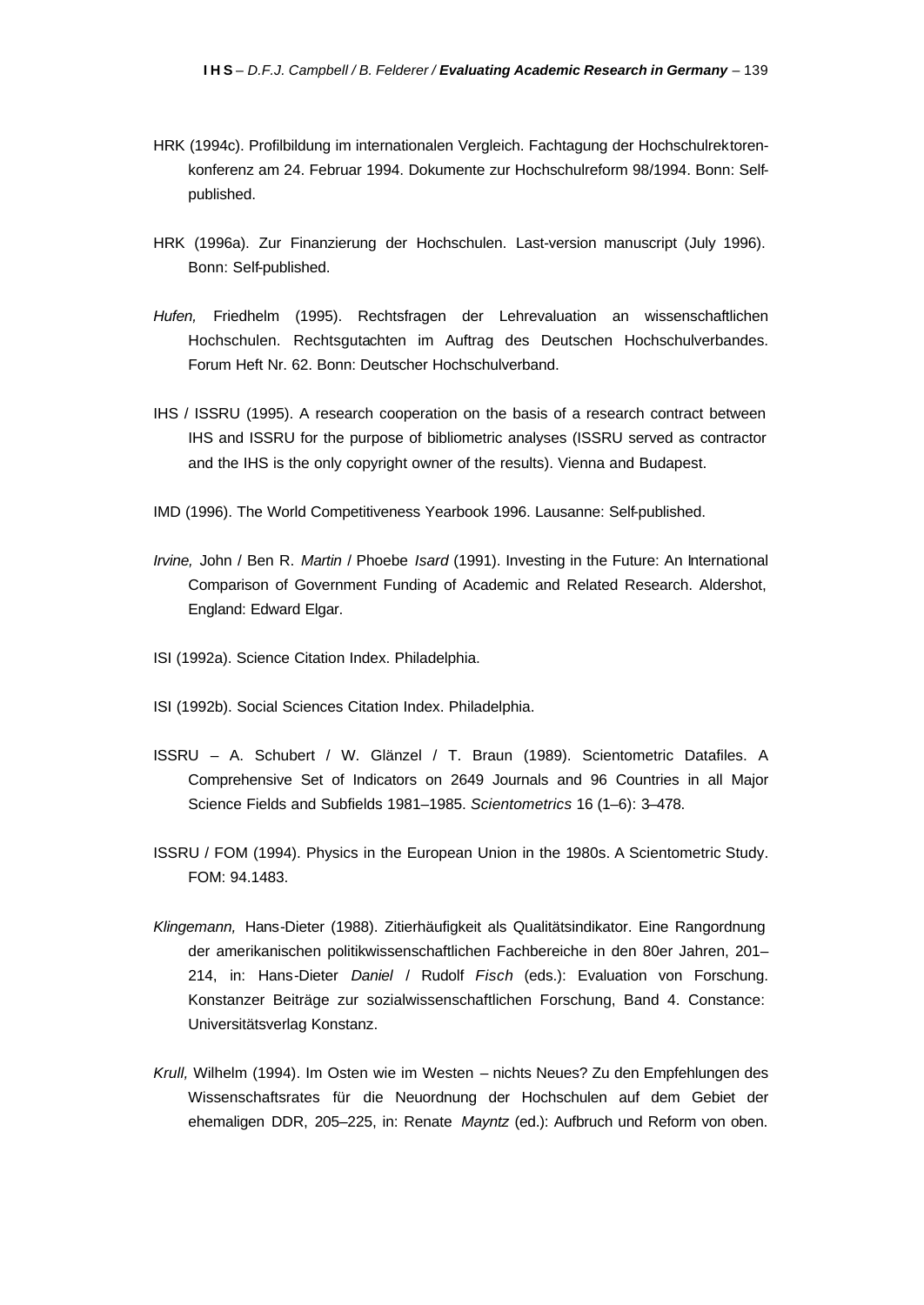Ostdeutsche Universitäten im Transformationsprozeß. Frankfurt am Main: Campus Verlag.

- *Krull,* Wilhelm (1995). The Max Planck Experience of Evaluation. *Scientometrics* 34 (3): 441–450.
- *Krull,* Wilhelm (1995b). Centers of Excellence innerhalb und außerhalb der Universitäten oder: Was sind und zu welchem Ende betreibt man Höhere Studien?, 33–47, in: Klaus Dieter *Wolff* (ed.): Qualitätskonzepte einer Universität. Differenzierung, Effektivierung und Vernetzung. Erfurter Beiträge zur Hochschulforschung und Wissenschaftspolitik. Band 1. Munich: Iudicium-Verlag.
- *Krull,* Wilhelm / Ekkehard *Winter* (1996). A Reader on the Seminar »Von der Evaluation zur Prospektion? – Neue Herausforderungen für die deutsche Wissenschafts- und Forschungspolitik« (Munich, November 10–12, 1995). Essen / Stifterverband für die Deutsche Wissenschaft: Self-published.
- *Kuhlmann,* Stefan (1997). Evaluationspraktiken im deutschen Forschungssystem (geschätzt) (*unpublished figure*). Karlsruhe.
- *Lange,* Josef (1994). Entwicklung und künftige Perspektiven der Hochschulen. *Hochschulforschung* (3): 335–357.
- *Lange,* Josef (1995a). Strategische Planung. Grundlage zukünftiger Hochschulentwicklung. *Wissenschafsmanagement* (March/April 1995): 71–75).
- *Lange,* Josef (1995b). Hochschulpolitik Die Kunst des Möglichen? Phantasie, Strategie, Bürokratie oder das langsame Bohren harter Bretter. Festvortrag zur Feierstunde anläßlich des 60. Geburtstags des Gründungspräsidenten der Universität Bayreuth, Dr. Dr. h.c. Klaus Dieter Wolff, gehalten am 17. Juli 1995. Bayreuth: University of Bayreuth.
- *Lehrl,* Siegfried / Walter *Kinzel* / Bernd *Fischer* (1988). Der Science Impact Index. Untersucht an den Ordinarien der bundesdeutschen Psychiatrie und Neurologie, 291– 305, in: Hans-Dieter *Daniel* / Rudolf *Fisch* (eds.): Evaluation von Forschung. Konstanzer Beiträge zur sozialwissenschaftlichen Forschung, Band 4. Constance: Universitätsverlag Konstanz.
- *Link,* Albert (1993). Methods for Evaluating the Return on R&D Investments, 1–16, in: Barry *Bozeman* / Julia *Melkers* (eds.): Evaluating R&D Impacts: Methods and Practice. Boston / Dordrecht / London: Kluwer Academic Publishers.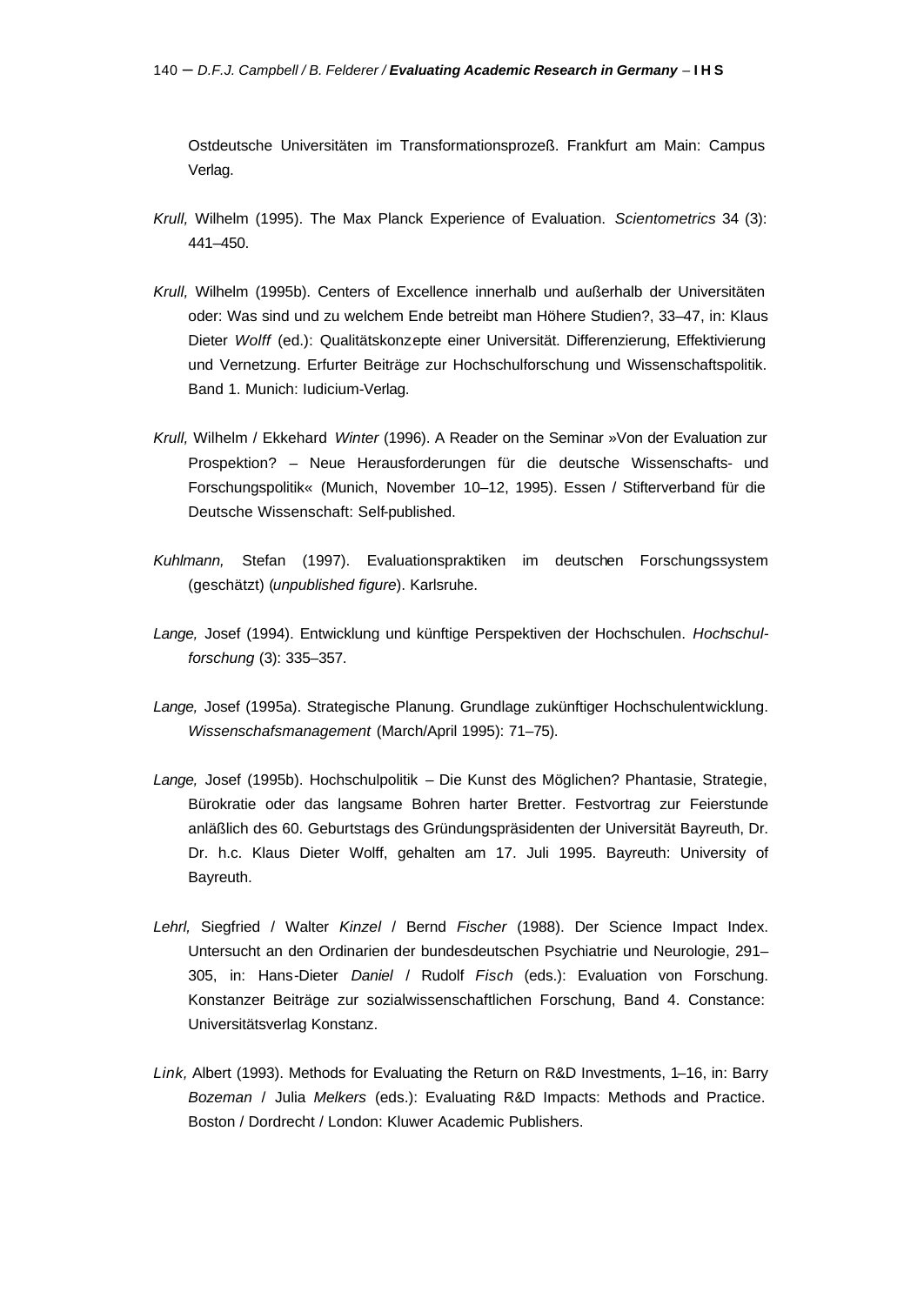- *Luhmann,* Niklas (1988). Neuere Entwicklungen in der Systemtheorie. *Merkur* 42 (4): 292– 300.
- *Lundvall,* Bengt-Åke (ed.) (1992). National Systems of Innovation. Towards a Theory of Innovation and Interactive Learning. London: Pinter Publishers.
- *Maddison,* Angus (1986). Phases of Capitalist Development. Oxford: Oxford University Press.
- *Massow,* Valentin von (1986a). Wissenschaft und Wissenschaftsförderung in der Bundesrepublik Deutschland. Bonn: Inter Nationes.
- *Massow,* Valentin von (1986b). Organisation and Promotion of Science in the Federal Republic of Germany. Bonn: Inter Nationes.
- *Maurer,* Michael (1996). Evaluation von Forschungsinstituten und -feldern durch den Wissenschaftsrat, in: Wilhelm *Krull* / Ekkehard *Winter* (eds.). A Reader on the Seminar »Von der Evaluation zur Prospektion? – Neue Herausforderungen für die deutsche Wissenschafts- und Forschungspolitik« (Munich, November 10–12, 1995). Essen / Stifterverband für die Deutsche Wissenschaft: Self-published.
- *Mayntz,* Renate (1994). Deutsche Forschung im Einigungsprozeß. Die Transformation der Akademie der Wissenschaften der DDR 1989 bis 1992. Frankfurt am Main: Campus Verlag.
- *Melkers,* Julia (1993). Bibliometrics as a Tool for Analysis of R&D Impacts, 43–61, in: Barry *Bozeman* / Julia *Melkers* (eds.): Evaluating R&D Impacts: Methods and Practice. Bosten / Dordrecht / London: Kluwer Academic Publishers.
- *Meske,* Werner (1993). Die Umgestaltung des ostdeutschen Forschungssystems. Eine Zwischenbilanz. Berlin: WZB P 93–401.
- *Mohler,* Peter Ph. (1995). Vorwort des Herausgebers, 7–9, in: Peter Ph. *Mohler* (ed.): Universität und Lehre. Ihre Evaluation als Herausforderung an die Empirische Sozialforschung. Münster: Waxmann.
- *Müller-Böling,* Detlef (1995). Qualitätssicherung in Hochschulen. Grundlage einer wissenschaftsbasierten Gesellschaft, 27–45, in: Detlef *Müller-Böling* (ed.): Qualitätssicherung in Hochschulen. Forschung – Lehre – Management. Gütersloh: Verlag Bertelsmann Stiftung.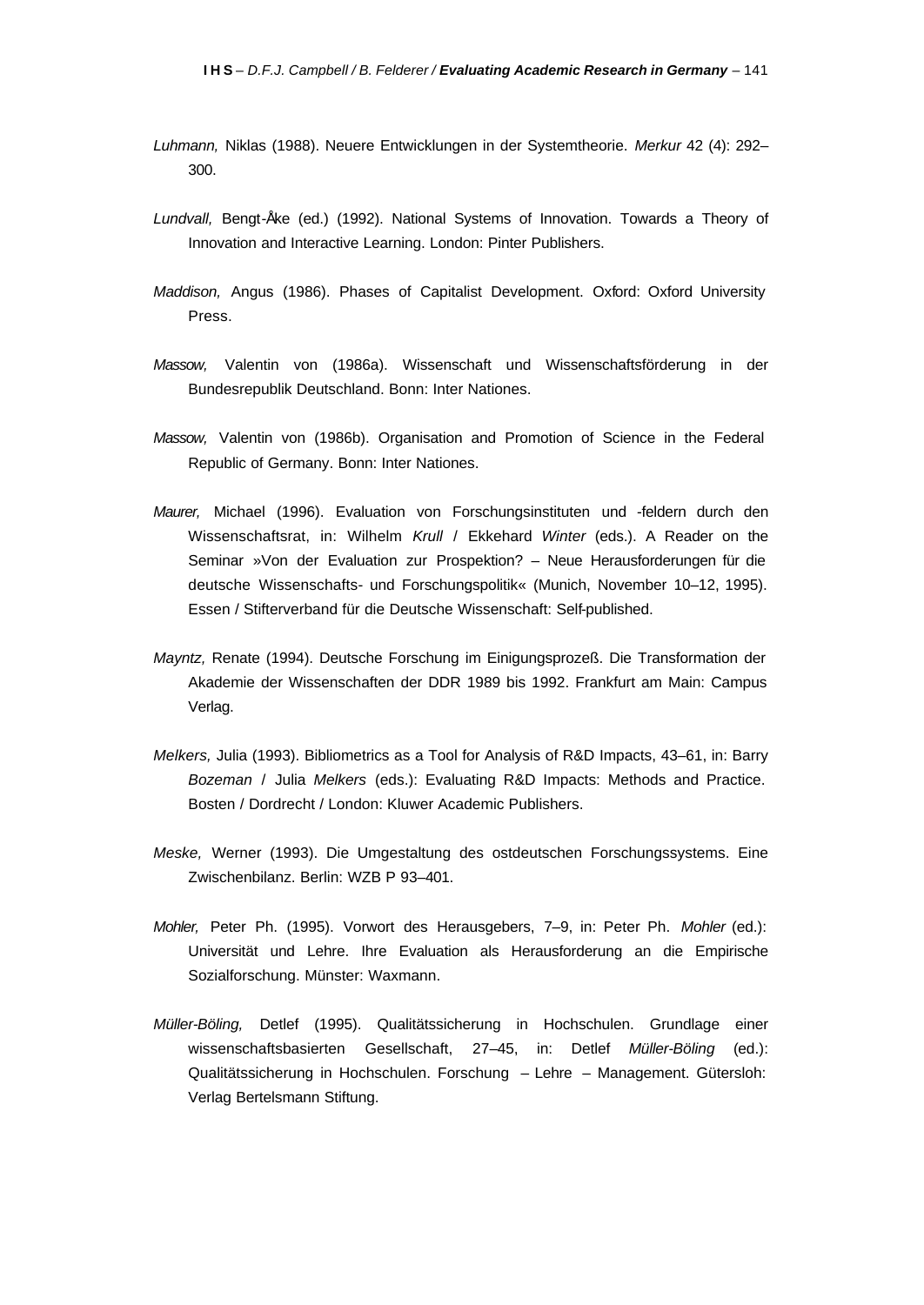- *Münzinger,* Frank / Hans-Dieter *Daniel* (1992). Biochemie und Molekularbiologie in der Bundesrepublik Deutschland. Bibliometrische Indikatoren 1973–1987. *Futura* 7 (4): 4– 11.
- *Nelson,* Richard R. (ed.) (1993). National Innovation Systems. A Comparative Analysis. Oxford: Oxford University Press.
- NSB (1991). Science & Engineering Indicators 1991. Washington, D.C.: U.S. Government Printing Office.
- OECD (1989a). The Measurement of Scientific and Technical Activities. R&D Statistics and Output Measurement in the Higher Education Sector. »Frascati Manual« Suplement. Paris.
- OECD (1992a). Education at a Glance. OECD Indicators. Paris.
- OECD (1992b). Science and Technology Policy. Review and Outlook 1991. Paris.
- OECD (1992c). Main Science and Technology Indicators. Paris.
- OECD (1992d). Main Economic Indicators. Paris.
- OECD (1993a). Main Science and Technology Indicators. Paris.
- OECD (1993b). Basic Science and Technology Statistics. Paris.
- OECD (1994a). Science and Technology Policy. Review and Outlook 1994. Paris.
- OECD (1994b). Main Science and Technology Indicators. Paris.
- OECD (1994c). OECD in Figures. Supplement to the OECD Observer No. 188 June/July 1994. Paris.
- OECD (1994d). The Measurement of Scientific and Technological Activities. Proposed Standard Practice for Surveys of Research and Experimental Development. Frascati Manual 1993. Paris.
- OECD (1994e). Main Economic Indicators. Paris.
- OECD (1995a). Education at a Glance. OECD Indicators. Paris.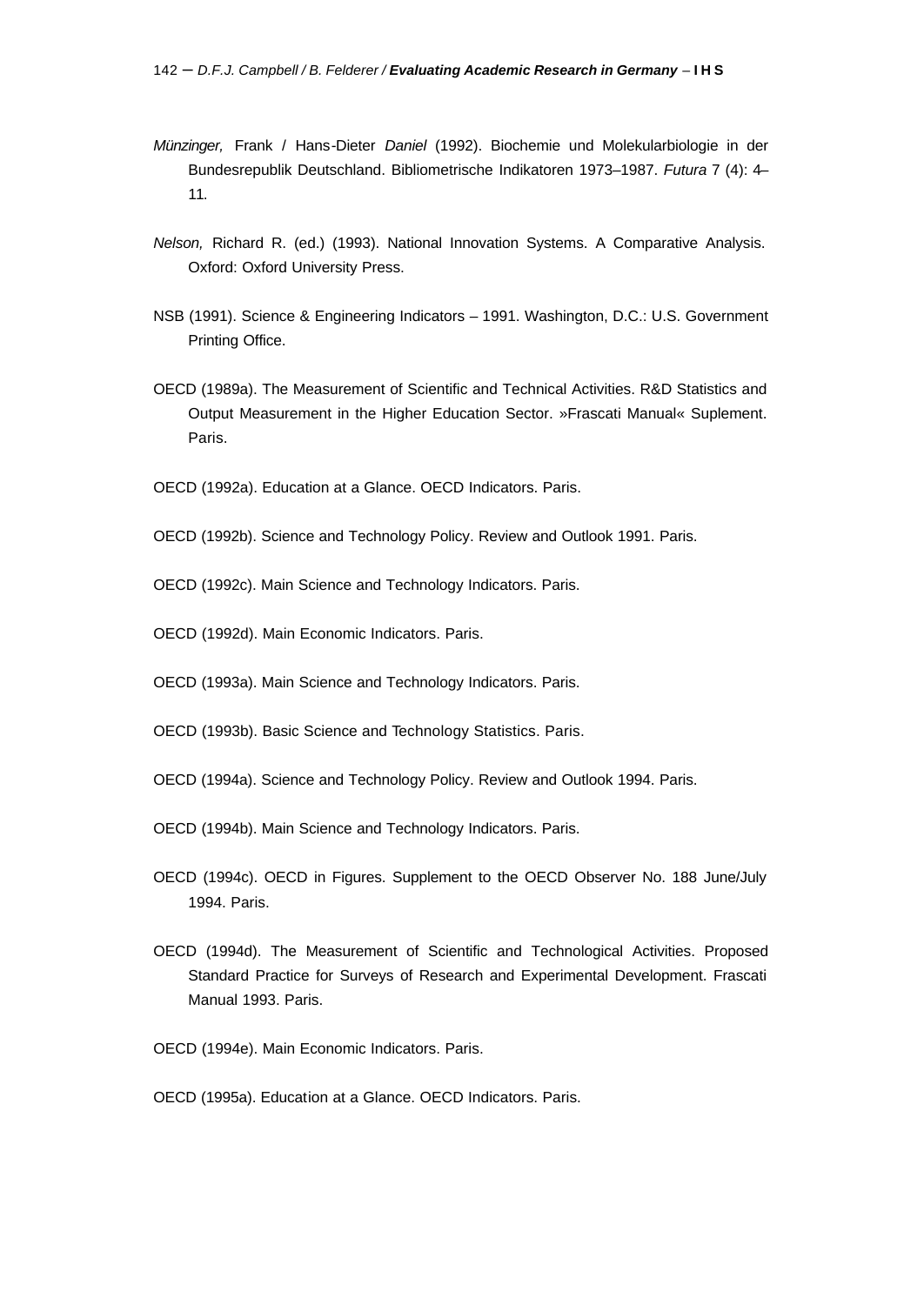OECD (1995b). Main Science and Technology Indicators. Paris.

- OECD (1995c). Basic Science and Technology Statistics. Paris.
- OECD (1996a). Main Science and Technology Indicators. Paris.
- OECD (1996b). Main Economic Indicators. Paris.
- *O'Leary,* John / Tom *Cannon* (1995). The Times Good University Guide 1995–1996. London: Times Books.
- ÖSTAT (1993). Statistisches Jahrbuch für die Republik Österreich 1993. Vienna.
- *Rau,* Einhard / Thomas *Hummel* (1988). Die Besten und die Berühmtesten. Forschungsproduktivität wirtschaftswissenschaftlicher Fachbereiche in der Bundesrepublik Deutschland und in den USA, 243–258, in: Hans-Dieter *Daniel* / Rudolf *Fisch* (eds.): Evaluation von Forschung. Konstanzer Beiträge zur sozialwissenschaftlichen Forschung, Band 4. Constance: Universitätsverlag Konstanz.

*Schiedermair,* Hartmut (1995). Im Spiegel des Ranking. *Universitas* 50 (3): 213–216.

- *Schimank,* Uwe (1988). The contribution of university research to the technological innovation of the German economy: Societal auto-dynamic and political guidance. *Research Policy* 17: 329–340.
- *Schimank,* Uwe (1992a). Forschungsbedingungen der Professoren an den westdeutschen Hochschulen – Daten aus einer Befragung im Wintersemester 1990/91. MPIFG Discussion Paper 92/2. Cologne. Self-published.
- *Schimank,* Uwe (1992b). The Worsening of Research Conditions at German Universities: Individual Coping Makes the Best of Corporate Coping's Failure. Paper prepared for the conference »Coping With Trouble: How Scientists and Research Institutes React to Political Disturbances of Their Research Conditions« at the Max-Planck-Institut *für Gesellschaftsforschung* in Cologne, November 3–5, 1992. Cologne.
- *Schimank,* Uwe (1995). Hochschulforschung im Schatten der Lehre. Frankfurt am Main: Campus Verlag.
- *Schimank,* Uwe (1995b). Probleme der westdeutschen Hochschulforschung seit den siebziger Jahren. *Leviathan* 23 (1): 56–77.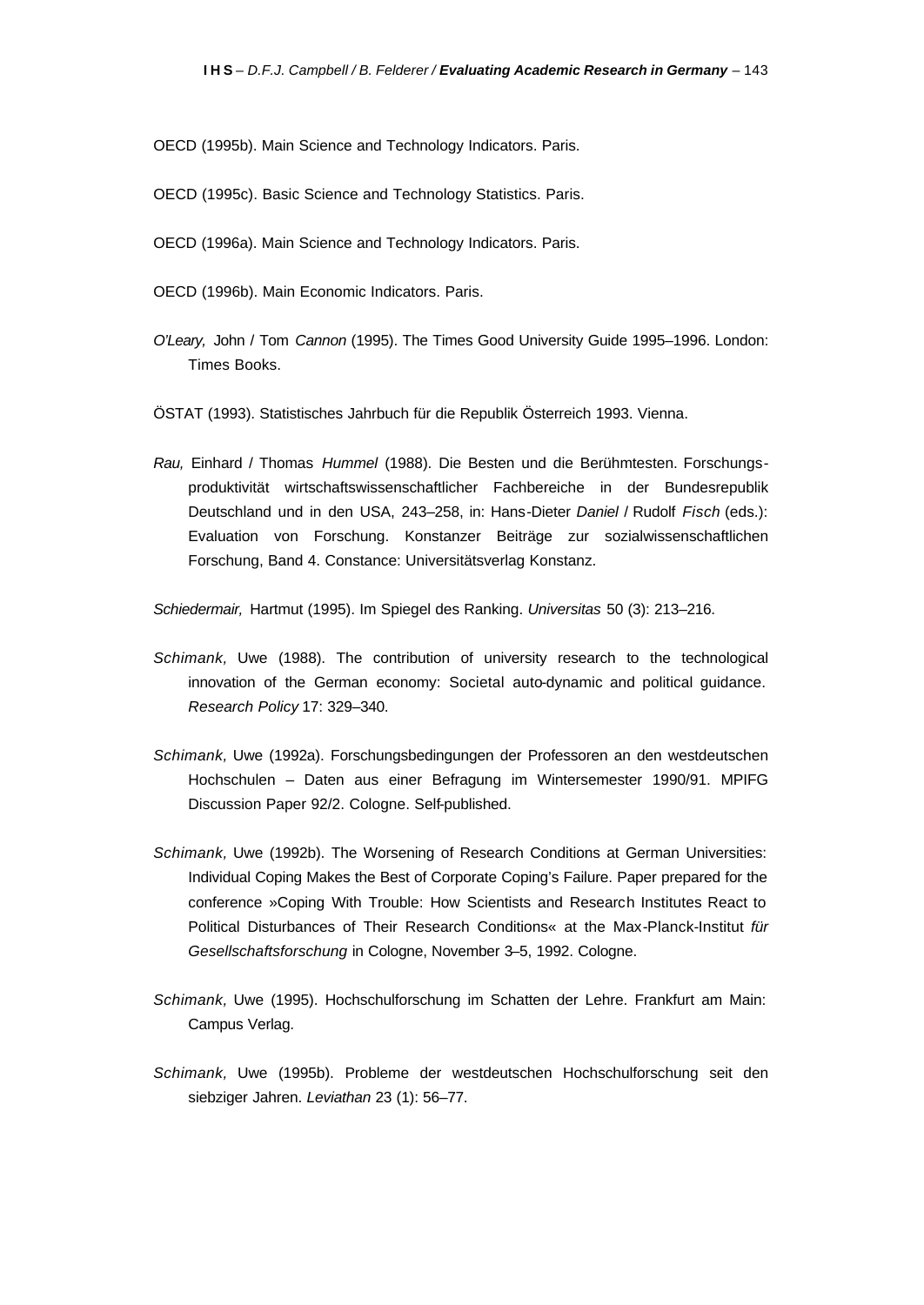- *Schleichert,* Hubert (ed.). (1975). Logischer Empirismus Der Wiener Kreis. Ausgewählte Texte mit einer Einleitung. Munich: Wilhelm Fink Verlag.
- *Schmidt,* Manfred G. (1982). Wohlfahrtsstaatliche Politik unter bürgerlichen und sozialdemokratischen Regierungen. Ein internationaler Vergleich. Frankfurt am Main: Campus Verlag.
- *Schmidt,* Manfred G. (1983). The Welfare State and the Economy in Periods of Economic Crisis: A Comparative Study of Twenty-three OECD Nations. *European Journal of Political Research* 11 (1): 1–26.
- *Sinz,* Elmar J. (1995). Das Informationssystem der Universität als Instrument zur zielgerichteten Lenkung von Universitätsprozessen, 65–83, in: Klaus Dieter *Wolff* (ed.): Qualitätskonzepte einer Universität. Differenzierung, Effektivierung und Vernetzung. Erfurter Beiträge zur Hochschulforschung und Wissenschaftspolitik. Band 1. Munich: Iudicium Verlag.
- SPSS (1990). SPSS/PC+ Statistics 4.0 for the IBM PC/XT/AT and PS/2. Chicago: SPSS Inc.
- SPSS (1992). SPSS for Windows. Base System User's Guide. Release 5.0. Chicago: SPSS Inc.
- Stifterverband für die Deutsche Wissenschaft (1995). Hochschulreform durch Leistungswettbewerb und Privatisierung? Dokumentation eines Symposiums. Materialien zur Bildungspolitik 14. Essen: Stifterverband für die Deutsche Wissenschaft.
- *Streiter,* Axel (ed.) (1992). 20 Jahre Sonderforschungsbereiche. DFG Deutsche Forschungsgemeinschaft. Weinheim: VCH Verlagsgesellschaft.
- *Stucke,* Andreas (1992). Die deutsche Wissenschaftspolitik auf dem Weg zur deutschen Einheit. *Aus Politik und Zeitgeschichte – Beilage zur Wochenzeitung Das Parlament* (B 51/92): 3–14.
- *Tarnai,* Christian / Holger *Grimm* / Dirk *John* / Rainer *Watermann* (1995). Studienbedingungen des Fachs Soziologie aus der Sicht seiner Studierenden. Eine Auswertung der Neidhart-SPEGEL-Studie unter dem Blickwinkel individueller Urteile, 45–60, in: Peter Ph. *Mohler* (ed.): Universität und Lehre. Ihre Evaluation als Herausforderung an die Empirische Sozialforschung. Münster: Waxmann Verlag.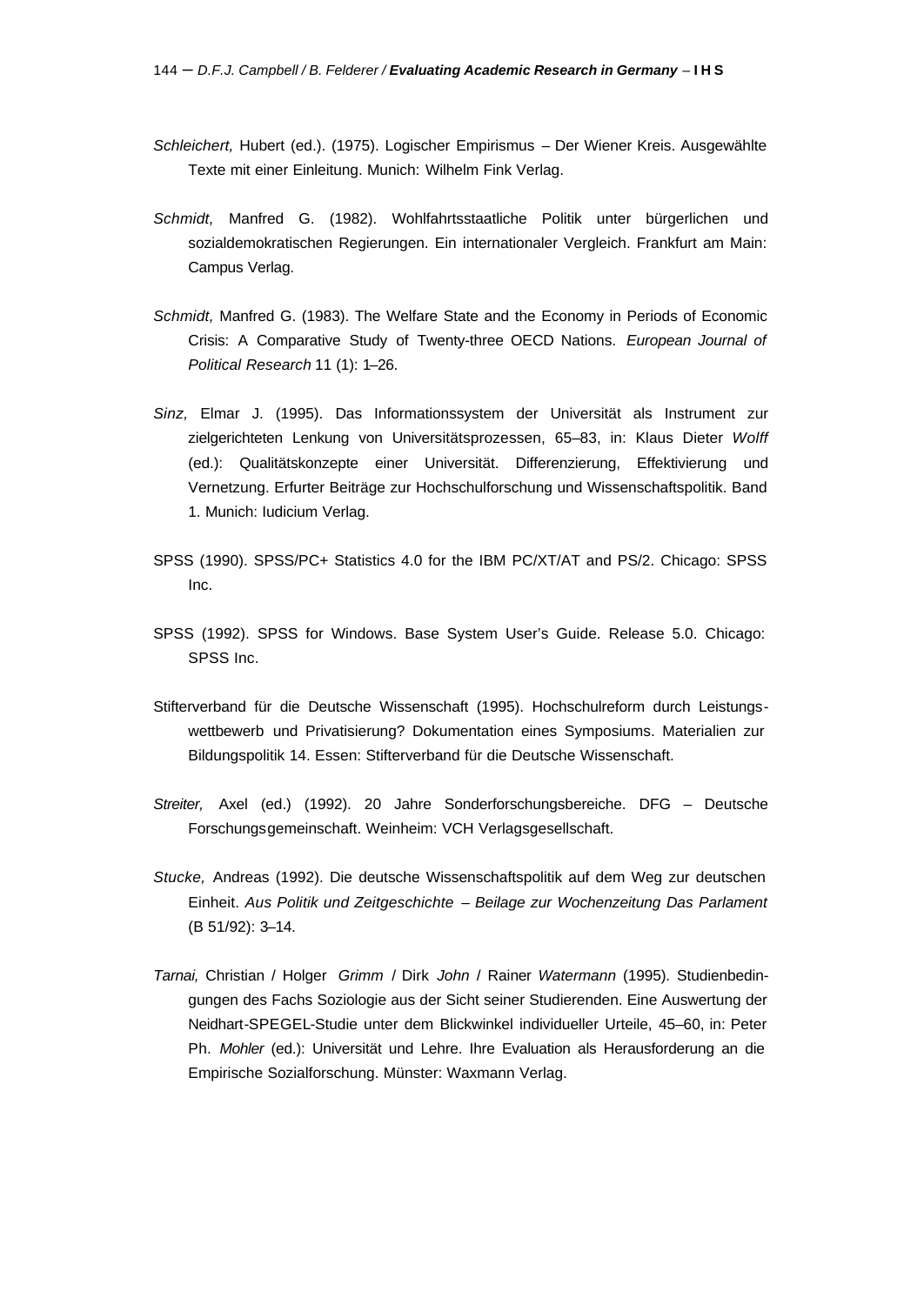- UFC (1992a). The Funding of Research by the Higher Education Funding Council for England. Bristol.
- UFC (1992b). Research Assessment Exercise 1992. Bristol.
- UFC (1992c). Research Assessment Exercise 1992: The Outcome. Bristol.
- *Umpleby,* Stuart A. (1990). The Science of Cybernetics and the Cybernetics of Science. *Cybernetics and Systems: An International Journal* 21 (1): 109–121.
- *Umpleby,* Stuart A. / Vadim N. *Sadovsky* (1991). A Science of Goal Formulation. American and Soviet Discussions of Cybernetics and Systems Theory. New York: Hemisphere Publishing Corporation.
- Universität Witten/Herdecke (1994). Vorlesungs- und Personalverzeichnis Wintersemester 1994/95. Witten: Self-published.
- *Untersteiner,* Norbert (1995). Theorien, Experimente und der Computer in den Erdwissenschaften, 126–147, in: Valentin *Braitenberg* / Inga *Hosp* (eds.): Simulation. Computer zwischen Experiment und Theorie. Hamburg: Rowohlt Verlag.
- *van Raan,* Anthony F.J. (1995). Bewertung von Forschungsleistungen: Fortgeschrittene bibliometrische Methoden als quantitativer Kern von Peer-review-basierten Evaluationen, 85–102, in: Detlef *Müller-Böling* (ed.): Qualitätssicherung in Hochschulen. Forschung – Lehre – Management. Gütersloh: Verlag Bertelsmann Stiftung.
- *von Foerster,* Heinz (1979). Cybernetics of Cybernetics, 5–8, in: Klaus *Krippendorff* (ed.): Communication and Control in Society. New York: Gordon and Breach Science Publishers.
- *Weingart,* Peter / Jörg *Strate* / Matthias *Winterhager* (1992). Forschungslandkarte Schweiz 1990. Schweizer Wissenschaftsrat: Forschungspolitik (FOP) 11/1992.
- *Weingart,* Peter / Roswitha *Sehringer* / Jörg *Strate* / Matthias *Winterhager* (1989) (edited by Schweizer Wissenschaftsrat and Schweizer Nationalfonds zur Förderung der wissenschaftlichen Forschung). Der Stand der schweizerischen Grundlagenforschung im internationalen Vergleich. Wissenschaftsindikatoren auf der Grundlage bibliometrischer Daten. Wissenschaftspolitik Beiheft/Supplément No. 44.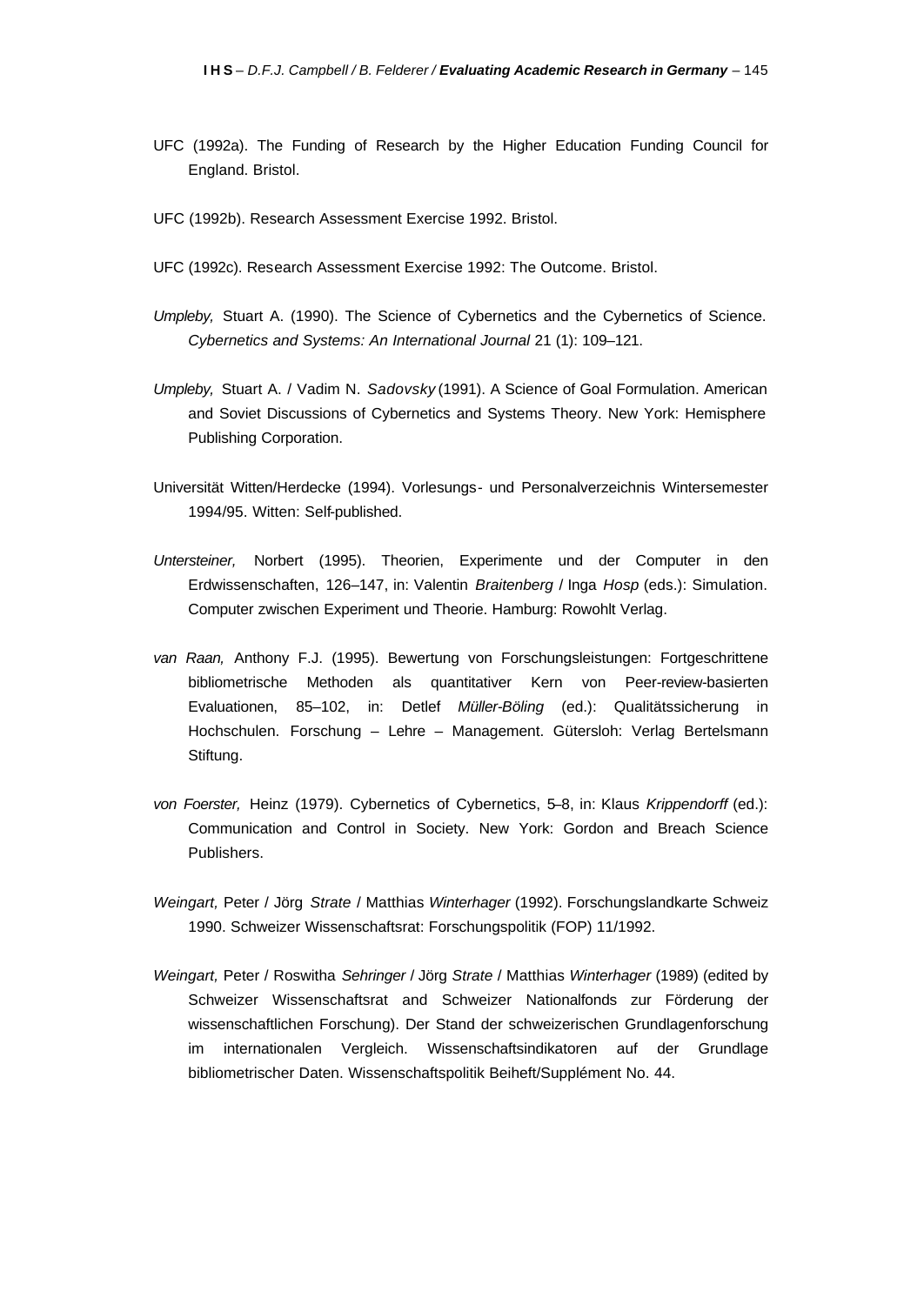- *Weingart,* Peter (1995). Forschungsindikatoren: Instrumente politischer Legitimierung oder organisatorischen Lernens, 73–84, in: Detlef *Müller-Böling* (ed.): Qualitätssicherung in Hochschulen. Forschung – Lehre – Management. Gütersloh: Verlag Bertelsmann Stiftung.
- *Wex,* Peter (1995). Die Mittelverteilung nach Leistungs- und Belastungskriterien. Ein Beitrag zum Leistungswettbewerb in der Hochschule. *Wissenschaftsmanagement* 1 (4): 168–174.
- *Winterhager,* Matthias / Peter *Weingart* / Roswitha *Sehringer* (1988). Die Cozitationsanalyse als bibliometrisches Verfahren zur Messung der nationalen und institutionellen Forschungsperformanz, 319–358, in: Hans-Dieter *Daniel* / Rudolf *Fisch* (eds.): Evaluation von Forschung. Konstanzer Beiträge zur sozialwissenschaftlichen Forschung, Band 4. Constance: Universitätsverlag Konstanz.
- Wissenschaftsrat (1985). Empfehlungen zum Wettbewerb im deutschen Hochschulsystem. Cologne: Self-published.
- Wissenschaftsrat (1988). Empfehlungen des Wissenschaftsrates zu den Perspektiven der Hochschulen in den 90er Jahren. Cologne: Self-published.
- Wissenschaftsrat (1992a). Stellungnahmen zu den außeruniversitären Forschungseinrichtungen in den neuen Ländern und in Berlin – Allgemeiner Teil –. Charakteristika der Forschungssituation in der ehemaligen DDR und künftige Entwicklungsmöglichkeiten einzelner Fachgebiete. Cologne: Self-published.
- Wissenschaftsrat (1992b). Stellungnahmen zu den außeruniversitären Forschungseinrichtungen der ehemaligen Akademie der Wissenschaften der DDR auf dem Gebiet der Geisteswissenschaften und zu den Forschungs- und Editionsabteilungen der Akademie der Künste zu Berlin. Cologne: Self-published.

Wissenschaftsrat (1993a). 10 Thesen zur Hochschulpolitik. Cologne: Self-published.

- Wissenschaftsrat (1993b). Drittmittel der Hochschulen 1970 bis 1990. Cologne: Selfpublished.
- Wissenschaftsrat (1993c). Empfehlungen zur Neuordnung der Blauen Liste. Cologne: Selfpublished.
- Wissenschaftsrat (1994a). Stellungnahme zur Umweltforschung in Deutschland. Band I. Cologne: Self-published.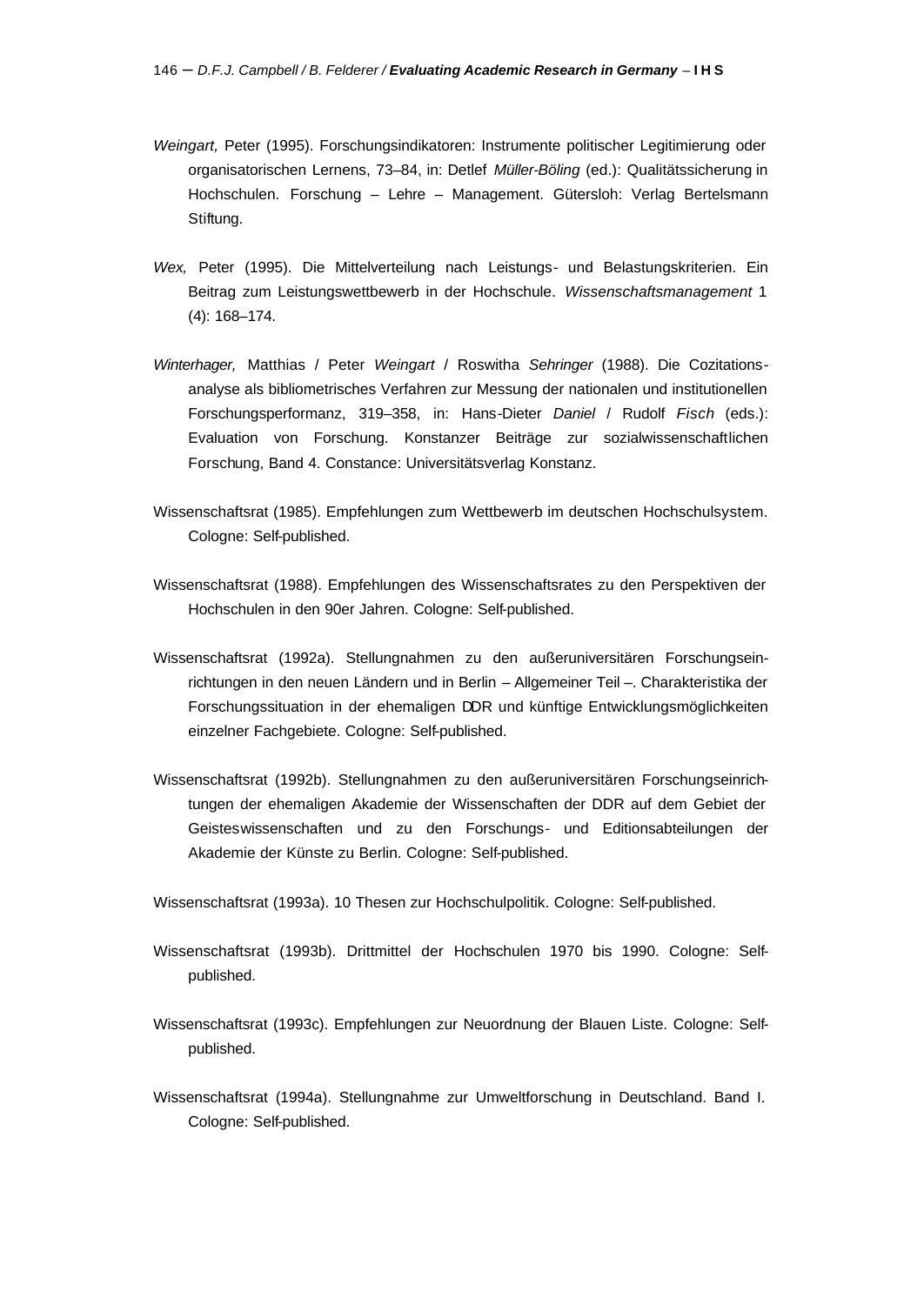- Wissenschaftsrat (1994b). Stellungnahme zur Umweltforschung in Deutschland. Band II. Cologne: Self-published.
- Wissenschaftsrat (1995a). Stellungnahme zur Aufnahme der Universität Erfurt in das Hochschulverzeichnis des Hochschulbauförderungsgesetzes. Cologne: Self-published.
- Wissenschaftsrat (1996a). Empfehlungen zur Stärkung der Lehre in den Hochschulen durch Evaluation. Cologne: Self-published.
- Wissenschaftsrat (1996b). Stellungnahme zum Heinrich-Pette-Institute für Experimentelle Virologie und Immunologie (HPI). Cologne: Self-published.
- Wissenschaftsrat (1996c). Stellungnahme zum Institut für Zeitgeschichte (IfZ). Cologne: Self-published.
- Wissenschaftsrat (1996d). Stellungnahme zum Institut für die Pädagogik der Naturwissenschaften an der Universität Kiel (IPN). Cologne: Self-published.
- Wissenschaftsrat (1996e). Stellungnahme zum HWWA-Institut für die Wirtschaftsforschung Hamburg. Cologne: Self-published.
- Wissenschaftsrat (1996f). Stellungnahme zum Niedersächsischen Landesamt für Bodenforschung – Geowissenschaftliche Gemeinschaftsaufgaben, Hannover (NLfB-GGA). Cologne: Self-published.